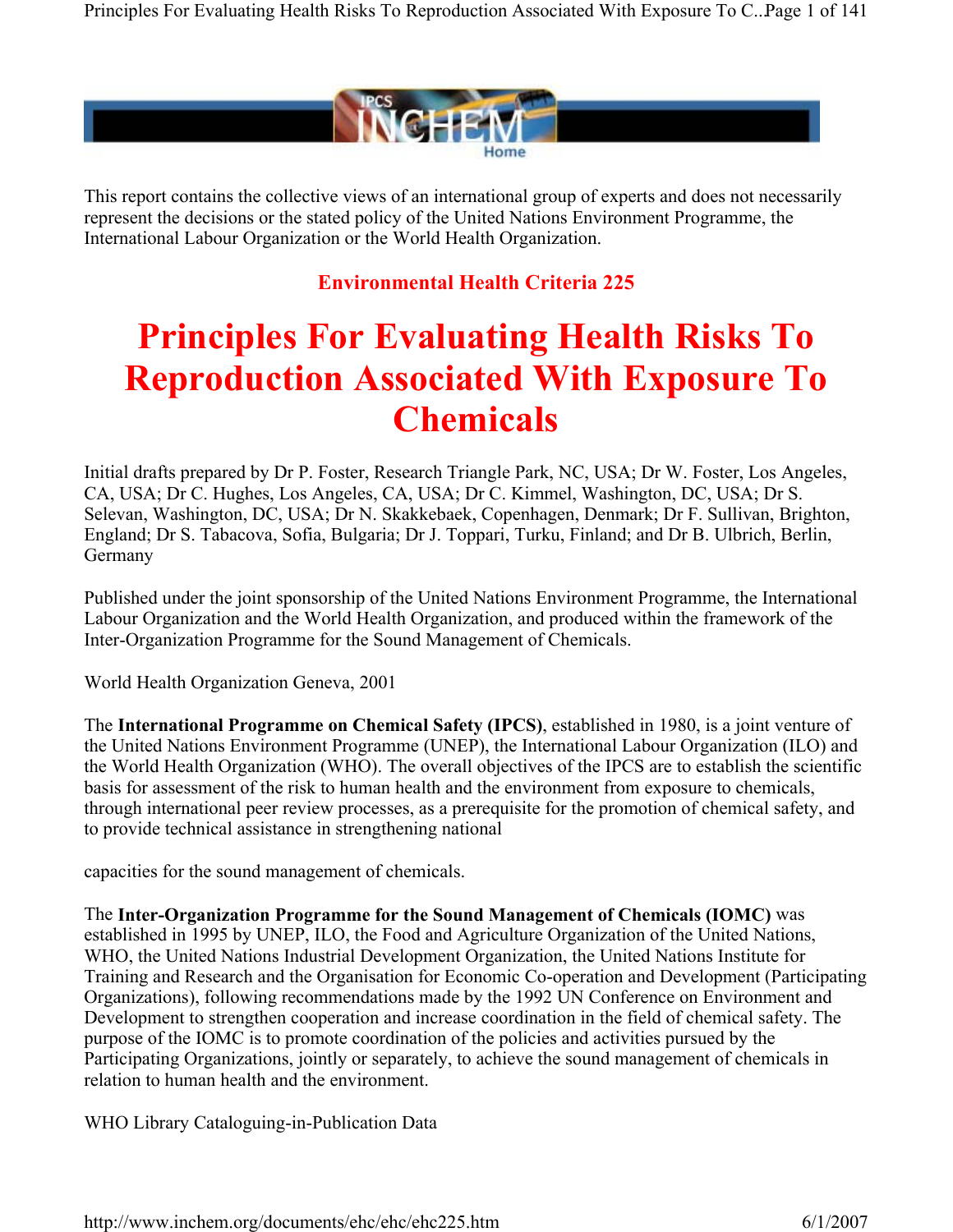Principles for evaluating health risks to reproduction associated with exposure to chemicals.

(Environmental health criteria ; 225)

1.Reproduction – physiology

2.Reproduction – drug effects

3.Fertility – drug effects

4.Fetal development – drug effects

5.Environmental exposure

6.Risk assessment

I. International Programme for Chemical Safety II.Series

ISBN 92 4 157225 6

(NLM classification: QZ 59)

ISSN 0250-863X

The World Health Organization welcomes requests for permission to reproduce or translate its publications, in part or in full. Applications and enquiries should be addressed to the Office of Publications, World Health Organization, Geneva, Switzerland, which will be glad to provide the latest information on any changes made to the text, plans for new editions, and reprints and translations already available.

©World Health Organization 2001

Publications of the World Health Organization enjoy copyright protection in accordance with the provisions of Protocol 2 of the Universal Copyright Convention. All rights reserved.

The designations employed and the presentation of the material in this publication do not imply the expression of any opinion whatsoever on the part of the Secretariat of the World Health Organization concerning the legal status of any country, territory, city or area or of its authorities, or concerning the delimitation of its frontiers or boundaries.

The mention of specific companies or of certain manufacturers' products does not imply that they are endorsed or recommended by the World Health Organization in preference to others of a similar nature that are not mentioned. Errors and omissions excepted, the names of proprietary products are distinguished by initial capital letters.

# **CONTENTS**

### **Environmental Health Criteria For Principles For Evaluating Health Risks To Reproduction Associated With Exposure To Chemicals**

http://www.inchem.org/documents/ehc/ehc/ehc225.htm 6/1/2007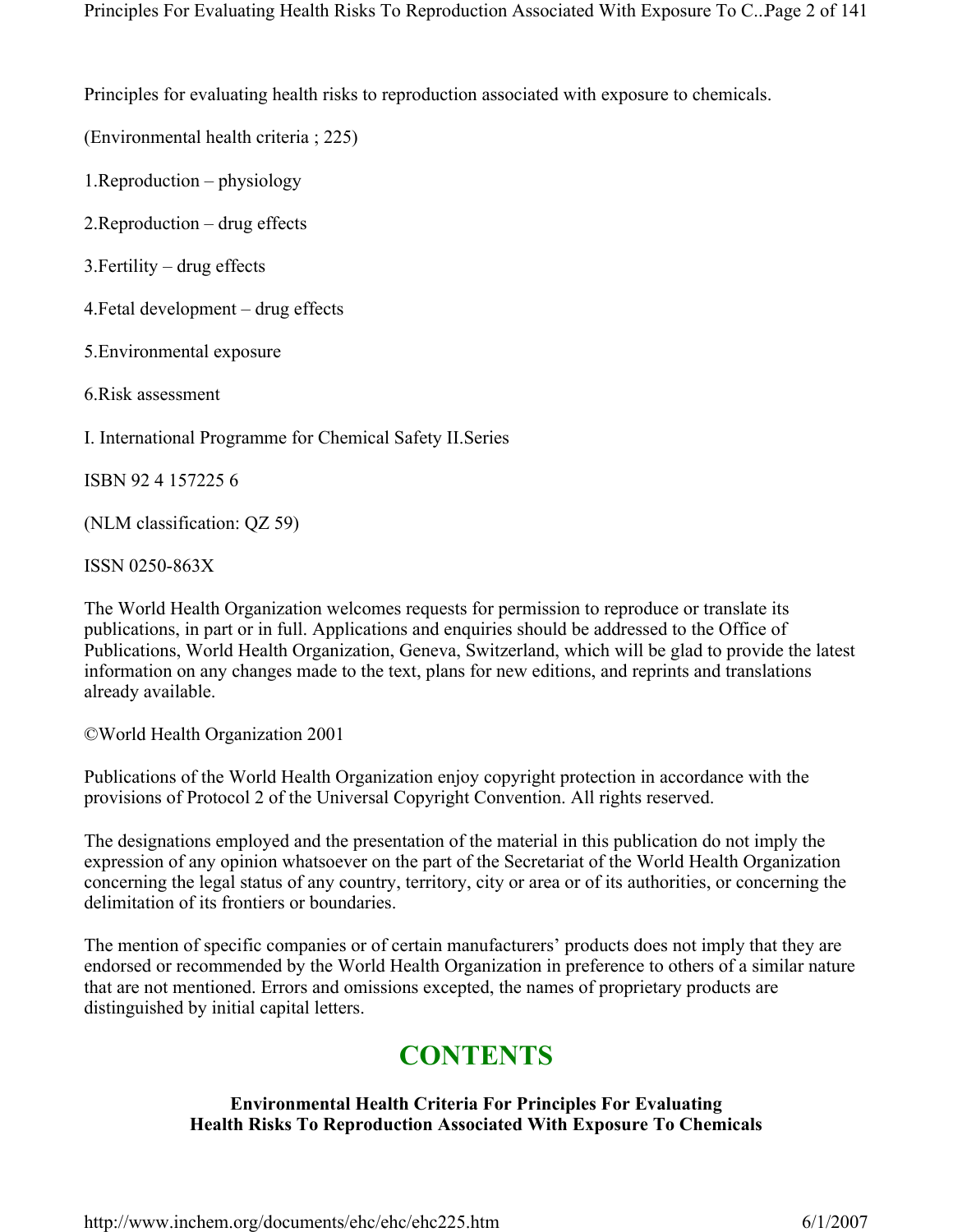PREAMBLE

### ACRONYMS AND ABBREVIATIONS

1. SUMMARY AND RECOMMENDATIONS

1.1 Summary

1.2 Recommendations

2. INTRODUCTION

## 3. PHYSIOLOGY OF HUMAN REPRODUCTION

3.1 Introduction

3.2 Reproductive endocrinology

3.2.1 Gonadal function

3.2.2 Basic elements underlying normal development

3.3 Female reproductive physiology

3.3.1 Ovarian development and oogenesis

3.3.2 Functional morphology of the ovary

3.3.2.1 Folliculogenesis

3.3.2.2 Intraovarian signalling

3.3.3 Neuroendocrine regulation of ovarian function and reproductive cycling

3.3.3.1 Hypothalamus

3.3.3.2 Pituitary

3.3.3.3 Patterns of ovarian response

3.3.4 Effects of hormones on reproductive tract and breast

3.4 Male reproductive physiology

3.4.1 Testes

3.4.2 Spermatogenesis

3.4.3 Intratesticular signalling

3.5 Mating behaviour

3.6 Gamete transport

3.7 Fertilization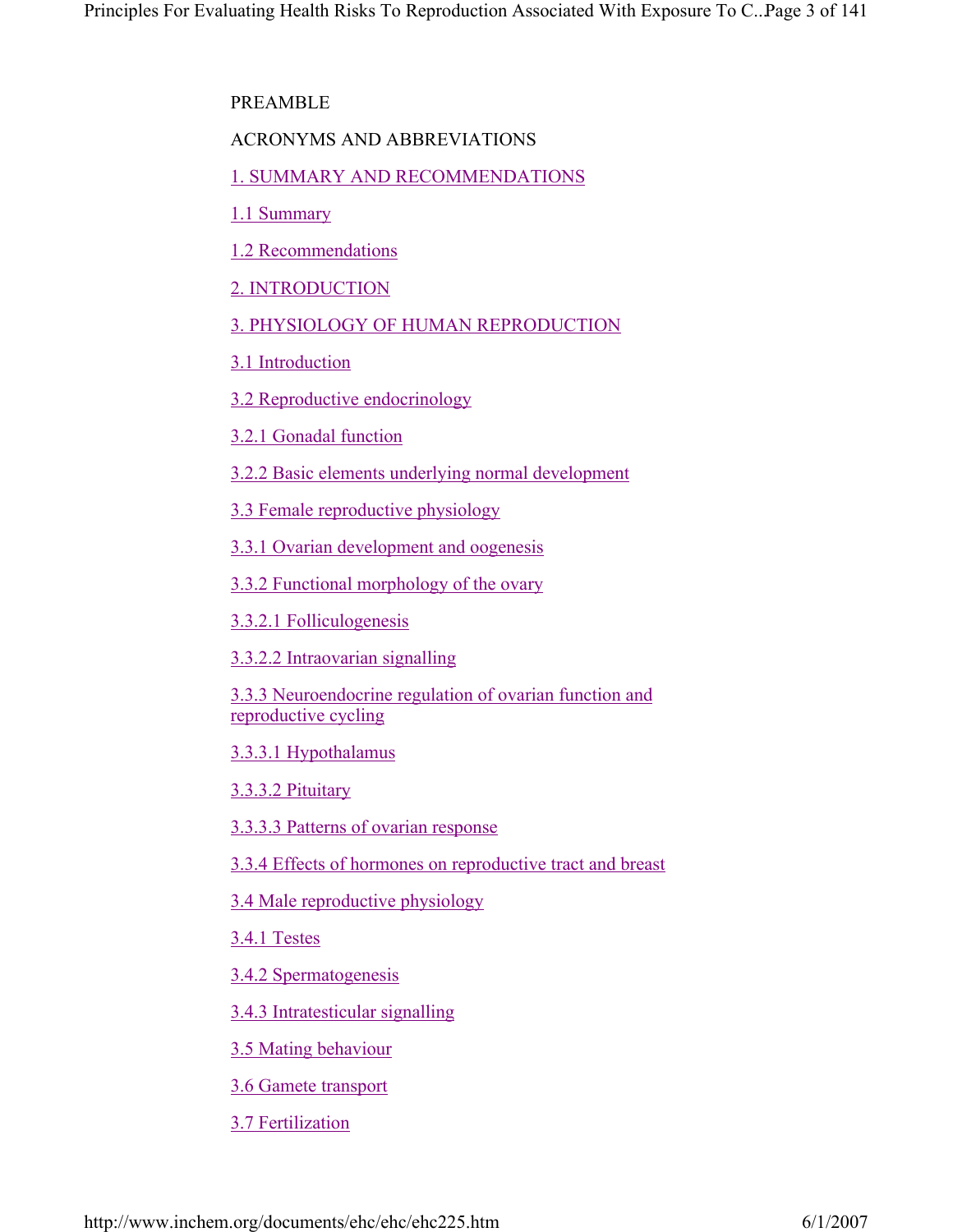- 3.8 *In utero* development
- 3.8.1 Blastogenesis
- 3.8.2 Implantation
- 3.8.3 Placentation
- 3.8.3.1 Yolk sac placenta
- 3.8.3.2 Chorioallantoic placenta
- 3.8.3.3 Placental steroidogenesis
- 3.9 Embryogenesis
- 3.10 Fetal development
- 3.11 Gestation
- 3.12 Gametogenesis and gonadogenesis
- 3.12.1 Gamete development
- 3.12.2 Gonadal and genital development
- 3.13 Parturition
- 3.14 Lactation
- 3.15 Maturation (postnatal)
- 3.16 Reproductive senescence
- 3.17 Summary

4. EVALUATION OF ALTERED SEXUAL FUNCTION AND **FERTILITY** 

4.1 Introduction

4.2 Experimental data

4.2.1 *In vivo* experimental data

4.2.1.1 Introduction

4.2.1.2 General evaluation of sexual function and fertility

4.2.1.3 Evaluation of male-specific end-points of sexual function and fertility

4.2.1.4 Evaluation of female-specific end-points of sexual function and fertility

4.2.2 *In vitro* experimental data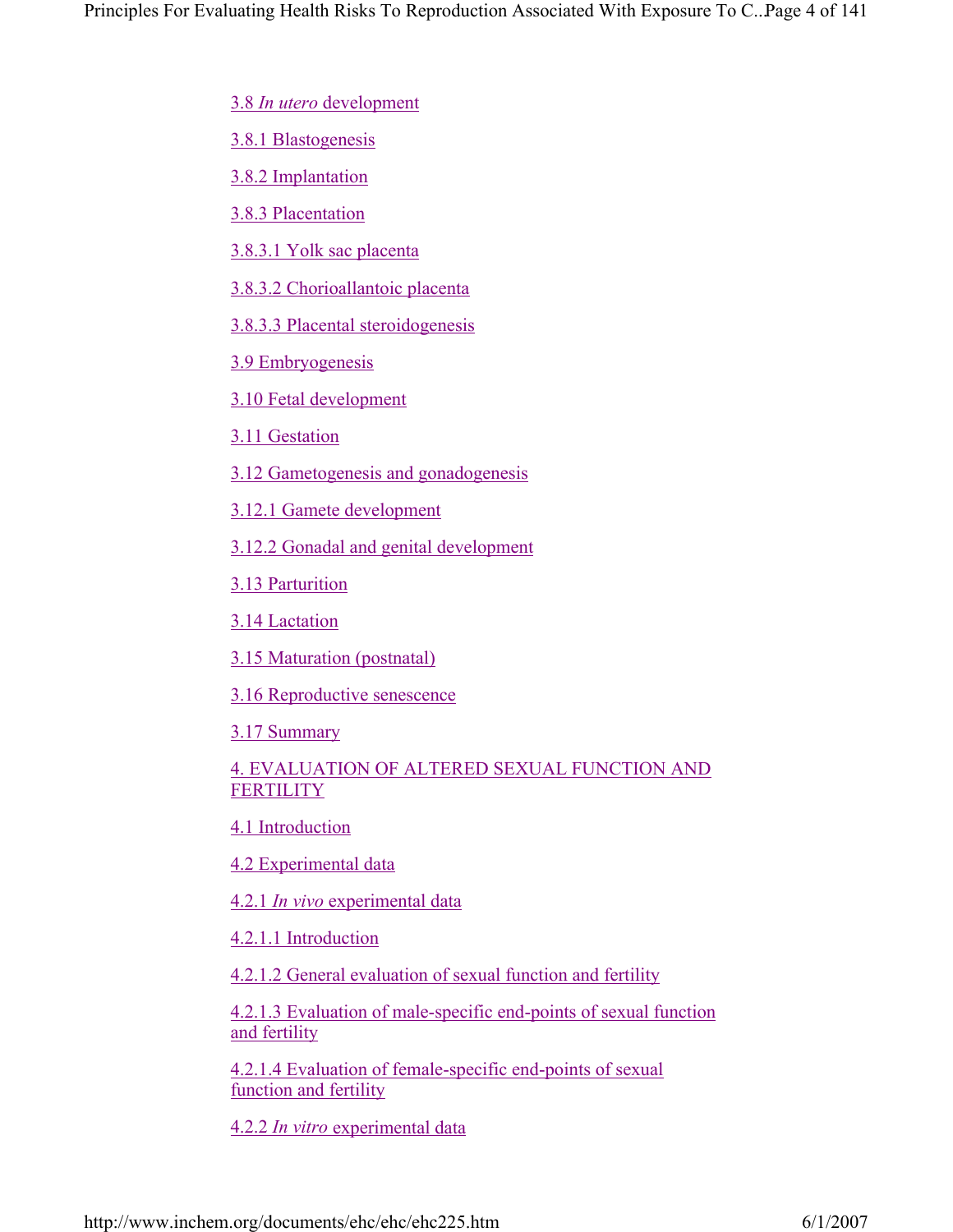4.2.2.1 Introduction

- 4.2.2.2 Cell and tissue culture systems
- 4.2.2.3 *In vitro* fertilization studies
- 4.2.2.4 Other *in vitro* systems
- 4.2.3 Structure–activity relationships
- 4.2.4 Methods to assess endocrine disruption
- 4.3 Human data
- 4.3.1 Introduction
- 4.3.2 Fecundity and fertility
- 4.3.2.1 Male end-points
- 4.3.2.2 Female end-points
- 4.4 Summary
- 5. EVALUATION OF DEVELOPMENTAL TOXICITY
- 5.1 Introduction
- 5.2 Background information on abnormal development
- 5.2.1 Critical periods during development
- 5.2.1.1 Prenatal toxicity and structural defects
- 5.2.1.2 Fetal and postnatal developmental defects
- 5.2.2 Pharmacokinetics and pharmacodynamics
- 5.2.3 Gene–environment interactions
- 5.2.4 Site and mechanism of action
- 5.2.4.1 Mechanisms of developmental toxicity
- 5.2.4.2 Site of action of developmental toxicants
- 5.2.5 Nutrition
- 5.3 Experimental data
- 5.3.1 *In vivo* experimental data: structural and functional aspects
- 5.3.1.1 Prenatal observations
- 5.3.1.2 Postnatal manifestations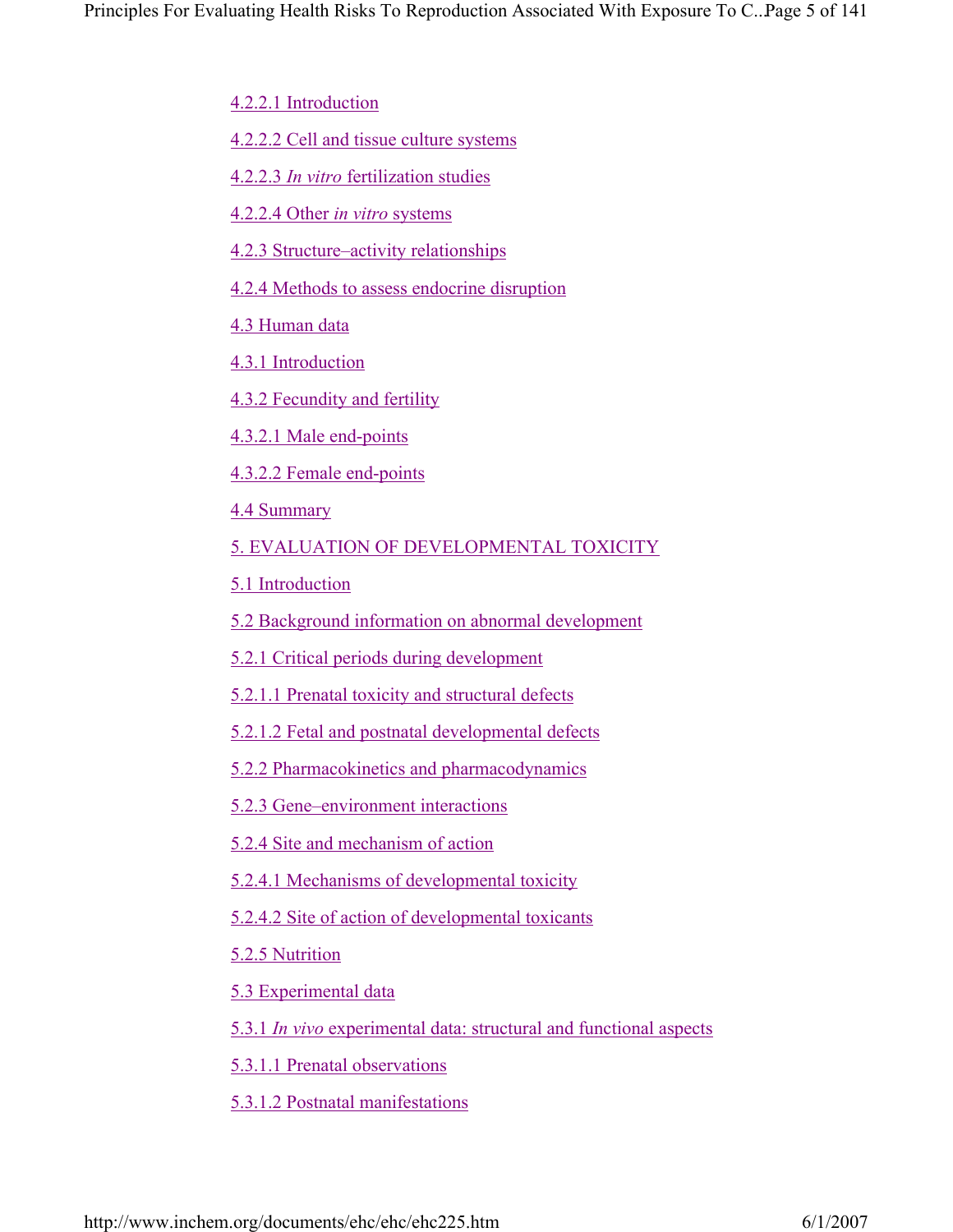5.3.1.3 Male-mediated developmental toxicity and transplacental carcinogenesis

5.3.2 *In vitro* systems

5.3.2.1 Embryonic stem cell test

5.3.2.2 Whole embryo culture

5.3.2.3 Organ culture systems

5.3.2.4 Cell and tissue culture

5.3.3 Human developmental toxicity studies

5.3.3.1 Outcomes measured in the newborn period

5.3.3.2 Outcomes measured in infancy and childhood

5.3.3.3 Outcomes measured in adulthood

5.3.4 Special considerations for developmental toxicity studies in humans

5.4 Summary

6.0 RISK ASSESSMENT STRATEGIES FOR REPRODUCTIVE TOXICITY

6.1 Introduction

6.2 Testing strategies and protocols

6.2.1 Pharmaceutical agents

6.2.2 Chemicals

6.3 Sources of data on reproductive toxicity

6.4 Hazard identification

6.5 Human studies

6.5.1 Criteria for establishing causality

6.5.2 Potential bias in data collection

6.5.3 Collection of data on other risk factors, effect modifiers and confounders

6.5.4 Examination of clusters, case reports or series

6.5.5 Community studies and surveillance programmes

6.6 Evaluation of dose–response relationships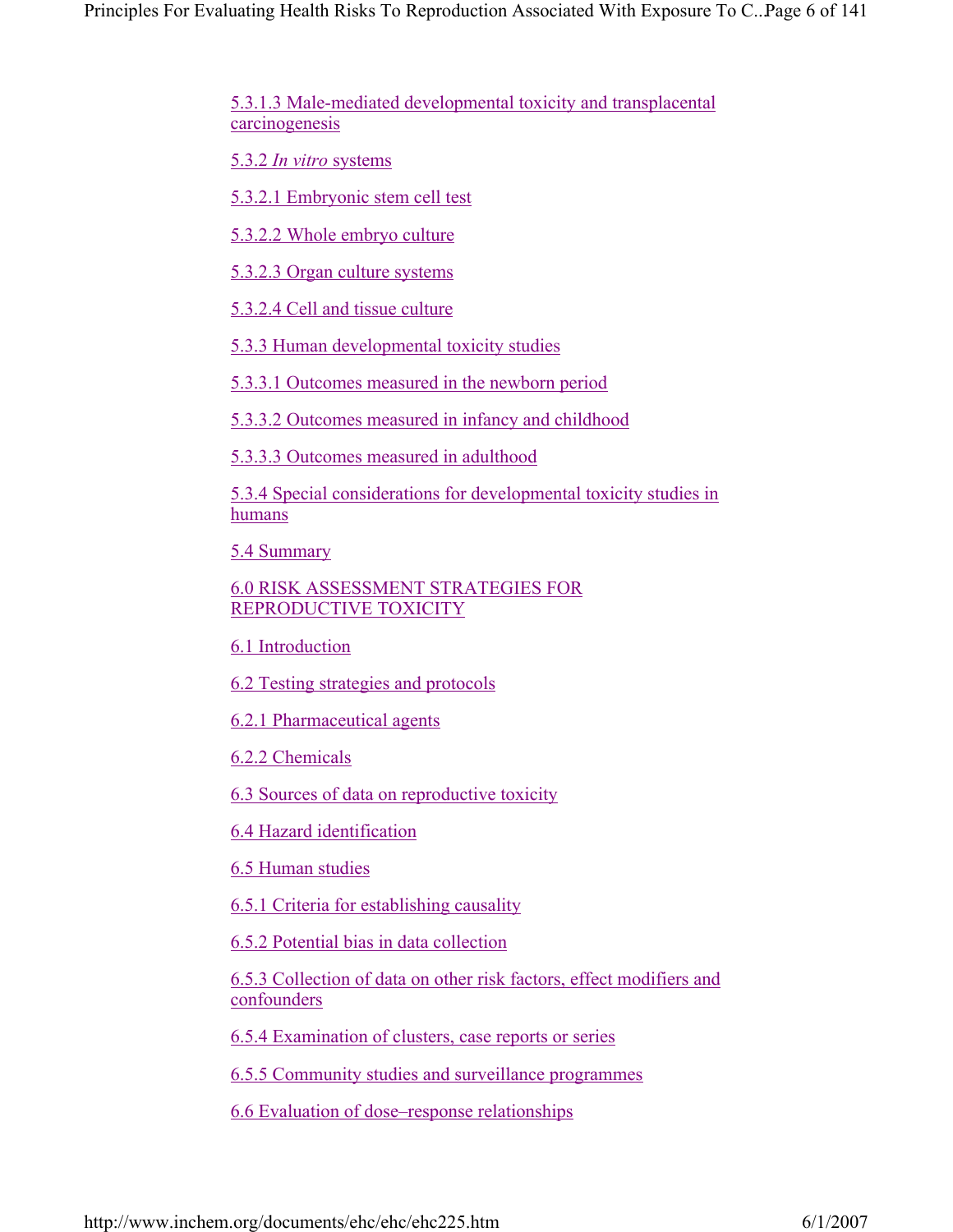6.6.1 Quantitative dose–response assessment 6.6.2 Determination of the NOAEL, LOAEL, BMD and guidance levels 6.6.3 Low-dose estimation/extrapolation 6.7 Exposure assessment 6.8 Risk characterization 6.8.1 Characterization of the database 6.8.2 Risk descriptors 6.9 Summary REFERENCES APPENDIX: TERMINOLOGY RESUME ET RECOMMANDATIONS RESUMEN Y RECOMENDACIONES

## **NOTE TO READERS OF THE CRITERIA MONOGRAPHS**

Every effort has been made to present information in the criteria monographs as accurately as possible without unduly delaying their publication. In the interest of all users of the Environmental Health Criteria monographs, readers are requested to communicate any errors that may have occurred to the Director of the International Programme on Chemical Safety, World Health Organization, Geneva, Switzerland, in order that they may be included in corrigenda.

\* \* \*

A detailed data profile and a legal file can be obtained from the International Register of Potentially Toxic Chemicals, Case postale 356, 1219 Châtelaine, Geneva, Switzerland (telephone no. + 41 22 – 9799111, fax no.  $+4122 - 7973460$ , E-mail irptc@unep.ch).

### **Environmental Health Criteria**

### **PREAMBLE**

### **Objectives**

In 1973, the WHO Environmental Health Criteria Programme was initiated with the following objectives:

(i) to assess information on the relationship between exposure to environmental pollutants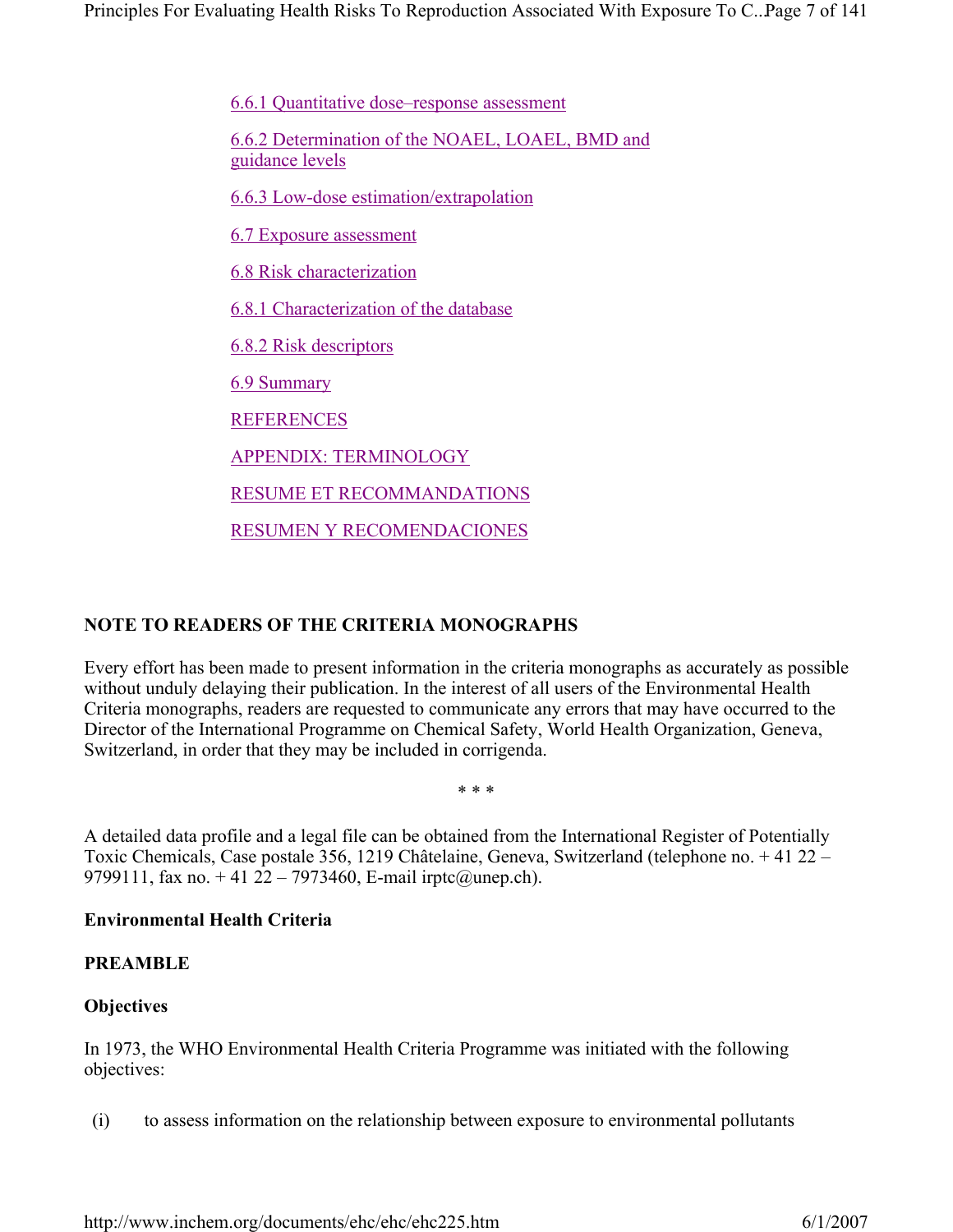and human health, and to provide guidelines for setting exposure limits;

- (ii) to identify new or potential pollutants;
- (iii) to identify gaps in knowledge concerning the health effects of pollutants;
- (iv) to promote the harmonization of toxicological and epidemiological methods in order to have internationally comparable results.

The first Environmental Health Criteria (EHC) monograph, on mercury, was published in 1976, and since that time an ever-increasing number of assessments of chemicals and of physical effects have been produced. In addition, many EHC monographs have been devoted to evaluating toxicological methodology, e.g., for genetic, neurotoxic, teratogenic and nephrotoxic effects. Other publications have been concerned with epidemiological guidelines, evaluation of short-term tests for carcinogens, biomarkers, effects on the elderly and so forth.

Since its inauguration, the EHC Programme has widened its scope, and the importance of environmental effects, in addition to health effects, has been increasingly emphasized in the total evaluation of chemicals.

The original impetus for the Programme came from World Health Assembly resolutions and the recommendations of the 1972 UN Conference on the Human Environment. Subsequently, the work became an integral part of the International Programme on Chemical

Safety (IPCS), a cooperative programme of UNEP, ILO and WHO. In this manner, with the strong support of the new partners, the importance of occupational health and environmental effects was fully recognized. The EHC monographs have become widely established, used and recognized throughout the world.

The recommendations of the 1992 UN Conference on Environment and Development and the subsequent establishment of the Intergovernmental Forum on Chemical Safety with the priorities for action in the six programme areas of Chapter 19, Agenda 21, all lend further weight to the need for EHC assessments of the risks of chemicals.

### **Scope**

The criteria monographs are intended to provide critical reviews on the effects on human health and the environment of chemicals and of combinations of chemicals and physical and biological agents. As such, they include and review studies that are of direct relevance for the evaluation. However, they do not describe *every* study carried out. Worldwide data are used and are quoted from original studies, not from abstracts or reviews. Both published and unpublished reports are considered, and it is incumbent on the authors to assess all the articles cited in the references. Preference is always given to published data. Unpublished data are used only when relevant published data are absent or when they are pivotal to the risk assessment. A detailed policy statement is available that describes the procedures used for unpublished proprietary data so that this information can be used in the evaluation without compromising its confidential nature (WHO (1990) Revised Guidelines for the Preparation of Environmental Health Criteria Monographs. PCS/90.69, Geneva, World Health Organization).

In the evaluation of human health risks, sound human data, whenever available, are preferred to animal data. Animal and *in vitro* studies provide support and are used mainly to supply evidence missing from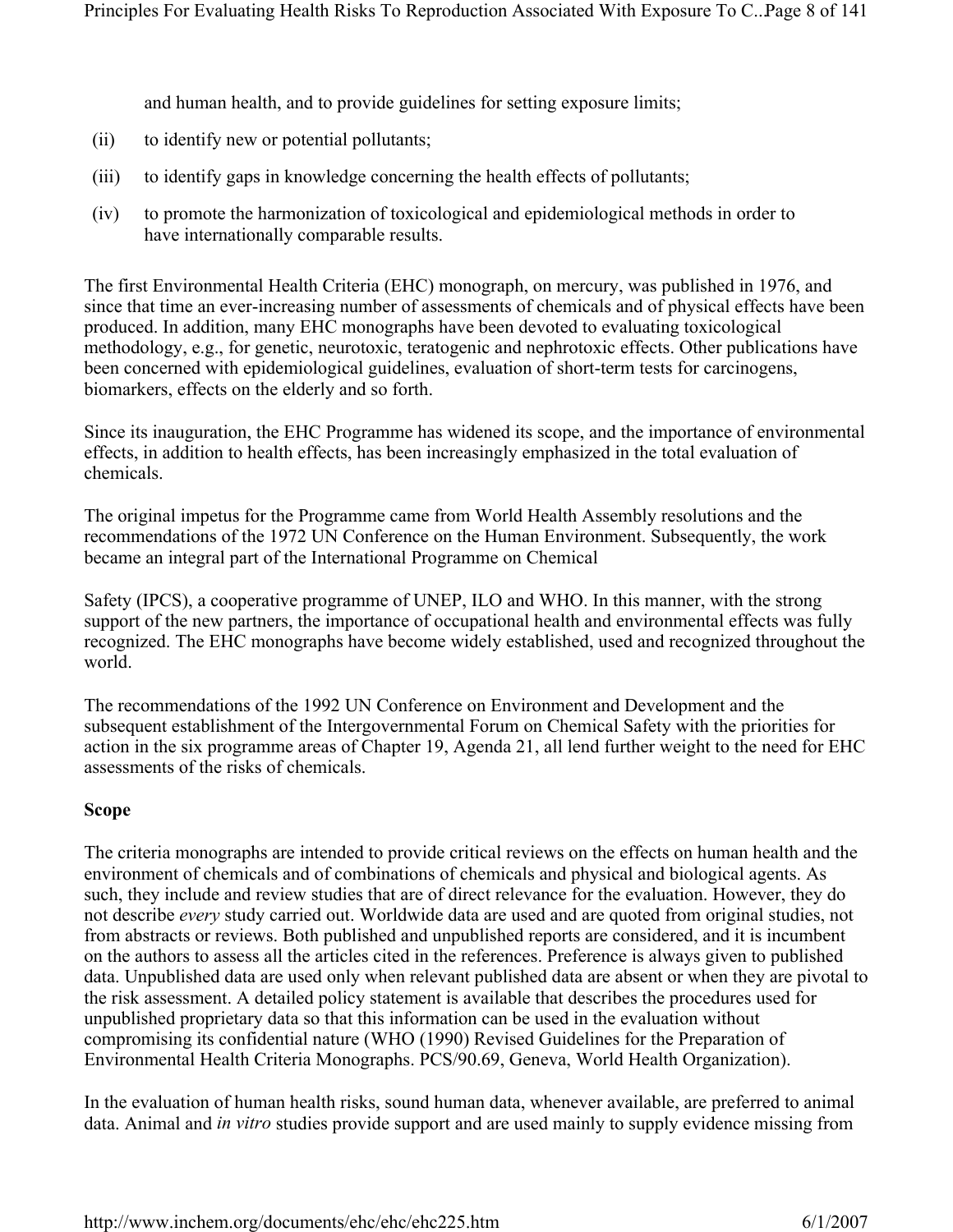human studies. It is mandatory that research on human subjects is conducted in full accord with ethical principles, including the provisions of the Helsinki Declaration.

The EHC monographs are intended to assist national and international authorities in making risk assessments and subsequent risk management decisions. They represent a thorough evaluation of risks and are not, in any sense, recommendations for regulation or standard setting. These latter are the exclusive purview of national and regional governments.

### **Content**

The layout of EHC monographs for chemicals is outlined below.

- Summary a review of the salient facts and the risk evaluation of the chemical
- Identity physical and chemical properties, analytical methods
- Sources of exposure
- Environmental transport, distribution and transformation
- Environmental levels and human exposure
- Kinetics and metabolism in laboratory animals and humans
- Effects on laboratory mammals and *in vitro* test systems
- Effects on humans
- Effects on other organisms in the laboratory and field
- Evaluation of human health risks and effects on the environment
- Conclusions and recommendations for protection of human health and the environment
- Further research
- Previous evaluations by international bodies, e.g., IARC, JECFA, JMPR

### **Selection of chemicals**

Since the inception of the EHC Programme, the IPCS has organized meetings of scientists to establish lists of priority chemicals for subsequent evaluation. Such meetings have been held in: Ispra, Italy, 1980; Oxford, United Kingdom, 1984; Berlin, Germany, 1987; and North Carolina, USA, 1995. The selection of chemicals has been based on the following criteria: the existence of scientific evidence that the substance presents a hazard to human health and/or the environment; the possible use, persistence, accumulation or degradation of the substance shows that there may be significant human or environmental exposure; the size and nature of populations at risk (both human and other species) and risks for the environment; international concern, i.e., the substance is of major interest to several countries; adequate data on the hazards are available.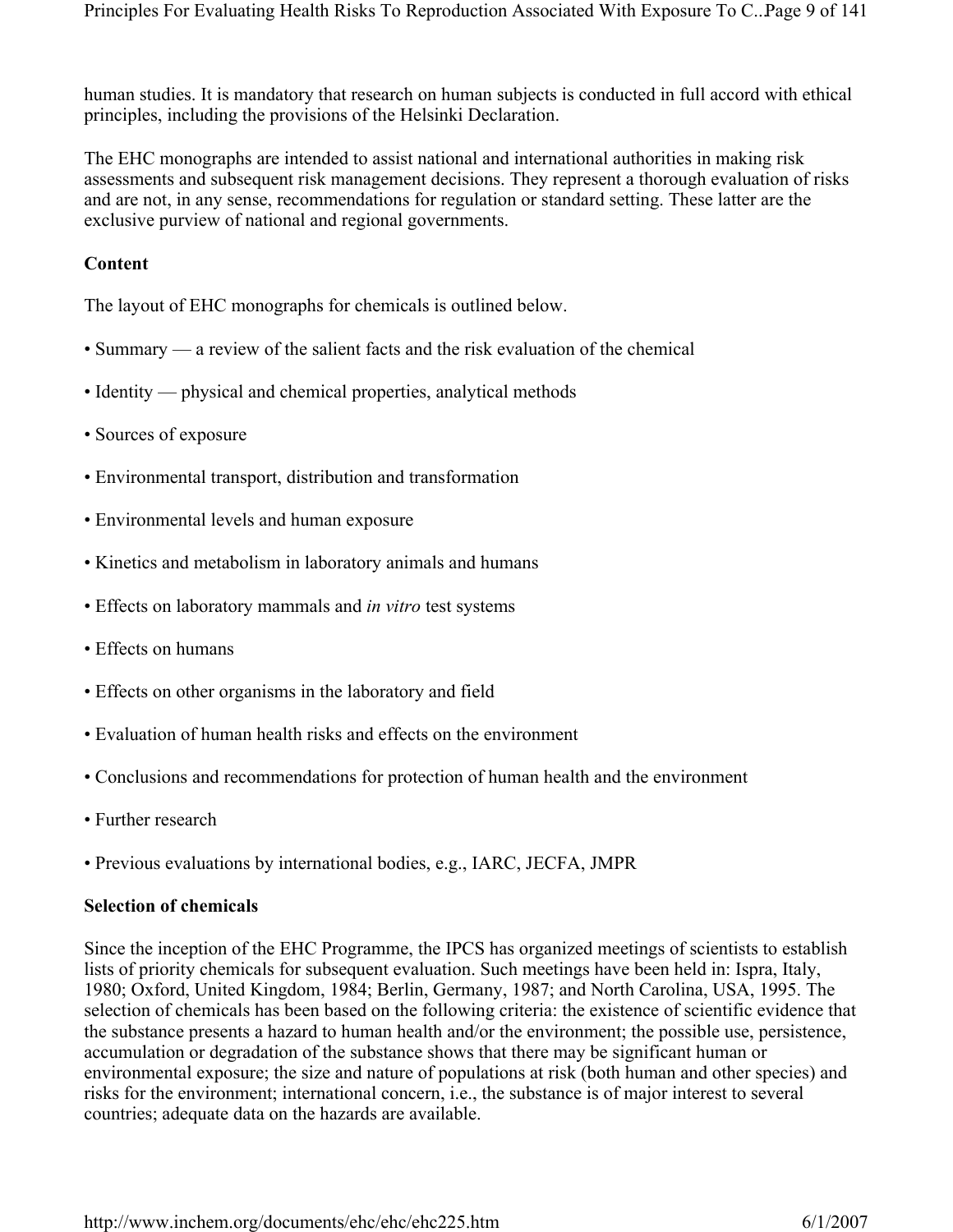If an EHC monograph is proposed for a chemical not on the priority list, the IPCS Secretariat consults with the cooperating organizations and all the Participating Institutions before embarking on the preparation of the monograph.

### **Procedures**

The order of procedures that result in the publication of an EHC monograph is shown in the flow chart on the next page. A designated staff member of IPCS, responsible for the scientific quality of the document, serves as Responsible Officer (RO). The IPCS Editor is responsible for layout and language. The first draft, prepared by consultants or, more usually, staff from an IPCS Participating Institution, is based initially on data provided from the International Register of Potentially Toxic Chemicals and from reference databases such as Medline and Toxline.

The draft document, when received by the RO, may require an initial review by a small panel of experts to determine its scientific quality and objectivity. Once the RO finds the document acceptable as a first draft, it is distributed, in its unedited form, to well over 150 EHC contact points throughout the world who are asked to comment on its completeness and accuracy and, where necessary, provide additional material. The contact points, usually designated by governments, may be Participating Institutions, IPCS Focal Points or individual scientists known for their particular expertise. Generally, some four months are allowed before the comments are considered by the RO and author(s). A second draft incorporating comments received and approved by the Director, IPCS, is then distributed to Task Group members, who carry out the peer review, at least six weeks before their meeting.

The Task Group members serve as individual scientists, not as representatives of any organization, government or industry. Their function is to evaluate the accuracy, significance and relevance of the information in the document and to assess the health and environmental risks from exposure to the chemical. A summary and recommendations for further research and improved safety aspects are also required. The composition of the Task Group is dictated by the range of expertise required for the subject of the meeting and by the need for a balanced geographical distribution.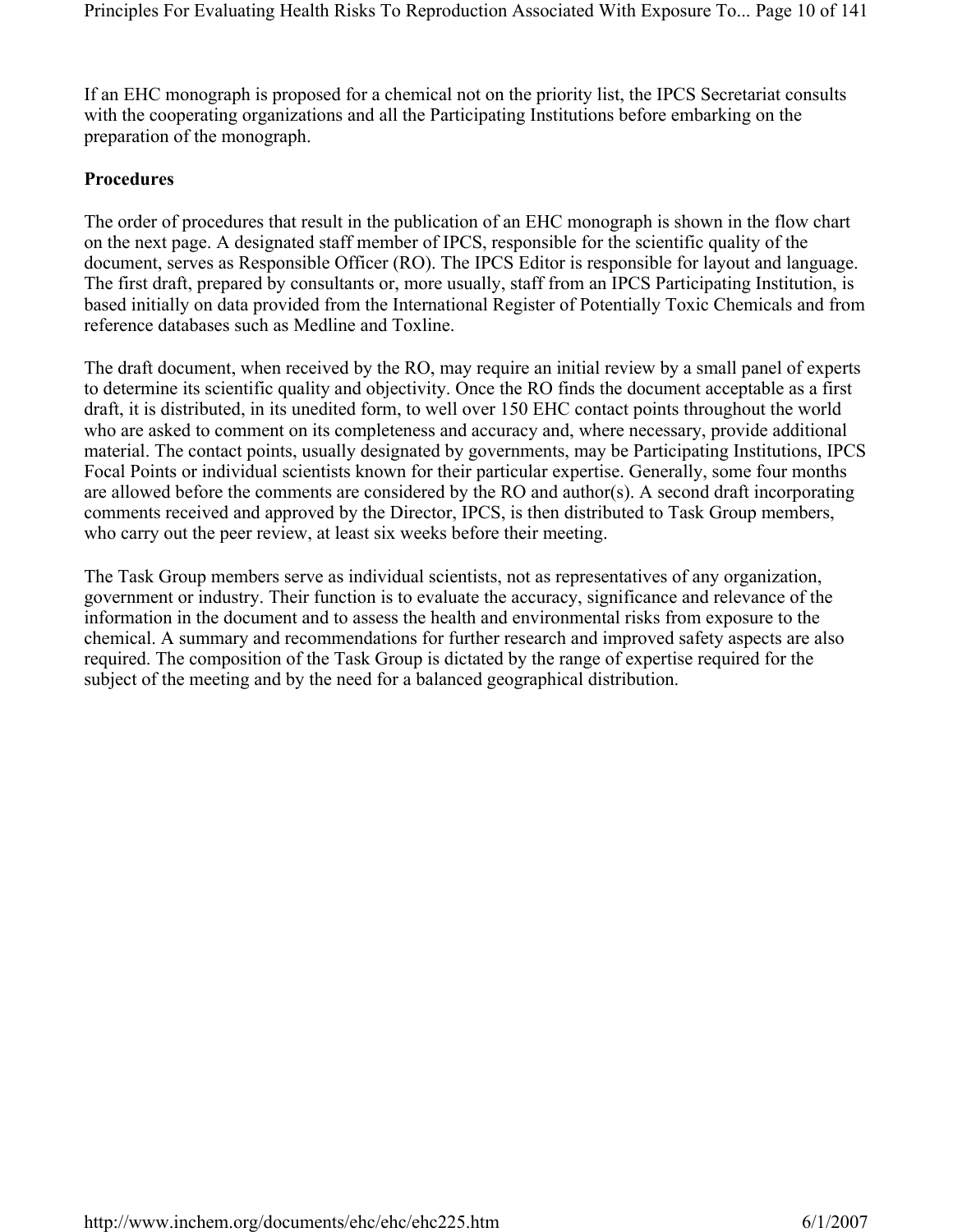

The three cooperating organizations of the IPCS recognize the important role played by nongovernmental organizations. Representatives from relevant national and international associations may be invited to join the Task Group as observers. While observers may provide a valuable contribution to the process, they can speak only at the invitation of the Chairperson. Observers do not participate in the final evaluation of the chemical; this is the sole responsibility of the Task Group members. When the Task Group considers it to be appropriate, it may meet *in camera*.

All individuals who as authors, consultants or advisers participate in the preparation of the EHC monograph must, in addition to serving in their personal capacity as scientists, inform the RO if at any time a conflict of interest, whether actual or potential, could be perceived in their work. They are required to sign a conflict of interest statement. Such a procedure ensures the transparency and probity of the process.

When the Task Group has completed its review and the RO is satisfied as to the scientific correctness and completeness of the document, the document then goes for language editing, reference checking and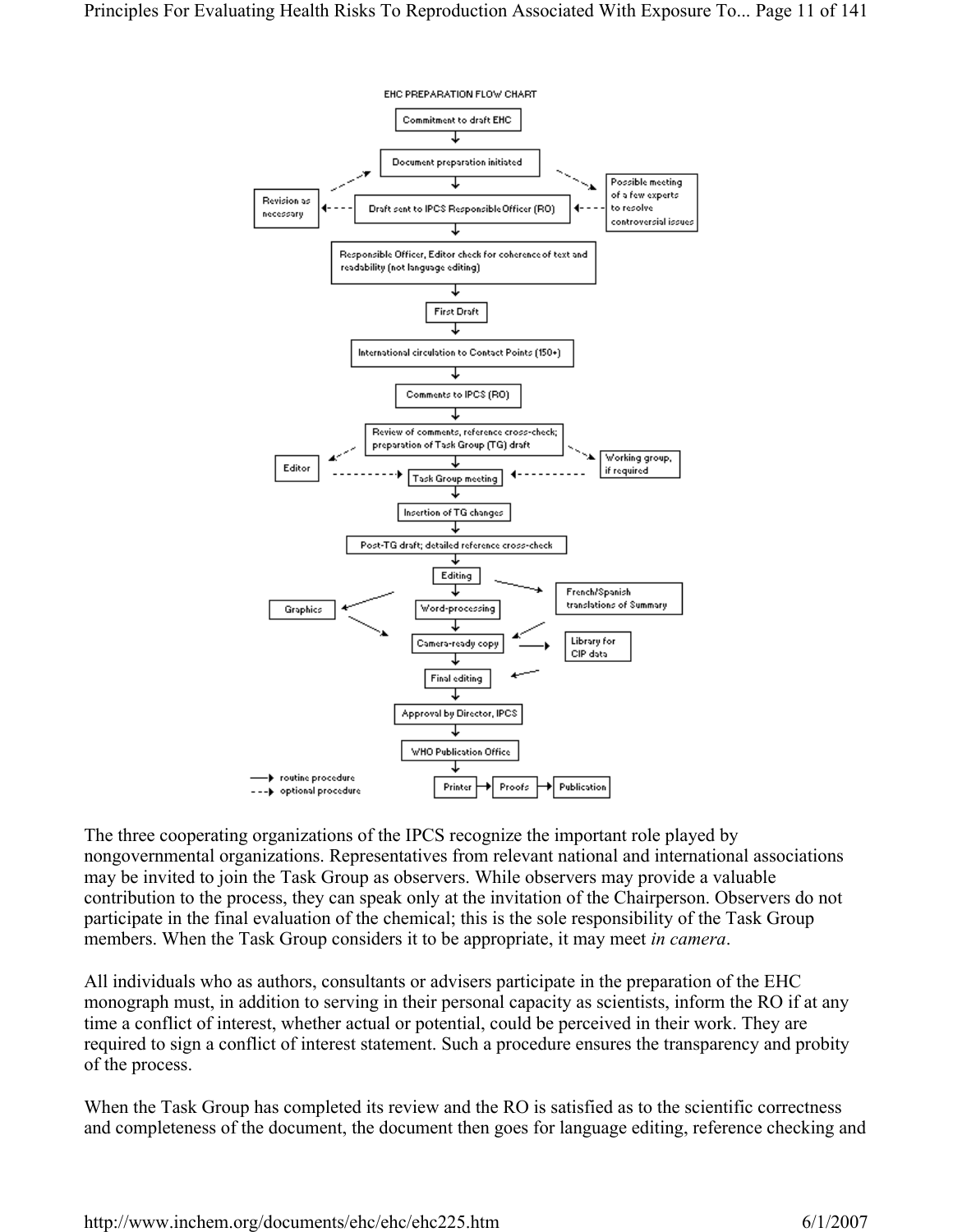preparation of camera-ready copy. After approval by the Director, IPCS, the monograph is submitted to the WHO Office of Publications for printing. At this time, a copy of the final draft is sent to the Chairperson and Rapporteur of the Task Group to check for any errors.

It is accepted that the following criteria should initiate the updating of an EHC monograph: new data are available that would substantially change the evaluation; there is public concern for health or environmental effects of the agent because of greater exposure; an appreciable time period has elapsed since the last evaluation.

All Participating Institutions are informed, through the EHC progress report, of the authors and institutions proposed for the drafting of the documents. A comprehensive file of all comments received on drafts of each EHC monograph is maintained and is available on request. The Chairpersons of Task Groups are briefed before each meeting on their role and responsibility in ensuring that these rules are followed.

### **WHO TASK GROUP ON ENVIRONMENTAL HEALTH CRITERIA FOR PRINCIPLES FOR EVALUATING HEALTH RISKS TO REPRODUCTION ASSOCIATED WITH EXPOSURE TO CHEMICALS**

#### *Members*

Dr D. Anderson, TNO BIBRA Toxicology International Ltd., Surrey, United Kingdom

Prof. Dr E. Bustos-Obregón, University of Chile Medical School, Santiago, Chile

Prof. Dr I. Chahoud, Institut für Klinische Pharmakologie und Toxicologie, Berlin, Germany

Dr G. Daston, Procter & Gamble, Cincinnati, Ohio, USA

Dr P. Foster, Chemical Industry Institute of Toxicology, Research Triangle Park, North Carolina, USA

Dr W. Foster, Cedars-Sinai Medical Center, Los Angeles, California, USA

Dr U. Hass (representing Organisation for Economic Co-operation and Development), Soborg, Denmark

Dr C. Kimmel, US Environmental Protection Agency, Washington, DC, USA

Dr R. Little, National Institute of Environmental Health Sciences, Research Triangle Park, North Carolina, USA

Dr S. Selevan, US Environmental Protection Agency, Washington, DC, USA

Dr S. Tabacova, National Centre of Hygiene, Medical Ecology and Hygiene, Sofia, Bulgaria

Dr J. Toppari, University of Turku, Turku, Finland

Dr B. Ulbrich, Institute for Drugs and Medical Devices, Berlin, Germany

Dr M. Yasuda, Hiroshima School of Medicine, Hiroshima, Japan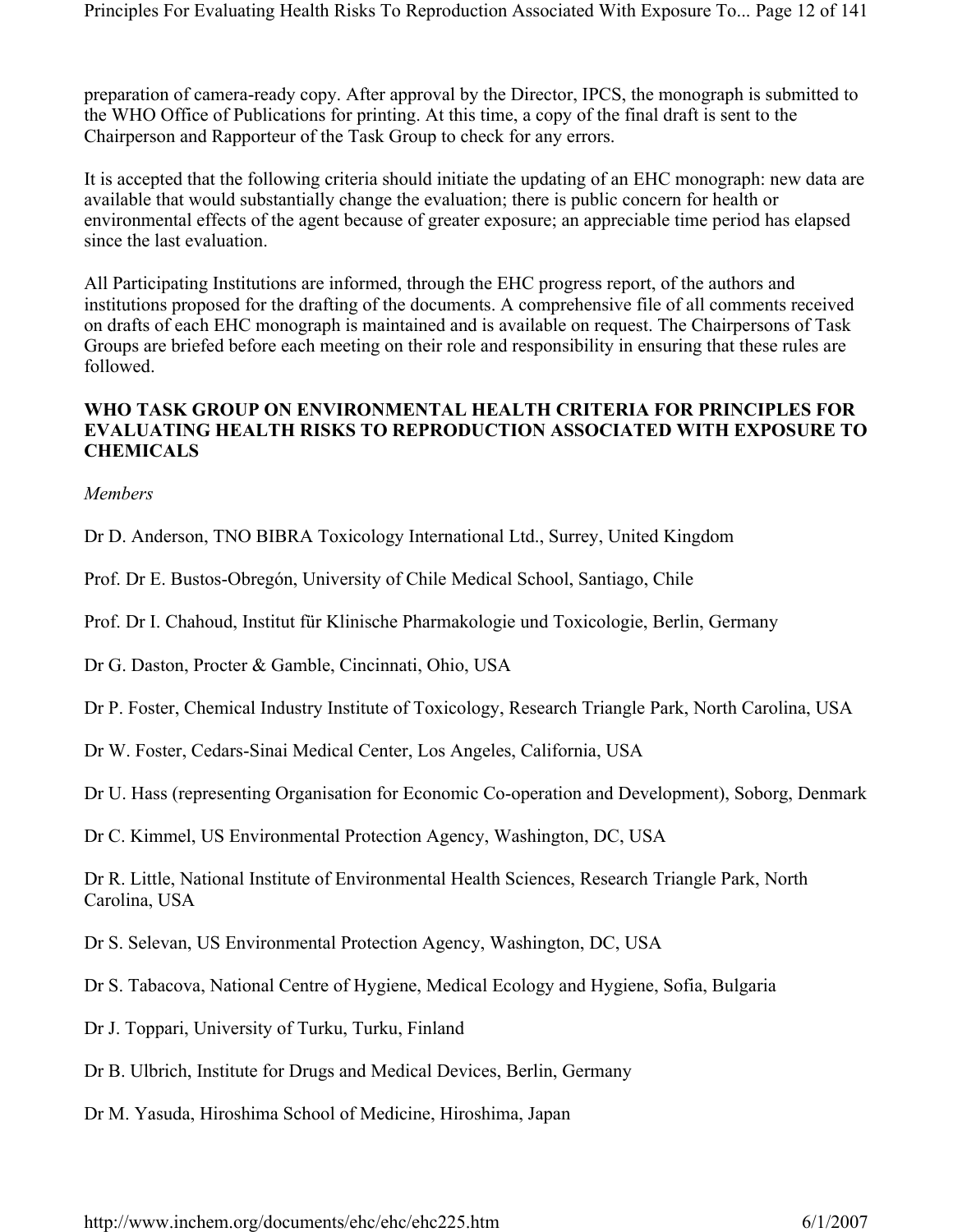### *Secretariat*

Dr B.-H. Chen, Shanghai, China

Dr T. Damstra, World Health Organization, IPCS/Interregional Research Unit (IRRU), USA

## **PREFACE**

The International Programme on Chemical Safety (IPCS) was initiated in 1980 as a collaborative programme of the United Nations Environment Programme (UNEP), the International Labour Organization (ILO) and the World Health Organization (WHO). One of the major objectives of the IPCS is to develop and evaluate principles and methodologies for assessing the effects of chemicals on human health and the environment. Since its inception, IPCS has been particularly concerned with assessing risk to the human reproductive system from exposure to chemicals and has given a high priority to improving methodologies and strategies in this area.

As part of this effort, IPCS publishes a series of monographs called Environmental Health Criteria (EHC). Past publications include two EHCs on aspects of risk assessment for reproductive health: EHC 30, "Principles for Evaluating Health Risks to Progeny Associated with Exposure to Chemicals during Pregnancy" (IPCS, 1984), and EHC 59, "Principles for Evaluating Health Risks from Chemicals during Infancy and Early Childhood: The Need for a Special Approach" (IPCS, 1986a). EHC 30 focused on the use of short-term tests and *in vivo* animal tests to assess prenatal toxicity and postnatal alterations in reproduction, development and behaviour following chemical exposure during gestation, and EHC 59 focused on methods to detect impaired reproductive and neurobehavioural development in infants and children who were exposed during the prenatal and early postnatal periods.

Many data and numerous new methods have emerged since these monographs were published in the 1980s, and the ability to assess the risk to reproductive health from chemical exposure has significantly improved. A number of urgent requests have been made by agencies in many different countries, particularly developing countries, for up-to-date information on principles and approaches to assessing reproductive health risk. In response to these requests, IPCS has produced another monograph on these issues. The present monograph focuses on approaches to assessing reproductive toxicity in males and females, including sexual dysfunction and infertility, and many aspects of developmental toxicity (following both prenatal and postnatal exposure), from conception to sexual maturation. It is an overview of the major scientific principles underlying hazard identification, testing methods and risk assessment strategies in human reproductive toxicity. It also discusses the evaluation of reproductive toxicity data in the context of the extensive risk assessment methodology that has emerged over the past 10–15 years.

IPCS is producing this monograph as a tool for use by public health officials, research and regulatory scientists and risk managers. It is intended to complement the monographs, reviews and test guidelines on reproductive and developmental toxicity currently available. However, this document does not provide specific guidelines or protocols for the application of risk assessment strategies or the conduct of specific tests. Specific testing guidelines for assessing reproductive toxicity from exposure to chemicals have been developed by the Organisation for Economic Co-operation and Development (OECD) and national governments.

Several meetings took place to discuss and evaluate the structure and content of this document. Initial drafts of the document were prepared by a group of authors (listed on the title page) and coordinated by the IPCS Secretariat, Dr B.-H. Chen and Dr T. Damstra. IPCS is grateful to these authors and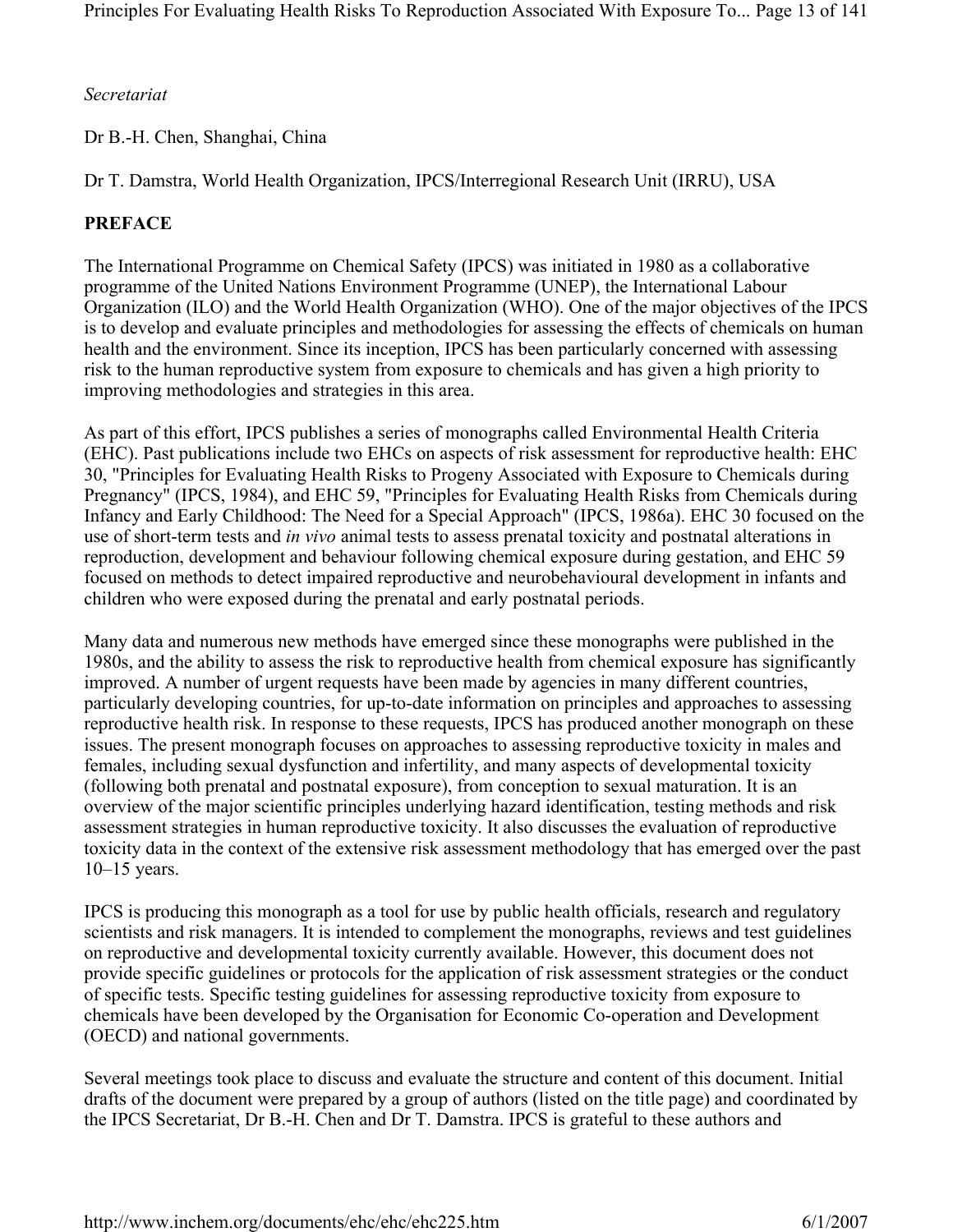acknowledges the time and expertise that they so generously gave to this project.

A preliminary draft was circulated for review to 52 experts in reproductive toxicology and IPCS contact points. Many reviewers provided substantive comments and text, and their contributions are gratefully acknowledged.

A Task Group meeting was held in Carshalton, United Kingdom, on 16–18 October 2000, to review a revised draft. Dr T. Damstra, IPCS, was responsible for the preparation of the final document and for its overall scientific content.

The efforts of all who helped in the preparation and finalization of the monograph are gratefully acknowledged. Special thanks are due to the US Environmental Protection Agency (EPA) and the Federal Ministry for the Environment, Nature Conservation and Nuclear Safety, Germany, for their financial support for the planning and review group meetings.

### **ACRONYMS AND ABBREVIATIONS**

| <b>ABP</b>       | androgen binding protein         |
|------------------|----------------------------------|
| <b>ACTH</b>      | adrenocorticotrophin hormone     |
| <b>ADI</b>       | allowable daily intake           |
| ATPase           | adenosine triphosphatase         |
| <b>AUC</b>       | area under the curve             |
| bFGF             | basic fibroblast growth factor   |
| <b>BMC</b>       | benchmark concentration          |
| <b>BMD</b>       | benchmark dose                   |
| <b>BMP</b>       | bone morphogenetic protein       |
| cAMP             | cyclic adenosine monophosphate   |
| $C_{\text{max}}$ | maximum plasma concentration     |
| <b>CNS</b>       | central nervous system           |
| <b>DDE</b>       | dichlorodiphenyldichloroethylene |
| <b>DDT</b>       | dichlorodiphenyltrichloroethane  |
| <b>DES</b>       | diethylstilbestrol               |
| <b>DHEA</b>      | dehydroepiandrosterone           |
| <b>DHEAS</b>     | dehydroepiandrosterone sulfate   |
| <b>DHT</b>       | dihydrotestosterone              |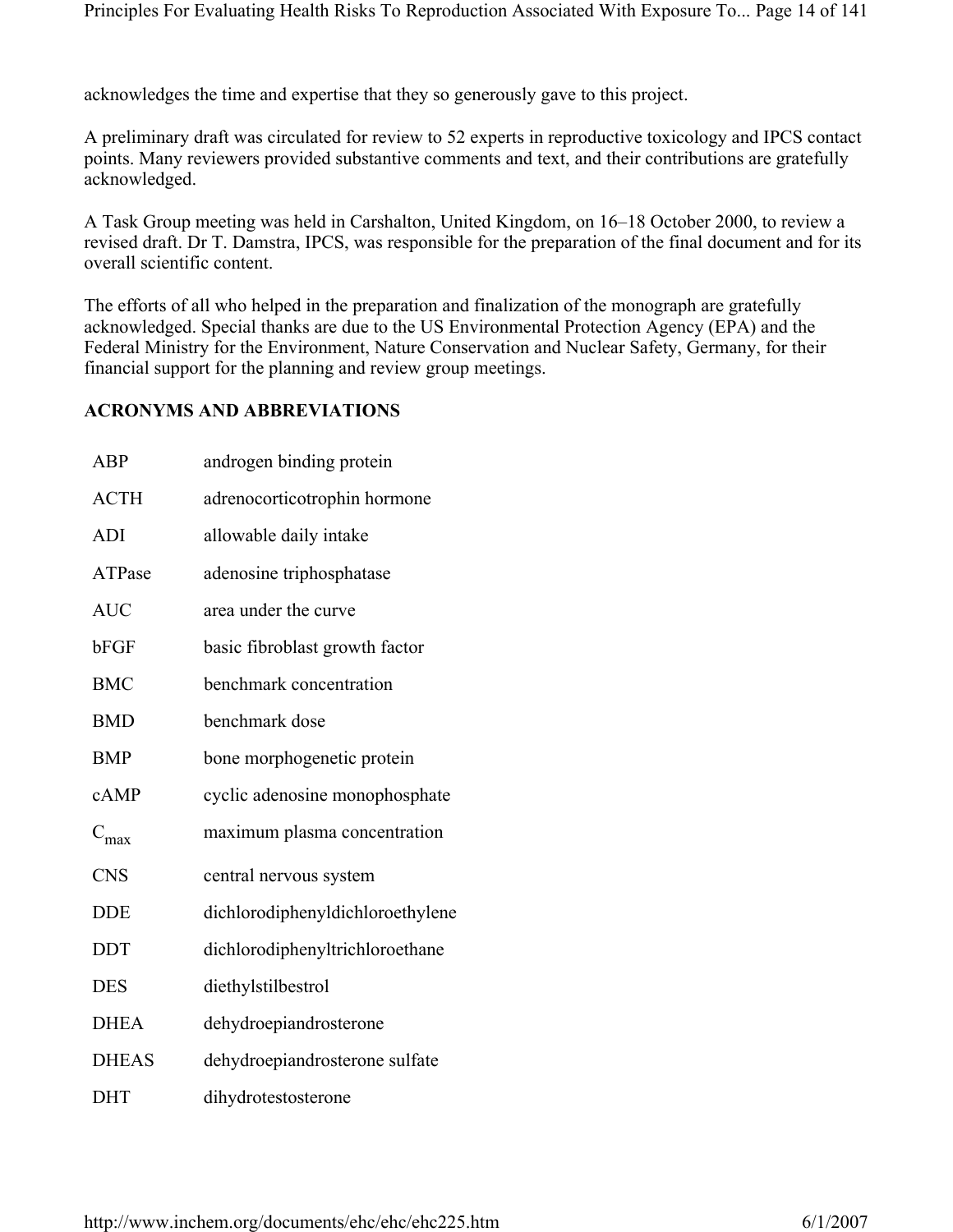| <b>DNA</b>    | deoxyribonucleic acid                                         |
|---------------|---------------------------------------------------------------|
| <b>DSP</b>    | daily sperm production                                        |
| EC            | <b>European Commission</b>                                    |
| <b>ECETOC</b> | European Centre for Ecotoxicology and Toxicology of Chemicals |
| <b>EDC</b>    | endocrine disrupting chemical                                 |
| <b>EGF</b>    | epidermal growth factor                                       |
| Egr           | early growth response                                         |
| <b>EHC</b>    | Environmental Health Criteria                                 |
| <b>EPA</b>    | Environmental Protection Agency (USA)                         |
| FAO           | Food and Agriculture Organization of the United Nations       |
| <b>FDA</b>    | Food and Drug Administration (USA)                            |
| FGF           | fibroblast growth factor                                      |
| <b>FSH</b>    | follicle stimulating hormone                                  |
| <b>GDF</b>    | growth differentiation factor                                 |
| GnRH          | gonadotrophin releasing hormone                               |
| <b>HCB</b>    | hexachlorobenzene                                             |
| hCG           | human chorionic gonadotrophin                                 |
| H-P-G axis    | hypothalamic-pituitary-gonadal axis                           |
| hPL           | human placental lactogen                                      |
| <b>HSD</b>    | hydroxysteroid dehydrogenase                                  |
| <b>IARC</b>   | International Agency for Research on Cancer                   |
| $IC_{50}$     | median inhibitory concentration                               |
| <b>ICM</b>    | inner cell mass                                               |
| <b>IGF</b>    | insulin-like growth factor                                    |
| <b>ILO</b>    | International Labour Organization                             |
| <b>ILSI</b>   | <b>International Life Sciences Institute</b>                  |
| <b>IPCS</b>   | International Programme on Chemical Safety                    |
| <b>JECFA</b>  | Joint FAO/WHO Expert Committee on Food Additives              |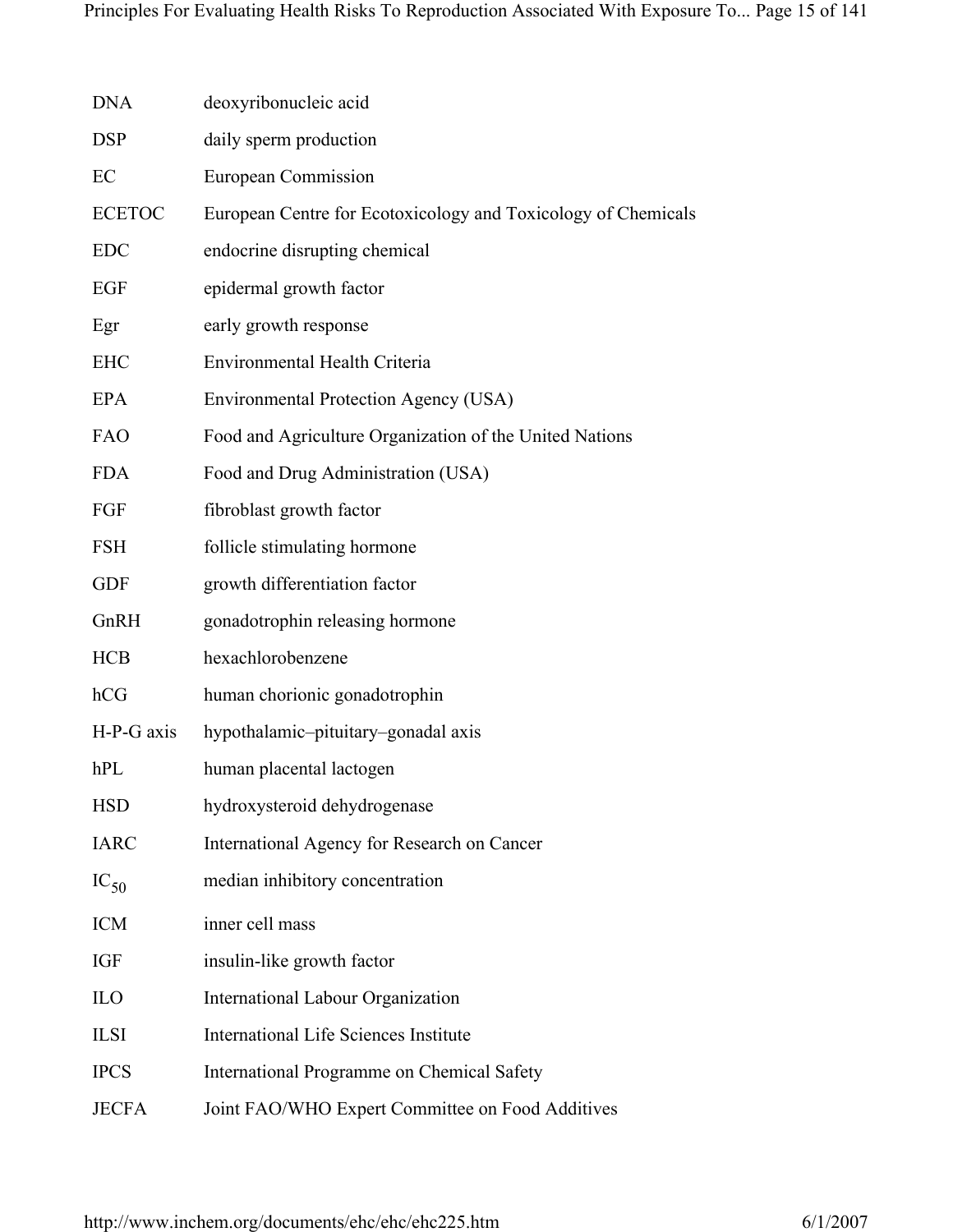| <b>JMPR</b>   | Joint FAO/WHO Meeting on Pesticide Residues            |
|---------------|--------------------------------------------------------|
| $K_i$         | inhibition rate constant                               |
| <b>LDL</b>    | low-density lipoprotein                                |
| LH            | luteinizing hormone                                    |
| <b>LOAEL</b>  | lowest-observed-adverse-effect level                   |
| <b>MIS</b>    | Müllerian inhibiting substance                         |
| <b>MOE</b>    | margin of exposure                                     |
| <b>NGF</b>    | nerve growth factor                                    |
| <b>NOAEL</b>  | no-observed-adverse-effect level                       |
| <b>NTP</b>    | National Toxicology Program (USA)                      |
| <b>OECD</b>   | Organisation for Economic Co-operation and Development |
| <b>PAH</b>    | polycyclic aromatic hydrocarbon                        |
| <b>PBB</b>    | polybrominated biphenyl                                |
| <b>PCB</b>    | polychlorinated biphenyl                               |
| $\rm{pK}_{a}$ | negative log of the acid dissociation constant         |
| <b>QSAR</b>   | quantitative structure-activity relationship           |
| <b>RfC</b>    | reference concentration                                |
| <b>RfD</b>    | reference dose                                         |
| <b>RNA</b>    | ribonucleic acid                                       |
| <b>SBR</b>    | standardized birth ratio                               |
| <b>TDI</b>    | tolerable daily intake                                 |
| TGF-alpha     | transforming growth factor alpha                       |
| TGF-beta      | transforming growth factor beta                        |
| UN            | <b>United Nations</b>                                  |
| <b>UNEP</b>   | United Nations Environment Programme                   |
| <b>VEGF</b>   | vascular endothelial growth factor                     |
| <b>WHO</b>    | World Health Organization                              |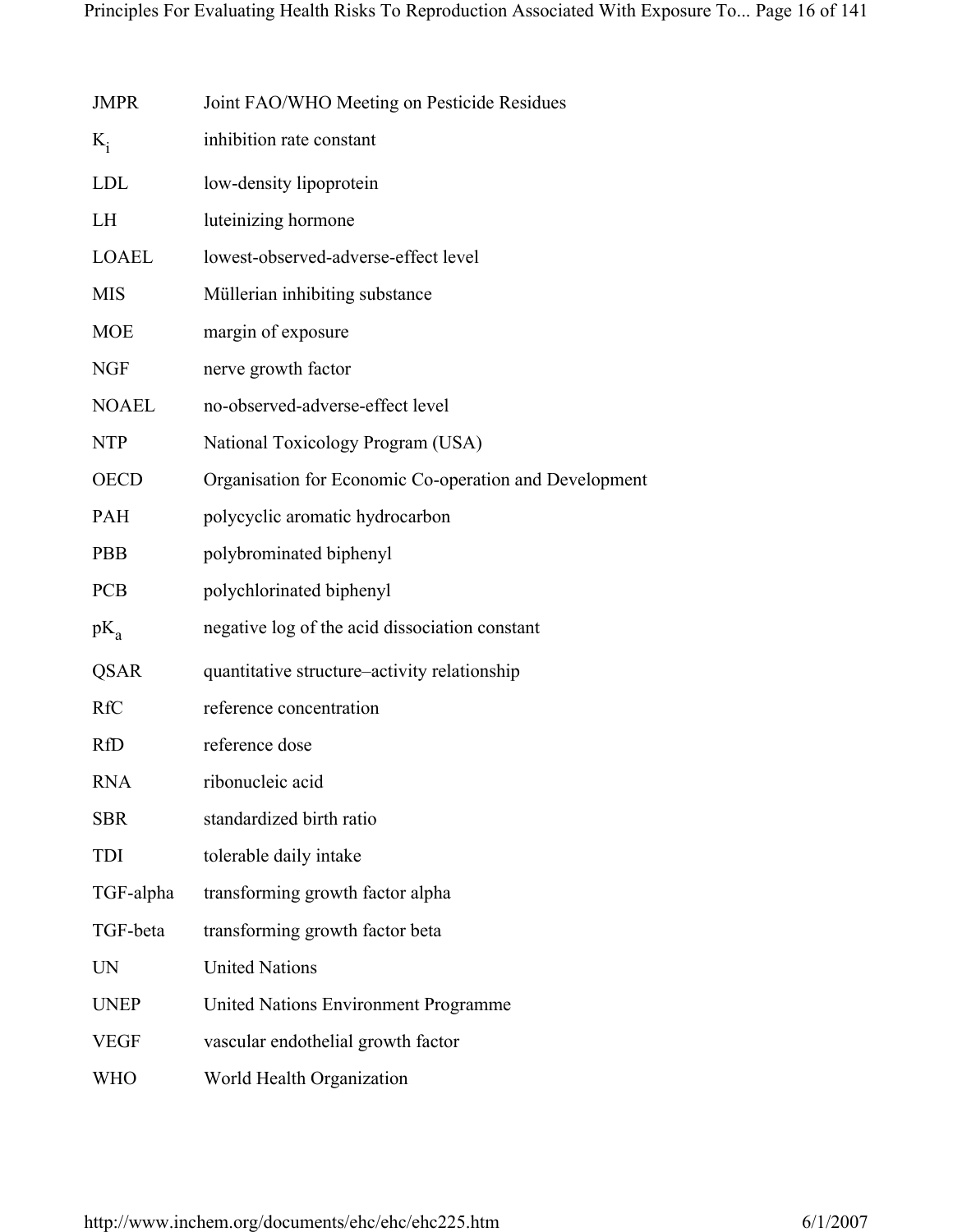# **1. SUMMARY AND RECOMMENDATIONS**

# **1.1 Summary**

Since the publication of the IPCS Environmental Health Criteria documents dealing with aspects of reproductive toxicity risk assessment in the early 1980s, new scientific data and methodologies have significantly improved the ability to assess how environmental chemicals may adversely affect the reproductive system. This progress is reflected in the availability of a number of national and international (e.g., Organisation for Economic Co-operation and Development) reproductive and developmental toxicity test guidelines, risk assessment guidelines and guidance documents, as well as some international test method validation studies. However, the potential for human exposure to environmental contaminants (via a variety of routes) to affect the function of the reproductive system and normal development remains an area of global concern.

Normal human reproduction is regulated by a finely tuned system of coordinated signals that direct the activity of multiple interdependent target cells, leading to the formation of gametes, their transport, release, fertilization, implantation and gestation, and, ultimately, the development of offspring that is eventually capable of successfully repeating the entire process under similar or different environmental conditions.

Throughout the entire life cycle, all aspects of reproductive function are dependent on various endocrine communicating systems that employ a wide variety of protein/peptide and steroid hormones, growth factors and other signalling molecules that affect target cell gene expression and/or protein synthesis. In particular, development and gametogenesis are regulated by a myriad of signals delivered in appropriate strength at precisely defined times. Although recent animal studies demonstrate that the developing fetus may be more sensitive to the effects of exposure to environmental chemicals than the adult system, effects may not be manifest until adulthood. Further characterization of the molecular mechanisms regulating the various aspects of normal reproduction and development is critical to our understanding of the variety of mechanisms through which exogenous chemicals may disrupt normal reproduction and development.

Sexual function and fertility reflect a wide variety of functions that are necessary for reproduction and may be affected by exposure to environmental factors. Any disturbance in the integrity of the reproductive system may affect these functions. Patterns of reported infertility vary around the world, but approximately 10% of all couples experience infertility at some time during their reproductive years. Human studies on altered sexual function/fertility provide the most direct means of assessing risk, but data are often unavailable. For many environmental chemicals, it is still necessary to rely on information derived from experimental animal models and laboratory studies.

*In vivo* animal studies for reproductive toxicity risk assessment typically utilize standard laboratory rodents. Fertility assessments in male animals have limited sensitivity as measures of reproductive injury, because, unlike humans, males of most test species produce sperm in numbers that greatly exceed the minimum requirements for fertility. Histopathological data on reproductive tissues play an important role in male reproductive toxicity risk assessment. Chemicals with estrogenic or antiandrogenic activity have been identified that are capable of causing reproductive effects in males. While sensitivity may differ, it is likely that mechanisms of action for these endocrine disrupting agents will be consistent or similar across mammalian species. For females, all functions of the reproductive system are under endocrine control and can be susceptible to disruption by effects on the reproductive endocrine system. However, single measurements of hormonal changes may be insensitive indicators of any damage because of large normal variability in females.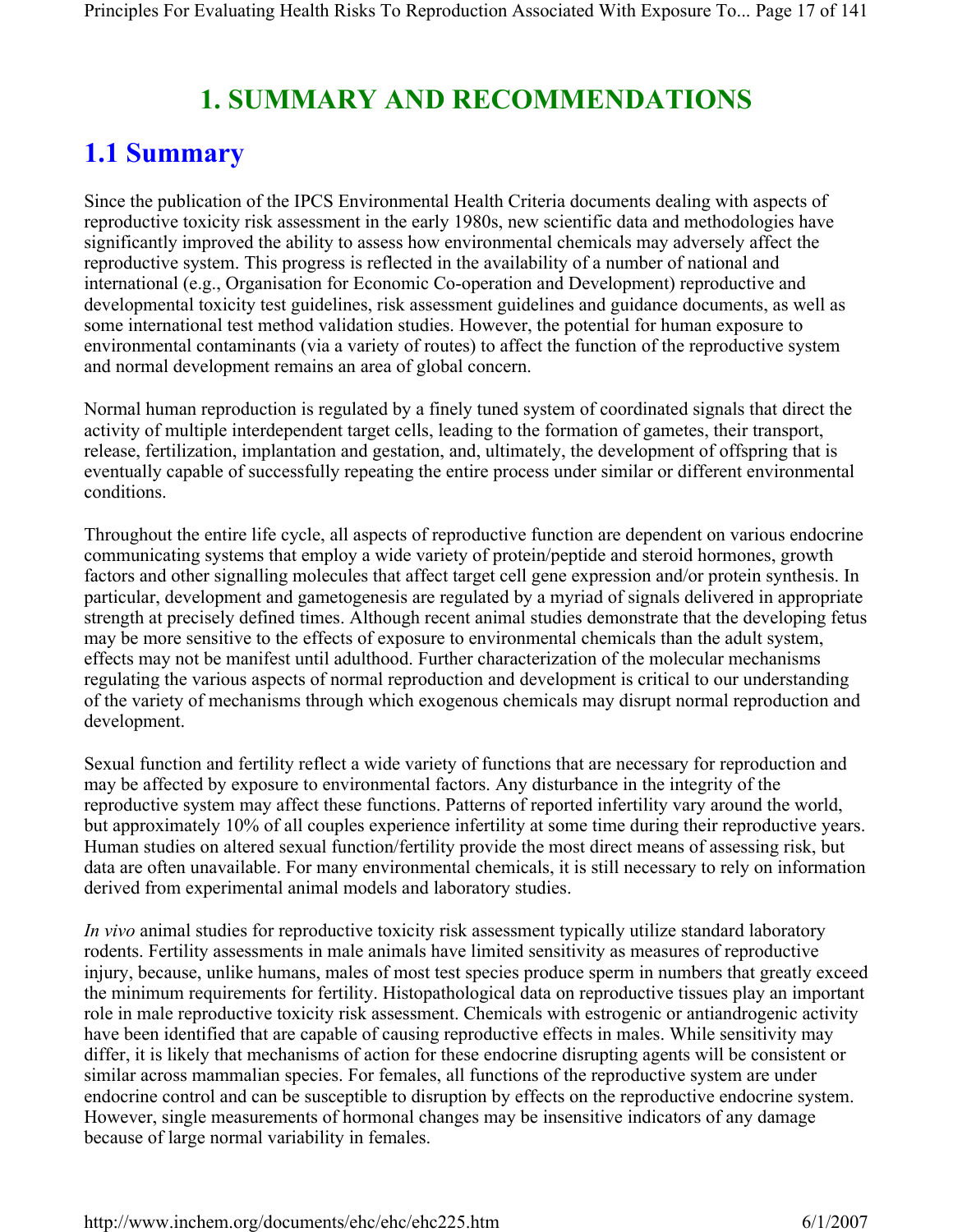A variety of *in vitro* test systems, including isolated perfused testis/ovary, primary cultures of gonadal cells, investigation of subcellular fractions of different organs and cell types and *in vitro* fertilization techniques, are available that can be used in supplementary investigational studies of different aspects of the reproductive system. *In vitro* testing systems are especially useful for screening for toxicity potential and for identifying potential mechanisms of action of potential toxicants. However, these tests are limited in their ability to assess complex, integrative reproductive functions.

Developmental toxicity, defined in its widest sense to include any adverse effect on normal development either before or after birth, has become of increasing concern in recent years. Developmental toxicity can result from exposure of either parent prior to conception, from exposure of the embryo or fetus *in utero* or from exposure of the progeny after birth. Adverse developmental effects may be detected at any point in the life span of the organism. In addition to structural abnormalities, examples of manifestations of developmental toxicity include fetal loss, altered growth, functional defects, latent onset of adult disease, early reproductive senescence and shortened life span.

*In vivo* studies on pregnant experimental animals and their progeny have been widely used in developmental toxicity assessment. The aim of the maternal observations is to assess the relative contribution of maternal toxicity to any observed embryo/fetal toxicity. Observations on progeny include early and late embryonic deaths (resorptions), fetal weight, external malformations, visceral and skeletal anomalies and sex determination. Background information and historical records on abnormal development of the experimental animals are important for adequate interpretation of such toxicity studies. Functions that can be evaluated postnatally include neurological development, simple and complex behaviours, reproduction, endocrine function, immune competence, xenobiotic metabolism and physiological function of different organ systems. Latent manifestations of toxicity may include transplacental carcinogenicity (neoplasia in the progeny resulting from maternal exposure to chemical agents during pregnancy) and shortened life span. A wide range of *in vitro* systems, ranging from whole embryo culture through organ and tissue culture to a variety of non-mammalian systems, has also been developed for the study of developmental toxicity. *In vitro* tests are useful in investigation of mechanisms of normal and abnormal development to obtain information on dose–response relationships and specific organ toxicity, and perhaps as screening systems for selection or prioritization of chemicals for further *in vivo* studies.

The most feasible end-points for evaluating developmental toxicity in humans are vital status at birth (including embryo/fetal loss), readily identifiable congenital anomalies, gestational length, birth weight and sex ratio. Measurable postnatal developmental effects include changes in growth, behaviour and organ or system function, as well as cancer. Both prenatal and postnatal effects may not be apparent until well after birth, and some may not appear until adulthood. For example, some congenital anomalies are not immediately apparent, and the long-term sequelae of intrauterine growth retardation are just now being appreciated. Chemical exposure during development may also affect the later reproductive function of the offspring. For example, chemicals could damage female germ cells *in utero* and affect the mature female's fertility; similarly, male stem cells or Sertoli cells could be depleted, potentially affecting sperm production.

Many countries have developed risk assessment processes for reproductive and developmental toxicity in order to set standards and regulate exposures. These processes typically include components of hazard identification, dose–response relationships, exposure assessment and risk characterization. Experimental testing protocols are largely based on identifying structural anomalies and/or functional deficits following chemical exposure during critical windows of the reproductive cycle. All available sources of animal and human data should be considered to assess specific reproductive and developmental toxic effects. Approaches for evaluating and summarizing reproductive toxicity data have improved. Nevertheless, assumptions must often be made in the risk assessment process because of gaps in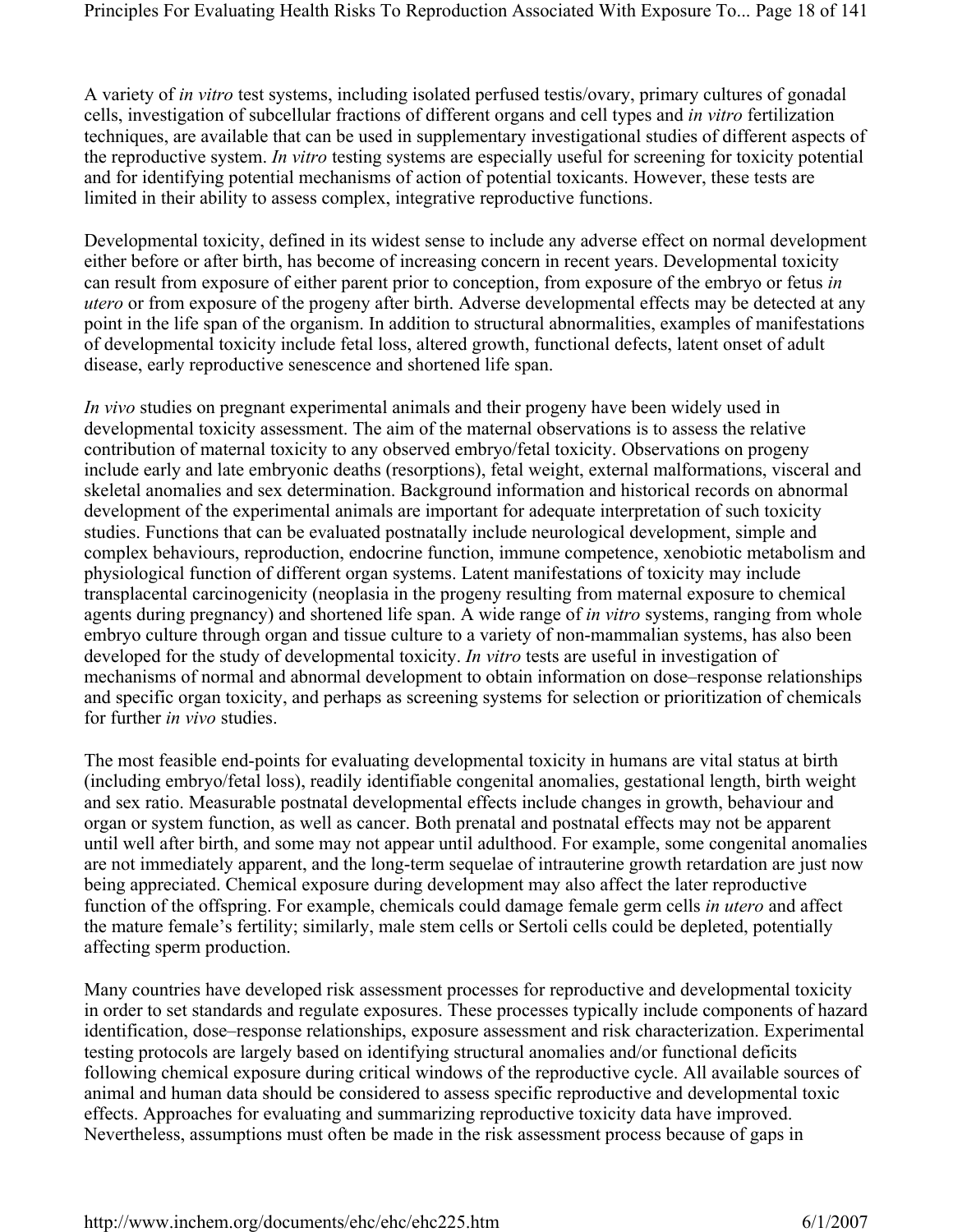knowledge about underlying biological processes and species differences. Risk assessment test methods and strategies need to be continually refined as new data and technologies become available.

# **1.2 Recommendations**

In order to employ effective control and intervention strategies to prevent reproductive and developmental toxicity, an adequate knowledge base must be developed. The following recommendations are made to improve this knowledge base:

- 1. Establish and develop better (molecular) markers of effects on reproduction and development. Those that may have a human and animal congruence would be particularly useful and would aid in the evaluation and use of animal data in human risk assessment.
- 2. Examine the utility of newer technologies related to gene expression (e.g., gene arrays, proteomics, laser capture microscopy) to aid in the understanding and elucidation of the underlying mechanisms of normal and abnormal reproductive function and development.
- 3. Strengthen and refine methods to assess both the critical windows of exposure through the entire spectrum of development and stages of development most vulnerable to manifestations of adverse effects.
- 4. Increase basic knowledge of the mechanisms of male reproductive physiology to a level comparable to the current level of knowledge on mechanisms of female reproductive physiology.
- 5. Promote the application of cellular and molecular understanding of gonadal and gamete functions to extend the understanding of toxicological effects on these tissues.
- 6. Search for and validate animal models to analyse toxicological aspects of reproductive biology to develop appropriate systems that are reproducible, low cost and easier to extrapolate to human disease.
- 7. Improve and validate *in vitro* methods for assessing mechanisms of potential reproductive toxicity.
- 8. Develop more accurate and efficient methods of measuring human exposure to environmental chemicals with potential reproductive toxicity.
- 9. Improve the surveillance, collection and harmonization of data on the frequency and geographical distribution of birth defects and developmental disorders, with special attention to establishment of complete registries.
- 10. Promote research efforts to better identify subpopulations potentially vulnerable to the effects of agents responsible for reproductive toxicity and to characterize the factors contributing to increased vulnerability.
- 11. In view of the sensitivity of the developing organism, place more emphasis on toxicity studies involving gestational and perinatal exposure to a chemical or mixture of chemicals.
- 12. Utilize previously studied birth cohorts to investigate the incidence of latent adverse reproductive outcomes later in life (cohorts with pregnancy exposure data are extremely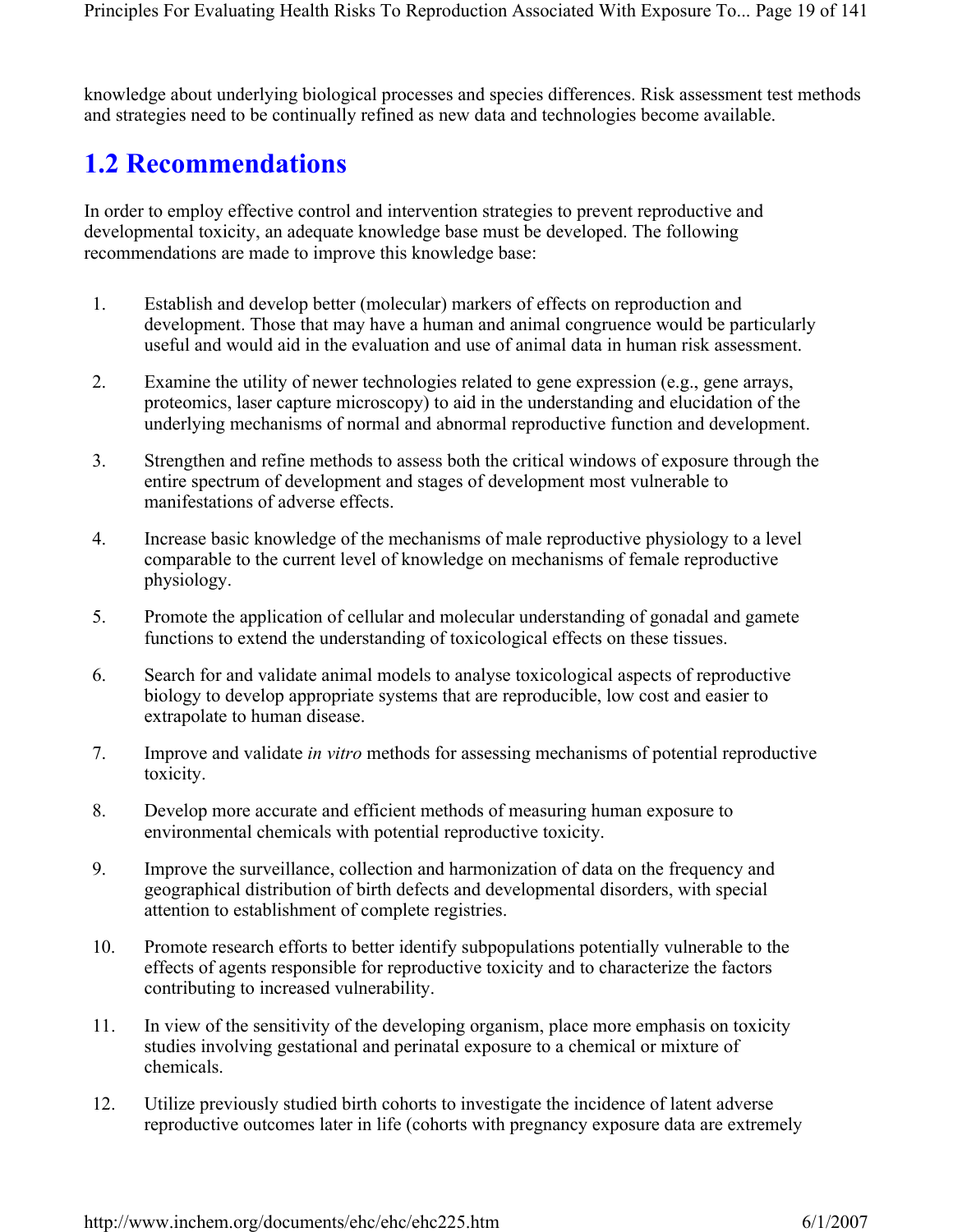important).

13. Establish an international harmonized system for terminology and definitions for reproductive and developmental toxicity.

# **2. INTRODUCTION**

A growing body of scientific evidence indicates that exposure to a wide range of environmental contaminants causes adverse reproductive effects in humans and other species. These issues are a prominent public health concern of scientists, decision-makers and the general public. Many disorders of reproduction have been described in both males and females. Examples include reduced fertility, menstrual disorders, impaired spermatogenesis, cryptorchidism and hypospadias, pregnancy loss, low birth weight, structural and functional birth defects, postnatal developmental defects and various genetic diseases affecting the reproductive system and offspring. It has been estimated that the incidence of easily recognized birth defects is 2–3% of live births and that the incidence of less easily recognized birth defects and developmental disorders is 5–10% of live births from all causes (ICH, 1993).

The magnitude of reproductive problems in the general population is becoming widely recognized, and the possible role of environmental agents in causing these disorders has renewed worldwide interest in reproductive and developmental toxicology. Recently, the US National Toxicology Program (NTP) established the Center to Evaluate Risks to Human Reproduction, the purpose of which is to conduct risk assessment on agents with potential to cause reproductive and developmental toxicity.

This monograph summarizes current scientific knowledge on hazard identification and risk assessment for reproductive toxicity. For the purposes of this document, reproductive toxicity includes adverse effects on sexual function and fertility in males and females as well as developmental toxicity. This monograph builds on previously published Environmental Health Criteria monographs (EHCs) and scientific reviews (e.g., IPCS, 1984, 1986a; Moore, 1995; Moore et al., 1995; ILSI, 1999; US NRC, 2000). The document is intended as a tool for use by public health officials, research and regulatory scientists and risk managers. It seeks to provide a scientific framework for the use and interpretation of reproductive toxicity data from human and animal studies. It also discusses emerging methodology and testing strategy in reproductive toxicity.

Chapter 3 discusses basic reproductive physiology and the relative vulnerability of specific reproductive structures and processes and provides the scientific background for understanding specific methods and procedures used in reproductive toxicology. Chapter 4 focuses on methods for assessing and evaluating altered sexual function and fertility. Chapter 5 addresses methodologies for assessing developmental toxicity, defined as any effect interfering with normal development both before and after birth resulting from exposure of either parent prior to conception, exposure during prenatal development or exposure postnatally to the time of sexual maturation. Chapter 6 deals with the general principles of risk assessment for reproductive toxicity and identifies areas where research is needed. An appendix provides working definitions for the terminology used in the monograph.

A particular area of concern in reproductive and development toxicity relates to the effects of chemicals that have the potential to disrupt or interfere with the endocrine system (i.e., potential endocrine disrupting chemicals, or EDCs). The potential adverse health consequences of exposure to EDCs have fuelled intense public debate and media attention, and a considerable amount of scientific research is being conducted on EDCs. The concern over EDCs extends to governments, international organizations, scientific societies, the chemical industry and public interest groups. Many research programmes,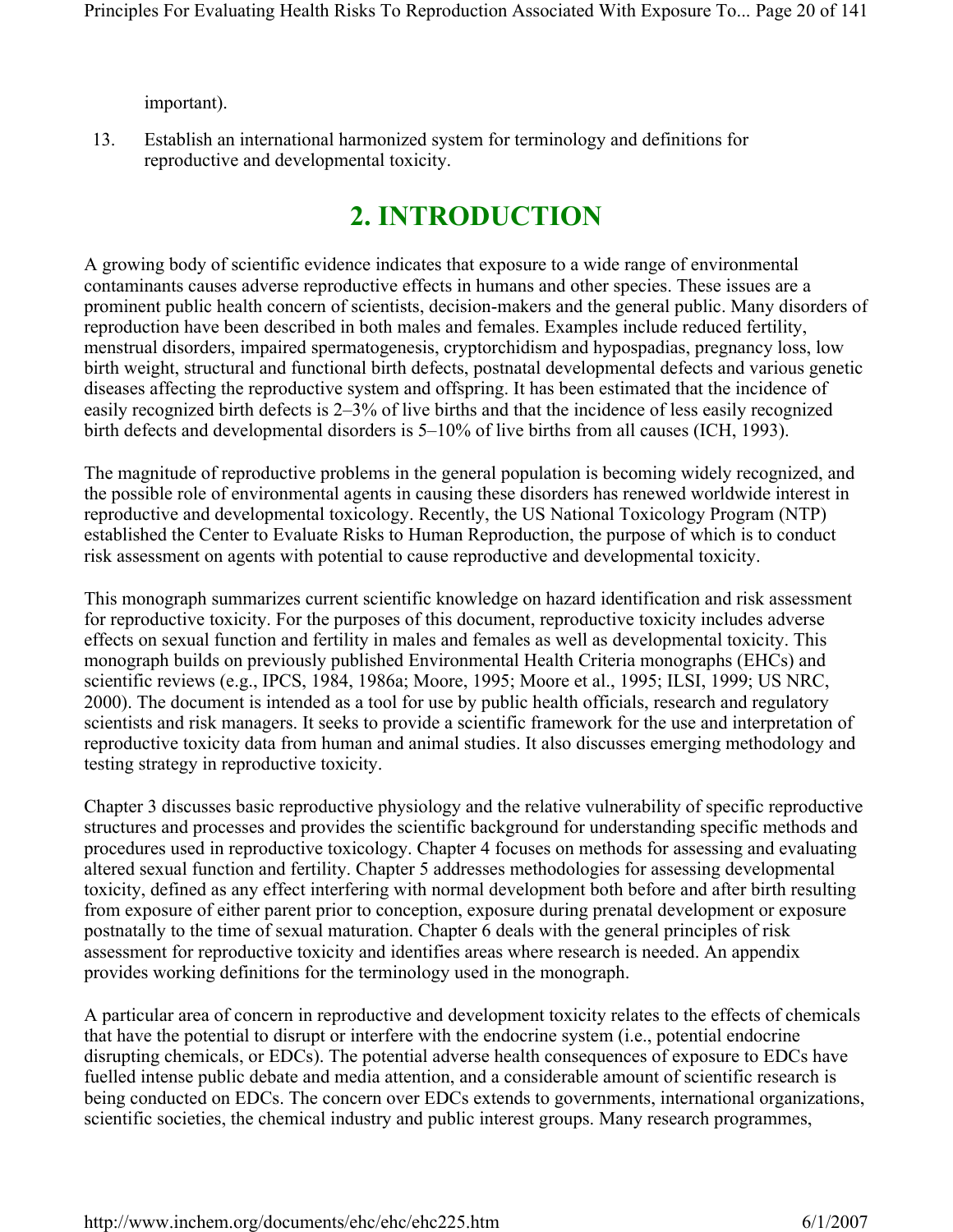conferences, workshops and committees are trying to address EDC-related issues. Endocrine disruption is only one of a diverse number of mechanisms for potentially causing adverse reproductive and developmental effects.

It is beyond the scope of this document to review the large body of data dealing with EDCs, and the reader is referred to recent comprehensive reviews (Colborn et al., 1996; US EPA, 1997b; Crisp et al., 1998; IUPAC, 1998; Olsson et al., 1998; US NRC, 1999). Also, at the request of international bodies, IPCS is preparing a "Global Assessment of the State-of-the-Science of Endocrine Disruptors" (in preparation) and has developed a Global Endocrine Disruptor Research Inventory. The US Environmental Protection Agency (EPA), Organisation for Economic Co-operation and Development (OECD) and a number of countries and industrial associations are implementing activities and collaborating on the development and validation of screening and testing methods to assess chemicals for their ability to disrupt the endocrine system (ECETOC, 1996; Ankley et al., 1998; US EPA, 1998d; OECD, 1999a, 1999b). These tests are referred to only briefly in this document.

As described in the Preface, this monograph does not provide practical advice or specific guidance for the conduct of specific tests and studies. These have been developed and issued by international organizations and national governments and vary with the types of chemicals being assessed and according to national regulations and recommendations. For example, the OECD has developed internationally agreed upon test guidelines for the reproductive toxicity testing of pesticides and industrial chemicals. The OECD is an intergovernmental organization of 29 industrialized countries in North America, Europe and the Pacific, as well as the European Commission, which meet to coordinate and harmonize policies and work together to respond to international concerns, including the effects of chemicals on human health and the environment.

Test guidelines specifically developed for reproductive toxicity testing in laboratory animals include Test Guideline 414 on prenatal developmental toxicity (OECD, 2001a), which was originally published as a guideline for teratogenicity studies (OECD, 1981a); Test Guideline 415 on one-generation reproductive toxicity (OECD, 1983a); Test Guideline 416 on two-generation reproductive toxicity (OECD, 1983b, 2001b); Test Guideline 421 on reproduction/developmental toxicity screening (OECD, 1995); and Test Guideline 422 on the combined repeated-dose toxicity study with reproduction/developmental toxicity screening (OECD, 1996b). An OECD guidance document on reproductive toxicity testing is also in preparation. Extensive risk assessment guidelines for reproductive toxicity testing have also been published by the US EPA (1996b, 1998b, 1998c) and the European Commission (EC, 1996). For pharmaceuticals and food additives, international bodies and national governments have also developed testing protocols (US FDA, 1982, 1993; IPCS, 1987). The harmonized guidelines for the safety testing of drugs are discussed briefly in chapter 5, since drug regulations are more advanced in their scientific development and reflect basic underlying principles similar to those for testing other types of chemicals (ICH, 1993). The reader should refer to these test guidelines for details and guidance on specific test protocols.

The testing of chemicals for reproductive toxicity is a dynamic and evolving process. As the basic sciences of molecular biology, reproductive physiology and endocrinology advance, so do the requirements for safety and risk evaluation. It must be emphasized that the design and interpretation of reproductive tests and the conduct of risk assessment on reproductive toxicity from exposure to environmental chemicals are a highly specialized science. Therefore, it is essential that properly trained professional reproductive toxicologists and epidemiologists conduct and interpret the results of such studies. It is hoped that this monograph will be a useful tool in this process.

# **3. PHYSIOLOGY OF HUMAN REPRODUCTION**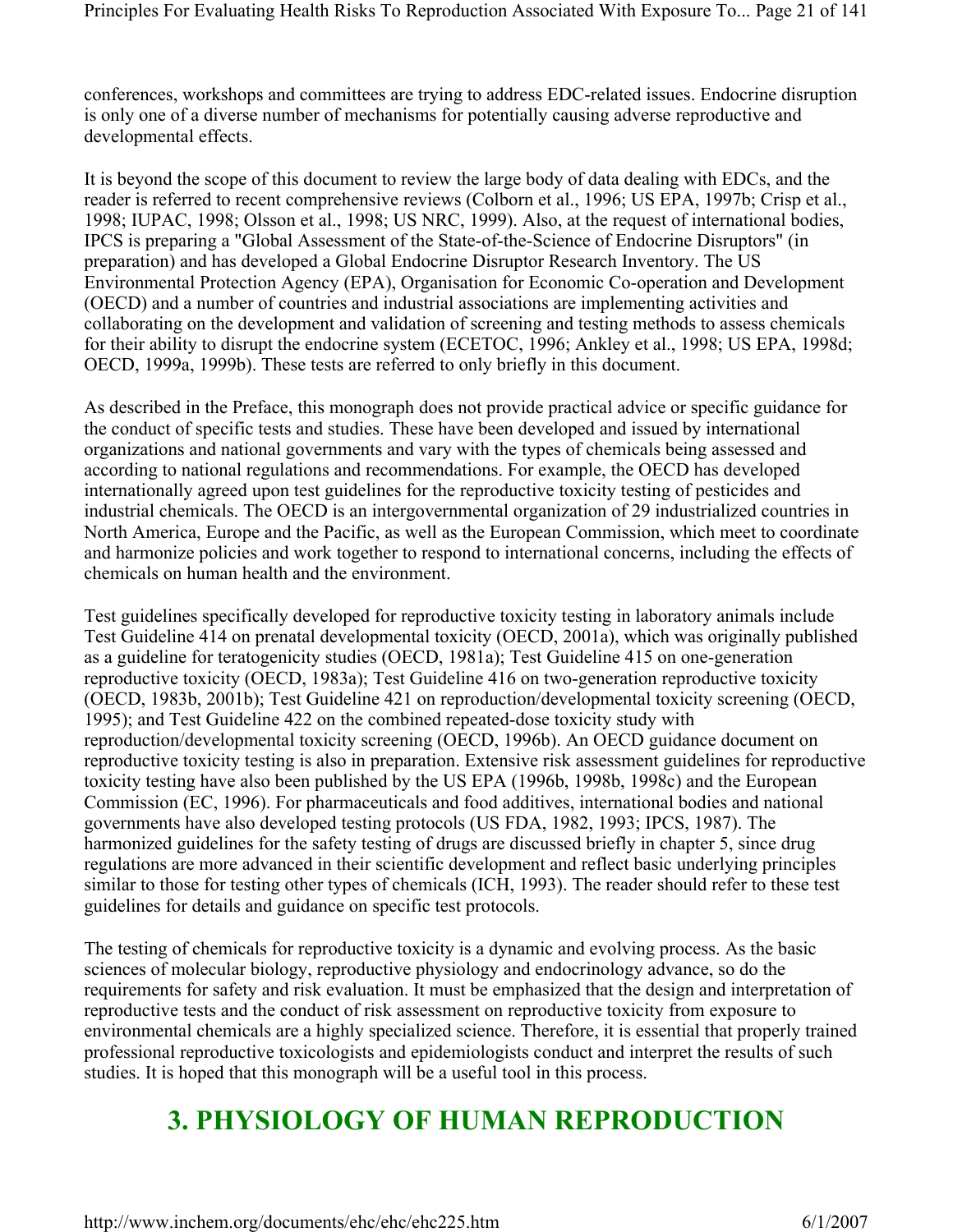# **3.1 Introduction**

Human reproduction is regulated by a set of hormone signals that act in a finely tuned and coordinated manner. These hormones act upon multiple interdependent target cells, directing the development of germ line gametes as well as their transport, release, fertilization, implantation and gestation. This process produces offspring and continues indefinitely, maintaining the evolutionary survival of the species. As indicated in chapter 2, exposures to certain environmental contaminants can adversely influence reproduction and development through a variety of mechanisms. Therefore, it is important to improve our understanding of the impact of such exposures on human reproductive health.

This chapter focuses on the endocrine organ communication system and its regulation of human reproduction and development and describes the major endocrine regulating elements and their anatomical and functional characteristics. Other molecular and cellular events and signalling pathways also play a major role, but are not discussed here. The critical developmental stages and the basic physiological processes of reproduction and fetal development are emphasized, with separate discussion of processes and elements important during adulthood and pre- and postnatal development. The principal elements important during adulthood (Figure 1) are gamete production and release, fertilization, zygote transport, growth and development, sexual maturation and reproductive senescence. During pre- and postnatal stages (Figure 1), the elements are implantation, embryogenesis, fetal development, parturition, lactation and postnatal development. The possible influences of environmental contaminants on human reproduction and development are discussed throughout the chapter.

# **3.2 Reproductive endocrinology**

## **3.2.1 Gonadal function**

A central concept and mechanism in reproductive and developmental biology is hormonal communication. Small-molecule hormones communicate information from the endocrine glands to the cells of target tissues located throughout the body, thereby regulating fetal and postnatal development as well as production and release of gametes. It is essential for normal reproductive function and fetal development that appropriate hormone signals reach target tissues at the proper time. Hormones convey information to cells that are proximal or distal to the site of synthesis and secretion. When a hormone targets the cell from which it was secreted, it is termed autocrine hormone signalling; if the target is a different cell in the same tissue, it is termed paracrine hormone signalling. Peptide hormones recognize and activate membrane-bound receptors on the surface of the target cell; downstream events can involve one or more signalling cascades (i.e., activation of adenylate cyclase, higher cAMP level, increased enzyme activity). In contrast, steroid hormones are highly lipophilic and can cross cellular membranes into the cytoplasm or nucleus, where they recognize appropriate receptor molecules that can regulate transcription, translation or protein synthesis.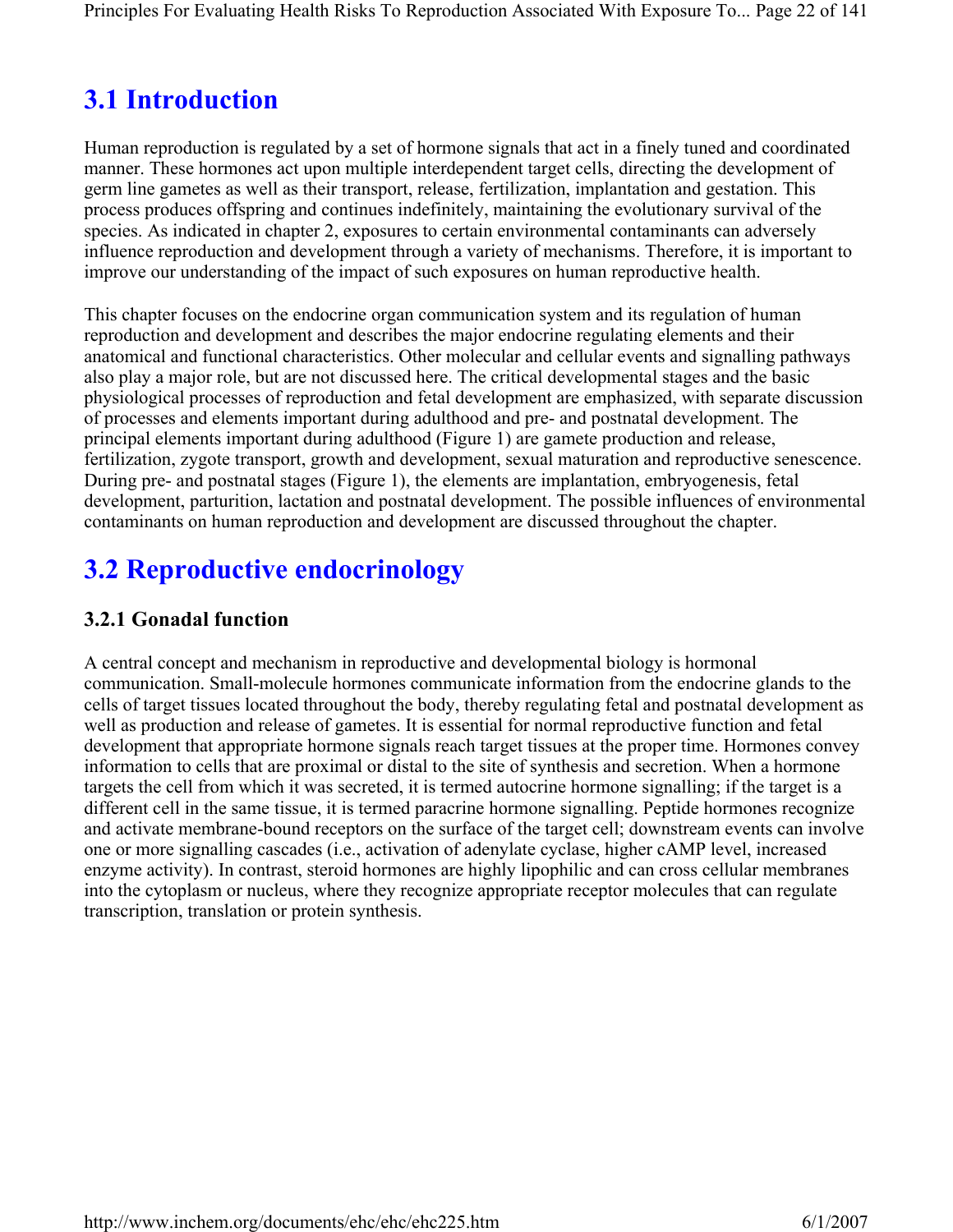



The integration and coordination of the effects of peptide and steroid hormones require delicate and precise control. Together, these two types of hormones provide the mechanisms by which the endocrine system regulates complex cellular pathways, such as cell division, differentiation, protein and steroid synthesis and programmed cell death, as well as reproduction and development. Many steps in hormone action can affect reproductive function and fetal development; these steps include hormone production, release, transport, metabolism, receptor binding, postreceptor events and intracellular events such as DNA binding. The complete cellular and molecular details of the mechanisms directing these events are beyond the scope of the discussion in this chapter; however, the interested reader is referred to reports and reviews referenced throughout the text.

The hypothalamus, pituitary and gonads (the hypothalamic–pituitary–gonadal, or H-P-G, axis) are the basic endocrine elements that regulate the reproductive system (Figure 2). Although anatomically discrete, these structures are functionally linked to each other. Regulation of the H-P-G axis and communication between its elements depend on hormone levels and sensitive feedback control mechanisms. Peptide and steroid hormones stimulate the gonads, which then produce steroid hormones that act locally on the gonad itself in an autocrine and paracrine manner. These hormones also function in a classical endocrine manner on accessory sex organs, such as the mammary gland and uterus in women and the epididymis and prostate in men. Gonadal hormones also effect negative feedback on the hypothalamus and pituitary and inhibit gene transcription, translation and synthesis of the decapeptide gonadotrophin releasing hormone (GnRH) and pituitary gonadotrophins luteinizing hormone (LH) and follicle stimulating hormone (FSH). In women, estradiol effects positive feedback on the hypothalamus and pituitary at ovulation, which elevates the circulating level of LH.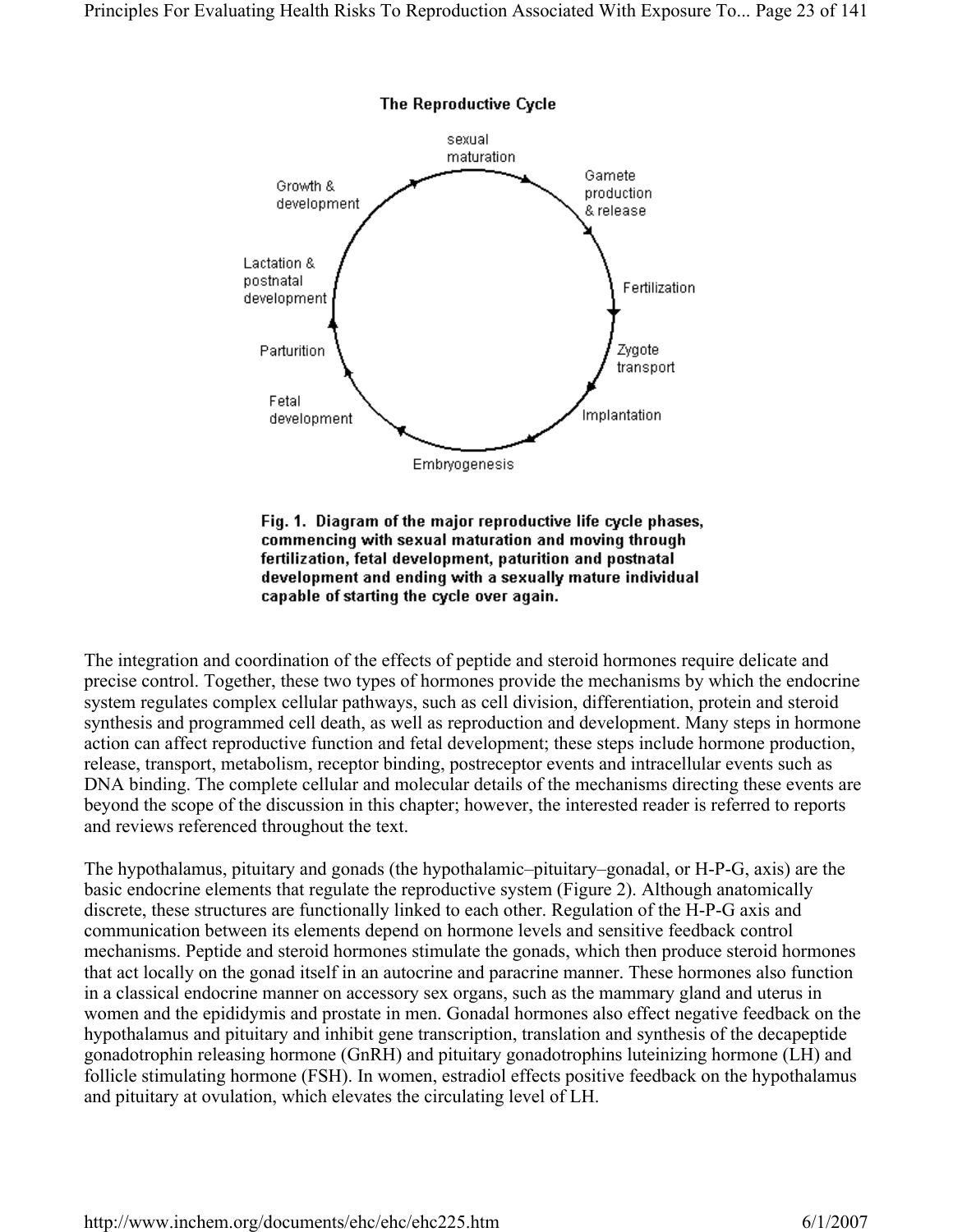The gonads produce steroid hormones, including progestins, androgens and estrogens. These steroid hormones play a significant role in regulating reproductive processes, including sexual development, production and release of gametes, fertilization, pregnancy, fetal development, parturition, the development of secondary sexual characteristics and lactation. Most of the enzymes that synthesize gonadal steroids are members of the cytochrome P-450 superfamily of oxidases and are located in the smooth endoplasmic reticulum of steroidogenic cells. However, conversion of cholesterol to pregnenolone by cytochrome P-450 side-chain cleavage occurs in mitochondria. Steroidogenesis follows two different pathways (Figure 3); the choice between the *Delta*<sup>4</sup> or the *Delta*<sup>5</sup> pathway depends on the availability of substrate and enzymes, as well as the tissue and the species. For example, unlike the gonads, the placenta is unable to convert cholesterol to progestins because it lacks the required enzymes. Also, the *Delta*4 pathway dominates in the testis in the rat, whereas the *Delta*5 pathway is the major route of testosterone synthesis in the rabbit. These differences must be considered when using animal models to predict effects in humans.



Fig. 2. Gonadotrophin releasing hormone (GnRH) released in pulses by the hypothalamus stimulates pituitary production and secretion of luteinizing hormone (LH) and follicle stimulating hormone (FSH). The hypothalamic-pituitary--gonadal (H-P-G) axis is affected by a variety of external hormones and external factors.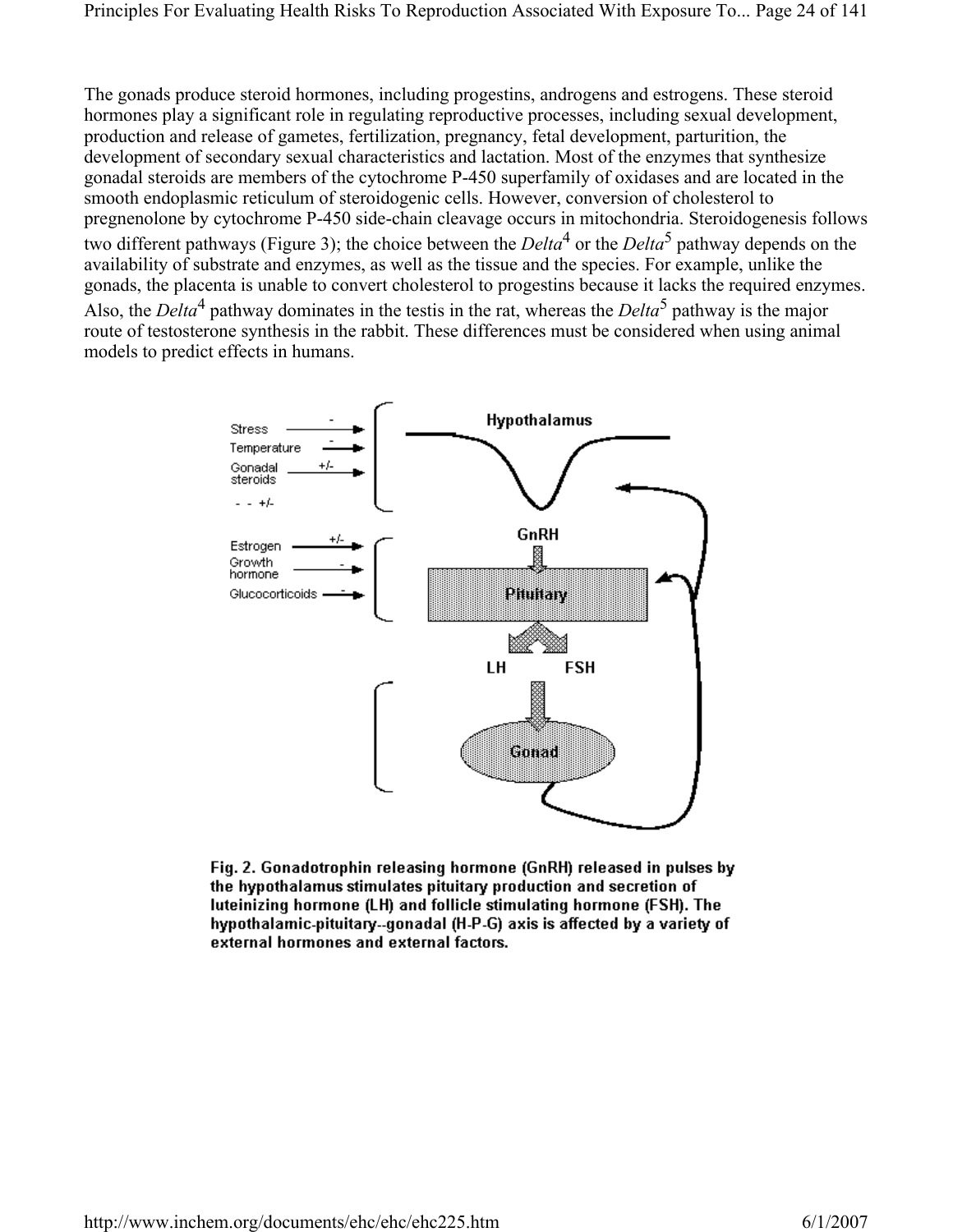

Fig. 3. Gonadal steroid biosynthetic pathway and the catalytic enzymes: 1) cytochrome P-450scc; 2) 3beta-hydroxysteroid dehydrogenase; 3) 17 alpha-hydroxylase (P-450scc17); 4) 17,20-desmolase or 17,20-lyase; 5) 17beta-hydroxysteroid dehydrogenase; 6) 5alpha-reductase; and 7) P-450 aromatase.

The gonads also contain enzymes that carry out biotransformation and detoxification to protect the gonads from damage due to oxidative stress or exogenous chemicals. Cytochrome P-450 enzymes carry out phase I biotransformation reactions, producing water-soluble products that readily undergo phase II biotransformation reactions (Sipes & Gandolfi, 1991). Enzymes that protect the gonads from such damage (phase II detoxification enzymes) include glutathione peroxidase, glutathione reductase, superoxide dismutase and catalase. In animal experiments, these defence mechanisms can be overwhelmed by treatment with chemicals such as polychlorinated biphenyls (PCBs), 7,12 dimethylbenz[*a*]anthracene or hexachlorobenzene (HCB). In some cases, the effects of these chemicals include structural alteration of mitochondria of ovarian granulosa cells, uncoupling of oxidative phosphorylation and altered steroidogenesis. These experiments and other data suggest that environmental contaminants can reduce circulating steroid levels by decreasing the level of pituitary gonadotrophins (Müller et al., 1978; Foster, 1992; Jansen et al., 1993). In addition, direct effects on steroidogenic enzyme activity have been observed (Drew & Miners, 1984; Evenson & Jost, 1993).

## **3.2.2 Basic elements underlying normal development**

Embryonic development is arguably the most complicated of biological processes. It involves the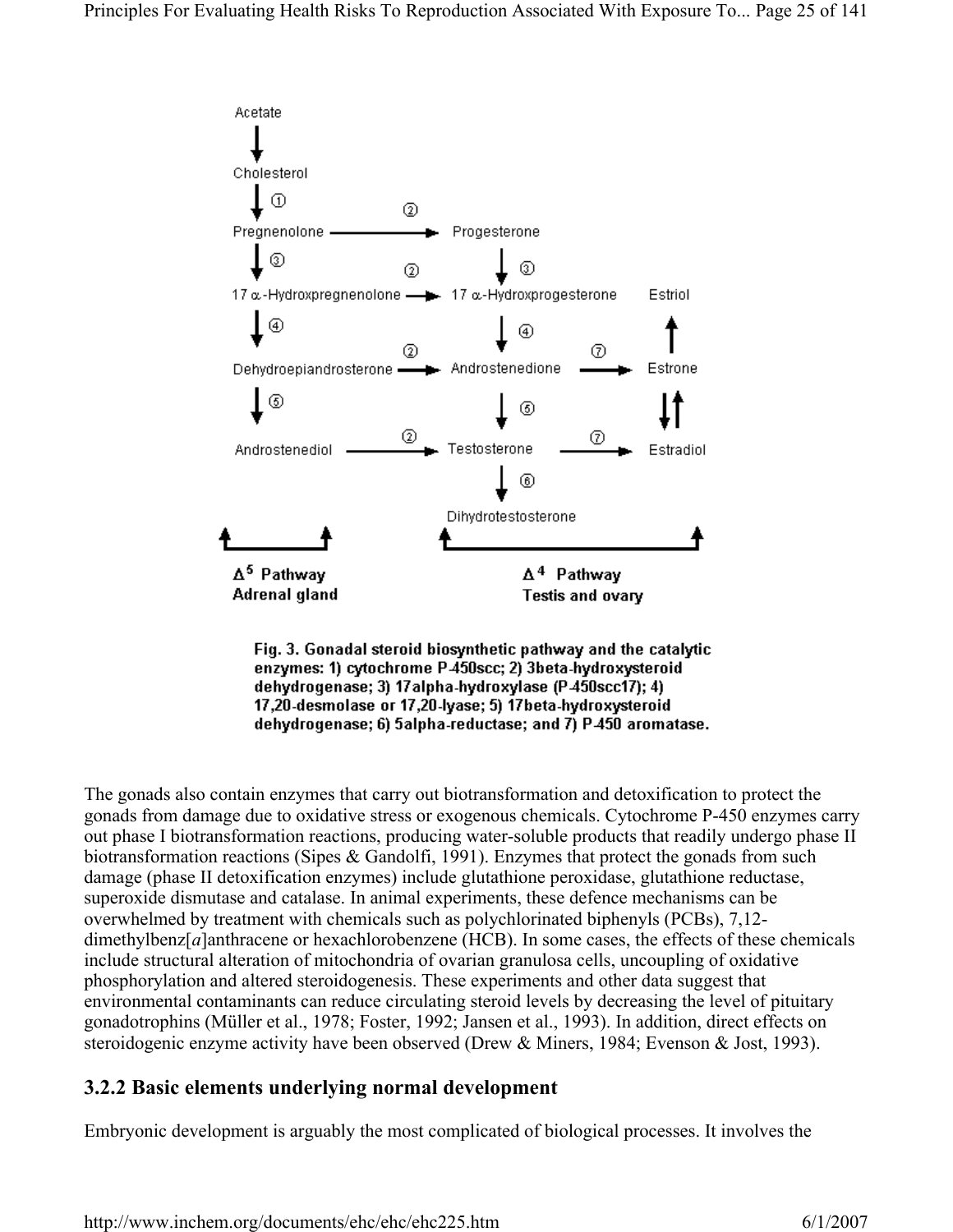formation of a new individual from a single cell, the fertilized zygote. A high rate of cell division is the most obvious of the events that must take place in order for development to occur, but it is far from the only one. Formation of the embryo from the mass of cells accumulating from repeated cell division involves the establishment of three germ layers of body axes (anterior–posterior, ventral–dorsal, left– right), the partitioning of groups of cells into organ primordia and the development of those primordia into discrete structures.

A number of cellular and molecular mechanisms underlie these processes. These include intercellular communication, governed by paracrine and endocrine factors (hormones and growth factors); cell surface and extracellular matrix proteins that control migration and mutual induction between discrete groups of cells; selective expression and suppression of genes, leading to differentiation of cells; and a balance of cell proliferation and programmed cell death (apoptosis) to provide an ample number of cells for organ development and to establish form. While these events are going on, the embryo is also undergoing marked changes in intermediary metabolism, progressing from mostly glycolytic to mostly oxidative as the placenta and embryonic circulatory system become functional, and xenobiotic metabolism. All of these processes are essential for normal development, and any may be a target for exogenous insult that may lead to abnormal development.

The literature on these processes and their role in normal and abnormal development is too large to review here, but is important for understanding normal and abnormal development. The reader is directed to a recent compendium on mechanisms of abnormal development (Kavlock & Daston, 1997).

# **3.3 Female reproductive physiology**

## **3.3.1 Ovarian development and oogenesis**

The principal functions of the ovary are to produce ova, gonadal steroids (estrogens and progestin) and other hormones, such as inhibin and activin. Numerous other factors, such as cytokines, prostaglandins and growth factors, are also produced by the ovary to regulate follicular development (folliculogenesis), ovulation or luteal function in an autocrine or paracrine fashion. Cyclical ovarian function also regulates the menstrual cycle in women and the estrous cycle in female rats. The endocrine regulation of ovarian function, menstrual cycle and follicular development has been reviewed previously (Erickson, 1978; Goebelsmann, 1986; Ferin, 1996).

Oogenesis is the process of ovum formation and maturation. During oogenesis, primordial germ cells are formed, which become oogonia and subsequently oocytes in the fetus. In the adult, oocytes mature into ova, which contain the nutrients that support the early embryo's energy requirements (Wasserman, 1996; Wasserman & Albertini, 1996).

In the female fetus, primordial germ cells are formed from stem cells in the yolk sac endoderm, and these cells are the sole source of germ cells in the adult. The primordial germ cells migrate to the genital ridges and subsequently into the cortex of the developing ovary, where, together with the superficial epithelium, they give rise to the cortical sex cords of the ovary. Once the developing ovary forms, the primordial germ cells are converted to oogonia, which divide mitotically until approximately 6–7 million oogonia are formed at approximately 20 weeks of gestation. At this time, the oogonia enter meiosis, and the number of oocytes is fixed (Baker, 1963). Oogonia are transformed into oocytes when the last mitotic division occurs in preparation for meiosis. Once oocytes enter the diplotene phase of meiosis, they become arrested, also called the dictyate stage, and remain in that stage until meiosis resumes at ovulation. The oocytes remain arrested in meiosis I until the preovulatory surge of LH (Baker, 1982).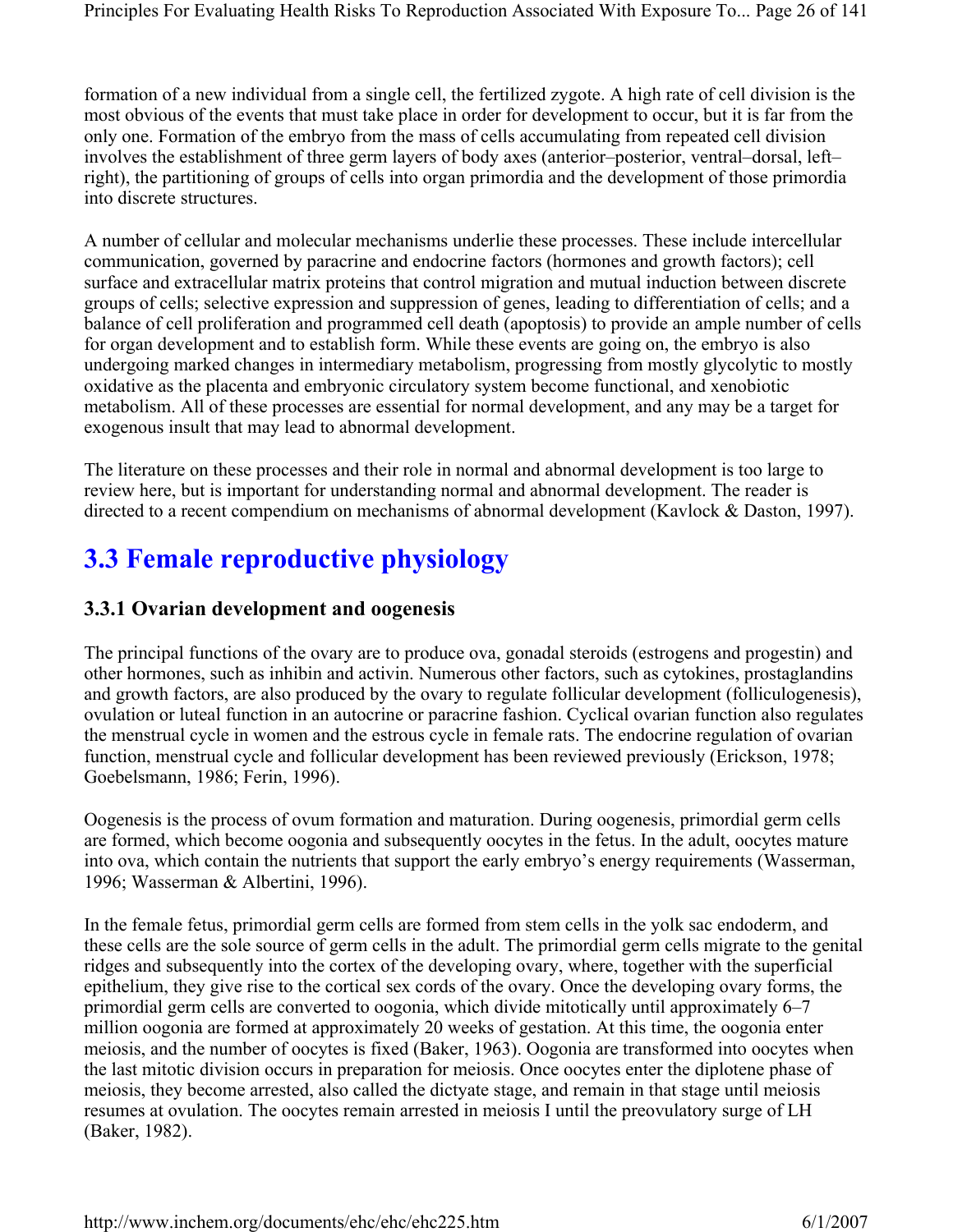From the 20th week of gestation until puberty, the ovary is composed primarily of primordial follicles, each of which possesses an oocyte arrested in the first meiotic cell division surrounded by a single flattened layer of granulosa cells. A number of these follicles begin to develop spontaneously, becoming a primary follicle; in the absence of gonadotrophin, however, they undergo apoptosis. The number of primordial follicles continues to decline due to apoptosis from the 20th week of gestation until reproductive senescence or menopause.

At the time of menarche or puberty, there may be only 300 000 – 400 000 oocytes in the ovaries. With the onset of puberty, a second layer begins to form from cuboidal granulosa cells; these cells arise from a small number of growing follicles that have an enlarged ooplasm and a zona pellucida.

## **3.3.2 Functional morphology of the ovary**

The ovary is the source of the female gametes and the reproductive hormones that regulate the female reproductive cycle. The adult ovary is made up of the cortex (containing ovarian follicles), the medulla and the hilum (the ovarian attachment area). The medulla consists of the ovarian stroma, which are mainly connective tissue, and the sex steroid-producing interstitial cells. A follicle progresses from an inactive primordial follicle to a preovulatory Graafian follicle in approximately 2 months. Only the last 2–3 weeks of this maturation process is responsive to and controlled by the pituitary gonadotrophins LH and FSH. Throughout the female reproductive life, maturing follicles undergo atresia at different stages.

Structurally, the ovary is composed of germinal epithelium, ovarian follicles in different stages of development and stromal tissue. The functional unit of the ovary is the follicle, which is a single oocyte surrounded by granulosa cells, a basement membrane and a thin layer of thecal cells. During folliculogenesis, granulosa cells proliferate, an antrum develops containing granulosa cell secretions and the follicle enlarges. Following ovulation, the corpus luteum forms, which either persists during pregnancy or regresses to form a corpus albicans in the absence of fertilization.

## **3.3.2.1 Folliculogenesis**

As mentioned above, oocytes are arrested in the diplotene phase of the first meiotic division before sexual maturity is reached. Follicles begin maturing in the presence of low circulating levels of estradiol (Erickson, 1978; Goebelsmann, 1986), but gonadotrophin is not required. As a population of follicles begins to grow, a single follicle is selected to become the dominant follicle for ovulation. The oocyte enlarges and the granulosa cells become cuboidal and thicken to three or more layers. This is now called a secondary follicle.

While the oocyte remains constant in size, the granulosa cells undergo rapid division, and a fluid-filled antrum forms. Such a Graafian or antral follicle is 5–6 times larger than the secondary follicle. The innermost layer of granulosa cells surrounding the oocyte (the corona radiata) becomes columnar, and these cells form specialized gap junctions with the oocyte plasma membrane that are important in regulation of oocyte development. The oocyte secretes a layer of glycoproteins to form the zona pellucida, which separates the oocyte from the surrounding corona radiata. The layer of cells and connective tissue that envelops and delineates the follicle from the surrounding ovarian stroma is the theca. The dominant follicle grows at a faster rate and produces a higher level of estradiol than the remainder of the growing pool of follicles. Serum FSH induces expression of LH receptors on the surface of thecal cells, which then produce pregnenolone, progesterone and, subsequently, androstenedione. Androstenedione is transported into granulosa cells, where it is converted first to testosterone by 17-hydroxysteroid dehydrogenase and then to estradiol via an irreversible reaction catalysed by the enzyme P-450 aromatase (Figure 4). While the remaining developing follicles become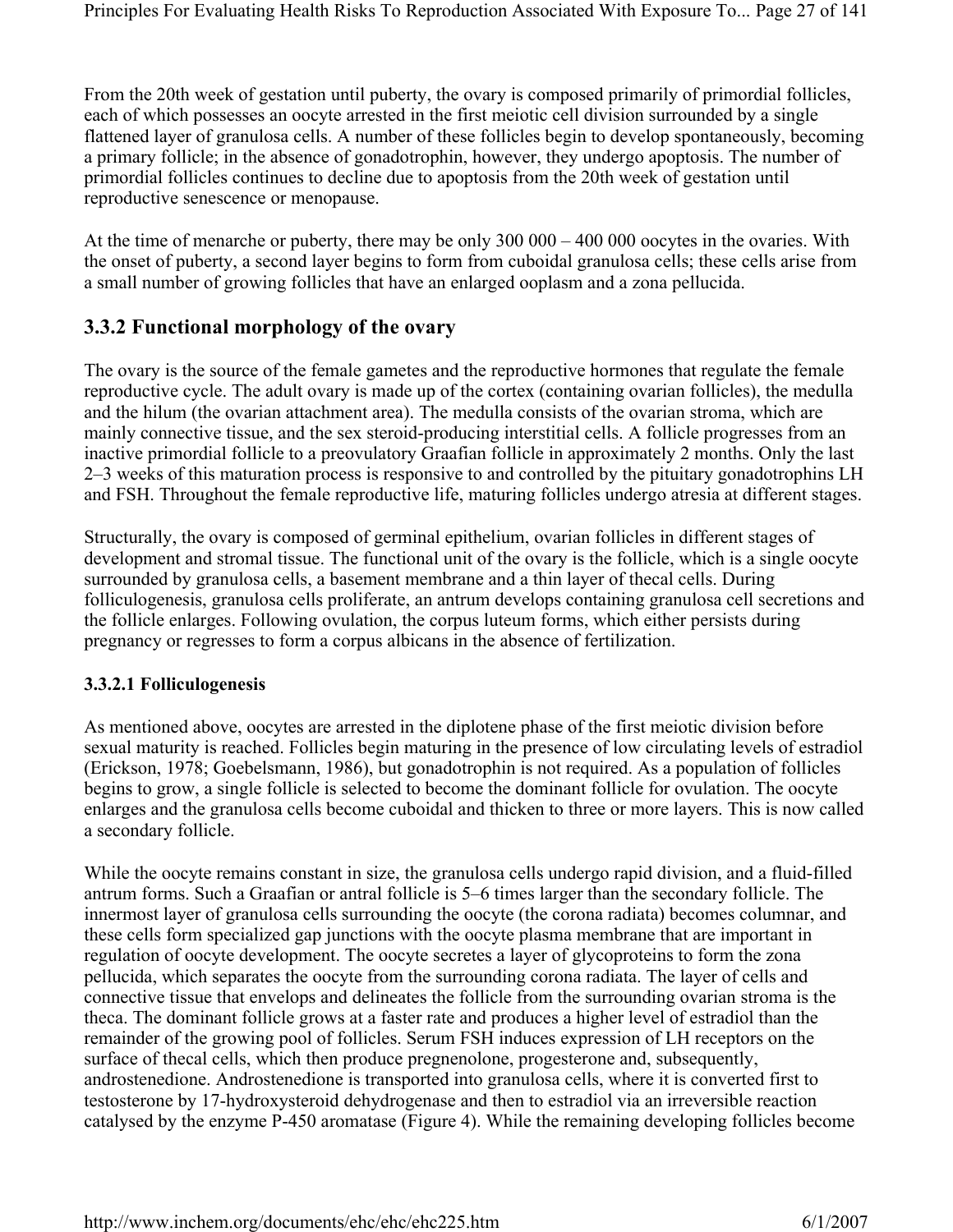apoptotic, the granulosa cells of the dominant follicle continue to divide, eventually producing an antrum within the follicle.

The rising level of estradiol that results from folliculogenesis leads to a mid-cycle surge in LH, which induces the dominant follicle to ovulate. In preparation for fertilization, meiosis is resumed, forming one daughter cell and one small polar body. The daughter cell enters the second meiotic division and arrests in the second metaphase until fertilization. The follicle becomes highly vascularized, the follicular wall forms a protrusion (macula pellucida) where rupture occurs and the oocyte and its surrounding granulosa cells are released. At ovulation, the oocyte is extruded onto the ovarian surface, where the cumulus mass can be retrieved by the fimbriated end of the fallopian tube. Once the oocyte has been extruded at ovulation, the nucleus progresses from the dictyate stage of the first meiotic division (2N) to metaphase II (1N), where it remains until fertilized.





After ovulation, the walls of the follicular cavity in the ovary develop into the corpus luteum, which persists if fertilization occurs or disintegrates if fertilization does not occur. In addition to triggering ovulation, the mid-cycle surge in LH induces luteinization of the thecal and granulosa cells of the follicle wall. Normal luteal function depends upon both normal folliculogenesis and successful follicular rupture. Vascularization of the follicle wall with ovulation makes it possible for the luteinized thecal and granulosa cells to access low-density lipoprotein (LDL) cholesterol circulating in the blood; cholesterol is required for synthesis of progesterone.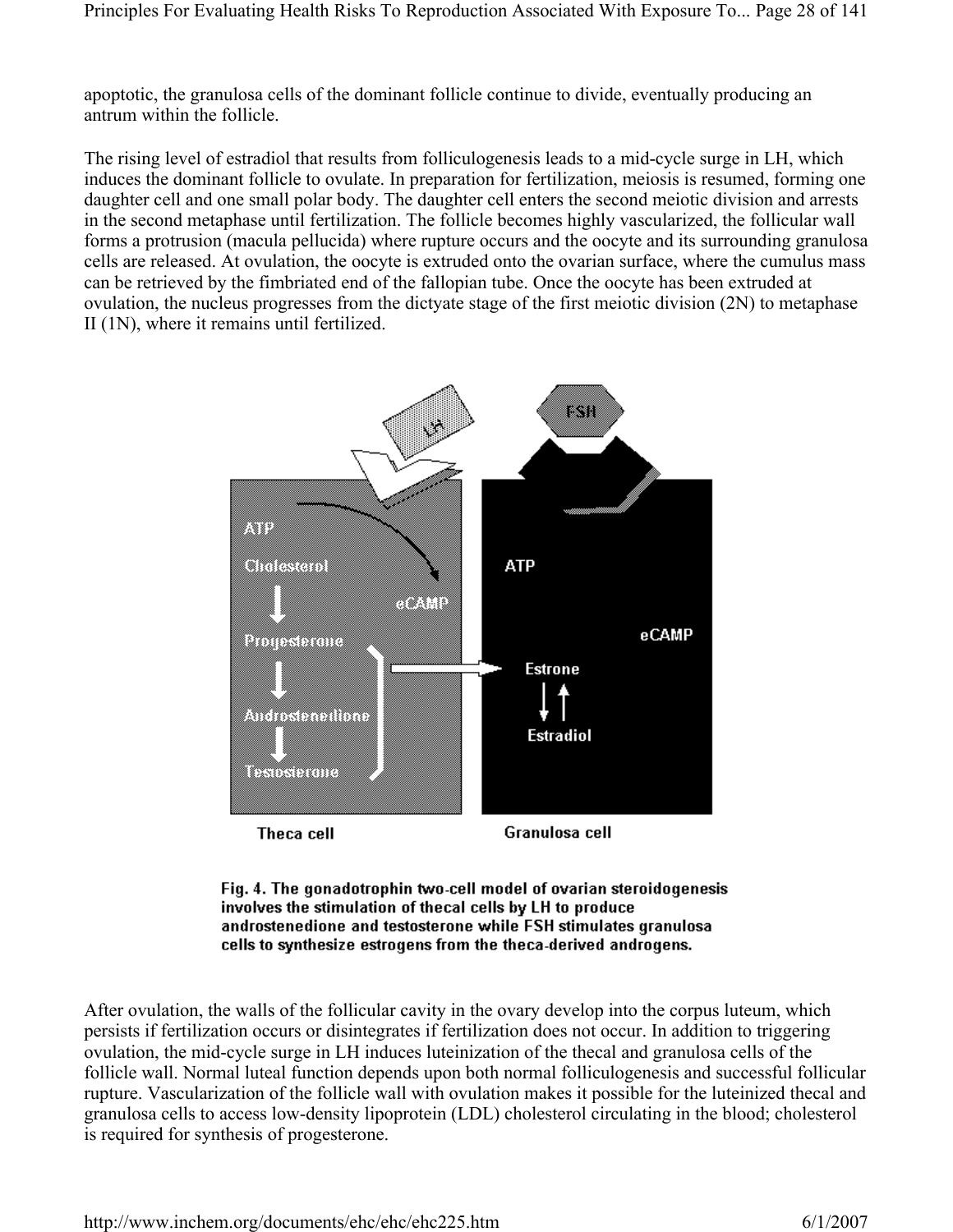Inhibin is produced by granulosa cells and exerts negative feedback on the serum FSH level in the female. Inhibin is composed of a single *a* chain and two distinct *b* chains designated as bA and bB. Dimers containing bA or bB are called inhibin A and inhibin B, respectively. During the first half of the menstrual cycle, inhibin B is the dominant form in the serum; during the second half of the cycle, inhibin A is the dominant form. Thus, the appearance of inhibin A correlates well with the decline in the circulating level of FSH in the luteal phase of the cycle. The hormone activin is also produced by granulosa cells in the female and stimulates FSH, although autocrine action of the pituitary-derived activin may be more important. Activins are composed of two different subunits that form homodimers AA and BB or a heterodimer AB. These three forms are called activin A, activin B and activin AB, respectively. Like the inhibins, activins are widely produced in different tissues.

Throughout postpubertal life, cohorts of follicles are recruited. Some of these mature to become Graafian follicles and ovulate; however, most follicles undergo atresia. Although approximately 1 million follicles are present in the ovaries at birth, essentially all are depleted by about the age of 50 years, resulting in menopause. Toxicants can have many adverse effects on ovarian function, including a decrease in the number of primordial follicles, death of follicles, disrupted steroidogenesis or delayed ovulation (see chapter 4). The mechanisms of action of ovarian toxicants are not well defined but may include hormone mimicry or increase in oxygen free radicals and uncoupling of oxidative phosphorylation (Foster et al., 1995).

## **3.3.2.2 Intraovarian signalling**

The principal extraovarian regulators of intraovarian processes are the pituitary gonadotrophins LH and FSH. Within the ovary, androgens, estrogens and progestins are important *in situ* regulators. Receptors for all three gonadal steroids are present in the ovary, suggesting that intraovarian signalling occurs via classical steroid hormone–receptor mechanisms. Androgens exert actions on the granulosa cells, are used to produce estrogen, induce aromatase activity and promote progestin synthesis (Armstrong  $\&$ Dorrington, 1976; Lucky et al., 1977).

Androgens also promote follicular atresia in the absence of gonadotrophins and generally oppose estrogen action. The thecal cells and the interstitial cells of the ovarian stroma produce androgens under the influence of LH. Circulating LDL cholesterol is converted to pregnenolone, then to progesterone. The 17*alpha*-hydroxylase/17,20-desmolase activity in the thecal/interstitial cells is responsible for converting pregnenolone and progesterone to dehydroepiandrosterone (DHEA) and androstenedione. The androgen produced is mainly androstenedione, which can go directly into the circulation, be converted to testosterone or be aromatized to estrogens in the granulosa cells by FSH-induced aromatase activity. This compartmentalized production of steroids (androgen substrate in thecal cells, estrogens in granulosa cells) should be kept in mind when considering results from *in vitro* cultures of granulosa or thecal cells. These cells have distinct gonadotrophin receptors (LH receptors in thecal cells; FSH receptors in granulosa cells) and enzyme activities, all of which are needed for estrogen production. *In vivo*, these cells function cooperatively.

Estrogens promote cellular division in the granulosa cells, prevent follicular atresia, enhance antrum formation and inhibit ovarian androgen production. Because regulation of all ovarian processes cannot be explained adequately by gonadal steroids alone, it is likely that other intraovarian regulators exist. Such putative intraovarian regulators have to meet the following criteria: 1) be produced in the ovary; 2) have a receptor in the ovary; and 3) have a biological effect on the ovary. By these criteria, insulin-like growth factor-1 (IGF-1) is an intraovarian regulator. The ovary produces IGF-1, its receptor is found in the ovary and IGF-1 influences steroidogenesis in both granulosa and thecal cells (Adashi et al., 1989; Guthrie et al., 1995).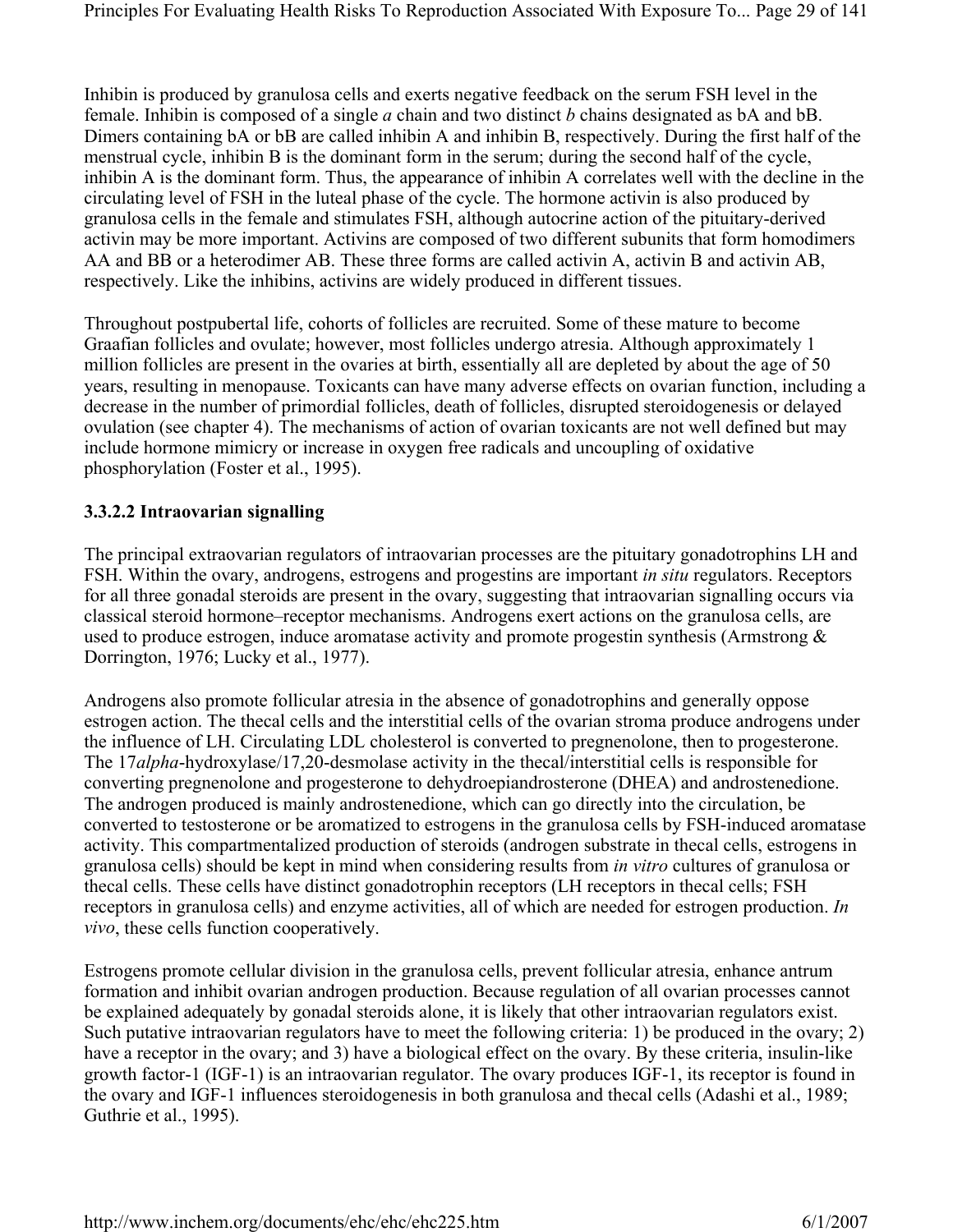Other putative intraovarian regulators are epidermal growth factor (EGF) and transforming growth factor-alpha (TGF-alpha), which share the same receptor and may have autocrine and paracrine activities in the ovary. One of the primary actions of FSH is to increase the expression of LH/human chorionic gonadotrophin (hCG) receptors, and this effect is inhibited by EGF (May & Schomberg, 1989). EGF also has mitogenic effects on granulosa cells and may be an important signal for granulosa cell proliferation. TGF-alpha is thought to act similarly to EGF. Another putative intraovarian regulator is transforming growth factor-beta 1 (TFG-beta 1), which increases steroidogenesis in granulosa cells (Knecht et al., 1989) and decreases steroidogenesis in thecal (Knecht et al., 1989) and Leydig cells (Lin et al., 1987).

Acidic and basic fibroblast growth factor (bFGF) are related and act through the same receptor. bFGF may act during early embryogenesis to promote differentiation of ectoderm to mesoderm. bFGF may also promote development of follicles in preparation for ovulation before gonadotrophin dependence develops (Gospodarowicz, 1989). It also may mediate angiogenesis in follicular development (Koos, 1989).

Other possible ovarian regulators include tumour necrosis factor-alpha, catecholaminergic input, luteinization inhibitor, gonadotrophin-binding inhibitors, oocyte maturation inhibitor and the ovarian renin–angiotensin system. Ovarian renin–angiotensin has been detected in follicular fluid (Lightman et al., 1989).

Receptor sites for angiotensin II, the main active peptide of the renin–angiotensin system, have been found in the ovaries (Lightman et al., 1989). Ovarian renin–angiotensin may also have an autocrine role in angiogenesis, steroidogenesis and oocyte maturation. Inhibin is produced by the ovarian follicle and corpus luteum (Tsonis et al., 1987) and appears to have some autocrine action on thecal and granulosa cells involving steroidogenesis (Burger & Findlay, 1989). Evidence is growing that multiple other substances — i.e., vascular endothelial growth factor (VEGF) and growth differentiation factors (GDF) 9 and 9B — also influence intraovarian functions.

Two other putative intraovarian regulators are Müllerian inhibiting substance (MIS) and oocyte maturation inhibitor. MIS is produced by the Sertoli cells of the fetal testis; its function is to regress the Müllerian duct in the male fetus. Thus, it is the first hormonal determinant of male gonadal differentiation. Granulosa cells also produce MIS; however, by the time the primordial germ cells are primary follicles in the female fetus, the Müllerian duct becomes resistant to MIS. Although not well characterized, oocyte maturation inhibitor may arrest oocytes in the dictyate stage in the first meiotic division and in metaphase in the second meiotic division (Tsafriri & Adashi, 1994).

## **3.3.3 Neuroendocrine regulation of ovarian function and reproductive cycling**

## **3.3.3.1 Hypothalamus**

Beginning in fetal life, the release of GnRH from the hypothalamus stimulates production of LH and FSH by the pituitary. The mean peak plasma levels of LH and FSH during gestation are higher in the female than in the male fetus. The pulsatile release of LH and FSH is controlled by neurons in the arcuate nucleus of the hypothalamus, which secrete GnRH into the hypothalamic–hypophyseal portal system. Dopamine and serotonin are among the hypothalamic neurotransmitters important in this process. Estradiol provides both positive and negative feedback to control GnRH release.

The peptidergic neurons in the hypothalamus produce GnRH, which is released in a pulsatile fashion (Knobil, 1980) into the hypothalamic–hypophyseal portal circulation and transported to the anterior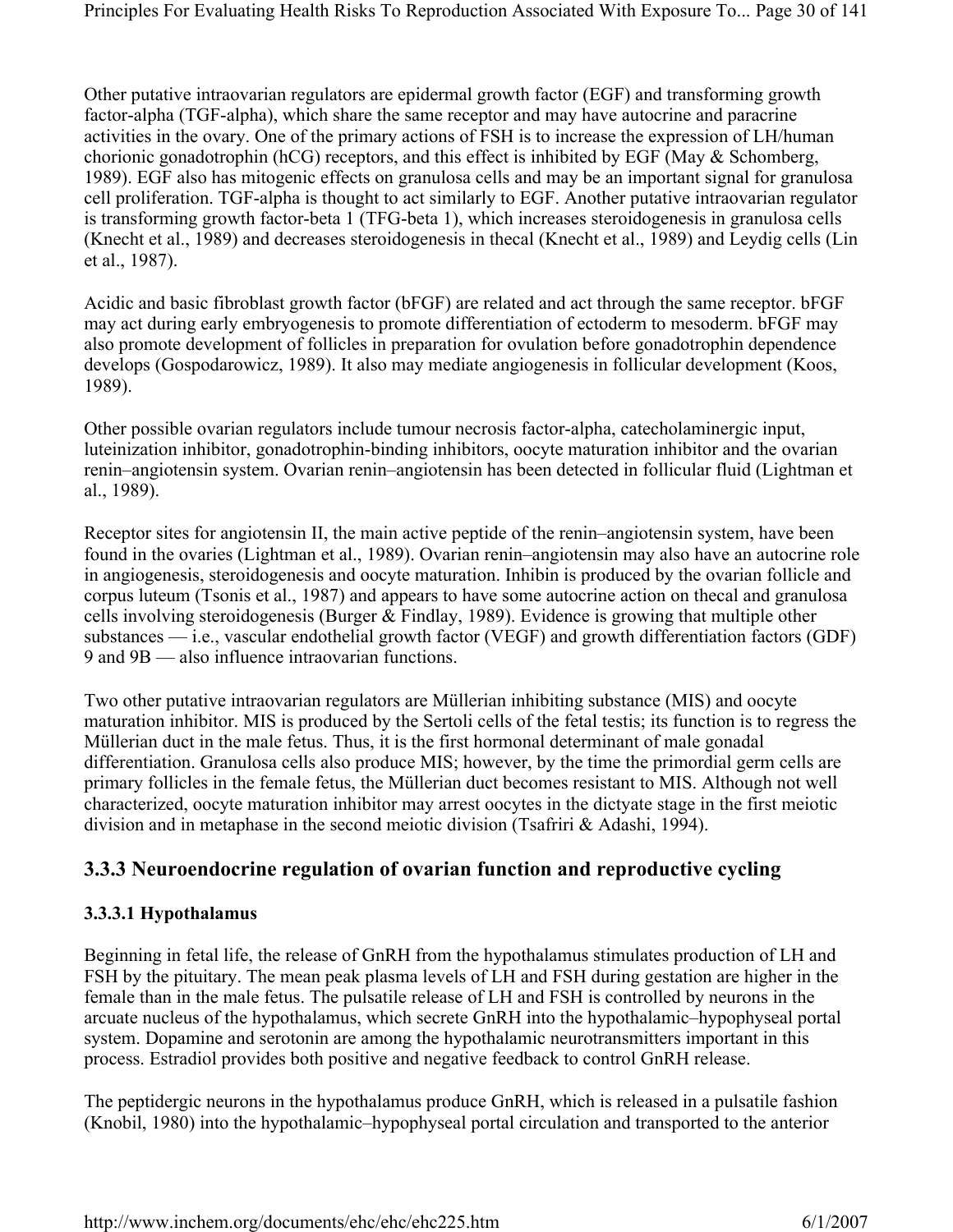pituitary, where it binds to high-affinity receptors on the surface of pituitary gonadotrophs. Change in the pulse frequency of GnRH is the mechanism by which GnRH regulates the synthesis and secretion of both LH and FSH. Both LH and FSH are secreted in a pulsatile fashion in response to GnRH and are released into the cavernous sinuses that surround the pituitary and drain into the general circulation for transport to the gonads.

GnRH-containing neurons receive a variety of neural inputs that regulate GnRH release. Opioids, dopamine and serotonin decrease the pulse frequency of GnRH; in contrast, norepinephrine and, to a lesser extent, epinephrine increase GnRH pulse frequency. Disruption of the pulse generator system by factors that result in continuous GnRH release or repress secretion decrease pituitary gonadotrophin secretion and thus suppress gonadal function.

## **3.3.3.2 Pituitary**

The pituitary gland is composed of anterior and posterior lobes that are attached to the hypothalamus via the infundibulum or hypophyseal stalk, which includes the portal vessels. Processes from GnRH cells in the hypothalamus terminate on or in the vicinity of the portal vessels that convey blood to the anterior lobe of the pituitary. The anterior lobe of the pituitary is highly vascular and contains sinusoids, which are irregularly anastamosing terminal blood vessels consisting of a single layer of endothelial cells and a basement membrane. Primarily acidophilic, chromophobic and basophilic cells line the sinusoids. It is the latter cell type, the gonadotrophs, that are responsible for producing LH and FSH in response to stimulation by GnRH. These glycoprotein hormones are composed of two polypeptide chains designated *alpha* and *beta*. The *alpha* chain is common to both LH and FSH, whereas the *beta* chain differs and confers immunological and hormonal specificity. Experiments carried out with animal model systems indicate that environmental contaminants can alter pituitary function and the level of GnRH. For example, perfusion of pituitary glands *in vitro* with PCBs can influence synthesis and secretion of gonadotrophins (Jansen et al., 1993).

### **3.3.3.3 Patterns of ovarian response**

The balanced secretion of FSH and LH controls follicular growth, ovulation and maintenance of pregnancy. Both hormones interact with cell surface receptors on their target cells in the ovary. In addition, FSH stimulates aromatization of theca-derived androgens to estrogens by granulosa cells (Gore-Langton & Armstrong, 1994). The main endocrine action of FSH is to stimulate granulosa cells to produce progesterone. LH stimulation induces follicular thecal cells and stromal interstitial cells to produce androgens. LH is secreted at a basal level in prepubertal females with irregular pulsatile occurrences. In human cycling females, the ovarian hormonal profile is linked to the menstrual cycle, which is controlled by LH and FSH levels. There is an LH surge before ovulation that is temporally linked to the preceding rise of estradiol. After ovulation, the levels of progesterone and, to a lesser extent, estrogen accelerate until luteolysis, when progesterone and estrogen levels return to basal values (Greenwald, 1987).

## **3.3.4 Effects of hormones on reproductive tract and breast**

During pregnancy, progesterone, estrogen and prolactin stimulate proliferation of alveolar cells. Pulsatile secretion of gonadotrophins starts at puberty, and the subsequent increase in estrogen level stimulates growth of the rudimentary mammary gland. When progesterone is produced as part of an ovulatory cycle, it stimulates the alveolar buds within the mammary lobules. After puberty, the changing estrogen and progesterone levels in the cycling female affect breast tissue development, with maximal activity in the luteal phase. Since the levels of estrogen and progesterone in the cycling female are under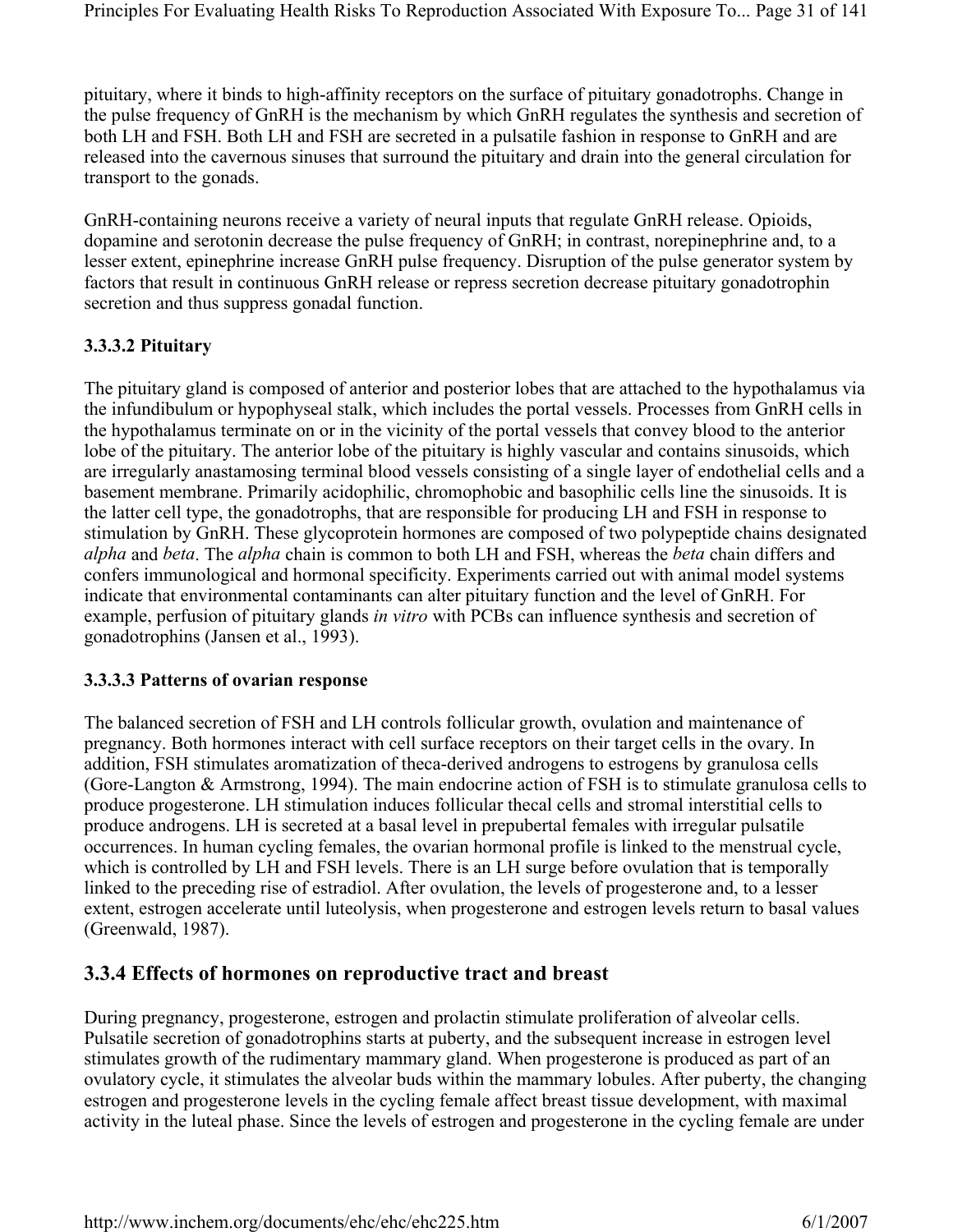the influence of the hypothalamo–pituitary axis, the neuroendocrine system indirectly influences breast development.

The signal for the breast to start producing milk after delivery is probably the rapid decline in serum concentration of progesterone and estrogen that occurs after delivery. Growth hormone, adrenocorticotrophin hormone (ACTH) and thyroxine are involved in maintaining lactation, and the hypothalamus regulates their production by the pituitary and thyroid gland, respectively.

# **3.4 Male reproductive physiology**

## **3.4.1 Testes**

The principal roles of the male gonads are to produce gonadal steroids and spermatozoa to fertilize the ovum. The gonadal steroid testosterone acts in a paracrine manner to stimulate spermatogenesis in the testis. From the early teen years until puberty in the male, the circulating level of gonadotrophin increases at night and induces the production of testosterone. In target tissues, testosterone is converted to dihydrotestosterone (DHT), which is a more potent androgen than testosterone and stimulates development of secondary sexual characteristics. Male accessory sex organs such as the prostate are incapable of synthesizing testosterone themselves.

The testes are composed of the interstitium and the seminiferous tubule, which are histologically distinct compartments. The interstitium is composed of nests of Leydig cells, which surround the seminiferous tubule and produce testosterone. The seminiferous tubule is the site of spermatogenesis and constitutes approximately 90% of the testis volume. The seminiferous tubule contains male germ cells in different stages of development and Sertoli (nurse) cells. Columnar Sertoli cells extend from the basement membrane to the lumen of the tubule. These cells form tight junctions in the basal region of the cells and thus form the anatomical basis for the blood–testis barrier, which divides the tubule into basal and adluminal compartments. Spermatogonia are located in the basal compartment, and the developing spermatocytes and maturing spermatids are located in the adluminal compartment. The blood–testis barrier is an important structural element of the testis because it prevents large molecules, ions and steroid hormones from passing from the basal region into the adluminal compartment. The Sertoli cells are key structural elements in the seminiferous tubule and play a central role in spermatogenesis; they provide nutrients to the developing germ cells, translocate them to the lumen of the tubule and eliminate degenerating germ cells and their products.

FSH plays a key role in spermatogenesis; it binds G-protein-coupled membrane-bound receptors on Sertoli cells and induces the Sertoli cells to proliferate during pre- and postnatal development. FSH also induces Sertoli cells to produce androgen binding protein (ABP), TGF-beta 1, MIS and other important signalling compounds. Sertoli cells also play an important role in spermiation and are the source of the seminiferous tubule fluid that provides nutrients to sperm cells as they travel from the testis to the epididymis.

## **3.4.2 Spermatogenesis**

Spermatogenesis is the process by which precursor cells form mature haploid spermatozoa within the seminiferous tubule. Spermatogonia multiply mitotically, but remain quiescent during most of the prepubertal period. After puberty, approximately 3 million spermatogonia begin to develop into spermatozoa each day (Johnson et al., 1983), and daily sperm production (DSP) is approximately 100 million. Spermatogenesis, which takes approximately 70 days and comprises the phases of spermatogonial proliferation, meiotic divisions of the spermatocytes and differentiation of spermatids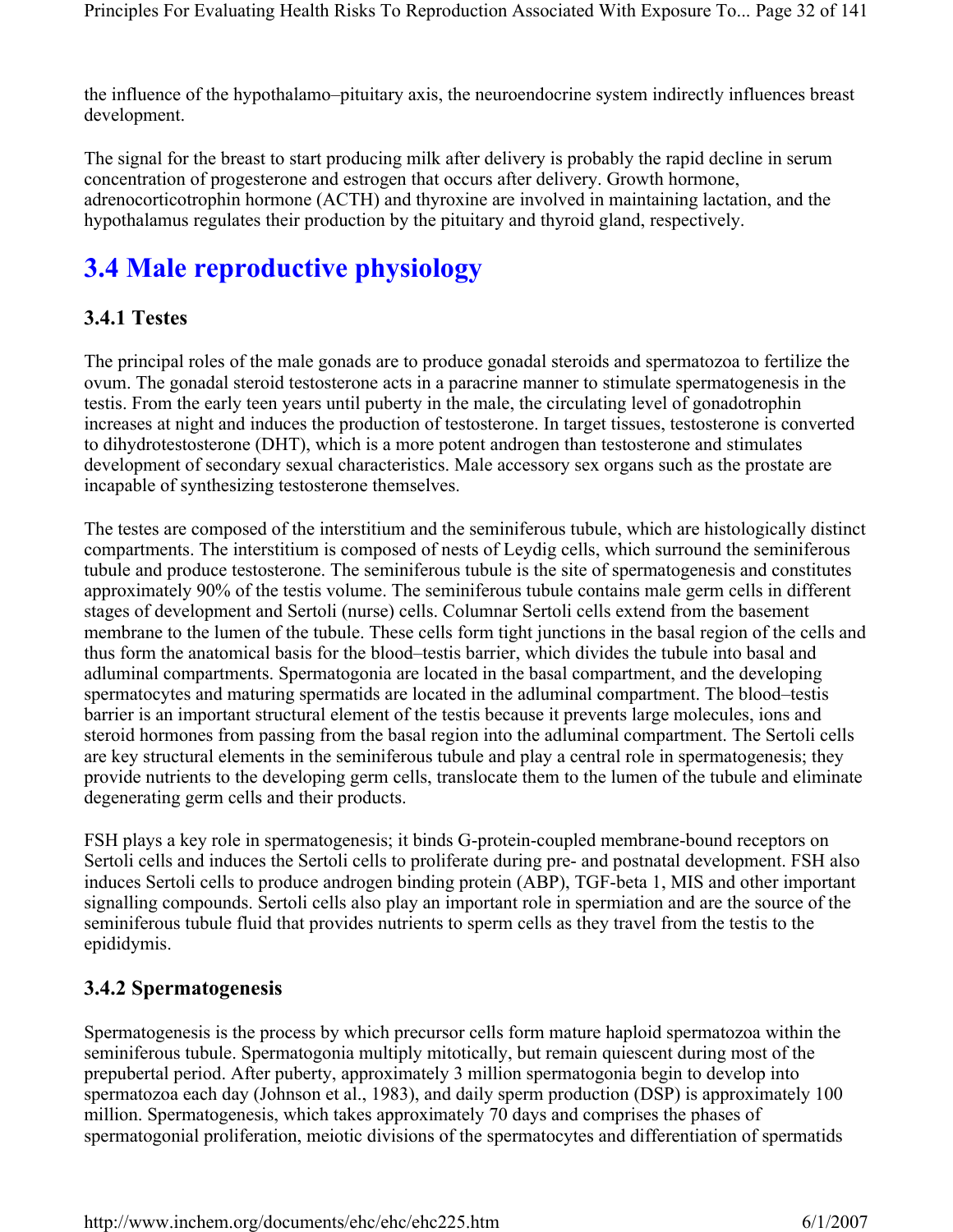(spermiogenesis) and spermatogenesis, has been reviewed previously (Sharpe, 1994; Matsumoto, 1996). During the proliferative phase of spermatogenesis, the spermatogonia that lie above the basement membrane but beneath the tight junctions at the basal region of Sertoli cells undergo a series of mitotic divisions. This renews the stem cell population and creates a group of germ cells that are committed to further cell division and differentiation.

In humans, there are only two type A spermatogonia (dark and pale) and one generation of type B spermatogonia; in rodents, there are several generations of type A spermatogonia plus intermediate and type B spermatogonia. Spermatogonia divide mitotically. After division of type B spermatogonia, preleptotent spermatocytes emerge. These cells undergo DNA replication and the first prophase of meiosis, which take more than 3 weeks in humans. After the first meiotic division, the second division rapidly follows without another S-phase, generating haploid germ cells called spermatids. Round spermatids undergo a complex morphogenetic process (spermiogenesis), including nuclear elongation and condensation, acrosome formation and flagellar development. This process ends up with release of mature spermatids to seminiferous tubular lumen (spermiation). After spermiation, the germ cells, which are now called spermatozoa, pass into the rete testis and further to the seminal pathway (Bustos-Obregõn et al., 1975).

During spermiogenesis, the third and last phase of spermatogenesis, spermatids become mature spermatozoa. The spermatids lose all excess cytoplasm, the nucleus loses fluid, the tail forms, the acrosome develops and the chromosomes condense. The nucleus moves to an eccentric position, and an acrosomal cap separates it from the cranial pole of the spermatozoa. The acrosome is closely attached to the spermatic cell membrane. The flagellum forms from centrioles at the caudal pole of the nucleus. The flagellum is divided into a middle, principal and end section. Mitochondria aggregate and form a spiral sheath around the middle of the flagellum. After the flagellum develops, the cytoplasm and its organelles reorganize, and the nucleus becomes condensed. Spermatids appear at the luminal surface of the seminiferous tubule and are released by a process called spermiation. The spermatozoa, which are still immature, are transported via the rete testis to the epididymis. On passage through the epididymis, the spermatozoa continue to mature. The mature spermatozoan is motile and can undergo the acrosome reaction.

Factors that alter the level of testosterone, by decreasing synthesis, increasing metabolic clearance or blocking the androgen receptor, can adversely affect the amount or quality of semen*.* It has been reported that exposure to environmental chemicals may lead to reduced semen quality (see chapter 4).

As discussed above, Sertoli cells play a central role in spermatogenesis. These cells also produce the regulatory molecules inhibin and activin, which are members of the TGF superfamily (see review by Vale et al., 1994). In males, activin and inhibin B coordinately regulate the level of serum FSH. Inhibin is a peptide hormone produced in response to FSH that exerts negative feedback on the pituitary gland to reduce serum FSH. Inhibin B is produced to a small extent in other tissues, but the level of inhibin B and the inhibin/FSH ratio can be useful indicators of Sertoli cell function. Activins are similar to inhibin, but they stimulate release of FSH from the pituitary. However, activin produced locally in the pituitary gland is more important in stimulating FSH secretion than activin secreted by the testes.

## **3.4.3 Intratesticular signalling**

The main autocrine hormones in the testes are androgens, the most important of which is testosterone. As mentioned above, testosterone is converted to the more potent DHT in peripheral tissues. Testicular androgens produced by Leydig cells act locally to control spermatogenesis. Leydig cells store cholesterol in lipid droplets in their cytoplasm and use the cholesterol to form androgens.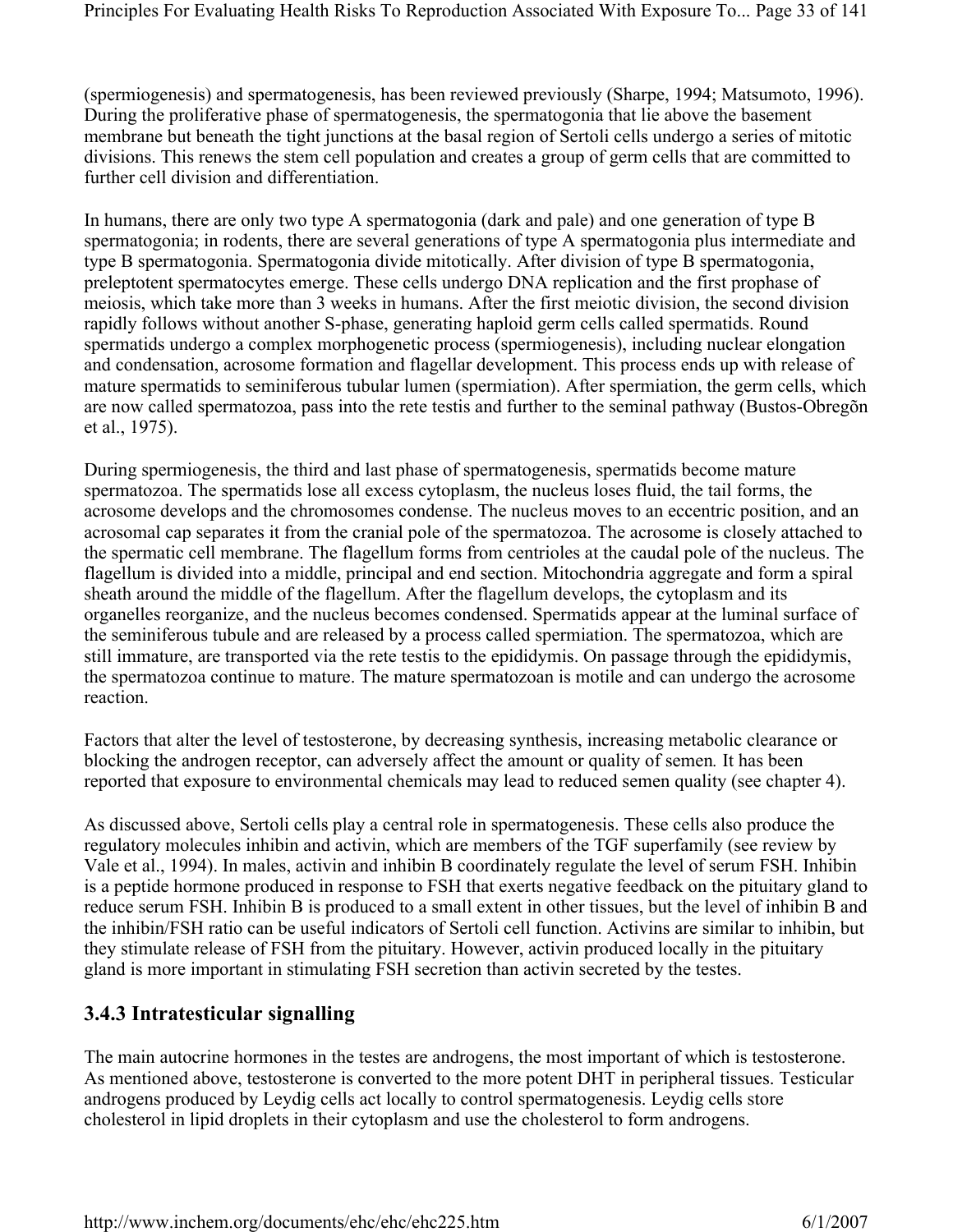Estrogens are also produced by Leydig cells and are able to inhibit spermatogenesis. In adult male rats, administration of estrogens suppresses spermatogenesis (Handelsman et al., 2000). This may result from estrogen-mediated suppression of LH, which decreases secretion of testosterone by Leydig cells, or it may indicate an intratesticular role for estradiol. It is likely that many of the factors involved in intraovarian signalling are involved in intratesticular signalling; for example, IGF-1 may regulate spermatogenesis (Antich et al., 1995). In the young rat, Sertoli cells can also convert androgens to estrogens (Sharpe et al., 1995).

Since FSH and LH are involved in spermatogenesis, hypothalamic control of their release by the pituitary is important for testicular function. Both FSH and LH are secreted in a pulsatile fashion from the pituitary. Inhibin B produced by Sertoli cells has the most important negative feedback effect on FSH secretion, while testosterone exerts negative feedback effects on secretion of GnRH by the hypothalamus, thus regulating secretion of LH and, to a lesser extent, FSH.

## **3.5 Mating behaviour**

In human males and females, androgen increases libido. Women treated with androgens frequently experience increased libido, whereas women treated with antiandrogens experience reduced libido. Sexual activity may occur when testosterone levels are relatively low, although an interval of testosterone priming may be necessary. In all male primates, androgens increase sexual drive. When exposed to receptive females, male macaques increase their production of testosterone; in contrast, social subordination, and the stress associated with it, can reduce testosterone production (Rose et al., 1978). Stress reduces plasma testosterone in males and females via the hypothalamic–gonadal axis and also reduces, or even eliminates, mating behaviour.

Environmental exposures can influence reproductive function and mating behaviour. In some cases, these effects are mediated through visual or olfactory cues. For example, circadian rhythms influence the timing of the periovulatory surge of LH and the rate of ovulation. The LH surge tends to occur at night and in the morning (Seibel et al., 1982; Testart et al., 1982). The best evidence of seasonal variation in human reproduction is from studies in Alaskan Inuit, which show that seasonal changes in birth rates correspond to peaks in June and January (Ehrenkranz, 1983). Humans do not reproduce in a rigidly seasonal manner, possibly because they are less sensitive than other species to environmental cues or because they live in civilized or urbanized environments in which the impacts of environmental influences are attenuated (Van Vugt, 1990). Macaques breed seasonally in temperate environments but ovulate year-round when environmental conditions are maintained in a non-seasonal manner (Vandenbergh & Vessey, 1968; Van Vugt, 1990). However, macaques that are reared indoors and exposed to varying photoperiods still ovulate year-round. This suggests that humans no longer mate in a seasonal manner that reflects annual variation in photoperiods because of ontogenic and possibly evolutionary experience.

Hormonal control of mating behaviour is well documented in animals. In rats, estrogen and, to a lesser extent, progesterone control lordosis behaviour via the central nervous system (CNS). In female nonhuman primates, attractiveness and proceptivity change during the menstrual cycle or as a result of sex steroid administration. The effects of hormones on receptivity are unclear. It is assumed that steroid hormones influence behaviour in humans as they do in animals; however, it is difficult to differentiate the effects of social and other environmental factors from the effects of sex steroids on mating behaviour in humans.

Male mating behaviour has been studied predominantly in rodents as well as in other mammalian species. The male mating repertoire involves precopulatory behaviour, mounting, intromission,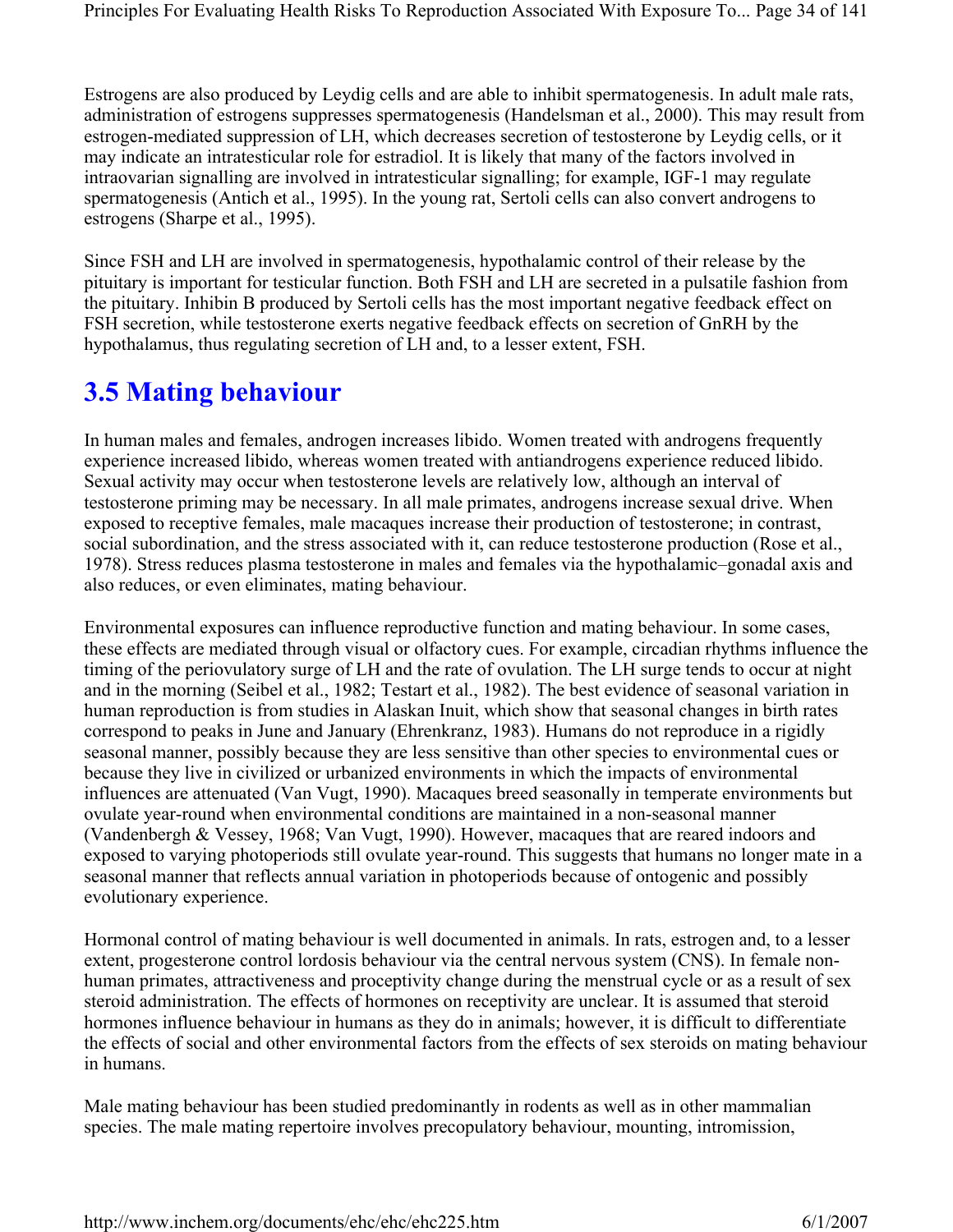ejaculation and postejaculatory behaviour. The preoptic anterior hypothalamic area controls important aspects of male mating behaviour. Rhesus monkeys with bilateral lesions in this area do not attempt to copulate but can masturbate and achieve erections, indicating a deficit in mating behaviour towards the female, but no obvious neuroendocrine physiological compromise (Eisenberg, 1981).

# **3.6 Gamete transport**

In most mammals, spermatozoa become motile while in the proximal cauda epididymis. The epididymis is also a reservoir for sperm. In addition, maturation of the spermatic plasma membrane in the epididymis involves physical and chemical alterations in the membrane lipids. Seminal and prostatic fluids are added to the semen during its passage through the male reproductive tract.

Human semen is deposited in the anterior vagina during coitus. There are usually between 20 and 120 million sperm per millilitre in human ejaculate (WHO, 1999). For fertilization to occur, sperm deposited in the vagina must travel to the fallopian tubes, and the ovum must be released from the ovary and transported within the fallopian tubes. Vaginal mucus protects the spermatozoa in the acidic vaginal environment from being ingested by macrophages. Spermatic movement through the cervix may continue for days, and most spermatozoa die during this manoeuvre. Prostaglandins in the semen stimulate uterine contractions that facilitate movement of spermatozoa through the uterus. Only a small proportion of deposited spermatozoa reach the site of fertilization in the mid-fallopian tube. Before ovulation, the vaginal mucus is thin and watery, allowing spermatozoa to pass more readily than the thicker mucus that forms after ovulation. Spermatozoan motility is necessary for movement up the female reproductive tract to the oviduct. Immotile spermatozoa are an easily detected cause of infertility in males. Another common cause of male infertility is spermatozoa that cannot penetrate the cervical mucus; this problem can be assessed to some extent *in vitro* (Eggert-Kruse et al., 1989).

Capacitation is the physiological change that makes spermatozoa capable of fertilization. While the sperm are in the male reproductive tract, capacitation is blocked by a decapacitation factor, but this factor is no longer active on sperm that have been deposited in the female reproductive tract. After capacitation, spermatozoa can demonstrate hyperactivated motility, undergo the acrosome reaction and bind with the zona pellucida of an unfertilized egg (Yanagimachi, 1970). Capacitation begins when spermatozoa are in the cervical mucus and continues until sequestration in the isthmus. Capacitation involves changes in intracellular ion concentrations (e.g.,  $K^+$ , Na<sup>+</sup> and Ca<sup>2+</sup>), increased metabolism, stabilization of disulfide bonds in nuclear proteins and removal of decapacitation factors from the plasma membrane.

At ovulation, the ovum, surrounded by the cumulus oophorus, is released from the ovary and moves down the fallopian tubes. As described above, ovulation follows a surge in LH, which causes luteinization of the granulosa cells of the follicle destined for ovulation. During ovulation, the oocyte enters the tubal lumen and is eventually moved to the site of fertilization. Since mating can occur at any time in the cycle in humans, the spermatozoa may be at the fallopian tubes at the time of ovulation, or the ovum may be at the fallopian tubes awaiting the arrival of the spermatozoa.

After fertilization, in the isthmus of the fallopian tubes, the zygote moves to the uterus for implantation. Prostaglandins, catecholamines, estrogen and progesterone stimulate contractions of the smooth muscle in the walls of the fallopian tubes, which move the zygote to the uterus.

# **3.7 Fertilization**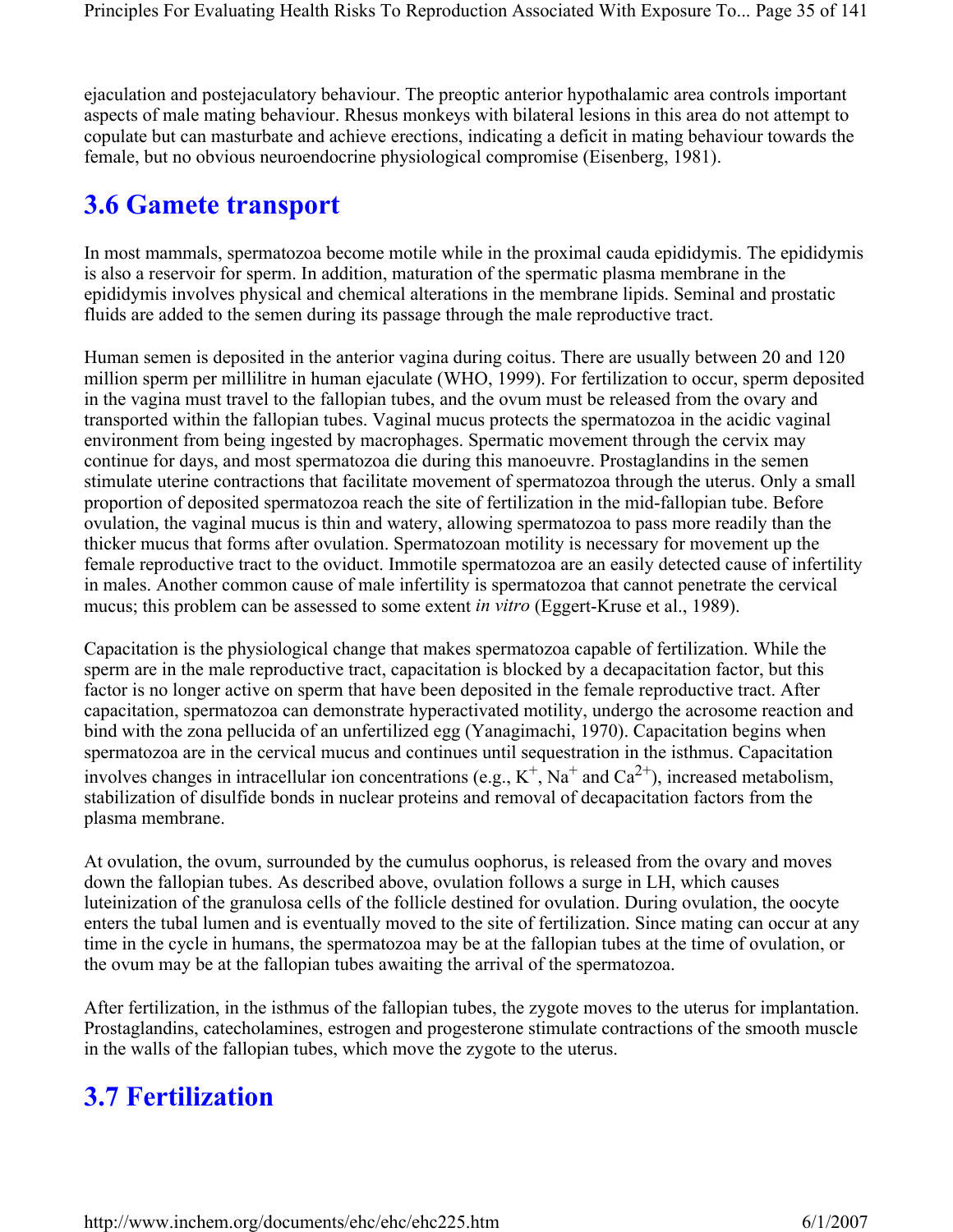Fertilization is the fusion of the sperm and ovum. The sperm head binds to the plasma membrane of the egg (oolemma), and the entire spermatozoon enters the cytoplasm of the ovum. Only capacitated spermatozoa with intact acrosomes can enter and pass through the cumulus oophorus. The acrosome is a membrane-bound, cap-like structure covering the anterior portion of the sperm nucleus. The acrosomal reaction is the release of materials that lyse the glycoprotein coat (zona pellucida) surrounding the ovum. This is necessary for fertilization to take place. Before undergoing the acrosomal reaction, sperm go through a type of hypermotility called hyperactivation. The hypermotility involves vigorous, whiplash beating of the tail and linear dashing movements. Hyperactivity appears to begin in the isthmus of the fallopian tubes and is thought to facilitate movement in the fluid of the oviduct (fallopian tubes) and to provide the power necessary to penetrate the cumulus oophorus and zona pellucida.

The acrosome reaction is the loss of the acrosomal and plasma membranes in the acrosome region and the release of acrosin, hyaluronidase and other enzymes that disperse the cumulus complex and allow the sperm to penetrate the zona pellucida. After capacitation and the acrosome reaction, sperm penetrate the extracellular cumulus matrix and bind with zona protein 3, a heavily glycosylated protein of the zona pellucida. The first segment of the sperm to make contact with the oolemma is usually the inner acrosomal membrane, followed by the postacrosomal region. The plasma membrane of the sperm attaches to microvilli on the oolemma. Sperm–egg fusion is apparent from reduced movement of the sperm tail (Yanagimachi, 1970, 1988; Takano et al., 1993). Once a sperm fuses with the egg membrane, the zona pellucida undergoes structural changes that form a physical barrier preventing additional sperm from entering the egg. After fusion with the sperm, the egg resumes meiosis, the second polar body is extruded and the male and female pronuclei fuse. Once the pronuclear envelopes of the sperm and egg have fused, the chromatin condenses, and the first mitotic division begins with the first cleavage. This first cleavage is the beginning of blastogenesis.

# **3.8** *In utero* **development**

## **3.8.1 Blastogenesis**

Preimplantation development commences with a single cell and concludes with implantation of a late blastocyst. Preimplantation development has been well characterized and described in detail (Moore, 1988). The single-cell zygote progresses through two-, four- and eight-cell stages, during which the blastomeres are loosely attached to each other. Late in the eight-cell stage, the blastomeres become compact, and tight junctions form. The next cell division forms the 16-cell morula, characterized by inner cells that are surrounded by other blastomeres. By the 64-cell stage, the inner cells form the inner cell mass (ICM). The ICM forms the fetus, and the trophectoderm forms a connection with the uterus. Secretions from trophoblast cells form a blastocoele, and the ICM becomes located at one end of the cavity; the overlying cells are termed polar trophectoderm, and the rest are termed mural trophectoderm. All cell divisions up to this point are cleavage or reductive in nature. Because of this fact, the size of the embryo does not increase up to this point. In mammalian species, these cleavage events occur in the fallopian tube as the embryo is transported to the uterus, which takes approximately 7 days in humans and variable amounts of time in other mammals.

By the 8th day after fertilization, the trophectodermal cells are organized into two layers, an inner layer of mononucleated cells (cytotrophoblast) and an outer layer of larger, multinucleated cells that form the implantation syncytium (syncytiotrophoblast). The inner, mononucleated cells continue to form giant cells that are pushed progressively to the outer layers. The cells that make up the inner layer form the embryo, aggregate at one pole of the blastocyst and divide to form the bilaminar germ disc, with a layer of small cuboidal cells (hypoblasts) and a layer of high columnar cells (epiblasts).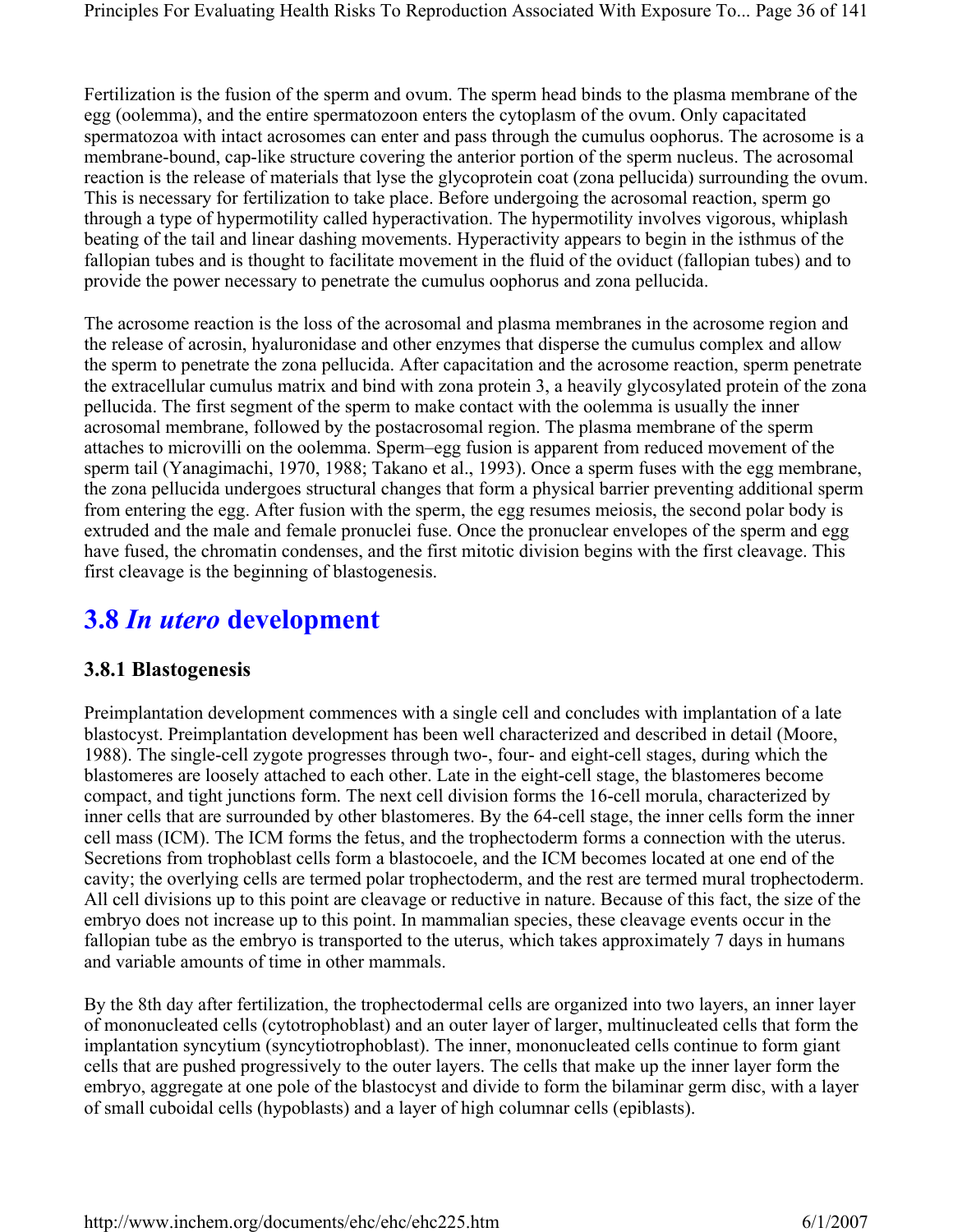## **3.8.2 Implantation**

When the embryo arrives in the uterine cavity, the trophectoderm infiltrates the uterine epithelium by a poorly characterized mechanism. Several maternal and embryonic factors are crucial to implantation. These factors include colony stimulating factor, leukaemia inhibitory factor, interleukin-6 and several proteolytic enzymes. Before the placenta develops, the implanted embryo is nourished by histotrophic material from degradation of endometrial cells during implantation. The embryo is also nourished by secretions from endometrial glands and by the yolk sac; the latter persists for different time periods and plays different roles in different species.

The blastocyst implants into the maternal endometrial wall on about the 7th day of embryonic life. Trophoblastic cells attach to the uterine mucosa by apposition and adhesion. Under the influence of progesterone and estrogen, the uterine lumen closes, which brings the blastocyst into close contact with the endometrium. Adhesion of the trophoblast to the uterine epithelium occurs with increasing apposition and involves cell surface glycoproteins. The uterine epithelium is penetrated by syncytial growths on the trophoblast into the adjacent uterine epithelial cells. Subsequently, the trophoblastic membranes share junctional complexes and desmosomes with the uterine epithelial cells. The syncytial trophoblastic processes penetrate the basal lamina of endometrial blood vessels.

Decidualization of the endometrium occurs as a response to implantation. The decidualized endometrium is thickened due to proliferation of endometrial stromal cells, infiltration of inflammatory cells, increased vascular permeability, engorgement of blood vessels and oedema. Sustained exposure of the endometrium to both progesterone and estrogen is necessary for decidualization. Antiprogestins or high doses of estrogen disturb the estrogen/progesterone balance and inhibit decidualization and implantation.

## **3.8.3 Placentation**

The placenta is a temporary organ that forms from the trophectoderm of the embryo and maternal cells. The fetal portion of the placenta develops from the chorionic sac, while the maternal portion arises from the endometrium. The placenta carries out a number of important functions, which include anchoring the developing fetus to the uterine wall, providing nutrients for the fetus and removing waste products. In addition, hormones are synthesized in the placenta, which maintain pregnancy and promote development of the fetus. Apart from its role in maternal–fetal interchange, the placenta is involved in metabolism and endocrine secretion. The placenta synthesizes glycogen, cholesterol and fatty acids early in gestation and produces large quantities of progestins and estrogens. The placental syncytioblast secretes hCG and human placental lactogen (hPL).

Gases, nutrients, hormones, electrolytes, antibodies and waste products are transported across the placenta. Many drugs and infectious agents can also cross the placenta. Maternal transfer of steroid hormones across the placenta is limited. When natural or synthetic steroid hormones do cross the placenta, developmental toxicity can result. Furthermore, hormones produced by the fetal placenta also play an important role in parturition.

In mammals, two distinct placentas, the yolk sac placenta and the chorioallantoic placenta, which develops during the first 40 days of development, are present early in development. Placentation involves complex vascular remodelling in both maternal and fetal circulation. Vasculogenesis is regulated by several gene products, including vascular endothelial growth factors and the angiopoietins and their receptors (see Smith et al., 2000). The expression of these genes is regulated in a temporally and spatially ordered manner in the maternal–fetal interface, and they are principal mediators in the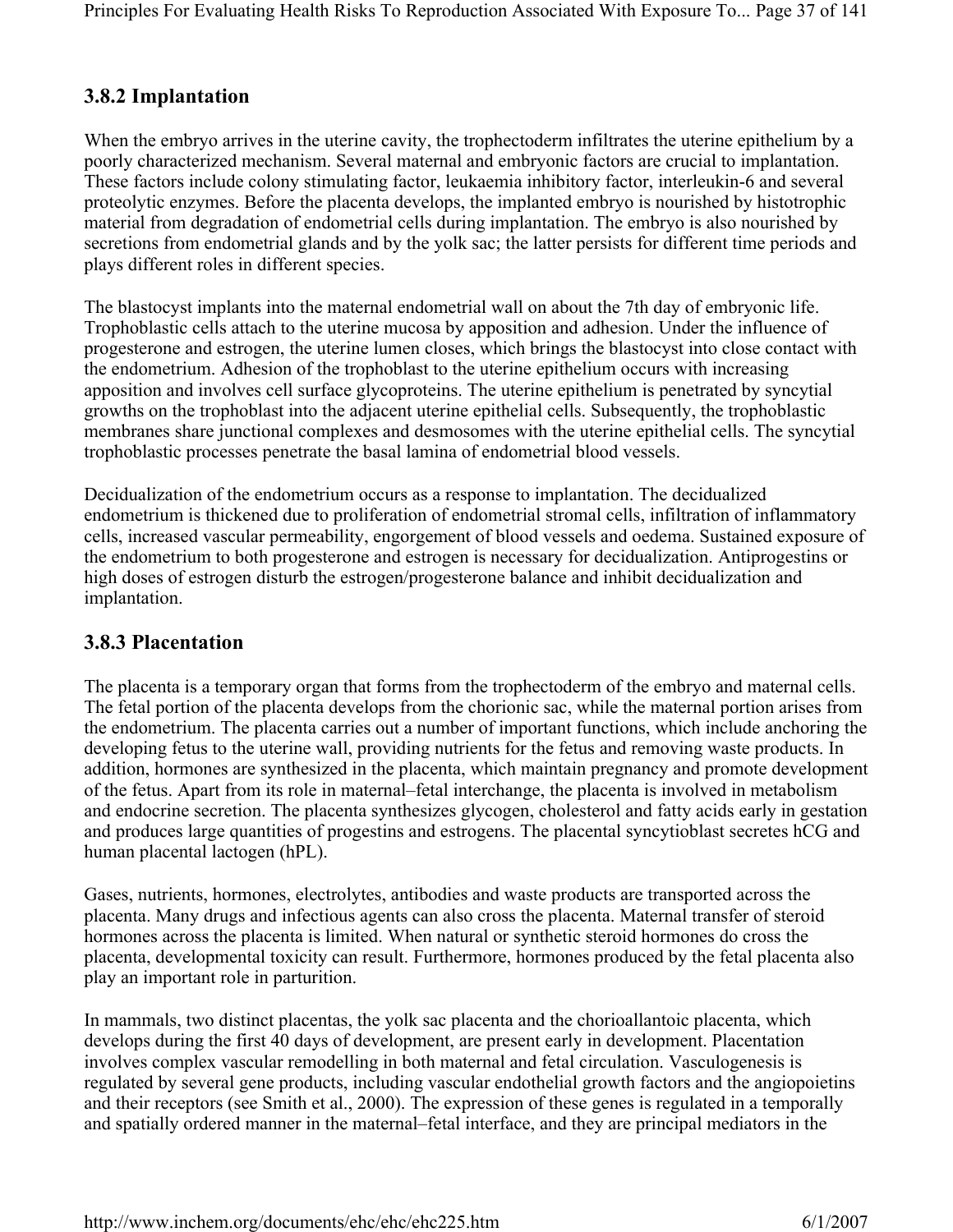development of the normal placenta. Disruption of their function causes disturbances of implantation and vasculogenesis of the placenta.

### **3.8.3.1 Yolk sac placenta**

In rodents, the yolk sac transports materials that are absorbed from the chorion and chorionic cavity before the allantoic (embryochorionic, fetoplacental) circulation is established. In humans, the yolk sac placenta functions in haematopoiesis, protein secretion and formation of the primordial germ cells. After the first trimester, the yolk sac becomes vestigial; by day 40 of gestation, the yolk sac is in the developing umbilical cord. The yolk sac provides nutrients to the developing fetus for approximately 92 days in the hamster, 10 days in mice, 12 days in the rat and 1 month in humans. In the rat and rabbit, the yolk sac nourishes the fetus until late in pregnancy, when it is separated from the gut. In rodents, the yolk sac placenta is the principal organ providing postimplantation nutrition to the embryo, and the chorioallantoic placenta is the site of attachment to the uterus. It is not until day 12 of gestation that the chorioallantoic placenta provides nutrients in the rodent.

### **3.8.3.2 Chorioallantoic placenta**

The chorioallantoic placenta is the principal placenta in mammals, but the number of layers separating the maternal and fetal circulations and the shape of the layers vary. The fundamental unit of the mature placenta is the cotyledon, which is formed by a single placental disc in humans, rabbits and rats, but by two placental discs in monkeys. In humans, the villous tree transports materials between the maternal and fetal circulation. The villous tree is composed of fetal capillaries, associated endothelium, stromal cells and the macrophages known as Hofbauer cells. The trophoblast cells include the cytotrophoblast stem cells in one layer and a second layer of syncytiotrophoblast cells that secrete hCG and steroids early in pregnancy. Later in pregnancy, the syncytiotrophoblast produces large quantities of hPL. Extravillous trophoblast produces hPL early in gestation and proteolytic enzymes, resulting in the invasion of trophoblastic cells into the myometrium, replacing the endothelium in maternal blood vessels. Invasion and attachment of the trophectoderm are followed by the flow of blood in both the maternal and fetal circulations. The maternal blood is not in direct contact with the villous tissue until 10 weeks of gestation. In humans, embryochorionic circulation begins around 28–30 days of gestation. There is a gap of approximately 14 days between the establishment of the maternochorionic and embryochorionic circulation.

The placenta is essential for exchange of substances between the mother and the fetus. The fetal placenta develops from the chorionic sac, and the maternal placenta develops from the endometrium. By the end of the 3rd week, the primary chorionic villi develop, begin to branch and become surrounded by secondary chorionic villi. Blood vessels differentiate from spaces within the villi and become tertiary chorionic villi. Vessels in the chorion are connected to vessels in the embryo and to the heart primordia.

By the beginning of the embryonic period, oxygen and nutrients in the maternal blood diffuse through the walls of the villi into fetal vessels, and carbon dioxide and waste products diffuse from the fetal capillaries into the vessels of the maternal endometrium. During this period, the villi extend over the entire amniotic cavity. By the end of the embryonic period, maternal blood enters the vessels in the villi from endometrial arteries, while blood is carried away from the villi by endometrial veins. Fetal membranes form a barrier between fetal and maternal compartments. The fetal placenta is attached to the maternal placenta by the cytotrophoblastic shell, which is an extension of the cytotrophoblast through the syncytiotrophoblast. The villi from the cytotrophoblastic shell anchor the placenta to the endometrium. The villi from the syncytiotrophoblast are the main sites of exchange between maternal and fetal blood. By the 15th week, the decidua forms septa that project into the villi vessels. Syncytial cells cover the surfaces of the septa such that the maternal blood does not directly contact fetal tissue.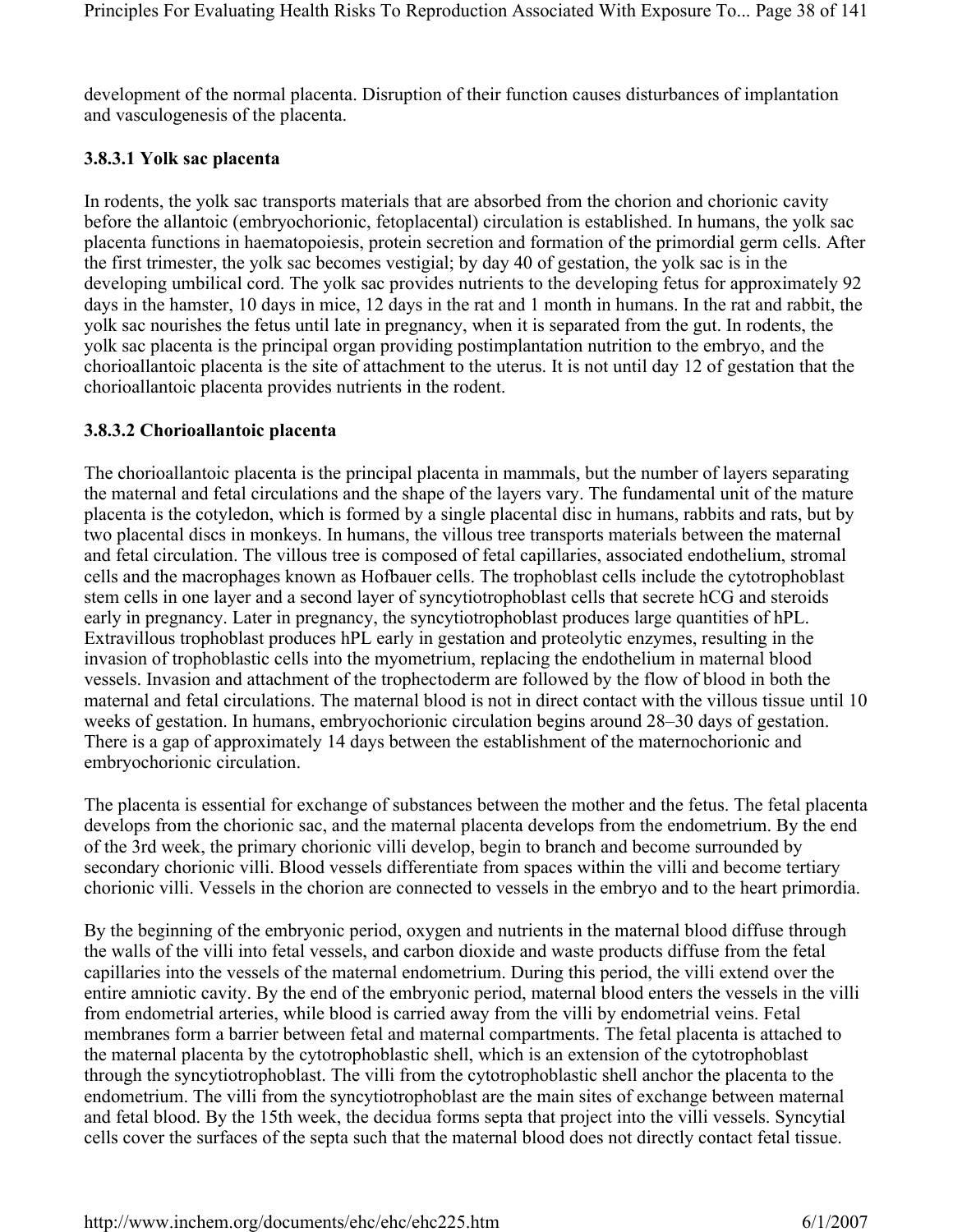The formation of septa compartmentalizes the placenta into cotyledons. In humans, the thin separation between maternal and fetal blood is called the haemochorial placentation.

### **3.8.3.3 Placental steroidogenesis**

Both the cytotrophoblast and the syncytiotrophoblast synthesize peptide hormones, but only the syncytiotrophoblast produces steroid hormones. The placenta lacks certain steroidogenic enzymes and can not use acetate and cholesterol to produce progestins, androgens or estradiol. Therefore, the fetus converts androgens from the maternal circulation and fetal sources. The placental enzyme sulfatase removes the sulfate moiety from dehydroepiandrosterone sulfate (DHEAS) to form DHEA, which is then converted by 3*beta*-hydroxysteroid dehydrogenase (3*beta*-HSD) to the androgen androstenedione. Interconversion between androgens and estrogens is driven by 17*beta*-HSDs. There are seven types of *beta*-HSDs that differ in their substrate specificity and activity.

Estriol is also produced by another pathway in the syncytiotrophoblast cells of the placenta; DHEAS from fetal adrenal is converted to 16*alpha*-hydroxydehydroepiandrosterone sulfate in the fetal liver, followed by removal of the sulfated chain to produce 16*alpha*-hydroxydehydroepiandrosterone, which is then aromatized to estriol. Estriol is the predominant estrogen produced during pregnancy, and almost all of the estriol and estradiol produced by the placental syncytiotrophoblast enters the maternal circulation. By the 7th week of gestation, the placenta produces the majority of the estrogen in the maternal circulation.

In the placenta, there are 17*beta*-HSDs that reduce androstenedione to testosterone (in rodents) and estrone to estradiol (in rodents and humans) and 17*beta*-HSDs that promote the opposite activity, possibly protecting the fetus from highly active hormones (Peltoketo et al., 1999).

## **3.9 Embryogenesis**

Detailed reviews of embryogenesis of all organ systems can be found elsewhere (Brown, 1994). Embryogenesis (and indeed all of development) is particularly sensitive to exogenous insult because it involves dynamic interactions between cells (or groups of cells) and products of gene expression that occur within a very limited window of time (termed a "critical period"). If the scheduled developmental events fail to happen during this critical period, an irreversible abnormality almost invariably results. Some of the deleterious effects that can occur during embryogenesis are spontaneous abortion, developmental abnormalities or latent changes that are not detected until later stages of development. A classic example of the latter situation occurred in pregnant women whose children were adversely affected when the drug diethylstilbestrol (DES) was given during pregnancy (Herbst et al., 1971; Arai et al., 1983).

The human embryo develops a bilaminar disc at about the 2nd week; a small cavity develops among the epiblastic cells and enlarges to become the amniotic cavity. The amnion is the fluid-filled membranous sac immediately surrounding the embryo/fetus. The epiblastic cells are the primordial forms for fetal mesoderm, endoderm and ectoderm. The yolk sac arises from cells of the cytotrophoblast that form a continuous membrane with the hypoblasts of the bilaminar germ disc and surround the initial blastocyst cavity, now called the exocoelomic cavity. The trophoblast gives rise to a layer of cells loosely arranged as the extraembryonic mesoderm around the amnion. Spaces in the syncytiotrophoblast are filled with a mixture of maternal blood from ruptured, engorged endometrial capillaries and secretions from eroded endometrial glands. The spaces in the syncytiotrophoblast fuse to form networks that are the primordial version of the intervillous spaces of the placenta. Maternal blood seeps into and out of the spaces, beginning the formation of the uteroplacental circulation. The cytotrophoblast produces extensions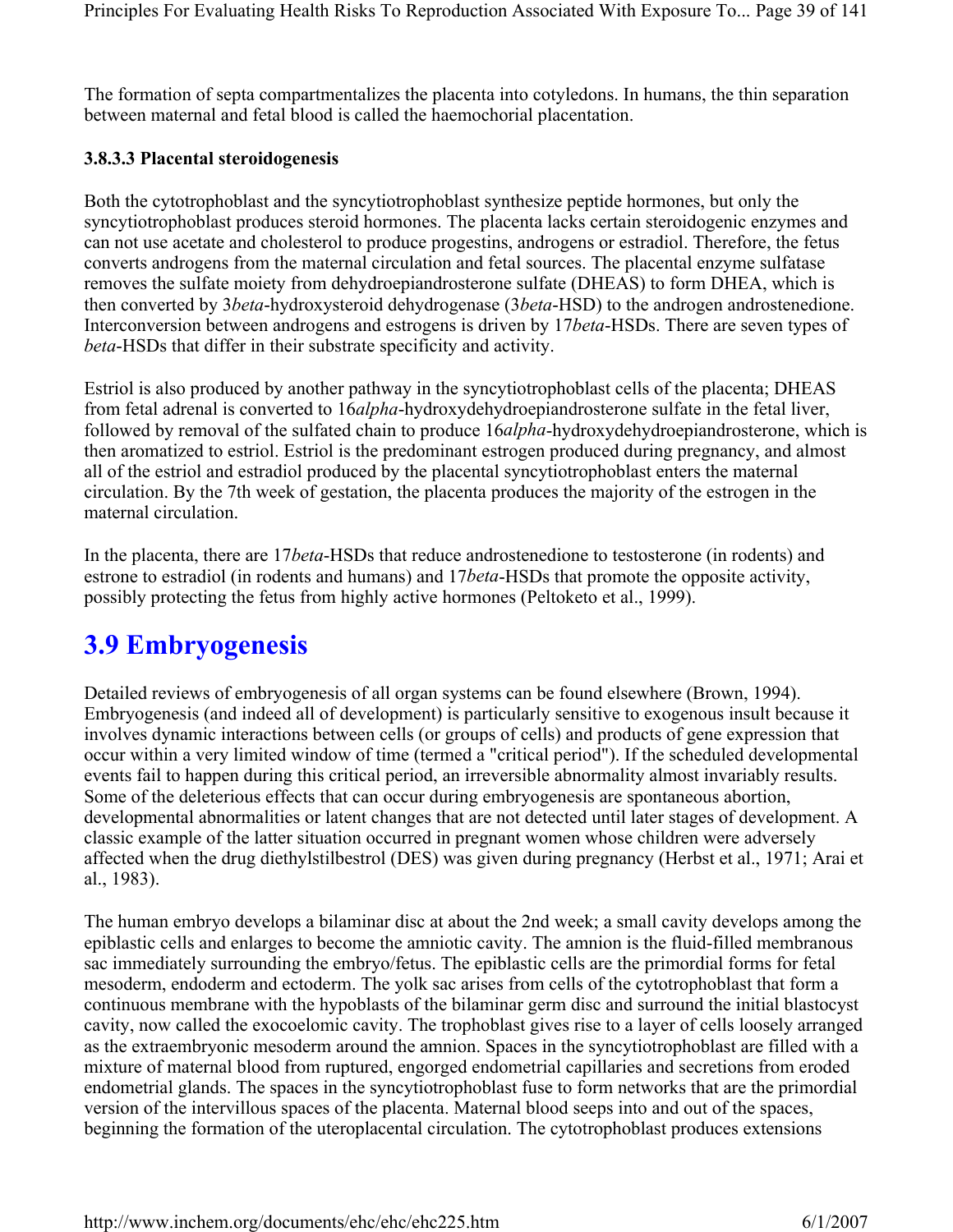called the primary chorionic villi that penetrate the syncytiotrophoblast. The extraembryonic coelom divides the extraembryonic mesoderm into two layers. The extraembryonic mesoderm lines the trophoblast and covers the amnion. The extraembryonic somatic mesoderm and the trophoblast next to it are the chorion, and the extraembryonic cavity is now the chorionic cavity.

The first indication of cranial differentiation occurs when the hypoblasts at the junction of the amnion and yolk sac form the prochordal plate. The next series of embryonic events includes gastrulation, neurulation and formation of the major organ systems. The primitive streak appears in the bilaminar disc; from it, mesenchymal cells form the mesodermal layer between the epiblast and hypoblast, giving rise to the trilaminar embryo. The notochord develops from mesenchymal cells and moves to an area of the prochordal plate. Cells from the primitive streak migrate cranially to form the oropharyngeal membrane and the primitive cardiogenic area. The embryonic ectoderm, which is the epiblast of the bilaminar stage, surrounds the developing notochord to form the neural plate. The ectoderm of the neural plate (ultimately to form the brain and spinal cord) grows cranially until it reaches the oropharyngeal membrane. The neural plate invaginates along its central axis and forms the neural tube. The neural tube completely separates from the surface ectoderm, which gives rise to the epidermis of the skin. Some ectodermal cells of the neural tube migrate to each side of the neural tube and form irregular, flattened masses called neural crests. The neural crests give rise to the sensory ganglia of the spinal and cranial nerves (Stykova et al., 1998).

Because elements that will later form the CNS appear earlier than most other systems in the developmental process, disturbances of neurulation may result in severe abnormalities of the brain and spinal cord. Other ectodermal thickenings, the otic placode and lens placode, develop into the inner ear and lens, respectively. A series of mesodermal blocks called somites form around the neural tube, and these somites give rise to the axial skeleton. The intraembryonic coelom appears in the lateral mesoderm and later divides into the pericardial, pleural and peritoneal cavities. The intermediate mesoderm forms the nephrogenic cord, which later becomes the kidneys.

Kidney development provides a useful example of the kinds of events that occur in the development of an organ. The kidney is formed through reciprocally inductive interactions between two tissues of different embryonic origin, the epithelial ureteric bud and the mesenchymal metanephric blastema. The ureteric bud arises from the distal region of the mesonephric (Wolffian) duct and grows into an area of mesenchyme of the nephrogenic cord, the metanephric blastema, that is committed to form the kidney. The metanephric mesenchyme consists of paired masses of cells, about 5000 cells in each, at the level of the hindlimb buds. The ureteric bud must grow 200–300 µm to contact the blastema. Contact between bud and blastema occurs on day 11 in the mouse, on day 12 in the rat and at the end of the 4th week in the human. On contacting the metanephric blastema, the ureteric bud induces the mesenchyme to condense around the tip of the bud. The condensed mesenchyme epithelializes and forms a nephron. At the same time, the mesenchyme induces the ureteric bud to branch and stimulates further outgrowth. The new branches of the ureteric bud contact more of the blastema, inducing new condensation and nephron formation. This reciprocal induction occurs over and over, eventually forming all of the nephrons of the kidney.

The ureteric bud develops into the ureter, and the swelling at its end becomes the renal pelvis. The repeated branching of the ureteric bud results in the formation of the major and minor calyces (the large ducts that empty into the renal pelvis) and the system of collecting tubules. The two major calyces form from the first branching of the ureteric bud, around the end of the 6th week.

Studies using transgenic mice show that lack of the gene for the bone morphogenetic protein BMP-7 also results in the failure of the collecting duct tree to develop. However, BMP-7 is produced by the ureteric bud and metanephric mesenchyme, so it may be that the failure of the ureteric bud derivatives to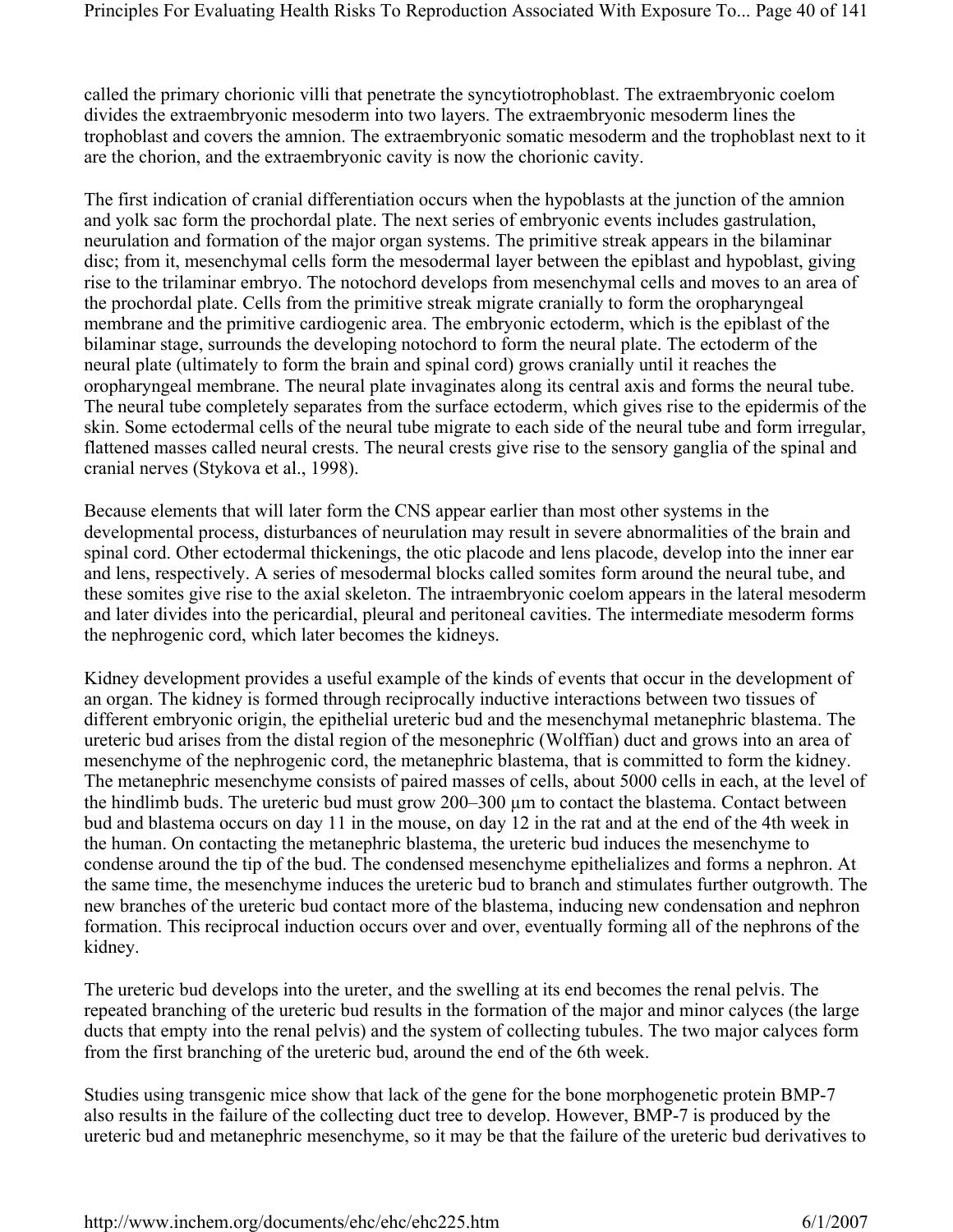develop is secondary to effects on other aspects of kidney development. The C-ros gene, responsible for the production of a tyrosine kinase, is also expressed in the ureteric bud and appears to be important for ureteric bud elongation and branching. C-ros appears to recognize a membrane-bound ligand, so it requires contact with the blastema to be activated. Branching can be inhibited *in vitro* by heparin, activin and TGF-beta 1. It is not known whether these are active *in vivo*.

A number of substances have been shown to induce the metanephric mesenchyme to differentiate. One obvious candidate signalling molecule is nerve growth factor (NGF). The NGF receptor is present transiently on the mesenchyme before and during nephrogenesis, and the treatment of ureteric bud/metanephric mesenchyme cultures with antisense oligonucleotides to NGF receptor blocks the induction (Sariola & Sainio, 1998). However, adding NGF to metanephric mesenchyme cultured alone does not induce differentiation, so the selectivity of the oligonucleotide treatment has been questioned. One line of evidence suggesting that NGF is important is the presence of nerve cells in the ureteric bud. The nerve cells appear to play an integral role in the induction process, as antibodies to ganglioside G3, a cell surface antigen on the nerve cells, blocks induction *in vitro*.

How these interactions alert the genome of the mesenchyme to start transcribing the elements necessary for differentiation into nephrons is not known. However, the early events involve the expression of WT1, a transcription factor critical for early kidney development. WT1 was discovered in Wilms tumour, a relatively common paediatric tumour, affecting 1 in 10 000. Wilms tumour is characterized by uncontrolled proliferation of metanephric mesenchymal stem cells, along with incomplete or inappropriate differentiation of these cells. WT1 has four zinc fingers and four alternative splice forms that appear to be localized differently within the nucleus.

WT1 is present in the metanephric mesenchyme before induction and is upregulated during induction. Blocking induction stops the production of WT1. WT1 is expressed at high levels during the condensation of the mesenchyme and its transition to epithelium. Its expression diminishes thereafter, except in the podocyte layer of Bowman's capsule. WT1 knockout mice do not develop kidneys. The metanephric mesenchyme from these mice cannot be induced by wild-type inducers.

WT1 is also expressed in other tissues in the embryo that undergo the unusual mesenchyme-toepithelium transition, the mesothelium and the primary sex cords. Knockout of WT1 also results in agenesis of the gonads. Thus, one possible function of WT1 is to initiate this transition. WT1 regulates the expression of IGF-II, the IGF-I receptor, platelet-derived growth factor A chain and the early growth response gene Egr-1. All four genes appear to play a role in nephrogenesis. IGF-II levels are very high in Wilms tumour. The roles of the other genes have not been worked out fully, but it is possible that IGF and Egr-1 are involved in an autoregulatory loop with WT1.

PAX-2 is a pattern formation gene expressed during early nephrogenesis. PAX-2 appears to maintain the proliferative state and is downregulated by WT1. PAX-2 knockouts have renal agenesis, also indicating an important role for this gene; however, its specific function has yet to be determined. One possibility is that PAX-2 may stimulate the upregulation of WT1 in the induced mesenchyme and in early condensates.

A number of small proteins, such as BMP-7, Wingless-Int (WNT) and fibroblast growth factor (FGF-2), are candidate molecules for metanephric mesenchyme induction. BMP-7 is produced in the right place, BMP-7 knockout leads to renal agenesis and antibodies to BMP-7 block nephrogenesis *in vitro*. However, it is produced by tissues that cannot induce nephrogenesis in a co-culture. This suggests that BMP-7 is necessary for most, but perhaps not the earliest, events in nephrogenesis. FGF-2 is produced by the ureteric bud and induces nephrogenesis in rat, but not mouse, mesenchyme. Another argument against it being the inducer is that it is produced by tissues that cannot produce nephrogenesis, including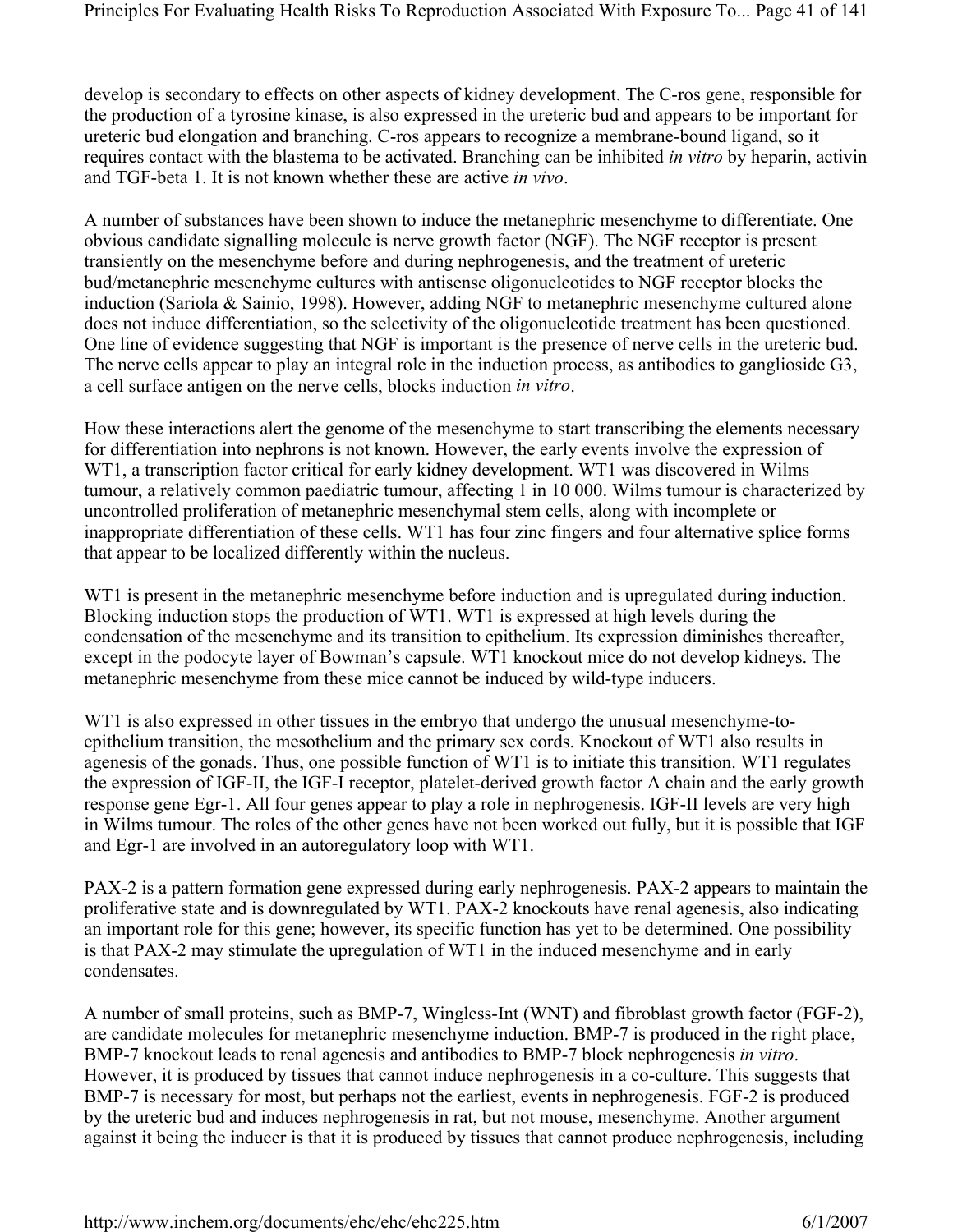previously induced nephrons. Cells transfected with WNT-1 can induce nephrogenesis, but neither WNT-1 nor any other known WNT protein has been identified in the right tissues at the right time of development. More work is needed to sort out the contributions of these and other factors in mesenchymal induction.

It is worth mentioning the homeobox HOX gene family as having involvement in kidney development. A number of HOX genes are expressed in a graded pattern in the nephron, suggesting that they may play a role in establishing proximal–distal polarity. Knockout of both the HOX a11 and d11 genes results in complete or almost complete renal agenesis. However, loss of either gene by itself has little adverse effect, suggesting some redundancy of function. The precise role of HOX genes in kidney development has yet to be determined.

After induction, two events occur: condensation of the mesenchyme around the ureteric bud, and transformation of the mesenchyme into epithelium. In order for condensation into a comma-shaped mass to occur, there has to be induction of a critical mass of cells, not all of which appear to be in contact with the ureteric bud. There appears to be some short-range signalling in the mesenchyme involving the secreted glycoprotein WNT-4. Mice lacking WNT-4 fail to form pretubular aggregates (as do PAX-2 knockouts). There also appears to be migration of induced cells away from direct contact with the ureteric bud, often several cell diameters distant. This may permit uninduced cells to contact the ureteric bud.

Condensation appears to result from changes in the extracellular matrix, particularly the synthesis of syndecan, a glycoprotein. Condensation can be blocked *in vitro* by heparin or heparan sulfate, and over a 48-h culture period these glycans decrease nephrogenesis by over 90%. However, neither chondroitin sulfate nor hyaluronic acid had any effect on condensation, even though the latter is similar to heparan sulfate. Mice null for the gene for heparan sulfate 2-sulfotransferase are born without kidneys. Ureteric bud outgrowth and expression of early markers of differentiation in the mesenchyme are not affected by this mutation. However, condensation of the differentiating mesenchyme fails to take place, and subsequent renal development is blocked.

The transition from mesenchyme to epithelium involves biochemical changes in the cells and the extracellular matrix. N-CAM expression on cell surfaces disappears, replaced by L-CAM (uvomorulin). Vimentin, a characteristic cytoskeletal component of mesenchyme, disappears, and cytokeratin, characteristic of epithelia, appears. There is a decrease in collagen I extracellularly and an increase in the basement membrane components laminin and collagen IV.

The metanephric mesenchyme has an extremely high rate of proliferation. The metanephros doubles in size every 8 h during the first 5 days. In the prospective renal cortex, the expression of PCNA, a marker for S-phase, occurs in a majority of cells. The proliferation rate is slowed significantly in BMP-7 knockouts (described above) and BF-2 knockouts. BF-2 is a transcription factor in the medullary stroma. It is likely that it controls the synthesis of a soluble growth factor that stimulates mesenchyme proliferation, but the identity of that factor is unknown.

Despite the high rate of proliferation, there is also significant apoptosis in the kidney. Apoptosis is associated with three processes of kidney development. The first is during early nephron formation, perhaps as a way to get rid of cells that did not undergo the mesenchyme–epithelial transition. The second phase of apoptosis sculpts the glomeruli, and the third phase occurs later in the medulla and renal pelvis. Mice that overexpress p53 have excessive cell death and develop kidneys that are smaller than normal. Mice that are null for the bcl-2 gene have excessive apoptosis early in renal development, followed by hyperproliferation. This leads to the development of cystic kidneys.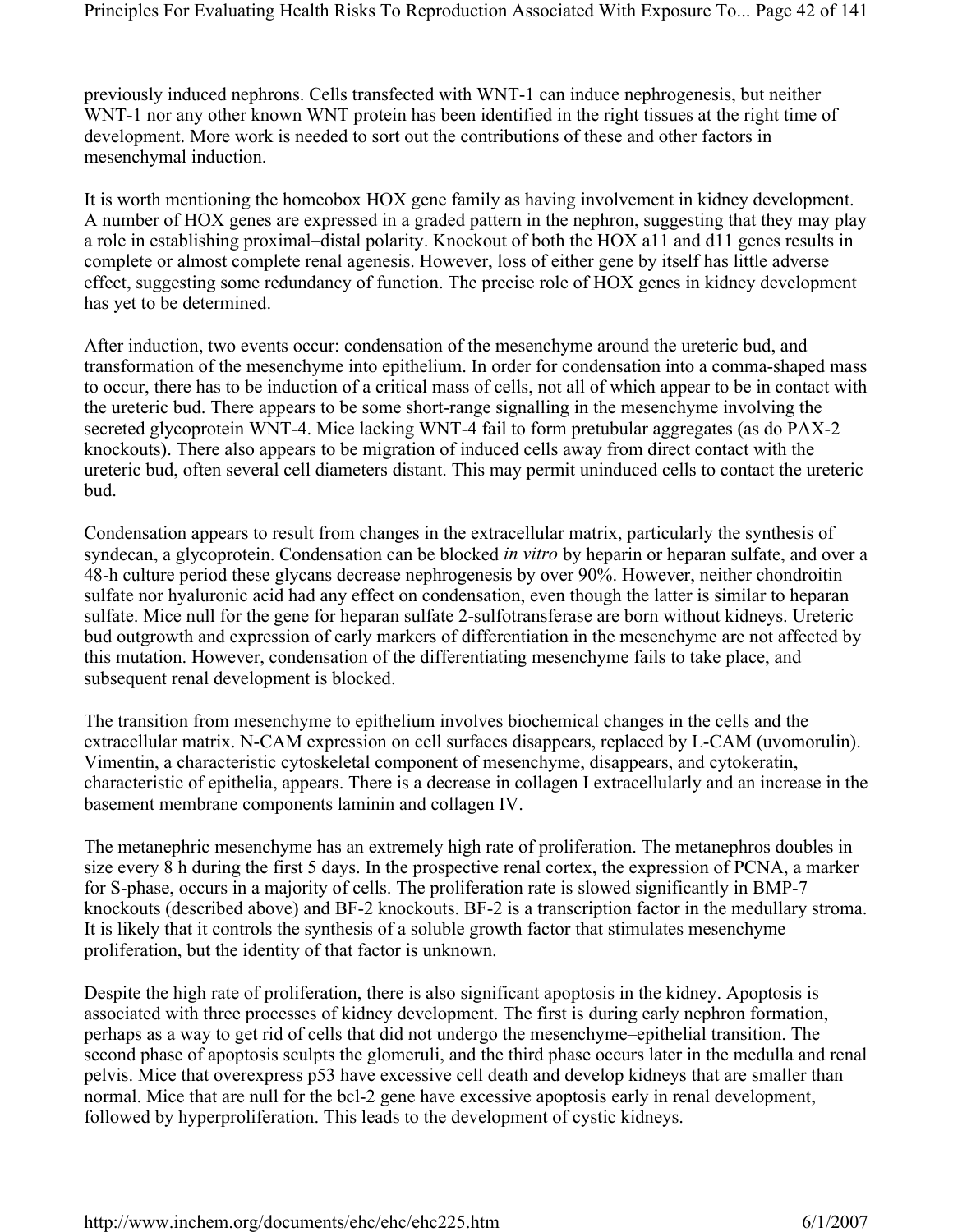Prior to the 3rd week, embryonic nutrition occurs by diffusion of maternal blood. At that point, development of the primitive blood and blood vessels begins in the extraembryonic mesoderm of the yolk sac. These cells differentiate into angioblasts that form cords and clusters, which in turn canalize. Cells in the periphery become flat and form the endothelium, whereas the inner cells give rise to the primitive blood cells. By fusion and continuous budding, the extraembryonic vessels that have contact with maternal circulation establish contact with vessels arising from the embryo proper. The mesenchymal cells surrounding the primitive endothelial cells differentiate to form the muscular and connective tissues of the vessel wall. The primitive heart is formed from mesenchymal cells in the cardiogenic area, similarly to the formation of the blood vessels.

The gastrointestinal tract is formed from the endodermal germ layer. The embryo folds cephalo-caudally and laterally to incorporate the endodermal layer into the body cavity. At the cephalic end, the buccopharyngeal membrane is the boundary of the foregut. The hindgut terminates at the cloacal membrane. By the end of the 8th week, tissues and organ systems have developed, and the major features of the external body form have developed. The ectodermal layer has given rise to primordial forms of the central and peripheral nervous systems and the sensory epithelium of the ear, nose, eye and epidermis. The ectodermal layer also gives rise to the mammary and pituitary glands and the enamel of the teeth. The mesoderm gives rise to the kidneys, cartilage, bone, connective tissue, muscle, heart, blood, lymph cells, gonads (ovaries and testes), genital ducts, serous membrane lining the body cavities (pericardial, pleural and peritoneal), spleen and cortex of the adrenal gland. The endoderm gives rise to the gastrointestinal and respiratory tracts, tonsils, thyroid, parathyroid, thymus, liver, pancreas and epithelial linings throughout the body.

The connection between the placenta and the embryo is maintained by the umbilical cord. A tubular extension of the embryonic hindgut called the allantois contains blood vessels that become the umbilical vein and arteries. The allantois itself extends from the umbilicus to the urinary bladder; as the fetus develops, it involutes, leaving a residual thick tube called the urachus, which persists throughout life as the median umbilical ligament. The umbilical cord develops from the connecting stalk of the allantois and the yolk sac stalk. The two are pushed together by the developing amniotic cavity as it obliterates the chorionic cavity.

Two important aspects of early development of the reproductive tract are that the fetal gonad is structurally indifferent in male and female embyros and that the fetal reproductive system can therefore develop as male or female. Thus, the first major step in development of the reproductive system is establishing gonadal sex. Sex of the embryo depends on whether the spermatozoon carries an X or Y chromosome, and sexual differentiation of the indifferent structures in the gonad is necessary to form the male or female reproductive tract. The SRY gene on the Y chromosome is needed for testicular differentiation. The primitive gonad differentiates around the 7th week of gestation. Other genes implicated in normal differentiation of the male reproductive tract include, but are not limited to, WT1, steroidogenic factor 1 (Parker et al., 1996), DAX-1, SOX-9 and a variety of homeobox genes (Lindsey & Wilkinson, 1996; Pellegrini et al., 1997). In the fetal gonad, the development of the Sertoli cells results in synthesis of MIS, which initiates the removal of female structures (Behringer, 1995). The Sertoli cells also control the normal development of the Leydig cells, resulting in testosterone synthesis and the development of the vas deferens, epididymis and seminal vesicles. In rodents, most of these events take place in the second half of pregnancy, whereas in the human fetus, most events occur during the first trimester of pregnancy.

# **3.10 Fetal development**

The fetal period in humans extends from the 9th week of gestation until birth. The fetus grows rapidly,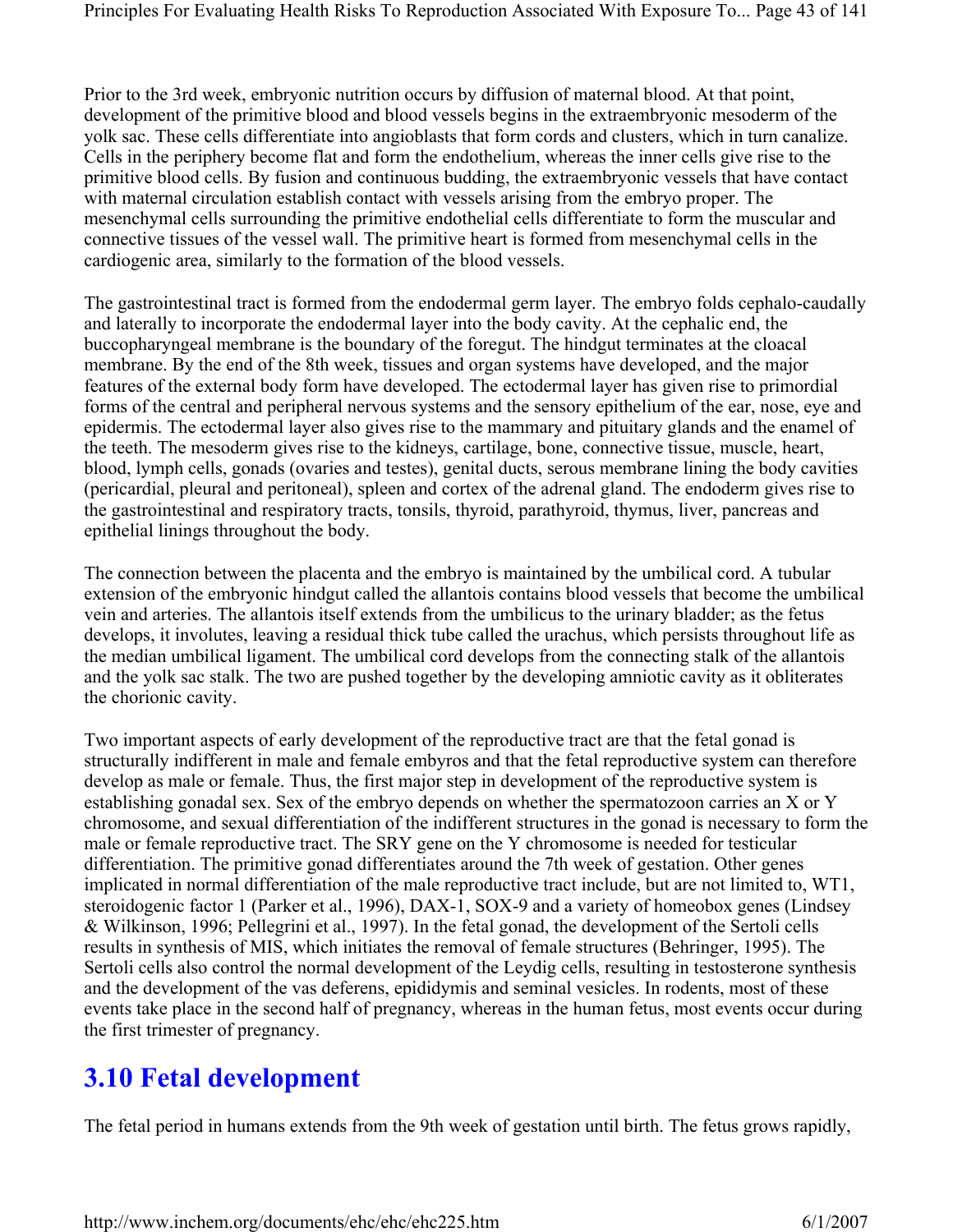and many of the organ systems formed during embryogenesis mature and develop. At the beginning of the fetal period, the head is half as long as the whole fetus. As growth of the body proceeds rapidly, the relative length of the head diminishes. Primary ossification centres appear in the skeleton by 12 weeks, and the limbs develop further. The external genitalia of males and females appear similar until the 9th week, but are different by the 12th week. Urine starts to form between the 9th and 12th weeks. In early stages, the eyes have a lateral orientation, but by 16 weeks, the eyes come closer together. By the 17th week, growth slows, and by the 20th week, the fetus is covered in fine, downy lanugo hair. From weeks 21 to 25, the respiratory system develops rapidly. By 26 weeks, the eyes open, hair on the head and body is well developed and toenails appear. The quantity of body fat increases, and subcutaneous deposition makes the skin less wrinkled. The site of erythropoiesis shifts from the spleen to the bone marrow. At 36 weeks, the girth of the torso increases, and growth slows. In this interval, the male fetus grows more rapidly than the female, resulting in a greater weight at birth for males. In the male fetus, full descent of the testes into the scrotum should occur by the 38th week.

Male and female gonadal development is discussed in section 3.12.2.

Kidney development can be used again here to illustrate the kinds of events that occur during organ maturation, which takes place during fetal and postnatal development. While the induction of the organ and formation of its basic structure are initiated in the embryonic period, differentiation of the nephrons is not complete until term in humans, and not until the 2nd week postnatally in rodents.

Nephrons form as generations of ureteric bud branches contact increasingly more distal regions of the metanephric blastema. The loose mesenchyme of the blastema condenses (i.e., the cells come together, leaving very little extracellular space) around the tip of the bud. The condensed mesenchyme becomes comma-shaped, with the tail of the comma always pointing away from the adjacent duct of the ureteric bud. It is at this comma-shaped stage that the condensed mesenchyme changes into epithelium. Blood vessels invade the indentation between the tail and body of the comma; these vessels will develop into the glomerulus. The comma begins to grow another tail at the end closest to the ureteric bud, thus becoming S-shaped. The new tail will become the distal tubule of the nephron and fuse with the ureteric bud/collecting duct. The distal part of the S-shaped tubule differentiates into the loop of Henle, proximal tubule and Bowman's capsule. The tubule elongates as development proceeds. The podocyte layer of Bowman's capsule forms around the blood vessels of the glomerulus as they develop. Induction and differentiation of nephrons occur continuously through the 38th week of gestation in humans and for 10–12 days postnatally in rats and mice. There are approximately 1.5 million nephrons per kidney in humans, and  $1000-2000$  in mice.

After epithelialization and the formation of the S-shaped tubule, there is still much that needs to occur in order for the nephron to function. Cells destined to form the podocyte layer of the glomerulus flatten out and lose some of the markers that characterized their earlier transition to epithelium, including c-MYC, HOX-c9, LFB-1 and LFB-3, while keeping a high level of WT1. Expression of more classical mesenchymal markers such as vimentin takes place, but the cells also keep a number of epithelial proteins such as desmosomal components. The result is a tissue that is more organized than most connective tissue but leakier than most epithelium, the optimum design for urine filtration.

The rest of the S-shaped tubule retains its epithelial character and segments into proximal tubule, loop of Henle and distal tubule. The cells lose expression of WT1, PAX-2 and n-MYC. Capillaries grow into the cleft in Bowman's capsule. These apparently arise from blood vessels in response to angiogenic factors from the nephron. One such factor is VEGF, known to be secreted by early nephrons.

The kidney begins to function as soon as there are functional nephrons at the corticomedullary junction. Nephron development continues during this time in the periphery of the cortex. Production of urine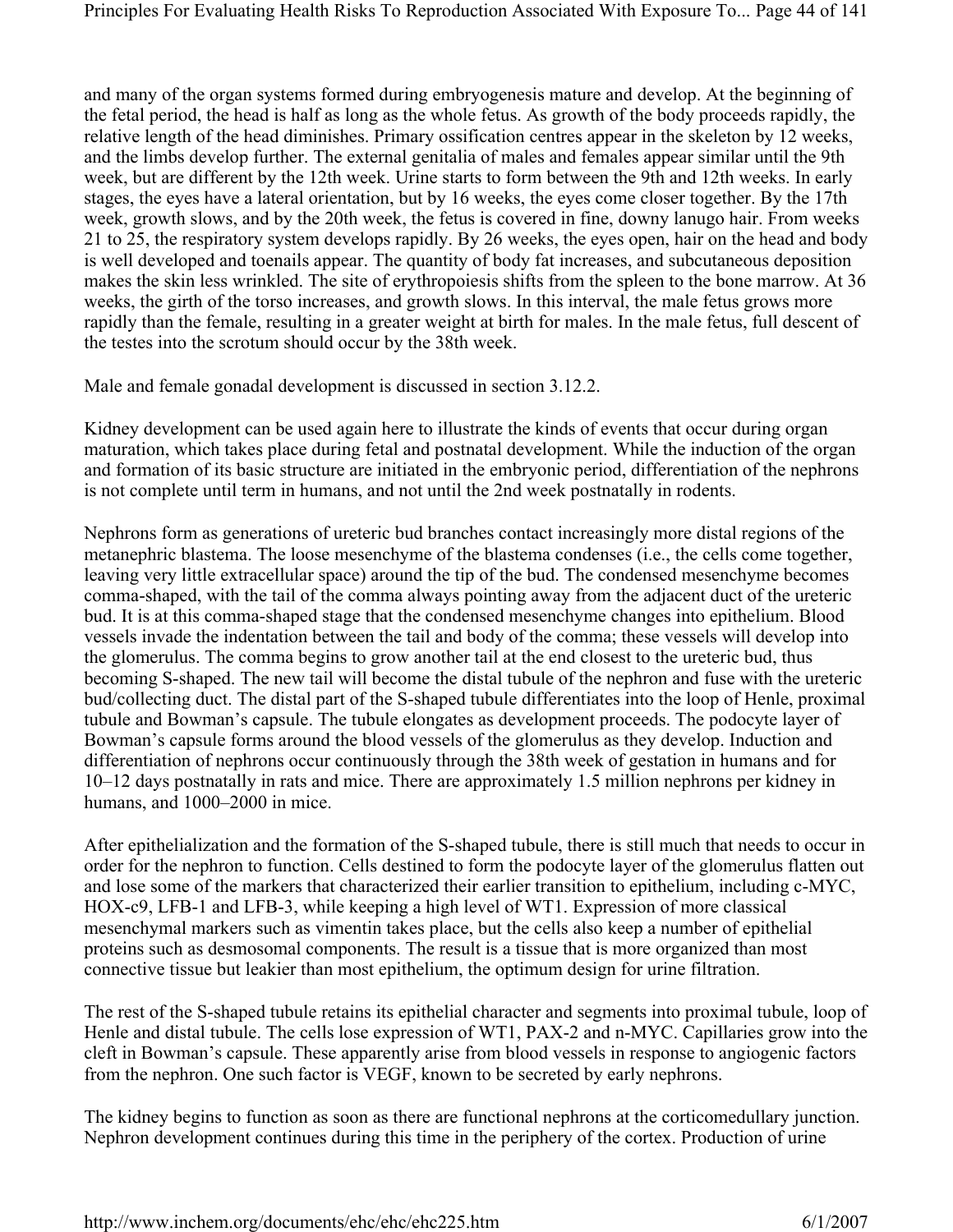starts at about the end of the 3rd month in humans and by gestation day 17 or 18 in rats. Urine production is not necessary for waste excretion from the fetus, as this is taken care of by the placenta. Urine production is necessary to maintain proper amniotic fluid volume. Fetuses without kidneys or with insufficient urine production have oligohydramnios, too little amniotic fluid. Oligohydramnios can lead to abnormal development by physically confining the fetus, sometimes resulting in amputation or deformation of limbs *in utero*.

Fetal urine is rich in serum proteins, as glomerular filtration begins before the podocyte layer of the glomerulus is mature. Although the proximal tubules have tight junctions and are capable of some endocytosis, there is insufficient capacity to resorb all of the filtered protein. The glomerular filtration barrier and proximal tubule resorption mature about 7 days after birth in the rat.

The ability to produce a concentrated urine also matures over time. In the rat, this function is not mature until 2–3 weeks after birth. This is due to the lengthening of the loops of Henle and to maturation of ion transport function. Sodium influx from the renal tubular lumen stimulates proximal tubule growth and upregulates the expression of  $Na<sup>+</sup>K<sup>+</sup>-ATPase$ , the major transporter of sodium in the kidney, in the basolateral membranes of the epithelium.

Fetal and postnatal maturation of the nervous system need special mention, because the nervous system is the organ system that requires the longest time to mature. Outgrowth of neuronal processes, formation and deletion of synaptic contacts and myelination take place over an extended period of time in humans and laboratory animals. This extended maturation makes the brain susceptible to environmental insult for a long period. For example, adverse neurobehavioural outcomes can occur from maternal alcoholism during the embryonic or fetal period. Endemic cretinism results from hypothyroid conditions (attributable to dietary iodine deficiency) during the fetal and early postnatal periods.

# **3.11 Gestation**

Maintenance of pregnancy depends on a functioning placenta, intact fetal membranes and a quiescent maternal myometrium. The fetal membranes separate the fetus from the mother, protecting the immediate environment of the fetus without contributing to its body. The amniotic fluid is composed of secretions of the cells that line the amniotic cavity and fetal urine. The fetus swallows amniotic fluid during gestation, and the fluid is absorbed into the fetal circulation. Amniocentesis can identify characteristics of the fetus before parturition, and fetal sex can be determined from the desquamated cells. Hormones, including progesterone, are critical for maintaining the maternal myometrium in a quiescent state. Preterm labour is of great concern, but is exceedingly difficult to control.

# **3.12 Gametogenesis and gonadogenesis**

## **3.12.1 Gamete development**

In mammals, sex is determined genetically by the presence or absence of a Y chromosome. If the Y chromosome is absent, ovaries and female reproductive organs develop; if the Y chromosome is present, testicular androgens and MIS cause male organs to develop. In male and female fetuses, primordial germ cells divide mitotically in the yolk sac until gonadal differentiation, and primordial germ cells appear in the wall of the yolk sac at the 3rd week of fetal life. About 2 weeks later, the gonadal ridge appears, which is the earliest sign of gonadal development. The primordial germ cells progress into the gonadal ridge by amoeboid movement at about 6 weeks. The gonadal ridge grows and surrounds the primordial germ cells, and together they form three histological components: the surface epithelium, the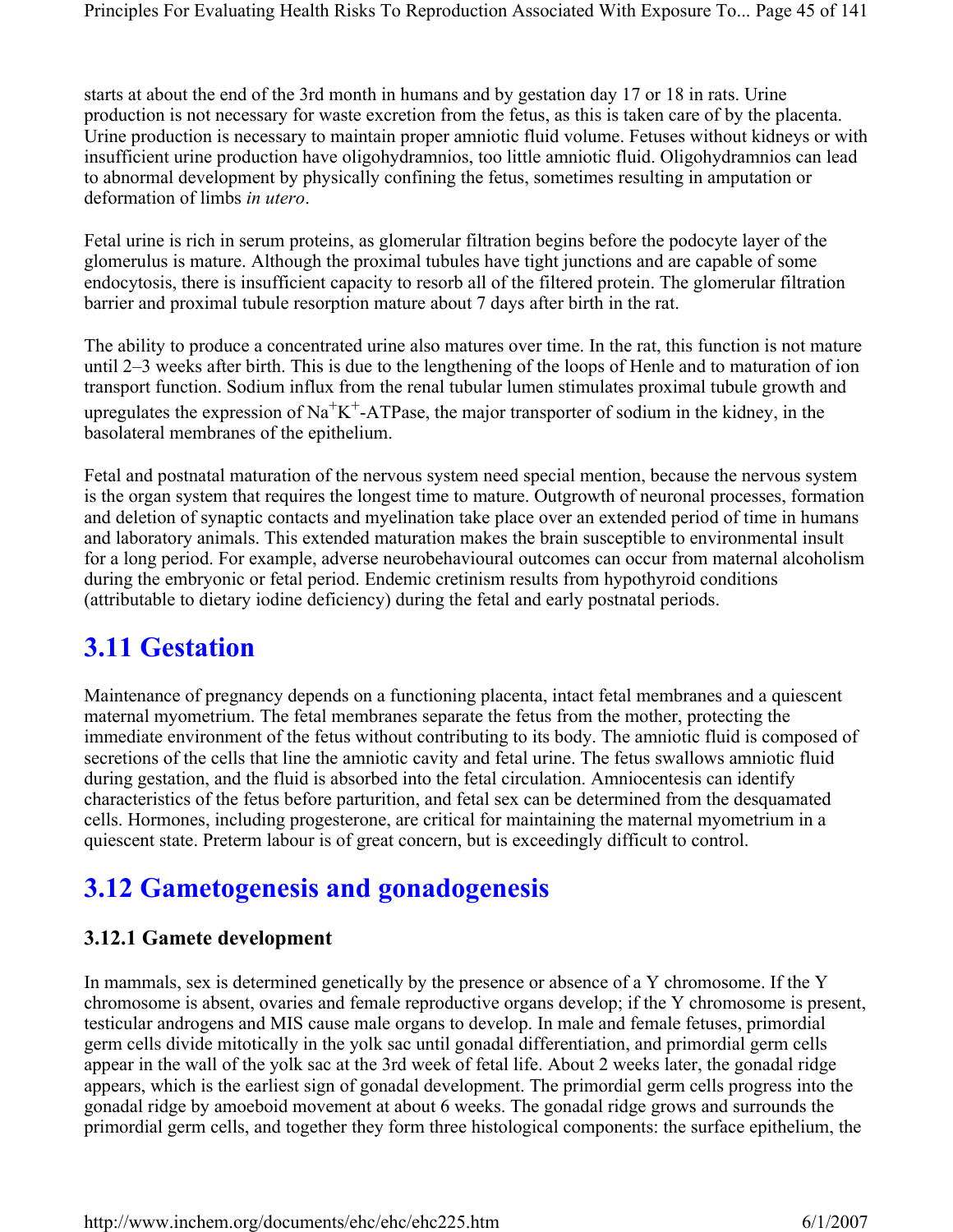primitive cords and the gonadal blastema, made up of primordial germ cells and mesenchymal cells. After the gonads start to differentiate, the primordial germ cells continue to divide; these are called oogonia in females and gonocytes in males. The oogonia are transformed to oocytes by the initiation of meiotic division during the 3rd to 9th months of fetal life. The oocytes are arrested in the diplotene stage of the first meiotic prophase until puberty. The spermatogonia do not enter meiosis until puberty.

### **3.12.2 Gonadal and genital development**

The male gonads start to differentiate about 7 weeks after conception, with organization of the gonadal blastema into testicular cords and stroma. The testicular cords are composed of gonocytes and primitive Sertoli cells. By the 8th week, the stroma between the testicular cords differentiate into Leydig cells, which start to synthesize testosterone almost immediately. This androgen production stimulates differentiation and proliferation of Leydig cells. Testosterone stimulates the growth and differentiation of the mesonephric ducts (Wolffian ducts), leading to development of the epididymis, ductus deferens and the accessory glands of the male reproductive tract.

The Sertoli cells secrete MIS, which preempts development of the female upper reproductive tract. The Leydig cells produce androgens, and the appearance and involution of Leydig cells are controlled by hCG.

During embryogenesis, testicular cords grow in length with adjacent mesonephric ducts and become canalized to form the rete testis. The testicular end of the mesonephric duct differentiates into the epididymis, while the remaining portion becomes the ductus deferens. The mesonephric ducts adjacent to the primitive testes establish contact with the testicular tubules to form the efferent ducts. The portion of the mesonephric duct immediately distal to the efferent ducts becomes elongated and convoluted to form the epididymis. Seminal vesicles develop from the distal mesonephric duct. The terminal portion of the mesonephric duct between the seminal vesicles and urethra becomes the ejaculatory ducts and the ampullae of the vas deferens. The testicular cords are separated from the surface epithelium by the tunica albuginea; the septa grows from the tunica to divide the testis into wedge-shaped lobules. The testicles start to descend into the inguinal canal during the 6th month of fetal life and enter the scrotal swelling shortly before birth. The prostate gland develops from the urogenital sinus as a secretory tubuloalveolar gland and surrounds the urethra at the base of the bladder in the adult.

The female gonads start to differentiate later than male gonads. The gonadal blastema begins to differentiate into medullary cords and stroma in the 8th week of fetal life. The medullary cords degenerate and leave mainly connective tissue. The cortex of the early ovary is made up of oogonia and epithelium. By the 11th week of fetal life, interstitial connective tissues intersect the epithelium, leading to compartments containing single oocytes surrounded by a single layer of epithelial cells. These are the primordial follicles. The connective tissue of the ovaries is referred to as the ovarian stroma and determines the size of the ovary. The epithelium of the follicles becomes cuboidal, and stroma-derived cells make up the thecal layer around the primary follicles. The ovaries descend into the pelvis by the 12th week of fetal life. The paramesonephric duct differentiates in the female to form the oviduct (fallopian tubes), uterus and proximal vagina. The distal vagina develops from the urogenital sinus.

## **3.13 Parturition**

During parturition in humans, the fetus, placenta and fetal membranes are expelled from the uterus. The mechanisms triggering parturition are poorly understood but appear to involve a complex interplay between maternal and fetal factors (Challis & Lye, 1994). The maternal neurohypophysis releases oxytocin, which causes uterine contractions. Parturition involves endocrine communication between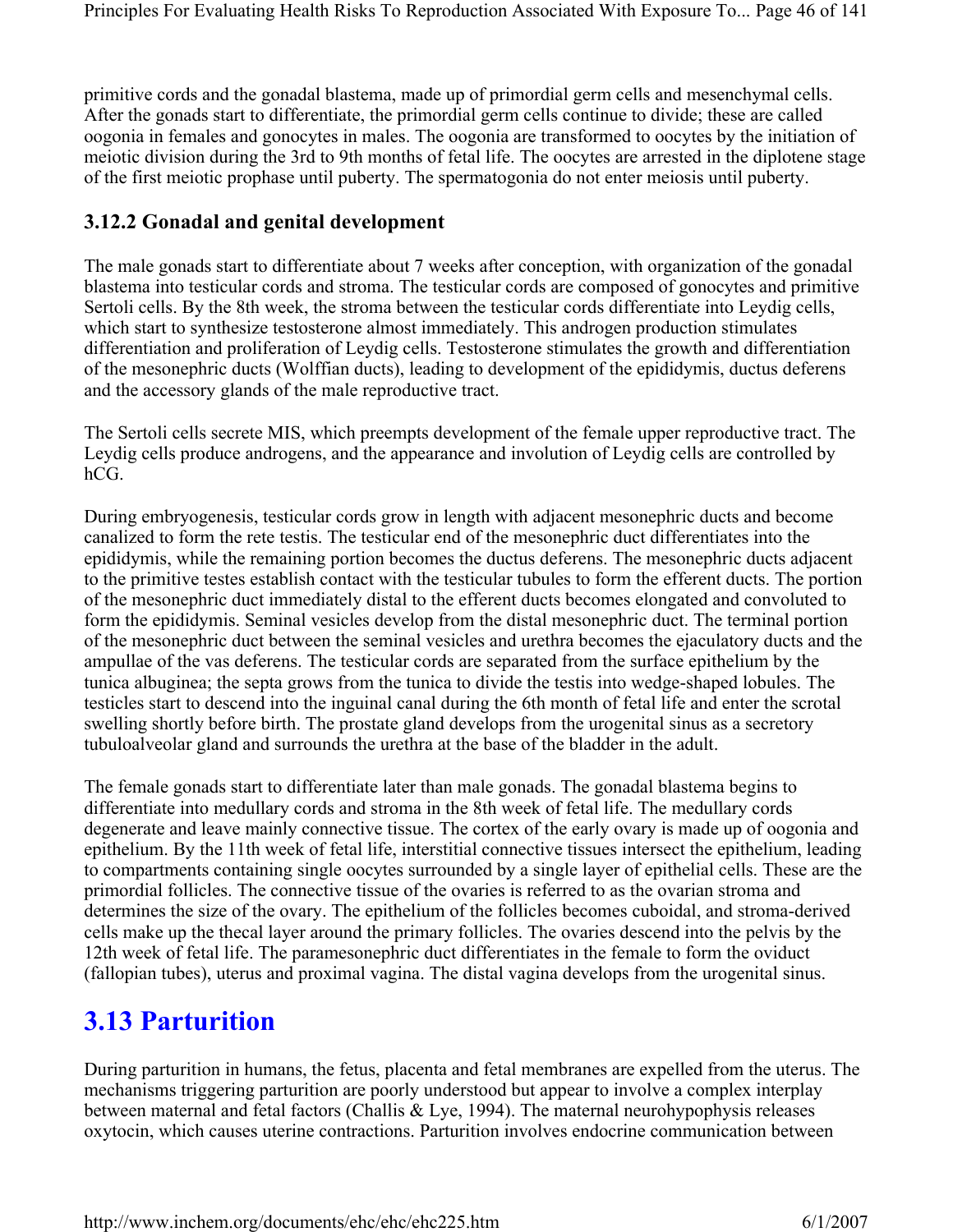several organ systems, including 1) the fetal hypothalamic–pituitary–adrenal axis; 2) changes in placental steroids and prostaglandins; 3) uterine responses to stimuli; 4) increasing numbers of coordinated contractions of the uterus; and 5) labour. Steroids from the placenta, the decidua and fetal membranes induce the myometrium of the uterus to become more responsive to factors such as prostaglandins and oxytocin. Progesterone levels drop and estrogen levels rise, possibly antagonizing the suppressive action of progesterone on the uterus and stimulating the contractile action of oxytocin. Local uterine production of prostaglandins maintains myometrial contractions throughout parturition.

# **3.14 Lactation**

Lactation provides the newborn with all nutrients required for growth and development and antibodies that confer passive immunity. However, breast-feeding has also been identified as a source of exposure to chemical contaminants (WHO, 1988). Despite the presence of chemical contaminants in breast milk, it is generally thought that the benefits of breast-feeding outweigh the risks of potential harm from exposure to chemicals. Milk production is regulated by several hormones, including growth hormone, prolactin, adrenal steroids, thyroid hormones, calcitonin, parathyroid hormone, insulin, glucagon, oxytocin and growth factors such as IGF and EGF. Synthetic estrogen, progesterone or androgen, alone or in combination, can inhibit lactation. Details of the mechanisms regulating lactogenesis are reviewed elsewhere (Tucker, 1994).

The mammary gland consists of the external nipple and the system of ducts from the alveoli to the skin surface. The alveoli do not fully develop until a female experiences pregnancy and lactation. Cortisol, insulin and placental lactogen contribute to alveolar development, but estrogen and progesterone are most important. The cells that line the alveoli synthesize milk, and they are surrounded by a layer of myoepithelial cells that eject the milk.

The mammary glands are essentially the same in males and females until puberty, when estrogen in females stimulates growth of the duct system, accumulation of fat cells and external development of breasts. Progesterone further stimulates development of the ducts. During pregnancy, estrogen and progesterone cause the ductal system of the mammary gland to branch and the alveolar cells to proliferate. In late pregnancy, milk secretion and letdown begin. The hormones involved that maintain lactation include ACTH, thyroxine, thyrotrophin releasing hormone and growth hormone. During lactation, the myoepithelial cells contract in response to suckling-induced oxytocin secretion from the posterior pituitary gland.

# **3.15 Maturation (postnatal)**

The neonate grows rapidly after birth, organ and tissue systems increasing in size and fat deposition continuing. By 1 year after birth, human infants are 3 times their birth weight, and the rate of growth gradually decreases until puberty. An increase in the rate of body growth occurs again at puberty.

Human development lasts for an extended period of time. This pattern is related to delayed development in non-human primates, which leads to larger brain size and lower fecundity than in other species. Human size is dimorphic (males larger than females) starting at birth, and the dimorphism becomes more pronounced at adolescence. Males grow faster and for a longer period due to the delayed closure of epiphysial growth plates. Human body size is likely to be programmed by genetic factors, but a wide range of external and internal influences can affect adult body size.

During the first 6 months after birth, the H-P-G axis of infants is activated transiently, and surges of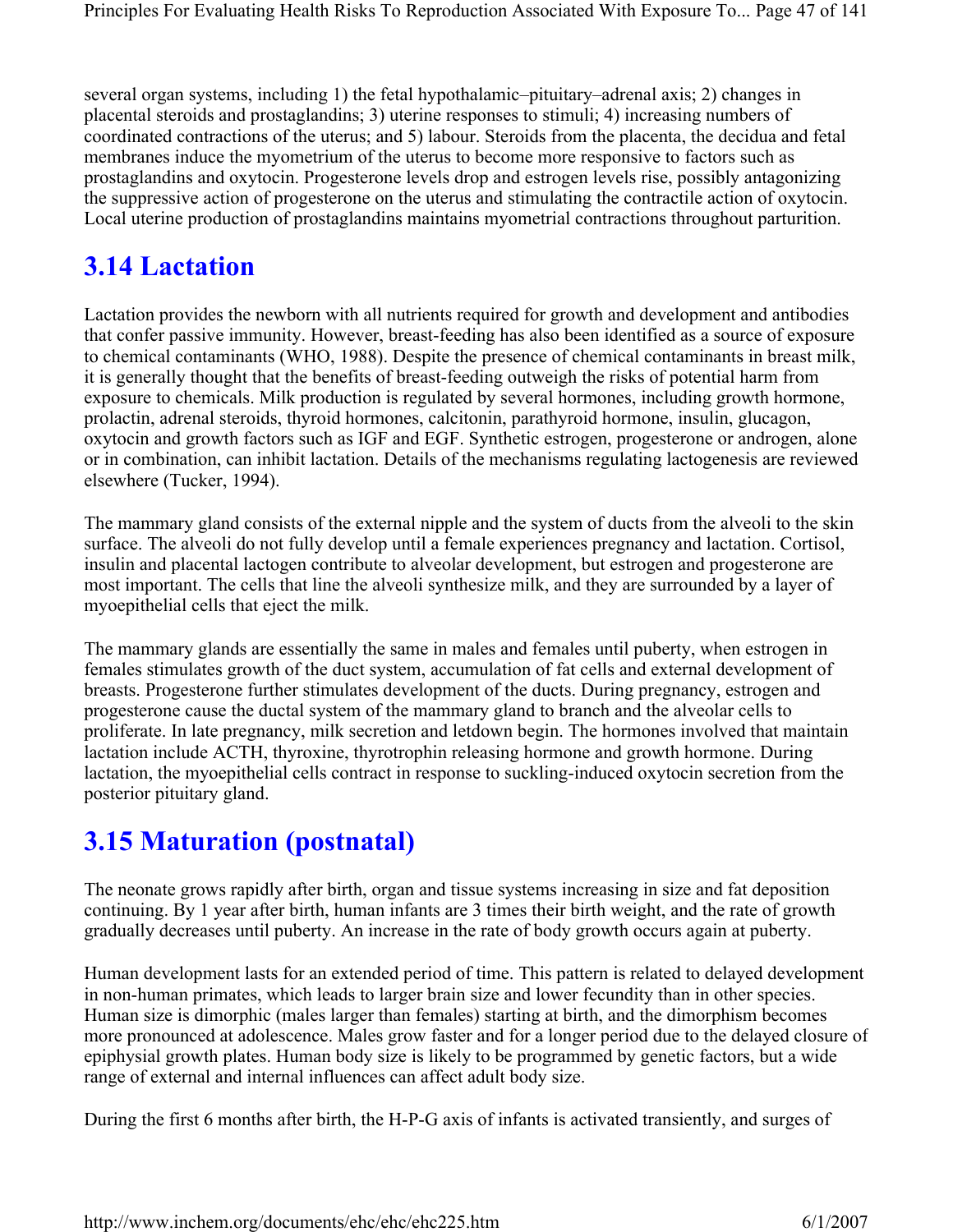GnRH and pituitary gonadotrophin are secreted with increasing frequency. In males, the activity of the H-P-G axis increases the number of Sertoli cells and gonocytes and stimulates progression of gonocytes to spermatogonia. The H-P-G activity also causes transient secretion of testosterone by Leydig cells. This is critical for reproductive development, because it is a determinant of the maximum capacity for sperm production in the adult male.

Although the reproductive system appears to be functionally inactive in the neonate, infant and human child, evidence suggests that it is structurally and sexually mature and capable of functioning, but restrained by CNS inhibition. Possible CNS mechanisms for such repression are opioid inhibition of the GnRH pulse generator system or disconnection of GnRH neurons from catecholaminergic stimulation. The trigger for puberty remains elusive, but it is likely to involve the gonadal steroids estradiol and testosterone. Hypothalamic and pituitary sensitivity to the negative feedback effects of gonadal steroids decrease during the peripubertal period. Thus, higher levels of gonadal steroids are required to inhibit pituitary gonadotrophin secretion during this period.

The adolescent stage begins at puberty, when the capacity to reproduce is acquired. The timing of puberty is not well understood, but activation of the GnRH pulse generator is a key step in the process. The GnRH pulse generator system remains relatively quiescent during prepubertal years, but becomes active during the peripubertal period and attains the adult pulse frequency of one pulse every 45–90 min at puberty. External factors such as stress, weight loss and illness can disrupt the GnRH pulse generator system. Environmental contaminants can also affect sexual maturation, indicating that development of the H-P-G axis is sensitive to exogenous chemicals.

## **3.16 Reproductive senescence**

In women, fertility declines around 35 years of age and continues to decline until the last menstrual cycle or menopause, which occurs at a mean age of 50. Preceding menopause, menstrual cycles become progressively longer and irregular and may be anovulatory. Circulating levels of estradiol during the perimenopausal period are lower, and serum LH and FSH levels are elevated. The principal cause of menopause is the loss of primordial follicles. Thus, variability in the onset of human menopause may be related to, among other factors, the number of follicles at menarche and different rates of follicle loss. Factors that affect the age of menopause include age of menarche, oral contraceptive use, weight loss, illness, stress and cigarette smoking. The role of environmental pollutants in ovarian failure and menopause is unknown, although it is plausible that long-term exposure to chemical contaminants could decrease the age of menopause onset (see chapter 4).

In contrast to women, men do not experience a sudden loss of fertility as they age, but circulating testosterone level and libido decline from approximately 40 years of age onwards (Gray et al., 1991; Vermeulen, 1993). Leydig cell function and the circulating level of testosterone are reduced in elderly men. These changes are associated with a decline in the number of Leydig cells and steroid synthesis. Furthermore, there is an age-related increase in the circulating level of FSH that is probably related to the decline in Sertoli cell function and decreased inhibin B production. In general, semen quality gradually declines with age, with semen of older men showing decreased sperm count and lower sperm motility.

## **3.17 Summary**

Reproductive development and function depend on endocrine communication throughout the mammalian life cycle. Protein and steroid hormones, growth factors and other signalling molecules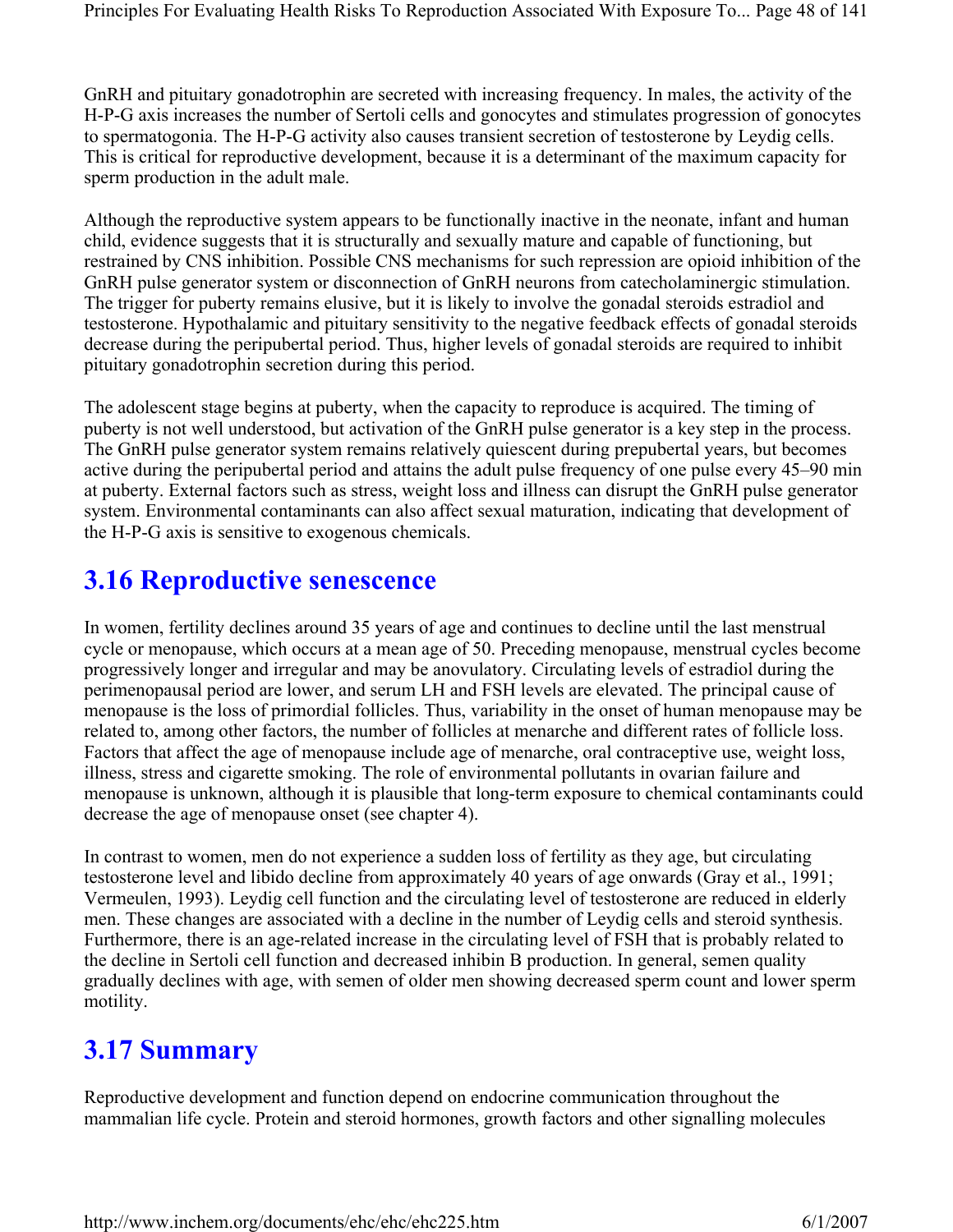affect gene expression and protein synthesis in target cells of different tissues. In particular, fetal development, development of the reproductive tract, gametogenesis and gamete release are regulated by many hormonal signals that must be delivered at the appropriate level and at the correct moment during development. It is likely that the developing fetus is more sensitive to the effects of environmental pollutants than the adult; however, these effects *in utero* may not be manifested until adulthood is reached. Further characterization of the molecular mechanisms regulating normal development and reproduction is critical to our understanding of the disruptive effects of exogenous chemicals on these functions. Chapters 4 and 5 of this document are a detailed description of the methods used to evaluate reproductive and developmental toxicity resulting from chemical exposure. Chapter 6 extends this discussion to the area of human risk assessment for reproductive health in relation to environmental exposure.

## **4. EVALUATION OF ALTERED SEXUAL FUNCTION AND FERTILITY**

## **4.1 Introduction**

The purpose of this chapter is to review the methods that are currently in use to evaluate sexual function and fertility. Sexual function and fertility are complex reproductive functions that can be affected by environmental exposures. Reproductive disorders include spontaneous abortions, impaired spermatogenesis, menstrual disorders, impotence, early menopause and others. Any disturbance in the integrity of the reproductive system can affect these functions.

It is important to consider both *in vitro* and *in vivo* studies for evaluation of altered sexual function and fertility. *In vivo* studies are the primary basis for such reproductive toxicity testing, but *in vitro* studies (e.g., detailed studies on receptor interactions) that can provide a mechanistic explanation for the adverse effects observed *in vivo* are also useful.

For information on statutes and guidelines relevant to sexual function and fertility testing, the reader is referred to the references cited in chapter 2.

# **4.2 Experimental data**

## **4.2.1 In vivo experimental data**

## **4.2.1.1 Introduction**

Laboratory rodents are the animal models most commonly used to identify hazards in reproductive toxicity. Rodents are used because they are small animals, the assay cost is moderate and there is a large database of toxicology information on these species (e.g., dose–response, metabolism, kinetics, etc.). The rat has proven to be a good model for human reproductive hazard evaluation (Francis et al., 1990).

## **Table 1. Selected indices of reproductive function<sup>a</sup>**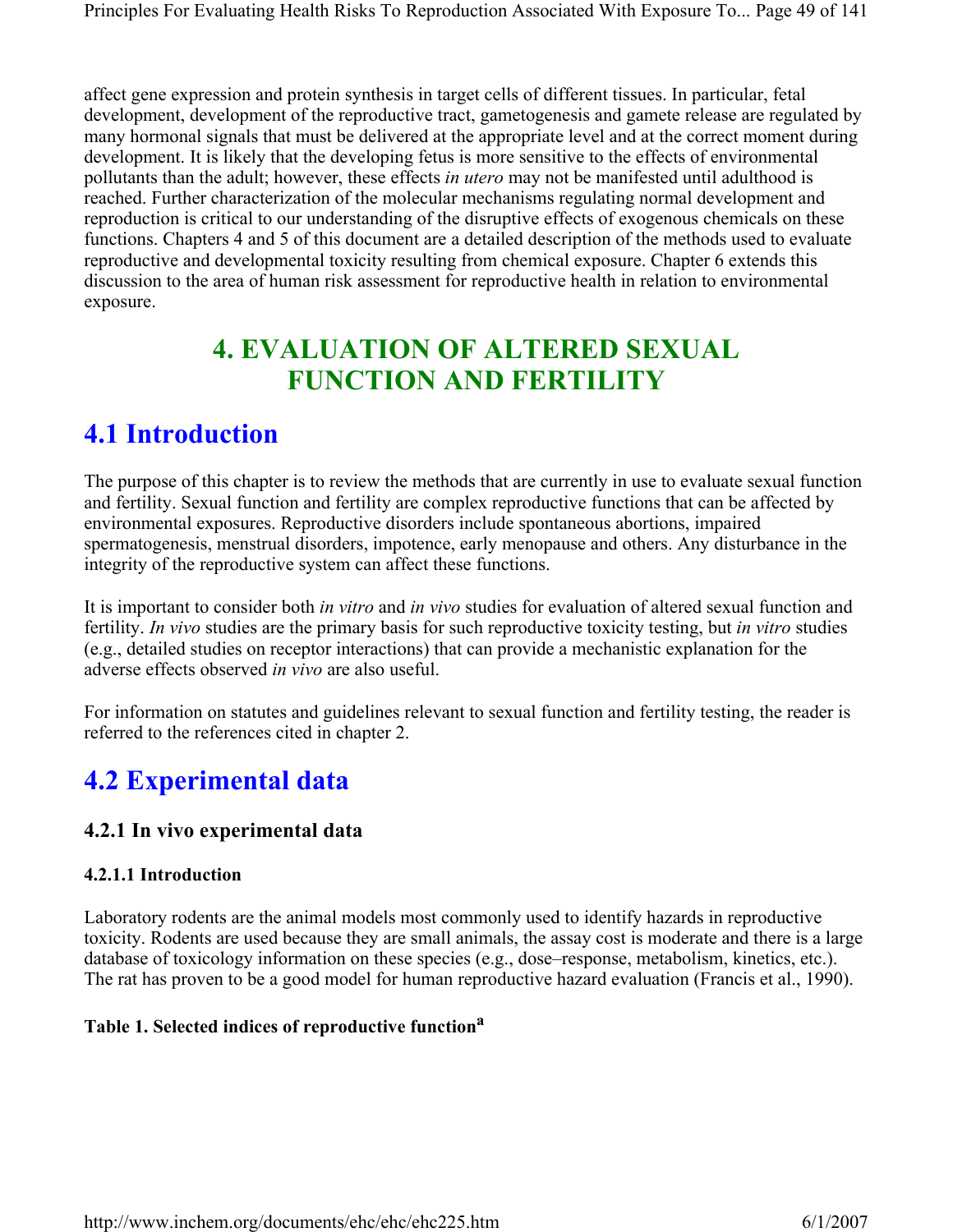| Index                            | Calculation                                                                                                 |
|----------------------------------|-------------------------------------------------------------------------------------------------------------|
| Mating                           | Number of males or females mating<br>x 100<br>Number of males or females cohabited                          |
| Fertility                        | Number of cohabited females becoming pregnant<br>x 100<br>Number of non-pregnant couples cohabited          |
| Gestation<br>(pregnancy)         | Number of females delivering live young<br>100<br>х.<br>Number of females with evidence of pregnancy        |
| Live birth                       | Number of live offspring<br>x 100 (on a litter basis)<br>Number of offspring delivered                      |
| 4 day<br>survival<br>(viability) | Number of live offspring at p.n. b day 4<br>× 100 (on a litter basis)<br>Number of live offspring delivered |
| Lactation<br>(weaning)           | Number of live offspring at p.n. day 21<br>100<br>x<br>Number of live offspring born c                      |
| Sex ratio                        | Number of male offspring<br>x 100<br>Number of female offspring                                             |

Table 1. Selected indices of reproductive function <sup>a</sup>

a Modified from US EPA (1998a).

 $b$  p.n. = postnatal.

c If litters are standardized at postnatal day 4 (or other times after birth), use number of offspring left after standardization. A number of post-birth indices may also be calculated on a litter basis.

#### **4.2.1.2 General evaluation of sexual function and fertility**

Table 1 lists a number of general indices of reproductive function. The mating index and fertility index are most useful when treatment begins prior to mating or implantation; in cases where treatment does not begin until after fertilization, however, they may indicate the general fertility of the stock of animals used. The gestation index and live birth index indicate the viability of young at birth, while the 4-day survival index and lactation index indicate the viability of pups to weaning.

Other measures include changes in gestation length and duration of parturition, which may indicate an effect on the process of parturition or alterations in *in utero* growth of the fetuses. Change in gestation length should be considered in any postnatal evaluation of pup body weights or other functional effects that depend on developmental stage, since pup weight increases at a different rate *in utero* and after birth.

Fertility assessment in test animals has limited sensitivity as a measure of reproductive injury, because, unlike humans, males of most test species produce sperm in excess of the minimum requirements for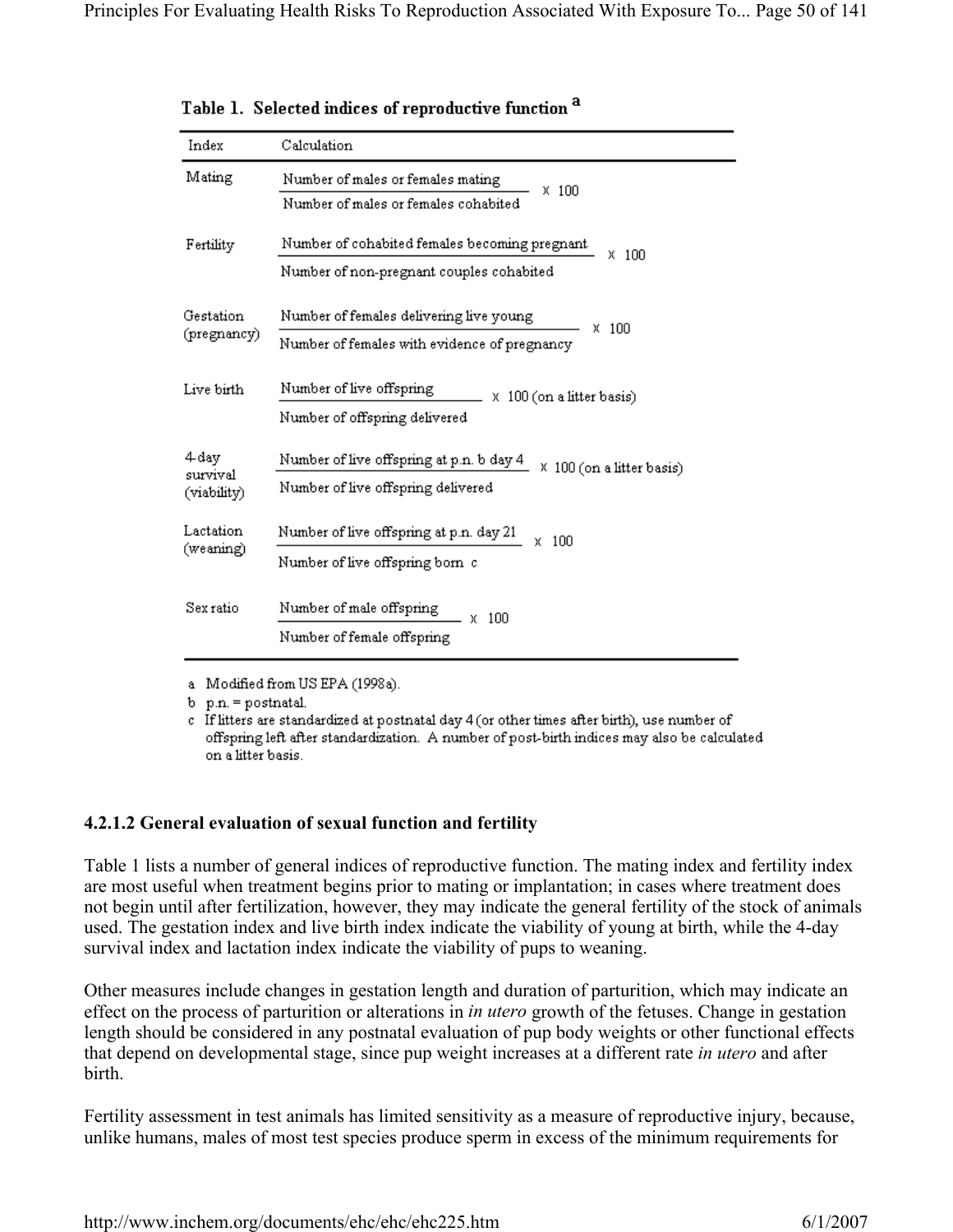fertility. In addition, test animals can undergo multiple matings (Amann, 1981; Working, 1988; Chapin & Heindel, 1993). In some strains of rats and mice, production of sperm can be reduced by 90% or more without compromising fertility (Aafjes et al., 1980; Meistrich, 1982; Working, 1988); in human males, less severe reduction in sperm production can cause reduced fertility. Thus, measurement of change in sperm count or fertility in laboratory rodents may be insufficient to assess reproductive health risk in humans. Other animal models may be more suitable for assessing fertility (Chapin et al., 1998). However, it should not be assumed that a reduction in sperm count (i.e., <90%) will have no effect on fertility in rodents (Wine et al., 1997).

### **4.2.1.3 Evaluation of male-specific end-points of sexual function and fertility**

Table 2 lists several common specific end-points that can be evaluated as measures of male sexual function and fertility, and these are discussed below. Developmental effects are discussed in chapter 5.

| End-point                             | <b>Examples</b>                                                                                                                                        |  |  |  |
|---------------------------------------|--------------------------------------------------------------------------------------------------------------------------------------------------------|--|--|--|
| Organ weights                         | Testes, epididymides, seminal vesicles, prostate, pituitary                                                                                            |  |  |  |
| Histopathology                        | Testes, epididymides, seminal vesicles, prostate, pituitary                                                                                            |  |  |  |
| Sperm evaluation <sup>b,c</sup>       | Sperm number (count, concentration), quality (morphology,<br>motility), chromosomal defects                                                            |  |  |  |
| Hormone levels <sup>b</sup>           | LH, FSH, testosterone, estrogen, prolactin, inhibin B                                                                                                  |  |  |  |
| Sexual behaviour                      | Mounts, intromissions, ejaculations                                                                                                                    |  |  |  |
| Developmental<br>effects <sup>d</sup> | Testis descent, <sup>b</sup> preputial separation, sperm production, <sup>b</sup><br>anogenital distance, structure of external genitalia <sup>b</sup> |  |  |  |

**Table 2. Common male-specific end-points of sexual function and fertility<sup>a</sup>**

a Modified from US EPA (1998a).

- b End-points that can be evaluated relatively easily in humans.
- c End-points currently being developed include aneuploidy and partial duplications, deletions and rearrangements.
- d See chapter 5.

#### 1) Organ weights

Absolute and relative (i.e., adjusted for body weight) organ weights should be considered, because a decrease in absolute weight may occur that is not necessarily related to a reduction in body weight gain. A significant increase or decrease in testis weight can indicate an adverse effect, but can be due to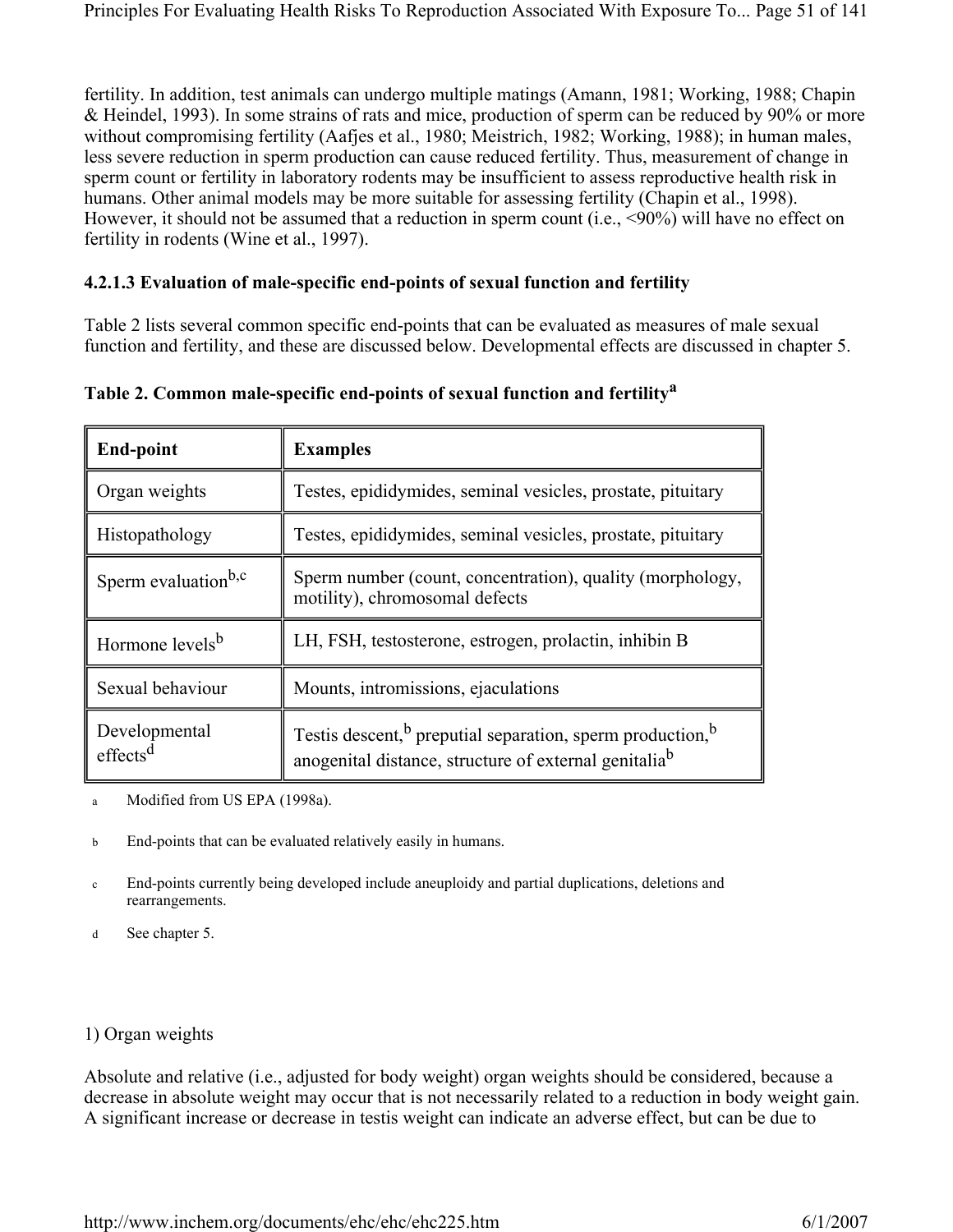processes other than seminiferous tubular damage, such as oedema, inflammation, cellular infiltration, Leydig cell hyperplasia or fluid accumulation due to blocked efferent ducts (Hess, 1990; Nakai et al., 1993).

Pituitary gland weight can be an indicator of the reproductive status of the animal. However, the pituitary regulates a variety of physiological functions, including some that are separate from reproduction, and is composed of several cell types. If weight changes are observed, gonadotrophspecific histopathological evaluation may be useful to determine which cell types are affected. The weights of the prostate and seminal vesicle are androgen dependent and may reflect change in an animal's endocrine status or testicular function.

Changes in male reproductive organ weight could also justify additional studies on the reproductive toxicity of an agent. However, significant change in other important end-points related to reproductive function may not be accompanied by a change in organ weight. Therefore, it is insufficient to evaluate organ weight alone to assess reproductive toxicity of an agent, as other end-points may be more sensitive indicators.

#### 2) Histopathology

Histopathology on reproductive tissues is valuable for male reproductive toxicity assessment. Histological evaluations can be especially useful because they are a relatively sensitive indicator of damage and they provide information on toxicity from a variety of protocols. In addition, histological data can provide information on site (including target cells) and extent of toxicity after short-term testing and can also indicate the potential for recovery. The quality of histological analyses of spermatogenesis is improved by proper fixation and embedding of testicular tissue (Russel et al., 1990; Chapin & Heindel, 1993; Hess & Moore, 1993). Several approaches for qualitative or quantitative assessment of testicular tissue are available that can assist in the identification of less obvious lesions that may accompany lower-dose exposures (Hess, 1990; Russel et al., 1990). Significant dose-related increases in histopathological damage of any of the male reproductive organs should be considered an adverse reproductive effect. Significant histopathological damage in the pituitary should be considered an adverse effect but should involve gonadotrophin- or prolactin-producing cells to be considered a reproductive effect. The absence of histopathological effects may not be sufficient evidence to indicate no male reproductive system toxicity.

Morphometric and stereological research methods are valuable quantitative tools for toxicological studies. However, these methods can be very labour intensive and therefore are infrequently used for toxicity evaluation studies. Computerized image analysis may solve some of these problems in the future. Other automated quantitative methods, such as flow cytometry, have also been used (Kangasniemi et al., 1990; Toppari et al., 1990). However, these are not routine techniques and are not incorporated in any testing guidelines at present.

#### 3) Sperm evaluation

Sperm evaluations routinely include data on sperm number, morphology and motility (Berman et al., 1996). Testicular spermatid count or cauda epididymal weight are other useful measures of sperm production, but no surrogate measures are adequate to evaluate sperm morphology or motility. A number of other indices of sperm function have been employed (e.g., sperm–zona interactions, acrosome reaction, sperm swelling studies), but these have been of limited utility and infrequently used and have not been incorporated into any testing guidelines.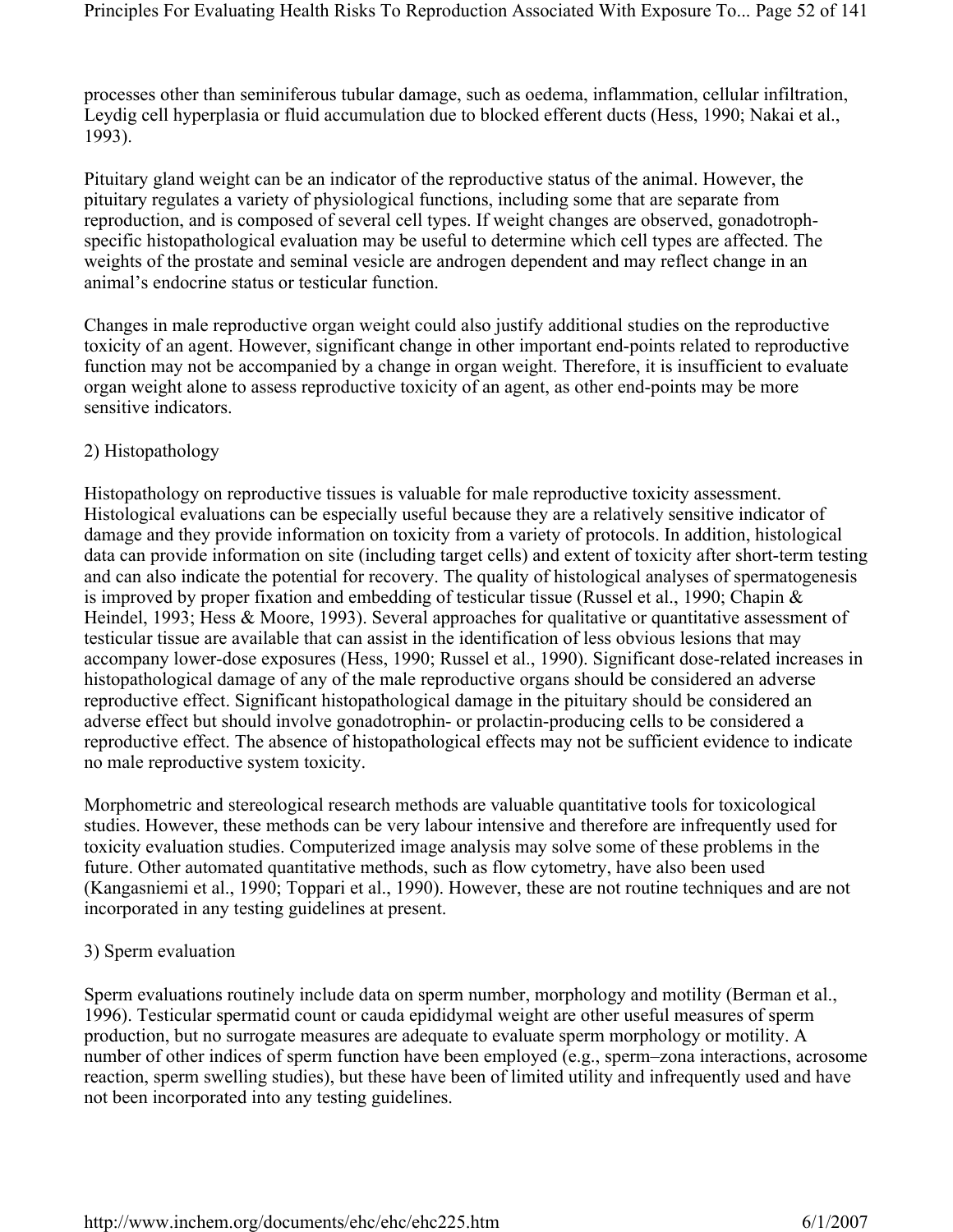In test species, sperm number or sperm concentration can be evaluated in ejaculated, epididymal or testicular samples (Seed et al., 1996), but ejaculates can be obtained readily only from rabbits or dogs or from the reproductive tracts of mated females in rodents (Zenick et al., 1984). In humans, sperm production is usually evaluated in ejaculates, but can also be evaluated from spermatid counts or quantitative histology using testicular biopsy tissue, if available (Wyrobek, 1982, 1984).

Internationally accepted guidelines for analysing human semen have been established by WHO (1999). Similar principles can be followed for analysis of sperm from domestic animals (Amann, 1970). Efficiency of spermatogenesis can be evaluated by measuring DSP and DSP rate (Amann, 1970; Berendtson, 1977). Testes are homogenized or sonicated, and homogenization/sonication-resistant spermatids are counted in a haemocytometer. The results are expressed per testis or per gram of testis. DSP rate can be calculated on the basis of the kinetics of spermatogenesis, i.e., the length of the spermiogenic period when spermatids have compact, sonication-resistant nuclei. This time depends on the species and strain of animal. Sperm number can also be measured from epididymal homogenates. The epididymis is usually divided into distinct regions before homogenization, and the cauda is used for analysis of sperm motility. Computer-assisted videomicroscopy can be used to improve the objectivity of the assessment of sperm motility (Working & Hurtt, 1987; Slott et al., 1991), and videotapes (or digitized images) are useful means to store data. Sperm morphology can also be assessed by staining smears of epididymal spermatozoa with eosin Y (Wyrobek et al., 1983). Abnormalities of the head, midpiece, principal piece and tail can be recorded. Epididymal transit time is the number of days that spermatozoa stay in this organ, and this can be estimated from the ratio of the sperm counts in the testis and epididymis. Total cauda epididymal sperm count, percentage of progressively motile sperm, percentage of morphologically normal sperm and percentage of sperm with each abnormality are included in the US EPA testing guidelines (US EPA, 1998a) and the updated OECD Test Guidelines 414 (OECD, 2001a) and 416 (OECD, 2001b).

The number of sperm in an ejaculate is influenced by several variables, including the length of abstinence and the ability to obtain the entire ejaculate. Intra- and interindividual variability are often high, but less variability is observed in ejaculates collected at regular intervals from the same male (Williams et al., 1990). Because sperm contribute to epididymal weight in experimental animals, expression of results as a ratio of sperm counts to epididymal weight may actually mask a decline in sperm number, and absolute sperm counts can improve resolution.

Sperm production can be evaluated by counting spermatids as a substitute for quantitative histological analysis (Russel et al., 1990); however, this analysis may not detect the effects of a short-term exposure. Spermatid counts can also help detect a decrease in testicular sperm production; however, this index reflects only the integrity of spermatogenic processes within the testes.

Sperm morphology can be evaluated in cauda epididymal, vas deferens or ejaculated samples. Sperm head morphology has frequently been reported in toxicology studies because of the suggested correlation between mutagenicity and abnormal sperm morphology (Wyrobek et al., 1983). Methodologies, such as *in situ* hybridization, can be adapted to detect several types of chromosomal defects in human sperm and examine paternally transmitted genetic defects (Sloter et al., 2000). However, not every mutagen induces sperm head abnormalities, and some non-mutagenic chemicals alter sperm head morphology. Sperm morphology is one of the least variable sperm characteristics in normal individuals, which may enhance its usefulness as an indicator of spermatotoxic events (Zenick et al., 1984). However, the reproductive implications of abnormal sperm morphology need to be delineated more fully. The majority of studies in test species and humans suggest that abnormally shaped sperm may not reach the oviduct or participate in fertilization (Porcelli et al., 1984). The implication is that abnormal sperm are likely to reduce fertility.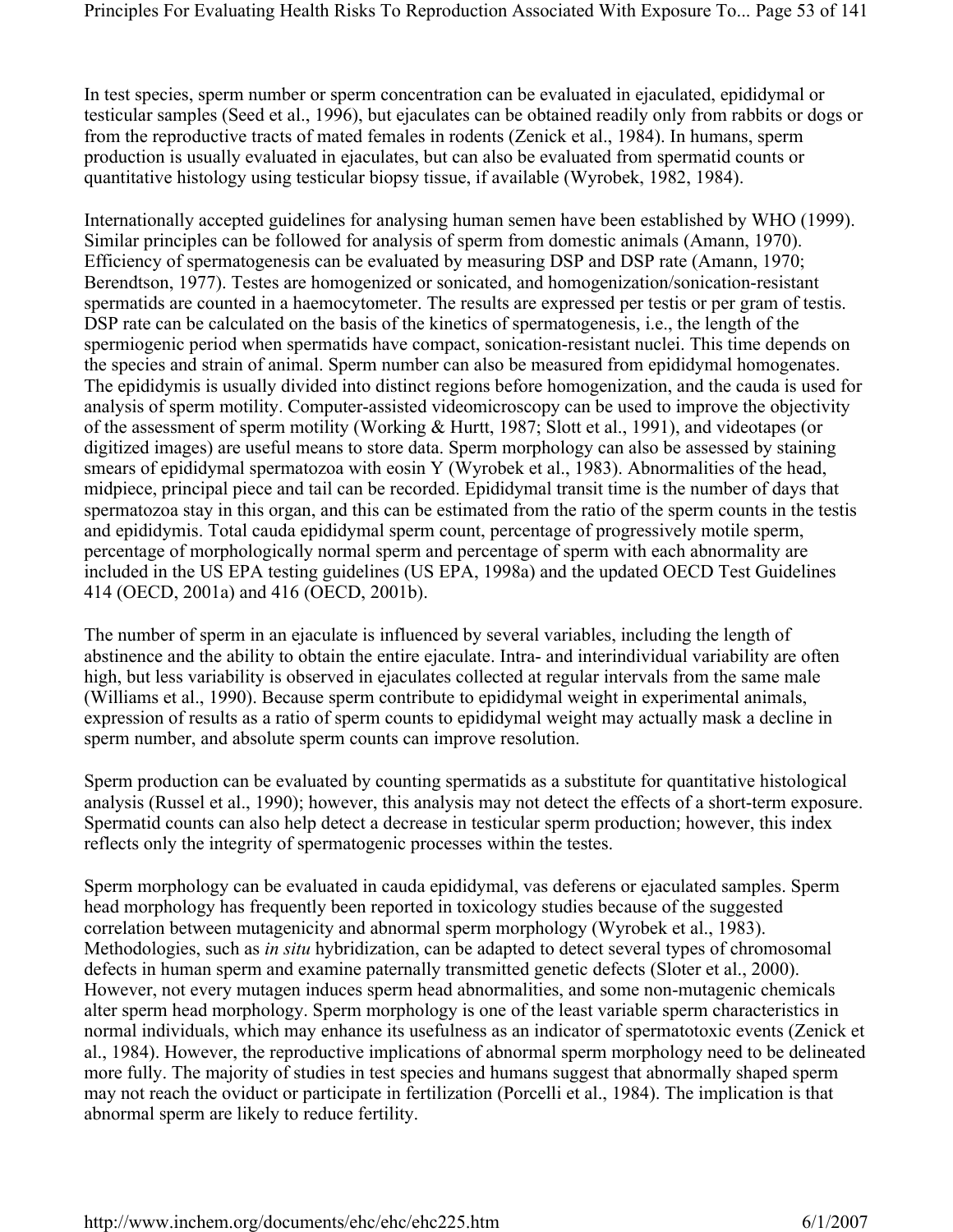Sperm motility can be selectively affected by chemicals (e.g., epichlorohydrin) that reduce fertility. Studies have examined rat sperm motility as a reproductive end-point (Morrissey et al., 1988a, 1988b; Toth et al., 1991a, 1991b), and sperm motility assessments are an integral part of some reproductive toxicity test guidelines (Gray et al., 1988; Morrissey et al., 1988a, 1988b, 1989; US EPA, 1998a). Motility estimates may be obtained on ejaculated, vas deferens or cauda epididymal samples, and standardized methods for both manual and automated assessments are available (Chapin et al., 1992). In studies using automated technology, chemically induced alterations in sperm motion were detected and related to the fertility of the exposed animals (Toth et al., 1991a, 1991b; Slott et al., 1995). These preliminary studies indicate that significant reductions in sperm velocity are associated with infertility, even when the percentage of motile sperm is not affected.

Changes in spermatogenesis and sperm maturation have been related to fertility in several test species, but infertility cannot be reliably predicted from these data. This is in part due to the fact that fertility is determined by sperm number and quality. If sperm quality is high, then sperm number must be substantially reduced before fertility is affected. In humans, the mean sperm count for fertile men is higher than the mean for infertile men, but the distributions of sperm counts for fertile and infertile men overlap (Meistrich & Brown, 1983); nevertheless, fertility is likely to be impaired when sperm count drops below 20 million per millilitre (WHO, 1999). Others (Bonde et al., 1998a, 1998b) have suggested that this level may be more like 40 million per millilitre. Similarly, if sperm number is normal in rodents, a relatively large effect on sperm motility is required before fertility is affected. Thus, it is important to assess several sperm measures, reproductive organ histopathology and fertility to properly assess reproductive toxicity. Chemical testicular toxicants can also interfere with spematozoa in the male excurrent ducts. Only a few studies have assessed the effects of environmental chemicals on seminal chemistry and accessory glands (Contreras & Bustos-Obregõn, 1996; Contreras et al., 1999). Specific information about reproductive organ and gamete function can then be used to evaluate the extent of injury and the probable site of toxicity in the reproductive system.

#### 4) Hormone levels

The male reproductive system can be affected adversely by disruption of the normal endocrine balance. In adults, effects that interfere with normal concentrations or action of LH and/or FSH can decrease or abolish spermatogenesis, affect secondary sex organ (e.g., epididymis) and accessory sex gland (e.g., prostate, seminal vesicle) function and impair sexual behaviour (Sharpe, 1994). Significant alterations in circulating levels of testosterone, LH or FSH may indicate pituitary or gonadal injury and may be related to alterations in spermatogenesis, sperm maturation, mating ability or fertility. Furthermore, such hormonal effects can help understanding of the site or mechanism of toxicant action, especially for short-term exposures.

#### 5) Sexual behaviour

Sexual behaviour reflects complex neural, endocrine and reproductive organ interactions and can be disrupted by a variety of toxic agents, diseases and pathological conditions. For example, neurotoxic agents that have agonist or antagonist androgenic or estrogenic properties can affect sexual behaviour. Interference with sexual behaviour in either sex by environmental agents represents a potentially significant human reproductive problem, and significant alteration in sexual behaviour should be considered an adverse effect.

Most information comes from studies on effects of drugs on sexual behaviour in humans. Data on sexual behaviour are usually not available from studies of human populations that were exposed occupationally or environmentally to potentially toxic agents, nor are such data obtained routinely in studies of environmental agents with test species. Although the functional components of sexual performance can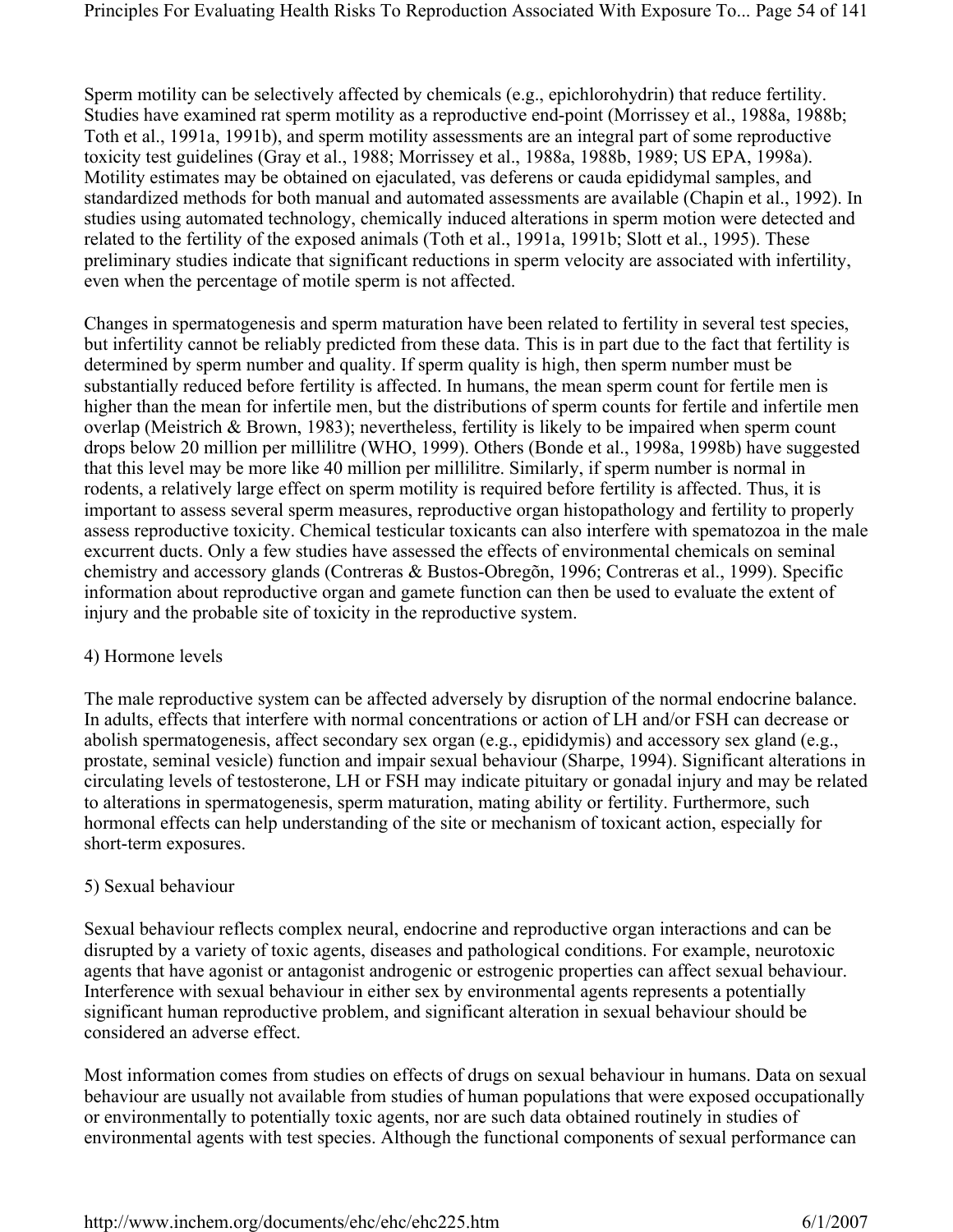be quantified in most test species, no direct evaluation of this behaviour is done in most breeding studies. Rather, copulatory plugs or sperm-positive vaginal lavages are taken as evidence of sexual receptivity and successful mating. However, these markers do not demonstrate whether male performance resulted in adequate sexual stimulation of the female to facilitate transport of the sperm along the female reproductive tract to ensure fertilization. In the male rat, measures include latency periods to first mount, mount with intromission and first ejaculation, number of mounts with intromission to ejaculation and the postejaculatory interval (Beach, 1979; Chubb, 1993).

#### **4.2.1.4 Evaluation of female-specific end-points of sexual function and fertility**

A variety of measures have been used to evaluate effects on the female reproductive system in animal toxicity studies (Mattison & Thomford, 1989; McLachlan & Newbold, 1989). Reproductive toxicity can be evaluated in a comprehensive manner in females, including identification of target organs and, in some cases, a mechanistic understanding of the effects of an agent. Table 3 lists several end-points of sexual function and fertility that can be evaluated in females. The reproductive life cycle of the female is divided into fetal, prepubertal, cycling adult, pregnant, lactating and senescent phases. The reproductive status of the female should be known when measurements are made, especially at necropsy, for proper detection and interpretation of reproductive effects.

1) Organ weights and histopathology

Significant change in ovary weight should be considered an indication of female reproductive toxicity. In the rat, ovarian weight does not normally fluctuate during the estrous cycle. However, even if ovary weight does not change, toxicity can still be evident by other measures, such as histological evaluation of the ovary.

| <b>End-point</b>                       | <b>Examples</b>                                                                                                           |  |  |  |
|----------------------------------------|---------------------------------------------------------------------------------------------------------------------------|--|--|--|
| Organ weights                          | Ovary, uterus, vagina, pituitary                                                                                          |  |  |  |
| Histopathology                         | Ovary, uterus, vagina, pituitary, oviduct, mammary gland                                                                  |  |  |  |
| Estrous (menstrual) cycle <sup>b</sup> | Vaginal smear cytology                                                                                                    |  |  |  |
| Hormone levels <sup>b</sup>            | LH, FSH, estrogens, progesterone, prolactin                                                                               |  |  |  |
| Sexual behaviour                       | Lordosis, time to mating, vaginal plugs or sperm                                                                          |  |  |  |
| Lactation                              | Milk quantity, quality, maternal behaviour, pup suckling<br>behaviour, offspring growth                                   |  |  |  |
| Development <sup>c</sup>               | Normality of external genitalia, vaginal opening, vaginal<br>smear cytology, onset of estrous behaviour<br>(menstruation) |  |  |  |
| Senescence                             | Vaginal smear cytology, ovarian histology (menopause)                                                                     |  |  |  |

|  | Table 3. Common female-specific end-points of sexual function and fertility <sup>a</sup> |  |  |  |
|--|------------------------------------------------------------------------------------------|--|--|--|
|  |                                                                                          |  |  |  |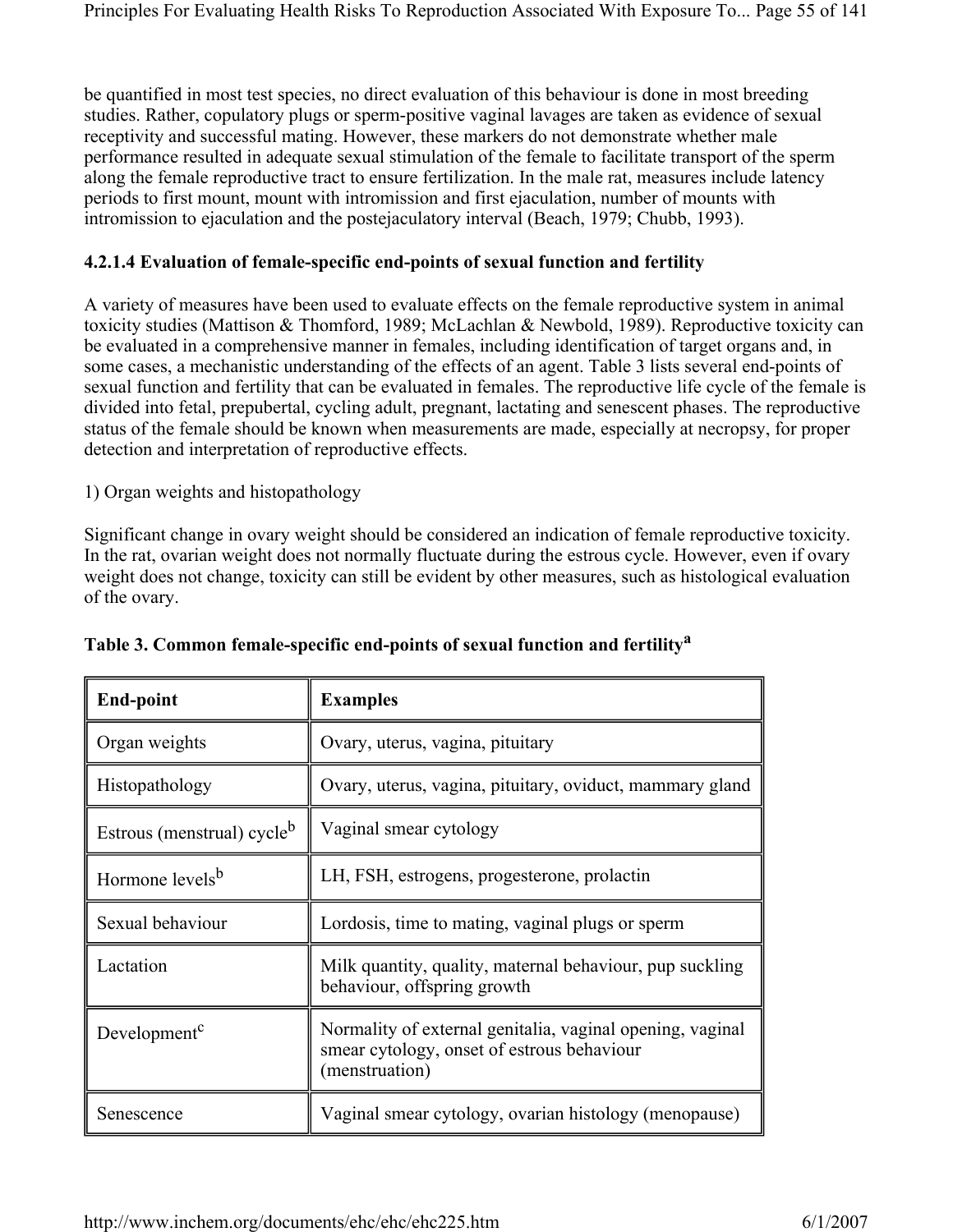<sup>a</sup> Modified from US EPA (1998a).

<sup>b</sup> End-points that can be evaluated relatively easily in humans.

c See chapter 5.

Histological evaluation should be carried out on the three major compartments of the ovary (i.e., follicular, luteal and interstitial), the epithelial capsule and ovarian stroma. Methods are available to determine the number of follicles and their stages of maturation (Smith et al., 1991). These techniques may be useful to determine if the pool of primordial follicles is depleted or their subsequent development or recruitment for ovulation is altered by exposure to toxic agents (Smith et al., 1991). Significant histological change in any of the following features should be considered adverse: incidence of follicular atresia; number of primary follicles; number or life span of corpora lutea; and folliculogenesis or luteinization, including cystic follicles, luteinized follicles and frequency of ovulation.

An alteration in the weight of the uterus can indicate reproductive toxicity. Compounds that inhibit steroidogenesis and cyclicity can dramatically reduce the weight of the uterus so that it appears atrophic and small. However, uterine weight fluctuates 3- to 4-fold during the estrous cycle, peaking at proestrus, when it is filled with fluid and distended in response to secreted estrogen. Other indicators of uterine growth include epithelial height and lactoferrin production in mice.

Reproductive toxicity can also be assessed in pregnant or postpartum animals. In such cases, the number of implantation sites, live pups and resorptions should be counted. Gravid uterine weight will vary with each of these factors. Pre- and postimplantation loss are calculated from this information and the corpus luteum count. Gravid uterine weight is sometimes subtracted from total pregnancy weight gain to determine whether changes are due to intrauterine effects or toxicity to the dam.

The histological appearance of the uterus fluctuates with stage of the estrous cycle and pregnancy. The uterine endometrium is sensitive to estrogens and progestagens (Warren et al., 1967), and extended treatment with these compounds leads to hypertrophy and hyperplasia. Conversely, inhibition of ovarian activity and reduced steroid secretion results in endometrial hypoplasia and atrophy, as well as altered vaginal smear cytology. The following effects on the uterus may be considered adverse: infantile or malformed uterus or cervix, decreased or increased uterine weight, endometrial hyperplasia, hypoplasia or aplasia and decreased number of implantation sites.

Typically, the oviducts are not weighed or examined histologically in tests for reproductive toxicity. However, the following changes, if reported, should be considered adverse: hypoplasia of the oviducts and loss of cilia, resulting most commonly from lack of estrogen stimulation (may not be recognized until after puberty); hyperplasia of the oviductal epithelium, resulting from prolonged estrogenic stimulation; or developmental anomalies, including agenesis, segmental aplasia and hypoplasia.

Vaginal weight change should parallel uterine weight change during the estrous cycle, although the magnitude of the vaginal change is smaller. In rodents, cytological change in the vaginal epithelium (observed in vaginal smears) can identify stages of the estrous cycle. Altered cyclicity such as persistent estrus or diestrus can also be detected by vaginal smears. The vaginal smear pattern can also identify conditions that would delay or preclude fertility or affect sexual behaviour. Histological alterations that can be observed include aplasia, hypoplasia and hyperplasia of the vaginal epithelial cell lining. Developmental changes may result in agenesis, hypoplasia and dysgenesis of the vagina. Hypoplasia of the vagina can be concomitant with hyperplasia of the external genitalia, thus altering the anogenital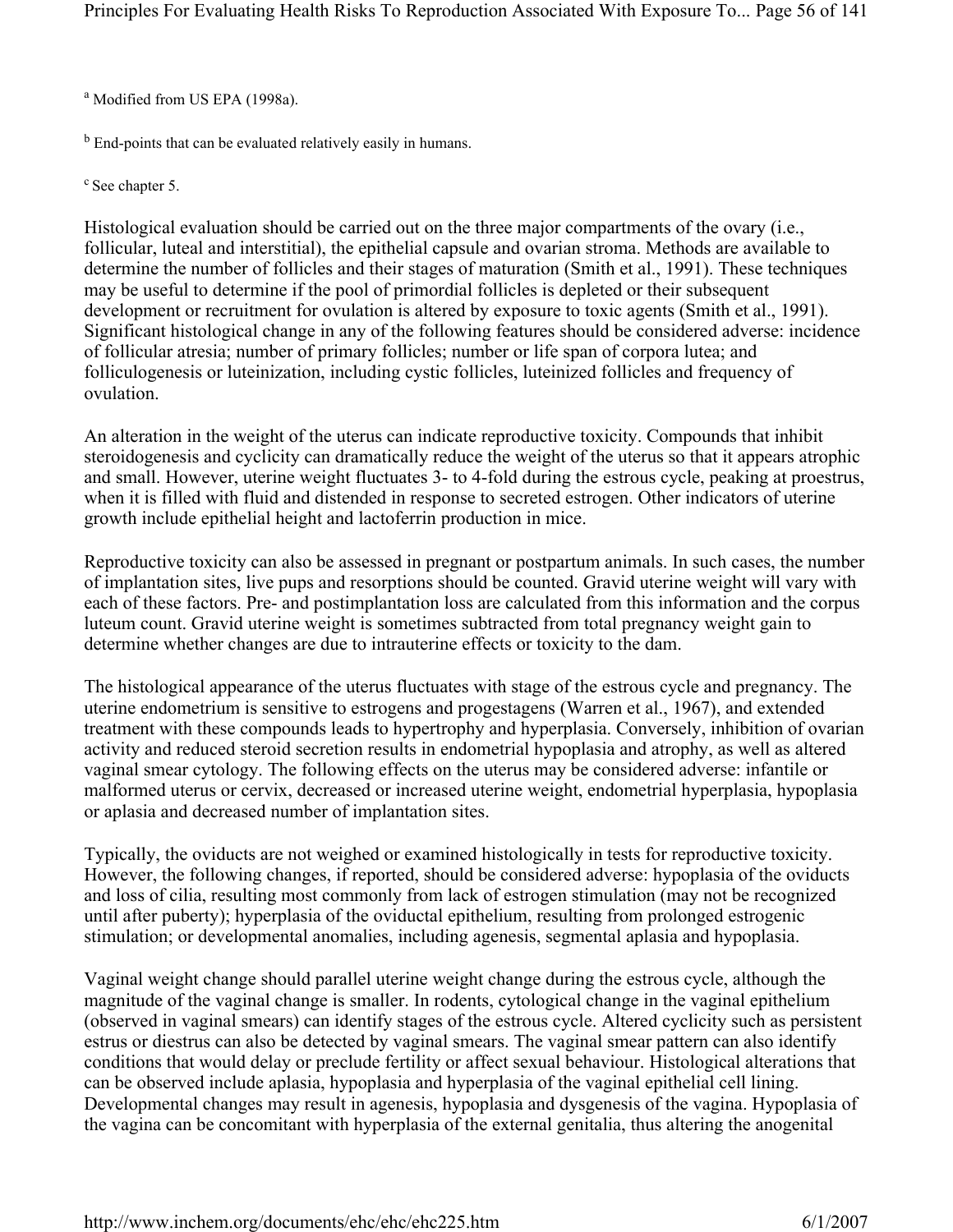distance. The opening of the vaginal orifice at puberty provides a simple and useful developmental marker. The following effects on the vagina can be considered to be adverse: infantile or malformed vagina or vulva, masculinized vulva or increased anogenital distance, vaginal hypoplasia or aplasia, altered timing of vaginal opening and abnormal vaginal smear cytology.

Alterations in weight of the pituitary gland can be considered an adverse effect in females. Pituitary weight increases normally with age, as well as during pregnancy and lactation. Change in pituitary weight can also occur as a consequence of chemical stimulation. Increased pituitary weight often precedes tumour formation, particularly in response to treatment with estrogenic compounds. Increased pituitary size associated with estrogen treatment can be accompanied by hyperprolactinaemia and a persistent vaginal cornified smear pattern. Decreased pituitary weight is less common but can result from decreased estrogenic stimulation (Cooper et al., 1989). Significant histopathological damage in the pituitary should be considered an adverse effect, as discussed above for males, but should involve cells that produce gonadotrophin or prolactin to be called a reproductive effect.

Mammary gland size and histology change dramatically prior to and at the onset of parturition and can be adversely affected by toxic agents. Some chemicals and drugs reduce milk availability and quality. Perinatal exposure to steroid hormones and other chemicals can alter mammary gland morphology and tumour potential in adulthood. Cleared and stained whole mounts of the mammary gland can be examined histologically. Altered DNA, RNA or lipid content can indicate toxicity to the mammary gland.

#### 2) Estrous cycle

The events of the estrous cycle can be used as an indicator of reproductive neuroendocrine and ovarian function in the non-pregnant female. Hormonal, histological and morphological measurements can also be interpreted relative to stage of the cycle and can be used to monitor the status of mated females. With cycling females, vaginal smear cytology should be examined daily for at least three normal estrous cycles prior to treatment, after onset of treatment and before necropsy (Kimmel et al., 1995). Daily vaginal smear data from rodents can be used to evaluate the following: (1) cycle length, (2) occurrence or persistence of estrus, (3) duration or persistence of diestrus, (4) incidence of spontaneous pseudopregnancy, (5) pregnancy versus pseudopregnancy (based on the number of days the smear remains leukocytic), (6) presence of sperm in the vagina as an indication of mating and (7) acyclicity as an indication of reproductive senescence. The technique can also detect reproductive senescence in rodents (LeFevre & McClintock, 1988). Evidence of dose-related disruptions in the estrous cycle, including abnormal cycle length or pattern or failure to ovulate, should be considered an adverse effect.

The corpus luteum arises from the ruptured follicle and secretes progesterone, which has an important role in the estrous or menstrual cycle. Luteal progesterone is also required to maintain early pregnancy in most mammalian species, including humans (Csapo & Pulkkinen, 1978). Therefore, establishment and maintenance of normal corpora lutea are essential for normal reproductive function. However, with the exception of evaluations to establish their presence or absence, these structures are not evaluated in routine testing. Increased rates of follicular atresia and oocyte toxicity may lead to premature menopause in humans. Altered follicular development, failure to ovulate or altered corpus luteum formation and function can disrupt cyclicity, reduce fertility and interfere with normal sexual behaviour. Therefore, significant increases in the rate of follicular atresia, evidence of oocyte toxicity, interference with ovulation or altered corpus luteum formation or function should be considered adverse effects.

#### 3) Hormone levels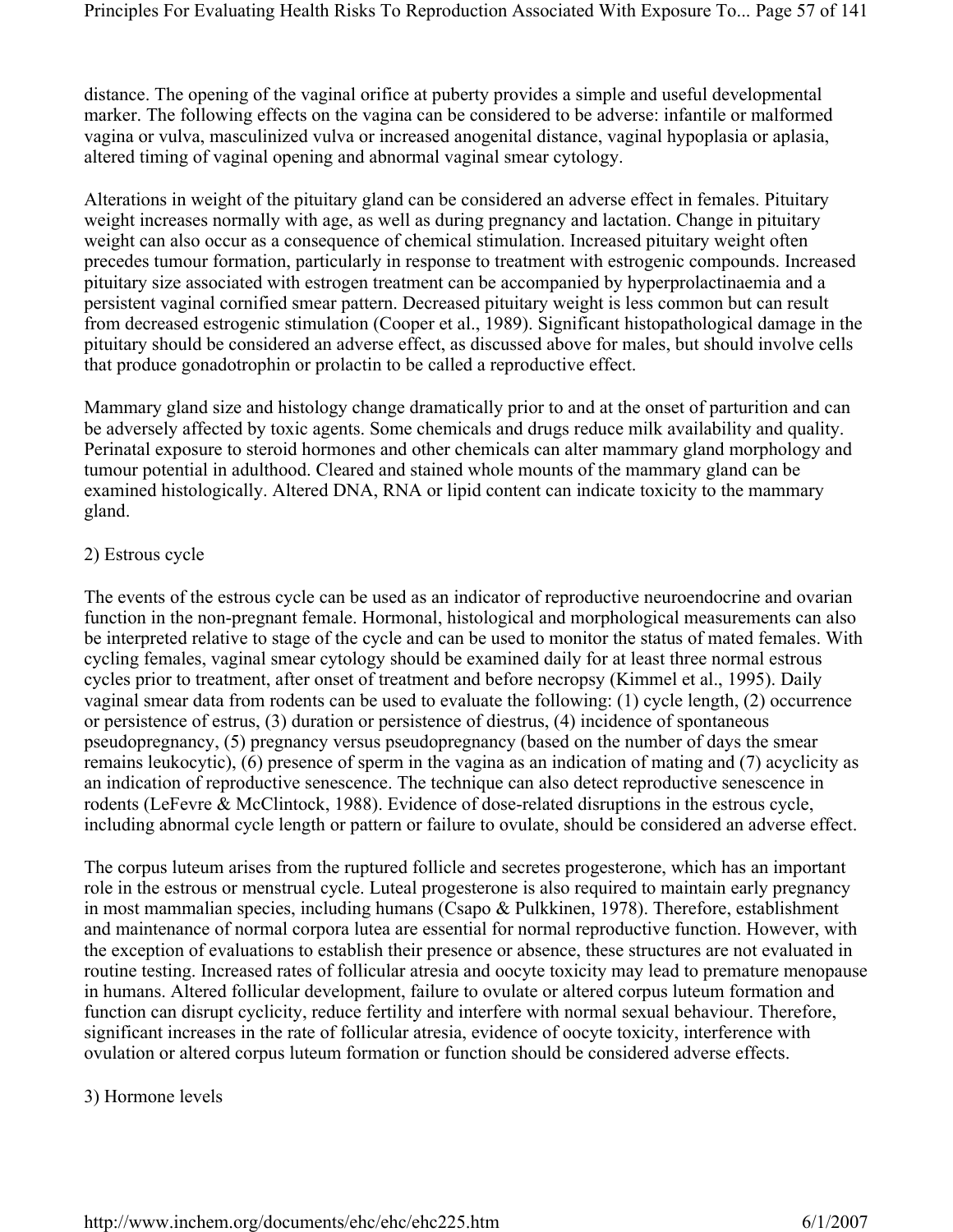Hormonal patterns and their regulation are more complex in females than in males due to the female cycle, the fertilization process, gestation and lactation. All functions of the female reproductive system are under endocrine control and therefore can be disrupted by effects on the reproductive endocrine system.

Ovarian function can be assessed hormonally in humans and experimental animals with *in vivo* and *in vitro* techniques. In animals, gonadotrophin stimulation tests are frequently used to assess steroidogenesis and capacity to produce ova. *In vitro* fertilization can be used to evaluate the quality of ova (fertilizability, development). In humans, data on hormone levels during fertility care can provide other supportive information.

Hormone measurements can directly indicate the function of endocrine organs. The levels of LH, FSH, prolactin, estradiol, progesterone, inhibins and testosterone reflect the rate of hormone production by the hypothalamus, pituitary and gonads. Timing of blood sampling is important, since the hormone levels depend on the estrous cycle and the age of the animal. Traditional radioimmunoassays are often too insensitive for hormone measurements in young animals or when hormone levels are suppressed; in these cases, more sensitive assays should be used, such as fluoroimmunoassays and recombinant cell assays (e.g., for estradiol, see Klein et al., 1994). Since endocrine disruption is often accompanied by structural change in endocrine target organs, morphological evaluation should also be carried out. In humans, multiple samples provide the most complete information on the cycle; however, a single sample for measurement of progesterone level approximately 7–9 days after the estimated mid-cycle surge of gonadotrophin can be sufficient to indicate normal corpus luteum, folliculogenesis and ovulation.

Hormonal levels fluctuate significantly in normal animals; thus, hormonal change is not a highly sensitive indicator of reproductive toxicity. However, greater sensitivity can be obtained if multiple measurements of hormonal levels are made; if carefully evaluated throughout the estrous cycle, significant alterations can indicate an adverse reproductive effect.

Some end-points that detect endocrine-related effects in exposed adults are part of routine testing. These include some measures of fertility, reproductive organ appearance and weight, histopathology, oocyte number, cycle patterns and mating behaviour. Uterine protein production has also been used in toxicological assessment (Maier et al., 1985). Detection of developmental effects induced by endocrine system disruption is discussed in chapter 5. Significant effects on any of these measures may be considered adverse if the results are consistent and biologically plausible.

#### 4) Sexual behaviour

In the rat, lordosis is a direct measure of female sexual receptivity. Sexual receptivity of the female rat is normally cyclic, with receptivity commencing during the late evening of vaginal proestrus. Agents that interfere with normal estrous cyclicity could also cause abnormal sexual behaviour that can be reflected in reduced numbers of females with vaginal plugs or vaginal sperm, alterations in lordosis behaviour and increased time to mating after start of cohabitation. However, it is not uncommon for male laboratory rats to attempt to mate with females irrespective of whether the female exhibits lordosis. In these instances, the vaginal lavage may show the presence of some sperm, but the female will not become pregnant. Since males and females are normally separated after positive evidence of mating, some care should be taken if a disproportionate number of pairings have a precoital interval of 1 day and when the pairing of males with females is not controlled with regard to female estrous.

Effects on sexual behaviour should be considered adverse. Testing of sexual behaviour is not usually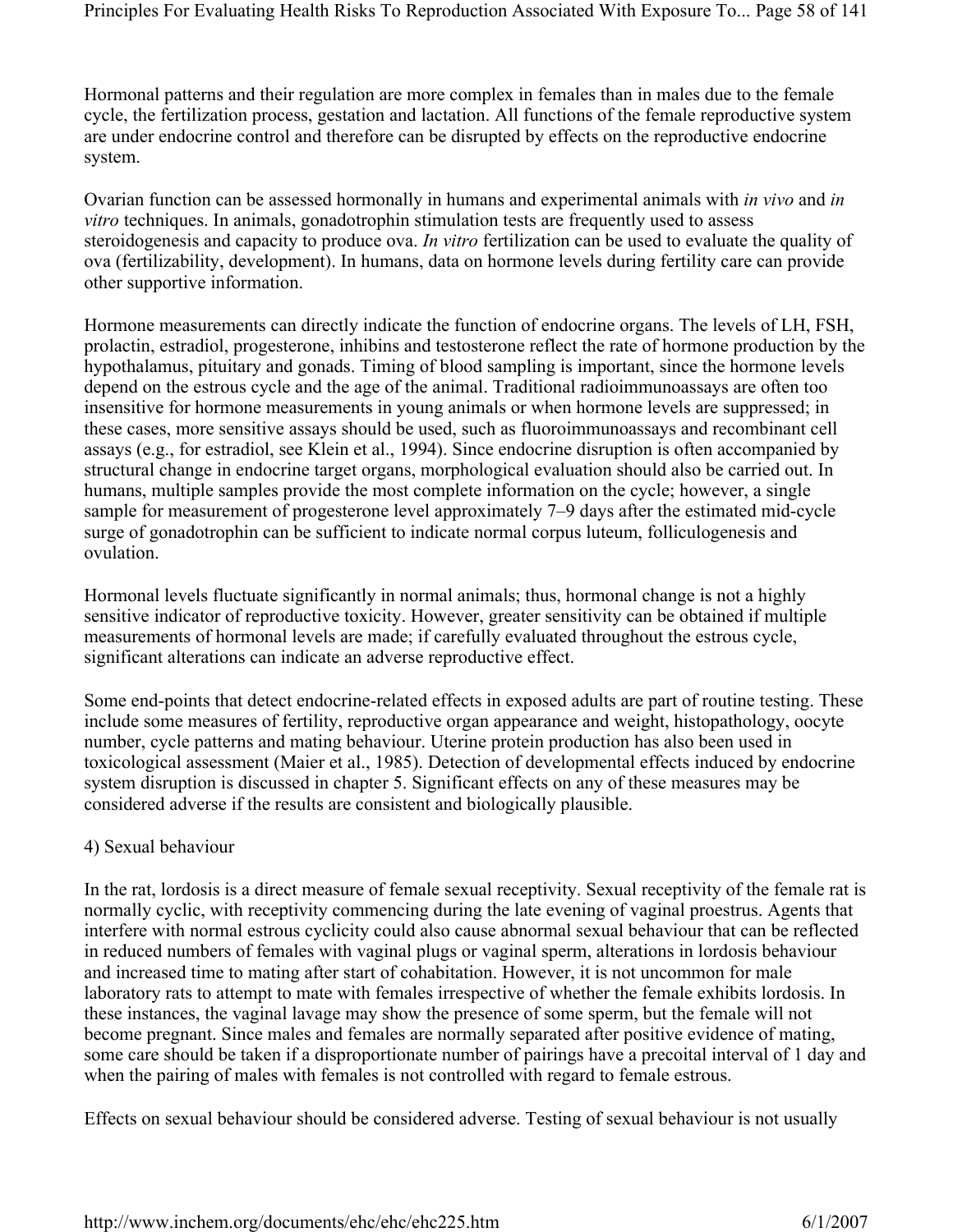available and not warranted in all cases, but should be considered for those agents that cause neurotoxicity and those that have agonistic or antagonistic adrenergic or estrogenic properties.

#### 5) Lactation

The mammary glands of normal adults change dramatically during the period around parturition because of the sequential effects of gonadal and extragonadal hormones. Milk letdown is dependent on the suckling stimulus and the release of oxytocin from the posterior pituitary. Thus, mammary tissue is highly dependent on hormones for development and function (Wolff, 1993; Imagawa et al., 1994; Tucker, 1994). Mammary gland size, milk production and release and histology can be affected adversely by toxic agents, and many exogenous chemicals and drugs are transferred into milk (WHO, 1988; American Academy of Pediatrics Committee on Drugs, 1994; Sonawane, 1995; LaKind et al., 2001).

#### 6) Reproductive senescence

Regular ovarian cycles cease in older rats, as do cyclical changes in the uterine and vaginal epithelium (Cooper & Walker, 1979). Age-dependent change in the hypothalamic–pituitary control of ovulation is the likely cause of these events (Cooper et al., 1980). In normal females, all of the follicles (and the resident oocytes) are present at or soon after birth. The large majority of these follicles undergo atresia and are not ovulated. If the population of follicles is depleted, it cannot be replaced, and the female becomes infertile. In rodents, lead, mercury, cadmium and polycyclic aromatic hydrocarbons (PAHs) have all been implicated in the arrest of follicular growth at various stages of the life cycle (Mattison  $\&$ Thomford, 1989). However, different mechanisms are responsible for decreased oocyte number and decreased reproductive capacity in rodents and humans (Heindel, 1998). Environmental toxicants, estrogenic agents or antiestrogenic agents that affect gonadotrophin-mediated ovarian steroidogenesis or follicular maturation can prolong the follicular phase of the estrous or menstrual cycle and cause atresia of follicles that would otherwise ovulate. Also, normal follicular maturation is essential for normal formation and function of the corpus luteum after ovulation. These observations imply that altered ovarian function may not become evident until puberty and can influence the age at which reproductive senescence occurs. Change in the age of onset of reproductive senescence in females can be assessed using vaginal smear cytology, ovarian histopathology or an endocrine profile (see above section on the estrous cycle). Significant dose-related change in these parameters indicating altered onset of senescence should be considered an adverse effect.

## **4.2.2 In vitro experimental data**

#### **4.2.2.1 Introduction**

An extensive variety of *in vitro* test systems are available that can be used in supplementary investigational studies of the reproductive system. Examples of these systems include the maintenance of whole organs (e.g., isolated perfused testis/ovary), primary culture of gonadal cells and subcellular fractions of organs and cells. *In vitro* fertilization techniques have also started to show promise in evaluating functional end-points for toxic effects. The information obtained from such test systems can be invaluable in identifying potential mechanisms of action of xenobiotics. However, the strength of each test is usually that it simplifies the system being investigated in order to ask specific mechanistic questions; this is also a weakness, because the reproductive system is highly integrated and complex. Thus, while it may be desirable to test for reproductive toxicity with *in vitro* tests instead of with *in vivo* animal systems, this is not at present a viable alternative.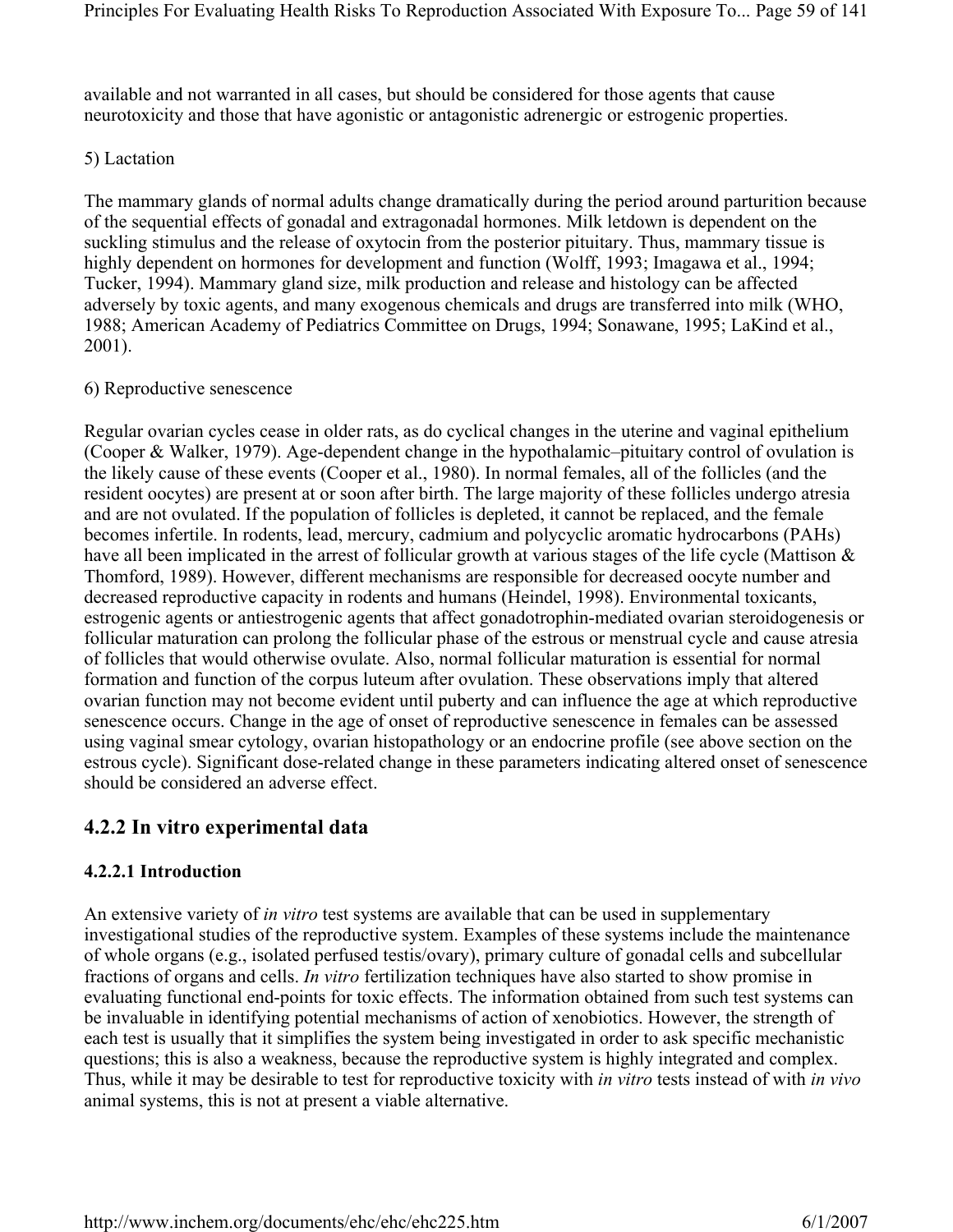*In vitro* testing systems are most useful in two important areas. First, they are useful in screening for toxicity, particularly in cases where sufficient *in vivo* data exist to validate the *in vitro* results. Second, *in vitro* tests are useful to study mechanisms of toxicity, and frequently they represent the only available approach for such studies. The wide variety of *in vitro* systems available to the reproductive toxicologist has been reviewed extensively (e.g., ECETOC, 1989; Chapin & Heindel, 1993; Heindel & Chapin, 1993; OECD, 1996b; Genschow et al., 2000).

#### **4.2.2.2 Cell and tissue culture systems**

*In vitro* systems are particularly useful for studying the mode of action of reproductive toxicants and may provide supporting evidence for the classification of reproductive effects. The most commonly used techniques employ primary cultures of gonadal cells or cells of the reproductive tract (e.g., epididymis, uterus), including somatic (e.g., Sertoli and Leydig cells in males; granulosa, thecal and luteal cells in females) and germ cells. Co-culture of different types of gonadal cells has also been attempted to try to maintain key intercellular relationships that occur in the gonad (Tres et al., 1986). In some cases, this has been achieved by employing adjacent cell culture chambers that allow for cellular products to diffuse from one cell type to the other (Janecki & Steinberger, 1986). The effects of toxicants have also been examined in cultures of intact seminiferous tubules (Toppari et al., 1986; Allenby et al., 1991; Rodriguez & Bustos-Obregõn, 2000). It is also possible to culture intact ovarian follicles (Greenwald, 1987).

#### **4.2.2.3 In vitro fertilization studies**

Many of the basic techniques for *in vitro* fertilization were established initially in the hamster (Yanagimachi et al., 1976), and the technique has been unreliable with other commonly used rodent species. A number of studies have shown that this technique can be useful to identify compounds that can interfere with fertilization or that have subtle effects on sperm (or presumably oocyte) function, which are not evident in standard evaluations of sperm number or motility. This technique has also been used in an *ex vivo*/*in vitro* approach (i.e., sperm or eggs from treated animals are combined with untreated gametes); alternatively, gametes can be combined and subsequently exposed to potentially toxic agents. The technique can be highly sensitive, because the number of viable sperm coming into contact with the oocyte can be carefully controlled, and results can be compared for treated and untreated gametes. Another approach uses avian reproductive tissues grafted in chicken allantois and was recently used to assess the reproductive toxicity of pesticides (Contreras et al., 1999).

Heterologous *in vitro* fertilization or, perhaps more correctly, sperm–oocyte penetration studies have also received attention. The most extensively used bioassay of this type has been the zona-free hamster oocyte test (WHO, 1999), which investigates the ability of human sperm to penetrate and fuse with the oolemma of a hamster oocyte denuded of its zona pellucida.

#### **4.2.2.4 Other in vitro systems**

A number of other, more specialized systems are available to the reproductive toxicologist to answer specific mechanistic questions. In particular, the hormonal control of reproductive function and its perturbation by toxicants have received much attention. Such investigations can use intact cells to investigate the downstream consequences of toxicants on hormone–receptor interactions or use cells that respond to specific hormones (e.g., the MCF-7 breast cancer cell line and estrogen; Soto et al., 1995). Receptor biology/ligand binding can be examined in membrane preparations of specific cell types or in recombinant cell systems (e.g., human and yeast cells; Klein et al., 1994) where specific hormone receptor and response elements have been transfected. This approach identifies the effects of agents on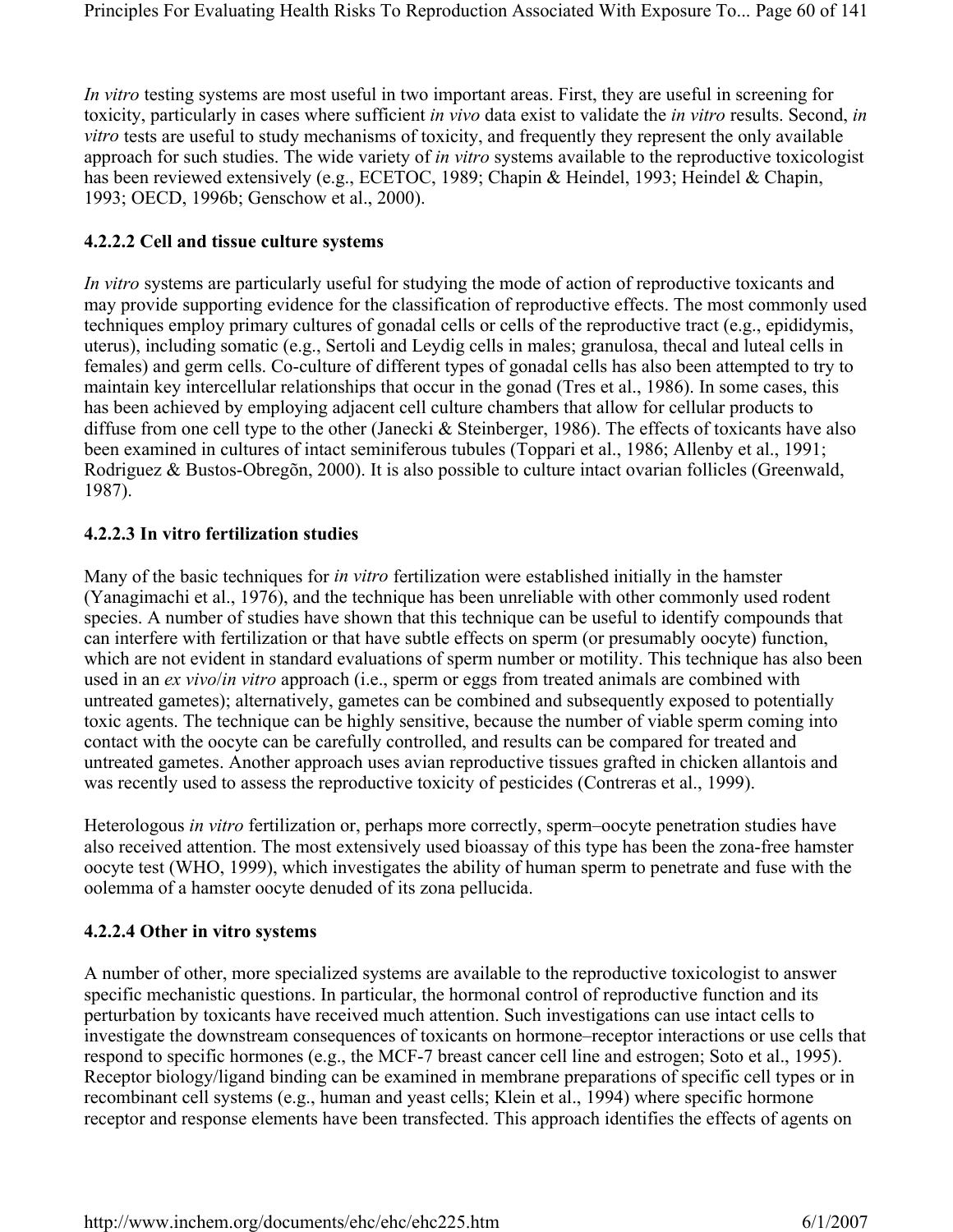hormone–receptor interactions.

## **4.2.3 Structure–activity relationships**

Physicochemical characteristics of a compound can be used to predict its biological activity. Computerbased molecular modelling has advanced rapidly, providing much information on structure–activity relationships. Three-dimensional quantitative structure–activity relationship (QSAR) models for ligand– receptor interactions have been developed on the basis of  $K_i$  or  $IC_{50}$  data from hormone binding assays

and knowledge of steric and electrostatic properties of structurally diverse ligands (Waller & McKinney, 1995; Waller et al., 1996). At present, the QSAR models are experimental, i.e., results from QSAR analyses are compared with data from established receptor assays (Waller et al., 1996). In the future, it is hoped that QSAR will be used to predict an adverse activity of a new compound, thereby avoiding expensive biological testing. However, QSAR approaches are currently most useful to provide supporting data in conjunction with more traditional reproductive tests.

## **4.2.4 Methods to assess endocrine disruption**

Adverse trends in reproductive health in wildlife have focused attention on the potential effects of EDCs (see Ankley et al., 1998; Campbell & Hutchinson, 1998; Crisp et al., 1998; Olsson et al., 1998; US NRC, 1999). Consequently, much effort is currently being directed towards evaluating existing international test methods and developing new methods to assess the effects of chemicals on the endocrine system (OECD, 1998a, 1998b, 1999a; US EPA, 1998d). The OECD has set up an international task force on EDCs to determine the feasibility of adding additional endocrine-related endpoints to existing test guidelines and to validate the Hershberger and uterotrophic assays for known EDCs (OECD, 1999b).

## **4.3 Human data**

## **4.3.1 Introduction**

Well documented observational, clinical and epidemiological studies in humans provide more direct information on human health effects than do studies in animal systems. However, the number of such human data is limited, and in many cases animal data are the only information available on potential adverse reproductive effects.

## **4.3.2 Fecundity and fertility**

Fecundity, fertility and "sperm quality" are distinct parameters that are not equivalent and are frequently confused. Sperm count and sperm quality do not necessarily predict whether conception will take place for a given couple. A "fertile couple" has conceived at least one child. Fecundity is the ability of a couple to conceive a child and is often evaluated by the time necessary to achieve pregnancy.

Infertility may be thought of as a non-event or negative outcome: a couple that is infertile is unable to have children within a specific time frame. Therefore, the epidemiological measurement of reduced fertility or fecundity is typically indirect and is accomplished by comparing birth rates or time intervals between births or pregnancies. This has been approached with several methods, including the standardized birth ratio (SBR; also referred to as the standardized fertility ratio) and the length of time to pregnancy or to birth. In these evaluations, the couple's joint ability to procreate is estimated.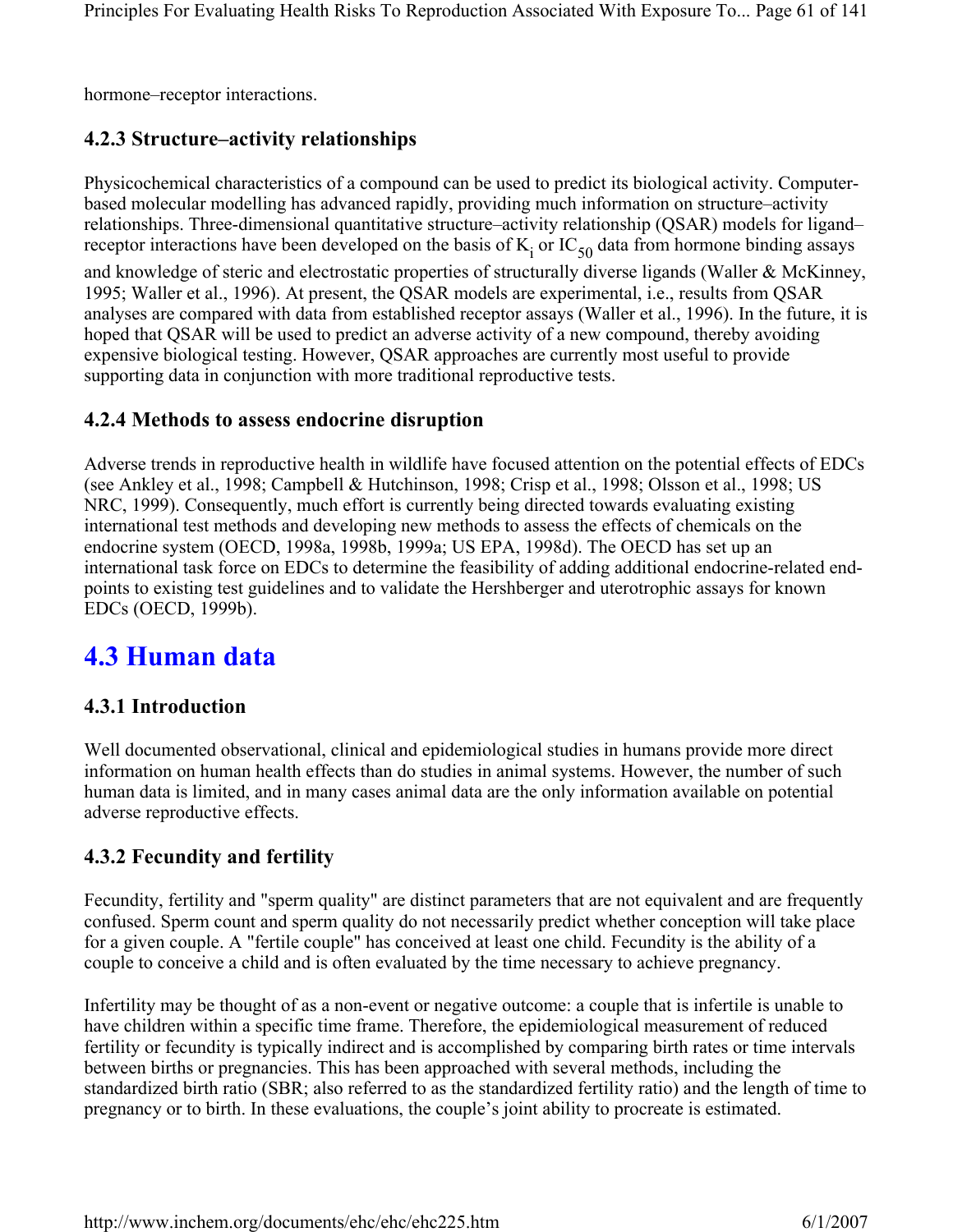The SBR compares the number of births observed with those expected based on the person-years of observation, preferably stratified by factors such as time period, age, race, marital status, parity and (if possible) contraceptive use (Baird et al., 1986; Baird, 1988). The SBR is analogous to the standardized mortality ratio, a measure frequently used in studies of occupational cohorts, and has similar limitations in interpretation (de Cock et al., 1994; Curtis et al., 1999). Welch and colleagues found that the SBR was less sensitive in identifying an effect when compared with semen analyses in the same number of men (Welch et al., 1991).

"Time to pregnancy" is also a useful tool and has clearly demonstrated a difference in fecundity among smokers and non-smokers (van der Pal-de Bruin et al., 1997). Analysis of the time between recognized pregnancies or live births is a more recent approach to indirect measurement of fertility (Wilcox, 1983; Baird & Wilcox, 1985; Baird et al., 1986; Weinberg & Gladen, 1986; Joffe et al., 1999; Apostoli et al., 2000). Because the time between births increases with increasing parity (Leridon, 1977), comparisons within birth order (parity) are more appropriate.

Because of the complexity of the reproductive system, data on age-adjusted infertility rates are sparse. The proportion of US women (age 15–44) who reported some form of fecundity impairment rose from 8% in 1982 and 1988 to 10% in 1995, an increase in absolute numbers from 4.6 to 6.2 million women (Stephen & Chandra, 1998).

In Sweden, analysis of birth registries showed that the population of subfertile women (defined as those who did not become pregnant after more than 1 year) actually decreased from 12.7% in 1983 to 8.3% in 1993 in the general population (Akre et al., 1999a). The decrease, which was independent of maternal age, was considered linked to a decrease of sexually transmitted disease incidence in Sweden.

Differences in time to pregnancy have also been found in a prospective study carried out in seven well defined geographical areas in Europe (Juul et al., 1999). The highest fecundity was in southern Italy and northern Sweden, and the lowest fecundity was in eastern Germany. The differences in time to pregnancy remained significant after adjustment for regional differences in body mass, smoking, frequency of intercourse and sexually transmitted disease. The reasons for these geographical differences have not been established. Another approach is to review the total fecundity of a population with no predisposition for limitation of family size. For example, there has been a decreased age-specific fertility rate in the Hutterite population, a group in which reproductive practices are unlikely to have changed over time (Nonaka et al., 1994; Sato et al., 1994). These retrospective cohort studies revealed a decline in the total number of children born, beginning with a cohort from 1931 to 1935 and continuing with subsequent birth cohorts. Again, the reason for this decline is unknown.

Both female and male infertility can be caused by a number of factors, e.g., impaired ovulation, impaired spermatogenesis, chromosomal abnormalities, infection and structural abnormalities of the reproductive organs. At first glance, it appears as if most clinics find a cause for infertility in about 85% of their cases. However, a closer look at the published data suggests that diagnoses such as anovulation, oligozoospermia and azoospermia are purely descriptive and are often substitutes for real knowledge of the etiology of the conditions. Fertility can also reflect alterations in sexual behaviour, but data linking exposure to these alterations in humans are limited and are not obtained easily in epidemiological studies. These data may also include information bias, which depends on the types of questions asked, the setting of the interview (telephone/doctor's office/letter; interview bias) and the memory of the interviewee (recall bias), as well as misclassification errors.

#### **4.3.2.1 Male end-points**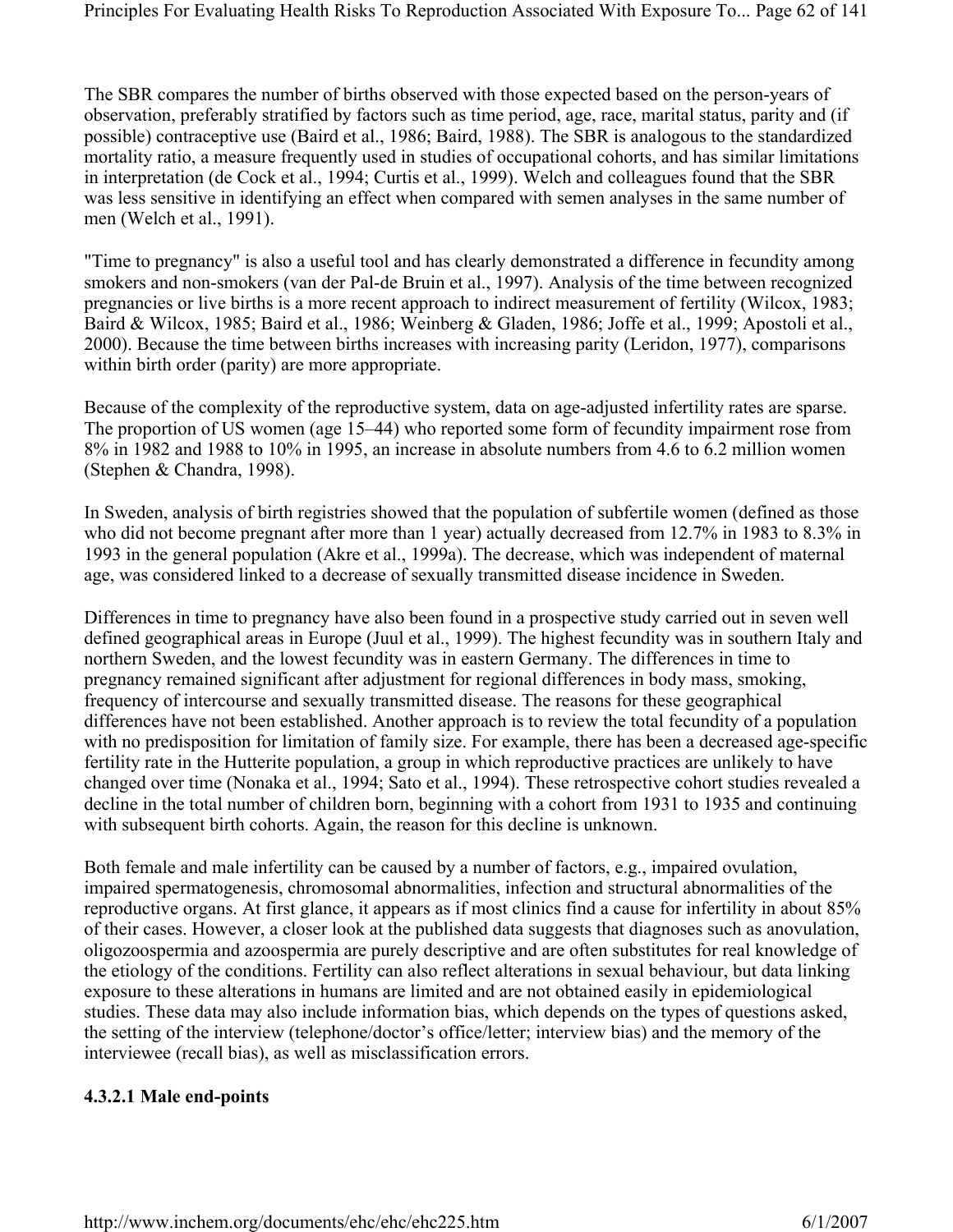#### 1) Semen analysis

Normal gametogenesis is a prerequisite for normal fertility, although quantitatively diminished production of gametes may not prevent pregnancy. In males, spermatogenesis occurs continuously during adulthood, and the production of spermatozoa is easy to study. Semen analysis is therefore one of the basic studies of reproduction and fertility. Most epidemiological studies of semen characteristics have been conducted in occupational groups and patients receiving drug therapy. Potential parameters for study include sperm count, semen volume, morphology, motility, pH and sperm chromatin structure. Several of these use new approaches, developed over approximately the last 10 years, and will be more common in future studies.

It may be difficult to obtain a high level of participation in the workforce, because social and cultural attitudes concerning sex and reproduction influence willingness to participate in study groups. Men who are planning to have children, as well as men who are concerned about reproductive problems or possible ill effects of exposure, may be more likely to participate. Unless controlled, such biased participation can lead to misrepresentation of risk associated with exposure (US NRC, 1991; Lin et al., 1996).

In a retrospective study of 2012 farm couples, exposure to various classes of pesticides was not associated with altered time to pregnancy (Curtis et al., 1999). Similarly, a large study on exposure to pesticides in Denmark and France in which exposed individuals were compared with a control group of agricultural workers suggests that pesticide exposure has no effect on time to pregnancy (Thonneau et al., 1999). Semen of 55 male agricultural workers attending an infertility clinic in Canada had a lower average sperm concentration and an increased average number of abnormal sperm (tapered head), but the differences were not statistically significant compared with other occupational factors. More significant was a dose–response relationship found between the level of perceived job stress and various abnormalities of sperm morphology and motility (Bigelow et al., 1998). In a group of agricultural workers in Denmark, median sperm concentration was lower after the pesticide spraying season than before the season, but an equal decline was found in the control group where men were not spraying pesticides (Bonde et al., 1998a; Larsen et al., 1999).

Several factors may influence the results of semen evaluation, including the period of abstinence preceding collection of the sample, age, year of birth, season, social habits (e.g., alcohol, drugs, smoking) and health status (Jouannet et al., 1981; Auger et al., 1995; WHO, 1999). Data on these factors may be collected by interview, subject to the limitations described for pregnancy outcome studies. Semen analysis should be performed uniformly in different laboratories to gain comparable data (WHO, 1999). Computer-aided semen analysis is still in the developmental phase, but may help standardize the methodology. At present, there is little interobserver variation in the measurements of sperm concentrations, whereas assessment of motility and morphology has remained subjective in spite of the availability of detailed instructions (Jorgensen et al., 1997). Several functional tests for spermatozoa have been developed, such as sperm–cervical mucus interaction, sperm–zona pellucida interaction and the hamster egg penetration test (WHO, 1999). These can be used for limited study groups but are unlikely to be used for large population studies.

Reports of studies with semen analyses have rarely included an evaluation of endocrine status (hormone levels in blood or urine) of exposed males (Adamopoulos et al., 1996; Larsen et al., 1999). Conversely, studies that have examined endocrine status typically do not have data on semen quality (McGregor & Mason, 1990, 1991; Egeland et al., 1994). Endocrine evaluation gives important information on reproductive organs. Estradiol, progesterone, testosterone, FSH, LH and prolactin are the hormones that are most informative. Inhibins and other more recently characterized factors may provide tools in the future.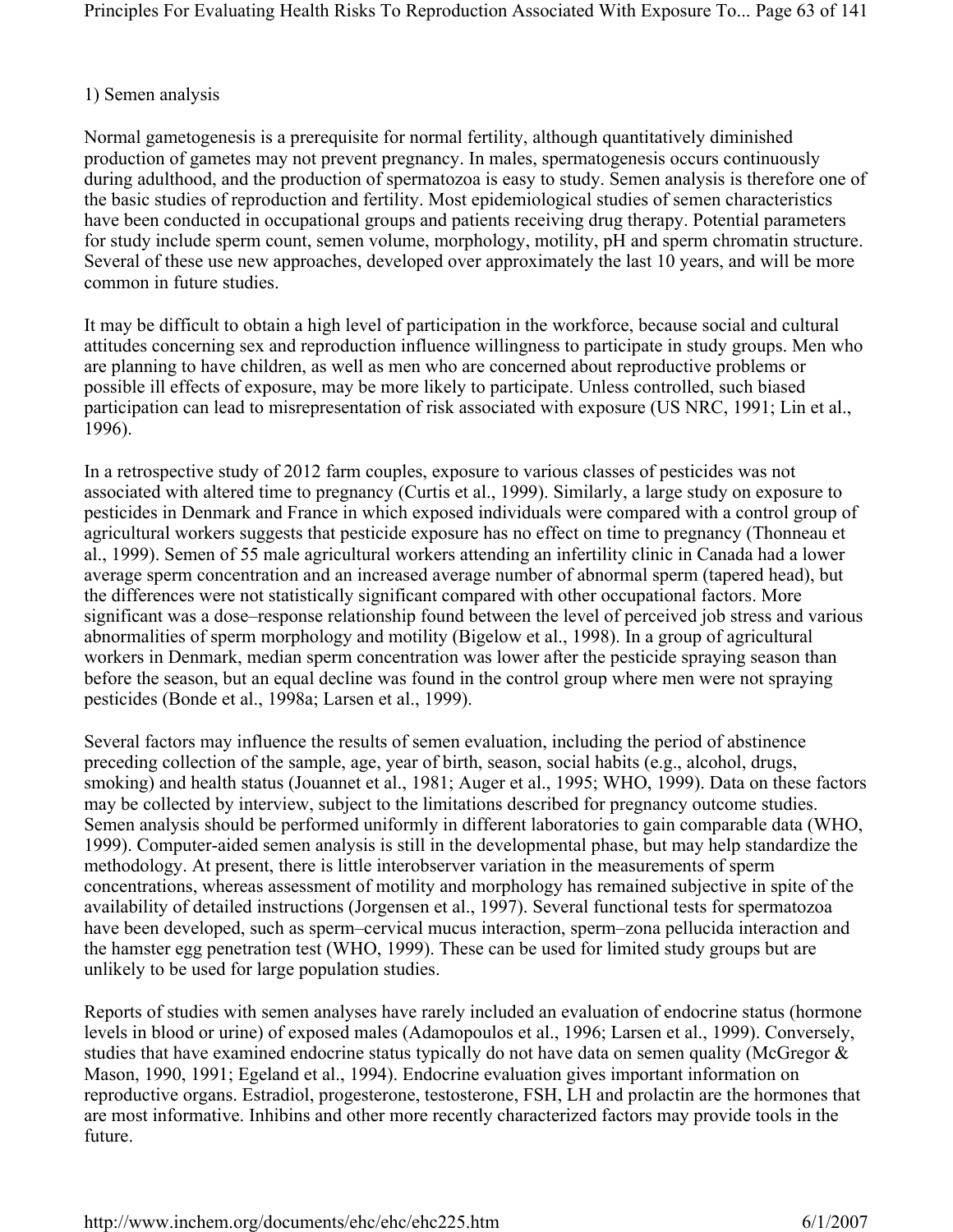As indicated in chapter 2, much of the recent increased concern regarding human reproductive health has focused on the potential adverse effects of environmental EDCs. At the centre of this concern is the hypothesis that exposure to EDCs is associated with a decrease in sperm count/quality (Carlson et al., 1992; Sharpe, 1993; Irvine et al., 1996; Weidner et al., 1999). The available data on this hypothesis are equivocal, controversial and beyond the scope of this document (Kavlock et al., 1996; Toppari et al., 1996; Cooper & Kavlock, 1997; US NRC, 1999).

#### **4.3.2.2 Female end-points**

Numerous diagnostic methods have been developed to evaluate female reproductive dysfunction. Although these methods have rarely been used for occupational or environmental toxicological evaluations, they may be helpful in defining biological parameters and mechanisms related to female reproductive toxicity. If clinical observations link exposure to the reproductive effect of concern, these data will aid the assessment of adverse female reproductive toxicity. The following clinical observations include end-points that may be reported in case reports or epidemiological research studies.

A loss of primary oocytes will irreversibly affect a woman's fecundity, but this is difficult to measure directly. Reproductive dysfunction can be studied by the evaluation of irregularities of menstrual cycles and onset of menarche and menopause. However, menstrual cyclicity and onset of menopause and menarche are affected by many parameters, such as age, genetics, nutritional status, stress, exercise, certain drugs and the use of contraceptives that alter endocrine feedback. The length of the menstrual cycle, particularly the follicular phase (before ovulation), can vary between individuals and may make it difficult to measure significant effects in groups of women (Burch et al., 1967; Treloar et al., 1967).

One example of a new approach is the isolation of persistent organochlorine chemicals from ovarian follicular fluid of women undergoing *in vitro* fertilization (Baukloh et al., 1987; Jarrell et al., 1993; Foster et al., 2000). Isolation of such chemicals at a critical period of oocyte development can potentially provide important biomarkers of exposure and outcome. Other female end-points, including evaluation of hormone levels, fetal loss, miscarriages, etc., can also be monitored. Sensitive hCG assays help to detect pregnancies early, and therefore early embryonic loss can also be detected. Birth weight, sex ratio, congenital malformations and neonatal health can be used to measure prenatal and transgenerational effects.

Knowledge of the site and mode of action of an agent producing reproductive toxicity in animal studies can either diminish or enhance the concern for the human population. Thus, if the mode of action in the animal is via a system that is likely or known to operate in humans e.g., similar metabolic activation, action through a similar receptor system, etc. (see chapter 3), then it would tend to increase the likelihood that the agent would act through a similar mechanism and have similar effects in humans.

## **4.4 Summary**

An enormous number of potential target sites and processes exist that could be perturbed by a toxicant and produce adverse reproductive findings. In conceptual terms, an examination of the reproductive cycle indicates many of the processes that may be targets for toxicant action. It is quite possible that one agent may have more than one potential site or mechanism of action. It should also be noted from a simple examination of the cycle that adverse effects due to exposure to a toxicant may not be immediate. Exposure *in utero* may result in latent reproductive deficits when the individual reaches adulthood and attempts to reproduce. Investigational animal studies are usually carried out to explore the mode of action of a toxicant suspected of having an adverse reproductive effect. Frequently, such potential reproductive toxicants are identified during standard regulatory testing protocols, including subacute and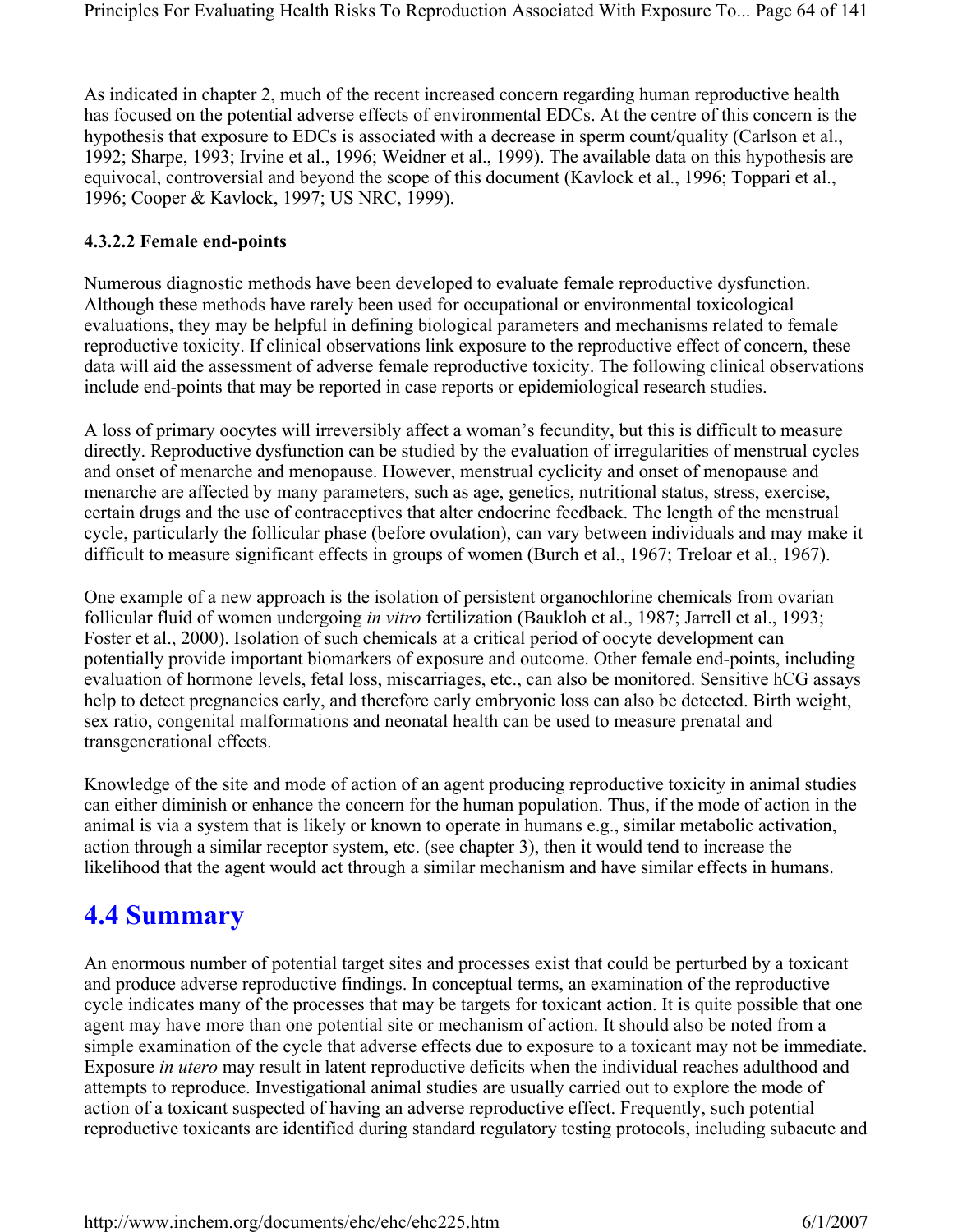subchronic toxicity studies. Thus, it is reasonable to first characterize the adverse reproductive finding in terms of dose–response or pathogenesis and, if possible, link this to a functional as well as a morphological deficit. Metabolic/pharmacokinetic studies can be undertaken to analyse target tissue dosimetry, kinetics and metabolism (activation or detoxification) at relevant dose levels (i.e., those that cause adverse effects and that occur during environmental exposure). Armed with these data, specific *in vitro* (and perhaps *in vivo*) experiments can be designed to investigate biochemical perturbations in target tissues with the compound (or appropriate metabolite) at the appropriate concentration. Reasonable models should be developed and then thoroughly investigated in a sensitive animal species; finally, results should be compared in different species. *In vitro* assays could be carried out in some species that were non-responsive *in vivo* to the action of the agent. Investigation of the response of human target tissue *in vitro* may also be appropriate, when such studies are feasible.

# **5. EVALUATION OF DEVELOPMENTAL TOXICITY**

## **5.1 Introduction**

Developmental toxicity is taken in its widest sense to include any effect interfering with normal development both before and after birth. This subject was first brought to the attention of the public and scientific and medical professionals when it was discovered that pregnant women who took the sedative hypnotic drug thalidomide gave birth to infants with severe congenital anomalies, especially of the limbs. Prior to this discovery in 1960, thalidomide had been considered a safe alternative to other hypnotic drugs. Subsequently, worldwide testing requirements, including tests for developmental toxicity, were established for all drugs, and satisfactory test results are necessary prior to approval of a drug for distribution to the public.

The modern science of teratology essentially dates from that time. Initial guidelines placed significant emphasis on testing for safety during pregnancy, and, with thalidomide in mind, drug-induced structural anomalies were considered of primary importance. The word "teratology" is derived from the Greek "teras" meaning monster and "logos" meaning study. A "teras" (pl. terata) is a fetus with deficient, redundant, misplaced or grossly misshapen parts, and teratology is the branch of science concerned with the production, development, anatomy and classification of malformed fetuses (WHO, 1967).

It has now become clear that *in utero* exposure to drugs and chemicals can cause many different effects on the embryo or fetus in addition to gross structural anomalies (Grant, 1976; Sullivan, 1993). Nutritional factors also play an important role. The original "teratology" tests were regarded as inadequate to detect all of these effects, and the term "developmental toxicity" has been increasingly accepted in reference to the set of tests necessary to screen for these adverse effects. As part of a WHO/OECD initiative for global harmonization of risk assessment approaches, a definition for developmental toxicity has been proposed. This definition is very broad and includes any interference with development of the embryo before birth or interference with postnatal development. Thus, developmental toxicity includes adverse effects of exposure at any time during prenatal and postnatal development up to sexual maturity. Effects can manifest themselves either prenatally or postnatally; examples include reduced body weight, growth and developmental retardation, organ toxicity, death, abortion, structural (teratogenic) defects, functional defects, impaired postnatal mental or physical development, latent onset of adult disease including cancer, early reproductive senescence and shortened life span.

# **5.2 Background information on abnormal development**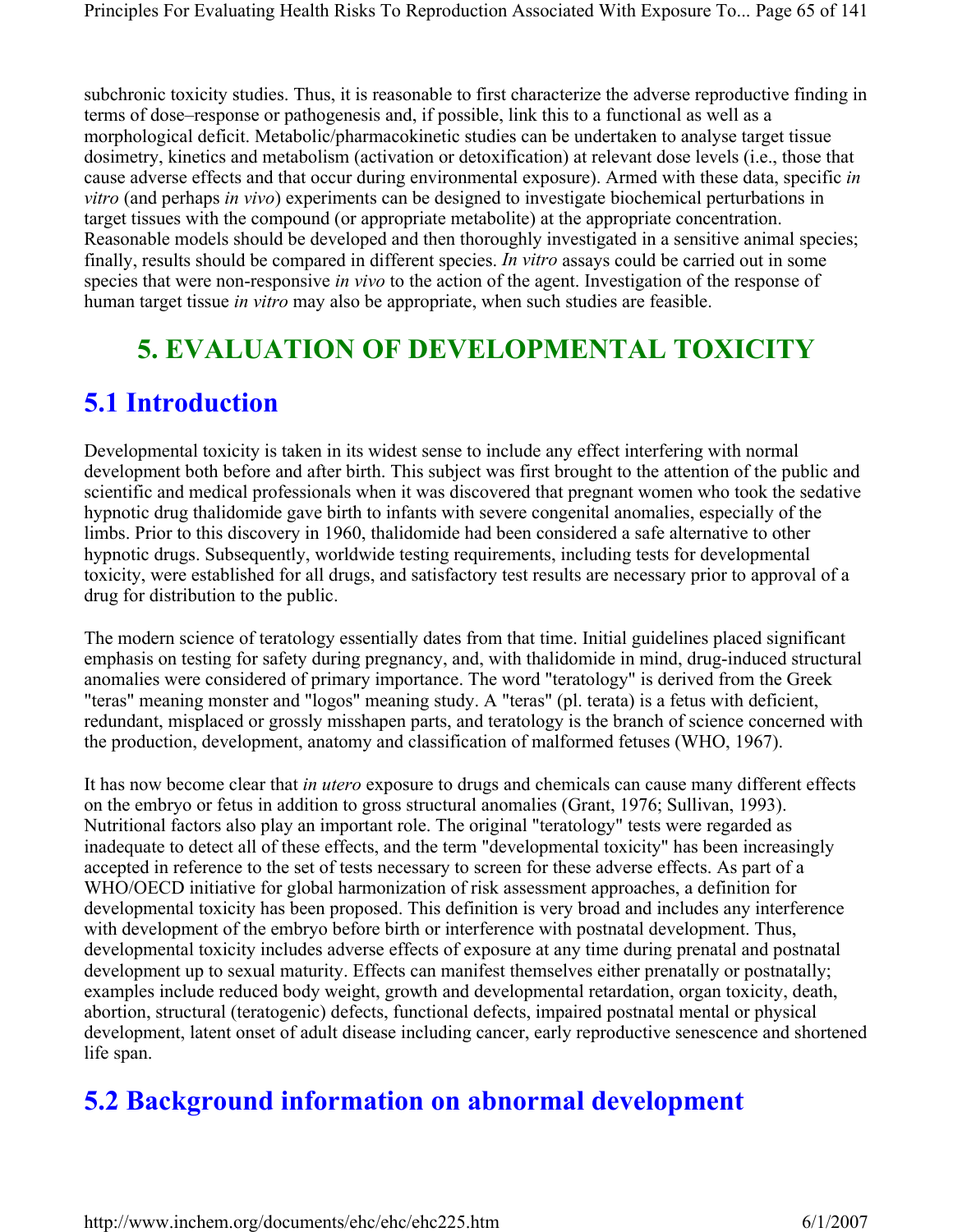The occurrence of spontaneous anomalies is common in laboratory animals. The incidence and type of externally visible spontaneous anomalies in common laboratory strains vary over time in different laboratory animal populations, so historical control data, although extremely valuable and essential for satisfactory interpretation of studies, may also be misleading (Palmer, 1977; Szabo, 1989). Historical data from recent years provide useful background information for an experiment with a particular animal colony, but concurrent or very recent data are also necessary for data interpretation.

## **5.2.1 Critical periods during development**

It is widely accepted that the embryo is particularly sensitive to toxic agents, and the effects tend to be irreversible. Each structure in the embryo develops at a different time and at a different rate. Empirical observations have shown that each structure is most susceptible to insults resulting in structural abnormality just prior to and during its initial formation. These organ-specific periods of extreme susceptibility have been termed critical periods or critical windows of susceptibility. Design of the prenatal developmental toxicity test recognizes the fact that the critical periods for structural development span the embryonic period; the animals are dosed throughout the embryonic period to ensure that insults that may be specific to a particular structure are detected. Originally defined as gestation days 6–15 in rats and mice and gestation days 6–18 in rabbits, this has now been extended into the fetal period in recognition that structural abnormalities of the reproductive system can be induced during that time.

As noted in chapter 3 on normal development, maturation of organ systems extends into the fetal and postnatal periods. Therefore, the notion of critical periods of susceptibility can be extended for deficits of organ function. Critical periods for functional deficit are longer than those for structural maturation and may extend postnatally (Daston & Manson, 1995; Daston, 1996b; Selevan et al., 2000).

Knowledge of critical periods may be helpful in determining the plausibility that adverse effects were produced by chemical exposure. If exposures occur only after the critical period for a structure, then abnormalities in that organ are unlikely to be attributable to the exposure. Such determinations require special study designs in which exposures are limited to only a fraction of development.

## **5.2.1.1 Prenatal toxicity and structural defects**

It is widely accepted that the developing embryo is particularly sensitive to toxic agents during certain periods when sensitive organ systems or types of cells are at risk (Selevan et al., 2000). For example, the fetus is more sensitive to the development of structural anomalies during periods of organogenesis. However, this period cannot be defined precisely, since there is no single point at which organ development reaches completion. For practical purposes, developmental toxicity studies identify the critical period extending from implantation of the zygote to closure of the hard palate. In the rat, this critical period is defined as days  $6-15$  of pregnancy (day 0 is the day of mating). In the mouse and rabbit, the comparable critical periods are days 6–15 and days 6 to 18–20, respectively. The comparable period in the human is approximately days 7 to 50–60 after fertilization. A detailed timetable of comparative embryological events in laboratory and other animals is reported by Szabo (1989).

The preimplantation period is generally thought to be a period when the embryo is relatively insensitive to chemically induced malformations, although embryos can die during this period. However, the pharmacokinetics of a specific chemical during this period must be considered, because some chemicals persist in the body or in the blastocyst for several days after initial exposure. One common explanation for resistance to chemically induced anomalies early in pregnancy is that the embryo includes totipotent cells that can replace any damaged cells. However, recent evidence suggests that there is a very early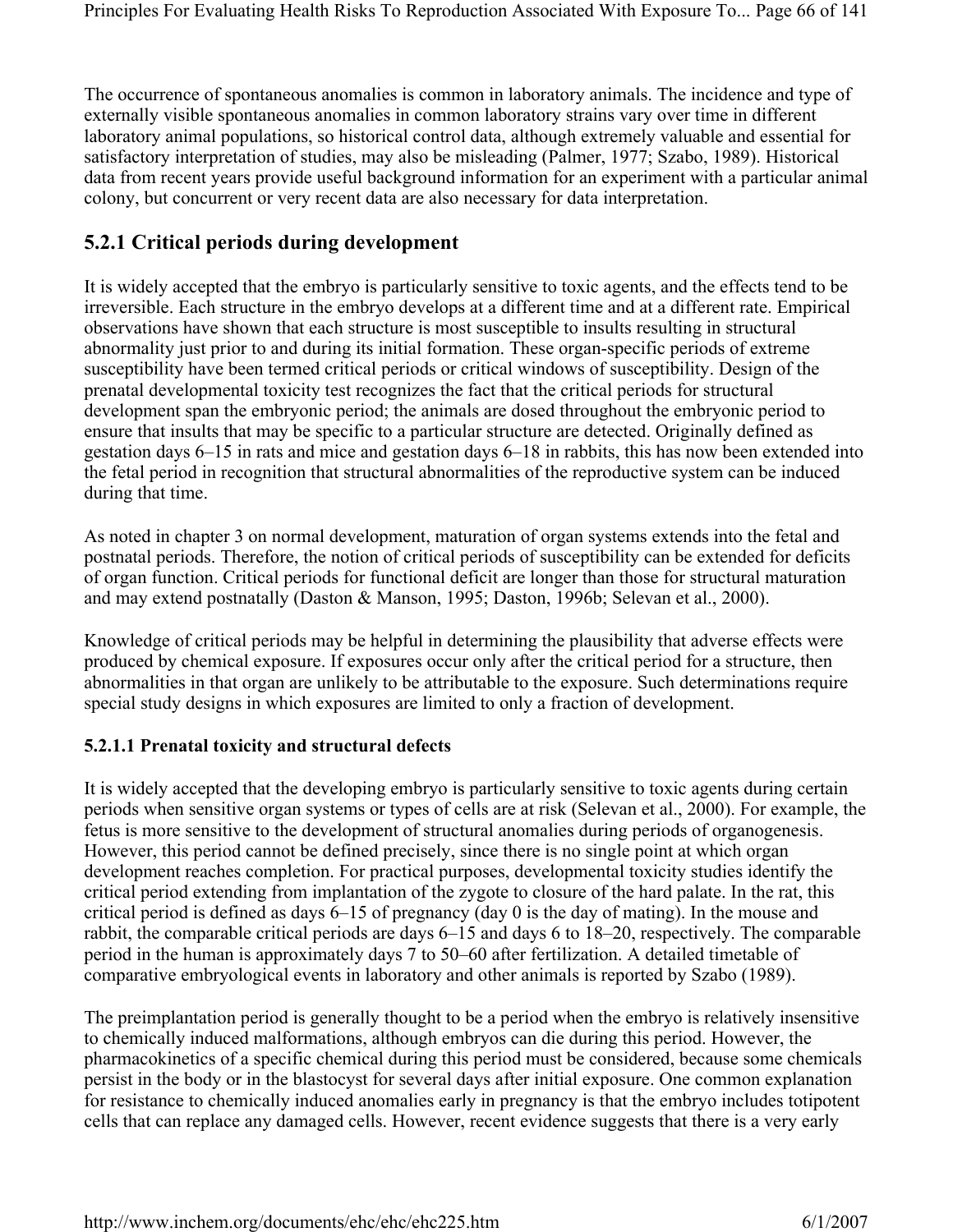window of sensitivity to chemicals. Dosing at or near fertilization with mutagens such as ethylene oxide or ethyl methane sulfonate can induce fetal malformation and death as well as reduce postnatal survival (Generoso et al., 1987, 1988; Katoh et al., 1989; Rutledge & Generoso, 1989). Katoh et al. (1989) used reciprocal zygote transfer to show that the exposure was toxic to the zygote but was not toxic to the dam. Chromosome aberrations, aneuploidy and heritable translocations were not found. Hindlimb and lower body duplications were also observed in fetuses born to mice treated with retinoic acid between postcoital days 4.5 and 5.5 (Rutledge et al., 1992; Niederreither et al., 1996).

Chemical exposure following implantation can cause a wide variety of structural abnormalities as well as death or growth retardation. The type and incidence of defects vary with the chemical, the dose and the timing of the exposure.

## **5.2.1.2 Fetal and postnatal developmental defects**

The end of embryogenesis has been defined, for practical purposes, as the time when closure of the hard palate is complete. Although initial establishment of most organs is complete by that time, many developmental processes continue. The histological, biochemical and functional development of major organ systems, as well as brain development, proceed well into the postnatal period. In the rat, growth of the brain involving cerebellar development occurs in 2-week-old pups; in humans, brain growth and development continue during the first 2 years of life. The period when brain development is most sensitive to environmental effects extends from a few days after zygote implantation until well into the postnatal period. In the early stages, major malformations of structure, such as failure to close the neural tube, can occur; in the later stages, more subtle changes in brain biochemistry or structure can be induced. These changes can result in transient or permanent deficiencies in neurological, behavioural or intellectual functions.

## **5.2.2 Pharmacokinetics and pharmacodynamics**

The rates of absorption, distribution, metabolism and excretion of a chemical are interrelated parameters associated with internal exposure of an organism to that chemical. These parameters determine the concentration of the compound in the maternal and fetal compartments of the organism (Mirkin  $\&$ Singh, 1976). The concentration of a chemical in the body is a time-dependent value that can vary with species, route of administration, duration of exposure, physiological status of the animal and other factors. The importance of kinetic factors in developmental toxicity has only relatively recently been given the attention it deserves (Nau & Scott, 1987; Lau et al., 2000).

Chemicals ingested by a pregnant female are transferred to her fetus through the placenta. The level of fetal exposure depends on protein binding, plasma pH and degree of ionization, lipid solubility, molecular weight of the chemical, carrier systems and other factors. Chemicals also undergo metabolic transformation in the placenta, which contains phase 1 (i.e., microsomal mixed-function oxidases, mono- and diamine oxidases, aromatases, arylhydrocarbon hydroxylase) and phase 2 metabolizing enzymes (i.e., sulfatases, glucuronidases and transferases). These enzymes are important for the physiological transfer of steroid hormones and metabolites and to modify maternally derived xenobiotic chemicals. They can either decrease or increase the toxicity of xenobiotic chemicals to the developing embryo and fetus (Juchau, 1980; see review by Slikker & Miller, 1994).

Active and facilitated transport systems transport some physiologically important substances across the placenta; however, the majority of drugs and chemicals cross the placenta by simple diffusion. Because the molecules must cross a membrane structure, lipid solubility is important (Nau & Liddiard, 1978), and very lipophilic molecules such as anaesthetics are readily transported; the transfer of such molecules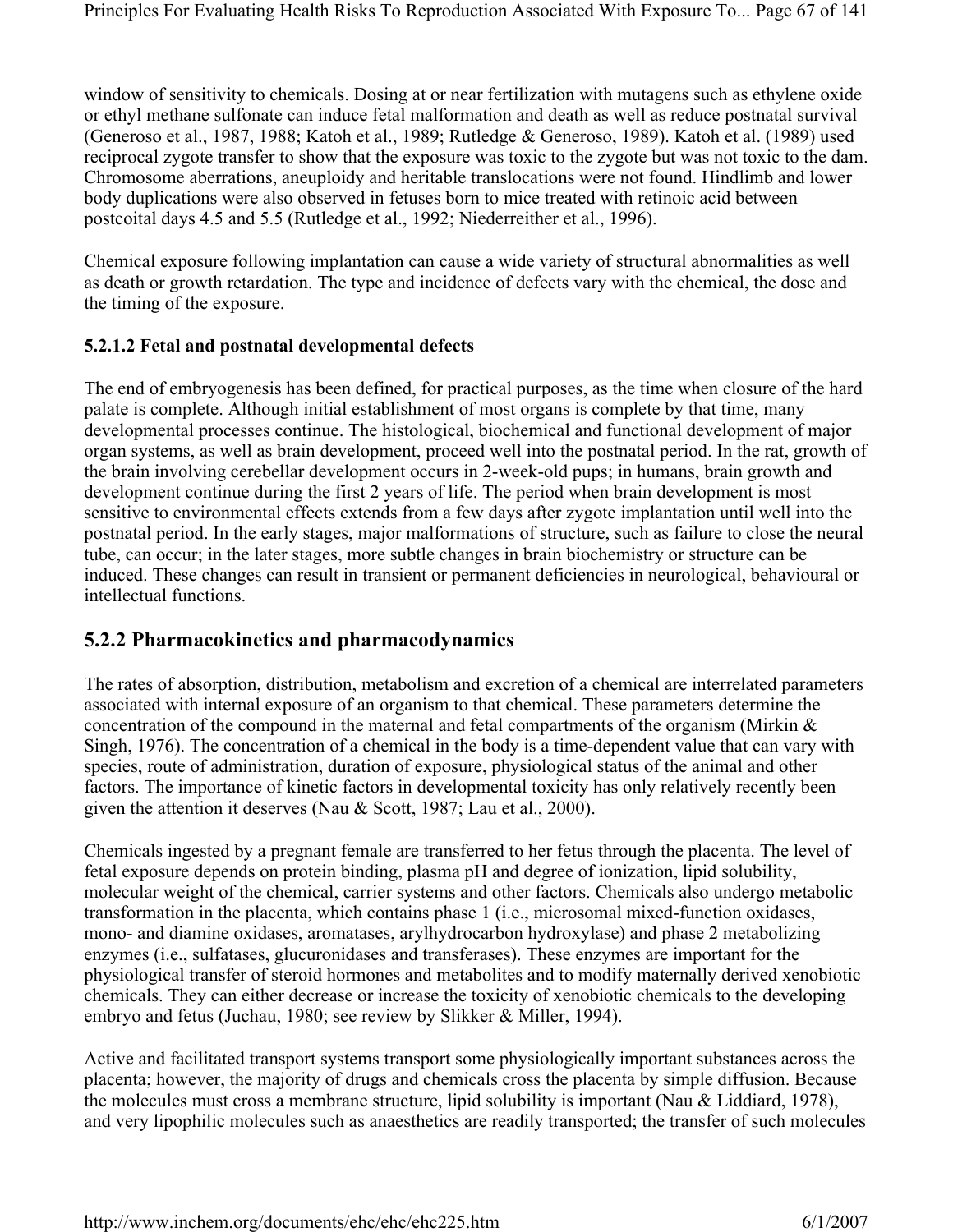is limited only by the rate of placental blood flow. Nevertheless, in humans, at the maximal rate of transplacental transfer, it takes 30–60 min for equilibrium to be reached between the maternal and fetal compartments because maternal blood flow is limiting (Goldstein et al., 1968). This accounts for the clinical observation that infants born to fully anaesthetized women by caesarean section are not themselves anaesthetized. Chemicals with a molecular weight under 300 transfer rapidly; higher molecular weight chemicals cross more slowly. Special transport systems exist for transferring antibodies.

The equilibrium concentration of a chemical in the maternal and fetal circulations depends on different factors for the two circulatory systems. At equilibrium, the concentration of free diffusible chemical is the same on both sides of the placental barrier. If the chemical is bound by plasma protein and the concentration of that protein is lower in the fetus than in the mother, the concentration of the chemical will be lower on the fetal than on the maternal side. Similarly, if the chemical exists in an ionized form, then the ratio of ionized to unionized (diffusible) chemical on each side of the placenta depends on the pH in the maternal and fetal compartments. Under conditions of hypoxia or anoxia, the pH of the fetal plasma can be half a pH unit lower than that of the maternal plasma. For chemicals with a  $pK_a$  near 7,

this can result in a large concentration gradient across the placenta. For lipid-soluble substances, the amount transferred to the fetus is usually low, because the body fat of the fetus is low. After birth, when the offspring starts to consume fatty food such as milk, the ability of the newborn to absorb and retain fat-soluble chemicals increases vastly (WHO, 1988).

The effects of a chemical in a tissue frequently depend on the chemical's interaction with cell surface or cytoplasmic receptors. In some cases, a chemical interacts directly with the cell membrane and alters its permeability. The pharmacodynamic actions of drugs are usually mediated by interactions with a receptor, and a drug often competes with endogenous ligands of a receptor. The toxicity of environmental chemicals can also depend on and be mediated by interactions with receptors. In some cases, the responses are different for chemical exposures at different fetal stages of development, and it is possible to explain the different responses by the chronology of the development of fetal receptor systems. The fetus may develop receptor systems for a compound before it develops the ability to metabolize that compound; thus, a low level of an active chemical can have greater and more persistent effects in the fetus than in the mother, whose metabolism limits the duration and extent of the effect. This is one mechanism for selective developmental toxicity of chemicals.

The work of Nau and his collaborators on the role of pharmacokinetics in teratology (Nau & Scott, 1987) has led to a clearer understanding of the mechanism of action of some teratogens. In general, laboratory animals metabolize and excrete drugs more rapidly than humans. This observation is related to the high overall metabolic rate of small animals; small body size correlates with a high ratio of body surface area to weight and creates the need for a rapid metabolism to maintain body temperature. The level of hepatic microsomal cytochrome P-450 monooxygenase activity, which is involved in drug metabolism, is lower in humans than in mice, rats and hamsters (Walker, 1978; Lorenz et al., 1984). In laboratory animals, drugs tend to be absorbed well and achieve relatively high peak levels in plasma  $(C<sub>max</sub>)$ , but the drugs are also more rapidly distributed and excreted than in humans, leading to a shorter half-life. Using pharmacokinetics, these aspects of drug metabolism are evaluated using the area under the curve (AUC) in a plot of plasma concentration versus time, a measure of the total body exposure to the drug.

It is important to consider pharmacokinetics in teratology and ask whether  $C_{\text{max}}$  or AUC is a better indicator of exposure and the teratological potential of a chemical or drug. Studies on the antiepileptic drug valproate (Nau, 1987) show that mice dosed once daily achieve a high peak level of drug in plasma, but the AUC is low due to rapid excretion. Nau (1985) compared the teratogenic effects of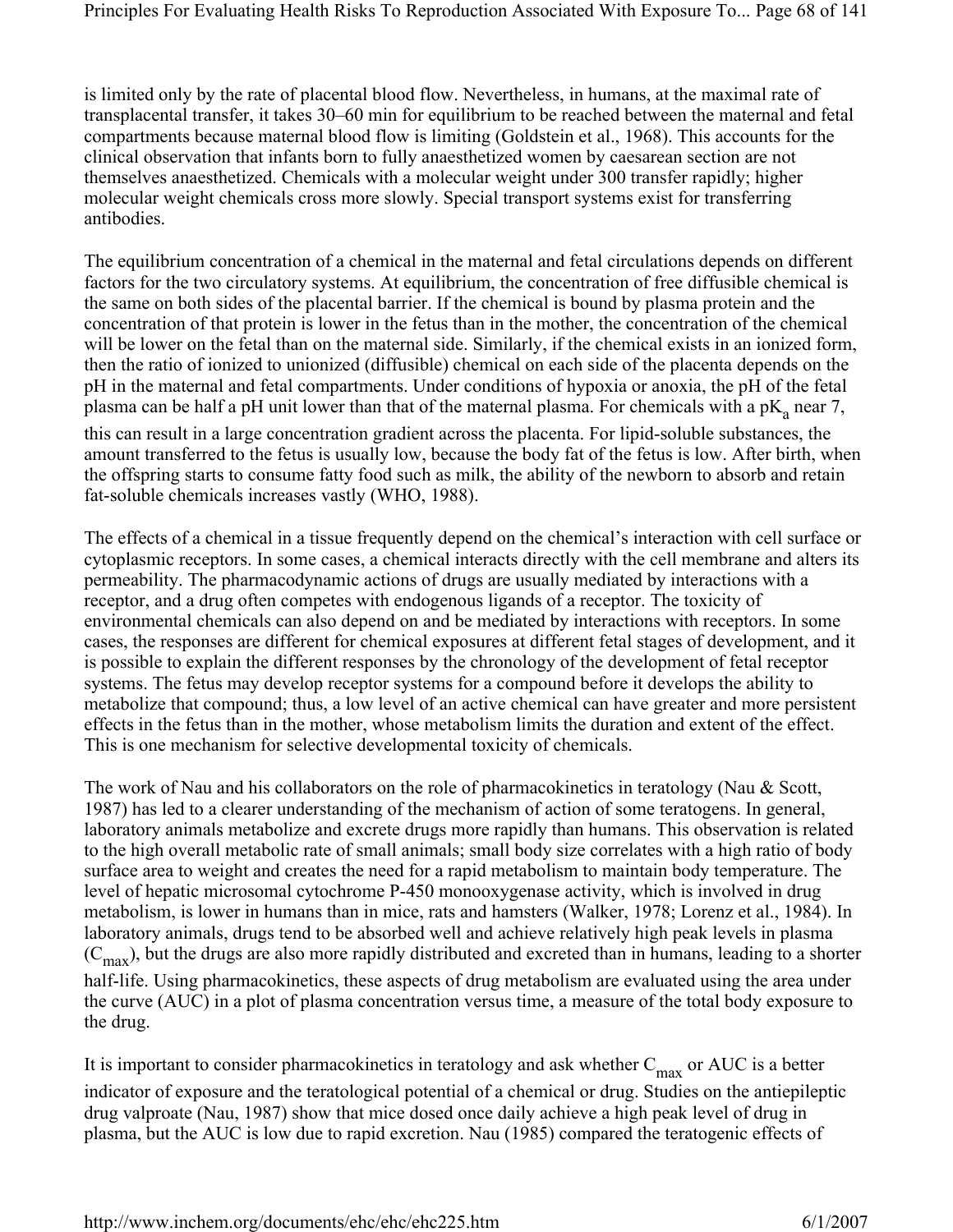valproate (induction of exencephaly) under conditions that achieve high  $C_{\text{max}}$  (single daily injection) or high AUC (slow infusion via an implanted minipump), and dose–response curves were determined for exencephaly, fetal weight retardation and embryolethality. The results showed that the dose–response curves shifted markedly to the right in animals dosed by infusion, demonstrating that for valproate, a high  $C_{\text{max}}$  has greater teratogenic impact than a high AUC.

The pharmacokinetics and pharmacodynamics of several drugs and chemicals have been studied and compared. These studies reveal that the relative importance of  $C_{\text{max}}$  and AUC differs for different drugs and can also differ for the same drug at different developmental stages. For example, cyclophosphamide and retinoids are more teratogenic in rats in small divided doses than in a larger single daily dose (Nau, 1987), indicating that AUC is more important than  $C_{\text{max}}$  in these cases. Terry et al. (1994) showed that developmental stage specificity may be as important as, or more important than, the pharmacokinetic characteristics of a particular agent. They showed that the dominant pharmacokinetic parameter is different following treatment with 2-methoxyacetic acid on day 8 or 11 of gestation in rats:  $C_{\text{max}}$ 

correlated with exencephaly after treatment on gestation day 8, whereas AUC correlated better with limb defects produced after treatment on gestation day 11 (Clarke et al., 1992).

If the rate of development is an important criterion for the pharmacokinetic pattern that best matches an exposure-related outcome, this becomes especially important when data are extrapolated from animals to humans, because the rate of development is much slower in humans than in most laboratory animal species. There is little information on the relative importance of  $C_{\text{max}}$  versus AUC for many

environmentally relevant chemicals. This is obviously an important factor that should be considered in risk assessment. It is especially important when results are extrapolated from one species to another or when results are compared that involve different patterns of exposure. Therefore, test guidelines for the study of environmental chemicals may need to ensure adequate kinetic analysis.

## **5.2.3 Gene–environment interactions**

The outcome of developmental exposures is influenced significantly by the genetics of the organism. This concept was demonstrated empirically in experimental teratology almost 50 years ago by showing that the teratogenic response to identical dosages of a corticosteroid was dependent on the strain of mouse used. Such differences occur frequently in assessments of chemicals that are conducted in multiple strains or species of laboratory animals. The basis for these differences may be in the pharmacokinetics and metabolism of the compound or may be pharmacodynamic in nature; therefore, the underlying reason for interstrain/interspecific differences may not be obvious from the reproductive toxicity study results.

Gene–environment interactions are likely to be a critically important factor accounting for the variability in human response to a toxic insult (Autrup, 2000; Bobrow & Grimbaldeston, 2000). It has been estimated that at least 25% of human structural abnormalities have a multifactorial cause; this value could actually be higher, given that the etiology for about half of all malformations is completely unknown. Studies combining molecular biology with classical epidemiological approaches have demonstrated the existence of allelic variants for developmentally important genes that may enhance the susceptibility of the embryo. For example, the association between heavy maternal cigarette smoking (>10 cigarettes/day) and cleft lip and/or palate in the offspring is marginally significant until an allelic variant for TGF-alpha is considered. The combination of smoking and the uncommon variant for the gene raises the odds ratio to a highly significant level (Hwang et al., 1995; Shaw et al., 1996).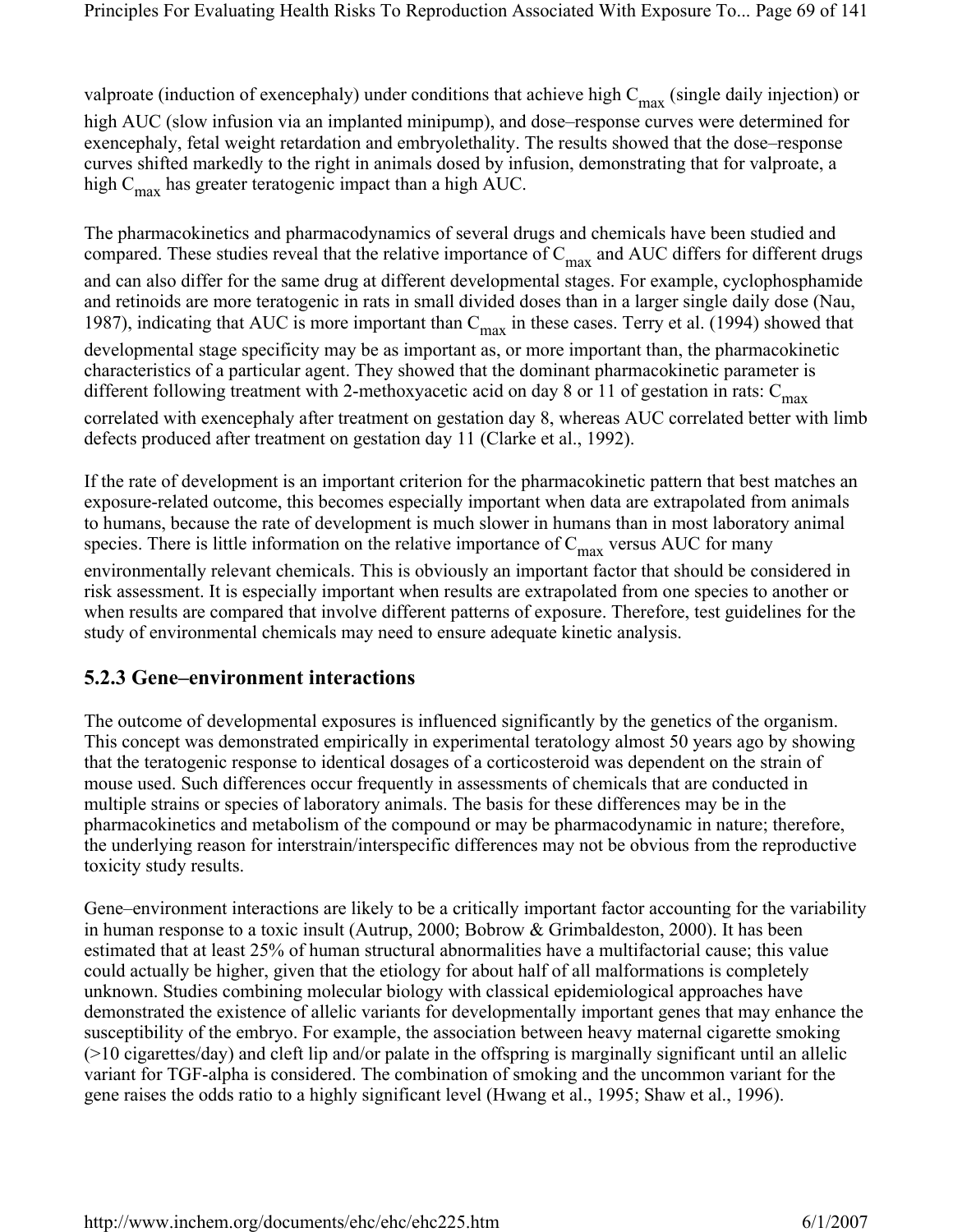## **5.2.4 Site and mechanism of action**

## **5.2.4.1 Mechanisms of developmental toxicity**

Chemicals produce adverse effects in the developing embryo and fetus by a variety of mechanisms (Bishop & Kimmel, 1997). These may involve interactions of the exogenous agent with endogenous receptors, adduction of reactive intermediates to DNA or proteins, lipid peroxidation, enzyme inhibition, cell membrane alterations and others (US NRC, 2000).

The complexity of the interactions and their outcome can be demonstrated by considering the example of retinoic acid. Retinoic acid is the active form of vitamin A. It is essential for normal development; frank vitamin A deficiency leads to abnormal development in animals. Retinoic acid is also developmentally adverse in elevated dosages in laboratory animals and humans; the 13-*cis* form of retinoic acid has been documented to produce a syndrome of craniofacial abnormalities (Webster et al., 1986) and neurobehavioural deficits (Adams & Buelke-Sam, 1981) in about 20% of the children born to women taking therapeutic levels of the retinoid periconceptionally. Retinoic acid's effects are attributable to its interactions with retinoic acid receptors in the embryo. These receptors consist of two separate types, the retinoic acid receptors and retinoid-X receptors. There are three isoforms of each; the endogenous ligand for retinoic acid receptors is all-*trans* retinoic acid, and for retinoid-X receptors is 9 *cis* retinoic acid. Upon binding ligands, these receptors dimerize; the dimers interact with specific sequences of DNA, leading directly to selective gene expression. Normal levels of retinoic acid promote gene expression that is necessary for appropriate differentiation of cells; excessive levels of retinoic acid lead to expression of genes in inappropriate locations. The consequence of this is transformation of the phenotypes of the affected cells into that of cells from a different embryonic region, leading to abnormal development. These effects are known as homeotic transformations and can be mimicked by selective overexpression or null mutation of the retinoid-responsive genes. The morphological effect is associated with changes in expression of specific pattern formation genes such as PAX-2 (Torres et al., 1995) and HOX-a10 (Mark et al., 1997). Knockout of these genes causes an identical phenotype.

## **5.2.4.2 Site of action of developmental toxicants**

It is not essential for a substance to cross the placenta in order to act as a developmental toxicant. Chemicals can cause developmental toxicity by acting on the father (see section 5.3.1.3), the mother, the fetoplacental unit or the fetus directly (Bloom, 1981). In addition, postnatal development can be affected by changes in the quality or quantity of a mother's breast milk, which can occur directly or as the milk enters into the feeding pup. Chemicals may act at only one of these sites or at more than one of these sites. The role of maternal factors in developmental toxicology is discussed more fully by Daston (1994).

#### 1) Action on the maternal organism

The physiology of pregnancy differs quite markedly in rodents, rabbits and humans (Knobil & Neill, 1994). In humans, pituitary gonadotrophins are required after fertilization, since hCG maintains the corpus luteum. In rodents, ovarian function is required throughout gestation, and ovariectomy or removal of the corpus luteum at any stage of pregnancy results in fetal death and resorption. In humans, ovarian function is not required after approximately 1 month, since placental progesterone secretion is adequate to maintain pregnancy. These differences should be considered when extrapolating studies of teratogens from animals to humans. Chemicals that interfere with pituitary or ovarian function may be developmental toxicants in rodents at specific stages of gestation, but may not affect humans in a similar manner. In some species, interference with pituitary or ovarian hormones may result in fetal death, but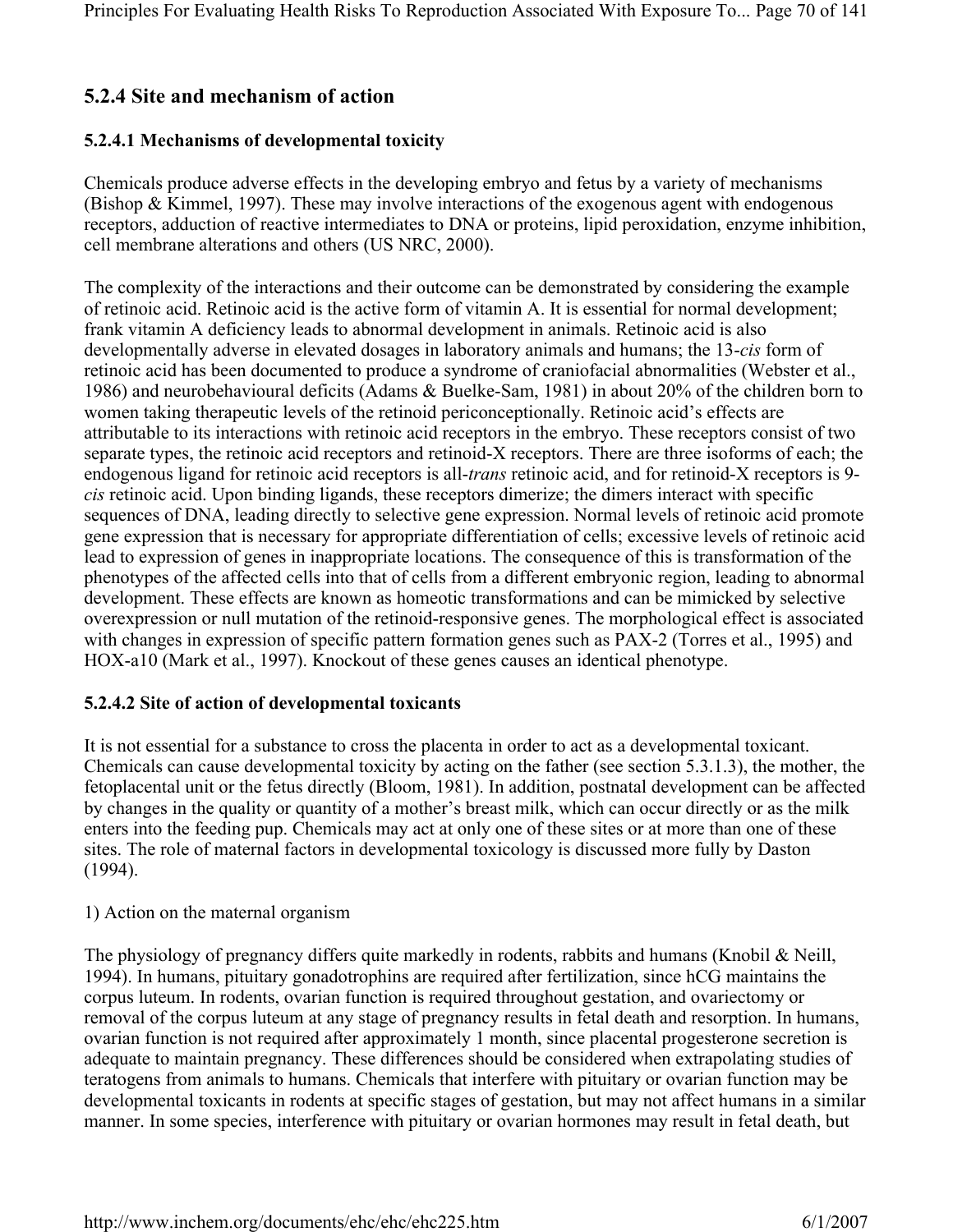congenital malformations may be seen in other species. A number of other maternal factors must also be considered carefully in evaluating developmental toxicants (see Daston, 1994).

2) Action on the fetoplacental unit

The fetoplacental unit includes maternal and fetal placental circulations, other placental functions, umbilical cord and amniotic fluid. If chemicals — for example, vasoactive drugs — reduce the placental circulation or cause umbilical vasoconstriction, then marked prolonged action may cause fetal death from anoxia, but an action for less than 2 h in rodents may cause fetal growth retardation or malformations (Brent & Franklin, 1960; Daston, 1994). Pregnancy-induced hypertension is an important factor; unfortunately, animal models are not available.

3) Direct action on the fetus

Chemicals that cross the placental barrier can act directly on the embryo/fetus, and it is likely that the majority of chemicals that cause developmental toxicity act in this way. Teratogenic chemicals are most likely to act directly on the fetus. Some chemicals cause maternal toxicity at high doses but interfere with embryonic or fetal development at lower doses, and these chemicals are of concern in reproductive toxicology. Many of the most widely recognized embryotoxic or teratogenic chemicals are selectively active in this manner, and the dose that causes developmental toxicity can be much lower than the dose that is toxic to the mother (Khera, 1984).

Attempts to classify chemicals according to the ratio of the dose that causes maternal toxicity to the dose that causes embryonic toxicity have been proposed for over 30 years. While the concept may seem intuitive in practice, it is very difficult to agree on exactly how this should be done. One problem is that many different toxic effects can be observed in the mother and in the embryo, so different ratios are calculated for different toxic effects; in addition, the ratios are different in different species. The subject has been reviewed by Schardein (1993).

## **5.2.5 Nutrition**

Nutritional factors play a key role in reproductive health and may be another source of variability in reproductive toxicity study results. Laboratory animal diets are usually composed of natural products and may vary in composition depending on availability of protein and fibre sources. A great deal of attention has been paid recently to the phytoestrogen content of stock diets, particularly those that contain high levels of soya protein. These may influence the outcome of studies in which sensitive endpoints of estrogenicity are measured. However, the presence of phytoestrogens is not the sole characteristic that can influence traditional estrogenic responses; Ashby & Odum (1998) have reported that the AIN-76A diet, which is semisynthetic and contains no soya-derived protein and no phytoestrogen, increases uterine weight in sexually immature rats. Such results emphasize the need to account for variability in diet, as well as other study design features, in interpreting reproductive toxicity studies.

A more pedestrian, but important, consideration is the absolute quantity of food that is consumed in a study. Decreased food intake resulting from chemically induced toxicity may influence body weight and somatic development of offspring. It is often difficult to distinguish between such secondary effects on development and possible direct effects of a chemical on development. It is not possible to distinguish between these possibilities in standard toxicity studies unless a pair-fed control group is used.

Finally, some treatment regimens may affect the internal nutritional status of the dam, leading indirectly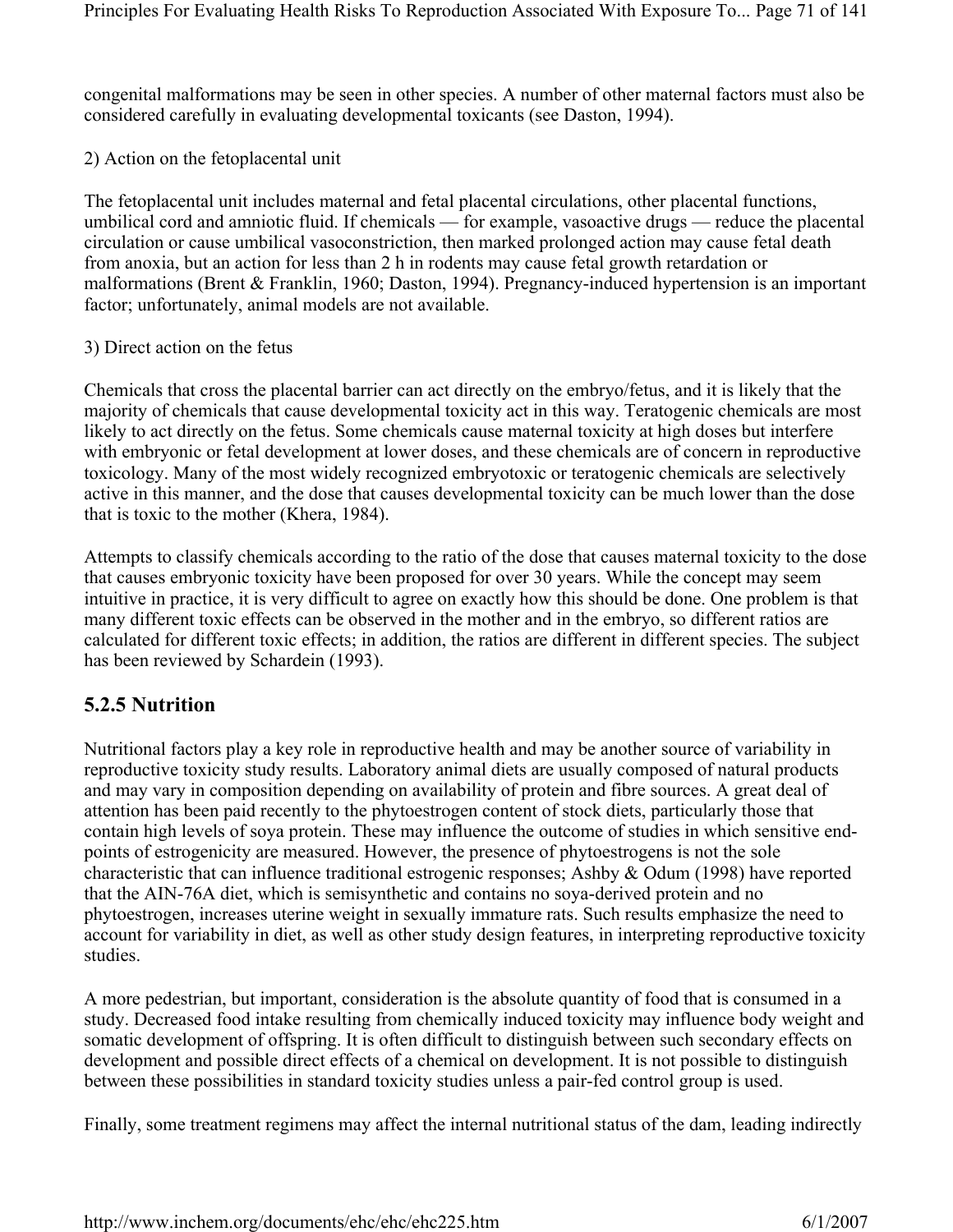to abnormal development by producing a functional nutritional deficiency in the embryo. The best characterized example of this is for zinc. Toxic levels of a large number of unrelated chemical substances induce the synthesis in the maternal liver (of rodents) of metallothionein, a zinc-binding protein. While this may have survival advantages for the mother, it leads to a transitory decrease in circulating zinc concentration and a functional zinc deficiency in the embryo, which may be developmentally adverse (Keen et al., 1989; Daston, 1994; Rogers et al., 1995; Jankowski-Hennig et al., 2000).

# **5.3 Experimental data**

## **5.3.1 In vivo experimental data: structural and functional aspects**

## **5.3.1.1 Prenatal observations**

Prenatal observations should include examination of both pregnant animals and their embryos/fetuses. Dams should be examined regularly for signs of toxicity. Body weight should be measured and food and water intake monitored; changes in these parameters are useful indicators of toxicity, and intake must be measured carefully if chemicals are administered in the food or water. The length of gestation should be recorded. Known pharmacological or toxic effects of a chemical under study, such as sedation, respiratory depression or haemolysis, should be monitored during treatment, and the possibility that other observed effects are secondary to the toxic responses should be considered. These observations should be used to assess the maternal toxicity and determine if it contributes to embryo/fetal toxicity. Biomarkers of organ toxicity could be employed to a greater extent to monitor toxicity.

The uterus and its contents should also be examined prior to parturition to determine the number of live young and dead embryos and fetuses. The sum of these values equals the number of implantation sites. If the corpora lutea are counted (this may be very difficult in mice), then the difference between the number of implants and the number of corpora lutea indicates the extent of preimplantation loss. However, this is not necessarily accurate if the dam is dosed at the time of implantation, because it is possible to interfere with implantation to the extent that no visible sign remains. The difference between the total number of implants and the number of live implants gives the postimplantation loss, subject to the same caution as above. If there are no signs of implantation, the uterus can be stained with ammonium sulfide (Saleweski, 1964), which reveals completely resorbed implantation sites. The difficulty of distinguishing between preimplantation loss and very early postnatal implantation loss emphasizes the necessity of evaluating both parameters.

Viable fetuses should be labelled for identification, examined for visible malformations, visceral and skeletal anomalies and variations, sexed and weighed. Since there is an inverse correlation between number of fetuses per litter and individual fetal weight, total litter weight is also a useful measurement.

It is helpful to distinguish between early and late embryonic deaths (resorptions), because dose-related effects can assist in determining the greatest period of sensitivity to an agent being tested. The weight of the placenta and its physical characteristics may also be of value in interpreting results (see OECD, 2001b). In studies of rats, mice and hamsters, it is common to alternately allocate fetuses for visceral or skeletal examination, so that half of each litter is examined for each type of defect. When fetal sectioning (Wilson, 1965) is used for visceral examination, then the fetus cannot be examined skeletally. When microdissection is used, then the fetuses can be examined both viscerally and skeletally. For rabbits or other larger fetuses, every fetus should be examined for both visceral and skeletal effects. A variety of techniques are available for skeletal examination, including single staining with alizarin (Dawson, 1926), double staining with alizarin and alcian blue, which shows both ossified bone and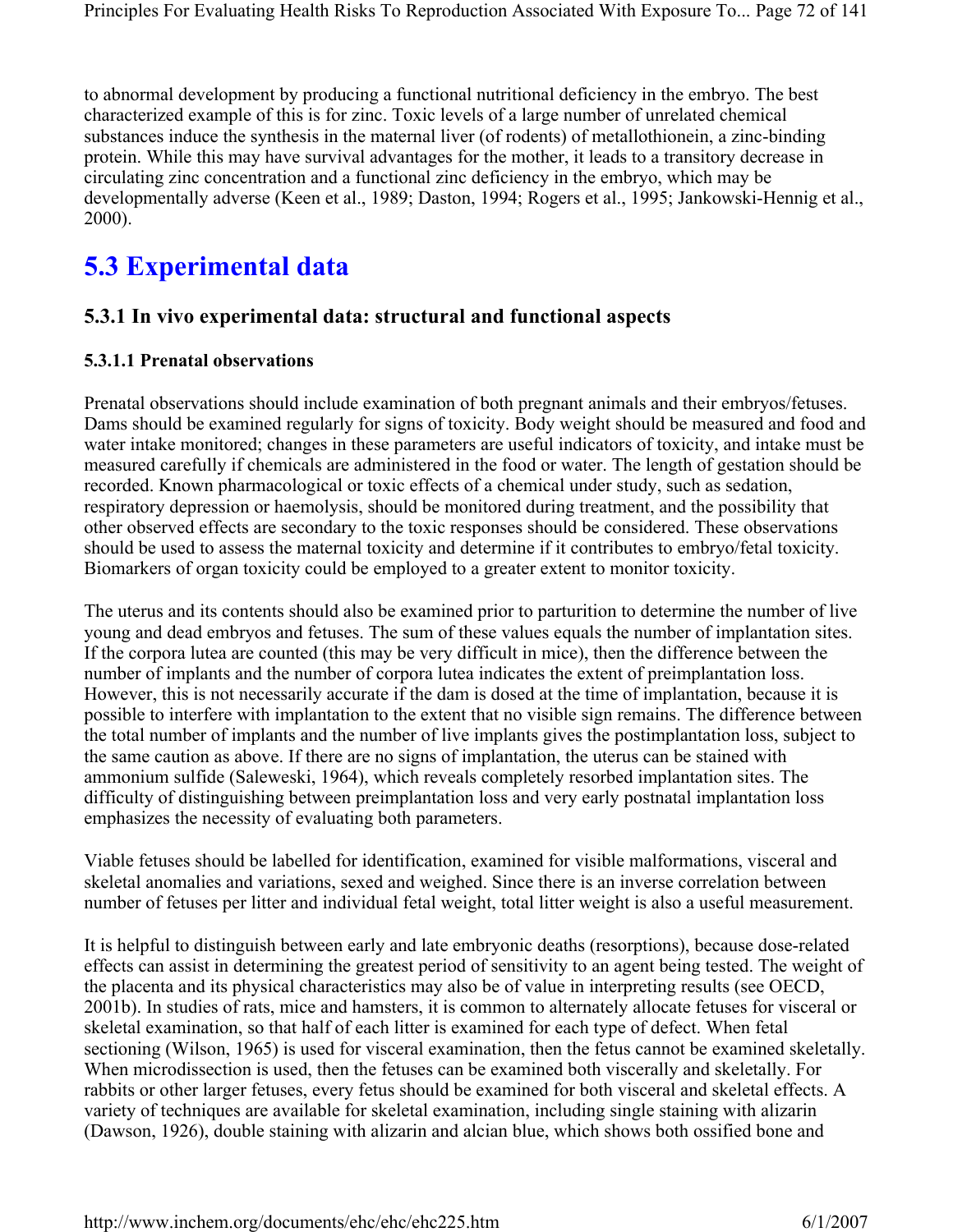cartilage (Inouye, 1976; Whitaker & Dix, 1979), and X-rays with or without intensification (Nothdurft & Sterz, 1977). The experience and training of the scientific personnel performing these analyses and quality of the available facilities are important considerations in deciding which techniques to use, because these factors can influence the quality of the experimental results.

There is no agreement on which statistical methods should be used for evaluating experimental data on developmental toxicity. However, some of the factors relevant to this issue are discussed in the US EPA (1991) and OECD (2001a, 2001b) guidelines. Group mean ( $\pm$  standard deviation) should be reported for fetuses and litters, and values for individual fetuses and individual litters should also be reported. Malformations, anomalies and variations should be reported with clear indication of the individual fetuses and litters involved, as well as the precise number of affected fetuses and their distribution in litters. This information is essential so that the data can be independently analysed by another investigator. Results should be analysed for dose–response, specificity and frequency, and treated animals should be compared with vehicle or with untreated control animals.

### **5.3.1.2 Postnatal manifestations**

As discussed above, organ systems and the entire organism mature slowly over a long period that extends well into the postnatal period and up to puberty. Thus, organisms are at risk for exposureinduced functional defects for a longer period than they are at risk for structural malformation. Functional abnormalities have been linked to exposure during the prenatal or early postnatal period. However, functional abnormalities can be difficult to detect, and it may be necessary to use specially designed functional or behavioural tests for such changes. Pre- and postnatal chemical exposure can affect neurological function, simple and complex behaviour, reproduction, endocrine function, immune competence, xenobiotic metabolism and the function of hepatic, renal, respiratory and cardiovascular organ systems. A recent workshop evaluated critical periods of vulnerability for various organ systems in the developing organism (Selevan et al., 2000).

It is beyond the scope of this monograph to discuss all these subjects; however, the interested reader is referred to major textbooks on developmental (Kimmel & Buelke-Sam, 1994) and general toxicology (Klaassen et al., 1996) and previous IPCS monographs (IPCS, 1984, 1986a, 1986b). The methods used to assess the function of these systems in prenatally exposed progeny are similar to those conventionally used in toxicology. Specific methods that have been developed to assess physical, neurological and behavioural development are discussed in more detail below. Methods for the study of reproductive function were discussed in chapter 4.

#### 1) Methods for assessing behaviour

The term "behavioural teratology" was first used by Werboff & Gottlieb (1963), who studied rats exposed prenatally to tranquillizer drugs. They described the effects of these drugs in treated rats as interference with "the behavioural or functional adaptation of the offspring to its environment." The term behavioural teratology has since been used to describe postnatal deficits induced by prenatal exposure to chemicals (Barlow & Sullivan, 1975). As discussed below, there is now a wider focus on broadly defined developmental toxicology and neurotoxicology, including structural and functional effects detected both pre- and postnatally. Permanent functional deficits may be caused by macro- or microstructural defects or by changes in neurochemical and neurotransmitter synthesis, storage and release or receptor function. Behavioural changes may precede neuropathological changes and provide a more sensitive indication of a chemical's toxicity (Spyker, 1975; Weiss, 1975; Tilson & Mitchell, 1980; IPCS, 1986b; Kimmel & Gaylor, 1988; Tilson, 1990, 1998; Landrigan et al., 2000).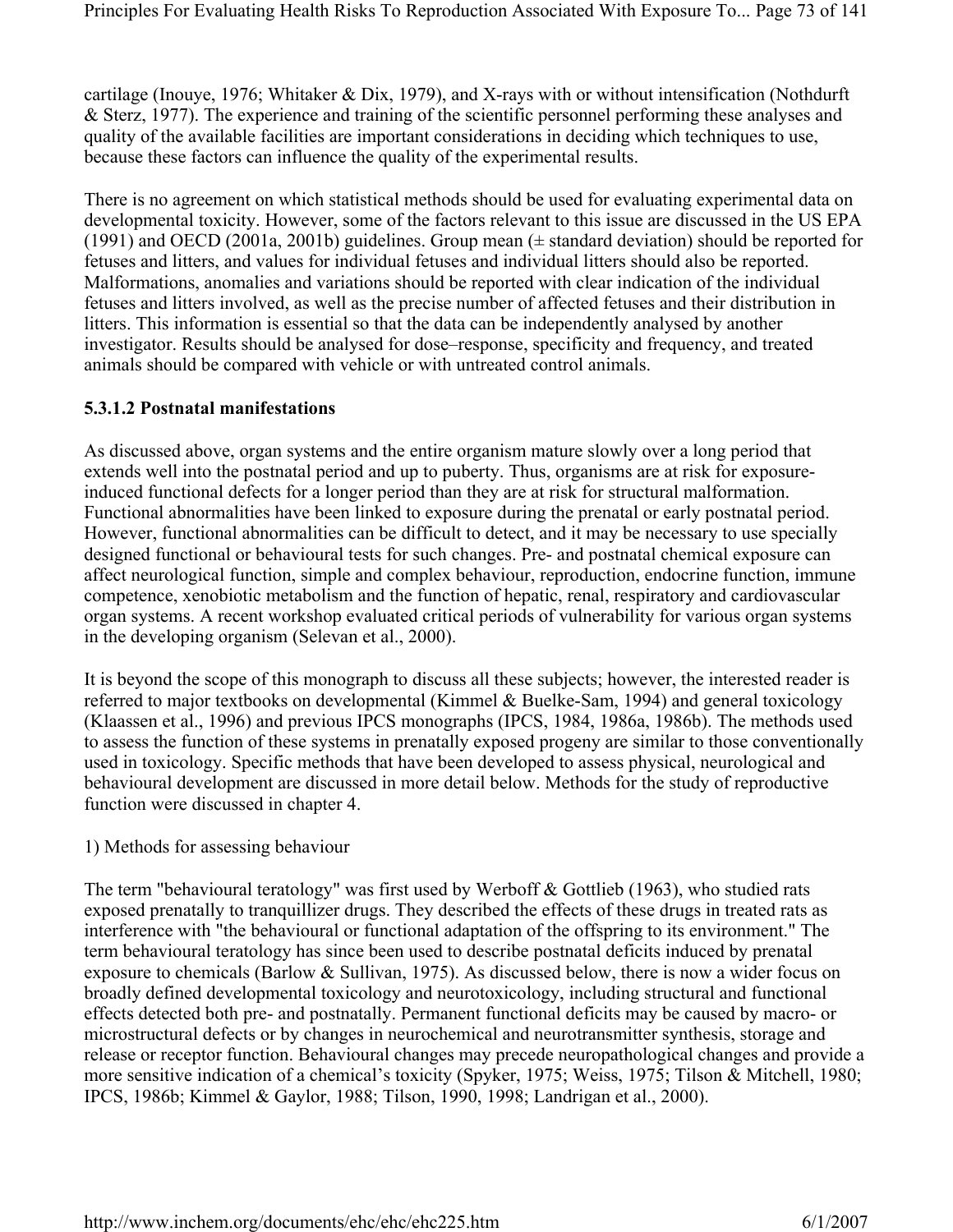Exposure to chemicals during development can result in a plethora of effects, ranging from gross structural abnormalities and altered growth to more subtle effects (Spyker, 1975). The qualitative measures of some injuries during development may differ from those seen in the adult, such as changes in tissue volume, misplaced or misoriented neurons, altered connectivity or delays/acceleration of the appearance of functional or structural end-points (Rodier, 1986). In some cases, the results of early injuries become evident only as the nervous system matures and ages (Vorhees, 1986; Rodier, 1990; Harry, 1994; Kimmel & Buelke-Sam, 1994). The specificity of the damage may be a function of the timing of cell proliferation or differentiation at the time when effects are expressed.

2) Methods of assessing development and function

Regulatory acceptance of behavioural tests to assess function became evident when behavioural endpoints were included in OECD and US EPA toxicity test guidelines. These tests have been reviewed extensively, and a number of them have been standardized and validated (Buelke-Sam et al., 1985; Kimmel et al., 1990; Tilson et al., 1997). The different classes of tests to assess function are briefly summarized below:

- *• Physical development*: Growth and survival are important indicators of normal function. From the point of view of screening, body weight gain and deviations from a normal range of body weight at a given time in development may be significant indications of developmental toxicity (Adams & Buelke-Sam, 1981). Most physical landmarks correlate so well with body weight that it may be unnecessary to record the timing of physical landmarks such as pinna detachment, hair growth, incisor eruption and ear and eye opening (Hughes & Palmer, 1980).
- *• Reflex development*: The timing of acquisition of different reflexes is frequently measured (Smart & Dobbing, 1971). These include static and dynamic righting reflexes, negative geotaxic response, auditory startle reflex and grasping and placing reflexes. It is important to ensure not only that all pups acquire the reflexes but that they do so within a reasonable range of time, which has to be determined for the individual species, strain and housing and nutritional conditions, which all influence the rate of development of reflexes.
- *• Sensory development*: Several screening tests that detect overall sensory deficits rely on orientation or the response of an animal to a stimulus. Responses are recorded as present, absent or changed in magnitude (Moser & MacPhail, 1989). Another approach to the characterization of sensory function involves the use of reflex modification techniques (Crofton, 1990). Changes in stimulus frequency or threshold required to elicit a reflex or to induce habituation indicate possible changes in sensory function.
- *• Motor functions*: The timing of the normal development of motor functions has been described by Alder & Zbinden (1977). Spontaneous activity can be assessed in a familiar home cage environment and also in the more unfamiliar open field, which is also used to provide much more than just locomotor information. Spontaneous activity can be assessed for short periods or over longer periods by automatic activity-measuring equipment. This approach can provide an integrated assessment of activity during the night when rodents are most active. Specific aspects of motor and sensorimotor coordination performance are studied by elicited motor activity tests, such as crossing a narrow path, climbing a rope or balancing on a rotating rod. Analysis of swimming movements has also been useful. Standard neurobehavioural methods are available for such tests (Holson et al., 1990; ECETOC, 1992; IPCS, 2001a).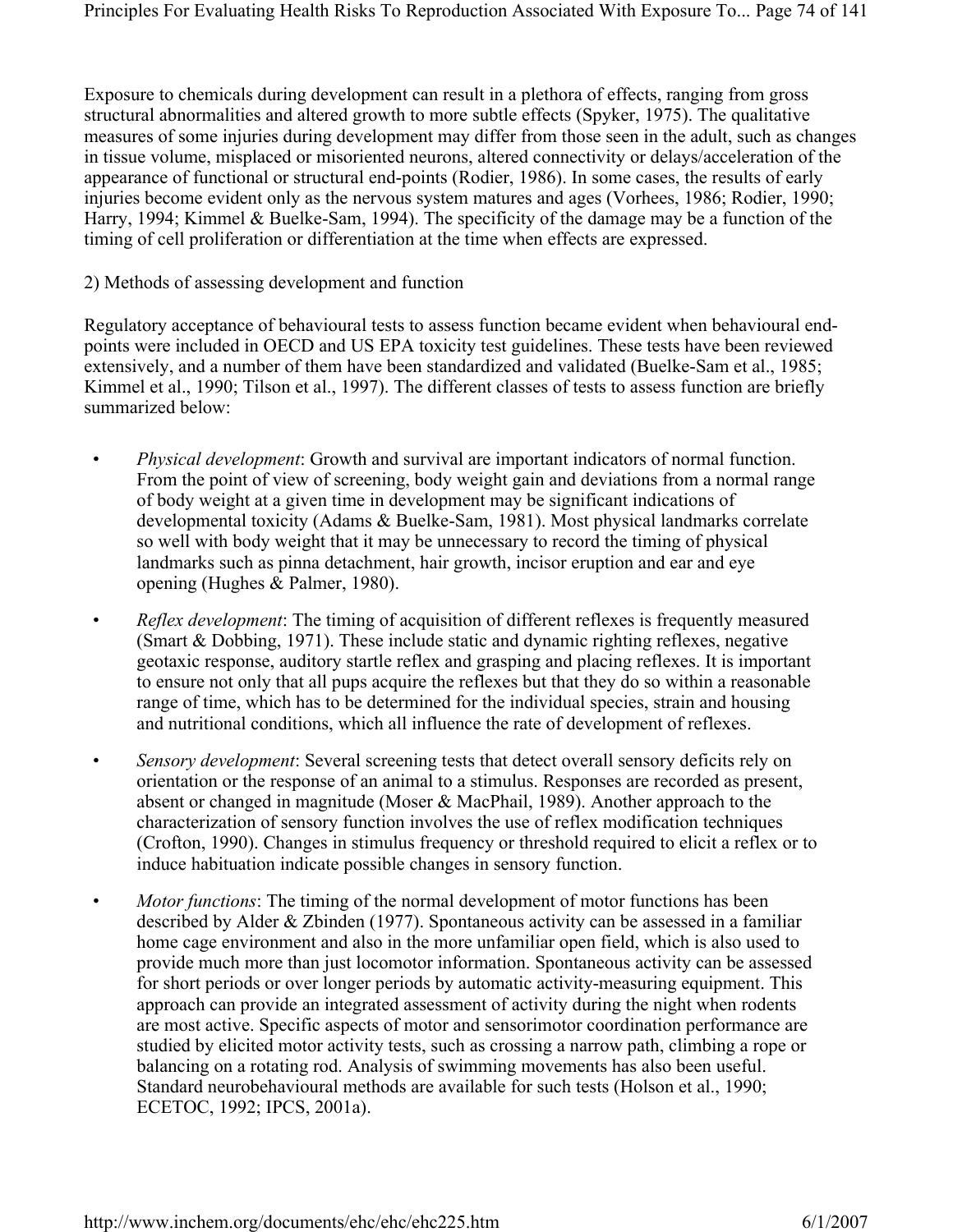*• Cognitive development*: Cognitive development is essentially defined as the ability to learn or respond appropriately to environmental change. Numerous methods are available for evaluating cognitive function in laboratory animals. Many reviews of these methods have been published, along with examples of chemicals that affect cognitive development (IPCS, 1986a, 1986b; ECETOC, 1992; Tilson et al., 1997; US NRC 2000).

#### **5.3.1.3 Male-mediated developmental toxicity and transplacental carcinogenesis**

Preconceptual and transplacental carcinogenesis are special types of developmental toxicity and can result when either parent is exposed prior to mating. Both male-mediated and female-mediated effects have been demonstrated in experimental animals for a variety of chemicals and several types of radiation (Anderson, 2000). Transplacental carcinogenesis is recognized in the female, but carcinogenesis mediated through the male germ cells is not as well appreciated or understood.

Congenital anomalies and tumours can be studied in the offspring of exposed male rodents mated to untreated females. The pups are examined the day before term, as opposed to mid-term, as in the conventional study (Knudsen et al., 1977). At this stage, congenital anomalies can be detected and documented, including hydrocephaly, exencephaly, cleft palate, open eye, runts (dwarfs), oedema, anasarca and gastrochisis. Some of these abnormalities are similar to those that occur in humans. The fetuses can also be examined for skeletal malformations by using alizarin staining. If the treated and control parental males are mated with more than one female, then some pups fathered by the same male can also be examined as liveborn offspring for the same abnormalities. Litters can also be allowed to develop to adulthood and tumour incidence monitored (Anderson et al., 1996, 1998).

Many factors influence the outcomes of these studies, including the exact time of mating, species/strain used and local husbandry conditions. It is important to obtain sufficient numbers of offspring for analysis in these studies; thus, the number of deaths caused by lethal mutation should be optimized to allow detection of both lethal and non-lethal effects. As with any toxicological model, careful control of parameters is required. However, this assay system is a useful model to examine inherited congenital malformations and tumours in the progeny of exposed males, and this kind of data could be useful for predicting effects in humans.

Studies on maternally mediated transplacental carcinogenesis have been conducted for a few chemicals, including nitroso compounds, PAHs, aminoazo compounds and mycotoxins. While almost all sites may be affected in the fetus, the most common sites are the nervous system, kidney, lung and reproductive system (Alexandrov, 1976; Rice, 1981; Diwan et al., 1999; Rice & Wilbourn, 2000). The most sensitive fetal period is late pregnancy, when the enzymes to metabolize carcinogenic chemicals develop in the fetus. Frequently, the doses required to produce tumours in the fetus are lower than those required to produce tumours in the adult. For example, a rat fetus may be 20–50 times more sensitive to the carcinogenic action of nitrosoethylurea than an adult rat (Ivankovic & Druckrey, 1968; Donovan, 1999); the opposite is occasionally true as well (e.g., the rat fetus is 10 times less sensitive to nitrosodimethylamine than the adult rat; Alexandrov, 1976). The latent period before a tumour appears can be much shorter in the fetus than in the adult. In some cases (e.g., DES), there is evidence that increased susceptibility to cancer persists for several generations following transplacental exposure (Nomura, 1982; Newbold et al., 1998, 2000).

Tests for transplacental carcinogenicity are similar to tests for carcinogenicity in an adult animal (IARC, 1980; Neubert, 1980; OECD, 1981b). Studies are normally carried out in mice or rats; rats tend to show more variability in fetal:adult sensitivity than mice. Strains of mice with specific cancer susceptibilities may be of particular value; it is also expected that studies using transgenic and knockout animals will be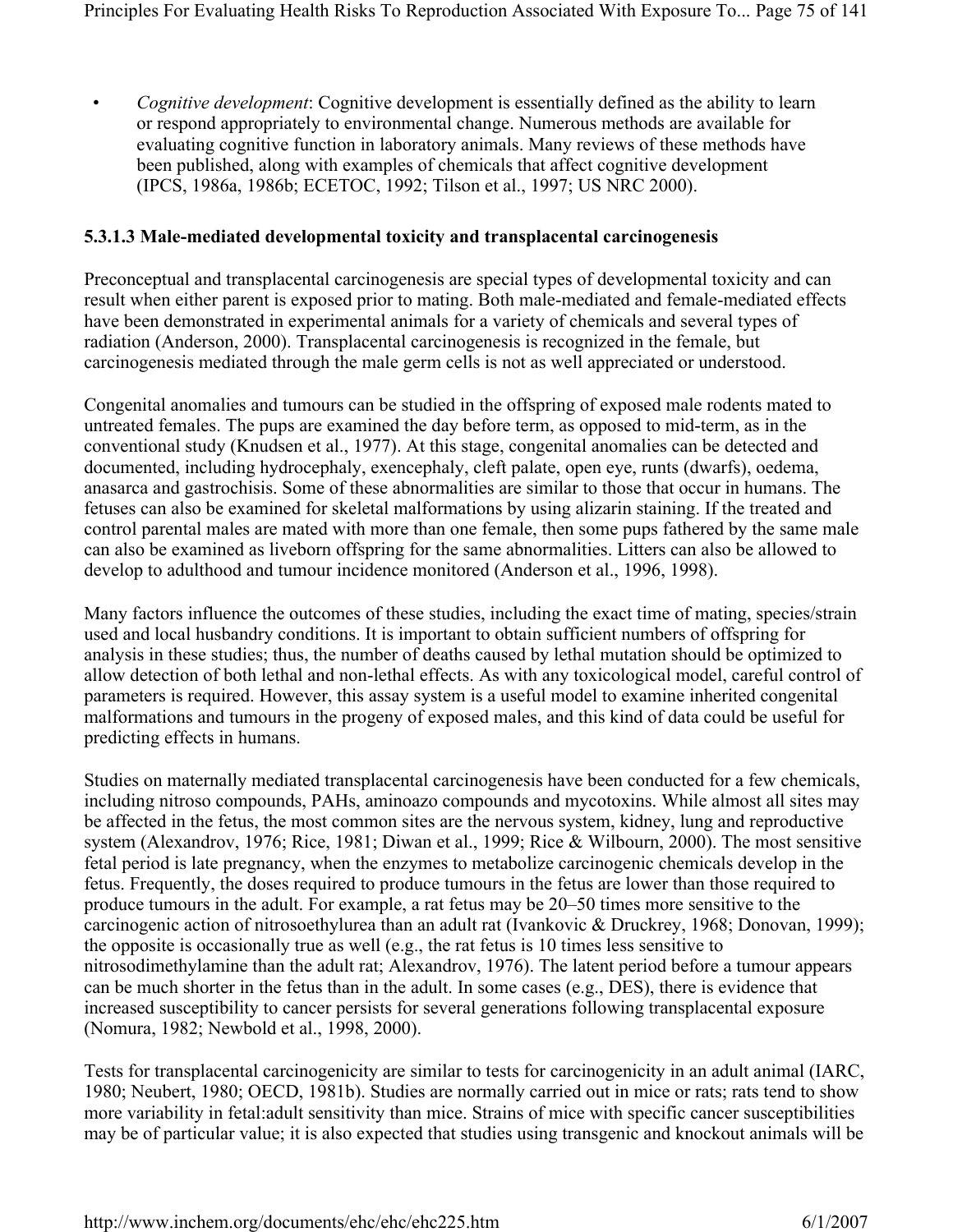very informative (Nebert et al., 2000). For rodents, treatment during the last 10 days of pregnancy gives optimum sensitivity; successful studies were reported using multiple doses or using single-day dosing (Alexandrov, 1976). If treatment is given close to parturition, then it is important to avoid exposure of the feeding pup to the chemical via breast milk, and cross-fostering of offspring may be necessary. Follow-up may be required for the full life span of the offspring; however, in most cases, tumours often appear in relatively young animals.

### **5.3.2 In vitro systems**

A number of *in vitro* developmental systems have been used to investigate the morphological and biochemical basis of normal and abnormal development. Examples include cell, organ and whole embryo culture. Although it is unlikely that *in vitro* systems will ever be able to replace whole animal systems for risk assessment, *in vitro* tests are very useful when used in addition to *in vivo* studies (Stahlmann et al., 1993). In particular, they are useful to study the mechanisms of normal and abnormal development, to determine dose–response, to identify organ toxicity and perhaps to screen or prioritize chemicals for further *in vivo* studies. However, most *in vitro* tests focus on a narrow range of developmental events; thus, some researchers feel that *in vitro* studies should be based on previously characterized results from *in vivo* studies (Schwetz, 1993).

A wide range of *in vitro* systems are available for the study of reproductive and developmental toxicity, and these have been reviewed extensively (Brown & Fabro, 1981; ECETOC, 1989; Kimmel & Kochhar, 1990; Welsch, 1990; Brown, 1994; Daston, 1996a). Current *in vitro* systems include whole embryo culture, organ and tissue culture and non-mammalian systems. Some systems have been developed for detailed investigation of normal development, including studies of anatomy/morphology and molecular biology. There is a need for systems that can be used to screen large numbers of chemicals rapidly and inexpensively for teratogenic activity. Some success along these lines has been claimed for related and homologous series of compounds (Wolpert & Brown, 1995).

### **5.3.2.1 Embryonic stem cell test**

The embryonic stem cell test is an *in vitro* embryotoxicity test that uses permanent mouse cell lines that can differentiate into a variety of distinct cell types *in vitro* (Spielmann et al., 1997). The test has been validated in different laboratories utilizing known test chemicals with different embryotoxic properties (Scholz et al., 1999; Genschow et al., 2000). Chemicals are assigned to one of three classes of embryotoxicity: negative, moderate and strong.

### **5.3.2.2 Whole embryo culture**

### 1) Rat

The most successful methods for whole rat embryo culture are based on work by New and colleagues (e.g., New, 1978). This method involves explantation of 9.5-day rat embryos into culture bottles containing heat-inactivated male rat serum gassed with an oxygen/carbon dioxide mixture. The embryos are incubated for 24 or 48 h at 37 °C, and the morphology, somite number, crown–rump length and head length are assessed using standardized criteria (Brown & Fabro, 1981).

Because of its obvious attractions, this system has been widely used in academic and industrial research laboratories. Interlaboratory comparisons have shown that under standardized conditions, consistent results can be obtained using known teratogens and non-teratogens. Considerable expertise is required, however, to distinguish between specific and non-specific effects and to interpret different types of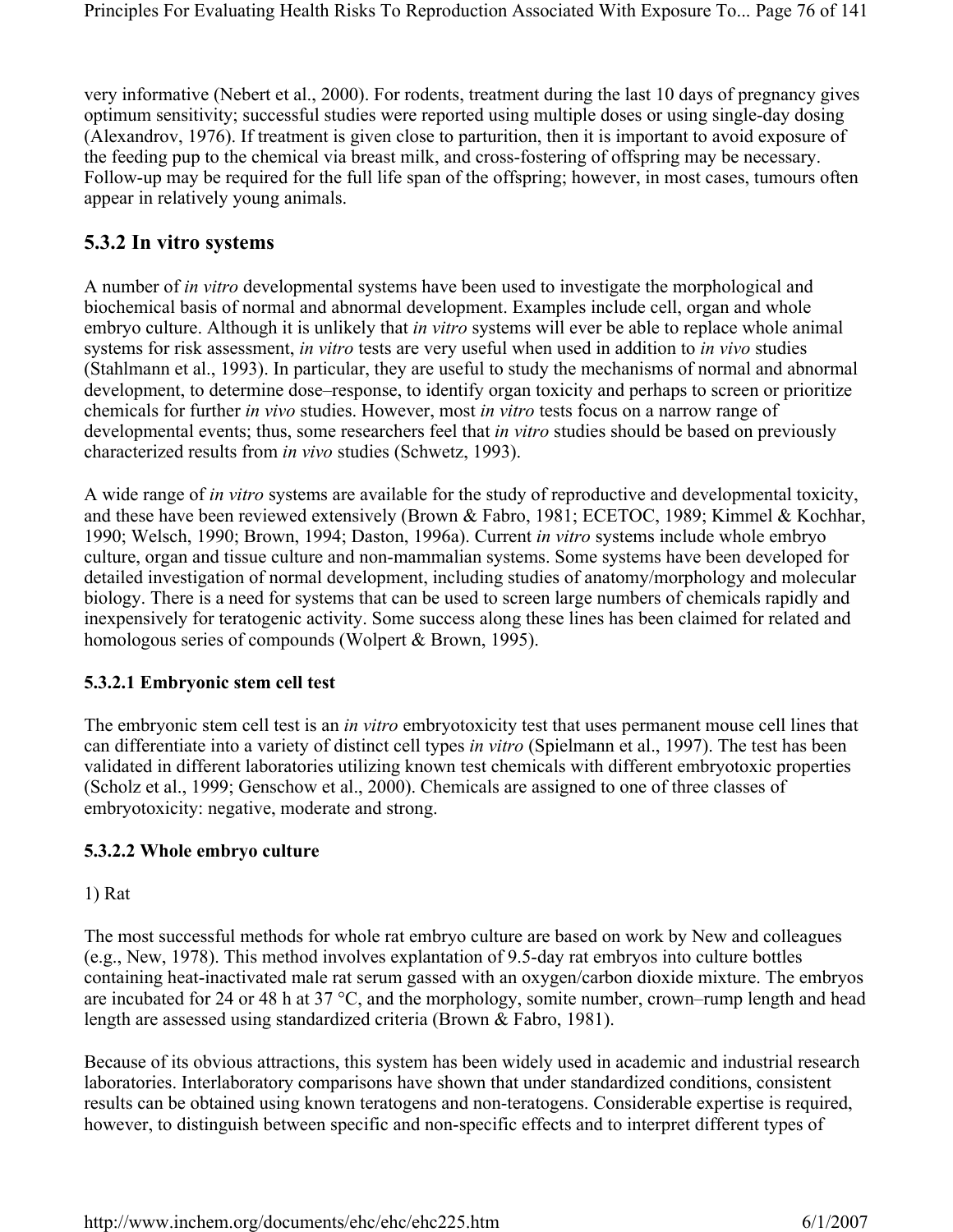embryotoxicity (Piersma et al., 1995). Although differences in rat strains may be relatively unimportant in detecting toxic effects (Piersma et al., 1995), control incidences of abnormalities do vary in different rat strains, so conditions have to be optimized prior to testing (Bechter & Terlouw, 1993).

The range of developmental stages that can be cultured is limited, usually from the 0–8 somite stage at the start of culture to the 20–22 stage after 24 h, and there is some evidence that early somite stages may be slightly more sensitive to chemical toxicity than later somite stages (Piersma et al., 1991). Variations in the culture technique, such as growth in human serum from normal or diseased individuals, have been used with varying degrees of success (Van Maele-Fabry et al., 1991). Additions have also been made to the system, including microsomal metabolizing systems with cofactors (Fantel et al., 1979; Kitchin et al., 1981) or hepatocytes (Oglesby et al., 1986; Piersma et al., 1991).

A combined *in vivo*/*in vitro* system for chemical metabolites has been developed that demonstrates the role of metabolism in activating compounds. In this system, rats are treated with a chemical and serum is removed 1 h later and cultured with explanted embryos. This system has been used to demonstrate that metabolites of procarbazine are toxic to explanted embryos, but that procarbazine and a microsomal preparation are not toxic to explanted embryos grown in culture medium (Schmid et al., 1982).

The yolk sac is present in the culture system, and it may influence the experimental results. For example, some teratogens, such as trypan blue, are specific for species that have yolk sacs (Gillman et al., 1948; Beck & Lloyd, 1963). Other advantages and disadvantages of the rat embryo culture system have been recently reviewed by Schmid et al. (1993).

#### 2) Other mammalian species

Mouse embryos have been cultured using a system similar to the rat whole embryo culture system. Mouse embryos and rat embryos are cultured during similar developmental stages, but mouse embryos grow slightly more slowly than rat embryos (Van Maele-Fabry et al., 1991). The mouse system has been less extensively used for chemical toxicity screening. Both the mouse and rabbit have been successfully used to investigate the effects of chemicals on the early preimplantation stage of development, for studying normal development (Mummery et al., 1993) and for chemical testing (Alm et al., 1996; Lindenau & Fischer, 1996).

### 3) Chicken embryo

Although the hen egg has been a tool in embryology for decades, it has generally been agreed that it is too sensitive and non-specific to be of value in chemical toxicity screening, although some workers have used it extensively with good success (Jelinek & Peterka, 1981). In a recent modification of the system, the embryo is removed from the egg after 20 h of incubation, explanted onto defined salt solution with added egg albumin and cultured for 3 days. This modified protocol has proved very useful and reliable and gives results that correlate well with the rat embryo culture system (Schmid et al., 1993).

Efforts have been made to validate the use of whole chicken embryo cultures for chemical toxicity investigations, and these studies have been reviewed by Schmid and colleagues (Schmid et al., 1993). The results show that reproducible and predictive results can be obtained and that this approach, when supplemented by other test systems, can improve the reliability of the predictions of chemical toxicity.

### 4) Other non-mammalian systems

A few non-mammalian whole embryo culture systems using fish, amphibia and invertebrates have been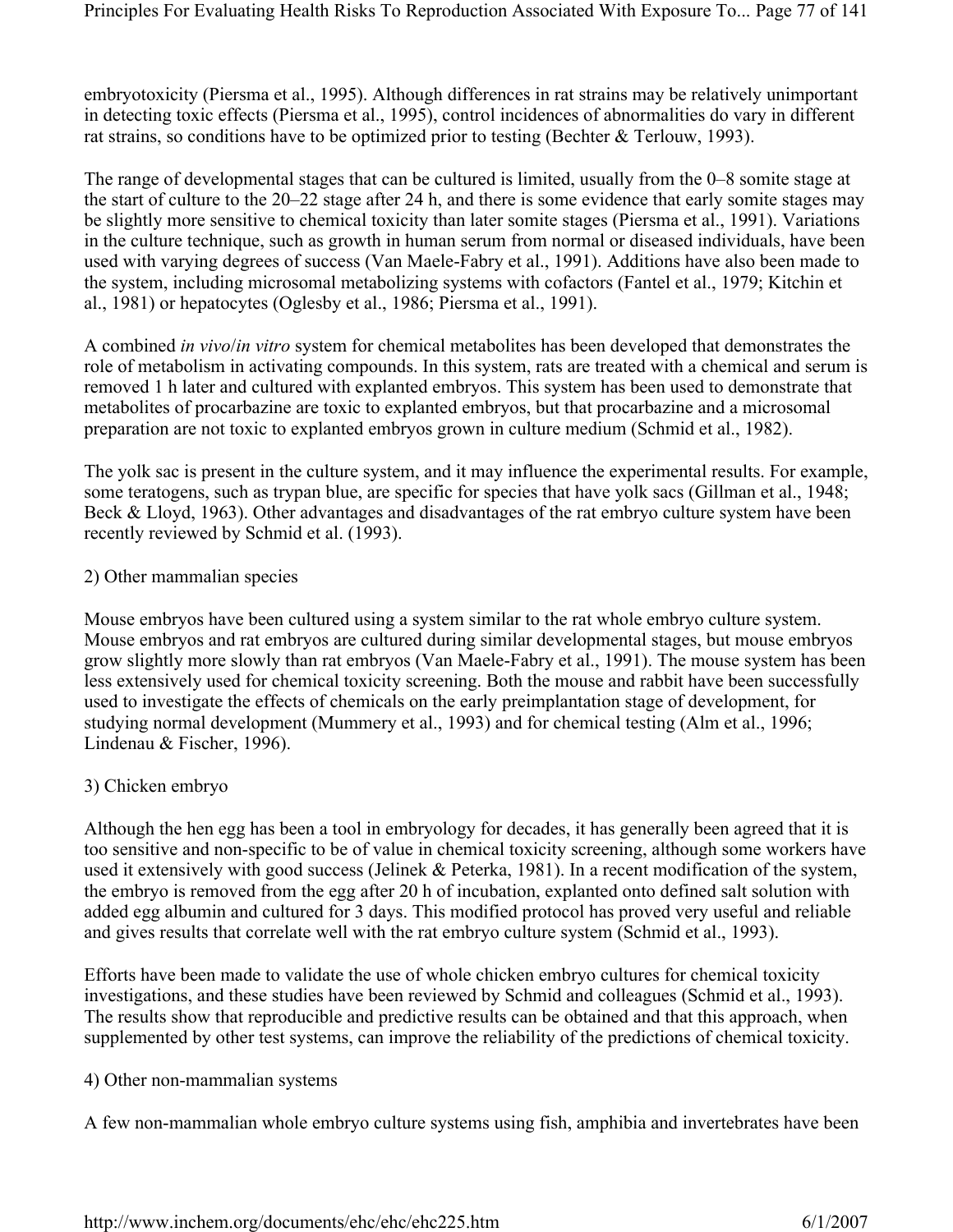proposed for developmental toxicity testing. Their usefulness has been very limited, although they may have some value for screening and prioritizing chemicals for further testing (Christian, 1993). Two tests that have been more widely used than the others are the hydra developmental toxicity assay (Johnson et al., 1988) and the FETAX (*Xenopus*) assay (Dawson & Bantle, 1987; Dawson, 1991). Neither of these test systems has been generally accepted as useful for predicting human hazards, although the FETAX test may have value for studying effects in ecosystems.

### **5.3.2.3 Organ culture systems**

The term organ culture is used when a whole organ anlage or a representative part, such as a lung lobe, is grown in culture and organ-specific differentiation is observed. Both surface and submerged growth conditions have been used (Neubert, 1982). Organ culture systems include pancreas, palatal shelves, tooth anlage, eye lens, kidney, gonads, bone, lung, intestine and liver (reviewed in IPCS, 1984). Limb bud culture has been extensively studied in a variety of species, including rat, mouse, rabbit, chick and ferret. A review of the effects of antiviral drugs on limb bud and fetal thymus cultures has been published (Stahlmann et al., 1993).

### **5.3.2.4 Cell and tissue culture**

Tissue culture has been used to a limited extent for developmental toxicity studies; of the studies that have used tissue culture systems, those using chick neural crest cells (Greenberg, 1982) and human embryonic palatal mesenchyme (Pratt et al., 1980, 1982) have been especially useful. In addition, the "micromass" teratogen test, first described by Flint & Orton (1984), has been used as a screening tool, and this test has been used successfully for many years. This method uses cultures of limb and CNS cells. Rat cells are normally used, but mouse and chick cells have also been studied. Many different endpoints can be assessed. For a detailed description of the method, the validation studies and discussion of its predictive value, see Flint (1993). Chick embryo neural retina cells have also been grown in culture (Daston et al., 1995), and studies indicate positive responses to chemicals at concentrations similar to those active in *in vivo* tests. Reinhardt (1993) has reviewed the use of organ slices, aggregate cell cultures and the micromass techniques for the study of neurodevelopmental toxicity. Two recent reviews of these *in vitro* systems, especially the micromass and the chick embryo neural retinal cell system, have been published (Daston, 1996a; Mirkes, 1996).

## **5.3.3 Human developmental toxicity studies**

Assessing developmental toxicity in humans requires a sample of individuals, information about their exposure, measurement of the outcome that might by altered by the toxicant and knowledge of the sample characteristics that might affect any observed relationship between the exposure and outcome. An overview of the methods used in human studies of this type is found in chapter 6. In this section, we outline the outcomes that are used most frequently to study developmental toxicity. Some may reflect events during the pregnancy and are measurable immediately after it ends. Other outcomes that arise from pregnancy or postnatal events cannot be observed until later, perhaps until adulthood. We also touch on issues that are relevant to exposure and give examples of agents that are developmental toxicants in humans.

### **5.3.3.1 Outcomes measured in the newborn period**

In experimental animals, the outcomes used to evaluate developmental toxicity at the end of pregnancy are total implantations (with number of live young and early and late fetal losses specified), sex and weight of viable progeny, as well as malformations and anomalies. Some of these are comparable to the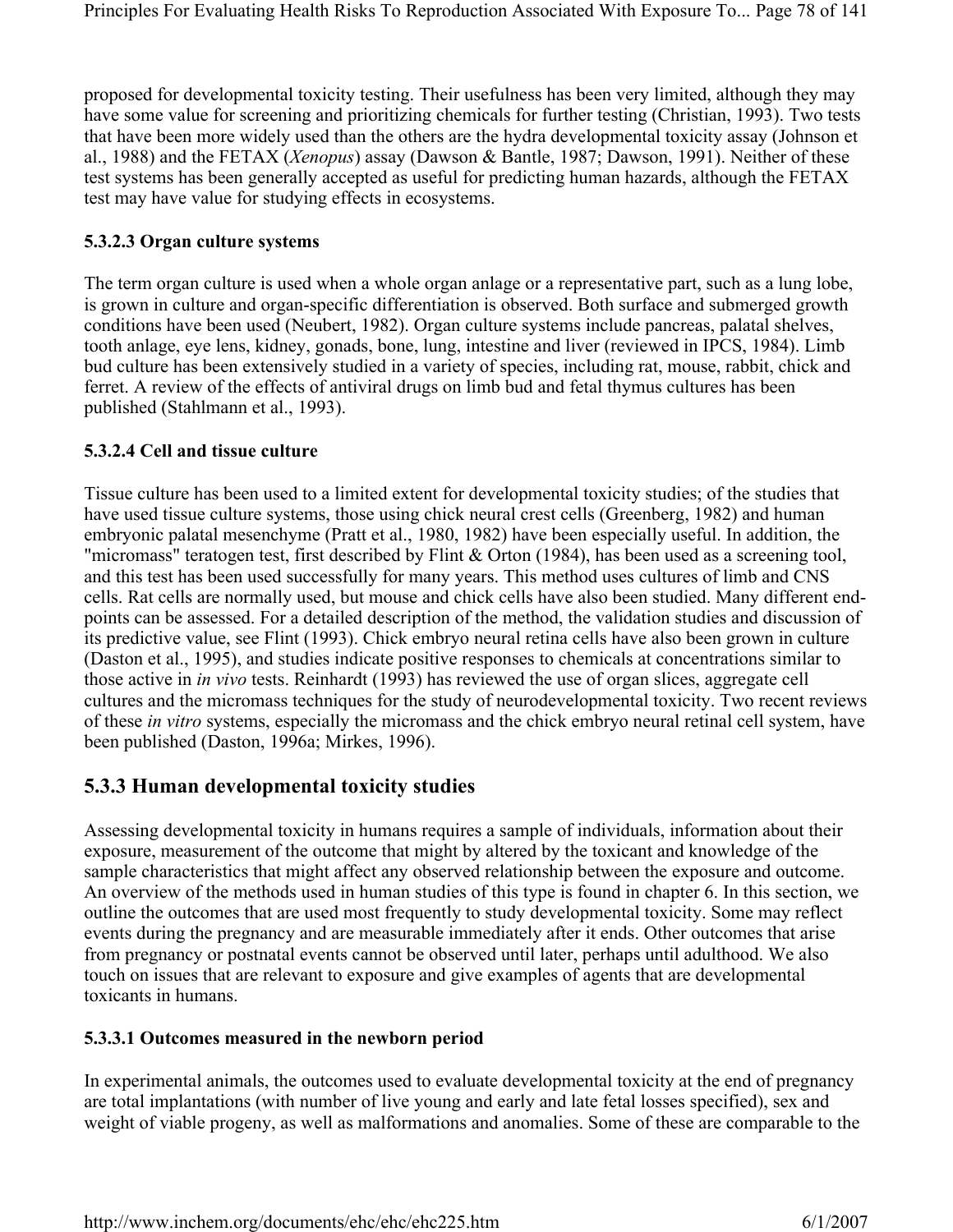most useful pregnancy outcomes for evaluating developmental toxicity in humans. Specifically, in humans, one can measure pregnancy loss (embryo/fetal death at any point before or during parturition), congenital malformations that are readily identified in the newborn, gestational length and the weight of the infant at birth and, for groups of infants, the sex ratio (number of males/number of females  $\times$  100).

As in animals, early and late fetal losses should be separated. For studies that cover less than 20 weeks of human gestation, survival is probably the only usable end-point. However, it is useful only to the extent that the losses can be reliably identified. Losses in the first half of pregnancy are often not known or recorded, so survival rates are difficult to determine. Improved methods for identifying embryonic loss have been developed, and sensitive urinary hCG assays can be used (Wilcox et al., 1985; Zinaman et al., 1996), but they are demanding for both research subject and investigator. Clinical records are not useful, because many early losses are either not recognized or not reported. The later the gestational cutoff, the more likely that deaths will be reported accurately, but the rarer they will be. After 20 weeks, the rate of survival is more reliably determined, either from individual records or from vital statistics on fetal death. However, even within an area as homogeneous as Europe, late fetal deaths are not uniformly defined across countries, nor are the criteria for entry into vital statistics registries necessarily comparable (Gourbin & Masuy-Strobant, 1995).

After 20 weeks, growth *in utero* is a very useful measure of developmental toxicity, because it predicts survival better than any other characteristic (Wilcox et al., 1999). (In many countries, this is reported for liveborn infants only.) Growth has three facets: length of gestation, weight at birth and weight for gestational length (intrauterine growth). Gestational length is imprecise unless ultrasound measurements, especially for the first half of pregnancy, are available (Mul et al., 1996). Weight can be measured more accurately; if it is below 2500 g, it is defined as "low birth weight." Low birth weight is generally regarded as an adverse outcome, although this does not take into consideration the many factors, such as sex of infant, ethnic characteristics and altitude of residence, that could modify this conclusion. Weight for gestational length is more meaningful and permits one to distinguish between babies born too early and babies who failed to grow normally *in utero*, regardless of the length of the pregnancy. These adverse growth patterns may have different etiologies (Kramer, 1987; Moore et al., 1994).

Congenital anomalies that are reliably identified at birth are relatively rare in humans, but such structural malformations have been identified in about 2–3% of liveborn babies across almost all countries that collect such data (International Clearing House, 1991). If one includes progeny that do not survive, the rate is considerably higher. Such anomalies can be due to a toxic prenatal exposure (e.g., thalidomide) or to an inherited disorder (Wilkie et al., 1994). They could also reflect developmental toxicity, depending on the timing of the exposure and the critical window for the type of malformation. An accurate assessment of the prevalence of birth defects in a sample or a population requires rigorous examination of every infant, using a standardized protocol. This is seldom done for birth defect registries, so it is not surprising that they have not been useful in identifying new teratogens that have limited effects (Khoury & Holtzman, 1987).

The sex ratio has been used to monitor developmental toxicity. Declining sex ratios (fewer males) have been recorded over the last 50 years for a number of regions, including Denmark, the Netherlands, Canada and the USA (Allan et al., 1997; Safe, 2000). Several reports have implicated pesticide exposure, but the change in rate of male births in Finland in the last 250 years antedated any increase in exposure to environmental chemicals (Vartianen et al., 1999). The problem is difficult to study, because a very large population is required to determine if any changes observed are random variations or reflections of toxicant exposure.

Large samples are also required for most studies of infrequent outcomes, such as stillbirth, specific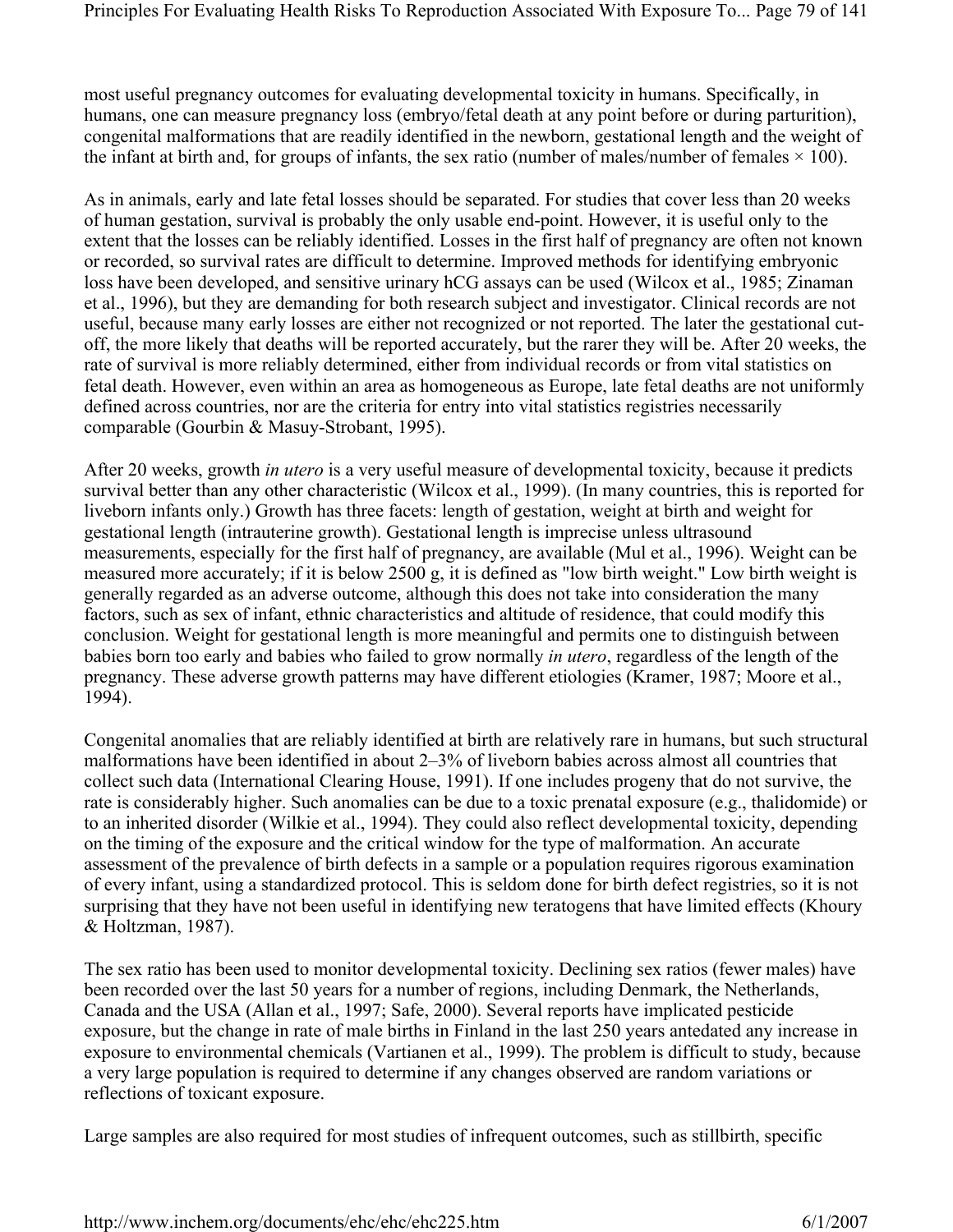congenital malformations and low birth weight; small samples may lack the power to reveal a true association between the exposure and adverse event, if one exists. Registries can alleviate the problem if they are complete and well maintained. For example, if all infants are examined and every case of a given malformation is identified and registered, with accurate supplemental data, these cases can be compared with infants without the malformation. Omission of numerous cases is problematic because they may differ from the registry cases in some systematic way that alters any conclusion based on the registry data. Studies of the more common outcomes, such as birth weight (expressed as a continuous variable), do not require such large samples and may be preferred for that reason. Combining different outcomes (such as several types of congenital malformations) to increase sample size may be risky because they may have different etiologies and thus may be differentially sensitive to toxicant exposure.

Which pregnancy outcomes are most useful to describe developmental toxicity? This question has been addressed by Savitz and co-workers (Savitz & Harlow, 1991; Savitz, 1994; Savitz et al., 1997), who note that multiple outcomes should be measured, since essentially every facet of reproduction and development could be affected by an exogenous agent. In theory, the more end-points are measured, the greater the likelihood of detecting a toxicant effect and its mechanism of action. In fact, the choice of end-points may be limited by practical constraints, such as the number of pregnancies available for study, the type of information gathering required and the resources at the investigator's disposal.

### **5.3.3.2 Outcomes measured in infancy and childhood**

Humans mature slowly, so they are at risk for functional defects for an extended period after birth. Outcomes observed in humans include changes in growth, behaviour and organ or system function and development. Cognitive, neurological, motor and sensory evaluations are used, and reproductive function is evaluated. All of these are vulnerable to the effects of toxicants. Childhood cancer is a specific end-point that is rare but possible. The critical exposure window for an adverse outcome will vary depending on the chemical exposure (Rogan et al., 1986; Jacobson & Jacobson, 1996). There is limited evidence in humans that exposure of one of the parents prior to conception of the progeny could also result in an adverse outcome (Aschengrau & Monson, 1989; Jarrell et al., 1996).

The lack of data on environmental exposure and postnatal effects reflects the enormous complexity of documenting such changes in children. Methods in developmental toxicity assessment must reflect this diversity of postnatal functions. The studies are expensive because they are generally prospective and longitudinal; that is, a group is recruited and then followed over time to observe its development. Jacobson & Jacobson (1996) have reviewed methodological issues associated with the design of prospective, longitudinal developmental studies. Standardized developmental scales must be adapted for specific countries and cultures. The selection of appropriate testing methods and conditions is very important when assessing children because of shorter attention spans and increased dependence on parental and environmental supports. The end-points frequently used to assess developmental neurotoxicity in exposed children have been reviewed by Winneke (1995); this is an important area, because the brain is very vulnerable to insult over a long period of time (Weiss, 2000; IPCS, 2001a). In addition, because of the increasing complexity of functional capabilities during early development, only a few tests appropriate for infants can be readminstered to older children.

Exposure patterns as well as developmental characteristics change as the child matures, and this must be taken into account. Both biological and behavioural changes affect the potential for exposure (reviewed in Cohen-Hubal et al., 2000). For example, small children mouth toys that may contain harmful chemicals. Children's diets are different, including liquid intake. Because of differences in metabolism, they may reach higher levels with a given exposure than those for adults. This combination of exposure and outcome complexities makes assessment of childhood developmental toxicity an extremely difficult endeavour.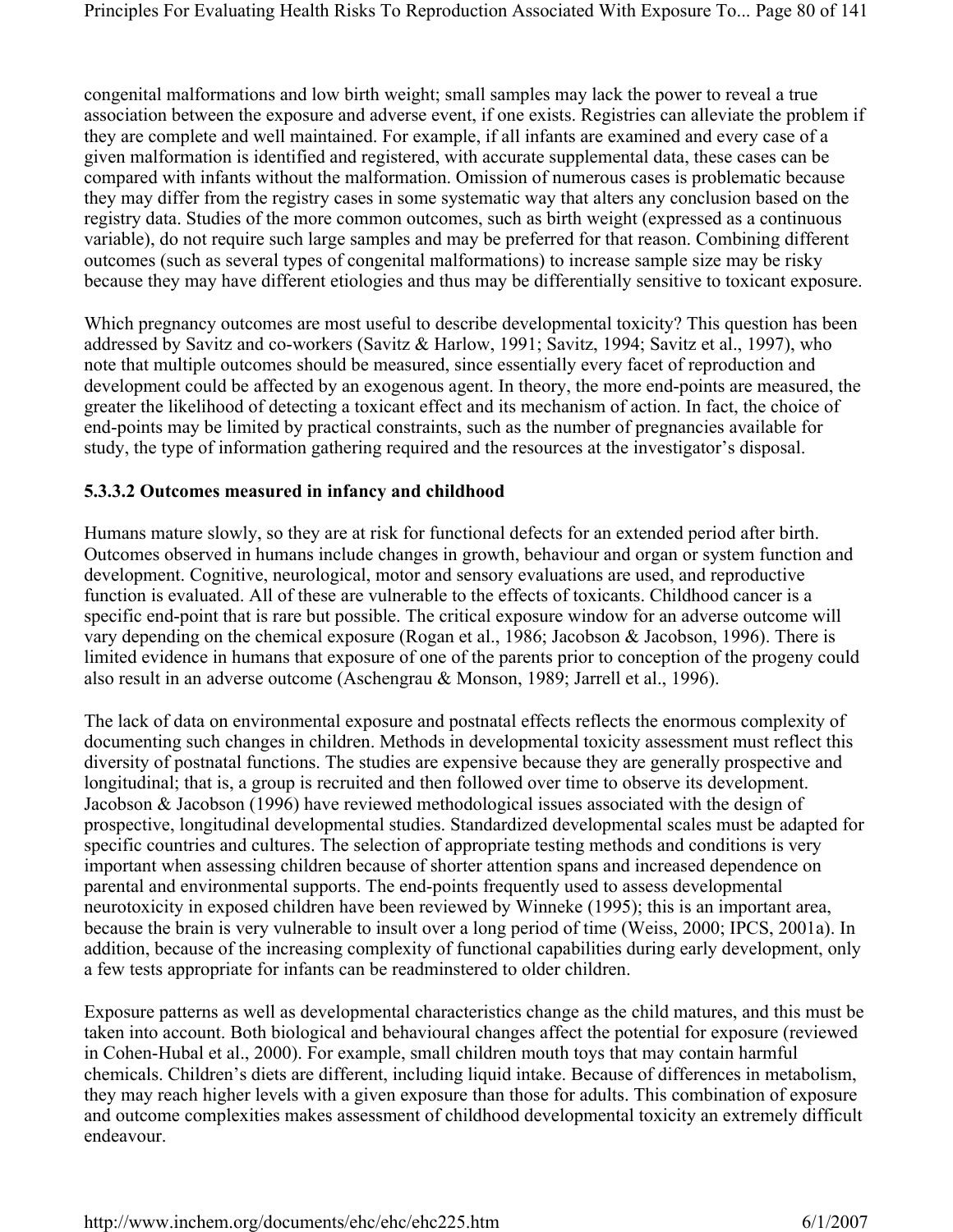### **5.3.3.3 Outcomes measured in adulthood**

In the last decade, a number of reports have been published describing adverse organ or system function in adulthood that could be ascribed to prenatal insult. One example is the appearance of cancer among young women whose mothers took DES during the pregnancy (Herbst et al., 1971). A growing number of investigations also link adult blood pressure and several chronic diseases to disturbed intrauterine growth (Cheung et al., 2000). These examples underscore the possibility of latent effects of developmental toxicity, and studies to explore this area should be undertaken.

### **5.3.4 Special considerations for developmental toxicity studies in humans**

An important complication that is specific to human developmental toxicity studies is the necessity to control for confounding factors that influence human development, such as parental intelligence, quality of home environment, nutritional factors and socioeconomic status (Bellinger et al., 1992; Bellinger, 1995). These may influence the outcomes from the newborn period to adulthood. In addition, assessment methods must take into consideration the time (days, months or years) that may intervene between exposure/insult and the expression of toxicity at a much later age.

It is important to assess multiple outcomes, since a variety of effects may be correlated if a toxicant has multiple targets or if it has a latent effect. For example, intrauterine growth retardation is a well established correlate for many male reproductive problems, such as testicular cancer (Moller & Skakkebaek, 1997), cryptorchidism and hypospadias (Akre et al., 1999b). The correlation of outcomes is a reflection of the intricate biological interactions of the human organism.

The human reproductive process does not fit perfectly into the animal model of reproductive and developmental toxicity. Conditions of the fetal–maternal unit that affect both mother and child have not been adequately addressed in this monograph, although there is some evidence that some of these adverse outcomes, such as pregnancy-induced hypertension, may be related to environmental exposure (Tabacova et al., 1998; Dawson et al., 1999). This is a promising frontier for new research. We have also not dealt with genetic susceptibility to developmental toxicants. Advances in this field may illuminate many of the mysteries of how toxicants act, and on whom. Limited data are available on mechanisms of action (see section 5.2.4). The work on oxidative stress in pregnancy (Tabacova et al., 1998; Hubel, 1999) is an example of how toxicants may act to affect development.

Regardless of the type of human study, ethical considerations are of paramount importance and may vary in different countries. Guidelines for the conduct of clinical trials of pharmaceutical agents have been published (e.g., WHO, 1995), and internationally recognized EC Principles of Good Clinical Practice have been developed (EC, 1990). However, international Good Epidemiology Practice guidelines have not yet been published. In all cases where scientific research involves human participants, internationally accepted ethical codes should be taken into consideration.

## **5.4 Summary**

Although our understanding of the potential subtle and long-lasting developmental effects of reproductive toxicants has advanced significantly during the last decade, the information on the extent to which exposures to environmental chemicals result in neurodevelopmental changes remains limited. Most developmental disabilities in children remain of unknown etiology. Although the magnitude of the effects may be small, they may have significant impact on public health. Comprehensive, prospective, longitudinal studies on the effects of exposure to chemicals on child development are needed.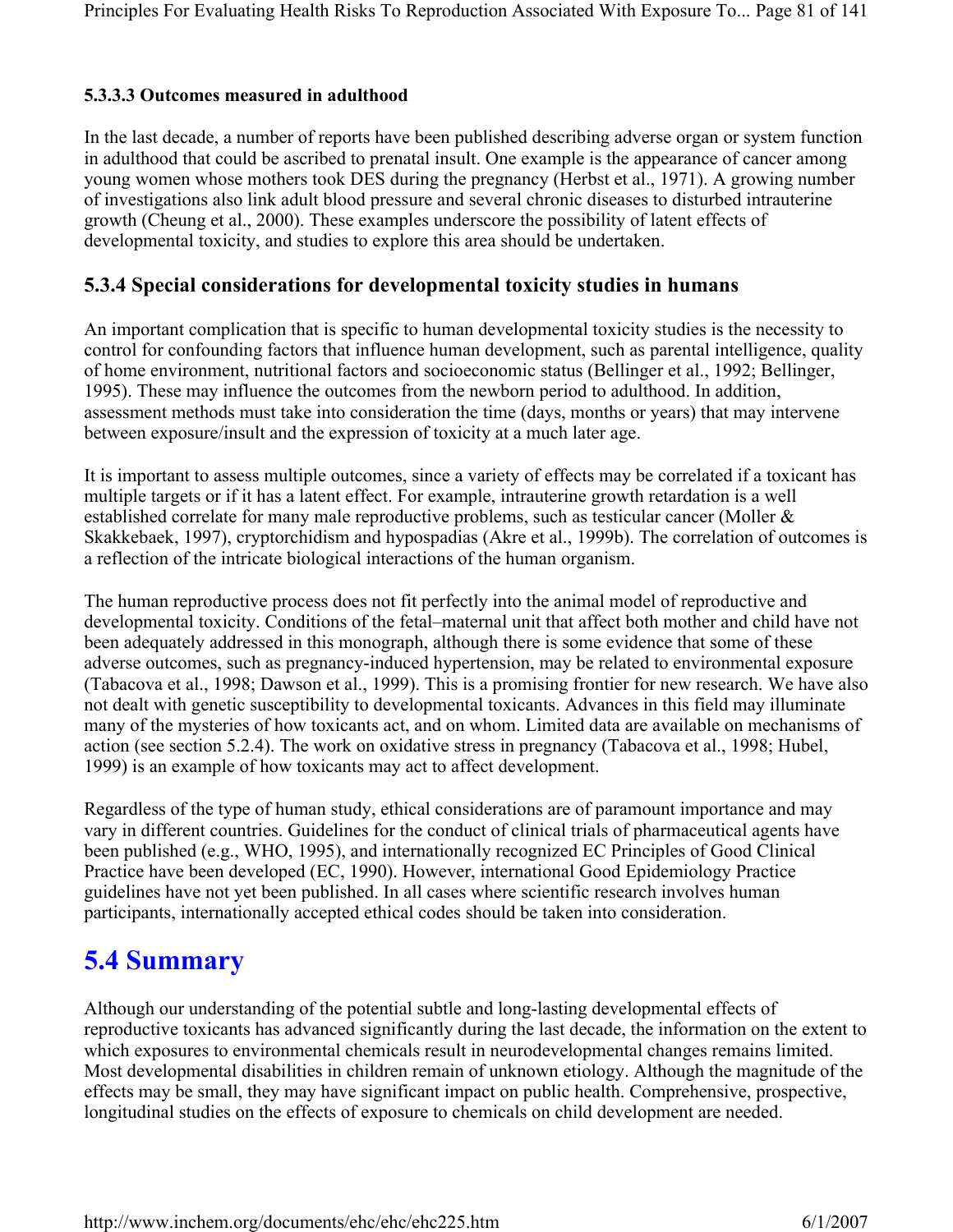## **6. RISK ASSESSMENT STRATEGIES FOR REPRODUCTIVE TOXICITY**

# **6.1 Introduction**

Risk assessment is an empirically based process that estimates the risk of adverse effects from exposure of an individual or population to a chemical, physical or biological agent. The OECD test guidelines, the US EPA risk assessment guidelines and additional risk assessment procedures for new and existing chemicals have been published and put into use by many different countries in Europe, the Americas and Asia (United Kingdom Department of Health, 1991, 1995; EC, 1994, 1996; Health Canada, 1994; IPCS, 1994; Hertel, 1996). A list of assessments produced by various national and international agencies on specific chemicals is included in ECETOC/UNEP (1996).

Risk is defined as the probability of adverse effects in an organism, a population or an ecological system caused under specified conditions by a chemical, physical or biological agent (OECD/IPCS, 2001). The risk assessment process usually involves four steps: hazard identification, dose–response assessment, exposure assessment and risk characterization (US NRC, 1983; WHO, 1999). The first two components of the risk assessment process, hazard identification and dose–response assessment, constitute the basic toxicological evaluation. This evaluation is aimed at characterizing the sufficiency and strength of the available toxicity data and may indicate some level of confidence in the data. Each source of information has its advantages and limitations, which determine the "weight of the evidence." Dose– response modelling may be included, if data are available. The third component, exposure assessment, estimates potential human exposure based on various environmental and/or occupational scenarios. The integration of human exposure and animal testing data with exposure assessment is termed risk characterization and constitutes the final step in the risk assessment process (Kimmel et al., 1986).

Risk management is the process that applies information obtained through the risk assessment process to determine whether the assessed risk should be reduced and, if so, to what extent. In some cases, risk is the only factor considered in a decision to regulate exposure to a substance. Alternatively, the risk posed by a substance is weighed against social, ethical and medical benefits and economic and technological factors in weighing alternative regulatory options and making regulatory and public health decisions. Risk management is purposely separated from the scientific evaluation (i.e., risk assessment) for the following reason: the scientific data should be fully evaluated in a context free from the influence of non-scientific issues and pressures. Relevant social, economic, political, public health or other issues should be considered independently. The risk-balancing approach is used by some agencies to consider the benefits as well as the risks associated with use of the chemical. Additional sources of information on reproductive toxicity risk assessment include IPCS (1984, 1986a), ECETOC (1989), Moore et al. (1995), EC (1996) and Moore (1997).

Regulatory agencies around the world have set standards over the last three decades for limiting exposure to hazardous agents and preventing reproductive toxicity. The regulations issued by these agencies are based largely on experimental data on reproductive toxicity. The approaches to assess the risk to reproductive health include testing protocols in animals exposed to chemicals during critical windows of the reproductive cycle. As described previously, tests were initially designed to detect chemically induced structural anomalies, but more recent strategies have been developed to evaluate risk of functional deficiencies as well as structural anomalies.

This chapter describes current strategies and approaches to assessing developmental and reproductive toxicity and identifies research needs to improve the scientific basis for risk assessment. It is intended to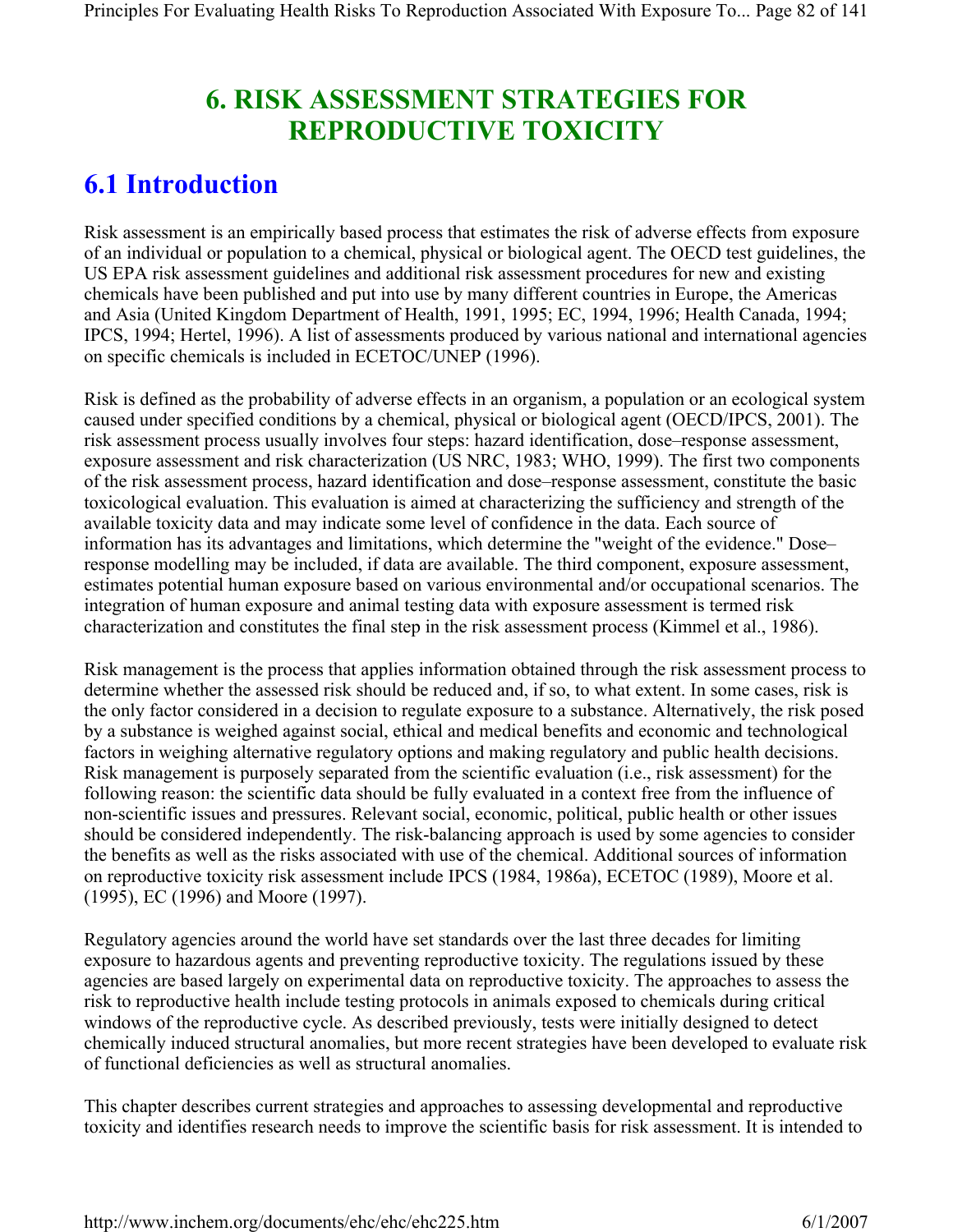provide the reader with an appreciation of the complexity of reproductive toxicity risk assessment.

# **6.2 Testing strategies and protocols**

Strategies and protocols for detecting reproductive toxicity differ for different substances. Background information relevant to the proposed tests and the purpose of the tests can also influence the strategy or protocol used. Acceptable protocols also differ in different geographic locations with different regulatory authorities. OECD testing guidelines for chemicals were developed and adopted by international agreement, and this has greatly advanced the international acceptance of data produced in different countries and laboratories (see section 6.3).

## **6.2.1 Pharmaceutical agents**

The earliest testing protocols for reproductive toxicity were developed for pharmaceutical agents by the US Food and Drug Administration (FDA) in 1966. These protocols are based on a three-segment design that gives a fairly complete picture of the reproductive and developmental effects of a particular drug. Segment I is an overall evaluation of fertility and reproduction in which males and females (usually rats) are exposed prior to mating and females are also exposed throughout pregnancy and lactation. Segment II includes teratogenicity testing as well as outcomes such as growth alteration and mortality. It is carried out on a rodent and a non-rodent species. Dams are treated during the period of major organogenesis, and fetuses are examined in detail just before parturition. Segment III is a peri- and postnatal study, in which animals (usually rats) are treated from the end of major organogenesis through parturition and lactation. Effects on pup survival, growth and development are assessed. This approach was used for many years, with slight differences between the US/European guidelines and those recommended in Japan. Testing guidelines have been updated for pharmaceuticals (ICH, 1993) and for certain food additives and chemicals.

In 1994 and 1995, two jointly sponsored IPCS/OECD international workshops were held to try to harmonize the different approaches to reproductive and developmental toxicity risk assessment (IPCS, 1995; Chahoud et al., 1999). The focus of these workshops was to identify and discuss the areas of agreement and disagreement on approaches to reproductive and developmental toxicity risk assessment; once identified, proposals were made for research that could help resolve areas of disagreement and uncertainty. The workshop reports indicated a number of areas of agreement and several research needs. One of the research needs was harmonization of terminology. A glossary that helps address this issue with respect to terminology for structural abnormalities was recently published (Wise et al., 1997). In addition, an Atlas of Developmental Abnormalities in Common Laboratory Mammals was developed by the International Federation of Teratology Societies using the glossary. This document is available on the Internet (http://www.ifts-atlas.org).

## **6.2.2 Chemicals**

Similar experimental protocols are used to test pesticides and food additives. Tests should cover both high-level acute and low-level long-term exposure; for environmental chemicals, there is greater need for study of long-term, low-level exposures. Protocols for testing long-term exposure (multigeneration studies, *in utero* toxicity tests) have been used since 1966. Guidelines include the US FDA (1970) guidelines for food additives and contaminants and the US EPA (1998a, 1998b, 1998c) and the OECD (1981a, 1983a, 1983b, 1996a) guidelines for pesticides and industrial chemicals. For non-food use pesticides, the strategy is generally to conduct a two-generation reproductive toxicity test (OECD, 2001b) and a prenatal developmental toxicity test (OECD, 2001a).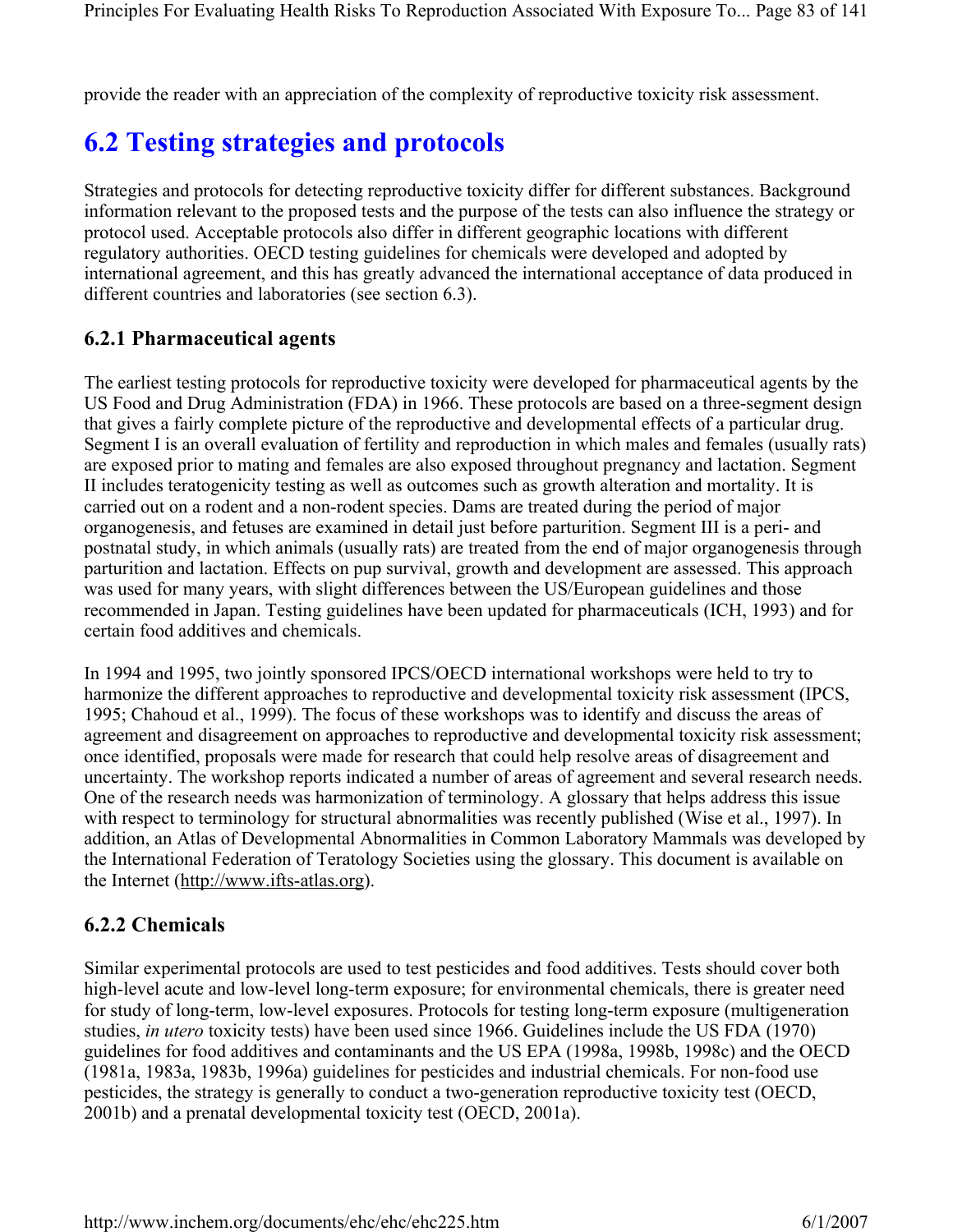Food use pesticides and food additives are among the agents most exhaustively tested for reproductive toxicity, typically employing prenatal and multigeneration reproductive toxicity tests. A developmental neurotoxicity study may be included if there is concern about potential effects on the developing nervous system. Such a study may be conducted as a "stand-alone" or as part of a multigeneration reproduction study. Criteria for selecting agents for developmental neurotoxicity testing have been proposed and include evidence for CNS malformations, neuropathology in adults, neurotoxicity in adults and other signs of developmental toxicity.

Several factors are considered in developing specific testing requirements for industrial chemicals, including tonnage of chemical produced, uses of the chemical, potential for human exposure and structural analogy to toxic chemicals. These factors can be used as a basis for an appropriate testing strategy. Thus, a chemical intermediate produced only in a closed reactor system would have little or no mandated testing, because the probability of its release into the environment or of human exposure to the chemical is very low.

The European Union has adopted a tiered testing approach for new chemicals. This approach requires stepwise increases in detailed testing and evaluation when known factors (such as tonnage) warrant such increased testing. For those compounds that are produced at less than 1 tonne per annum and for which there are no structural or other alerts, no formal additional testing is required. As tonnage increases, the authorities require an OECD single-generation reproduction study. Results from this and other toxicity evaluations could then trigger the need for a prenatal toxicity test in one species. When the tonnage and additional information indicating potential effects increase, a multigeneration study would be required, together with the possibility of a prenatal study in a second species. When results are suggestive of, or demonstrate, adversity, then detailed clarification is required using more complex standard protocol studies or other investigative treatment and assessment regimes. For agents produced in high tonnage or for which extensive human exposure is known or expected, the normal testing strategy is to conduct a multigeneration reproduction study in conjunction with prenatal toxicity testing in two species, most frequently the rat and rabbit. This flexible strategy is a pragmatic approach to testing (EC, 1994). The testing strategy is currently being updated to include consideration of the revisions of the existing OECD guidelines (i.e., OECD, 2001a, 2001b) and the proposed draft OECD guideline for developmental neurotoxicity (OECD, 1999c).

Recent legislation in the USA (the Safe Drinking Water Act Amendments and the Food Quality Protection Act; US EPA, 1996a) mandated that the US EPA must develop a screening and testing strategy for hormonally active agents using approved and validated test methodology (US EPA, 1998d). The OECD is also implementing collaborative activities on validation of test methods for endocrine disrupters (OECD, 1999a, 1999b). The precise content of the screening battery and how the data will be used are currently the subjects of intense debate.

# **6.3 Sources of data on reproductive toxicity**

Reproductive toxicity can be assessed using data from a variety of sources, including studies designed for other purposes (Chapin et al., 1998). Such data are often useful because they provide broader assessment of reproductive toxicity, and it is valuable to integrate the information from different sets of data. For example, it is common to perform histological evaluation of the reproductive organs in general toxicity studies (i.e., repeated-dose 28-day or 90-day studies). These frequently performed studies often provide the first indication of the potential reproductive toxicity of a compound (e.g., decrease in organ weight, histopathology). General toxicity studies may, however, use different doses or a different method of dosing than reproductive and developmental toxicity studies.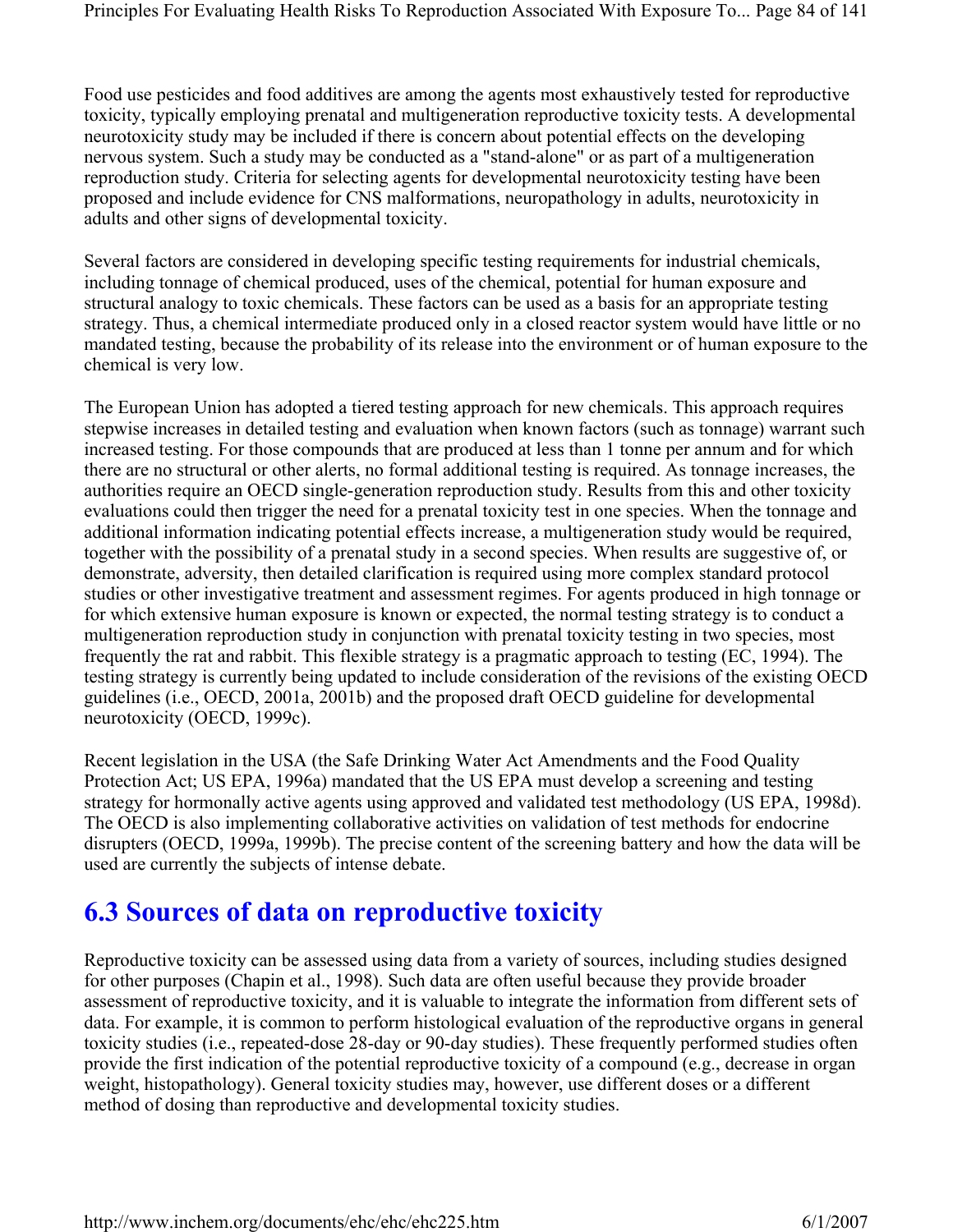A number of specific protocols have been developed to evaluate reproductive toxicity. These vary from complex *in vivo* studies with multiple end-points to more simple *in vitro* studies using cells or embryos (ECETOC, 1989). The major *in vivo* study protocols are the single- and multigeneration reproductive studies (OECD, 1983a, 1983b; EC, 1996; US EPA, 1998a) and the prenatal toxicity study (US FDA, 1966; US EPA, 1998b; OECD, 2001a).

Two additional protocols have received international endorsement as screens for reproductive and developmental toxicity (OECD, 1995, 1996b). These *in vivo* protocols were specifically designed for prioritization of future investigations and not as specific "stand-alone" studies for risk assessment purposes. Their original intent was for gathering information on chemicals for which no information was available. These protocols are more limited in scope and duration than the generally accepted protocols; therefore, a positive finding is likely to indicate toxicity and warrant further study. In contrast, a negative finding is insufficient and inconclusive with respect to potential reproductive toxicity. Alternative protocols include continuous breeding studies (Lamb, 1985) and the alternative reproductive test (Gray et al., 1988). In a few cases, studies to evaluate developmental neurotoxicity or other postnatal functions may have been conducted, and these can provide a more complete evaluation of potential developmental effects. In addition to the standard guideline studies, data from experimental studies on mechanisms of action, etc., can provide useful data for consideration in the risk assessment process.

These reproductive toxicity protocols and guidelines have improved our ability to assess potential adverse effects, but there is still considerable difficulty in interpreting studies using different end-points. A workshop convened by the International Life Sciences Institute (ILSI, 1999) identified the need for guidance on how to interpret data from various reproductive toxicity tests and how this applies to human health risk assessment. Workshop participants agreed that an integrated approach was essential and that biological plausibility should dictate the validity of any given observation.

# **6.4 Hazard identification**

Hazard identification is the first stage in hazard assessment or risk assessment, which consists of identifying substances of concern and the adverse effects they may have on target systems under certain conditions of exposure (OECD/IPCS, 2001).

The purpose of hazard identification is to evaluate the weight of evidence for adverse effects in humans based on assessment of all available data, ranging from observations in humans and animal data to an analysis of mechanisms of action and structure–activity relationships. Each source of information has its advantages and limitations, which determine the "weight" of that evidence; collectively, the evidence permits a scientific judgement as to whether the chemical can cause adverse effects.

A "weight of evidence" approach to assessing reproductive toxicity requires rigorous evaluation of all available data. However, often only limited information is available, and default assumptions must be made because of uncertainties in understanding mechanisms, dose–response relationships at low dose levels and human exposure patterns. Several of these assumptions are basic to the extrapolation of toxicity data from animals to humans, while others are specific to reproductive toxicity. The general default assumptions for reproductive toxicity stated in the IPCS (1995) report are summarized as follows:

*•* An animal reproductive effect is assumed to be predictive of a potential human reproductive effect, although the precise manifestations may not be the same. This assumption is based on comparisons of data for agents that are known to cause human reproductive toxicity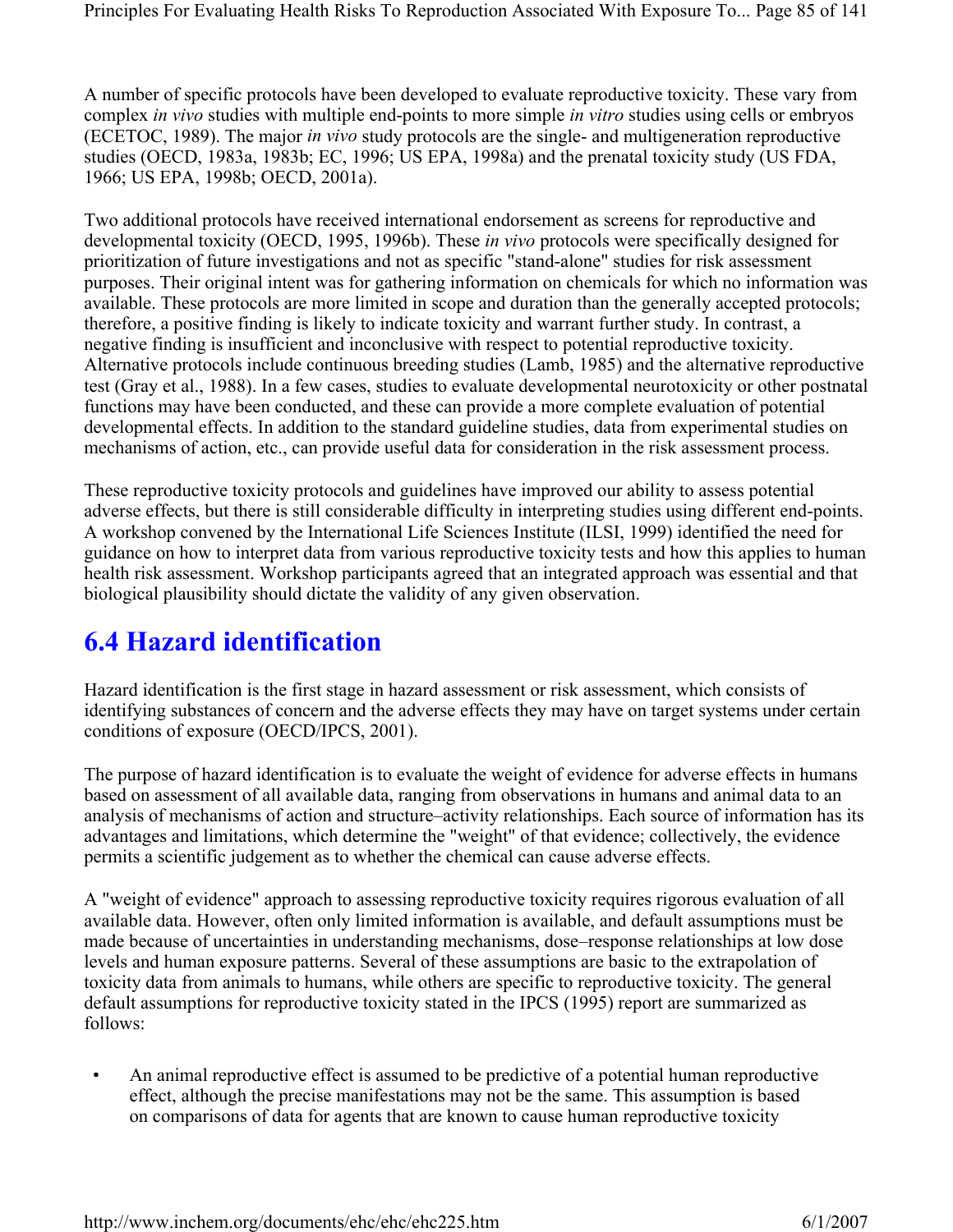(Thomas, 1981; Meistrich, 1982; Nisbet & Karch, 1983; Kimmel et al., 1984; Hemminki & Vineis, 1985; Kimmel & Gaylor, 1988; Working, 1988; Newman et al., 1993).

- *•* In the absence of information on the most appropriate species, it is assumed that the most sensitive species is the most appropriate. This is because, for the majority of agents known to cause human reproductive toxicity, humans appear to be as sensitive as or more sensitive than the most sensitive species tested, based on studies that determined dose on a body weight or air concentration basis (Thomas, 1981; Nisbet & Karch, 1983; Kimmel et al., 1984, 1990; Hemminki & Vineis, 1985; Working, 1988; Newman et al., 1993).
- In the absence of specific information on both sexes, it is assumed that a chemical demonstrated to cause effects on sexual function and fertility in one sex may cause similar effects in the other sex. This assumption is based on the fact that (1) for most agents, the nature of the testing and the data available are limited, reducing confidence that the potential for toxicity to both sexes and their offspring has been examined equally; and (2) many of the mechanisms controlling important aspects of reproductive system function are similar in males and females and therefore could be susceptible to the same agents. Specific information demonstrating a mechanistic difference between the sexes or sufficient testing showing no effect in one sex could negate this assumption.
- In general, a threshold or non-linear dose–response relationship is assumed in the dose– response curve for reproductive toxicity. This is based on known homeostatic, compensatory or adaptive mechanisms that must be overcome before a toxic end-point is manifested and on the rationale that cells and organs of the reproductive system and the developing organism have some capacity to repair damage. However, in a population, background levels of toxic agents and pre-existing conditions may increase the sensitivity of some individuals. Thus, exposure to a toxic agent may increase risk of adverse effects for some, but not all, individuals within a population. Although a threshold may exist for endpoints of reproductive toxicity, it usually is not feasible to distinguish empirically between a true threshold and a non-linear relationship.

# **6.5 Human studies**

In principle, well documented observational and epidemiological studies provide the most relevant information on human health effects, since they avoid extrapolation from animals to humans. However, for new chemicals, human data will not be available, and the potential toxicity of the chemical is estimated using experimental studies. Also, human populations are heterogeneous and may be differentially susceptible to chemical-induced effects (IPCS, 1984, 1986a, 1986b, 1992, 1996, 1999). Exposure to chemicals often occurs in occupational settings, where exposure tends to be higher than in the general population; nevertheless, studies on occupational exposures have provided valuable data on both the reproductive toxicity of many chemicals and effective study designs (see Lindbohm, 1999). The reproductive toxicity data for humans are limited to only a few chemicals, but the database is rapidly expanding. Fundamentals of epidemiology studies are not addressed here, since they are discussed in textbooks and reviews (Moolgavkar, 1995; Rothman & Greenland, 1998). Guidelines for conducting environmental epidemiology studies have also been published.

"Human studies" include both epidemiological studies and other reports of individual cases or clusters of events. Typical epidemiological studies include (1) cohort studies in which groups are defined by exposure and health outcomes are examined; (2) case–referent studies in which groups are defined by health status and prior exposures are examined; (3) cross-sectional studies in which exposure and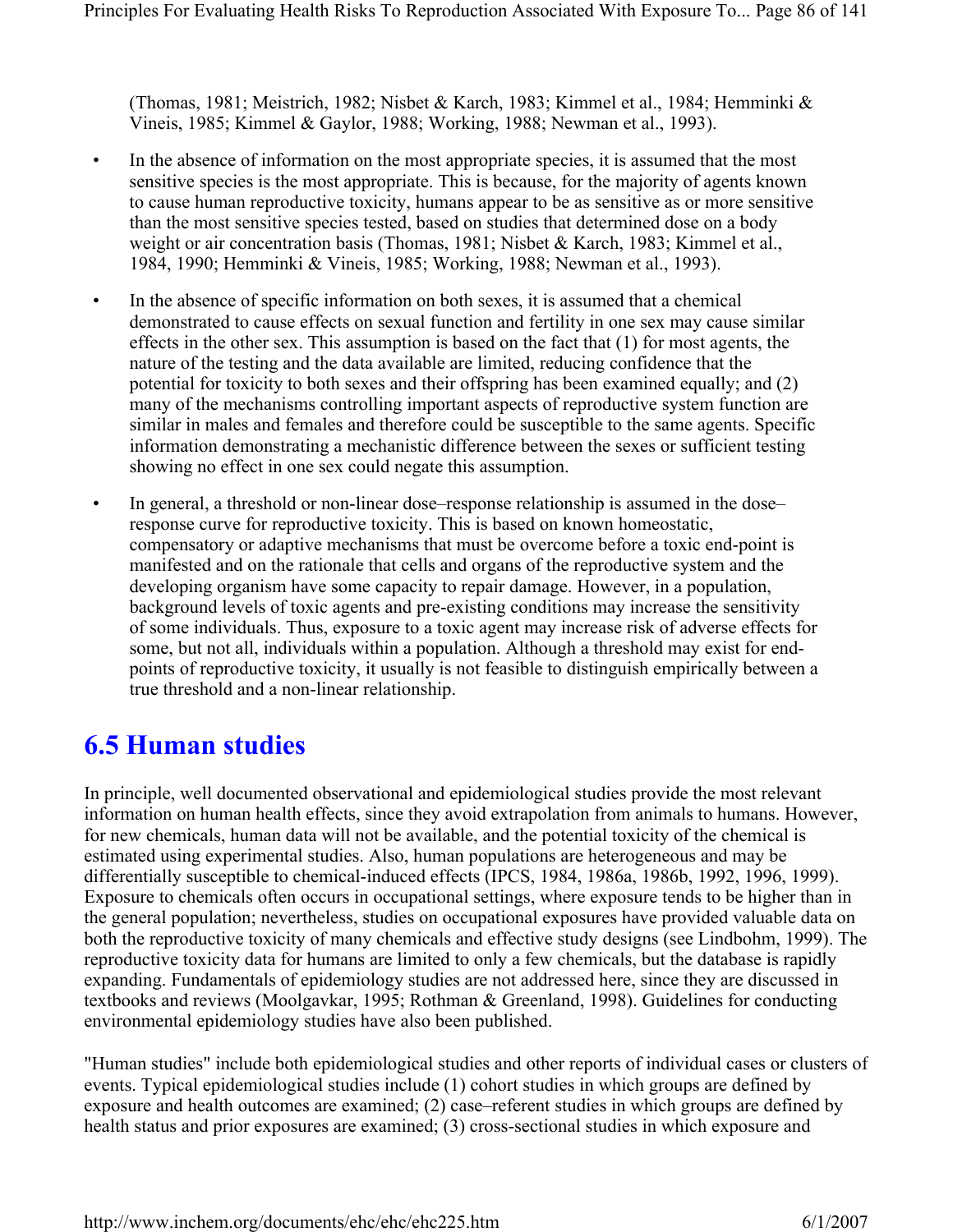outcome are determined at the same time; and (4) ecological studies in which exposure is presumed based typically on residence. Greatest weight should be given to carefully designed epidemiological studies with more precise measures of exposure, because they can best evaluate exposure–response relationships (Weinberg & Wilcox, 1998; Krzyzanowski, 2000). This assumes that human exposure occurs in a broad enough dose range for observable differences in response to occur. Epidemiological studies in which exposure is inferred from occupational title or residence (e.g., some case–referent and all ecological studies) may contribute data for hazard characterization; however, these studies are of limited value for quantitative risk determination because of the typically broad categorical groupings. Recent advances have improved exposure data in ecological studies. For example, mapping of monitoring data (using a geographic information system) allows improvements in assignment of potential exposure, taking into account emission patterns, topology and meteorological patterns. In addition, some ecological studies have included collection of more detailed breakdowns of mixtures or measurement of biomarkers for some (or all) of the subjects, allowing improved estimation of exposure.

Reports of individual cases or clusters of events may be used to generate hypotheses of exposure– outcome associations, which can be confirmed with well designed epidemiological or laboratory studies. These reports of cases or clusters may support associations suggested by other human or test animal data, but cannot be used for risk assessment in the absence of additional data. Detailed analysis of epidemiology data often requires specific professional training in this area. Some general design considerations and examination of data from various types of reports or studies are briefly discussed below.

## **6.5.1 Criteria for establishing causality**

The strengths and weaknesses of each study must be considered along with the potential for bias (Rothman & Greenland, 1998), paying particular attention to exposure data, criteria for definition of health outcome under study and the size of the study population. A set of standardized criteria for assessing the weight of evidence of causality has been developed (Hill, 1965; Susser, 1977). The statistical power of the study (i.e., the probability that the study will be able to demonstrate an effect) must be evaluated. For example, to score a recognized fetal loss, hundreds of pregnancies must be evaluated (Little et al., 1999).

Power can be enhanced by combining populations from several studies using a meta-analysis (Blair et al., 1995; Blettner et al., 1999). The combined analysis can increase confidence in the absence of risk for agents with negative findings. However, caution must be exercised in combining potentially dissimilar study groups.

If a study has negative findings, it should be carefully evaluated with respect to, for example, the power of the study, its concordance or discordance with other related studies, and differences or similarities in study design or end-points with related studies. Results of different studies can be evaluated by comparing statistical confidence intervals. Studies with lower power will tend to yield wider confidence intervals; the magnitude of the risks must be considered. Studies with similar risks are important even if statistical significance is not present in all studies.

## **6.5.2 Potential bias in data collection**

Bias may result from study group selection or methods of data collection (Rothman & Greenland, 1998). Selection bias can occur when an individual's willingness to participate varies with certain characteristics relating to exposure or health status. In addition, selection bias may operate in the identification of subjects for study. For example, hospital records are often used to identify the study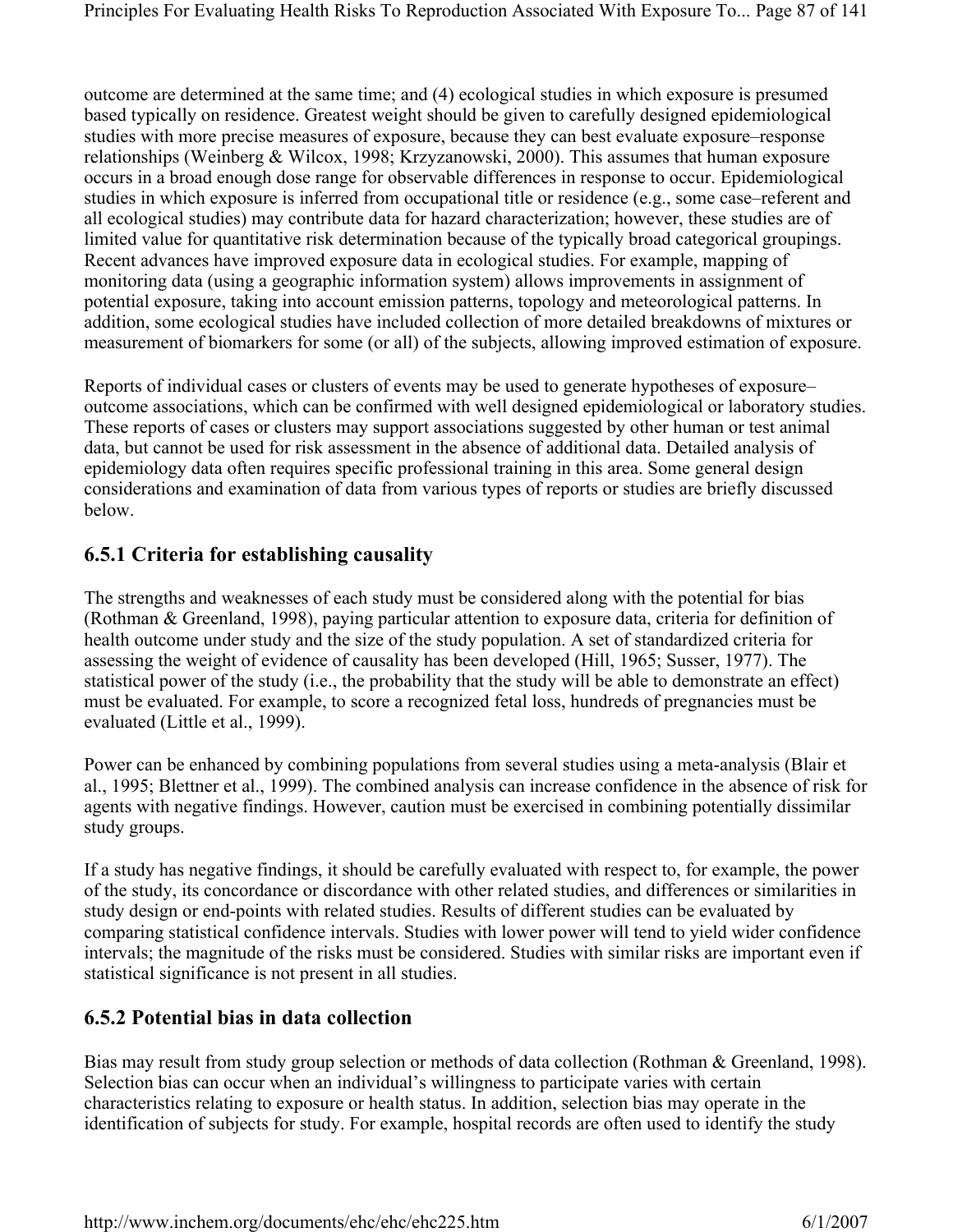group for early pregnancy loss, and this will underascertain events, because women are not always hospitalized for these outcomes. Risk assessment will give more weight to a study in which a more complete list of pregnancies is obtained, such as collection of biological data (e.g., hCG measurements) of pregnancy status from study members. Hospital records contain more complete data on congenital malformations than do birth certificates and can be used for ascertainment purposes (Mackerprang et al., 1972; Snell et al., 1992). Sperm bank or fertility clinic data may also be successfully used for semen studies. Study subjects from either of these sources are preferentially selected, because semen donors are typically of proven fertility and men in fertility clinics are part of a subfertile couple who are actively trying to conceive. These factors should be considered and evaluated prior to use in risk assessment.

Studies of working women present the potential for additional bias, because some factors that influence employment status may also affect reproductive end-points. For example, because of child care responsibilities, women may terminate employment, as might women with a history of reproductive problems who wish to have children and are concerned about workplace exposures (Joffe, 1985; Lemasters & Pinney, 1989). Thus, retrospective studies of female exposure that do not include terminated female workers may be of limited use in risk assessment, because the level of risk for some of the outcomes is likely to be overestimated (Lemasters & Pinney, 1989).

Information bias can result from misclassification of characteristics of individuals or events identified for study. Recall bias, one type of information bias, may occur when respondents with specific exposures or outcomes recall information differently from those without the exposures or outcomes. Interview bias may result when the interviewer knows *a priori* the category of exposure (for cohort studies) or outcome (for case–referent studies) in which the respondent belongs. Use of highly structured questionnaires and "blinding" of the interviewer reduce the likelihood of such bias. Studies with lower likelihood of such bias should carry more weight in a risk assessment (Axelson, 1985; Stein & Hatch, 1987; Weinberg et al., 1994).

Data from any source may be prone to errors or bias. Bias can be difficult to assess; however, validation with an independent data source (e.g., vital or hospital records) or use of biomarkers of exposure or outcome, where possible, may help identify bias and increase confidence in the results of the study.

## **6.5.3 Collection of data on other risk factors, effect modifiers and confounders**

Factors that may affect reproductive toxicity include such characteristics as age, smoking, alcohol or caffeine consumption, drug use and past reproductive history. Some subpopulations may have increased or decreased susceptibility due to genetic, acquired or developmental characteristics. Known and potential risk factors should be examined to identify confounders or effect modifiers. An effect modifier is a factor that alters exposure–response relationships. For example, age is an effect modifier if the risk associated with a given exposure changes with age (e.g., an exposure that changes semen quality in older but not younger men). A confounder is a variable that is a risk factor for the disease under study and is associated with the exposure under study, but is not a consequence of the exposure. A confounder can distort both the magnitude and direction of the measure of association between the exposure of interest and the outcome. For example, smoking can be associated with socioeconomic status and with level of fertility, so smoking may be a confounder for studies of these outcomes.

Both effect modifiers and confounders need to be controlled in the study design and/or analysis to improve the estimate of the effects of exposure. A more in-depth discussion of these issues has been previously published (see Epidemiology Workshop for the Interagency Regulatory Liaison Group, 1981; Kleinbaum et al., 1982; Rothman & Greenland, 1998). Statistical techniques are available to control for these factors, and their application and interpretation require careful consideration (Kleinbaum et al.,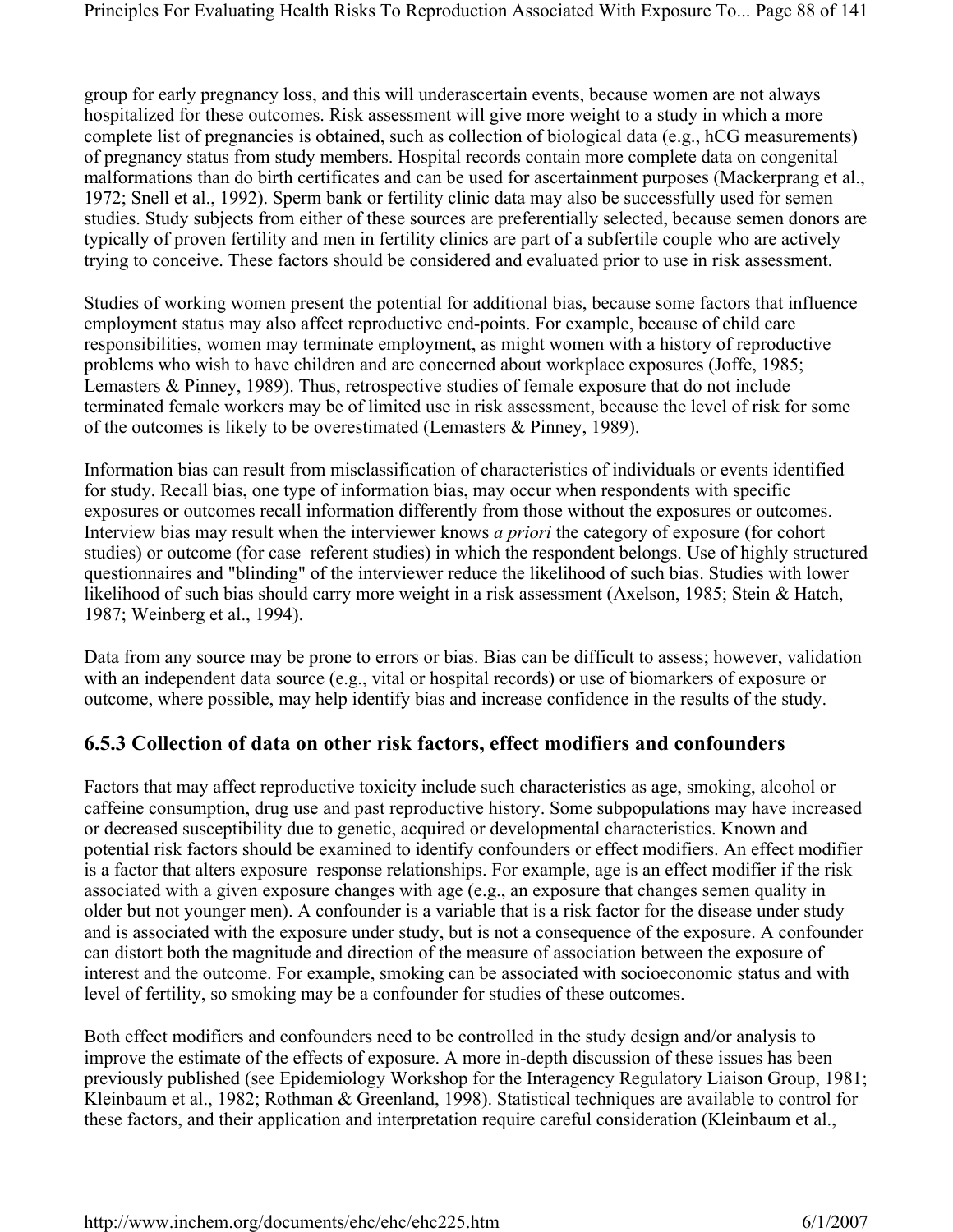1982; Rothman & Greenland, 1998). Studies that fail to account for these important factors should be given less weight in a risk assessment.

### **6.5.4 Examination of clusters, case reports or series**

Cases or clusters of adverse reproductive effects are generally identified by the individuals involved or their physicians. Subfecundity is difficult to identify in both males and females because it may be hard to recognize and can be viewed as a non-event. Cultural norms may inhibit the reporting of impaired fecundity in men. In addition, adverse pregnancy outcomes as a result of paternal exposure have been less studied and so may be less readily recognized and identified than those resulting from maternal exposure. The first agent identified as causing male reproductive toxicity in humans, dibromochloropropane, was identified from study of a cluster of male subfecundity. It was recognized by virtue of an atypically high level of communication among the wives of the exposed male workers (Whorton et al., 1977, 1979; Biava et al., 1978).

Adverse effects identified in clusters and case reports of females have been, thus far, primarily adverse pregnancy outcomes, such as fetal loss and congenital malformations. Identification of other effects, such as subfertility/subfecundity or menstrual cycle disorders, may be more difficult, as noted above.

Case reports are useful to identify agents that may cause reproductive toxicity. They are probably of greatest use in suggesting topics for further investigation. Reports of clusters and case reports/series are best used in risk assessment in conjunction with strong laboratory data to support the conclusion that similar effects occur in test animals and in humans.

### **6.5.5 Community studies and surveillance programmes**

Epidemiological data are often based on broad populations such as a community, a nationwide probability sample, registries or disease surveillance programmes (Savitz & Harlow, 1991; Scialli et al., 1997). Potential toxicants are also monitored in outdoor air, food, water and soil. These measurements can be used to calculate estimated exposure of humans through contact with their contaminated environment. However, such environmental measurements are difficult to link to critical periods of exposure for a given reproductive effect. Some studies are more detailed, evaluating routes of exposure via indoor air, house dust and occupational exposures on an individual basis (Selevan, 1991). Such environmental studies, relating individual exposure to health outcome, are less likely to misclassify exposure and thus should be more useful in risk assessment.

Community studies have some limitations; for example, it may not be possible to distinguish maternal and paternal effects, because both parents are likely to occupy the same home environment. In addition, relatively low exposure levels are likely in community and home environments, such that very large groups are needed for study. A number of case–referent studies have examined whether classes of parental occupation correlate with incidence of embryo/fetal loss (Silverman et al., 1985; McDonald et al., 1989; Lindbohm et al., 1991; Agnesi et al., 1997; Borja-Aburto et al., 1999), birth defects (Hemminki et al., 1980; Kwa & Fine, 1980; Papier, 1985; Blatter et al., 1996, 1997; Laumon et al., 1996; Bianchi et al., 1997; Cordier et al., 1997; Garcia et al., 1998; Lorente et al., 2000) and childhood cancer (Fabia & Thuy, 1974; Hemminki et al., 1981; Peters et al., 1981; Gardner et al., 1990; Gold & Sever, 1994; Arbuckle & Sever, 1999; Feychting et al., 2000) in certain communities or countries. In these reports, jobs were classified into broad categories based on the probability of certain types or levels of exposure. Such studies can identify topics for future study. However, because of the broad groupings of types or levels of exposure, these studies are not typically useful for risk assessment of a particular agent.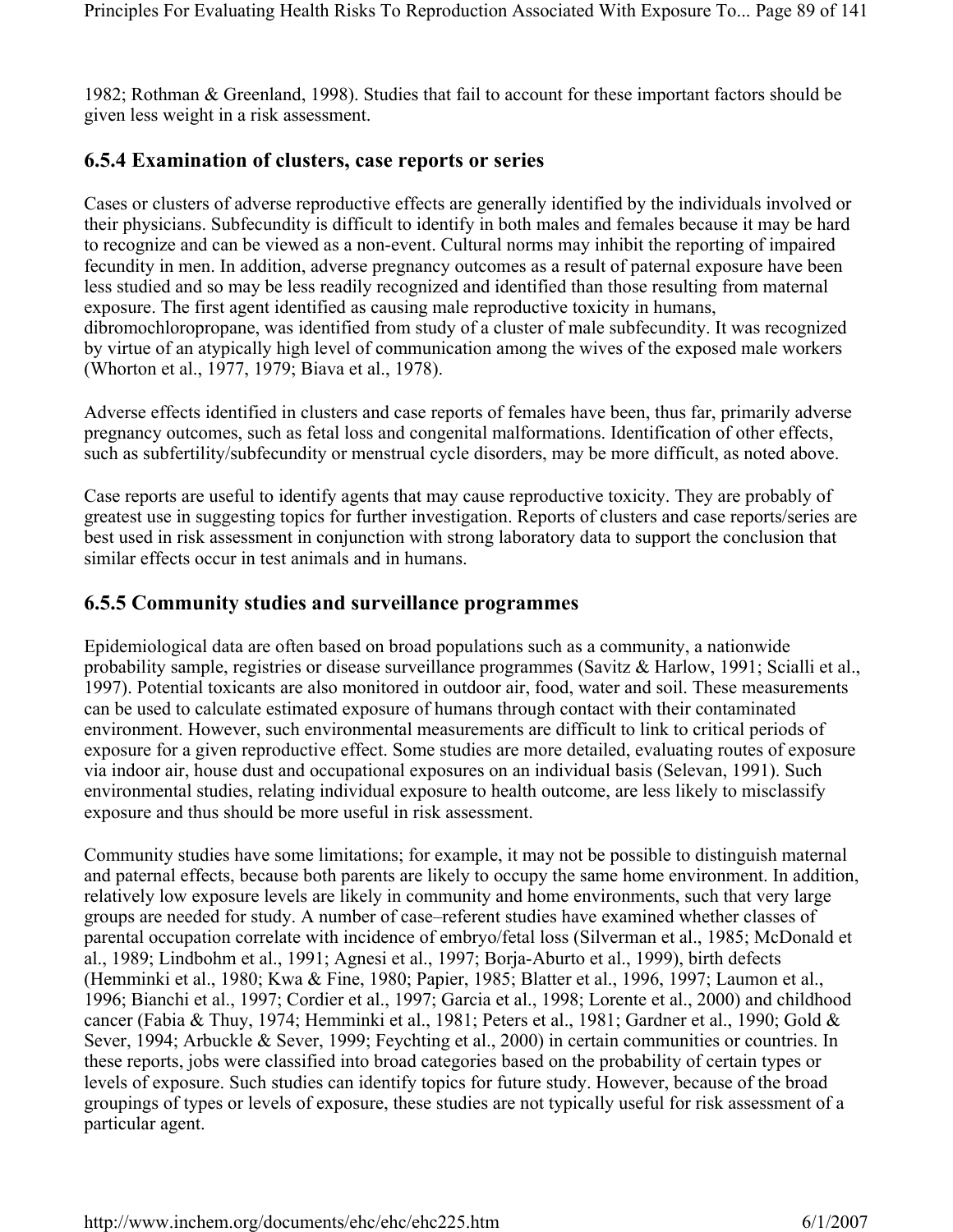Surveillance programmes also exist in occupational settings. In this case, it may be possible to follow reproductive histories (including menstrual cycles) or semen evaluations to monitor reproductive effects of exposure. With adequate exposure information, these could yield very useful data for risk assessment. Reproductive histories are easier and less costly to collect than semen evaluations. Semen studies also may have limited response rates, thus reducing their representativeness. It is important to reassure workers that the data they provide for such programmes remain confidential and will not affect their employment status (Samuels, 1988; Lemasters, 1993; Lindbohm, 1999).

## **6.6 Evaluation of dose–response relationships**

The evaluation of dose–response relationships is a critical component of hazard characterization (OECD, 1989; ECETOC, 1992; US EPA, 1997a; IPCS, 1999). Evidence for a dose–response relationship is an important criterion in establishing a toxic reproductive effect. It includes the evaluation of data from both human and laboratory animal studies. Because quantitative data on human dose–response relationships are infrequently available, the dose–response evaluation is usually based on the assessment of data from tests performed using laboratory animals. However, if data are available in humans with a sufficient range of doses, dose–response relationships in humans can also be evaluated.

The dose–response relationships for individual end-points, as well as for combinations of end-points, must be examined. Dose–response evaluations should consider the effects that competing risks between different end-points may have on outcomes observed at different exposure levels. For example, an agent might increase abnormal sperm morphology at a low dose, but might decrease total sperm count and decrease the relative proportion of abnormal sperm at higher doses. Similarly, malformation or decreased fetal weight might be observed at a low dose, but prenatal death and decrease in the proportion of malformed offspring might occur at a higher dose. Whenever possible, pharmacokinetic data should be used to determine the effective dose of the target organ.

When data on several species are available, the species most relevant to humans is the most appropriate for a dose–response evaluation. This choice is based on several factors, including comparable physiological, pharmacological, pharmacokinetic and pharmacodynamic processes; the adequacy of dosing; the appropriateness of the route of administration; and the end-points selected. However, information of this nature is often very limited, and no single laboratory animal species can be considered the best for predicting risk of reproductive toxicity to humans in all situations. In some cases, such as in the assessment of physiological parameters related to menstrual disorders, higher non-human primates are generally considered similar to humans. In the absence of a clearly most relevant species, data from the most sensitive species (i.e., the species showing a toxic effect at the lowest administered dose) are used, because, as mentioned above, humans are assumed to be as sensitive as the most sensitive animal species (Nisbet & Karch, 1983; Kimmel et al., 1984; Hemminki & Vineis, 1985; Working, 1988; Newman et al., 1993).

The evaluation of dose–response relationships includes the identification of effective dose levels as well as doses that are associated with low or no increased incidence of adverse effects compared with controls. Many studies identify either the lowest dose causing an adverse effect (lowest-observedadverse-effect level, or LOAEL) or the no-observed-adverse-effect level (NOAEL) (Calabrese & Baldwin, 1994).

Generally, in studies that do not evaluate reproductive toxicity, only adult male and non-pregnant females are examined. Therefore, it is often unknown if pregnant females are particularly sensitive to an agent. In studies in which reproductive toxicity has been evaluated, the effective dose range should be identified for both reproductive and other forms of systemic toxicity and should be compared with the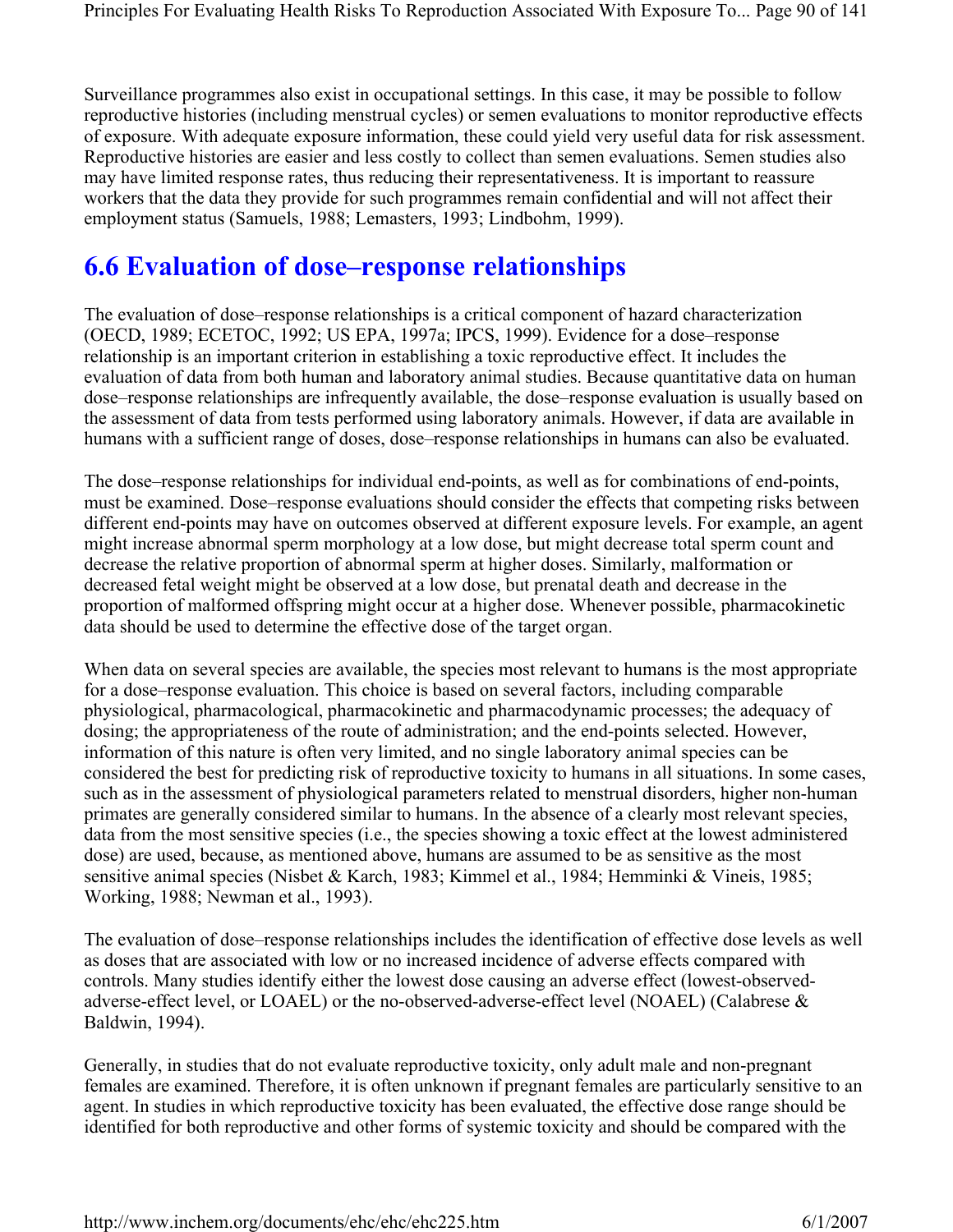corresponding values from other adult toxicity data to determine if the pregnant or lactating female is more sensitive to an agent.

Studies should also evaluate the route of exposure, timing and duration of exposure, species specificity of effects and any pharmacokinetic or other considerations that might influence human exposure. Information should also be obtained as relevant from the health-related database.

For the developing organism, which changes rapidly and is vulnerable at a number of stages, it is assumed that a single exposure at a critical time in development can produce an adverse developmental effect (US EPA, 1991). Therefore, with inhalation exposures, the daily dose is usually not adjusted to a 24-h equivalent with developmental toxicity unless appropriate pharmacokinetic data are available. However, for other reproductive effects, daily doses by inhalation may be adjusted for duration of exposure (US EPA, 1996b). These differences need to be reviewed to determine the most appropriate approach.

### **6.6.1 Quantitative dose–response assessment**

Quantitative dose–response assessment involves the determination of a NOAEL or benchmark dose (BMD) and low-dose estimation or extrapolation. Usually a non-linear (threshold) dose–response relationship at low dose levels is assumed unless a specific mode of action or pharmacodynamic data are available to indicate otherwise (IPCS, 1986c). If sufficient data on mode of action, underlying reproductive and developmental processes and pharmacokinetics/pharmacodynamics are available, a biologically based approach may be used to predict dose–response relationships at low exposure levels. At the present time, sufficient information is rarely available for this approach (see Shuey et al., 1994, for an example). Thus, a chemical-specific approach is used that incorporates information on the mode of action of a particular chemical and its pharmacokinetics. In most cases, however, data are available only on exposure level and associated adverse outcomes. In these instances, the dose–response analysis consists of evaluating the dose–response relationships within the observable range and determining the NOAEL, LOAEL or BMD, then using this information to calculate a low level of exposure (guidance or reference level) that is considered to be without appreciable risk (IPCS, 1994). This is typically done through the use of uncertainty factors applied to the NOAEL, LOAEL or BMD, but may also be done by low-dose extrapolation when data are available to support such an approach.

## **6.6.2 Determination of the NOAEL, LOAEL, BMD and guidance levels**

As mentioned above, the NOAEL is the highest dose at which no adverse effects are detected, and the LOAEL is the lowest dose at which an adverse reproductive effect is detected compared with the appropriate controls. These doses are often identified based on statistical differences from controls, but can be determined by examining the trend in response and certain biological considerations, such as rarity of the effect. Evidence for biological significance can be strengthened by supporting evidence such as mode of action or biochemical response at low exposure. The existence of a NOAEL does not indicate that a threshold or non-linear dose–response relationship exists below the observable range; it only defines the highest level of exposure at which no significant adverse effect is observed under the conditions of the study.

Mathematical modelling of the dose–response relationship is an alternative approach to quantify the estimated response within the experimental range. This approach can be used to determine the BMD or benchmark concentration (BMC) for inhalation exposure, which can be used in place of the LOAEL or NOAEL (Crump, 1984). The BMD (used here for either BMD or BMC) is defined as the lower confidence limit on a dose that produces a particular level of response (e.g., 1%, 5%, 10%) and has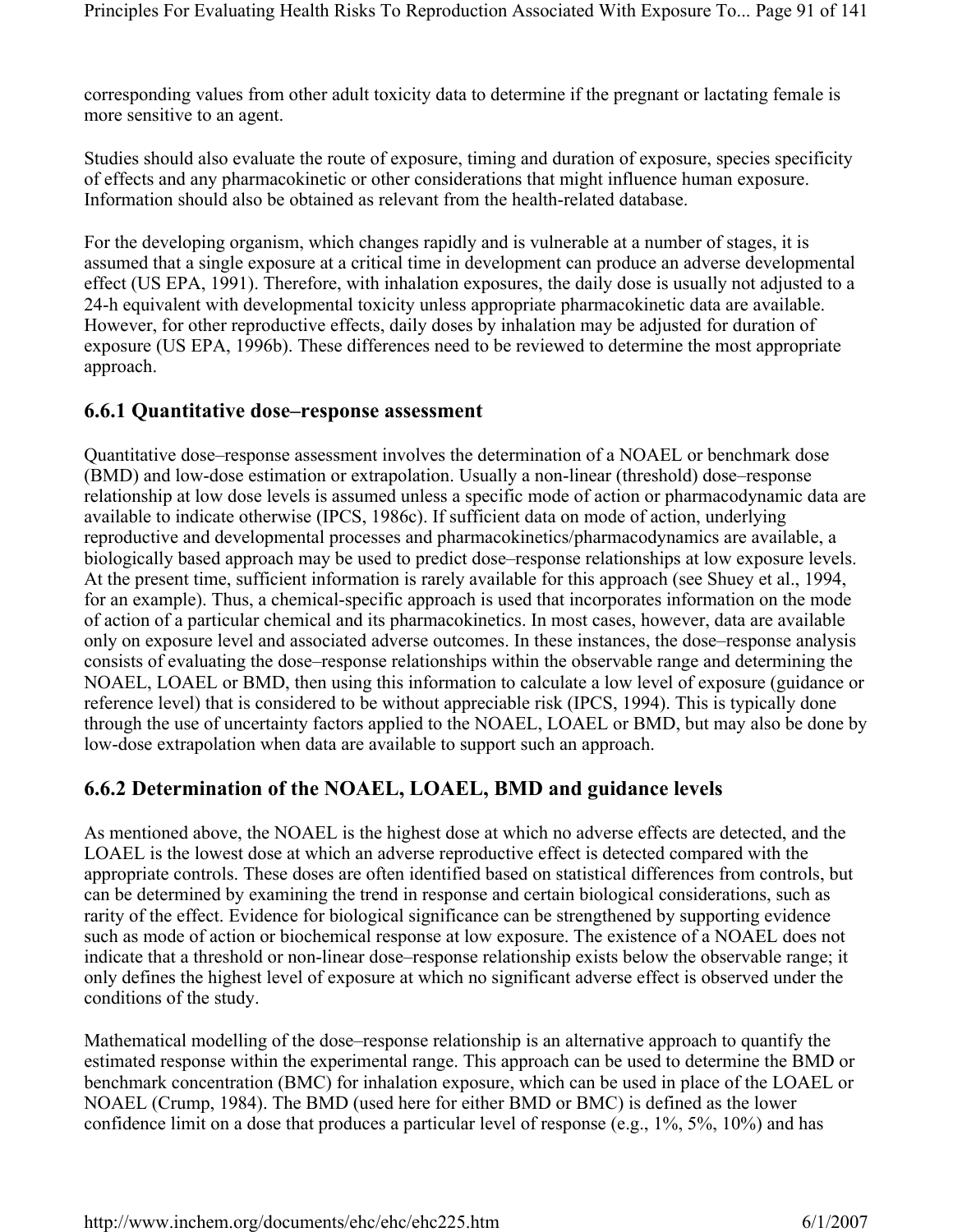several advantages over the LOAEL or NOAEL (Kimmel & Gaylor, 1988; Kimmel, 1990; US EPA, 1995; IPCS, 1999). For example, (1) the BMD approach uses all of the data in fitting a model instead of only data indicating the LOAEL or NOAEL; (2) by fitting all of the data, the BMD approach takes into account the slope of the dose–response curve; (3) the BMD takes into account variability in the data; and (4) the BMD is not limited to one experimental dose. Calculation and use of the BMD approach are described in a US EPA (1995) document. Guidance for application of BMD in the risk assessment process is currently being developed (US EPA, 1996c), and software for calculating the BMD is available on the Internet (http://www.epa.gov/ncea/bmds.htm).

Several approaches to calculating BMDs for prenatal developmental toxicity data have been evaluated (Allen et al., 1994a, 1994b; Faustman et al., 1994; Kavlock et al., 1995). These studies apply several dose–response models, both generic and developmental toxicity-specific models, to a large number of standard developmental toxicity studies with dosing throughout the period of major organogenesis (or, in some cases, throughout pregnancy). These studies show that such models can be used successfully with prenatal developmental toxicity data. In a study of the proportion of implants or offspring affected per litter, the BMD for a 5% excess risk above controls corresponded on average to the NOAEL. Variables such as intralitter correlation and litter size appeared to enhance the fit of the developmental toxicity-specific models. BMDs from quantal data (i.e., the number of litters affected) for a 10% excess risk corresponded on average closely to the NOAEL. Various models were also applied to fetal weight data, and approaches for determining BMDs for continuous data were established (Kavlock et al., 1995). BMDs similar to the NOAEL were also obtained using several different definitions of difference between experimental and control values. A workshop was recently held on the criteria for application of the BMD concept. One of the conclusions reached at the time of that workshop was that sufficient information was available to begin using the BMD approach for developmental toxicity (Barnes et al., 1995).

The NOAEL, LOAEL or BMD approach can be used to calculate a guidance or reference level of exposure below which no adverse effects above background would be expected. These guidance levels include reference dose (RfD), acceptable daily intake (ADI) and tolerable daily intake (TDI).

## **6.6.3 Low-dose estimation/extrapolation**

In quantitative dose–response analysis, a non-linear dose–response relationship (threshold) is generally assumed for reproductive toxicity (and for many other health effects), unless the mode of action of the agent is genotoxic. Because of the threshold assumption, it is not usually appropriate to use mathematical models to extrapolate to low doses for reproductive toxicity. Instead, a guidance value is set based on oral, dermal or inhalation data for chronic exposure. This approach does not estimate risk at a particular dose level, so when exposure occurs at levels above the guidance value, there is no way to estimate risk at that dose level; this is viewed as a significant disadvantage. Because of the short duration of most studies of developmental toxicity and the fact that a single exposure may be sufficient to produce a developmental effect, a separate guidance value for developmental toxicity (e.g., an RfD $_{DT}$ or  $RfC<sub>DT</sub>$ ) can be determined. However, this procedure is not followed when developmental toxicity is the "critical effect," i.e., the effect at the lowest dose level.

The guidance/reference value is derived by dividing the NOAEL or BMD for the critical effect by uncertainty factors that account for such things as animal to human extrapolation, variations in sensitivity within the human population, lack of a NOAEL and various deficiencies in the database. The uncertainty factor is unique for a given agent, and considerable scientific judgement is required to arrive at a satisfactory value for this factor. Where there are adequate toxicokinetic or toxicodynamic data, default values can be replaced with compound-specific adjustments. As part of the IPCS project on the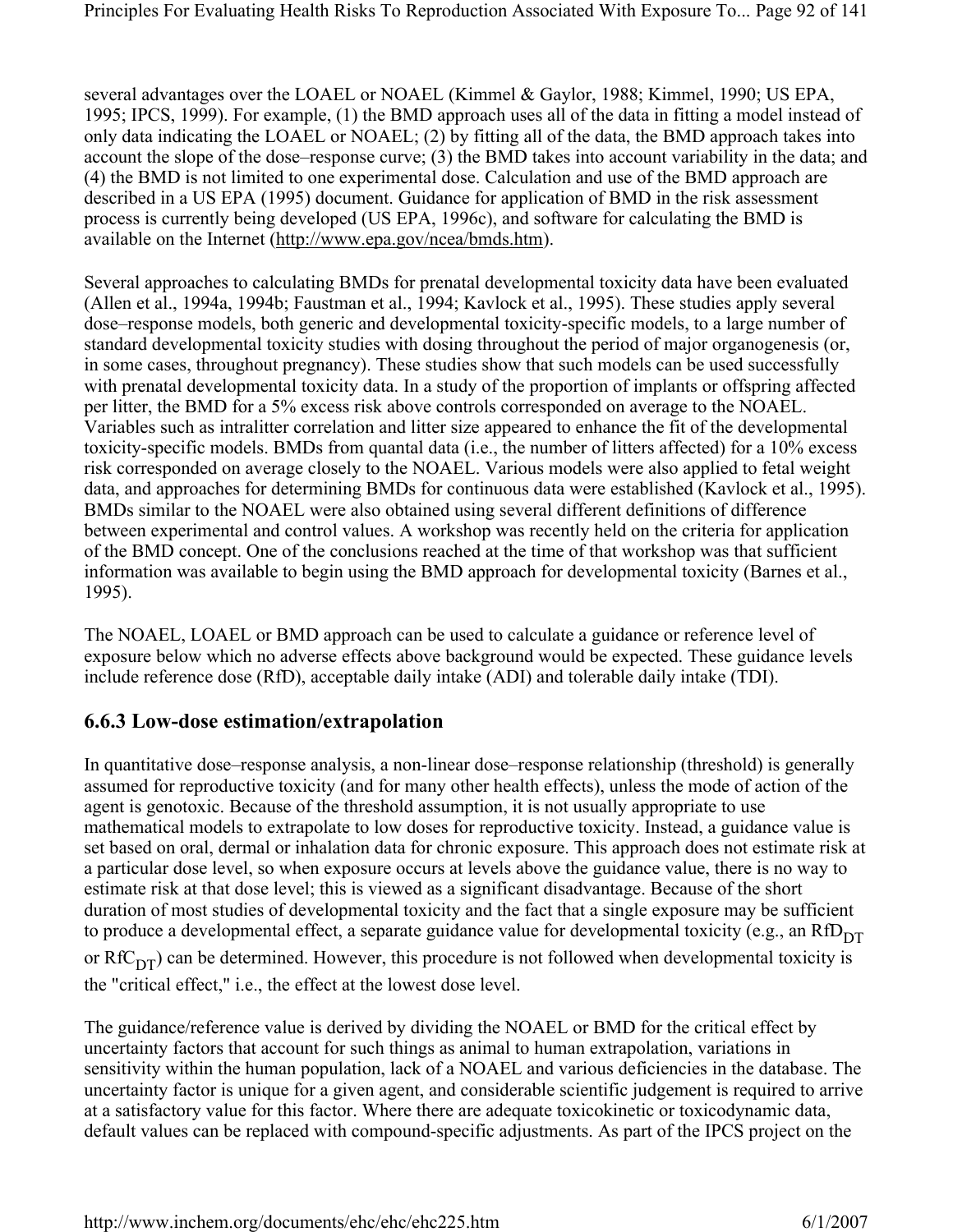Harmonization of Approaches to the Assessment of Risk from Exposure to Chemicals, a document has been prepared to provide guidance on the use of such data to replace default uncertainty factors (IPCS, 2001b).

## **6.7 Exposure assessment**

Exposure assessment describes the magnitude, duration, frequency and route of exposure to the agent of interest (WHO, 1999). The OECD/IPCS project on the harmonization of hazard/risk assessment terminology (OECD/IPCS, 2001) has defined exposure assessment as consisting of a quantitative and qualitative analysis of the amount of a chemical or biological agent, including its derivatives, that may be present in a given environment and the inference of the possible consequences it may have for a given population of particular concern. This information may come from hypothetical values, models or actual experimental values, including ambient environmental sampling results. Guidelines for exposure assessment have been published (US EPA, 1992) and will not be discussed in detail here; rather, issues important to reproductive toxicity risk assessment are addressed. One important issue is the necessary assumption that exposure of almost any segment of the population is important in relation to reproductive toxicity. Other issues include the route of exposure, absorption, persistence, pharmacokinetic properties of the chemical and the potential for multiple sources of exposure.

For reproductive/developmental toxicity, the routes by which the fetus could be exposed are critical and can depend on maternal absorption, distribution, metabolism and placental transfer of the chemical or its metabolite.

For all studies of reproductive toxicity, it is crucial to define the exposure that produces the effect. Preconceptional exposures of either parent and *in utero* exposures have been associated with common outcomes (e.g., fetal loss, malformation, low birth weight and infertility or subfertility). These exposures, plus postnatal exposure via breast milk, food and the environment, can also be associated with postnatal developmental effects (e.g., changes in growth or in behavioural and cognitive function). Infants and young children may be disproportionately exposed to pesticides because they eat more food and drink more water per kilogram than adults. In addition, they spend more time playing on the floor at home, in schools and in day care centres. Carpet can be a reservoir for toxicants (e.g., pesticides and lead dust), and the air near the floor may have a higher concentration of airborne toxicants (e.g., mercury from latex paints). Children also spend more time playing outside in grass and soil where contaminants are likely to be present. Spray can drift from nearby agricultural areas, and some children are exposed when they go to agricultural fields with their parents. Default values have been used for estimating sources of exposure to children (US NRC, 1993; WHO, 1999).

Breast-feeding is a major source of postnatal exposure to lipophilic agents, which can accumulate in breast milk. After several months of breast-feeding, the contaminant concentration in a child's adipose tissue is approximately equal to the concentration in the mother's tissue (Sonawane, 1995). Several potentially toxic agents have been found in breast milk, including pesticides (e.g., DDT and DDE, dieldrin, aldrin, endrin and HCB), other persistent organohalogens (e.g., dioxins, dibenzofurans, PCBs and polybrominated biphenyls, or PBBs) and heavy metals (e.g., lead, cadmium and mercury). Unlike the other agents, the heavy metals are not associated with milk fat. Data also suggest that stored lead may be mobilized from a mother's bone along with calcium during pregnancy and excreted in milk during lactation (Silbergeld et al., 1988; Silbergeld, 1991; Watson et al., 1993). Concerns over toxic exposures and breast-feeding are difficult to resolve due to the great benefits of breast-feeding (e.g., immunological, plus physical and psychological well-being). In general, with the exception of high maternal exposures (e.g., accidental poisonings), medical professionals emphasize the benefits of breastfeeding. This is an area that deserves more attention in the future.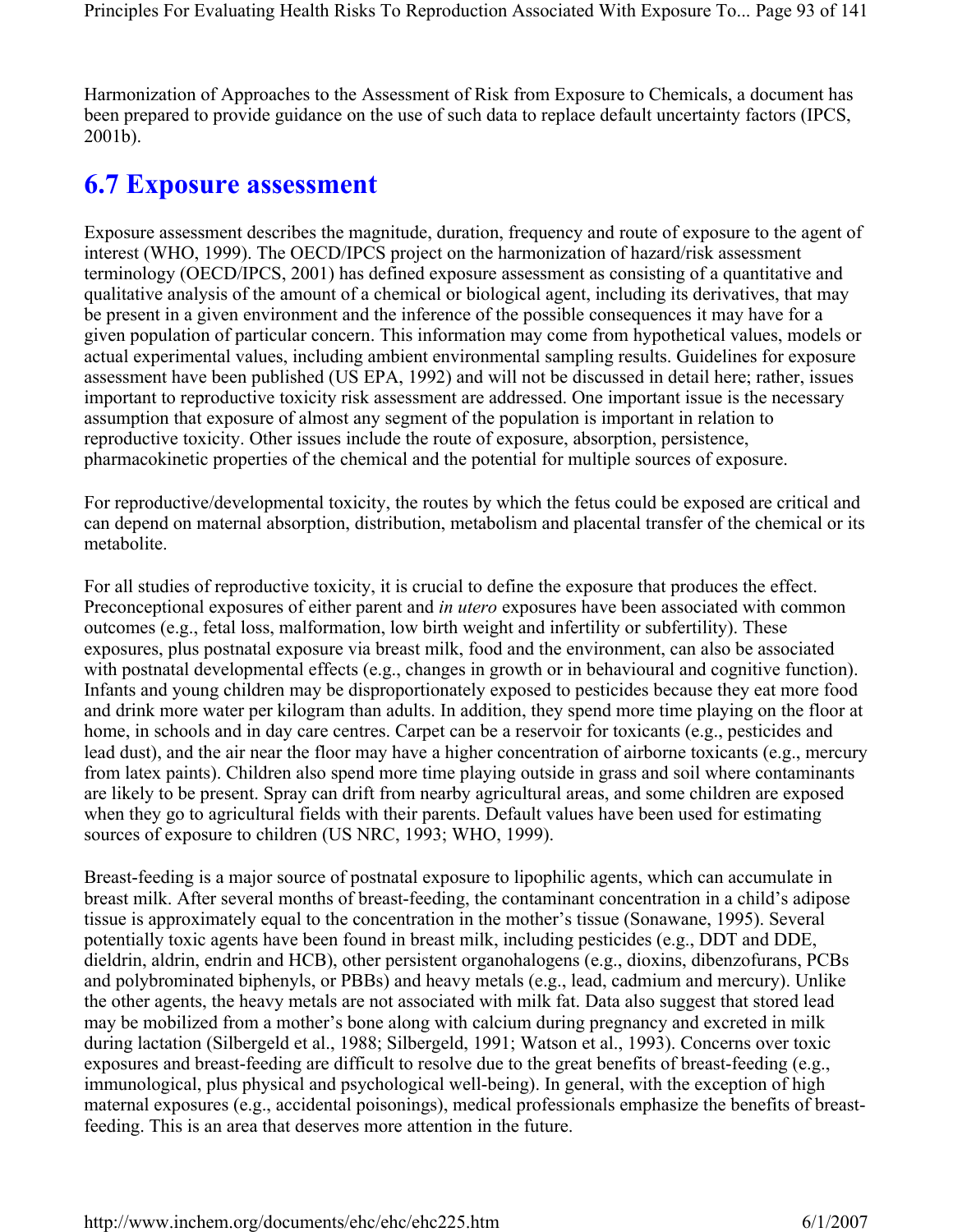The susceptibility of elderly men and women to chemical insults has not been well studied. Although the ability to procreate may no longer be a major health concern with elderly individuals, other biological functions maintained by the gonads (e.g., hormone production) are of significance (Walker, 1986). An exposure assessment should characterize the likelihood of exposure of several different subgroups (embryo or fetus, neonate, juvenile, young adult, older adult), and the risk assessment should address the susceptibility of different age groups as much as possible (IPCS, 1992).

Exposure can be ascertained at a particular point in time, a "critical window," or can reflect cumulative exposure. Each approach makes assumptions about the underlying relationship between exposure and outcome. For example, a cumulative exposure measure assumes that total exposure is important, with a greater probability of effect with greater total exposure or body burden. A dichotomous exposure measure (ever exposed versus never exposed) assumes an irreversible effect of exposure. Models that define exposure during a critical window assume that only the exposure during that time period is important. The appropriate exposure model depends on the biological processes affected and the nature of the chemical under study. Thus, a cumulative or dichotomous exposure model will be appropriate if injury occurs in cells that cannot be replaced or repaired (e.g., oocytes); a concurrent exposure model will be more appropriate when the chemical affects cells that are generated continually (e.g., spermatozoa) or when a critical window exists in prenatal or early postnatal development. Timing of exposure during gestation or early postnatal development is a key factor in the specific outcomes observed.

## **6.8 Risk characterization**

Risk characterization is the qualitative and/or quantitative estimation, including attendant uncertainties, of the severity and probability of known and potential adverse effects of a substance in a given population; it is based on hazard identification, dose–response assessment and exposure assessment (OECD/IPCS, 2001), as described above.

Risk characterization integrates all available data. Table 4 summarizes guidance issued by the US EPA for developing chemical-specific risk characterization for reproductive effects.

## **6.8.1 Characterization of the database**

The risk characterization should summarize the kinds of data brought together in the analysis and the reasoning on which the assessment is based. The description should convey the major strengths and weaknesses of the assessment that arise from availability of data and the current limits of our understanding of the mechanism of toxicity. A general format for summarizing toxicological data was developed by Moore et al. (1995), and a process based on this format was adopted by the IPCS Working Group on the Harmonization of Risk Assessment for Reproductive and Developmental Toxicity (IPCS, 1995). This process will also be used by the NTP's Center for the Evaluation of Risks to Human Reproduction (http://cerhr.niehs.nih.gov). This process is intended to be transparent so that enough detail is provided for the reader to understand the basis for decisions and to develop alternative decisions when appropriate. The process can be modified to suit particular circumstances, and two examples can be found in Moore (1995, 1997). The following statement is the format recommended by Moore et al. (1995) and Moore (1997) for summarizing the risk characterization of a particular agent:

> There is [*sufficient, limited, insufficient*] evidence in [*humans and/or animals*] that [*chemical/agent*] [*does or does not*] cause [*reproductive toxicity, effects on sexual function and fertility in males/females, developmental toxicity*] when exposure is [*route, dose range, timing, duration*]. Relationship to adult toxicity stated. The data are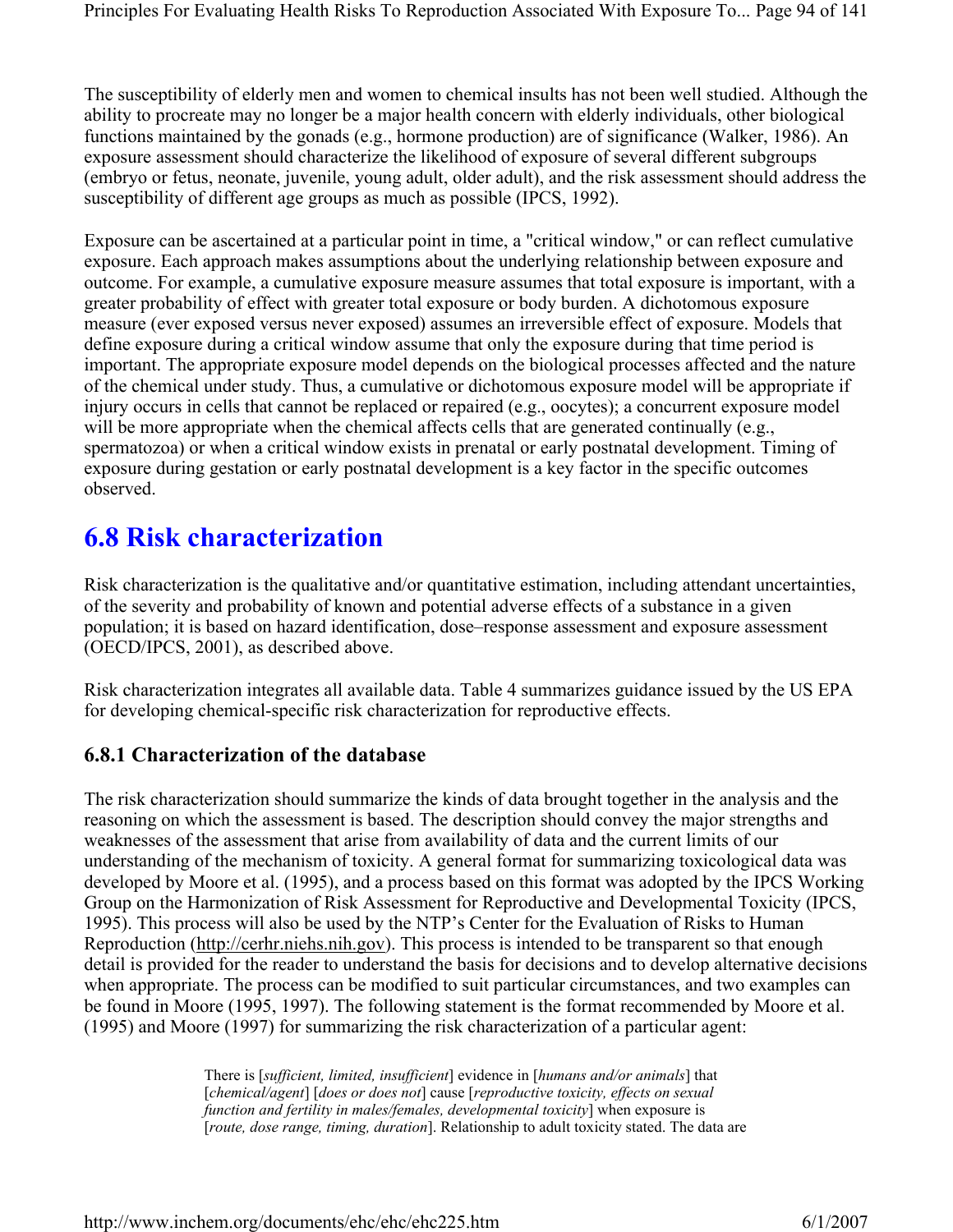[*relevant, assumed relevant, irrelevant*] to humans. The rationale for all decisions must be stated.

## **Table 4. Guide for developing chemical-specific risk characterizations for reproductive effectsa**

|                 | I. Characterization of hazard |                                                                                                                                                  |  |  |  |
|-----------------|-------------------------------|--------------------------------------------------------------------------------------------------------------------------------------------------|--|--|--|
| A.              |                               | What is (are) the key toxicological study (or studies) that provides the basis for health<br>concerns for reproductive effects?                  |  |  |  |
|                 | $\bullet$                     | How good is the key study?                                                                                                                       |  |  |  |
|                 | ٠                             | Are the data from laboratory or field studies? In a single or multiple species?                                                                  |  |  |  |
|                 |                               | What adverse reproductive end-points were observed, and what is the basis for<br>the critical effect?                                            |  |  |  |
|                 | $\bullet$                     | Describe other studies that support this finding.                                                                                                |  |  |  |
|                 | ٠                             | Discuss any valid studies that conflict with this finding.                                                                                       |  |  |  |
| <b>B.</b>       |                               | Besides the reproductive effect observed in the key study, are there other health end-<br>points of concern? What are the significant data gaps? |  |  |  |
| $\mathcal{C}$ . |                               | Discuss available epidemiological or clinical data. For epidemiological studies:                                                                 |  |  |  |
|                 |                               | What types of data were used (e.g., ecological, case–control or cohort studies, or<br>case reports or series)?                                   |  |  |  |
|                 |                               | Describe the degree to which exposures were described.                                                                                           |  |  |  |
|                 | $\bullet$                     | Describe the degree to which confounding factors were accounted for.                                                                             |  |  |  |
|                 | $\bullet$                     | Describe the degree to which other causal factors were excluded.                                                                                 |  |  |  |
| D.              |                               | How much is known about how (through what biological mechanism) the chemical<br>produces adverse reproductive effects?                           |  |  |  |
|                 |                               | Discuss relevant studies of mechanisms of action or metabolism.                                                                                  |  |  |  |
|                 |                               | Does this information aid in the interpretation of the toxicity data?                                                                            |  |  |  |
|                 |                               | What are the implications for potential adverse reproductive effects?                                                                            |  |  |  |
| Е.              |                               | Comment on any non-positive data in animals or people, and whether these data were<br>considered in the hazard characterization.                 |  |  |  |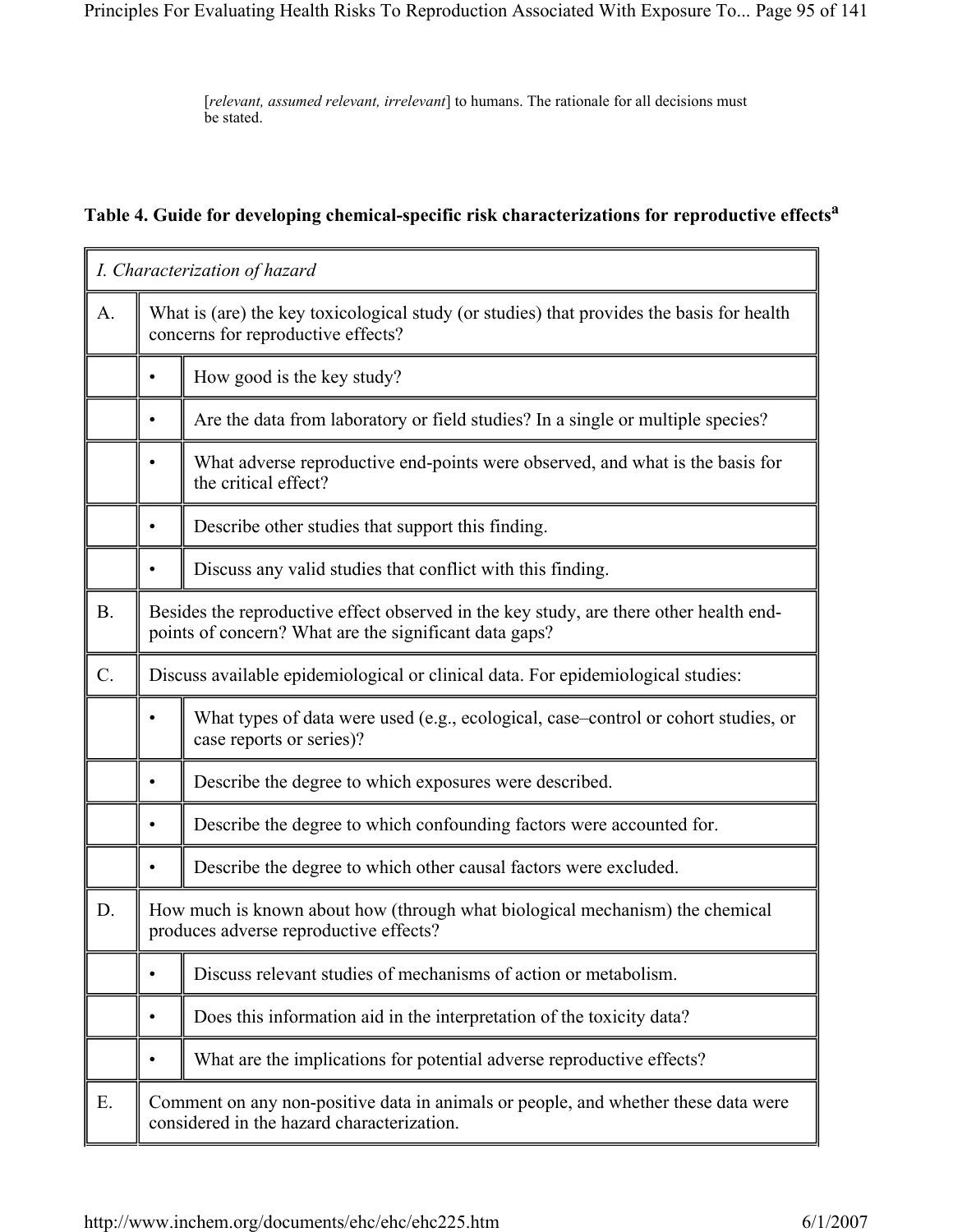| F.              |                                       | If adverse health effects have been observed in wildlife species, characterize such<br>effects by discussing the relevant issues as in A through E above. |                                                                                                  |  |  |  |  |
|-----------------|---------------------------------------|-----------------------------------------------------------------------------------------------------------------------------------------------------------|--------------------------------------------------------------------------------------------------|--|--|--|--|
| G.              |                                       | Summarize the hazard characterization and discuss the significance of each of the<br>following:                                                           |                                                                                                  |  |  |  |  |
|                 |                                       |                                                                                                                                                           | Confidence in conclusions                                                                        |  |  |  |  |
|                 |                                       |                                                                                                                                                           | Alternative conclusions that are also supported by the data                                      |  |  |  |  |
|                 |                                       | Significant data gaps                                                                                                                                     |                                                                                                  |  |  |  |  |
|                 |                                       | Highlights of major assumptions.                                                                                                                          |                                                                                                  |  |  |  |  |
|                 | II. Characterization of dose–response |                                                                                                                                                           |                                                                                                  |  |  |  |  |
| A.              |                                       | What data were used to develop the dose–response curve? Would the result have been<br>significantly different if based on a different data set?           |                                                                                                  |  |  |  |  |
|                 |                                       | If laboratory animal data were used:                                                                                                                      |                                                                                                  |  |  |  |  |
|                 |                                       |                                                                                                                                                           | Which species were used? Most sensitive, average of all species, or other?                       |  |  |  |  |
|                 |                                       |                                                                                                                                                           | Were any studies excluded? Why?                                                                  |  |  |  |  |
|                 |                                       | If epidemiological data were used:                                                                                                                        |                                                                                                  |  |  |  |  |
|                 |                                       |                                                                                                                                                           | Which studies were used? Only positive studies, all studies, or some other<br>combination?       |  |  |  |  |
|                 |                                       |                                                                                                                                                           | Were any studies excluded? Why?                                                                  |  |  |  |  |
|                 |                                       |                                                                                                                                                           | Was a meta-analysis performed to combine the epidemiological studies?<br>What approach was used? |  |  |  |  |
| <b>B.</b>       |                                       | Was a model used to develop the dose-response curve, and, if so, which one?                                                                               |                                                                                                  |  |  |  |  |
|                 |                                       | What rationale supports this choice?                                                                                                                      |                                                                                                  |  |  |  |  |
|                 |                                       | Is chemical-specific information available to support this approach?                                                                                      |                                                                                                  |  |  |  |  |
|                 |                                       | How was the RfD/RfC (or the acceptable range) calculated?                                                                                                 |                                                                                                  |  |  |  |  |
|                 |                                       | What assumptions and uncertainty factors were used?                                                                                                       |                                                                                                  |  |  |  |  |
|                 |                                       | What is the confidence in the estimates?                                                                                                                  |                                                                                                  |  |  |  |  |
| $\mathcal{C}$ . |                                       | Discuss the route, level and duration of exposure observed, as compared with expected                                                                     |                                                                                                  |  |  |  |  |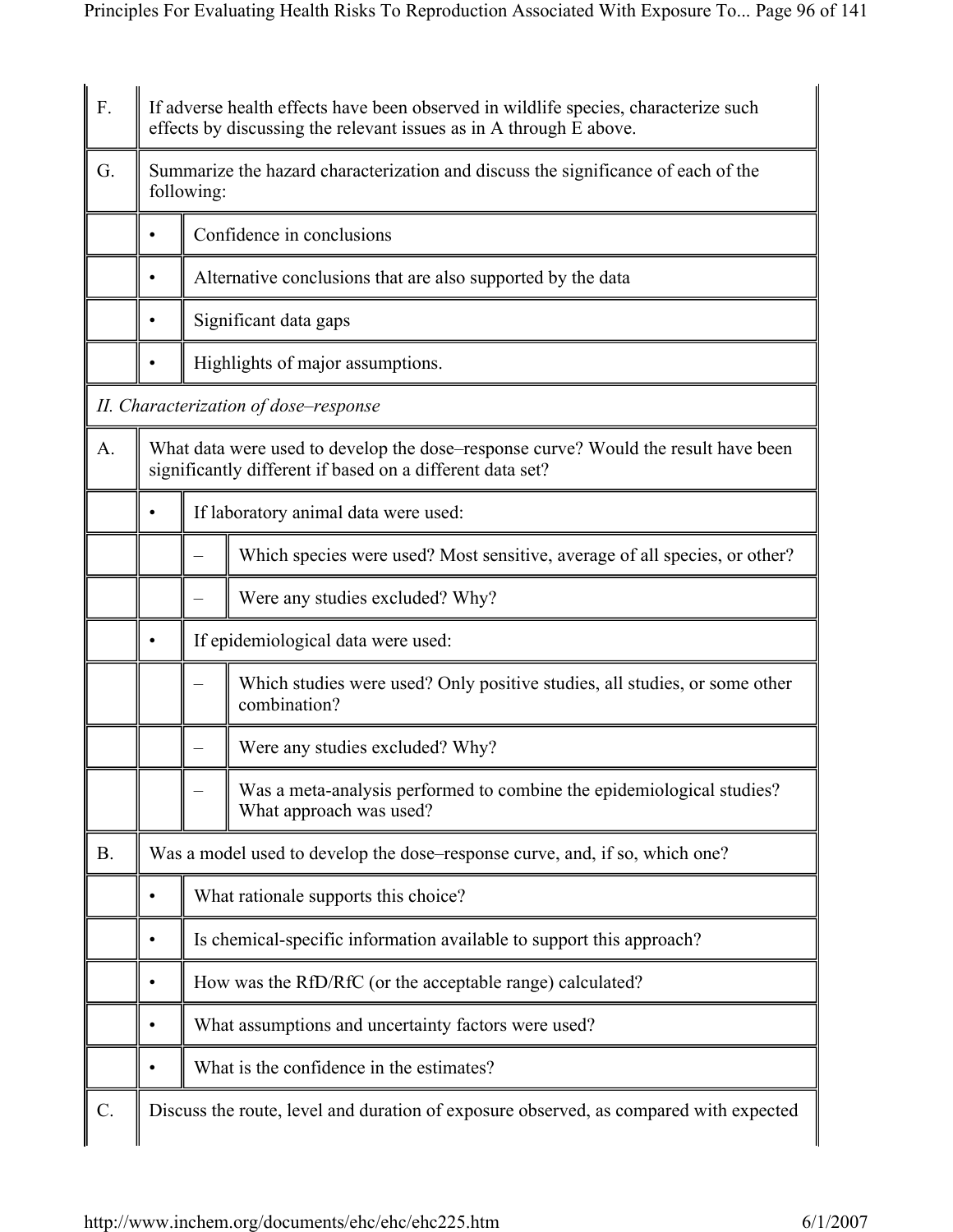|           |                                                                                                                                           | human exposures.                                                                                                                                                                                                              |  |  |  |
|-----------|-------------------------------------------------------------------------------------------------------------------------------------------|-------------------------------------------------------------------------------------------------------------------------------------------------------------------------------------------------------------------------------|--|--|--|
|           |                                                                                                                                           | Are the available data from the same route of exposure as the expected human<br>exposures? If not, are pharmacokinetic data available to extrapolate across route<br>of exposure?                                             |  |  |  |
|           |                                                                                                                                           | How far does one need to extrapolate from the observed data to environmental<br>exposures (one to two orders of magnitude? multiple orders of magnitude)? What<br>is the impact of such an extrapolation?                     |  |  |  |
| D.        |                                                                                                                                           | If adverse health effects have been observed in wildlife species, characterize dose-<br>response information using the process outlined in A–C.                                                                               |  |  |  |
|           |                                                                                                                                           | III. Characterization of exposure                                                                                                                                                                                             |  |  |  |
| A.        |                                                                                                                                           | What are the most significant sources of environmental exposure?                                                                                                                                                              |  |  |  |
|           |                                                                                                                                           | Are there data on sources of exposure from different media?                                                                                                                                                                   |  |  |  |
|           |                                                                                                                                           | What is the relative contribution of different sources of exposure?                                                                                                                                                           |  |  |  |
|           | ٠                                                                                                                                         | What are the most significant environmental pathways for exposure?                                                                                                                                                            |  |  |  |
| <b>B.</b> |                                                                                                                                           | Describe the populations that were assessed, including the general population, highly<br>exposed groups and highly susceptible groups.                                                                                        |  |  |  |
| $C$ .     |                                                                                                                                           | Describe the basis for the exposure assessment, including any monitoring, modelling or<br>other analyses of exposure distributions, such as Monte Carlo or kriging.                                                           |  |  |  |
| D.        |                                                                                                                                           | What are the key descriptors of exposure?                                                                                                                                                                                     |  |  |  |
|           |                                                                                                                                           | Describe the (range of) exposures to: "average" individuals, "high-end"<br>individuals, general population, high-exposure group(s), children, susceptible<br>populations, males, females (non-pregnant, pregnant, lactating). |  |  |  |
|           |                                                                                                                                           | How was the central tendency estimate developed?                                                                                                                                                                              |  |  |  |
|           |                                                                                                                                           | What factors and/or methods were used in developing this estimate?                                                                                                                                                            |  |  |  |
|           |                                                                                                                                           | How was the high-end estimate developed?                                                                                                                                                                                      |  |  |  |
|           |                                                                                                                                           | Is there information on highly exposed subgroups? Who are they? What are their<br>levels of exposure? How are they accounted for in the assessment?                                                                           |  |  |  |
| Ε.        | Is there reason to be concerned about cumulative or multiple exposures because of<br>biological, ethnic, racial or socioeconomic reasons? |                                                                                                                                                                                                                               |  |  |  |
| F.        |                                                                                                                                           | If adverse reproductive effects have been observed in wildlife species, characterize                                                                                                                                          |  |  |  |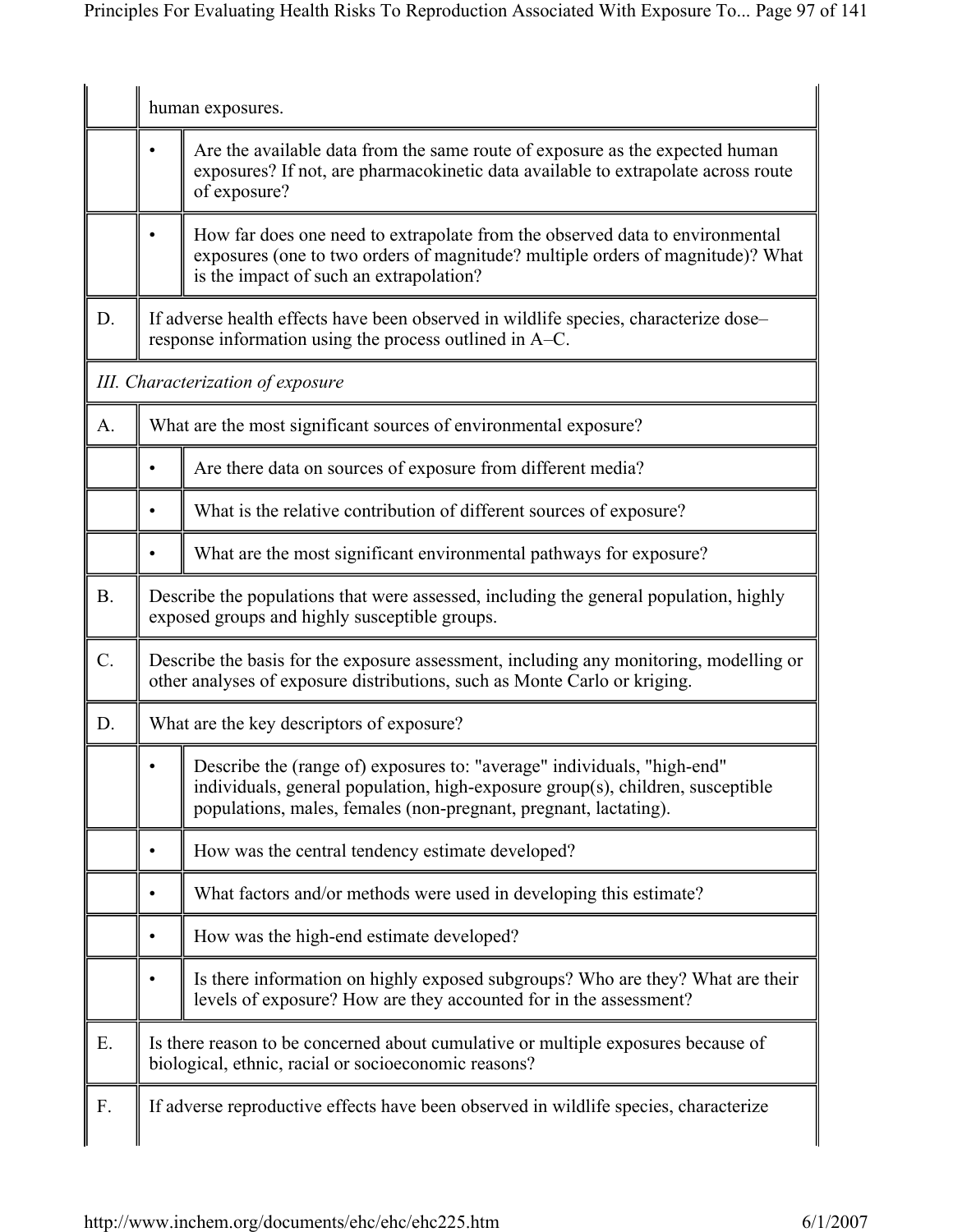|    |                                                           | wildlife exposure by discussing the relevant issues as in A through E above.               |  |  |
|----|-----------------------------------------------------------|--------------------------------------------------------------------------------------------|--|--|
| G. | Summarize exposure conclusions and discuss the following: |                                                                                            |  |  |
|    |                                                           | Results of different approaches, i.e., modelling, monitoring, probability<br>distributions |  |  |
|    |                                                           | Limitations of each, and the range of most reasonable values                               |  |  |
|    |                                                           | Confidence in the results obtained, and the limitations to the results.                    |  |  |

<sup>a</sup> Taken from US EPA (1996b).

### **6.8.2 Risk descriptors**

There are a number of ways to describe risks for reproductive toxicity. The first is related to interindividual variability, which is the range of variability in response to an agent in a given population and the potential for existence of highly sensitive or susceptible groups within that population. A default assumption is that the most sensitive individual in the population will be no more than 10-fold more sensitive than the average individual; thus, a default 10-fold uncertainty factor is often applied in calculating the RfD or RfC to account for this potential difference. When data are available on highly sensitive or susceptible subpopulations, their risk can be characterized separately or by using more accurate factors to account for the differences. When data are not available to indicate differential susceptibility among reproductive phases or between males and females, all stages of reproduction are usually assumed to be highly sensitive or susceptible. Certain age subpopulations can sometimes be identified as more sensitive because of critical periods for exposure — for example, pregnant or lactating women, infants, children, adolescents or the elderly. In general, not enough is understood about how to identify sensitive subpopulations without specific data on each agent, although it is known that factors such as nutrition, personal habits, quality of life, pre-existing disease, race, ethnic background or other genetic factors may predispose some individuals to the reproductive toxicity of various agents.

The second important descriptor is concerned with population exposure. For example, what portion of the population exceeds the RfD/RfC, ADI or other guidance value? In some cases, the focus is on highly exposed individuals. These are individuals who are more highly exposed because of occupation, residential location, behaviour or other factors. For example, children are more likely than adults to be exposed to agents deposited in dust or soil either indoors or outside, both because of the time children spend crawling or playing on the floor or ground and because of the mouthing behaviour of young children. The inherent sensitivity of children may also vary with age, so that both sensitivity and exposure must be considered to characterize their risk. If population data are absent, various scenarios can be assumed for high-level exposure using upper-percentile or judgement-based values. This approach must be used with caution, however, to avoid overestimation of exposure.

The third descriptor that is sometimes used to characterize risk is the margin of exposure (MOE). The MOE is the ratio of the NOAEL (or BMD) from the most appropriate or sensitive species to the estimated level of human exposure from all potential sources. Considerations for the acceptability of the MOE are similar to those for the uncertainty factor used to calculate the RfD, RfC or other reference values from the NOAEL or BMD. The MOE has been calculated from reproductive toxicity data for several chemicals. Examples include dinoseb (US EPA, 1986), lithium (Moore, 1995) and boric acid and borax (Moore, 1997). In the case of dinoseb, the MOEs were very low, in some cases less than one,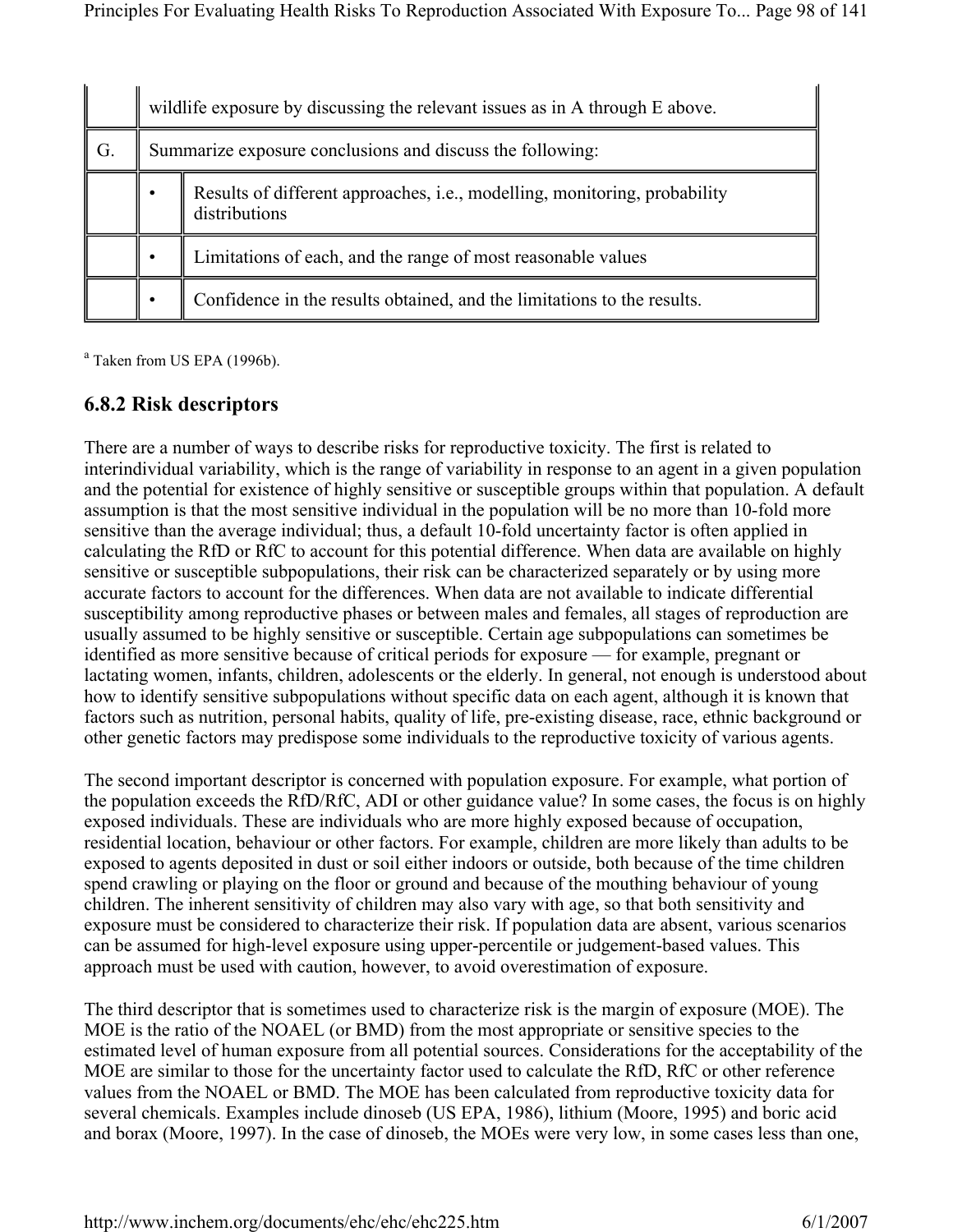indicating toxicity in the animal studies at levels to which people are exposed. This information on dinoseb led to an emergency suspension of use of this pesticide in the USA in 1986 and ultimately led to its removal from the market (Kimmel & Kimmel, 1994, 1996).

Reproductive risk descriptors are intended to address variability of risk within the population and the overall adverse impact on the population. In particular, differences between high-end and central tendency estimates reflect variability in the population but not the scientific uncertainty inherent in the risk estimates. There is uncertainty in all estimates of risk, including reproductive risk. These uncertainties can result from measurement uncertainties, modelling uncertainties and assumptions made due to incomplete data. Risk assessments should address the impact of each of these uncertainties on confidence in the estimated reproductive risk values.

Both qualitative and quantitative evaluations of uncertainty provide useful information in a risk assessment. The techniques of quantitative uncertainty analysis are evolving rapidly. An approach was recently proposed for estimating distribution of uncertainty in non-cancer risk assessments (Baird et al., 1996).

## **6.9 Summary**

This chapter summarizes the risk assessment strategies for reproductive toxicity, including effects on sexual function and fertility and on developmental toxicity. Guidance on principles and specific protocols for risk assessment for reproductive toxicity has been published elsewhere. It is evident that assumptions must be made in the risk assessment process because of gaps in knowledge about underlying biological processes and in extrapolating data from one species to another. The processes of hazard characterization, quantitative dose–response analysis and exposure assessment must be integrated in the final characterization of risk, which must be evaluated and summarized. The approaches described in this chapter can be applied to thoroughly evaluate the potential for reproductive risk as a result of exposure. Although a number of advances have been made in the approaches for reproductive risk assessment, there are still many gaps in the knowledge base and a need for research to fill those gaps.

## **REFERENCES**

Aafjes JH, Vels JM, & Schenck E (1980) Fertility of rats with artificial oligozoospermia. J Reprod Fertil, **58**: 345–351.

Adamopoulos DA, Pappa A, Nicopoulou S, Andreou E, Karametzanis M, Mievhopoulos J, Deglianni V, & Simon M (1996) Seminal volume and total sperm number trends in men attending subfertility clinics in the greater Athens area during the period 1977–1993. Hum Reprod, **11**: 1936–1941.

Adams J & Buelke-Sam J (1981) Behavioral assessment of the postnatal animal: Testing and methods development. In: Kimmel CA & Buelke-Sam J ed. Developmental toxicology. New York, Raven Press, pp 233–258.

Adashi EY, Resnick CE, Hernandez ER, Svoboda ME, & Van Wyk JJ (1989) Potential relevance of insulin-like growth factor 1 to ovarian physiology: from basic to clinical application. Endocr Rev, **7**: 94.

Agnesi R, Valentini F, & Mastrangelo G (1997) Risk of spontaneous abortion and maternal exposure to organic solvents in the shoe industry. Int Arch Occup Environ Health, **69**: 311–316.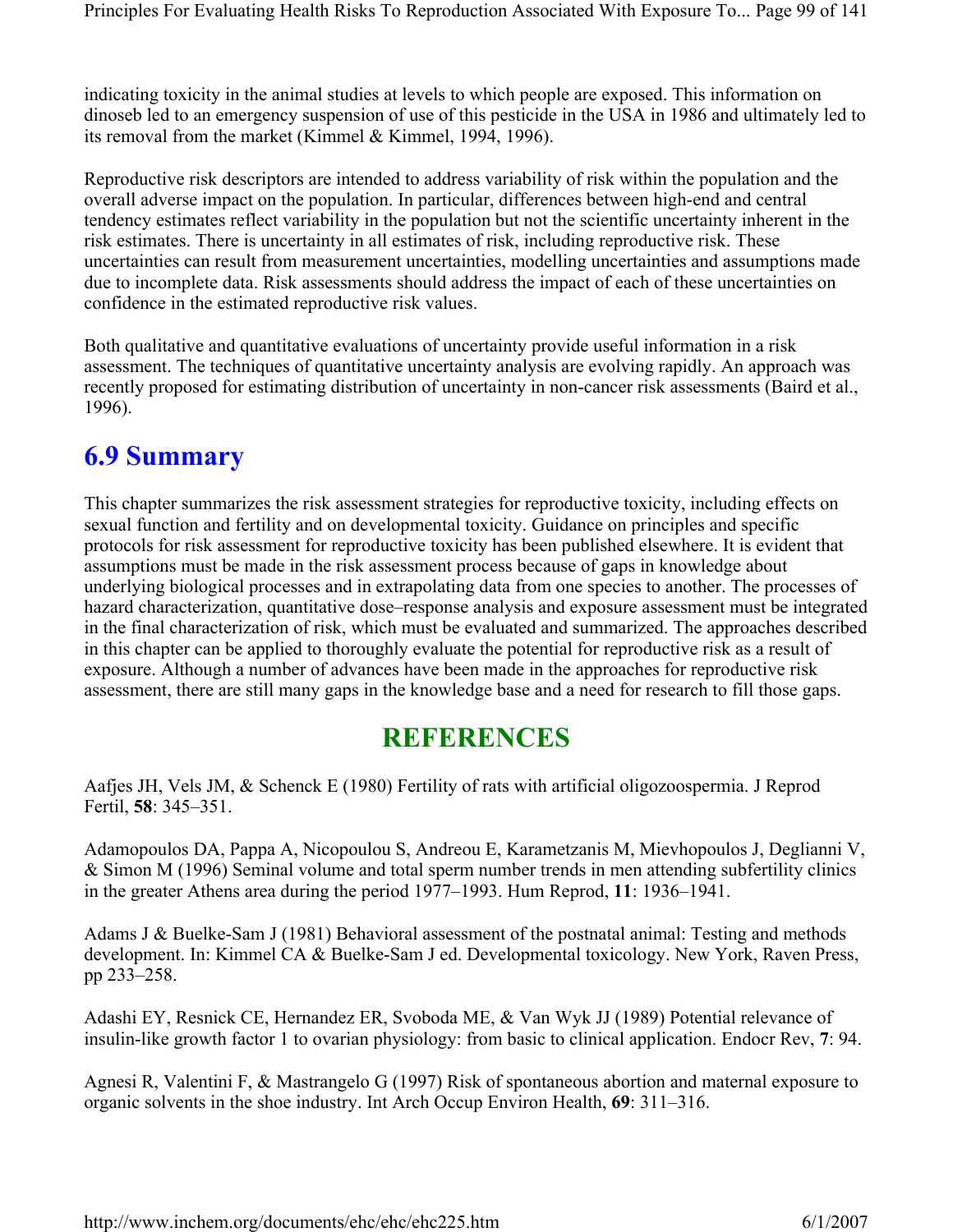Akre O, Cnattingius S, Bergstrom R, Kvist U, Trichopoulos D, & Ekbom A (1999a) Human fertility does not decline: evidence from Sweden. Fertil Steril, **71**: 1066–1069.

Akre O, Lipworth L, Cnattingius S, Sparen P, & Ekbom A (1999b) Risk factor patterns for cryptorchidism and hypospadias. Epidemiology, **10**: 364–369.

Alder S & Zbinden G (1977) Methods for the evaluation of physical, neuromuscular and behavioural development of rats in early postnatal life. In: Neubert D, Merker H-J, & Kwasigroch TE ed. Methods in prenatal toxicology. Stuttgart, Georg Thieme, pp 175–185.

Alexandrov VA (1976) Some results and prospects of transplacental carcinogenesis studies. Neoplasma, **23**(3): 285–299.

Allan BB, Brant R, Seidel JE, & Jarrell JF (1997) Declining sex ratios in Canada. Can Med Assoc J, **156**: 37–41.

Allen BC, Kavlock RJ, Kimmel CA, & Faustman EM (1994a) Dose–response assessment for developmental toxicity: II. Comparison of generic benchmark dose estimates with NOAELs. Fundam Appl Toxicol, **23**: 487–495.

Allen BC, Kavlock RJ, Kimmel CA, & Faustman EM (1994b) Dose–response assessment for developmental toxicity: III. Statistical models. Fundam Appl Toxicol, **23**: 496–509.

Allenby G, Foster PMD, & Sharpe RM (1991) Evaluation of the changes in the secretion of immunoreactive inhibin by adult rat seminiferous tubules *in vitro* as an indicator of early toxicant action on spermatogenesis. Fundam Appl Toxicol, **16**: 710–724.

Alm H, Tiemann U, & Torner H (1996) Influence of organochlorine pesticides on development of mouse embryos *in vitro*. Reprod Toxicol, **10**: 321–326.

Amann RP (1970) Sperm production rates. In: Johnson AD, Gomes WR, & Vandemark NL ed. The testis. New York, Academic Press, pp 433–482.

Amann RP (1981) A critical review of methods for evaluation of spermatogenesis from seminal characteristics. J Androl, **2**: 37–58.

American Academy of Pediatrics Committee on Drugs (1994) The transfer of drugs and other chemicals into human milk. Pediatrics, **93**: 137–150.

Anderson D (2000) Does paternal exposure result in congenital abnormalities in offspring and a predisposition to cancer? In: Anderson D, Karakaya AE, & Sram RJ ed. Human monitoring after environmental and occupational exposure to chemical and physical agents. Amsterdam, IOS Press, pp 151–160 (NATO Science Series).

Anderson D, Edwards AJ, Brinkworth MH, & Hughes JA (1996) Male-mediated F1 effects in mice exposed to 1,3-butadiene. Toxicology, **113**: 120–127.

Anderson D, Edwards AJ, & Brinkworth MH (1998) A comparison of male-mediated effects in rats and mice exposed to 1,3-butadiene. Mutat Res, **397**: 77–84.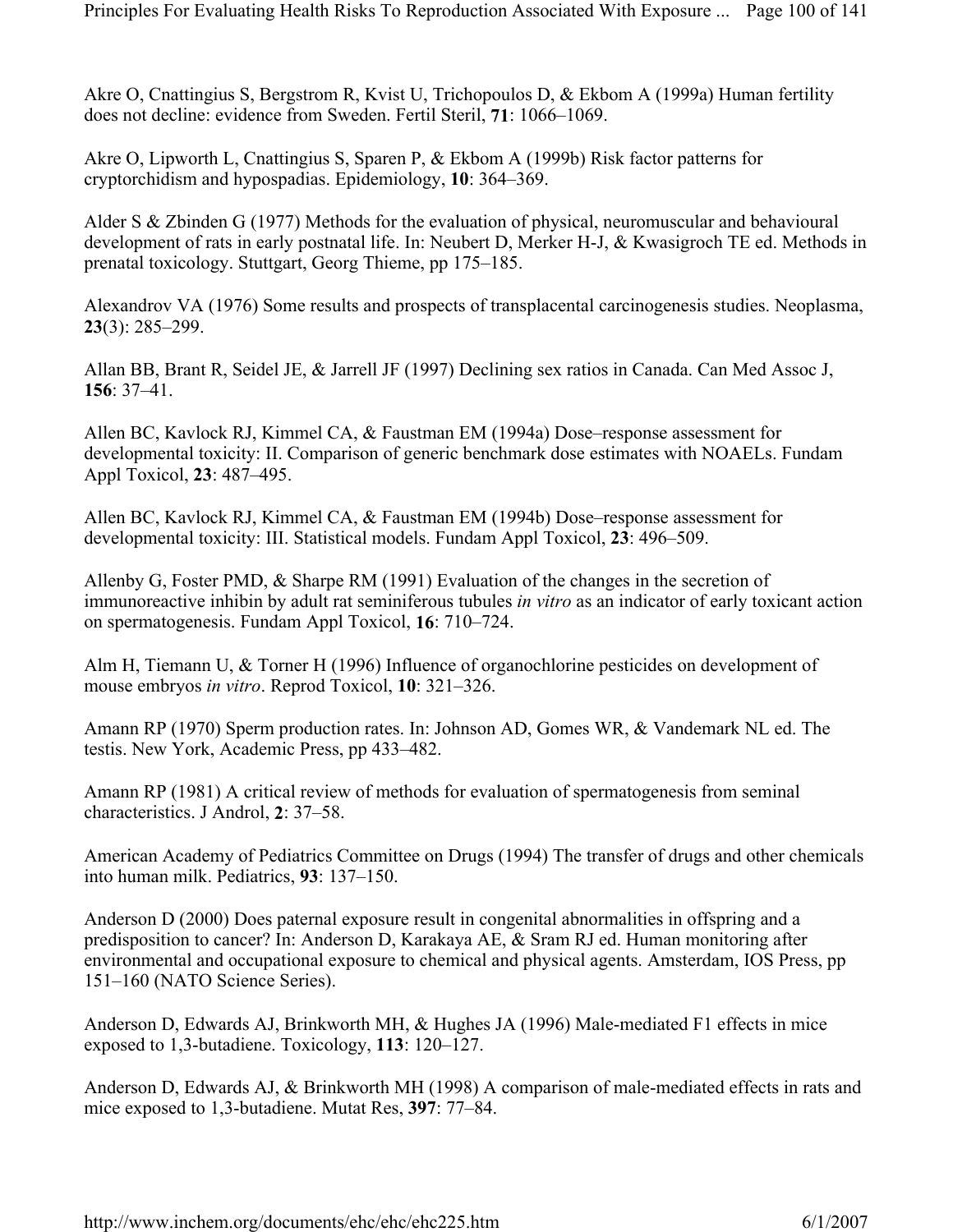Ankley G, Milhaich E, Stahl R, Tillitt D, Colborn T, McMaster S, Miller R, Bantle J, Campbell P, Denslow N, Dickerson R, Folmar L, Fry M, Giesy G, Gray LE, Guiney P, Hutchinson T, Kennedy S, Kramer V, LeBlanc G, Mayes M, Nimrod A, Patino R, Peterson R, Purdy R, Ringer R, Thomas P, Touart L, Van Der Kraak G, & Zacharewski T (1998) Overview of a workshop on screening methods for detecting potential (anti-)estrogenic/androgenic chemicals in wildlife. Environ Toxicol Chem, **17**: 68–87.

Antich M, Fabian E, Sarquella J, & Bassas L (1995) Effect of testicular damage induced by cryptorchidism on insulin-like growth factor 1 receptors in rat Sertoli cells. J Reprod Fertil, **104**: 267.

Apostoli P, Bellini A, Porru S, & Bisanti L (2000) The effect of lead on male fertility: a time to pregnancy (TTP) study. Am J Ind Med, **38**: 310–315.

Arai Y, Mori T, Suzuki Y, & Bern HA (1983) Long-term effects of perinatal exposure to sex steroids and diethylstilbestrol on the reproductive system of male mammals. Int Rev Cytol, **84**: 235–268.

Arbuckle T & Sever L (1999) Pesticide exposure and fetal death: a review of the epidemiologic literature. Crit Rev Toxicol, **28**: 2229–2270.

Armstrong DT & Dorrington JH (1976) Androgens augment FSH-induced progesterone secretion by cultured rat granulosa cells. Endocrinology, **99**: 1411.

Aschengrau A & Monson RR (1989) Paternal military service in Vietnam and risk of spontaneous abortion. J Occup Med, **31**: 618–623.

Ashby J & Odum J (1998) The importance of protocol design and data reporting to research on endocrine disruption. Environ Health Perspect, **106**(7): 315–316.

Auger J, Kunstmann JM, Csyglik F, & Jouannet P (1995) Decline in semen quality among fertile men in Paris during the past 20 years. N Engl J Med, **332**: 281–285.

Autrup H (2000) Genetic polymorphisms in human xenobiotica metabolizing enzymes as susceptibility factors in toxic response. Mutat Res, **464**(1): 65–76.

Axelson O (1985) Epidemiologic methods in the study of spontaneous abortions: Sources of data, methods, and sources of error. In: Hemminki K, Sorsa M, & Vainio H ed. Occupational hazards and reproduction. Washington, DC, Hemisphere, pp 231–236.

Baird DD (1988) Using time-to-pregnancy data to study occupational exposures: methodology. Reprod Toxicol, **2**: 205–207.

Baird DD & Wilcox AJ (1985) Cigarette smoking associated with delayed conception. J Am Med Assoc, **253**: 2979–2983.

Baird DD, Wilcox AJ, & Weinberg CR (1986) Using time to pregnancy to study environmental exposures. Am J Epidemiol, **124**: 470–480.

Baird SJS, Cohen JT, Graham JD, Shlyakhter AI, & Evans JS (1996) Noncancer risk assessment: a probabilistic alternative to current practice. Hum Ecol Risk Assess, **2**: 79–102.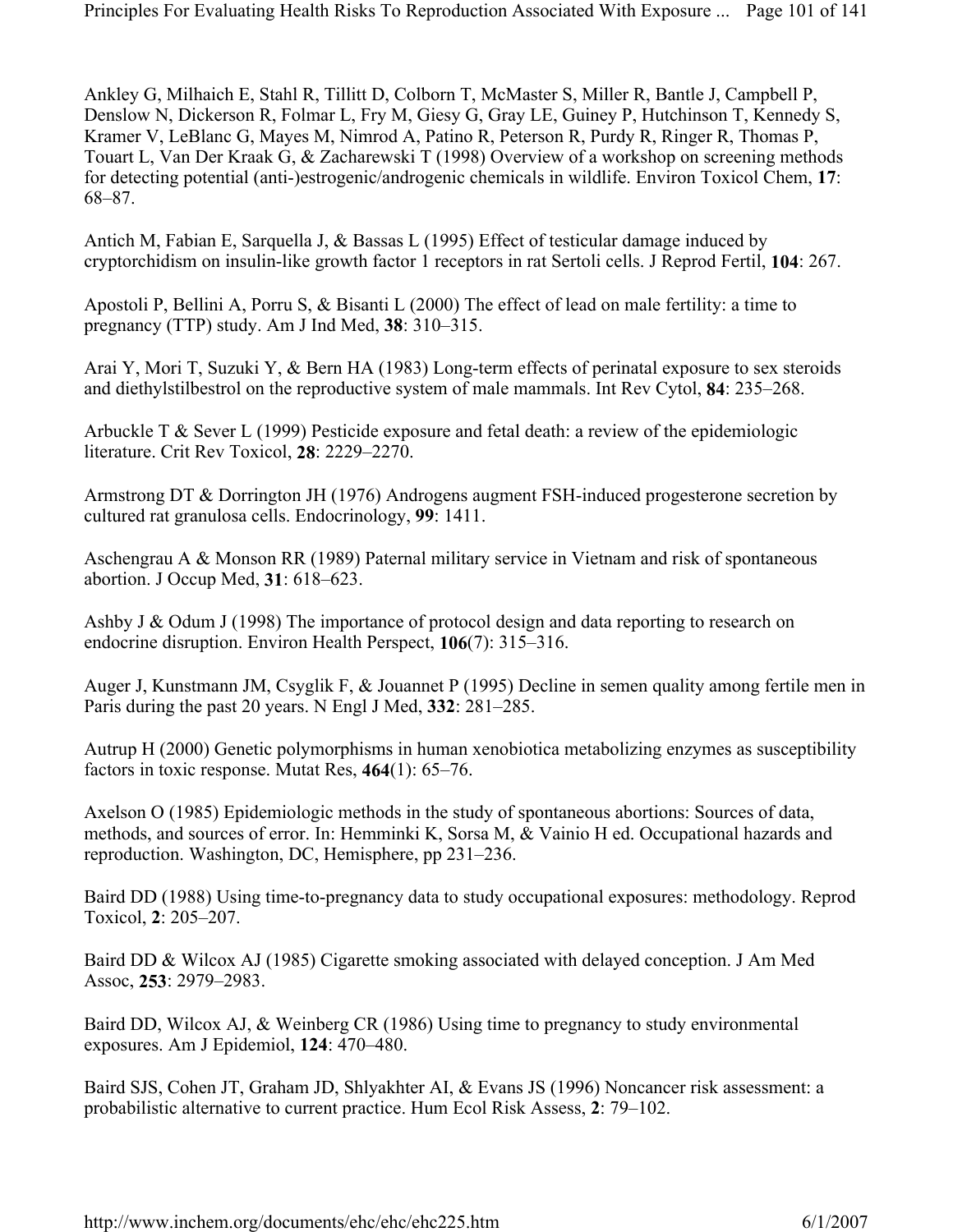Baker TG (1963) A quantitative and cytological study of germ cells in human ovaries. Proc R Soc Lond Ser B, **158**: 417–433.

Baker TG (1982) Oogenesis and ovulation. In: Austin CR & Short RV ed. Germ cells and fertilization, 2nd ed. Vol. 1. Cambridge, Cambridge University Press, p 17.

Barlow SM & Sullivan FM (1975) Behavioural teratology. In: Berry CL & Poswillo DE ed. Teratology: Trends and applications. Berlin, Springer-Verlag, pp 103–120.

Barnes DG, Daston GP, Evans JS, Jarabek AM, Kavlock RJ, Kimmel CA, Park C, & Spitzer HL (1995) Benchmark dose workshop: criteria for use of a benchmark dose to estimate a reference dose. Regul Toxicol Pharmacol, **21**: 296–306.

Baukloh V, Bohnet HG, Trapp M, Heaschen W, Feichtinger W, & Kemeter P (1987) Biocides in human follicular fluid. Ann NY Acad Sci, **442**: 240–250.

Beach FA (1979) Animal models for human sexuality. In: Sex, hormones, and behavior. London, Elsevier/North-Holland, pp 113–143 (Ciba Foundation Symposium No. 62).

Bechter R & Terlouw GDC (1993) Strain differences in the control incidences of morphological abnormalities in the rat whole embryo culture. Toxicol In Vitro, **7**(Suppl 1): 281–284.

Beck F & Lloyd JB (1963) The preparation and teratogenic properties of pure trypan blue and its common contaminants. J Embryol Exp Morphol, **11**: 175–184.

Behringer RR (1995) The mullerian inhibitor and mammalian sexual development. Philos Trans R Soc Lond B Biol Sci, **350**(1333): 285–289.

Bellinger D (1995) Interpreting the literature on lead and child development: the neglected role of the "experimental system." Neurotoxicol Teratol, **17**(3): 201–212.

Bellinger D, Stiles K, & Needleman H (1992) Low-level lead exposure, intelligence and academic achievement: a long-term follow-up study. Pediatrics, **90**: 855–861.

Berendtson WE (1977) Methods for quantifying mammalian spermatogenesis: a review. J Anim Sci, **44**: 818–833.

Berman NG, Wang C, & Paulsen CA (1996) Methodological issues in the analysis of human sperm concentration data. J Androl, **17**: 68–73.

Bianchi F, Cianciulli D, Pierini A, & Seniori CA (1997) Congenital malformations and maternal occupation: a registry based case–control study. Occup Environ Med, **54**: 223–228.

Biava CG, Smuckler EA, & Whorton D (1978) The testicular morphology of individuals exposed to dibromochloropropane. Exp Mol Pathol, **29**: 448–458.

Bigelow PL, Jarrell J, Young MR, Keefe TJ, & Love EJ (1998) Association of semen quality and occupational factors: comparison of case–control analysis of continuous variables. Fertil Steril, **69**: 11– 18.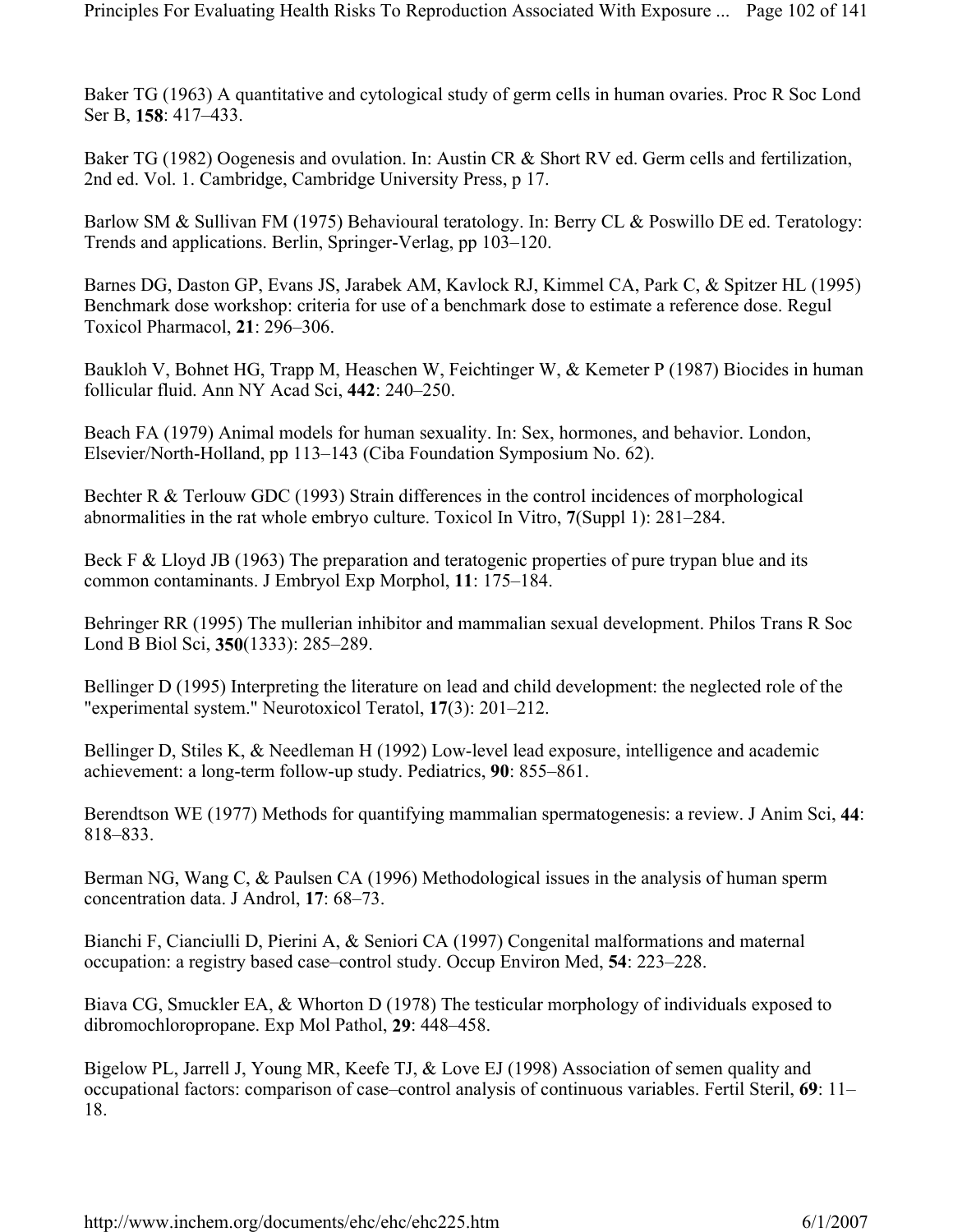Bishop JB & Kimmel CA (1997) Molecular and cellular mechanisms of early mammalian development: an overview of NIEHS/EPA developmental toxicity workshops. Reprod Toxicol, **11**: 285–291.

Blair A, Burg J, Foran J, Gibb H, Greenland S, Morris R, Raabe G, Savitz D, Teta J, & Wartenberg D (1995) Guidelines for application of meta-analysis in environmental epidemiology. ILSI Risk Science Institute. Regul Toxicol Pharmacol, **22**: 189–197.

Blatter BM, Roeleveld N, Zielhuis GA, Gabreels FJ, & Verbeek AL (1996) Maternal occupational exposure during pregnancy and the risk of spina bifida. Occup Environ Med, **53**: 80–86.

Blatter BM, Hermens R, Bakker M, Roeleveld N, Verbeek AL, & Zielhuis GA (1997) Paternal occupational exposure around conception and spina bifida in offspring. Am J Ind Med, **32**: 283–291.

Blettner M, Sauerbrei W, Schlehofer B, Scheuchenpflug T, & Friedenreich C (1999) Traditional reviews, meta-analyses and pooled analyses in epidemiology. Int J Epidemiol, **28**: 1–9.

Bloom AD (1981) Guidelines for reproductive studies in exposed human populations. Guideline for studies of human populations exposed to mutagenic and reproductive hazards. Report of Panel II. White Plains, New York, March of Dimes Birth Defects Foundation, pp 37–110.

Bobrow M & Grimbaldeston AH (2000) Medical genetics, the human genome project and public health. J Epidemiol Community Health, **54**(9): 645–649.

Bonde JP, Kold Jensen T, Brixen Larsen S, Abell A, Scheike T, Hjollund NH, Kolstad HA, Ernst E, Giwercman A, Skakkabaek NE, Keiding N, & Olsen J (1998a) Year of birth and sperm count in 10 Danish occupational studies. Scand J Work Environ Health, **24**: 407–413.

Bonde JP, Ernst E, Jensen TK, Hjollund NH, Kolstad HA, Henriksen TB, Scheike T, Giwercman A, Olsen J, & Skakkabaek NE (1998b) Relation between semen quality and fertility: a population-based study of 430 first-pregnancy planners. Lancet, **352**: 1172–1177.

Borja-Aburto VH, Hertz-Picciotto I, Rojas LM, Farias P, Rios C, & Blanco J (1999) Blood lead levels measured prospectively and risk of spontaneous abortion. Am J Epidemiol, **150**: 590–597.

Brent RL & Franklin JB (1960) Uterine vascular clamping: New procedure for the study of congenital malformations. Science, **132**: 89–91.

Brown N (1994) Normal development: Mechanisms of early embryogenesis. In: Kimmel CA & Buelke-Sam J ed. Development toxicology, 2nd ed. New York, Raven Press, pp 15–49.

Brown NA & Fabro S (1981) Quantitation of rat embryonic development *in vitro*: A morphological scoring system. Teratology, **24**: 65–78.

Buelke-Sam J, Kimmel CA, & Adams J ed. (1985) Proceedings of a conference on design considerations in screening for behavioral teratogens: Results of the collaborative behavioral teratology study. Neurobehav Toxicol Teratol, **7**(6): 537–789.

Burch TK, Macisco JJ, & Parker MP (1967) Some methodologic problems in the analysis of menstrual data. Int J Fertil, **12**: 67–76.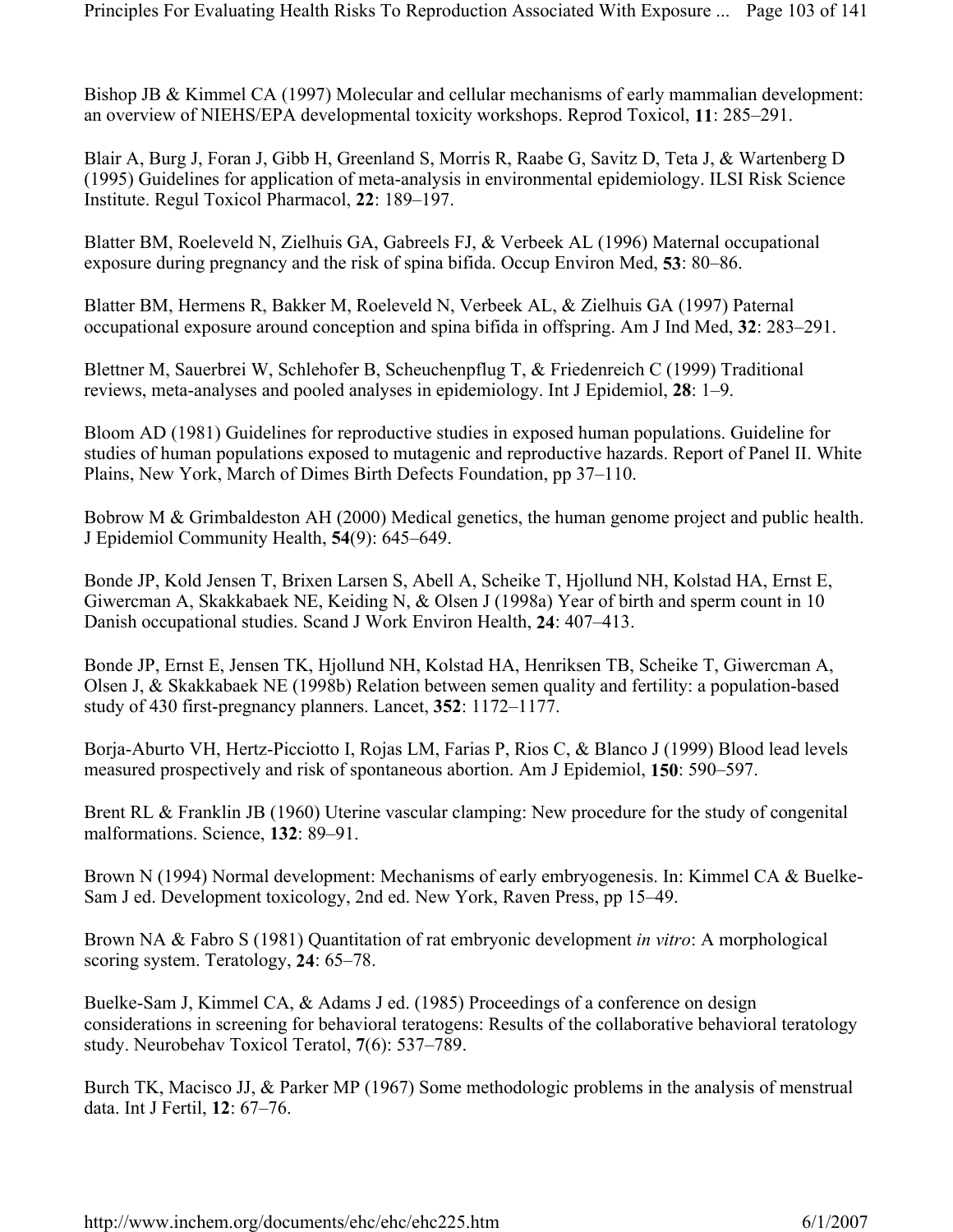Burger HG & Findlay JK (1989) Potential relevance of inhibin to ovarian physiology. Semin Reprod Endocrinol, **7**: 69.

Bustos-Obregõn E, Courot M, Flechon JE, Hochereau-de-Reviers MT, & Holstein AF (1975) Morphological appraisal of gametogenesis. Spermatogenic process in mammals with particular reference to man. Andrologia, **7**: 141–163.

Calabrese EJ & Baldwin LA (1994) Improved method for detection of the NOAEL. Regul Toxicol Pharmacol, **19**: 48–50.

Campbell PM & Hutchinson TH (1998) Wildlife and endocrine disrupters: requirements for hazard identification. Environ Contam Toxicol, **17**: 127–135.

Carlson E, Giwercman A, Keiding N, & Skakkebaek NE (1992) Evidence for decreasing quality of semen during the past 50 years. Br Med J, **305**: 609–613.

Chahoud I, Buschmann J, Clark R, Druga A, Falke H, Faqi A, Hansen E, Heinrich-Hirsch B, Hellwig J, Lingk W, Parkinson M, Paumgarten FJR, Pfeil R, Platzek T, Scialli AR, Seed J, Stahlmann R, Ulbrich B, Wu Z, Yasuda M, Younes M, & Solecki R (1999) Classification terms in developmental toxicology: need for harmonization. Report of the second workshop on the terminology of developmental toxicology, Berlin, 27–28 August 1998. Reprod Toxicol, **13**(1): 77–82.

Challis JRG & Lye SJ (1994) Parturition. In: Knobil E & Neill JD ed. The physiology of reproduction, 2nd ed. New York, Raven Press, pp 985–1032.

Chapin RE & Heindel JJ ed. (1993) Methods in toxicology 3a: Male reproductive toxicology. San Diego, California, Academic Press.

Chapin RE, Filler RS, Gulati D, Heindel JJ, Katz DF, Mebus CA, Obasaju F, Perreault SD, Russel SR, Schrader S, Slott V, Sokol RZ, & Toth G (1992) Methods for assessing rat sperm motility. Reprod Toxicol **6**: 267–273.

Chapin RE, Sloane RA, & Haseman JK (1998) Reproductive endpoints in general toxicity studies: are they predictive? Reprod Toxicol **12**(4): 489–494.

Cheung YB, Low L, Osmond C, Barker D, & Karlberg J (2000) Fetal growth and early postnatal growth are related to blood pressure in adults. Hypertension, **36**(5): 795–800.

Christian MS (1993) Is there any place for nonmammalian *in vitro* tests? Reprod Toxicol, **7**(Suppl 1): 99–102.

Chubb C (1993) Male mouse sexual behaviour test. In: Chapin RE & Heindel JJ ed. Methods in toxicology 3a: Male reproductive toxicology. San Diego, California, Academic Press, pp 16–25.

Clarke DO, Duignan JM, & Welsch F (1992) 2-Methoxyacetic acid dosimetry–teratogenicity relationships in CD-1 mice exposed to 2-methoxyethanol. Toxicol Appl Pharmacol, **114**: 77.

Cohen-Hubal EA, Sheldon LS, Burke JM, McCurdy TR, Berry MR, Rigas ML, Zartarian VG, & Freeman NC (2000) Children's exposure assessment: A review of factors influencing children's exposure, and the data available to characterize and assess that exposure. Environ Health Perspect, **108**: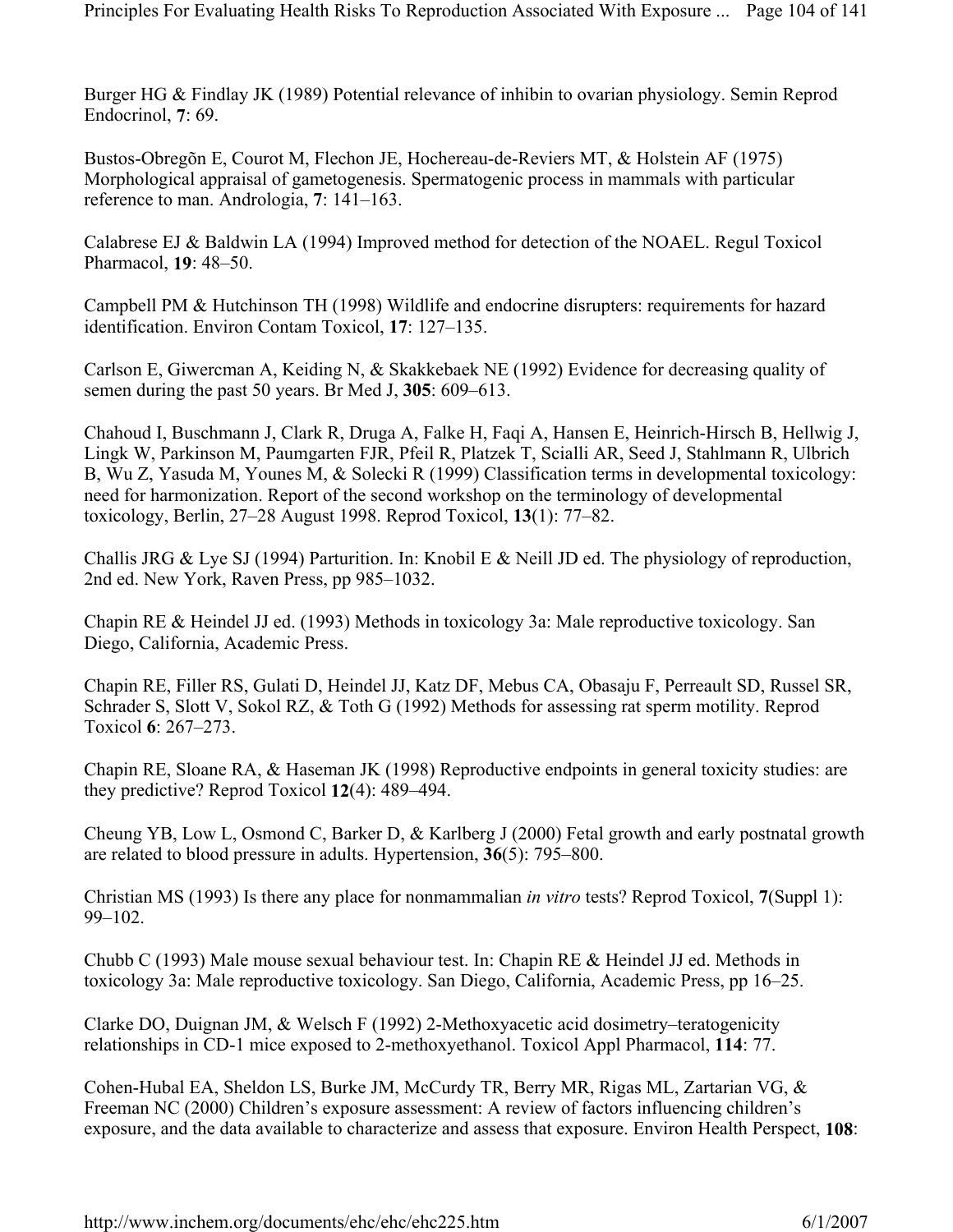475–486.

Colborn T, Dumanowski D, & Myers JP (1996) Our stolen future. New York, Penguin Books Ltd.

Contreras HR & Bustos-Obregõn E (1996) Effect of an organophosphorate insecticide on the testis, epididymis and preimplantational development and pregnancy outcome in mice. Int J Dev Biol, Suppl **1**: 207S.

Contreras HR, Badilla J, & Bustos-Obregõn E (1999) Morphofunctional disturbances of human sperm after incubation with organophosphate pesticides. Biocell, **23**(2): 135–141.

Cooper RL & Kavlock RJ (1997) Endocrine disruptors and reproductive development: a weight-ofevidence overview. J Endocrinol, **152**: 159–166.

Cooper RL & Walker RF (1979) Potential therapeutic consequences of age-dependent changes in brain physiology. Interdiscipl Topics Gerontol, **15**: 54–76.

Cooper RL, Conn PM, & Walker RF (1980) Characterization of the LH surge in middle-aged female rats. Biol Reprod, **23**: 611–615.

Cooper RL, Chadwick RW, Rehnberg GL, Goldman JM, Booth KC, Hein JF, & McElroy WK (1989) Effect of lindane on hormonal control of reproductive function in the female rat. Toxicol Appl Pharmacol, **99**: 384–394.

Cordier S, Bergeret A, Goujard J, Ha MC, Ayme S, Bianchi F, Calzolari E, De Walle HE, Knill-Jones R, Candela S, Dale I, Dananche B, de Vigan C, Fevotte J, Kiel G, & Mandereau L (1997) Congenital malformation and maternal occupational exposure to glycol ethers. Occupational Exposure and Congenital Malformations Working Group. Epidemiology, **8**: 355–363.

Crisp TM, Clegg ED, Cooper RL, Wood WP, Anderson DG, Baetcke KP, Hoffmann JL, Morrow MS, Rodier DJ, Schaeffer JE, Touart LW, Zeeman MG, & Patel YM (1998) Environmental endocrine disruption: an effects assessment and analysis. Environ Health Perspect, **1069**(Suppl 1): 11–56.

Crofton KM (1990) Reflex modification and the detection of toxicant-induced auditory dysfunction. Neurotoxicol Teratol, **12**(5): 461–468.

Crump KS (1984) A new method for determining allowable daily intakes. Fundam Appl Toxicol, **4**: 854–871.

Csapo AI & Pulkkinen M (1978) Indispensability of the human corpus luteum in the maintenance of early pregnancy: Luteectomy evidence. Obstet Gynecol Surv, **33**: 69-81.

Curtis KM, Savitz DA, Weinberg CR, & Arbuckle TE (1999) The effects of pesticide exposure on time to pregnancy. Epidemiology, **10**: 112–117.

Daston GP (1994) Relationships between maternal and developmental toxicity. In: Kimmel CA & Buelke-Sam J ed. Developmental toxicology, 2nd ed. New York, Raven Press, pp 189–212.

Daston GP (1996a) The theoretical and empirical case for *in vitro* developmental toxicity screens, and potential applications. Teratology, **53**: 339–344.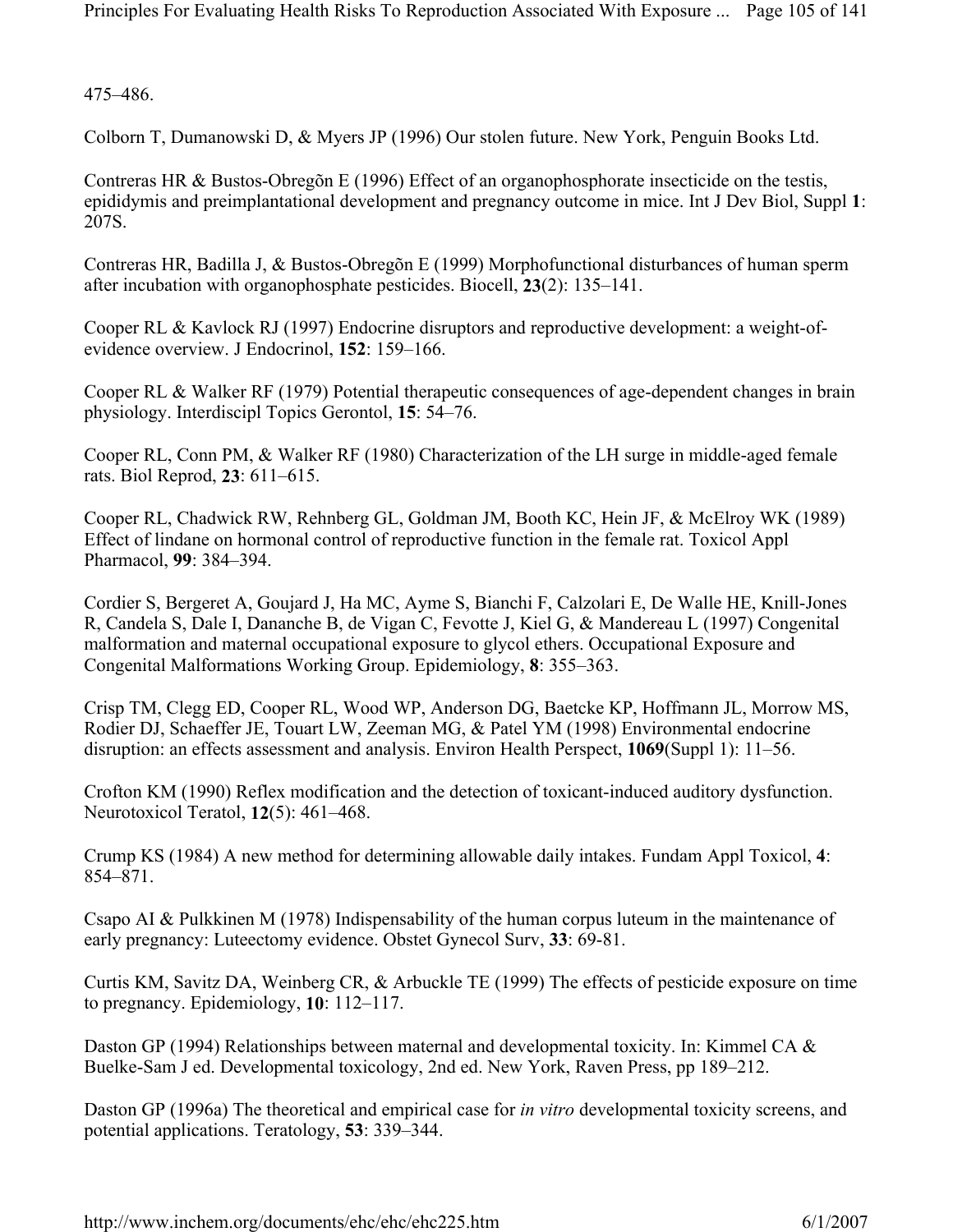Daston GP (1996b) Other functional abnormalities: methods and data evaluation. In: Hood RD ed. Handbook of developmental toxicology. Boca Raton, Florida, CRC Press, pp 357–381.

Daston GP & Manson JM (1995) Critical periods of exposure and developmental outcome. Inhal Toxicol, **7**: 863–871.

Daston GP, Baines D, Elmore E, Fitzgerald MP, & Sharma S (1995) Evaluation of chick embryo neural retina cell culture as a screen for developmental toxicants. Fundam Appl Toxicol, **26**: 203–210.

Dawson AB (1926) Note on the staining of the skeleton of cleared skeletal specimens with alizarin red S. Stain Technol, **1**: 123–124.

Dawson DA (1991) Additive incidence of developmental malformation for *Xenopus* embryos exposed to a mixture of 10 aliphatic carboxylic acids. Teratology, **44**: 531–546.

Dawson DA & Bantle JA (1987) Development of a reconstituted water medium and a preliminary validation of the frog embryo teratogenesis assay: *Xenopus* (FETAX). J Appl Toxicol, **7**: 237–244.

Dawson EB, Evans DR, & Nosovitch J (1999) Third-trimester amniotic fluid metal levels associated with preeclampsia. Arch Environ Health, **54**: 412–415.

de Cock J, Westveer K, Heederik D, te Velde E, & van Kooij R (1994) Time to pregnancy and occupational exposure to pesticides in fruit growers in the Netherlands. Occup Environ Med, **51**: 693– 699.

Diwan BA, Riggs CW, Logsdon D, Haines DC, Olivero OA, Rice JM, Yuspa SH, Poirier MC, & Anderson LM (1999) Multiorgan transplacental and neonatal carcinogenicity of 3'-azido-3' deoxythymidine in mice. Toxicol Appl Pharmacol, **161**(1): 82–99.

Donovan PJ (1999) Cell sensitivity to transplacental carcinogenesis by *N*-ethyl-*N*-nitrosourea is greatest in early post-implantation development. Mutat Res, **427**(1): 59–63.

Drew R & Miners JO (1984) The effects of buthionine sulphoximine (BSO) on glutathione depletion and xenobiotic biotransformation. Biochem Pharmacol, **33**: 2989–2994.

EC (1990) EEC note for guidance: Good clinical practice for trials on medical products in the European Community. Pharmacol Toxicol, **67**: 361–372.

EC (1994) Commission regulation (EC) No. 1488/94 of 28 June 1994 laying down the principles of the assessment of risks to man and the environment of existing substances in accordance with Council regulation (EEC) No. 793/93. Official Journal of European Communities, L 161. Brussels, European Commission.

EC (1996) Technical guidance document in support of the Commission directive 93/67EEC on risk assessment for new notified substances and Commission regulation 1488/94 EEC on risk assessment for existing chemicals. Brussels, European Commission.

ECETOC (1989) Alternative approaches for the assessment of reproductive toxicity. Brussels, European Centre for Ecotoxicology and Toxicology of Chemicals (Monograph No. 12).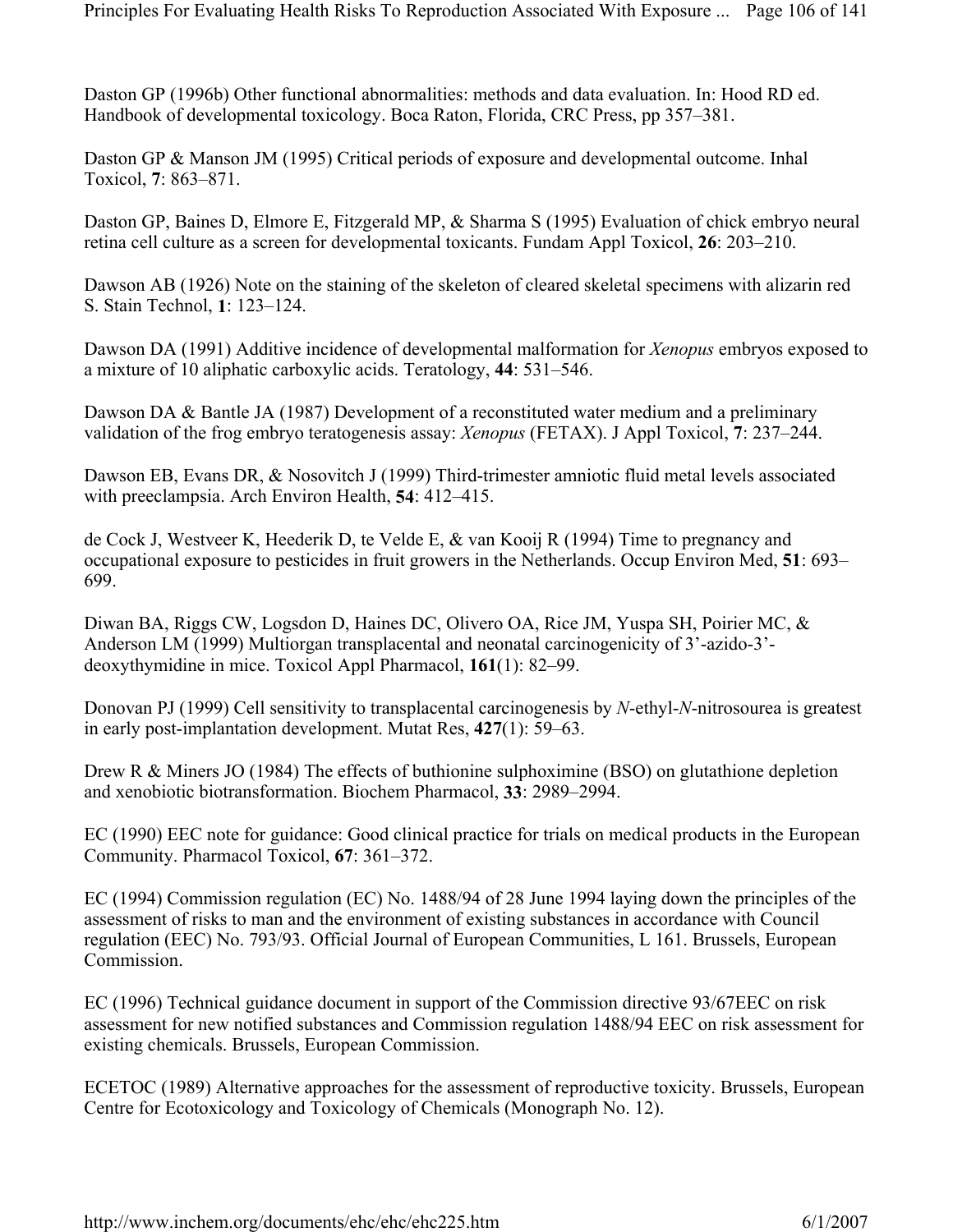ECETOC (1992) Estimating environmental concentrations of chemicals using fate and exposure models. Brussels, European Centre for Ecotoxicology and Toxicology of Chemicals (Technical Report No. 50).

ECETOC (1996) Environmental estrogens: a compendium of test methods. Brussels, European Centre for Ecotoxicology and Toxicology of Chemicals (ECETOC Document 33).

ECETOC/UNEP (1996) Inventory of critical reviews on chemicals. Brussels, European Centre for Ecotoxicology and Toxicology of Chemicals, and Geneva, United Nations Environment Programme, International Register of Potentially Toxic Chemicals.

Egeland GM, Sweeney MH, Fingerhut MA, Wille KK, Schnorr TM, & Halperin WE (1994) Total serum testosterone and gonadotropins in workers exposed to dioxin. Am J Epidemiol, **139**(3): 272–281.

Eggert-Kruse W, Leinhos G, Gerhard I, Tilgen W, & Runnebaum B (1989) Prognostic value of *in vitro* sperm penetration into hormonally standardized human cervical mucus. Fertil Steril, **51**: 317–323.

Ehrenkranz JRL (1983) Seasonal breeding in humans: birth recordings of the Labrador Eskimos. Fertil Steril, **40**: 485–489.

Eisenberg L (1981) Physiological and psychological aspects of sexual development and function. In: Hamilton DW & Naftolin F ed. Basic reproductive medicine, Vol. 1. Cambridge, Massachusetts, The MIT Press, p 118.

Epidemiology Workshop for the Interagency Regulatory Liaison Group (1981) Guidelines for documentation of epidemiologic studies. Am J Epidemiol, **114**: 609–613.

Erickson GF (1978) Normal ovarian function. Clin Obstet Gynecol, **21**: 31–52.

Evenson DP & Jost LK (1993) Hydroxyurea exposure alters mouse testicular kinetics and sperm chromatin structure. Cell Prolif, **26**: 147–159.

Fabia J & Thuy TD (1974) Occupation of father at time of children dying of malignant disease. Br J Prev Soc Med, **28**: 98–100.

Fantel AG, Greenaway JC, Juchau MR, & Shepard TH (1979) Teratogenic bioactivation of cyclophosphamide *in vitro*. Life Sci, **25**: 67–72.

Faustman EM, Allen BC, Kavlock RJ, & Kimmel CA (1994) Dose–response assessment for developmental toxicity: I. Characterization of data base and determination of NOAELs. Fundam Appl Toxicol, **23**: 478–486.

Ferin MJ (1996) The menstrual cycle: An integrative view. In: Adashi EY, Rock JA, & Rosenwaks Z ed. Reproductive endocrinology, surgery, and technology. Philadelphia, Pennsylvania, Lippincott-Raven Publishers, pp 103–121.

Feychting M, Floderus B, & Ahlbom A (2000) Parental occupational exposure to magnetic fields and childhood cancer (Sweden). Cancer Causes Control **11**: 151–156.

Flint OP (1993) *In vitro* tests for teratogens: Desirable endpoints, test batteries and current status of the micromass teratogen test. Reprod Toxicol, **7**(Suppl 1): 103–111.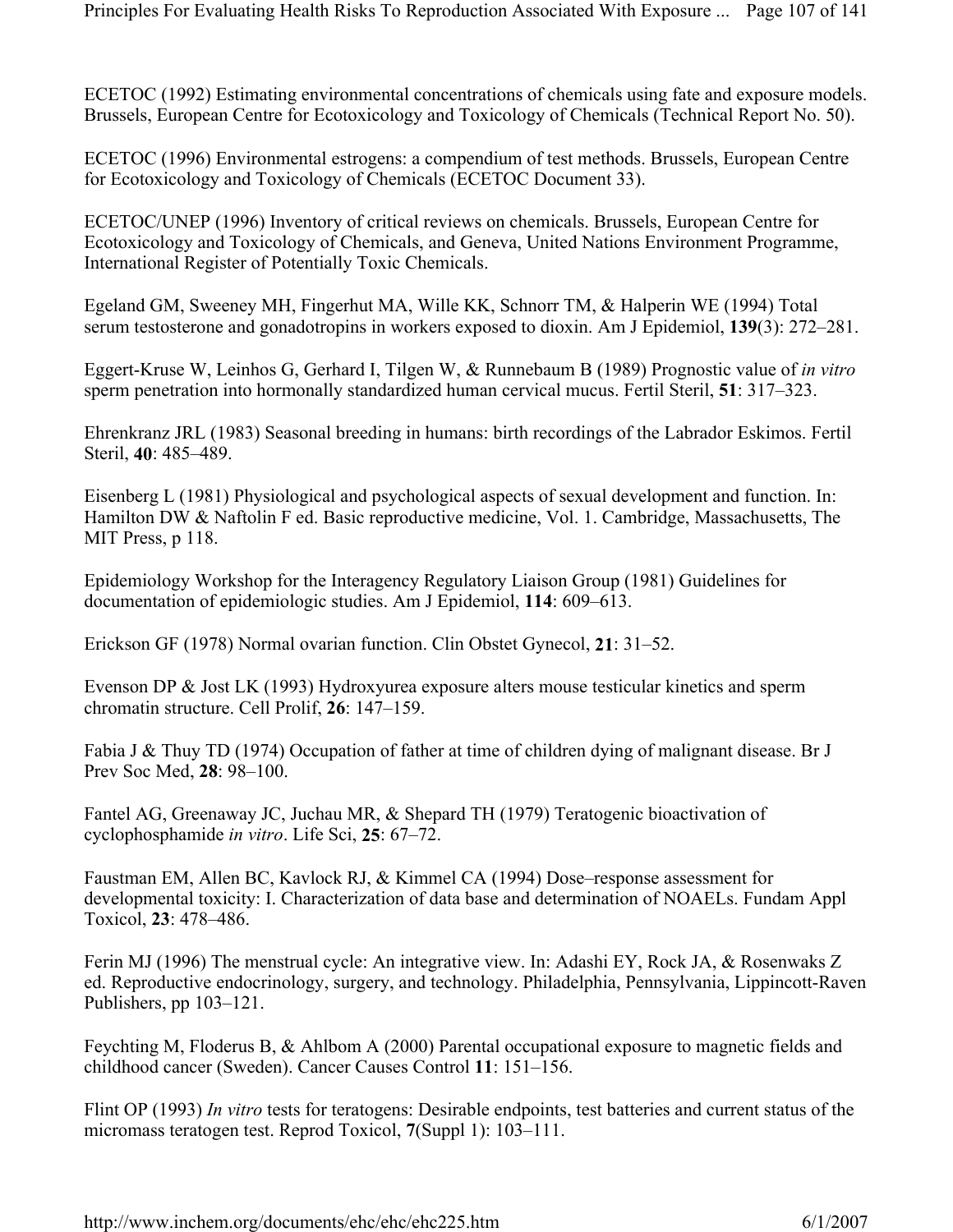Flint OP & Orton TC (1984) An *in vitro* assay for teratogens with cultures of rat embryo midbrain and limb cells. Toxicol Appl Pharmacol, **76**: 383–395.

Foster WG (1992) Reproductive toxicity of chronic lead exposure in the female cynomolgus monkey. Reprod Toxicol, **6**: 123–131.

Foster WG, McMahon A, YoungLai EV, Jarrell JF, & Lecavalier P (1995) Alterations in circulating ovarian steroids in hexachlorobenzene exposed monkeys. Reprod Toxicol, **9**: 541–548.

Foster W, Chan S, Platt L, & Hughes C (2000) Detection of endocrine disrupting chemicals in samples of second trimester human amniotic fluid. J Clin Endocrinol Metab, **85**: 2954–2957.

Francis EZ, Kimmel CA, & Rees DC (1990) Workshop on the qualitative and quantitative comparability of human and animal developmental neurotoxicity: summary and implications. Neurotoxicol Teratol, **12** (3): 285–292.

Garcia AM, Benavides FG, Fletcher T, & Orts E (1998) Paternal exposure to pesticides and congenital malformations. Scand J Work Environ Health, **24**: 473–480.

Gardner MJ, Snee MP, Hall AJ, Powell CA, Downes S, & Terrell JD (1990) Results of case–control study of leukemia and lymphoma among young people near Sellafield nuclear plant in West Cumbria. Br Med J, **300**(6722): 423–429.

Generoso WM, Rutledge JC, Cain KT, Hughes LA, & Braden PW (1987) Exposure of female mice to ethylene oxide within hours of mating leads to fetal malformation and death. Mutat Res, **176**: 269–274.

Generoso WM, Rutledge JC, Cain KT, Hughes LA, & Downing DJ (1988) Mutagen-induced fetal anomalies and death following treatment of females within hours after mating. Mutat Res, **199**: 175– 181.

Genschow E, Scholz G, Brown N, Piersma A, Brady M, Clemann N, Huuskonen H, Paillard F, Bremer S, Becker K, & Spielmann H (2000) Development of prediction models for three *in vitro* embryotoxicity tests in an ECVAM validation study. In Vitro Mol Toxicol, **13**(1): 51–66.

Gillman J, Gilbert C, Gillman T, & Spence I (1948) A preliminary report on hydrocephalus, spina bifida and other anomalies in the rat produced by trypan blue. S Afr J Med Sci, **13**: 47–90.

Goebelsmann U (1986) The menstrual cycle. In: Mishell DR & Davajan V ed. Fertility, contraception and reproductive endocrinology, 2nd ed. Oradell, New Jersey, Medical Economics, pp 71–73.

Gold EB & Sever LE (1994) Childhood cancers associated with parental occupational exposures. Occup Med, **9**: 495–539.

Goldstein A, Aronow L, & Kalman SM (1968) The absorption, distribution and elimination of drugs passage of drugs across the placenta. In: Goldstein A, Aronow L, & Kalman SM ed. Principles of drug action: the basis of pharmacology. New York, Harper and Row, p 179.

Gore-Langton RE & Armstrong DT (1994) Follicular steroidogenesis and its control. In: Knobil RE & Neil JD ed. The physiology of reproduction, 2nd ed. New York, Raven Press, pp 571–627.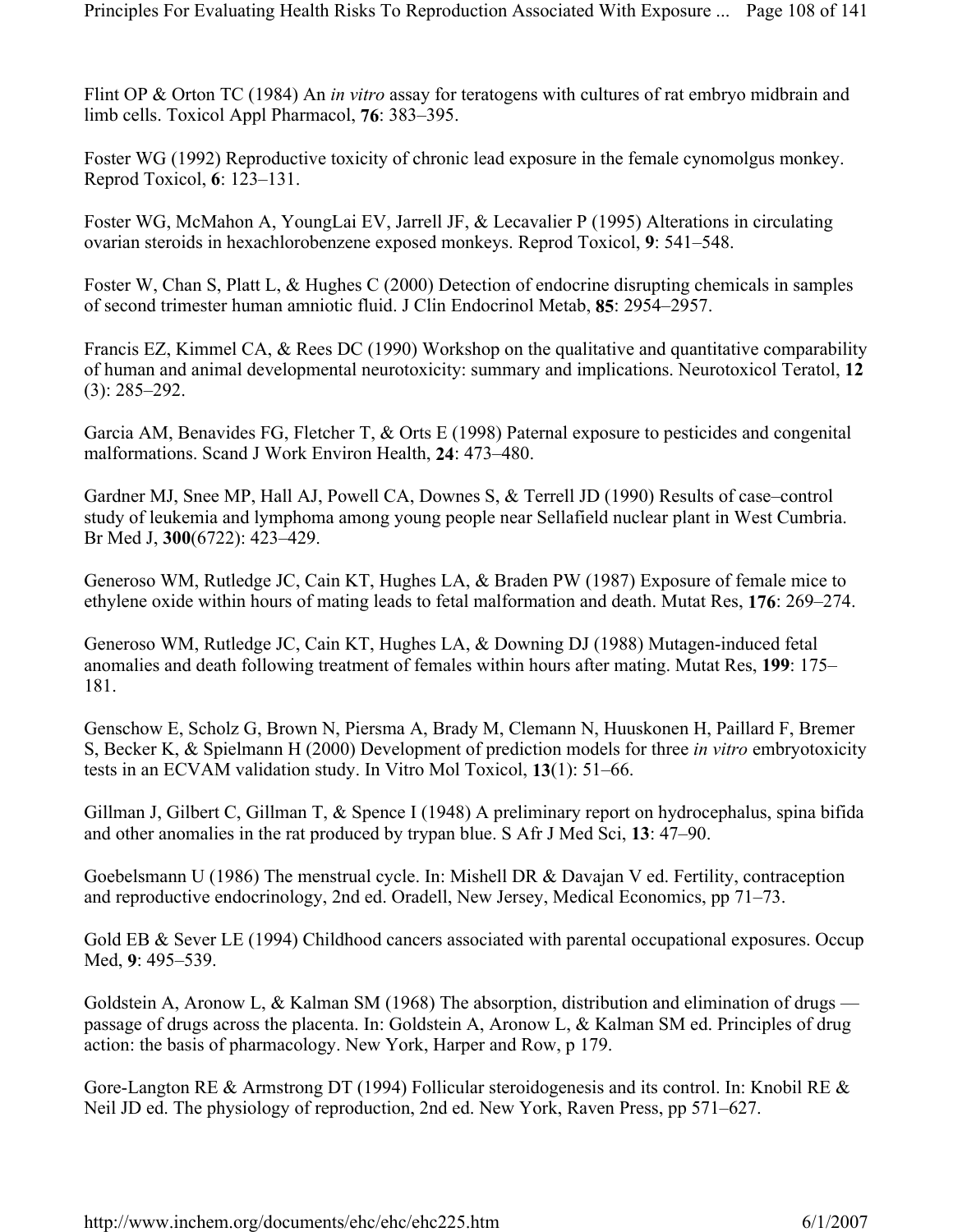Gospodarowicz D (1989) Fibroblast growth factor. Crit Rev Oncol, **1**: 1–26.

Gourbin C & Masuy-Strobant G (1995) Registration of vital data: are live births and stillbirths comparable all over Europe? Bull WHO, **73**: 449–460.

Grant LD (1976) Research strategies for behavioral teratology studies. Environ Health Perspect, **18**: 85– 94.

Gray A, Feldman HA, McKinlay JB, & Longcope C (1991) Age, disease, and changing sex hormone levels in middle-aged men: Results of the Massachusetts male aging study. J Clin Endocrinol Metab, **73**: 1016–1025.

Gray LE, Ostby J, Sigmon R, Ferrell J, Linder R, Cooper R, Goldman J, & Laskey J (1988) The development of a protocol to assess reproductive effects of toxicants in the rat. Reprod Toxicol, **2**: 281– 287.

Greenberg JH (1982) Detection of teratogens by differentiating embryonic neural crest cells in culture; evaluation as a screening system. Teratog Carcinog Mutagen, **2**: 319–323.

Greenwald GS (1987) Possible animal models of follicular development relevant to reproductive toxicology. Reprod Toxicol, **1**: 55–59.

Guthrie HD, Grimes RW, & Hammond JM (1995) Changes in insulin-like growth factor binding protein-1 and -3 in follicular fluid during atresia of follicles grown after ovulation in pigs. J Reprod Fertil, **104**: 225–230.

Handelsman DJ, Wishart S, & Conway AJ (2000) Oestradiol enhances testosterone-induced suppression of human spermatogenesis. Hum Reprod, **15**(3): 672–679.

Harry GJ ed. (1994) Developmental toxicology. Boca Raton, Florida, CRC Press, p 177.

Health Canada (1994) Human health risk assessment for Priority Substances. Ottawa, Ontario, Health Canada, Environmental Health Directorate, Canada Communication Group — Publishing (Publication No. En40-215/41E).

Heindel JJ (1998) Oocyte quantitation and ovarian histology. In: Daston G & Kimmel C ed. An evaluation of reproductive endpoints for human health risk assessment. Washington, DC, ILSI Press, pp 57–74.

Heindel JJ & Chapin RE ed. (1993) Methods in toxicology 3b: Female reproductive toxicology. San Diego, California, Academic Press.

Hemminki K & Vineis P (1985) Extrapolation of the evidence on teratogenicity of chemicals between humans and experimental animals: Chemicals other than drugs. Teratog Carcinog Mutagen, **5**: 251–318.

Hemminki K, Mutanen P, Luoma K, & Saloniemi I (1980) Congenital malformations by the parental occupation in Finland. Int Arch Occup Environ Health, **46**: 93–98.

Hemminki K, Saloniemi I, & Salonen T (1981) Childhood cancer and paternal occupation in Finland. J Epidemiol Community Health, **35**: 11–15.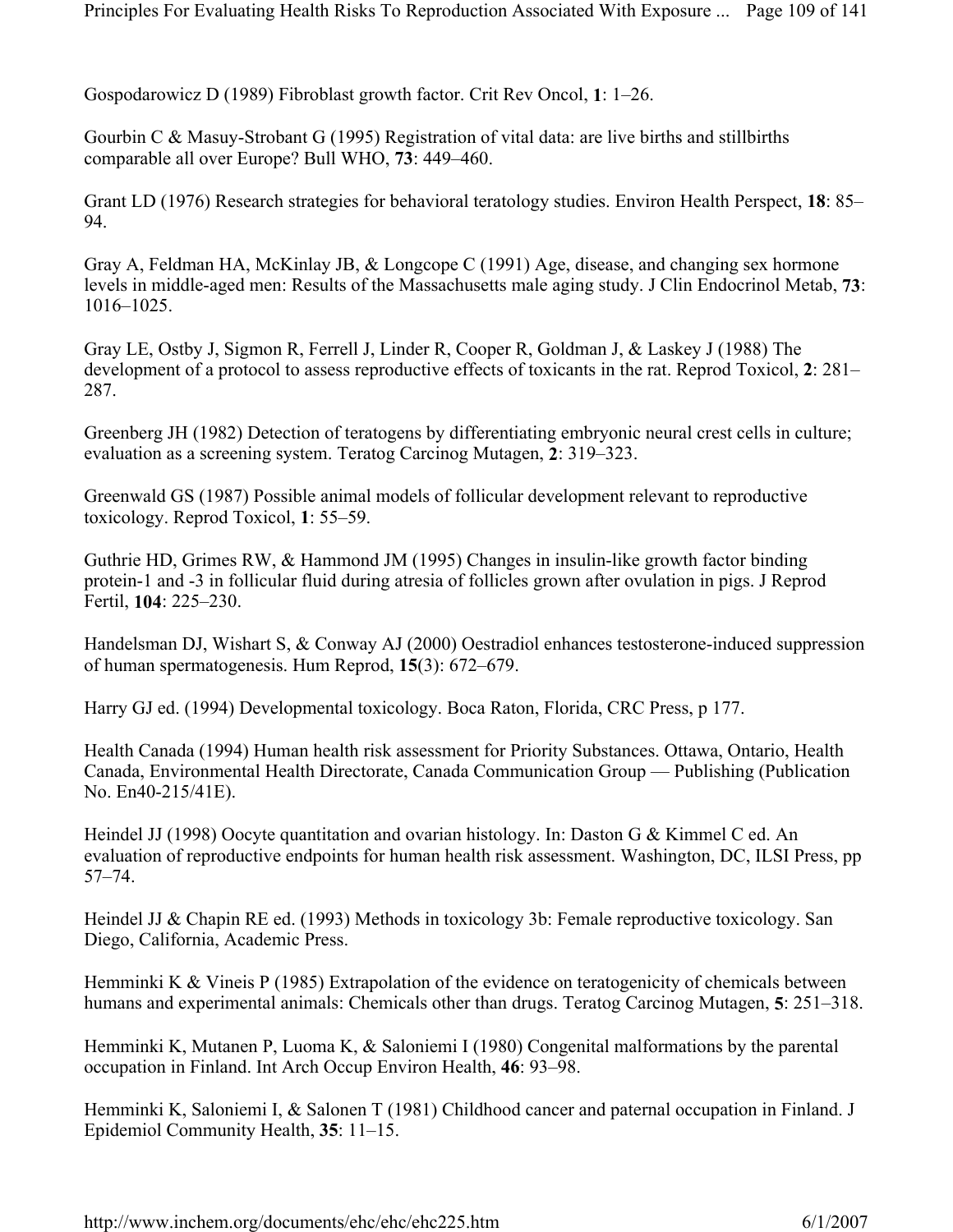Herbst AL, Ulfelder H, & Poskanzer DC (1971) Adenocarcinoma of the vagina. Association of maternal stilbestrol therapy with tumour appearance in young women. N Engl J Med, **284**: 878–881.

Hertel RF (1996) Outline on risk assessment of existing substances in the European Union. Environ Toxicol Pharmacol, **2**: 93–96.

Hess RA (1990) Quantitative and qualitative characteristics of the stages and transitions in the cycle of the rat seminiferous epithelium: light microscopic observations of perfusion-fixed and plastic-embedded testes. Biol Reprod, **43**: 525–542.

Hess RA & Moore BJ (1993) Histological methods for evaluation of the testis. In: Chapin RE & Heindel JJ ed. Methods in toxicology 3a: Male reproductive toxicology. San Diego, California, Academic Press, pp 52–85.

Hill RB (1965) The environment and disease: association or causation. Proc R Soc Med, **58**: 295–300.

Holson RR, Paule MG, & Scalzo FM ed. (1990) Methods in behavioral toxicology and teratology. Neurotoxicol Teratol, **12**(5).

Hubel CA (1999) Oxidative stress in the pathogenesis of preeclampsia. Proc Soc Exp Biol Med **222**: 222–235.

Hughes EW & Palmer AK (1980) An assessment of preweaning development and behaviour in safety evaluation studies. Abstracts of the Annual Meeting of the Experimental Teratology Society, Munster.

Hwang SJ, Beaty TH, Panny SR, Street NA, Joseph JM, Gordon S, McIntosh I, & Francomano CA (1995) Association study of transforming growth factor alpha (TGF)–environment interaction in a population-based sample of infants with birth defects. Am J Epidemiol, **141**: 629–636.

IARC (1980) Long-term and short-term screening assays for carcinogens: a critical appraisal. Lyon, International Agency for Research on Cancer, 426 pp (IARC Monographs on the Evaluation of the Carcinogenic Risk of Chemicals to Humans, Suppl 2).

ICH (1993) ICH Harmonised Tripartite Guideline: Detection of toxicity to reproduction for medicinal products. International Conference on Harmonisation of Technical Requirements for Registration of Pharmaceuticals for Human Use.

ILSI (1999) An evaluation and interpretation of reproductive endpoints for human health risk assessment. Washington, DC, International Life Sciences Institute Press.

Imagawa W, Yang J, Guzman R, & Nandi S (1994) Control of mammary gland development. In: Knobil E & Neill JD ed. The physiology of reproduction. New York, Raven Press, pp 1033–1063.

Inouye M (1976) Differential staining of cartilage and bone in mouse skeleton by alcian blue and alizarin red S. Congenital Anomalies, **16**: 171–173.

International Clearing House (1991) Congenital malformations worldwide. A report from the International Clearing House for Birth Defects Monitoring Systems. Amsterdam, Elsevier.

IPCS (1984) Environmental health criteria 30: Principles for evaluating health risks to progeny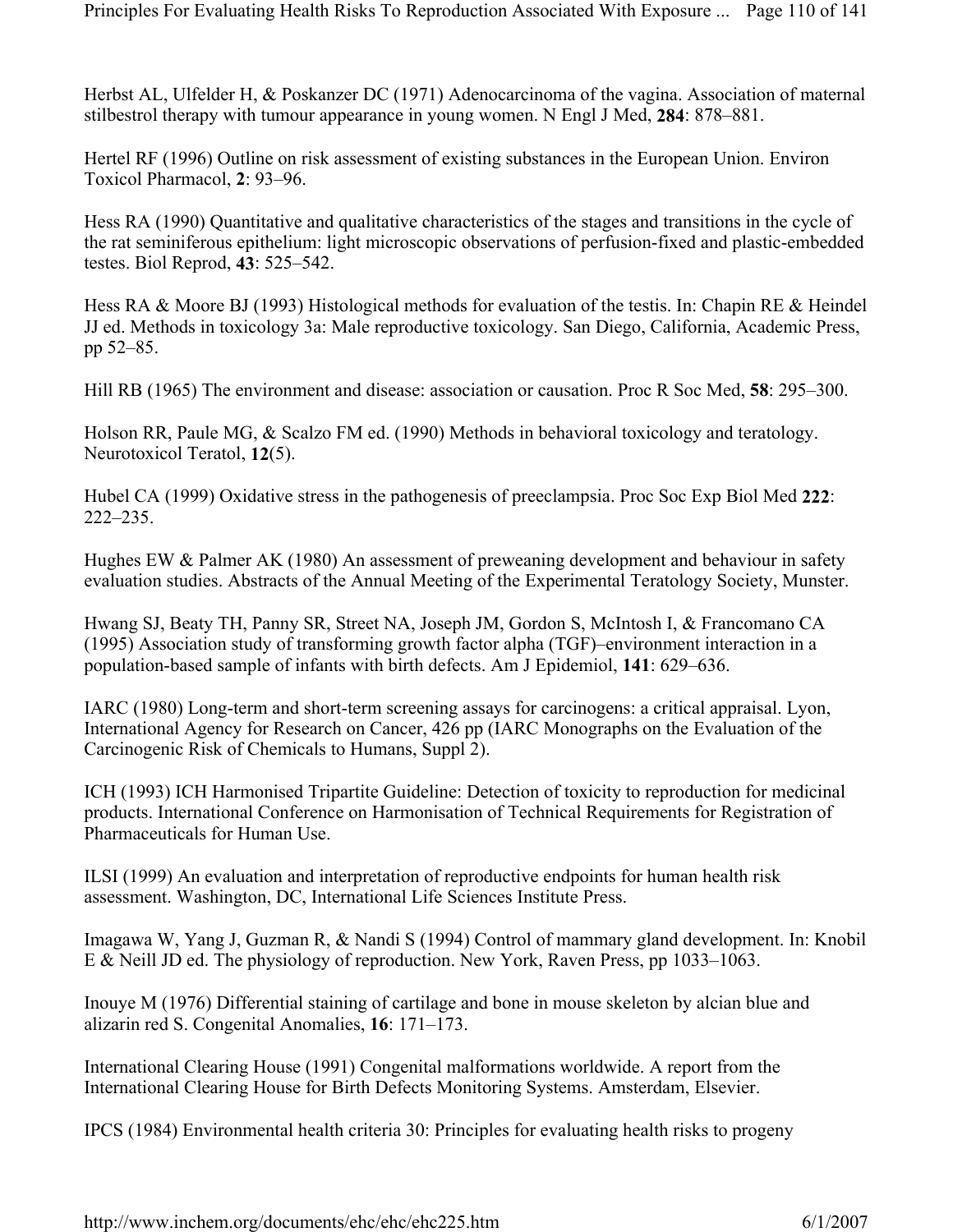associated with exposure to chemicals during pregnancy. Geneva, World Health Organization, International Programme on Chemical Safety.

IPCS (1986a) Environmental health criteria 59: Principles for evaluating health risks from chemicals during infancy and early childhood: The need for a special approach. Geneva, World Health Organization, International Programme on Chemical Safety.

IPCS (1986b) Environmental health criteria 60: Principles and methods for the assessment of neurotoxicity associated with exposure to chemicals. Geneva, World Health Organization, International Programme on Chemical Safety.

IPCS (1986c) Environmental health criteria 57: Principles of toxicokinetic studies. Geneva, World Health Organization, International Programme on Chemical Safety.

IPCS (1987) Environmental health criteria 70: Principles for the safety assessment of food additives and contaminants in food. Geneva, World Health Organization, International Programme on Chemical Safety.

IPCS (1992) Environmental health criteria 144: Principles for evaluating the effects of chemicals on the aged population. Geneva, World Health Organization, International Programme on Chemical Safety.

IPCS (1994) Environmental health criteria 170: Assessing human health risks to chemicals: derivation of guidance values for health-based exposure limits. Geneva, World Health Organization, International Programme on Chemical Safety.

IPCS (1995) International Programme on Chemical Safety/Organisation for Economic Co-operation and Development Workshop on the Harmonization of Risk Assessment for Reproductive and Development Toxicity, 17–21 October 1994. Carshalton, Surrey, United Kingdom, BIBRA International (IPCS/95.25).

IPCS (1996) Environmental health criteria 180: Principles and methods for the assessment of immunotoxicity associated with exposures to chemicals. Geneva, World Health Organization, International Programme on Chemical Safety.

IPCS (1999) Environmental health criteria 210: Principles for the assessment of risks to human health from exposure to chemicals. Geneva, World Health Organization, International Programme on Chemical Safety.

IPCS (2001a) Environmental health criteria 223: Neurotoxicity risk assessment for human health: Principles and approaches. Geneva, World Health Organization, International Programme on Chemical Safety.

IPCS (2001b) Guidance document for the use of data in development of chemical-specific adjustment factors (CSAFs) for interspecies differences and human variability in dose/concentration–response assessment (draft). Prepared as part of the IPCS project on the Harmonization of Approaches to the Assessment of Risk from Exposure. Geneva, World Health Organization, International Programme on Chemical Safety.

Irvine S, Cawood E, Richardson D, MacDonald E, & Aitken J (1996) Evidence of deteriorating semen quality in the United Kingdom: birth cohort study in 577 men in Scotland over 11 years. Br Med J, **312**: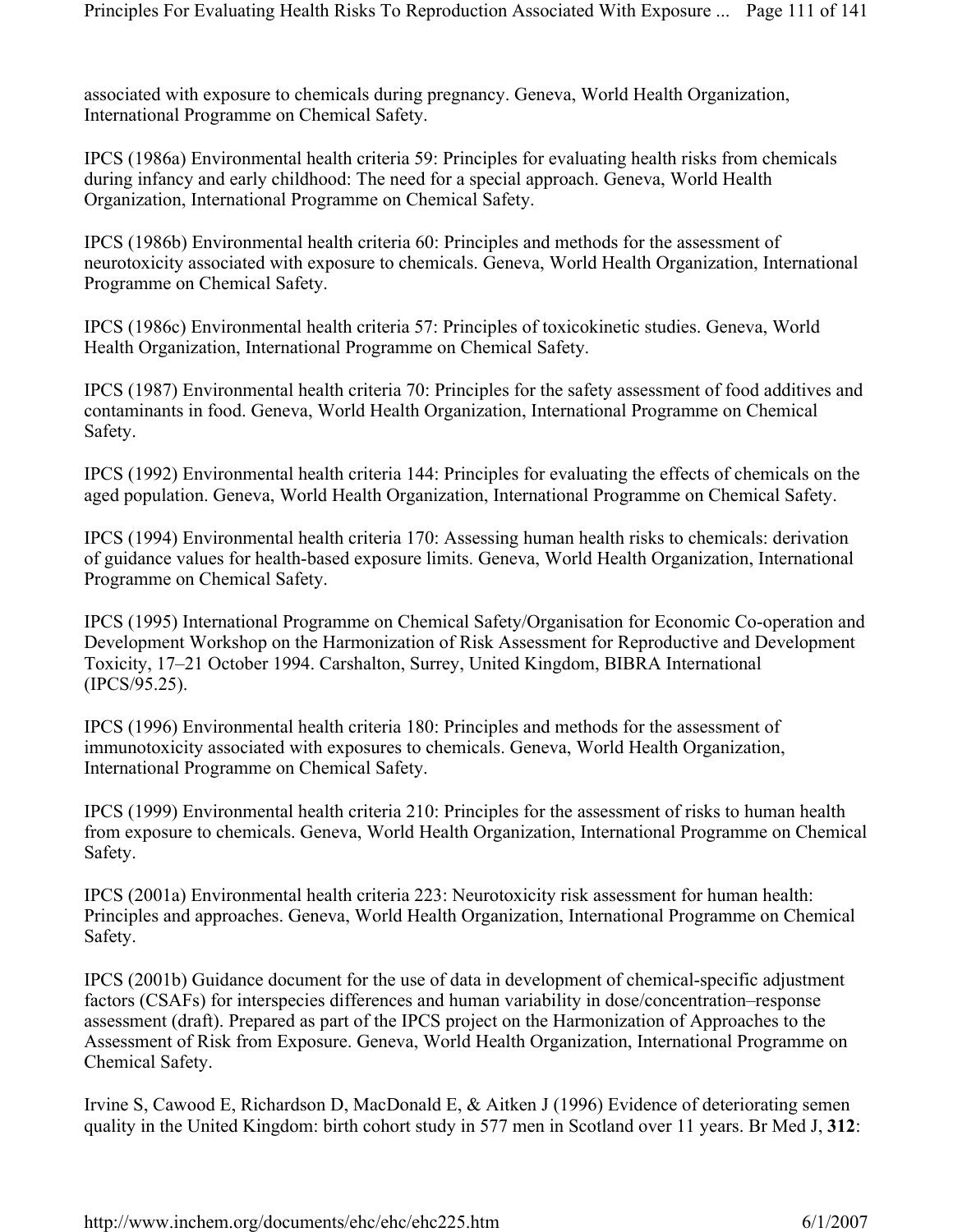467–471.

IUPAC (1998) Natural and anthropogenic environmental oestrogens. J Int Union Pure Appl Chem, **70**: 1617–1865.

Ivankovic S & Druckrey H (1968) Carcinogenesis in the progeny after exposure of pregnant animals. Food Cosmet Toxicol, **6**(5): 584–585.

Jacobson JL & Jacobson SW (1996) Intellectual impairment in children exposed to polychlorinated biphenyls *in utero*. N Engl J Med, **335**: 783–789.

Janecki A & Steinberger A (1986) Polarized Sertoli cell functions in a new two-compartment culture system. J Androl, **7**(1): 69–71.

Jankowski-Hennig MA, Clegg MS, Daston GP, Rogers JM, & Keen CL (2000) Zinc-deficient rat embryos have increased caspase 3-like activity and apoptosis. Biochem Biophys Res Commun, **271**(1): 250–256.

Jansen HT, Cooke PS, Porcelli J, Liu T, & Hansen LG (1993) Estrogenic and antiestrogenic actions of PCBs in the female rat. *In vitro* and *in vivo* studies. Reprod Toxicol, **7**: 237–248.

Jarrell JF, Villeneuve D, Franklin C, Bartlett S, Wrixon W, Kohut J, & Zouves CG (1993) Contamination of human ovarian follicular fluid and serum by chlorinated organic compounds in three Canadian cities. Can Med Assoc J, **148**: 1321–1327.

Jarrell JF, Gocmen A, Foster WG, Brant R, Chan S, & Sevcik M (1996) Evaluation of reproductive outcomes in women inadvertently exposed to hexachlorobenzene in southeastern Turkey in the 1950's. Reprod Toxicol, **12**: 469–476.

Jelinek R & Peterka M (1981) Morphogenetic systems and *in vitro* techniques in teratology. In: Neubert D & Merker H-J ed. Culture techniques. Applicability for studies on prenatal differentiation and toxicity. Berlin, New York, Walter de Gruyter Publishers, pp 553–557.

Joffe M (1985) Biases in research on reproductive and women's work. Int J Epidemiol, **14**: 118–123.

Joffe M, Bisanti L, Apostoli P, Shah N, Kiss P, Dale A, Roeleveld N, Lindbohm ML, Sallmen M, & Bonde JP (1999) Time to pregnancy and occupational lead exposure. Asclepios. Scand J Work Environ Health, **25**(1): 64–65.

Johnson EM, Newman LM, Gabel BEG, Boerner TF, & Dansky LA (1988) An analysis of the hydra assay's applicability and reliability as a developmental toxicity prescreen. J Am Coll Toxicol, **7**: 111– 126.

Johnson L, Petty CS, & Neaves WB (1983) Further quantification of human spermatogenesis: Germ cell loss during postprophase of meiosis and its relationship to daily sperm production. Biol Reprod, **29**: 207.

Jorgensen N, Auger J, Giwercman A, Irvine DS, Jensen TK, Jouannet P, Keiding N, Le Bon C, MacDonald E, Pekuri AM, Scheike T, Simonsen M, Suominen M, Suominen J, & Skakkebaaek NE (1997) Semen analysis performed by different laboratory teams: an intervention study. Int J Androl, **20**: 201–208.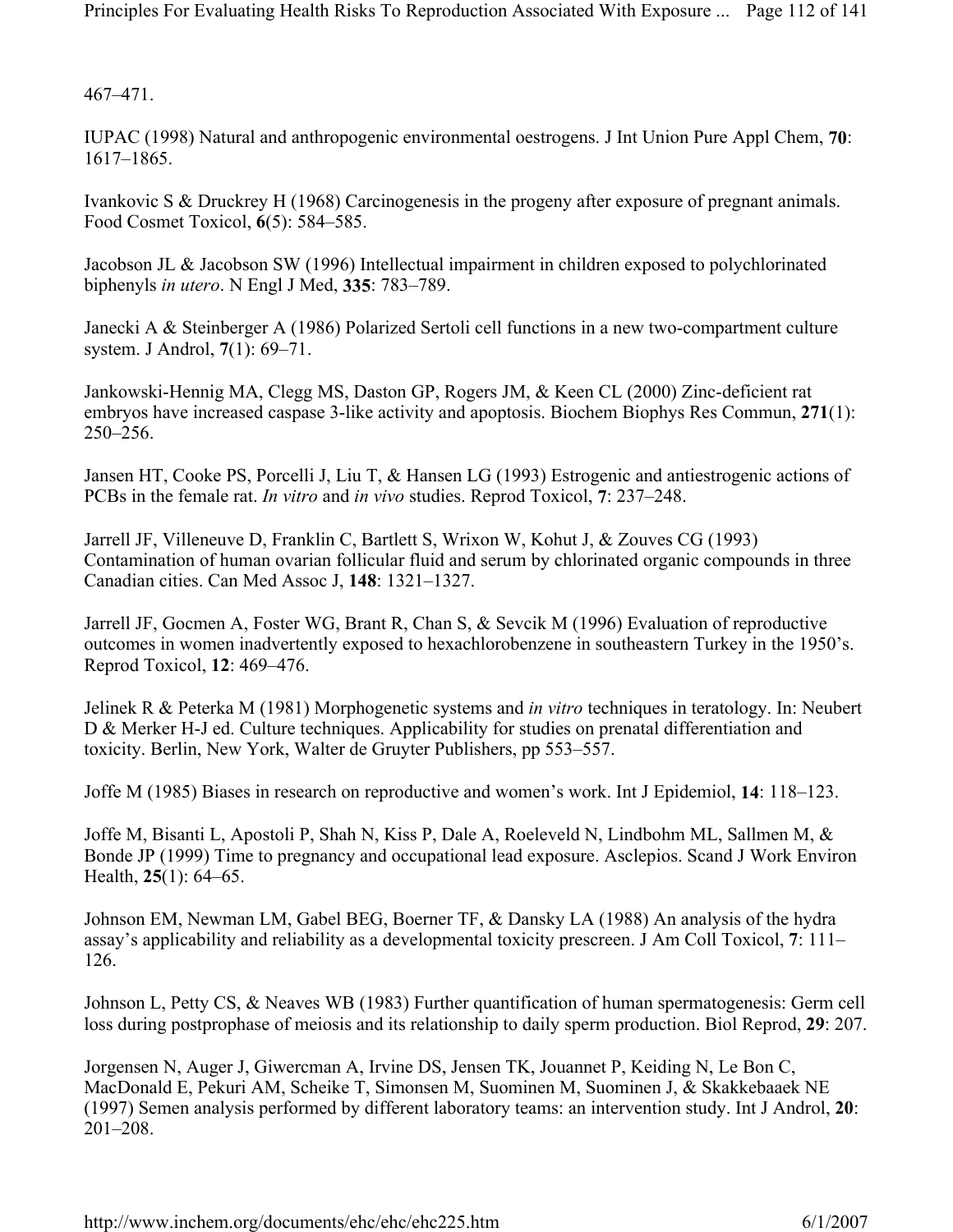Jouannet P, Czyglik F, David G, Mayaux MJ, Spira A, Moscato ML, & Schwartz D (1981) Study of a group of 484 fertile men. Part 1. Distribution of semen characteristics. Int J Androl, **4**: 440–449.

Juchau MR (1980) Drug biotransformation in the placenta. Pharmacol Ther, **8**: 501–524.

Juul S, Karmmaus W, & Olsen J (1999) Regional differences in waiting time to pregnancy: pregnancybased surveys from Denmark, France, Germany, Italy and Sweden. The European Infertility and Subfecundity Study Group. Hum Reprod, **14**: 1250–1254.

Kangasniemi M, Veromaa T, Kulmala J, Parvinen M, & Toppari J (1990) DNA flow cytometry of defined stages of rat seminiferous epithelium: effects of 3 Gy of high energy x-irradiation. J Androl, **11**: 312–317.

Katoh M, Cacheiro NLA, Cornett CV, Cain KT, Rutledge JC, & Generoso WM (1989) Fetal anomalies produced subsequent to treatment of zygotes with ethylene oxide or ethyl methanesulfonate are not likely due to the unusual genetic causes. Mutat Res, **210**: 337–344.

Kavlock RJ & Daston GP (1997) Drug toxicity in embryonic development, Vol. 1 and 2. Heidelberg, Springer Verlag.

Kavlock RJ, Allen BC, Kimmel CA, & Faustman EM (1995) Dose–response assessment for developmental toxicity: IV. Benchmark doses for fetal weight changes. Fundam Appl Toxicol, **26**: 211– 222.

Kavlock RJ, Daston GP, DeRosa C, Fenner-Crisp P, Gray LE, Kaaten S, Lucier G, Luster M, Mac M, Maczka C, Miller R, Moore J, Rolland R, Scott G, Sheehan DM, Sinks T, & Tilson HA (1996) Research needs for assessment of health and environmental effects of endocrine disruptors: A report of the US EPA sponsored workshop. Environ Health Perspect, **104**: 715–740.

Keen CL, Peters JM,  $\&$  Hurley LS (1989) The effect of valproic acid on  $^{65}Zn$  distribution in the pregnant rat. J Nutr, **119**: 607–611.

Khera KS (1984) Adverse effects in humans and animals of prenatal exposure to selected therapeutic drugs and estimation of embryo-fetal sensitivity of animals for human risk assessment: A review. In: Kalter H ed. Issues and reviews in teratology, Vol. 2. New York, Plenum Press, pp 399–508.

Khoury MJ & Holtzman NA (1987) On the ability of birth defects monitoring to detect new teratogens. Am J Epidemiol, **126**: 136–143.

Kimmel CA (1990) Quantitative approaches to human risk assessment for noncancer health effects. Neurotoxicology, **11**: 189–198.

Kimmel CA & Buelke-Sam J ed. (1994) Developmental toxicology, 2nd ed. New York, Raven Press.

Kimmel CA & Gaylor DW (1988) Issues in qualitative and quantitative risk analysis for developmental toxicology. J Risk Anal, **8**: 15–20.

Kimmel CA & Kimmel GL (1994) Risk assessment for developmental toxicity. In: Kimmel CA  $\&$ Buelke-Sam J ed. Developmental toxicology, 2nd ed. New York, Raven Press, pp 429–453.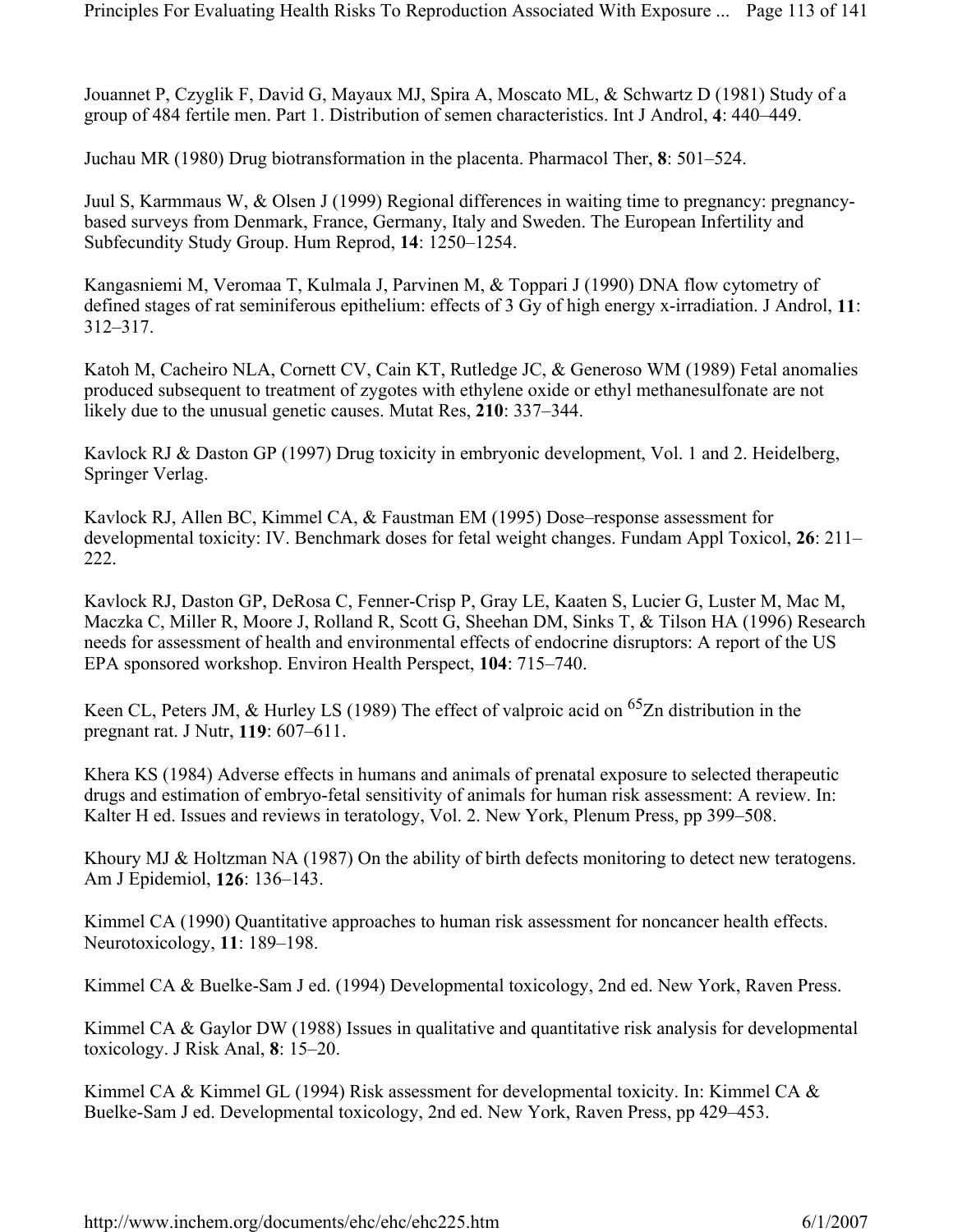Kimmel CA & Kimmel GL (1996) Principles of developmental toxicology risk assessment. In: Hood RD ed. Handbook of developmental toxicology. Boca Raton, Florida, CRC Press, pp 667–693.

Kimmel CA, Holson JF, Hogue CJ, & Carlo GL (1984) Reliability of experimental studies for predicting hazards to human development. Jefferson, Arkansas, National Center for Toxicological Research (NCTR Technical Report for Experimental Studies No. 6015).

Kimmel CA, Kimmel GL, & Frankos V ed. (1986) Interagency Regulatory Liaison Group workshop on reproductive toxicity risk assessment. Environ Health Perspect, **66**: 193–221.

Kimmel CA, Rees DC, & Francis EZ ed. (1990) Proceedings of the workshop on the qualitative and quantitative comparability of human and animal developmental neurotoxicity. Neurotoxicol Teratol, **12**: 173–292.

Kimmel GL & Kochhar DM (1990) *In vitro* methods in developmental toxicology: use in defining mechanisms and risk parameters. Boca Raton, Florida, CRC Press.

Kimmel GL, Clegg ED, & Crisp TM (1995) Reproductive toxicity testing: a risk assessment perspective. In: Witorsch RJ ed. Reproductive toxicology. New York, Raven Press, pp 75–98.

Kitchin KT, Sanyal MK, & Schmid BP (1981) A coupled microsomal activating/embryo culture system: Toxicity of reduced *beta*-nicotinamide adenine dinucleotide phosphate (NADPH). Biochem Pharmacol, **30**: 985–992.

Klaassen CD, Amdur MO, & Doull J ed. (1996) Casarett and Doull's toxicology: The basic science of poisons, 5th ed. New York, McGraw-Hill.

Klein KO, Baron J, Colli MJ, McDonnell DP, & Cutler GBJ (1994) Estrogen levels in childhood determined by an ultrasensitive recombinant cell bioassay. J Clin Invest, **94**: 2475–2480.

Kleinbaum DG, Kupper LL, & Morgenstern H (1982) Epidemiologic research: Principles and quantitative methods. London, Lifetime Learning Publications.

Knecht M, Feng P, & Catt KJ (1989) Transforming growth factor-beta: Autocrine, paracrine, and endocrine effects in ovarian cells. Semin Reprod Endocrinol, **7**: 20–26.

Knobil E (1980) The neuroendocrine control of the menstrual cycle. Recent Prog Horm Res, **36**: 53–88.

Knobil E & Neill JD ed. (1994) The physiology of reproduction, 2nd ed. 2 vols. New York, Raven Press.

Knudsen I, Hansen EV, Meyer AO, & Poulsen E (1977) A proposed method for the simultaneous detection of germ-cell mutations leading to foetal death (dominant lethality) and of malformations (male teratogenicity) in mammals. Mutat Res, **478**: 267–270.

Koos RD (1989) Potential relevance of angiogenic factors to ovarian physiology. Semin Reprod Endocrinol, **7**: 29–33.

Kramer MS (1987) Determinants of low birth weight: methodological assessment and meta-analysis. Bull WHO, **65**: 663–737.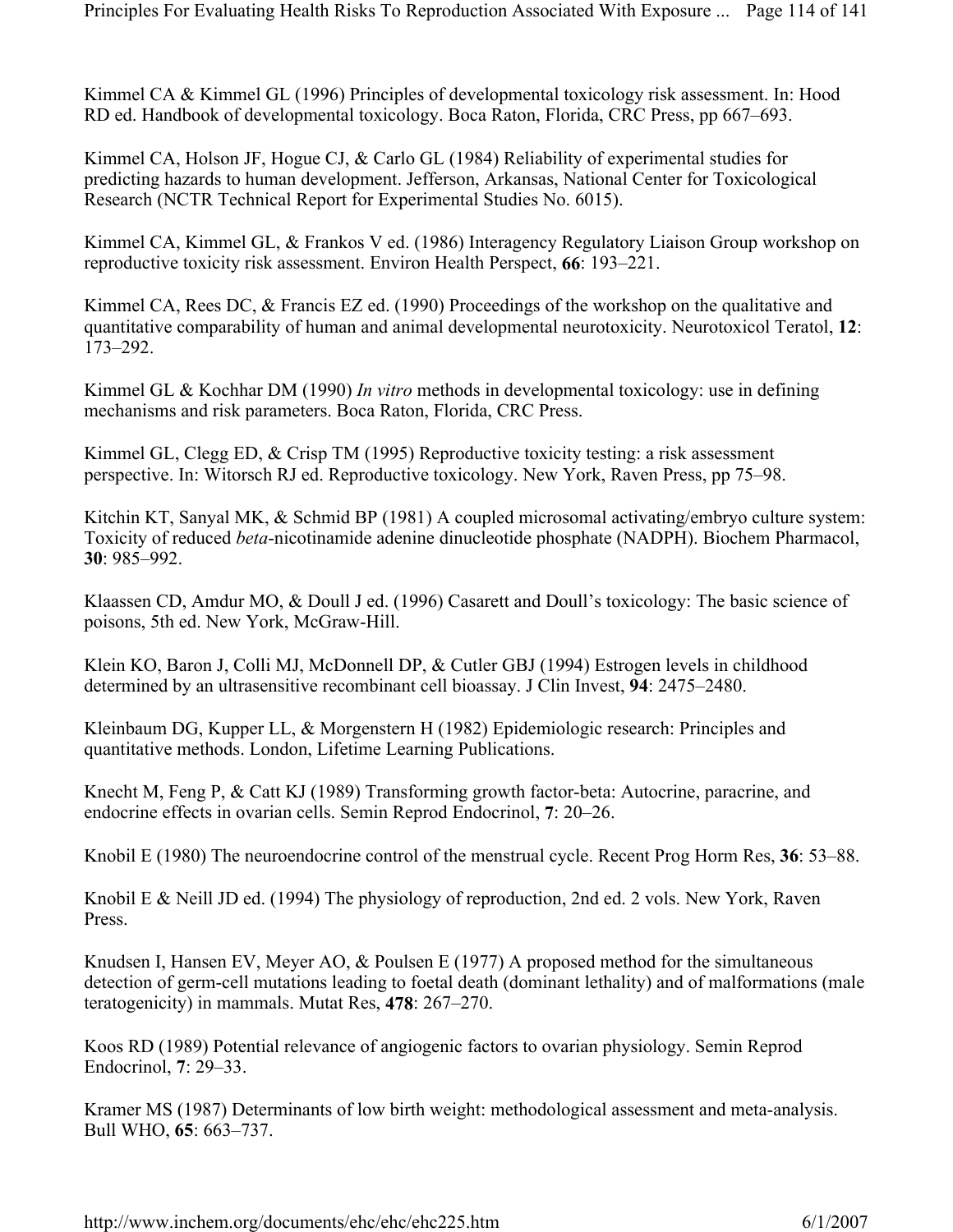Krzyzanowski M (2000) Evaluation and use of epidemiological evidence for environmental health risk assessment: WHO guideline document. Environ Health Perspect, **108**(10): 997–1002.

Kwa SL & Fine LJ (1980) The association between parental occupation and childhood malignancy. J Occup Med, **22**: 792–794.

LaKind JS, Berlin CM, & Naiman DQ (2001) Infant exposure to chemicals in breast milk in the United States: what we need to learn from a breast monitoring program. Environ Health Perspect, **109**(1): 75– 88.

Lamb JC (1985) Reproductive toxicity testing: evaluating and developing new testing systems. J Am Coll Toxicol, **4**: 163–171.

Landrigan PJ, Weiss B, Goldman LR, Carpenter DO, & Suk WA ed. (2000) The developing brain and the environment. Environ Health Perspect, **108**(Suppl 3): 373–595.

Larsen SB, Spano M, Giwercman A, & Bonde JP (1999) Semen quality and sex hormones among organic and traditional Danish farmers. ASCLEPIOS Study Group. Occup Environ Med, **56**: 139–144.

Lau C, Andersen ME, Crawford-Brown DJ, Kavlock RJ, Kimmel CA, Knudsen TB, Muneoka K, Rogers JM, Setzer RW, Smith G, & Tyl R (2000) Evaluation of biologically based dose–response modeling for developmental toxicity: A workshop report. Regul Toxicol Pharmacol, **31**(2 Pt 1): 190– 199.

Laumon B, Martin JL, Collet P, Bertucat I, Verney MP, & Robert E (1996) Exposure to organic solvents during pregnancy and oral clefts: a case–control study. Reprod Toxicol, **10**(1): 15–19 [published erratum appears in Reprod Toxicol 1996, **10**(3): vi].

LeFevre J & McClintock MK (1988) Reproductive senescence in female rats: A longitudinal study of individual differences in estrous cycles and behaviour. Biol Reprod, **38**: 780–789.

Lemasters GK (1993) Epidemiology methods to assess occupational exposures and pregnancy outcomes. Semin Perinatol, **17**(1): 18–27.

Lemasters GK & Pinney SM (1989) Employment status as a confounder when assessing occupational exposures and spontaneous abortion. J Clin Epidemiol, **42**: 975–981.

Leridon H (1977) Human fertility. The basic components. Chicago, Illinois, University of Chicago Press.

Lightman A, Palumno A, DeCherney AH, & Naftolin F (1989) The ovarian renin–angiotensin system. Semin Reprod Endocrinol, **7**: 79–84.

Lin S, Hwang SA, Marshall EG, Stone R, & Chen J (1996) Fertility rates among lead workers and professional bus drivers: a comparative study. Ann Epidemiol, **6**: 201–208.

Lin T, Blaisdell J, & Haskell JF (1987) Transforming growth factor-beta inhibits Leydig cell steroidogenesis in primary culture. Biochem Biophys Res Commun, 146: 387–394.

Lindbohm ML (1999) Women's reproductive health: some recent developments in occupational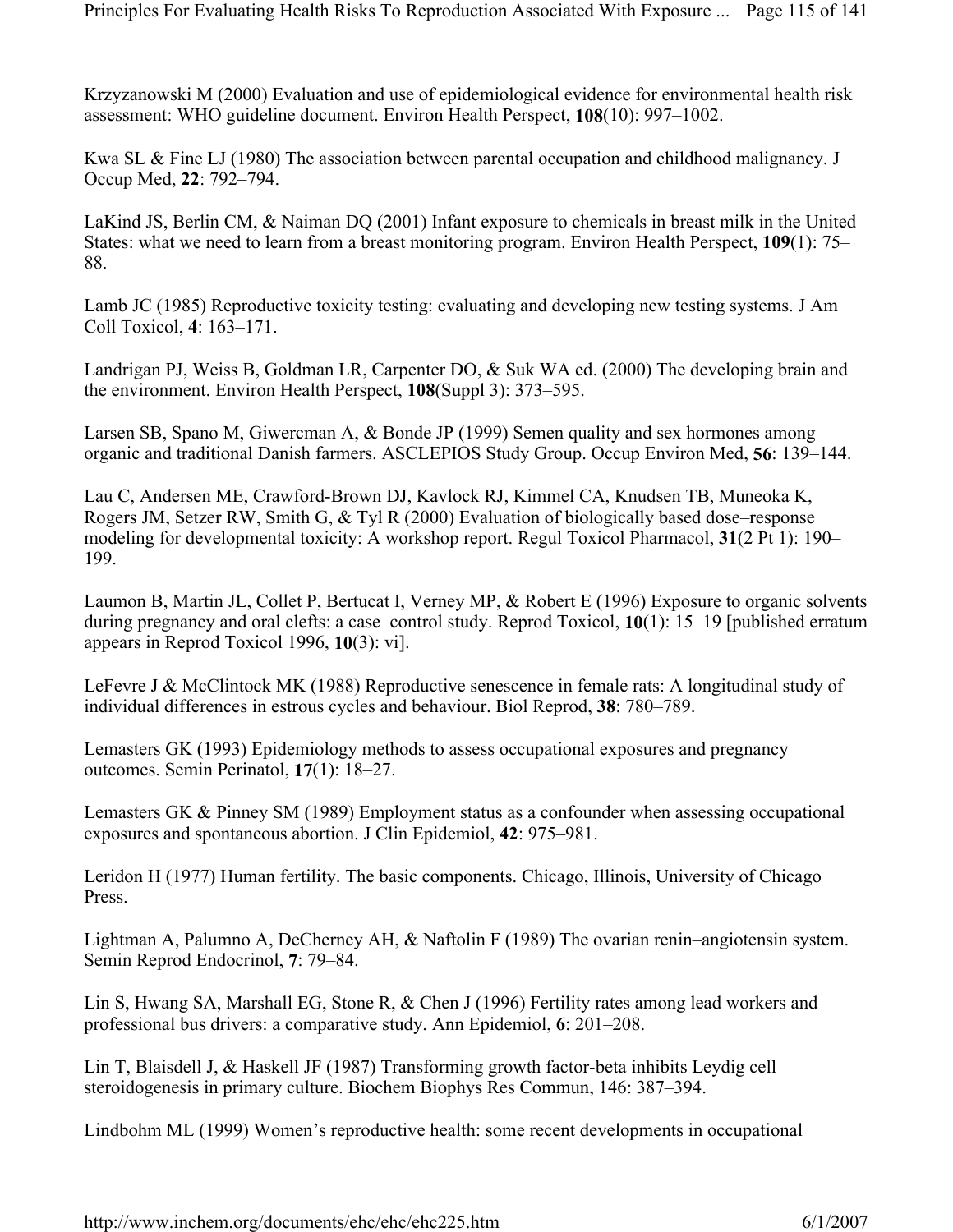epidemiology. Am J Ind Med, **36**: 18–24.

Lindbohm ML, Hemminki K, Bonhomme MG, Anttila A, Rantala K, Keikkila P, & Rosenberg MJ (1991) Effects of paternal occupational exposure on spontaneous abortions. Am J Public Health, **81**: 1029–1033.

Lindenau A & Fischer B (1996) Embryotoxicity of polychlorinated biphenyls (PCBs) for preimplantation embryos. Reprod Toxicol, **10**: 227–230.

Lindsey S & Wilkinson MF (1996) Homeobox genes and male reproductive development. J Assist Reprod Genet, **13**: 182–192.

Little RE, Monaghan SC, Gladen BC, Shkryak-Nyzhnyk ZA, & Wilcox AJ (1999) Outcomes of 17,137 pregnancies in 2 urban areas of Ukraine. Am J Public Health, **89**: 1832–1836.

Lorente C, Cordier S, Bergeret A, De Walle HE, Goujard J, Ayme S, Knill-Jones R, Calzolari E, & Bianchi F (2000) Maternal occupational risk factors for oral clefts. Occupational Exposure and Congenital Malformation Working Group. Scand J Work Environ Health, **26**: 137–145.

Lorenz J, Glatt HR, Fleischmann R, Ferlinz R, & Oesch F (1984) Drug metabolism in man and in relationship to that in three rodent species: Monooxygenase, epoxide hydrolase and glutathione *S*transferase activities in subcellular fractions of lung and liver. Biochem Med, **32**: 43–56.

Lucky AW, Schreiber JR, Hillier SG, Schulman JD, & Ross GT (1977) Progesterone production by cultured preantral rat granulosa cells; stimulation by androgens. Endocrinology, **100**: 128–133.

Mackerprang M, Hay S, & Lunde AS (1972) Completeness and accuracy of reporting of malformations on birth certificates. HSMHA Health Rep, **84**: 43–49.

Maier DB, Newbold RR, & McLachlan JA (1985) Prenatal diethylstilbestrol exposure alters murine uterine responses to prepubertal estrogen stimulation. Endocrinology, **116**: 1878–1886.

Mark M, Rijli FM, & Chambon P (1997) Homeobox genes in embryogenesis and pathogenesis. Pediatr Res, **42**: 421–429.

Matsumoto AM (1996) Spermatogenesis. In: Adashi EY, Rock JA, & Rosenwaks Z ed. Reproductive endocrinology, surgery, and technology. Philadelphia, Pennsylvania, Lippincott-Raven Publishers, pp 359–-384.

Mattison DR & Thomford PJ (1989) The mechanisms of action of reproductive toxicants. Toxicol Pathol, **17**: 364–376.

May JV & Schomberg DW (1989) The potential of epidermal growth factor and transforming growth factor-alpha to ovarian physiology. Semin Reprod Endocrinol, **7**: 1–6.

McDonald AD, McDonald JC, Armstrong B, Cherry NM, Nolin AD, & Robert D (1989) Father's occupation and pregnancy outcome. Br J Ind Med, **46**: 329–333.

McGregor AJ & Mason HJ (1990) Chronic occupational lead exposure and testicular endocrine function. Hum Exp Toxicol **9**(6): 371–376.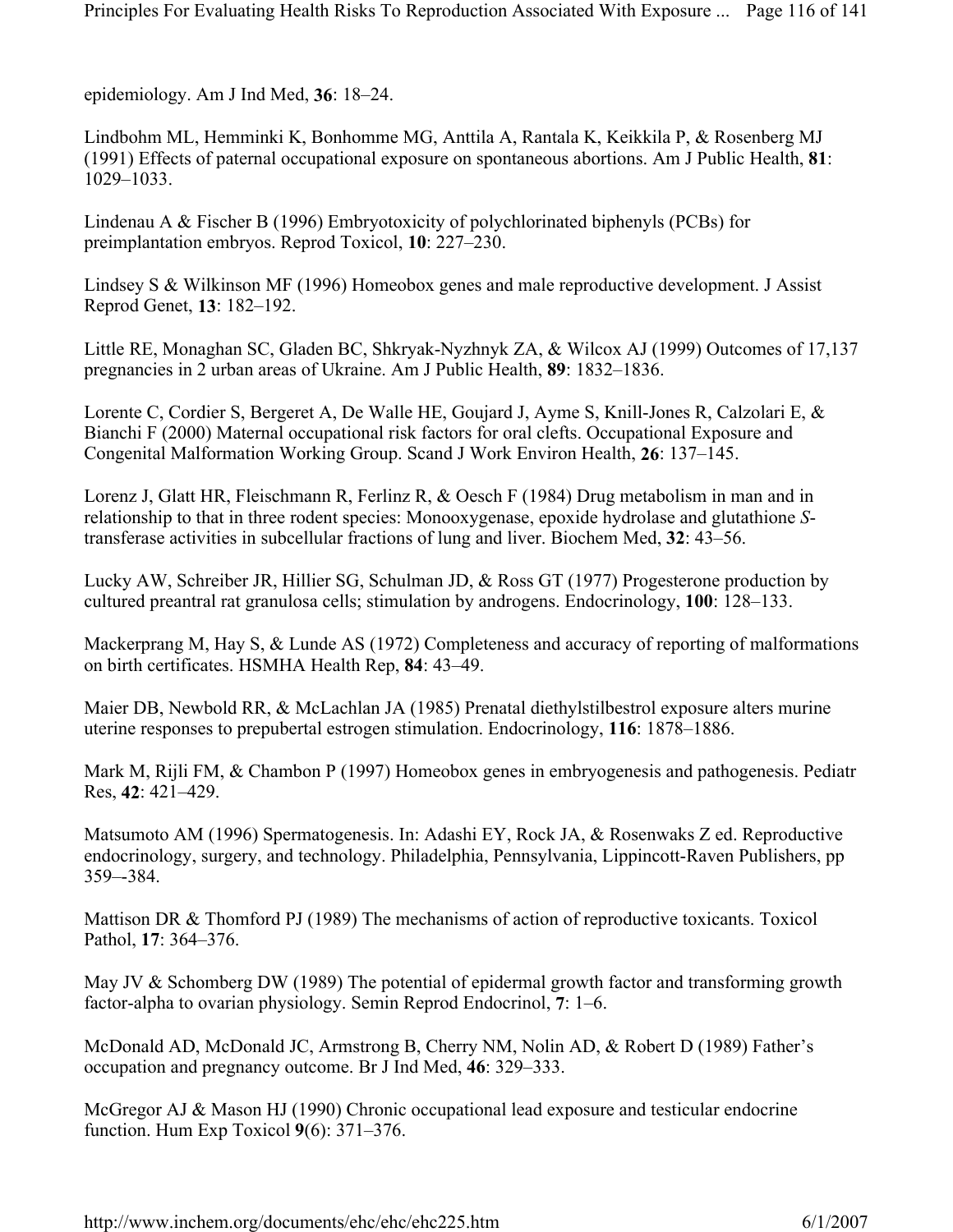McGregor AJ & Mason HJ (1991) Occupational mercury vapour exposure and testicular, pituitary and thyroid endocrine function. Hum Exp Toxicol **10**(3): 199–203.

McLachlan JA & Newbold R (1989) End points for assessing reproductive toxicology in the female. In: Working PK ed. Toxicology of the male and female reproductive systems. New York, Hemisphere Publishing, pp 173–178.

Meistrich ML (1982) Quantitative correlation between testicular stem cell survival, sperm production, and fertility in the mouse after treatment with different cytotoxic agents. J Androl, **3**: 58–68.

Meistrich ML & Brown CC (1983) Estimation of the increased risk of human infertility from alterations in semen characteristics. Fertil Steril, **40**: 220–230.

Mirkes PE (1996) Prospects for the development of validated screening tests that measure developmental toxicity potential: View of one skeptic. Teratology, **53**: 334–338.

Mirkin BL & Singh S (1976) Placental transfer of pharmacologically active molecules. In: Mirkin BL ed. Perinatal pharmacology and therapeutics. New York, Academic Press, pp 1–69.

Moller H & Skakkebaek NE (1997) Testicular cancer and cryptorchidism in relation to prenatal factors: case–control studies in Denmark. Cancer Causes Control, **8**: 904–912.

Moolgavkar SH (1995) When and how to combine results from multiple epidemiological studies in risk assessment. In: Graham JD ed. The role of epidemiology in regulatory risk assessment. Amsterdam, Elsevier Press.

Moore JA (1995) An assessment of lithium using the IEHR evaluative process for assessing human development and reproductive toxicity of agents. IEHR Expert Scientific Committee. Reprod Toxicol, **9**: 175–210.

Moore JA (1997) An assessment of boric acid and borax using the IEHR evaluative process for assessing human developmental and reproductive toxicity of agents. Expert Scientific Committee. Reprod Toxicol, **11**: 123–160.

Moore JA, Daston GP, Faustman E, Golub MS, Hart WL, Hughes C Jr, Kimmel CA, Lamb JC IV, Schwetz BA, & Scialli AR (1995) An evaluation process for assessing human reproductive and developmental toxicity of agents. Reprod Toxicol, **9**: 61–95.

Moore KL ed. (1988) The developing human. Philadelphia, Pennsylvania, W.B. Saunders.

Moore ML, Michielutte R, Meis PJ, Ernest JM, Wells HB, & Buescher PA (1994) Etiology of lowbirthweight birth: A population-based study. Prev Med, **23**: 793–799.

Morrissey RE, Lamb JC, Schwetz BA, Teague JL, & Morris RW (1988a) Association of sperm, vaginal cytology, and reproductive organ weight data with results of continuous breeding reproduction studies in Swiss (CD-1) mice. Fundam Appl Toxicol, **11**: 359–371.

Morrissey RE, Schwetz BA, Lamb JC, Ross MD, Teague JL, & Morris RW (1988b) Evaluation of rodent sperm, vaginal cytology, and reproductive organ weight data from National Toxicology Program 13 week studies. Fundam Appl Toxicol, **11**: 343–358.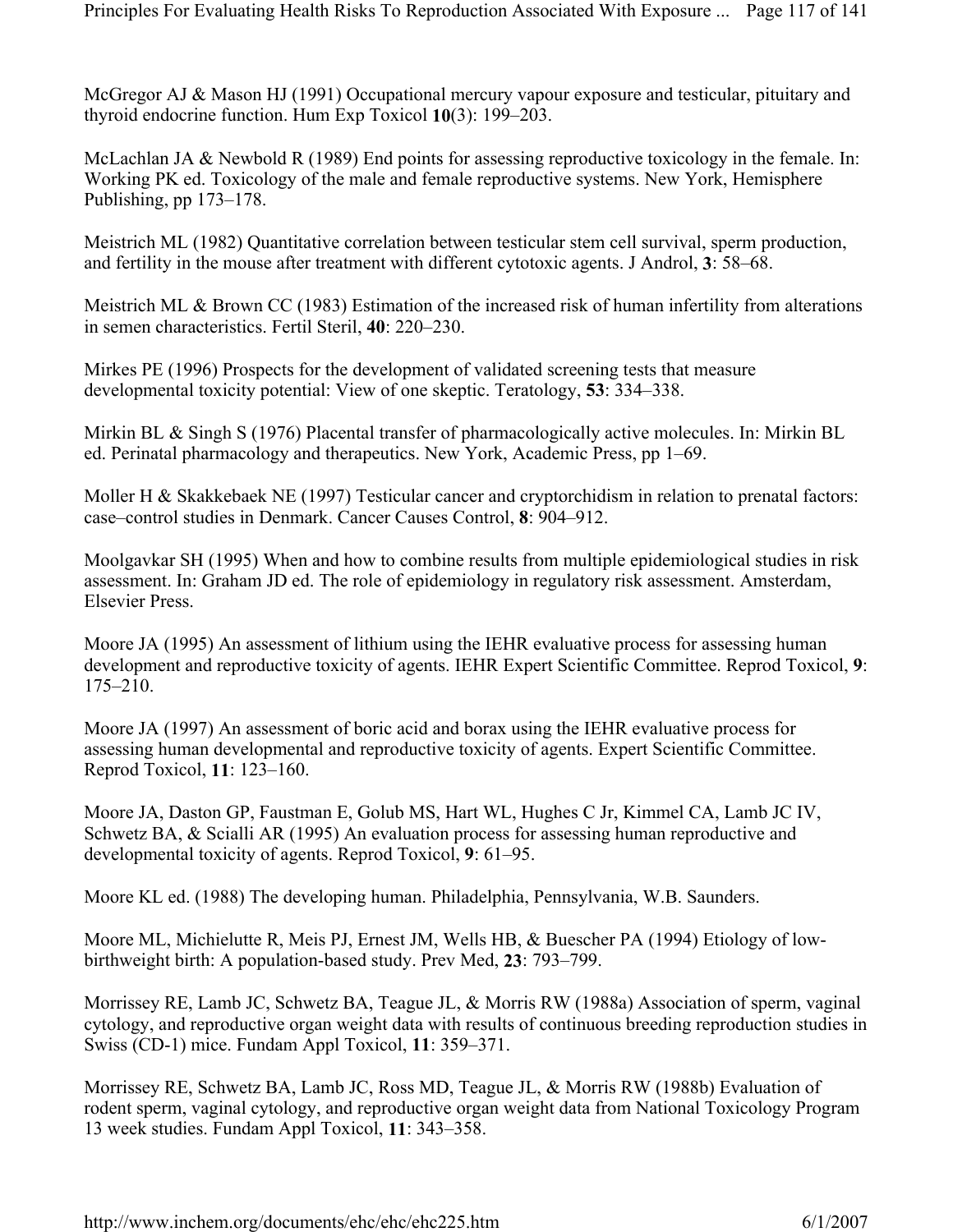Morrissey RE, Lamb JC, Morris RW, Chapin RE, Gulati DK, & Heindel JJ (1989) Results and evaluations of 48 continuous breeding reproduction studies conducted in mice. Fundam Appl Toxicol, **13**: 747–777.

Moser VC & MacPhail RC (1989) Neurobehavioural effect of triadimefon, a triazole fungicide, in male and female rats. Neurotoxicol Teratol, **11**(3): 285–293.

Mul T, Mongelli M, & Gardosi J (1996) A comparative analysis of second-trimester ultrasound dating formulae in pregnancies conceived with artificial reproductive techniques. Ultrasound Obstet Gynecol, **8** (6): 397–402.

Müller WF, Hobson W, Fuller GB, Knauf W, Coulston F, & Korte F (1978) Endocrine effects of chlorinated hydrocarbons in rhesus monkeys. Ecotoxicol Environ Saf, **2**: 161–172.

Mummery CL, Slager HG, Van Inzen W, Freund E, & van den Eijnden-van Raaij AJM (1993) Regulation of growth and differentiation in early development: Of mice and models. Reprod Toxicol, **7** (Suppl 1): 145–154.

Nakai M, Moore BJ, & Hess RA (1993) Epithelial reorganization and irregular growth following carbendazim-induced injury of the efferent ductules of the rat testis. Anat Rec, **235**: 51–60.

Nau H (1985) Teratogenic valproic acid concentrations: infusion by implanted minipumps vs. conventional injection regimen in the mouse. Toxicol Appl Pharmacol, **80**: 243–250.

Nau H (1987) Species differences in pharmacokinetics, drug metabolism and teratogenesis. In: Nau H & Scott WJ Jr ed. Pharmacokinetics in teratogenesis, Vol. 1. Boca Raton, Florida, CRC Press, pp 81–106.

Nau H & Liddiard C (1978) Placental transfer of drugs during early human pregnancy. In: Neubert D, Merker H-J, Nau H, & Langman J ed. Role of pharmacokinetics in prenatal and perinatal toxicology. Stuttgart, Georg Thieme, pp 465–481.

Nau H & Scott WJ Jr ed. (1987) Pharmacokinetics in teratogenesis. 2 vols. Boca Raton, Florida, CRC Press.

Nebert DW, Dalton TP, Stuart GW, & Carvan MJ III (2000) "Gene-swap knock-in" cassette in mice to study allelic differences in human genes. Ann NY Acad Sci, **919**: 148–170.

Neubert D (1980) Teratogenicity: Any relationship to carcinogenicity? In: Montesano R, Bartsch H, Tomatis L, & Davis W ed. Molecular and cellular aspects of carcinogen screening tests. Lyon, International Agency for Research on Cancer (IARC Scientific Publications No. 27).

Neubert D (1982) The use of culture techniques in studies on prenatal toxicity. Pharm Ther, **18**: 397– 434.

New DAT (1978) Whole embryo culture and the study of mammalian embryos during organogenesis. Biol Rev, **53**: 81–122.

Newbold RR, Hanson RB, Jefferson WN, Bullick BC, Haseman J, & McLachlan JA (1998) Increased tumors but uncompromised fertility in the female descendants of mice exposed developmentally to diethylstilbestrol. Carcinogenesis, **19**(9): 1655–1663.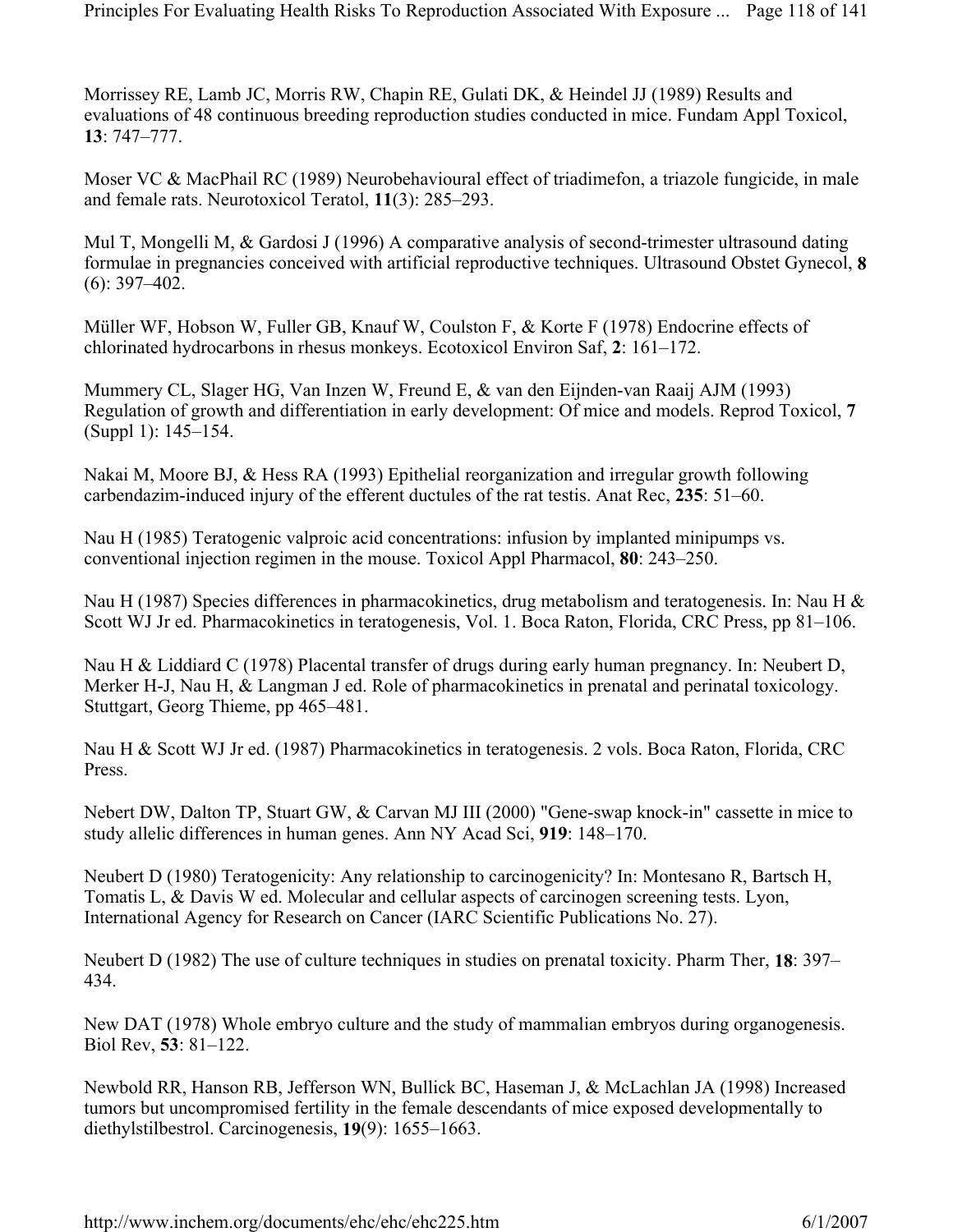Newbold RR, Hanson RB, Jefferson WN, Bullick BC, Haseman J, & McLachlan JA (2000) Proliferative lesions and reproductive tract tumors in male descendants of mice exposed developmentally to diethylstilbestrol. Carcinogenesis, **21**(7): 1355–1363.

Newman LM, Johnson EM, & Staples RE (1993) Assessment of the effectiveness of animal developmental toxicity testing for human safety. Reprod Toxicol, **7**: 359–390.

Niederreither K, Ward SJ, Dolle P, & Chambon P (1996) Morphological and molecular characterization of retinoic acid-induced limb duplications in mice. Dev Biol, **176**(2): 185–198.

Nisbet ICT & Karch NJ (1983) Chemical hazards to human reproduction. Park Ridge, New Jersey, Noyes Data Corporation.

Nomura T (1982) Parental exposure to X-rays and chemicals induces heritable tumours and anomalies in mice. Nature, **296**: 575–577.

Nonaka K, Miura T, & Peter K (1994) Recent fertility decline in Dariusleut Hutterites: an extension of Eaton and Mayer's Hutterite fertility study. Hum Biol, **66**: 411–420.

Nothdurft H & Sterz H (1977) Routine radiography of the skeletons of 31-day-old rabbit fetuses. In: Neubert D, Merker H-J, & Kwasigroch TE ed. Methods in prenatal toxicology. Stuttgart, Georg Thieme, pp 155–164.

OECD (1981a) Test Guideline 414: Teratogenicity. Paris, Organisation for Economic Co-operation and Development.

OECD (1981b) Test Guideline 453: Combined chronic toxicity/carcinogenicity studies. Paris, Organisation for Economic Co-operation and Development.

OECD (1983a) Test Guideline 415: One generation reproduction toxicity. Paris, Organisation for Economic Co-operation and Development.

OECD (1983b) Test Guideline 416: Two generation reproduction toxicity. Paris, Organisation for Economic Co-operation and Development.

OECD (1989) Compendium of environmental exposure assessment methods for chemicals. Paris, Organisation for Economic Co-operation and Development (Environmental Monograph No. 27).

OECD (1995) Test Guideline 421: Reproduction/developmental toxicity. Paris, Organisation for Economic Co-operation and Development.

OECD (1996a) Guidelines for pesticides and industrial chemicals. Paris, Organisation for Economic Cooperation and Development.

OECD (1996b) Test Guideline 422: Combined repeated dose toxicity with reproduction/developmental toxicity screening. Paris, Organisation for Economic Co-operation and Development.

OECD (1998a) Report of the First Meeting of the OECD Endocrine Disruptor Testing and Assessment (EDTA) Working Group, 10–11 March 1998. Paris, Organisation for Economic Co-operation and Development (ENV/MC/CHEM/RA(98)5).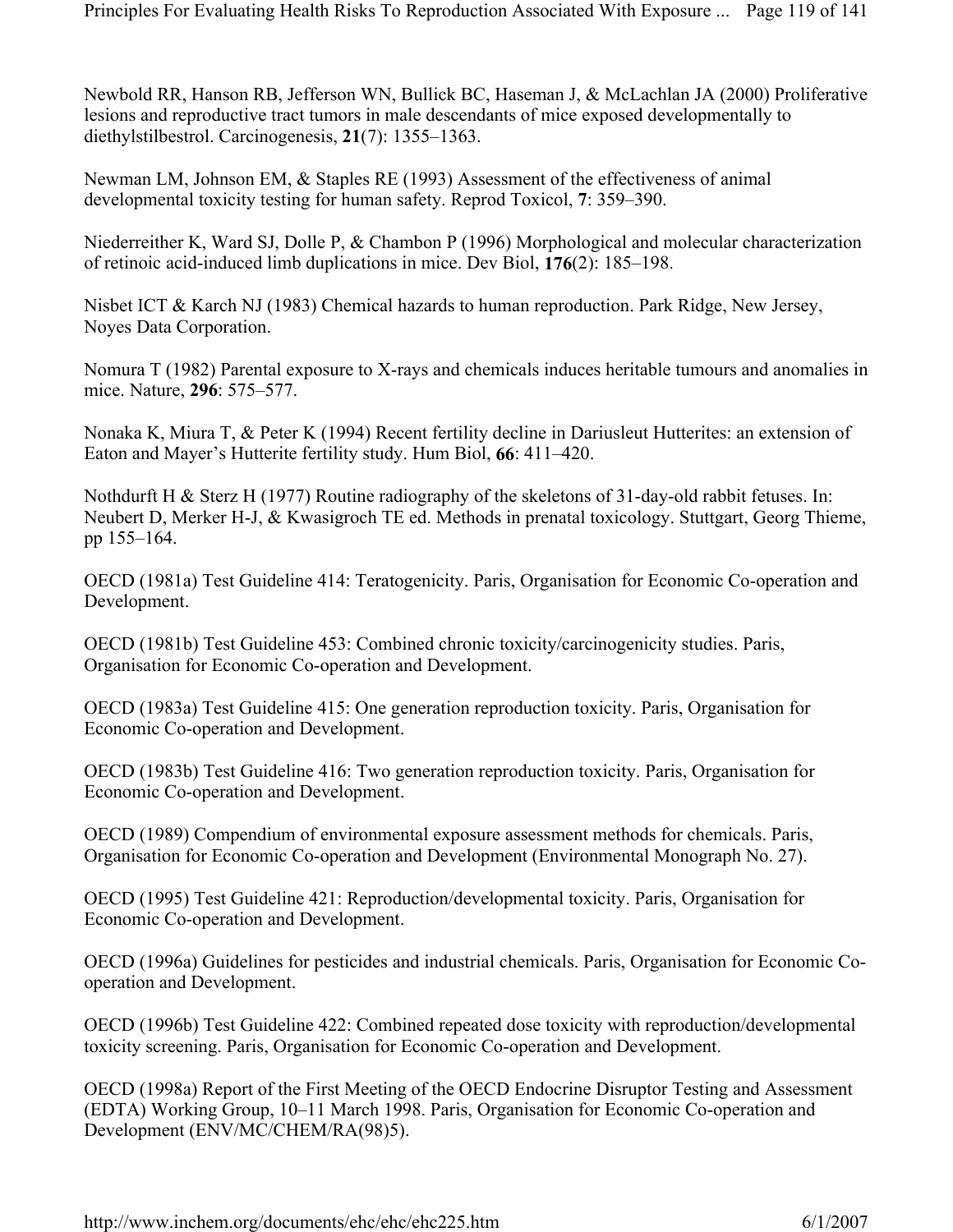OECD (1998b) Report of the Second Meeting of the Joint National Coordinators Meeting/Risk Assessment Advisory Board (NCM/RAAB) Working Group on Endocrine Disruptor Testing and Assessment (EDTA Task Force), 12–13 November 1998. Paris, Organisation for Economic Cooperation and Development.

OECD (1999a) Report of OECD Task Force on Endocrine Disruptor Testing and Assessment. Paris, Organisation for Economic Co-operation and Development.

OECD (1999b) Final record: First Meeting of the OECD Validation Management Committee for the Screening and Testing of Endocrine Disrupting Substances — Mammalian Effects, Tokyo, Japan, 8–10 February 1999. Paris, Organisation for Economic Co-operation and Development.

OECD (1999c) Test Guideline 426: Prenatal developmental neurotoxicity study (draft). Paris, Organisation for Economic Co-operation and Development.

OECD (2001a) Test Guideline 414: Prenatal developmental toxicity. Paris, Organisation for Economic Co-operation and Development.

OECD (2001b) Test Guideline 416: Two generation reproduction toxicity. Paris, Organisation for Economic Co-operation and Development.

OECD/IPCS (2001) Project on the harmonization of chemical hazard/risk assessment terminology: Critical analysis of survey results. Organisation for Economic Co-operation and Development and World Health Organization, International Programme on Chemical Safety (in press).

Oglesby LA, Ebron MT, Beyer BE, Carver BD, & Kavlock RJ (1986) Cocultures of rat embryos and hepatocytes: *In vitro* detection of a proteratogen. Teratog Carcinog Mutagen, **6**: 129–138.

Olsson PE, Borg B, Brunström B, Håkansson H, & Klasson-Wheler E (1998) Endocrine-disrupting substances — Impairment of reproduction. Stockholm, Swedish Environmental Protection Agency Customer Services.

Palmer AK (1977) Incidence of sporadic malformations, anomalies and variations in random bred laboratory animals. In: Neubert D, Merker H-J, & Kwasigroch TE ed. Methods in prenatal toxicology. Stuttgart, Georg Thieme, pp 52–71.

Papier CM (1985) Parental occupation and congenital malformations in a series of 35,000 births in Israel. Prog Clin Biol Res, **163**: 291–294.

Parker KI, Ikeda Y, & Luo X (1996) The roles of steroidogenic factor-1 in reproductive function. Steroids, **61**: 161–165.

Pellegrini M, Pantano S, Lucchini F, Fumi M, & Forabosco A (1997) Emx2 developmental expression in the primordia of the reproductive and excretory systems. Anal Embryol (Berl), **196**: 427–433.

Peltoketo H, Nokelainen P, Paio YS, Vihko R, & Vihko P (1999) Two 17*beta*-hydroxysteroid dehydrogenases (17HSDs) of estriadol biosynthesis 17HSD type 1 and type 7. J Steroid Biochem Mol Biol, **69**(1–6): 431–439.

Peters JM, Preston-Martin S, & Yu MC (1981) Brain tumors in children and occupational exposure of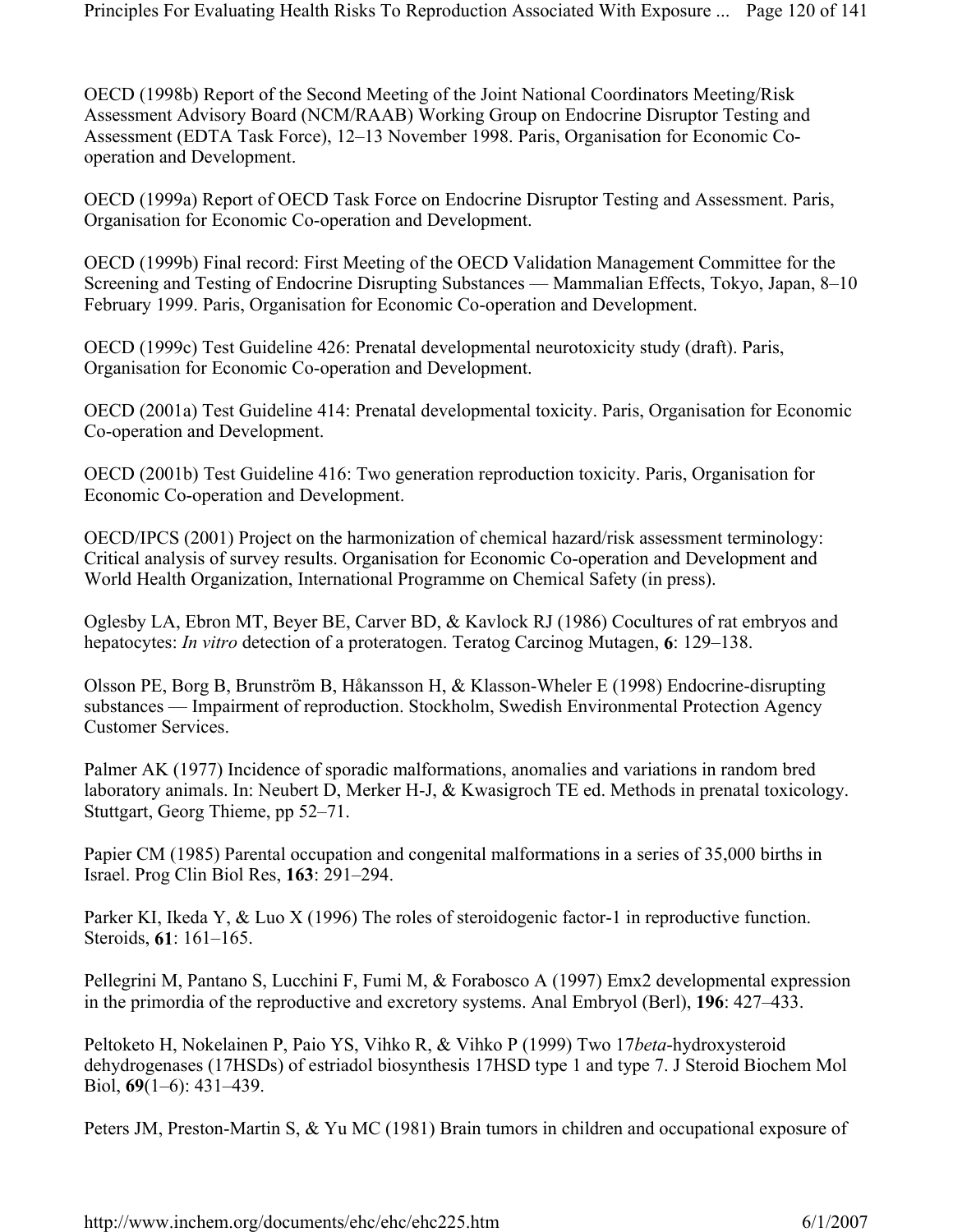the parents. Science, **213**: 235–237.

Piersma AH, Verhoef A, & Peters PWJ (1991) Effects of low sodium concentrations on the development of postimplantation rat embryos in culture and on their sensitivity to anticonvulsants. Toxicol In Vitro, **1**: 71–75.

Piersma AH, Attenon P, Bechter R, Govers MJAP, Krafft N, Schmid BP, Stadler J, Verhoef A, & Verseil C (1995) Interlaboratory evaluation of embryotoxicity in the postimplantation rat embryo culture. Reprod Toxicol, **9**: 275–280.

Porcelli F, Redi CA, & Succi G (1984) Chromatin condensation patterns of spermatozoa during epididymal passage in normal and a chimeric bull. Basic Appl Histochem, **28**(2): 159–168.

Pratt RM, Yoneda T, Silver MH, & Salomon DS (1980) Involvement of glucocorticoids and epidermal growth factor in secondary palate development. In: Pratt RM & Christiansen RL ed. Current research trends in prenatal craniofacial development. New York, Elsevier/North-Holland Publishers, pp 235–252.

Pratt RM, Grove RI, & Willis WD (1982) Prescreening for environmental teratogens using cultured mesenchymal cells from the human embryonic palate. Teratog Carcinog Mutagen, **2**: 313–318.

Reinhardt CA (1993) Neurodevelopmental toxicity *in vitro*: Primary cell culture models for screening and risk assessment. Reprod Toxicol, **7**(Suppl 1): 165–170.

Rice JM ( 1981) Prenatal susceptibility to carcinogenesis by xenobiotic substances including vinyl chloride. Environ Health Perspect, **41**: 179–188.

Rice JM & Wilbourn JD (2000) Tumors of the nervous system in carcinogenic hazard identification. Toxicol Pathol, **28**(1): 202–214.

Rodier PM (1986) Time of exposure and time of testing in developmental neurotoxicology. Neurotoxicology, **7**: 69–76.

Rodier PM (1990) Developmental neurotoxicology. Toxicol Pathol, **18**: 89–95.

Rodriguez H & Bustus-Obregõn E (2000) An *in vitro* model to evaluate the effect of an organophosphoric agropesticide on cell proliferation in mouse seminiferous tubules. Andrologia, 32: 1– 5.

Rogan WJ, Gladen BC, McKinney JD, Carreras N, Hardy P, Thullen J, Tinglestad J, & Tully M (1986) Neonatal effects of transplacental exposure to PCBs and DDE. J Pediatr, **109**: 335–341.

Rogers JM, Taubeneck MW, Daston GP, Sulik KK, Zucker RM, Elstein KH, Jankowski MA, & Keen CL (1995) Zinc deficiency causes apoptosis but not cell cycle alterations in organogenesis-stage rat embryos: effect of varying duration of deficiency. Teratology, **52**(3): 149–159.

Rose RM, Gordon TP, & Bernstein IS (1978) Plasma testosterone levels in male rhesus. Influence of sexual and social stimuli. Science, **178**: 643.

Rothman KJ & Greenland S (1998) Modern epidemiology, 2nd ed. Philadelphia, Pennsylvania, Lippincott-Raven.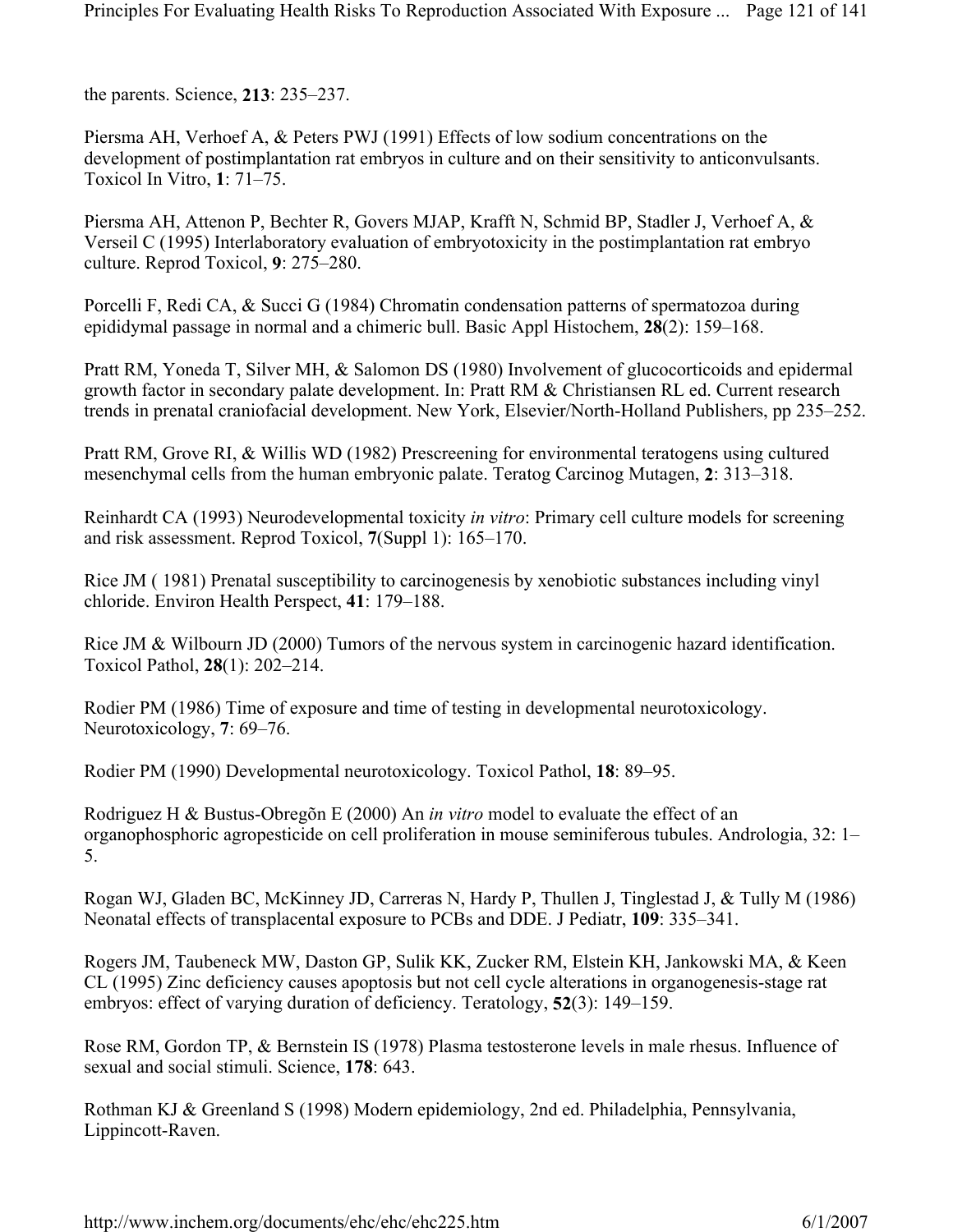Russel LD, Ettlin R, Sinha Hikim AP, & Clegg ED (1990) Histological and histopathological evaluation of the testis. Clearwater, Florida, Cache River Press.

Rutledge JC & Generoso WM (1989) Fetal pathology by ethylene oxide treatment of the murine zygote. Teratology, **39**: 563–572.

Rutledge JC, Generoso WM, Shourbaji A, Cain KT, Gans M, & Oliva J (1992) Developmental anomalies derived from exposure of zygotes and first-cleavage embryos to mutagens. Mutat Res, **296**: 167–177.

Safe SH (2000) Endocrine disruptors and human health — Is there a problem? An update. Environ Health Perspect, **108**: 487–493.

Saleweski E (1964) Farbemethode zum makroskopischen Nachweis von Implantationsstellen am Uterus der Ratte. Naunyn-Schmiedebergs Arch Exp Pathol Pharmakol, **247**: 367.

Samuels SJ (1988) Lessons from a surveillance program of semen quality. Reprod Toxicol, **2**: 229–231.

Sariola H & Sainio K (1998) Cell lineages in the embryonic kidney; their inductive interactions and signallin molecules. Biochem Cell Biol, **76**: 1009–1016.

Sato T, Nonaka K, Miura T, & Peter K (1994) Trends in cohort fertility of the Driusleut Hutterite population. Hum Biol, **66**: 421–431.

Savitz DA (1994) Paternal exposures and pregnancy outcome: miscarriage, stillbirth, low birth weight, preterm delivery. In: Olshan AF & Mattison DR ed. Male-mediated developmental toxicity. New York, Plenum Press, pp 177–196.

Savitz DA & Harlow SD (1991) Selection of reproductive health end points for environmental risk assessment. Environ Health Perspect, **90**: 159–164.

Savitz DA, Arbuckle T, Kaczor D, & Curtis KM (1997) Male pesticide exposure and pregnancy outcome. Am J Epidemiol, **146**: 1025–1036.

Schardein JL (1993) Chemically induced birth defects, 2nd ed. New York, Marcel Dekker.

Schmid BP, Trippmacher A, & Bianchi A (1982) Teratogenicity induced in cultured rat embryos by the serum of procarbazine treated rats. Toxicology, **25**: 53–60.

Schmid BP, Honegger P, & Kucera P (1993) Embryonic and fetal development: Fundamental research. Reprod Toxicol, **7**(Suppl 1): 155–164.

Scholz G, Pohl I, Genschow E, Klemm M, & Spielmann H (1999) Embrytoxicity screening using embryonic stem cells *in vitro*: correlation to *in vivo* teratogenicity. Cells Tissues Organs, **165**: 203–211.

Schwetz BA (1993) *In vitro* approaches in developmental toxicology. Reprod Toxicol, **7**(Suppl 1): 125– 127.

Scialli AR, Swan SH, Amier RW, Baird DD, Eskenazi B, Gist G, Hatch MC, Kesner S, Lemasters GK, Marcus M, Paul ME, Schulte P, Taylor Z, Wilcox AJ, & Zahniser C (1997) Assessment of reproductive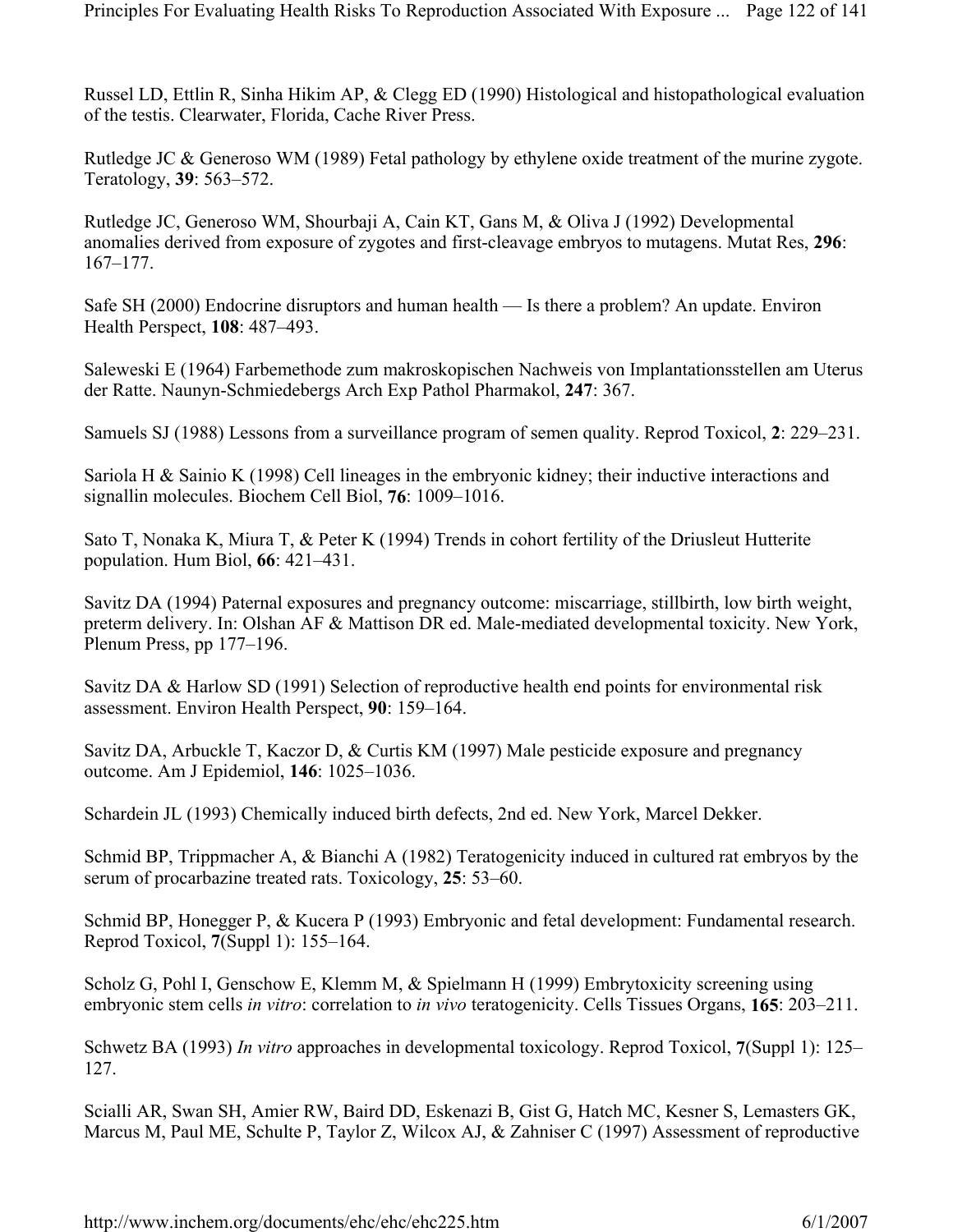disorders and birth defects in communities near hazardous chemical sites. II. Female reproductive disorders. Reprod Toxicol, **11**: 231–242.

Seed J, Chapin RE, Clegg ED, Dostal LA, Foote RH, Hurtt ME, Klinefelter GR, Makris SI, Perreault SD, Schrader S, Seyler D, Sprando R, Treinen KA, Veeramachaneni DN, & Wise LD (1996) Methods for assessing sperm motility, morphology, and counts in the rat, rabbit and dog: a consensus report. Reprod Toxicol, **10**(3): 237–244.

Seibel MM, Shine W, Smith DM, & Taymor ML (1982) Biological rhythm of the luteinizing hormone surge in women. Fertil Steril, **37**: 709–711.

Selevan SG (1991) Environmental exposures and reproduction. In: Keily M ed. Reproductive and perinatal epidemiology. Boca Raton, Florida, CRC Press, pp 115–130.

Selevan SG, Kimmel CA, & Mendola P (2000) Identifying critical windows of exposure for children's health. Environ Health Perspect, **108**(Suppl 3): 451–455.

Sharpe RM (1993) Falling sperm counts in men — Is there an endocrine cause? J Endocrinol, **137**: 357.

Sharpe RM (1994) Regulation of spermatogenesis. In: Knobil E & Neill JD ed. The physiology of reproduction, 2nd ed. New York, Raven Press, pp 1363–1434.

Sharpe RM, Fisher JS, Millar MM, Jobling S, & Sumpter JP (1995) Gestational and lactational exposure of rats to xenoestrogens results in reduced testicular size and sperm production. Environ Health Perspect, **103**: 1136–1143.

Shaw G, Wasserman CR, Lammer EJ, O'Malley CD, Murray JC, Basart AM, & Tolarova MM (1996) Orofacial clefts, parental cigarette smoking, and transforming growth factor-alpha gene variants. Am J Hum Genet, **58**: 551–561.

Shuey DL, Lau C, Logsdon RR, Zucker RM, Elstein KH, Narotsky MG, Setzer RW, Kavlock RJ, & Rogers JM (1994) Biologically-based dose–response modeling in developmental toxicology: biochemical and cellular sequelae of 5-fluorouracil exposure in the developing rat. Toxicol Appl Pharmacol, **126**: 129–144.

Silbergeld EK (1991) Lead in bone: implications for toxicology during pregnancy and lactation. Environ Health Perspect, **91**: 63–70.

Silbergeld EK, Schwartz J, & Mahaffey K (1988) Lead and osteoporosis: mobilization of lead from bone in postmenopausal women. Environ Res, **47**: 79–94.

Silverman J, Kline J, & Hutzler M (1985) Maternal employment and the chromosomal characteristics of spontaneously aborted conceptions. J Occup Med, **27**: 427–438.

Sipes IG & Gandolfi AJ (1991) Biotransformation of toxicants. In: Amdur MO, Doull J, & Klaassen CD ed. Casarett and Doull's toxicology: The basic science of poisons, 4th ed. New York, McGraw-Hill, pp  $13-16.$ 

Slikker W Jr & Miller RK (1994) Placental metabolism and transfer: Role in developmental toxicology. In: Kimmel CA & Buelke-Sam J ed. Developmental toxicology, 2nd ed. New York, Raven Press, pp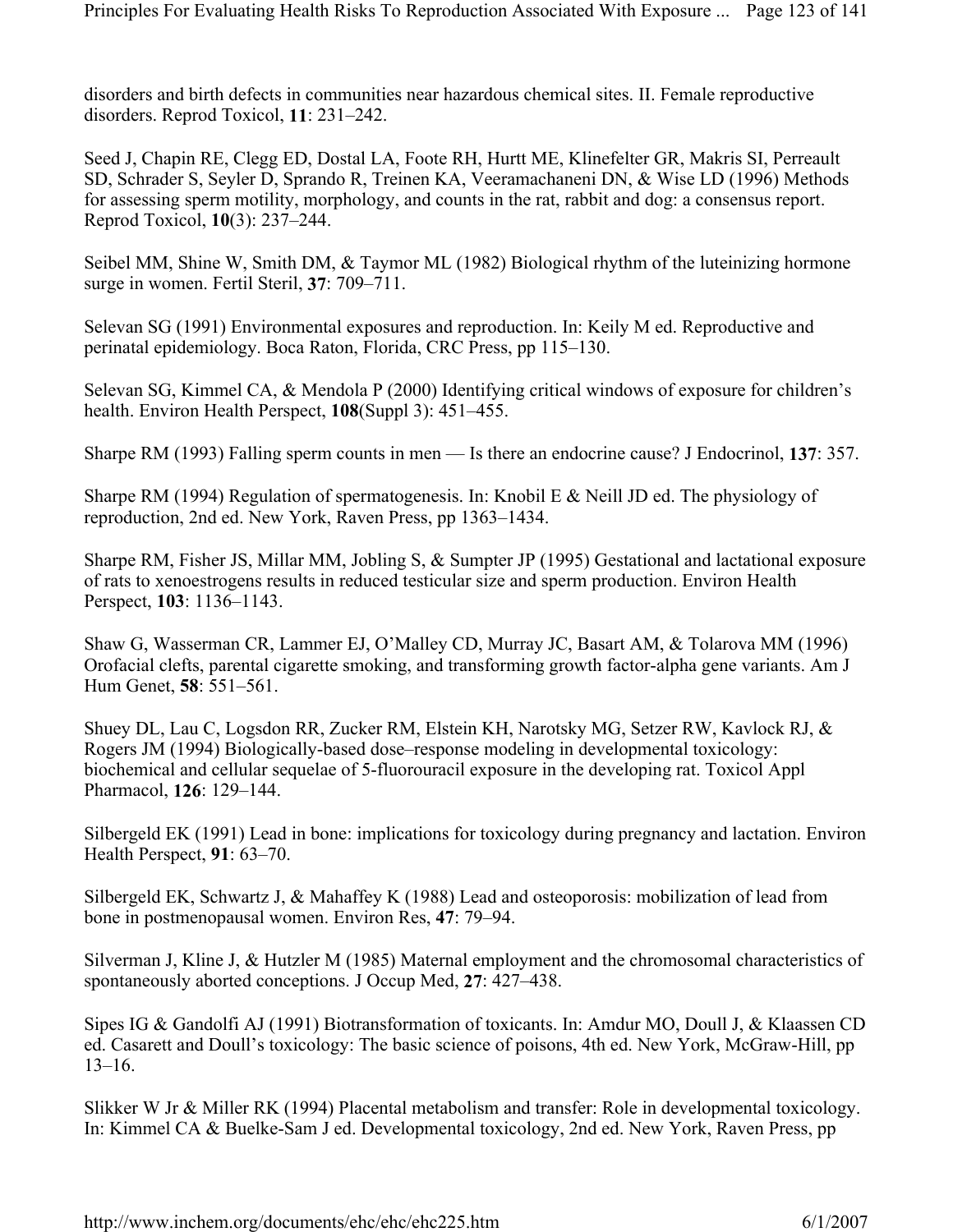245–283.

Sloter E, Lowe X, Moore DH, Nath J, & Wyrobek AJ (2000) Multicolor FISH analysis of chromosomal breaks, duplications, deletions, and numerical abnormalities in the sperm of healthy men. Am J Hum Genet, **67**: 862–872.

Slott VL, Suarez JD, & Perreault SD (1991) Rat sperm motility analysis: Methodologic considerations. Reprod Toxicol, **5**: 449–458.

Slott VL, Jeffay SC, Suarez JD, Barbee RR, & Perreault SD (1995) Synchronous assessment of sperm motility and fertilizing ability in the hamster following treatment with alpha-chlorohydrin. J Androl, **16**: 523–535.

Smart JL & Dobbing J (1971) Vulnerability of developing brain. II. Effects of early nutritional deprivation on reflex ontogeny and development of behaviour in the rat. Brain Res, **28**: 85–95.

Smith BJ, Plowchalk DR, Sipes IG, & Mattison DR (1991) Comparison of random and serial sections in assessment of ovarian toxicity. Reprod Toxicol, **5**: 379–383.

Smith SK, He Y, Clark DE, & Charnock-Jones DS (2000) Angiogenic growth factor expression in placenta. Semin Perinatol, **24**: 82–86.

Snell LM, Little BB, Knoll KA, & Johnston WL (1992) Reliability of birth certificate reporting of congenital anomalies. Am J Perinatol, **9**: 219–222.

Sonawane BR (1995) Chemical contaminants in human milk: an overview. Environ Health Perspect, **103**: 197–205.

Soto AM, Sonnenschein C, Chung KL, Fernandez MF, Olea N, & Serrano FO (1995) The E-Screen assay as a tool to identify estrogens: an update on estrogenic environmental pollutants. Environ Health Perspect, **103**(Suppl 7): 113–122.

Spielmann H, Pohl I, Döring B, Liebsch M, & Moldenhauer F (1997) The embryonic stem cell test (EST), an *in vitro* embryotoxicity test using two permanent mouse cell lines: 3T2 fibroblasts and embryonic stem cells. In Vitro Toxicol, **10**: 119–127.

Spyker JM (1975) Assessing the impact of low level chemicals on development: Behavioral and latent effects. Fed Proc, **34**: 1835–1844.

Stahlmann R, Klug S, Foerster M, & Neubert D (1993) Significance of embryoculture methods for studying the prenatal toxicity of virustatic agents. Reprod Toxicol, **7**(Suppl 1): 129–143.

Stein A & Hatch M (1987) Biological markers in reproductive epidemiology: prospects and precautions. Environ Health, **74**: 67–75.

Stephen EH & Chandra A (1998) Updated projections of infertility in the United States: 1995–2025. Fertil Steril, **70**(1): 30–34.

Stykova A, Chowdhury K, Bonaldo P, Torres M, & Gruss P (1998) Gene trap expression and mutational analysis for genes involved in the development of the mammalian nervous system. Dev Dynam, **212**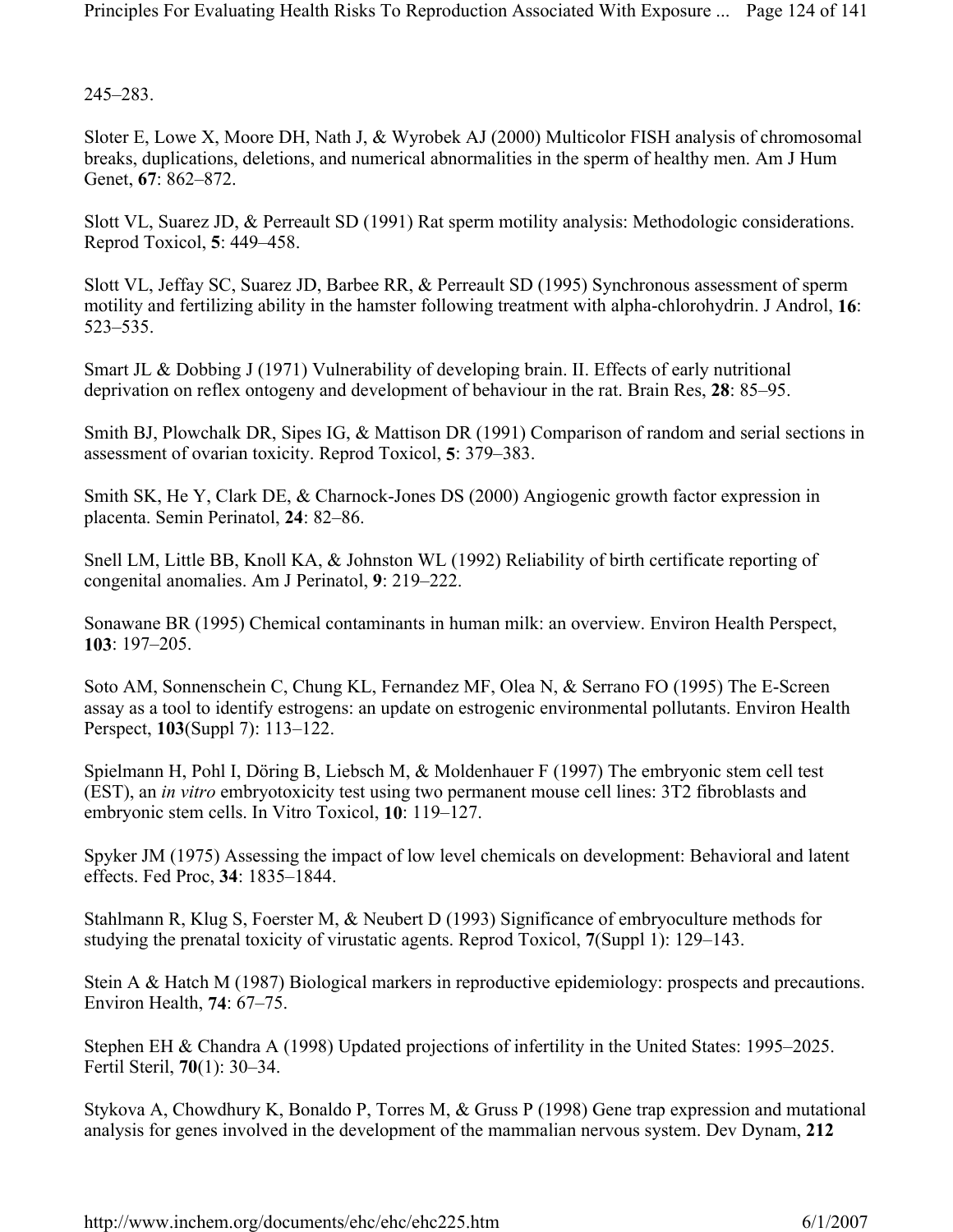(2):198–213.

Sullivan FM (1993) Impact of the environment on reproduction from conception to parturition. Environ Health Perspect, **101**(Suppl 2): 13–18.

Susser M (1977) Judgement and causal inference: criteria in epidemiologic studies. Am J Epidemiol, **105**(1): 1–15.

Szabo KT (1989) Congenital malformations in laboratory and farm animals. San Diego, California, Academic Press, p 294.

Tabacova S, Baird DD, & Balabaeva L (1998) Exposure to oxidized nitrogen: Lipid peroxidation and neonatal health risk. Arch Environ Health, **53**: 214–221.

Takano H, Yanagimachi R, & Urch UA (1993) Evidence that acrosin activity is important for the development of fusibility of mammalian spermatozoa with the oolemma: Inhibitor studies using the golden hamster. Zygote, **1**: 79.

Terry KK, Elswick BA, Stedman DB, & Welsch F (1994) Developmental phase alters dosimetry– teratogenicity relationship for 2-methoxyethanol in CD-1 mice. Teratology, **49**: 218–227.

Testart J, Frydman R, & Roger M (1982) Seasonal influence of dirunal rhythms in onset of plasma luteinizing hormone surge in women. J Clin Exp Metabol, **55**: 374–377.

Thomas JA (1981) Reproductive hazards and environmental chemicals: a review. Toxic Subst J, **2**: 318– 348.

Thonneau P, Abell A, Larsen SB, Bonde JP, Joffe M, Clavert A, Ducot B, Multinger L, & Danscher G (1999) Effects of pesticide exposure on time to pregnancy: results of a multicenter study in France and Denmark. ASCLEPIOS Study Group. Am J Epidemiol, **150**: 157–163.

Tilson HA (1990) Behavioural indices of neurotoxicity. Toxicol Pathol, **18**: 96–104.

Tilson HA (1998) The concern for developmental neurotoxicology: Is it justified and what is being done about it? Environ Health Perspect, **103**: 147–151.

Tilson H & Mitchell C (1980) Models for neurotoxicity. In: Hodgson E, Bend J, & Philpot R ed. Reviews in biomedical toxicology. New York, Elsevier/North-Holland, pp 265–294.

Tilson HA, MacPhail RC, Moser VC, Becking GC, Cuomo V, Frantik E, Kulig BM, & Winneke G (1997) The IPCS collaborative study on neurobehavioural screening methods: VII. Summary and conclusions. Neurotoxicology, **18**(4): 1065–1069.

Toppari J, Lahdetie J, Harkonen P, Eerola E, & Parvinen M (1986) Mutagen effects on rat seminiferous tubules *in vitro*: induction of meiotic micronuclei by adriamycin. Mutat Res, **171**(2–3): 149–156.

Toppari J, Bishop PC, Parker JW, Ahmad N, Girgis W, & diZerega GS (1990) Cytotoxic effects of cyclophosphamide in the mouse seminiferous epithelium: DNA flow cytometric and morphometric analysis. Fundam Appl Toxicol, **15**: 44–52.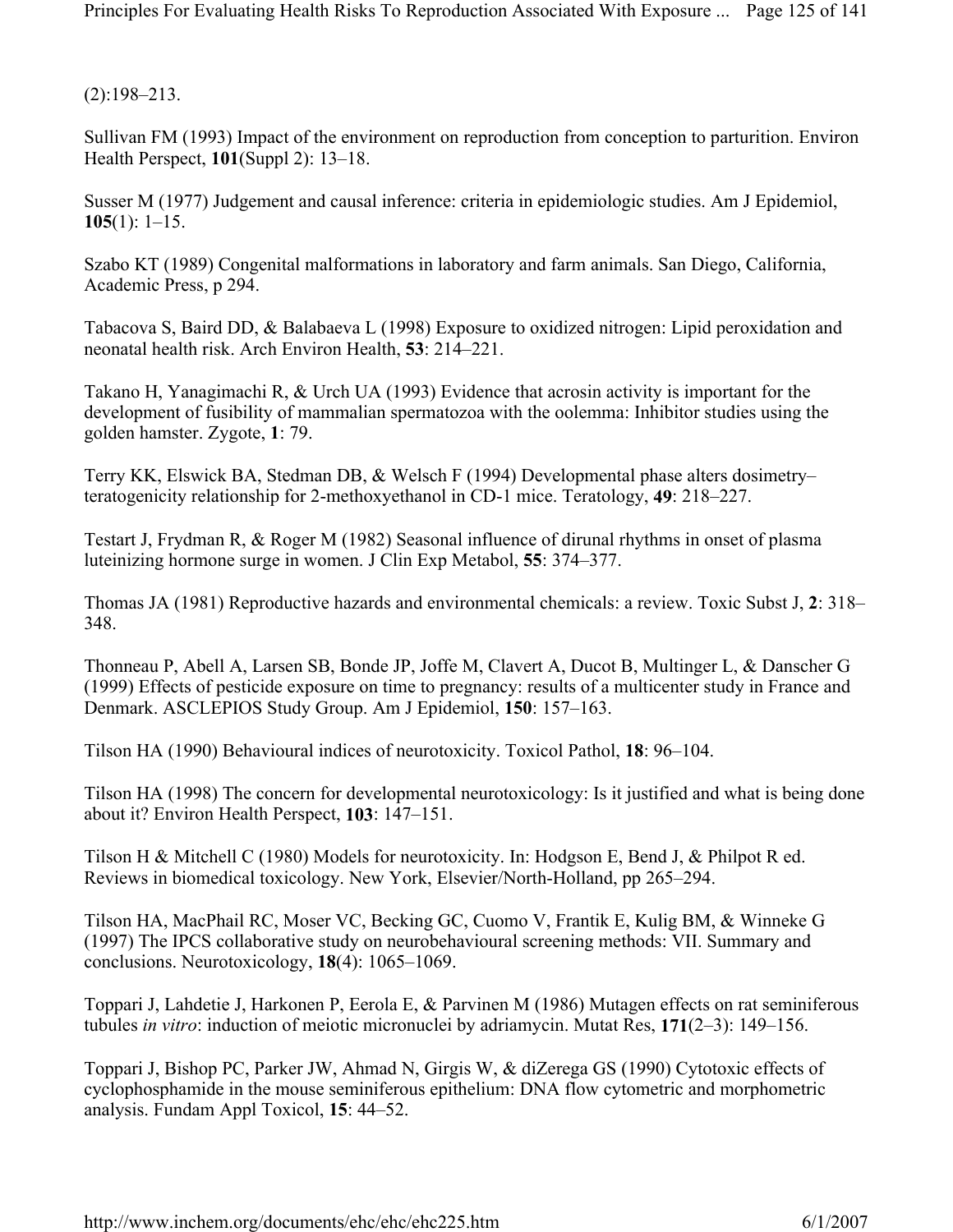Toppari J, Larsen JC, Christiansen P, Giwercman A, Grandjean P, Guillette LJ Jr, Jegou B, Jensen TK, Jouannet P, Keiding N, Leffers H, McLachlan JA, Meyer O, Muller J, Rajpert-De Meyts E, Scheike T, Sharpe R, Sumpter J, & Skakkebaek NE (1996) Male reproductive health and environmental xenoestrogens. Environ Health Perspect, **104**(Suppl 4): 741–776.

Torres M, Gomez-Pardo E, Dressler GR, & Gruss P (1995) Pax-2 controls multiple steps of urogenital development. Development, **121**(12): 4057–4065.

Toth GP, Stober JA, George EL, Read EJ, & Smith MK (1991a) Sources of variation in the computerassisted motion analysis of rat epididymal sperm. Reprod Toxicol, **5**: 487–495.

Toth GP, Stober JA, Zenich H, Read EJ, Christ SA, & Smith MK (1991b) Correlation of sperm motion parameters with fertility in rats treated subchronically with epichlorohydrin. J Androl, **12**: 54–61.

Treloar AE, Boynton RW, Borghild GB, & Brown BW (1967) Variation in the human menstrual cycle through reproductive life. Int J Fertil, **12**: 77–126.

Tres LL, Smith EP, Van Wyk KK, & Kierszenbaum AL (1986) Immunoreactive sites and accumulation of somatomedin-C in rat Sertoli–spermatogenic cell co-cultures. Exp Cell Res, **162**(1): 33–50.

Tsafriri A & Adashi EY (1994) Local nonsteroidal regulators of ovarian function. In: Knobil E & Neill JD ed. The physiology of reproduction, 2nd ed. Vol. 1. New York, Raven Press, p 817.

Tsonis CG, Hiller SG, & Baird DT (1987) Production of inhibin bioactivity by human granulosa-lutein cells: Stimulation by LH and testosterone *in vitro*. J Endocrinol, **112**: R11–R14.

Tucker HA (1994) Lactation and its hormonal control. In: Adashi EY, Rock JA, & Rosenwaks Z ed. Reproductive endocrinology, surgery, and technology. Philadelphia, Pennsylvania, Lippincott-Raven Publishers, pp 1065–1098.

United Kingdom Department of Health (1991) Committee on Carcinogenicity of Chemicals in Food, Consumer Products and the Environment: Guidelines for the evaluation of chemicals for carcinogenicity. London, Her Majesty's Stationery Office.

United Kingdom Department of Health (1995) Annual report of the Committees on Toxicity, Mutagenicity, Carcinogenicity of Chemicals in Food, Consumer Products and the Environment. London, Her Majesty's Stationery Office.

US EPA (1986) Pesticide products containing dinoseb; notices. US Environmental Protection Agency. Fed Regist, **51**: 36645–36661.

US EPA (1991) Guidelines for the developmental toxicity risk assessment; notice. US Environmental Protection Agency. Fed Regist, **56**: 63798–63826.

US EPA (1992) Guidelines for exposure assessment; notice. US Environmental Protection Agency. Fed Regist, **57**: 22888–22938.

US EPA (1995) The use of the benchmark dose approach in health risk assessment. Washington, DC, US Environmental Protection Agency (EPA/630/R-94-007).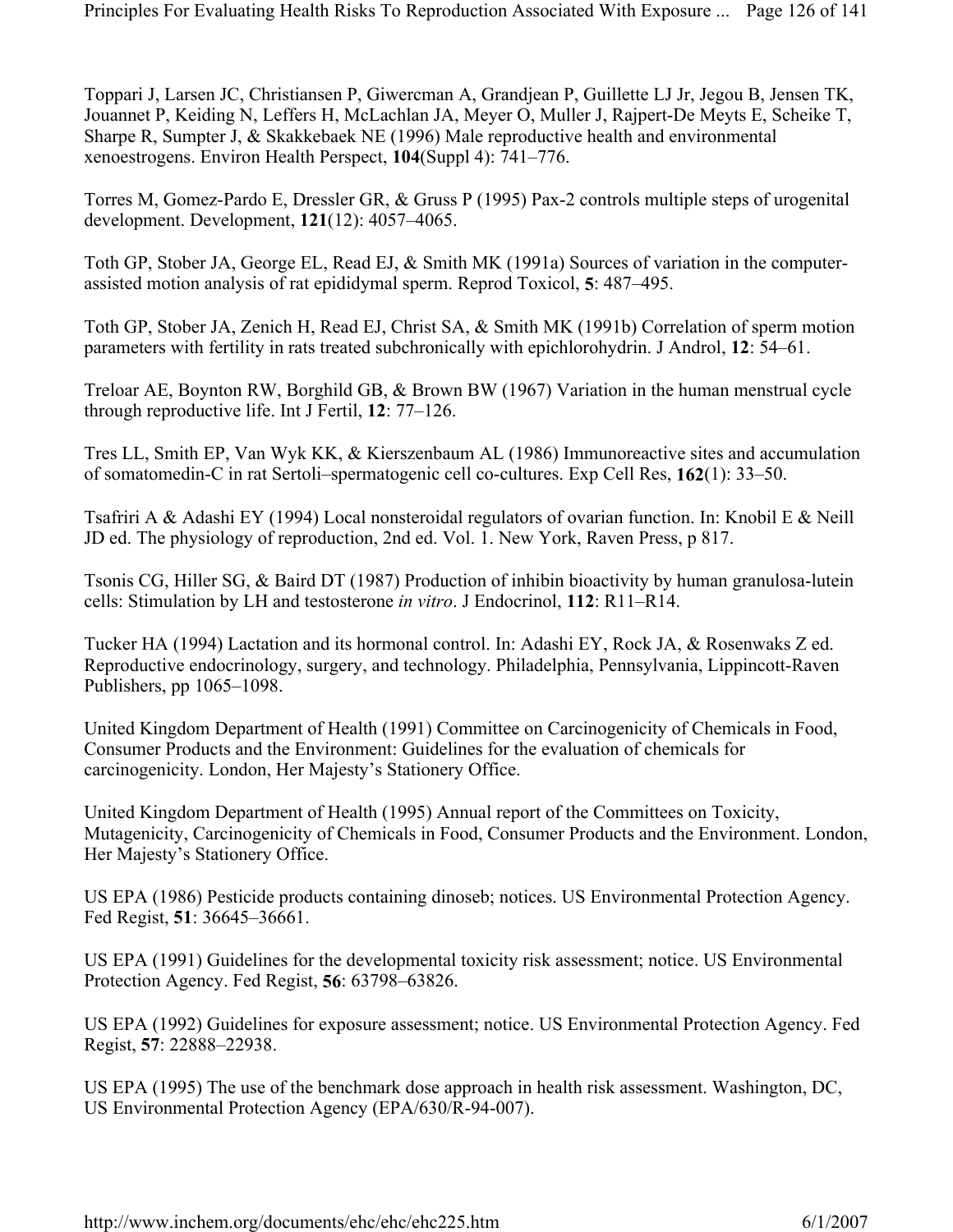US EPA (1996a) The Safe Drinking Water Act Amendments and Food Quality Protection Act, 1996. Washington, DC, US Environmental Protection Agency.

US EPA (1996b) Guidelines for reproductive toxicity risk assessment. US Environmental Protection Agency. Fed Regist, **61**: 56274–56322.

US EPA (1996c) Draft benchmark dose technical guidance document. Washington, DC, US Environmental Protection Agency (EPA/600/P-96/002A).

US EPA (1997a) Exposure factors handbook — final report. Washington, DC, US Environmental Protection Agency (EPA/600P-95/002Bc).

US EPA (1997b) Special report on environmental endocrine disruption: An effects assessment and analysis. Washington, DC, US Environmental Protection Agency, Office of Research and Development (EPA/630/R-96/012).

US EPA (1998a) Health effects test guidelines OPPTS 870.3800: Reproduction and fertility. Washington, DC, US Environmental Protection Agency (EPA 712-C-98-208).

US EPA (1998b) Health effects test guidelines OPPTS 870.3700: Prenatal developmental toxicity. Washington, DC, US Environmental Protection Agency (EPA 712-C-98-207).

US EPA (1998c) Health effects test guidelines OPPTS 870.6300: Developmental neurotoxicity. Washington, DC, US Environmental Protection Agency (EPA 712-C-98-239).

US EPA (1998d) Endocrine Disruptor Screening and Testing Advisory Committee (EDSTAC) final report. Washington, DC, US Environmental Protection Agency.

US FDA (1966) Guidelines for reproduction studies for safety evaluation of drugs for human use. Rockville, Maryland, US Food and Drug Administration.

US FDA (1970) Guidelines for food additives and contaminants. Rockville, Maryland, US Food and Drug Administration.

US FDA (1982) Toxicological principles for the safety assessment of direct food additives and color additives used in food ("Redbook"). Rockville, Maryland, US Food and Drug Administration.

US FDA (1993) Draft revised toxicological principles for the safety assessment of direct food additives and color additives used in food ("Redbook II"). Rockville, Maryland, US Food and Drug Administration.

US NRC (1983) Risk assessment in the federal government: Managing the process. Committee on the Institutional Means for the Assessment of Risks to Public Health, Commission on Life Sciences. Washington, DC, US National Research Council, National Academy Press.

US NRC (1991) Environmental epidemiology. Committee on Environmental Epidemiology. Washington, DC, US National Research Council, National Academy Press.

US NRC (1993) Pesticides in the diets of infants and children. Washington, DC, US National Research Council, National Academy Press.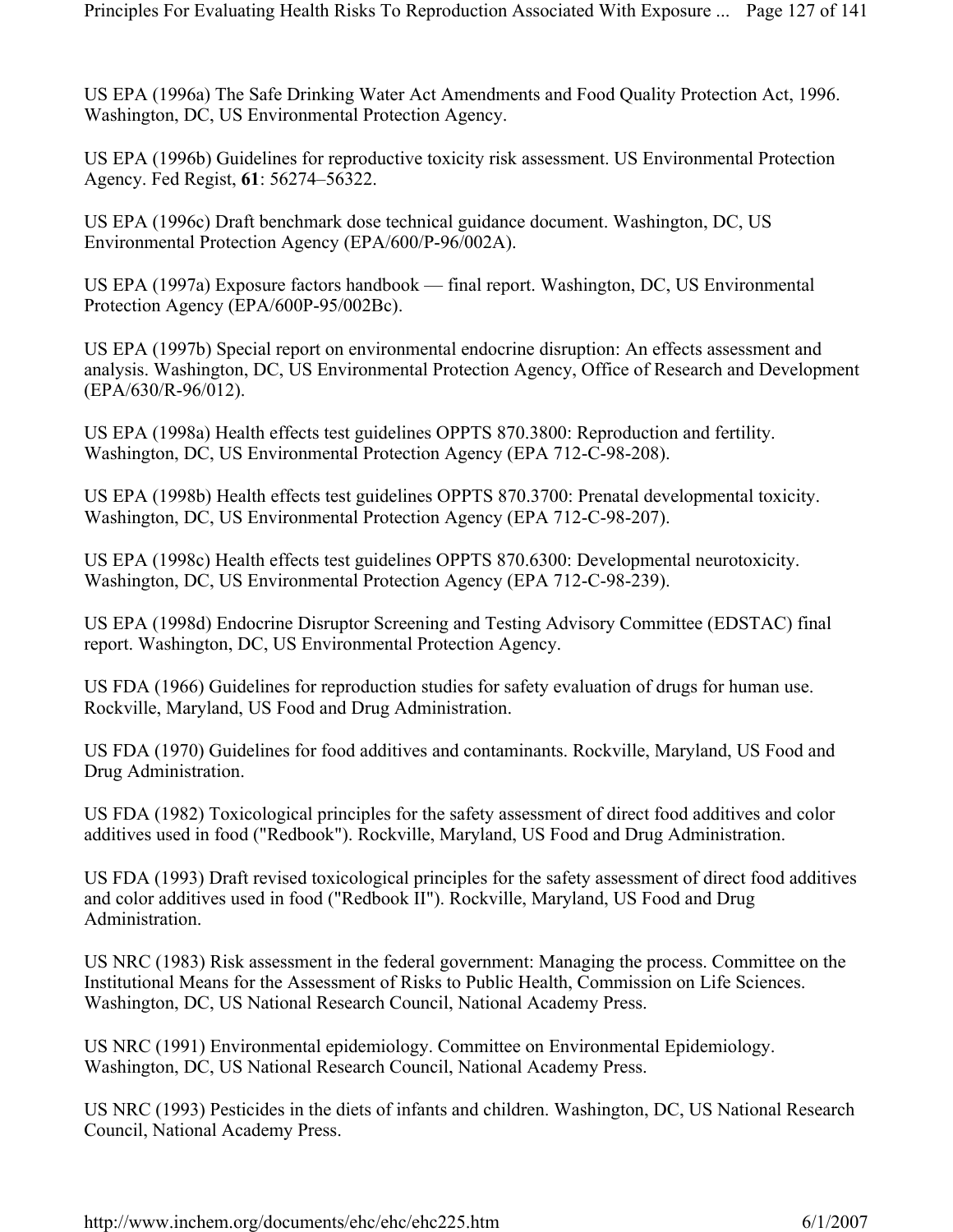US NRC (1999) Hormonally active agents in the environment. Washington, DC, US National Research Council, National Academy Press.

US NRC (2000) Scientific frontiers in developmental toxicology and risk assessment. Washington, DC, US National Research Council, National Academy Press.

Vale WW, Bilezikjian LM, & Rivier C (1994) Inhibins and activins. In: Knobil E & Neill JD ed. The physiology of reproduction, 2nd ed. New York, Raven Press, pp 1861–1878.

Vandenbergh JG & Vessey S (1968) Seasonal breeding of free ranging rhesus monkeys and related ecological factors. J Reprod Fertil, **15**: 71–79.

van der Pal-de Bruin KM, Verloove-Vanhorick SP, & Roeleveld N (1997) Change in male:female ratio among newborn babies in Netherlands. Lancet, **349**: 62.

Van Maele-Fabry G, Picard JJ, Attenon P, Berthet B, Delhaise F, Govers MJAP, Peters PWJ, Piersma AH, Schmid BP, Stadler J, Verhoef A, & Verseil C (1991) Interlaboratory evaluation of three culture media for postimplantation rodent embryos. Reprod Toxicol, **5**: 417–426.

Van Vugt DA (1990) Influences of the visual and olfactory systems on reproduction. Semin Reprod Endocrinol, **8**: 1–7.

Vartianen T, Kartovaara L, & Tuomisto J (1999) Environmental chemicals and changes in sex ratio: analysis over 250 years in Finland. Environ Health Perspect, **107**: 813–815.

Vermeulen A (1993) Environmental, human reproduction, menopause, and andropause. Environ Health Perspect, **101**(Suppl 2): 91–100.

Vorhees CV (1986) Principles of behavioural teratology. In: Riley EP & Voorhees CV ed. Handbook of behavioural teratology. New York, Plenum Press, pp 23–66.

Walker CH (1978) Species differences in microsomal monooxygenase activity and their relationship to biological half-lives. Drug Metab Rev, **7**: 295–323.

Walker CH (1986) Age factors potentiating drug toxicity in the reproductive axis. Environ Health, **70**: 185–191.

Waller CL & McKinney JD (1995) Three-dimensional quantitative structure activity relationships of dioxins and dioxin-like compounds: Model validation and Ah receptor characterization. Chem Res Toxicol, **8**: 847–858.

Waller CL, Juma BW, Gray JE Jr, & Kelce WE (1996) Three-dimensional quantitative structure activity relationships for androgen receptor ligands. Toxicol Appl Pharmacol, **137**: 219–227.

Warren JC, Cheatum SG, Greenwald GS, & Barker KL (1967) Cyclic variation of uterine metabolic activity in the golden hamster. Endocrinology, **80**: 714–718.

Wasserman PM (1996) Oogenesis. In: Adashi EY, Rock JA, & Rosenwaks Z ed. Reproductive endocrinology, surgery, and technology. Philadelphia, Pennsylvania, Lippincott-Raven, pp 342–357.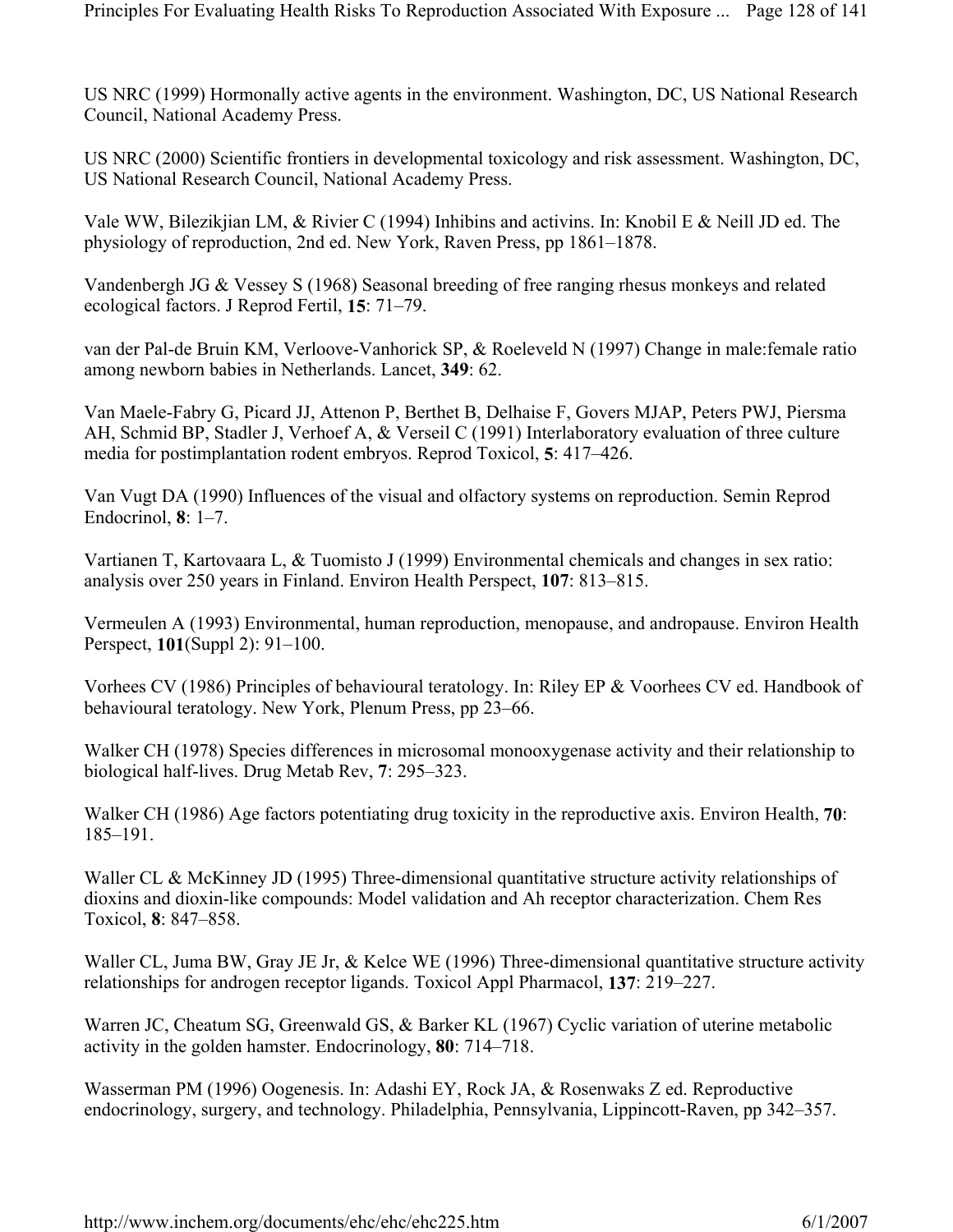Wasserman PM & Albertini DF (1996) The mammalian ovum. In: Adashi EY, Rock JA, & Rosenwaks Z ed. Reproductive endocrinology, surgery, and technology. Philadelphia, Pennsylvania, Lippincott-Raven, pp 79–122.

Watson LR, Gandley R, & Silbergeld EK (1993) Lead: interactions of pregnancy and lactation with lead exposure in rats. Toxicologist, **13**: 349–356.

Webster WS, Johnston MC, Lammer EJ, & Sulik KK (1986) Isotretinoin embryopathy and the cranial neural crest: an *in vivo* and *in vitro* study. J Craniofac Genet Dev Biol, **6**(3): 211–222.

Weidner IS, Moller H, Jensen TK, & Skakkebaek NE (1999) Risk factors for cryptorchidism and hypospadias. J Urol, **161**: 1606–1609.

Weinberg CR & Gladen BC (1986) The beta-geometric distribution applied to comparative fecundability studies. Biometrics, **42**: 547–560.

Weinberg CR & Wilcox AJ (1998) Reproductive epidemiology. In: Rothman KJ & Greenland S ed. Modern epidemiology, 2nd ed. Philadelphia, Pennsylvania, Lippincott-Raven, pp 585–608.

Weinberg CR, Baird DD, & Wilcox AJ (1994) Sources of bias in studies of time to pregnancy. Stat Med, **13**: 671–681.

Weiss B (1975) Effects on behavior. In: Principles for evaluating chemicals in the environment. Washington, DC, US National Research Council, National Academy of Sciences, pp 198–216.

Weiss B (2000) Vulnerability of children and the developing brain to neurotoxic hazards. Environ Health Perspect, **108**(Suppl 3): 375–381.

Welch LS, Plotkin E, & Schrader S (1991) Indirect fertility analysis in painters exposed to ethylene glycol ethers: Sensitivity and specificity. Am J Ind Med, **20**: 229–240.

Welsch F (1990) Short term methods of assessing developmental toxicity hazard. In: Kalter H ed. Issues and reviews in teratology, Vol. 5. New York, Plenum Press, pp 115–153.

Werboff J & Gottlieb JS (1963) Drugs in pregnancy: Behavioural teratology. Obstet Gynecol Surv, **18**: 420–427.

Whitaker J & Dix KM (1979) Double staining techniques for rat foetus skeletons in teratological studies. Lab Anim, **13**: 309–310.

WHO (1967) Principles for the testing of drugs for teratogenicity. Geneva, World Health Organization (Technical Report Series 364).

WHO (1988) Assessment of health risks in infants associated with exposure to PCBs, PCDDs and PCDFs in breast milk. Copenhagen, World Health Organization (Environmental Health Series No. 29).

WHO (1995) Guidelines for good clinical practice for trials on pharmaceutical products. Geneva, World Health Organization (WHO Technical Report Series No. 850).

WHO (1999) WHO laboratory manual for the examination of human semen and sperm–cervical mucus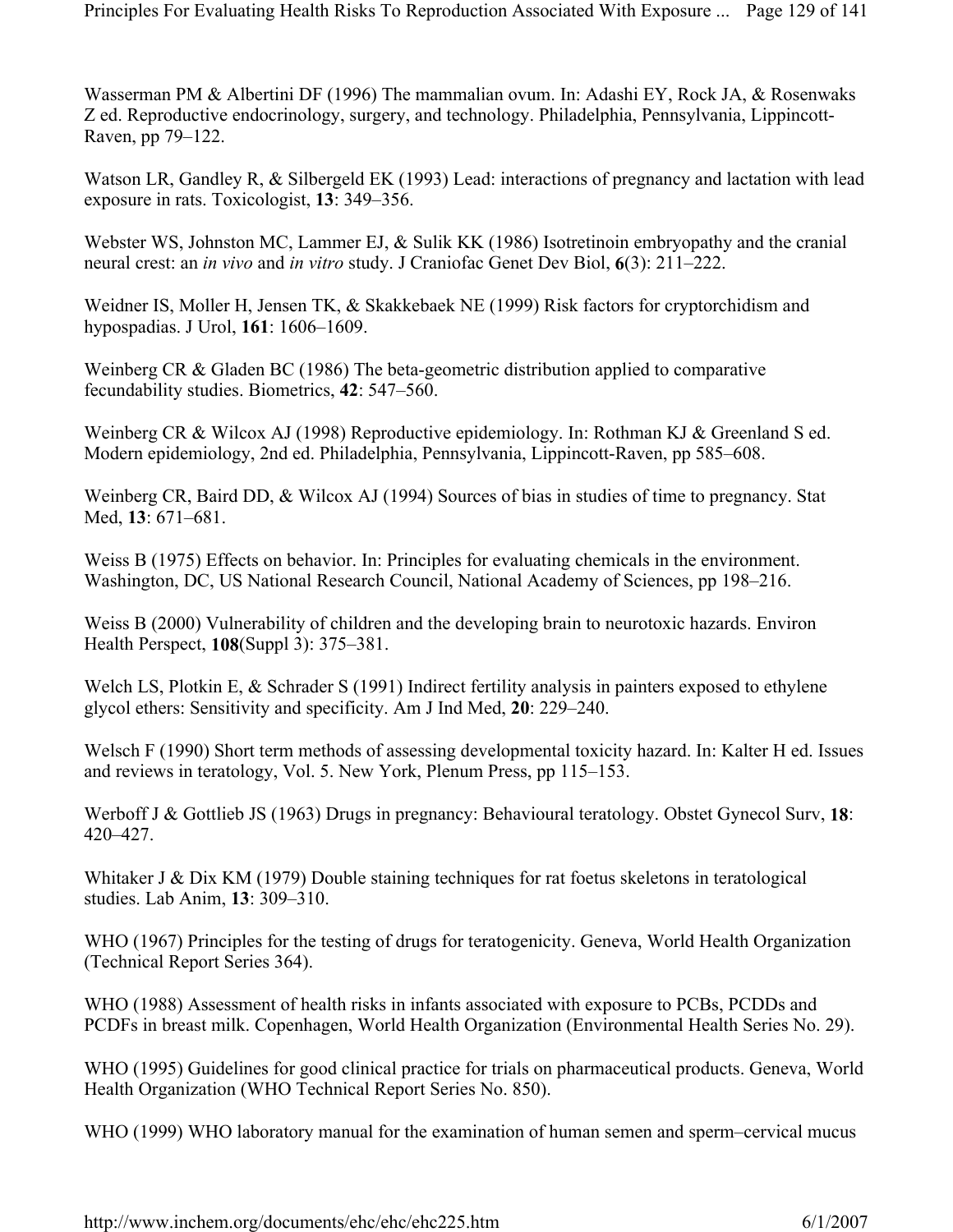interaction, 4th ed. Cambridge, Cambridge University Press, and Geneva, World Health Organization.

Whorton D, Krauss RM, Marshall S, & Milby TH (1977) Infertility in male pesticide workers [preliminary communication]. Lancet, **2**(8051): 1259–1261.

Whorton D, Milby TH, Krauss RM, & Stubbs HA (1979) Testicular function in DBCP exposed pesticide workers. J Occup Med, **21**: 161–166.

Wilcox AJ (1983) Surveillance of pregnancy loss in human populations. Am J Ind Med, **4**: 285–291.

Wilcox AJ, Weinberg CR, Wehmann RE, Armstrong EG, Canfield RE, & Nisula BC (1985) Measuring early pregnancy loss: laboratory and field methods. Fertil Steril, **44**: 366–374.

Wilcox AJ, Baird DD, & Weinberg CR (1999) Time of implantation of the conceptus and loss of pregnancy. N Engl J Med, **340**(23): 1796–1799.

Wilkie AO, Amberger JS, & McKusick VA (1994) A gene map of congenital malformations. J Med Genet, **31**(7): 507–517.

Williams J, Gladen BC, Schrader SM, Turner TW, Phelps JL, & Chapin RE (1990) Semen analysis and fertility assessment in rabbits: Statistical power and design considerations for toxicology studies. Fundam Appl Toxicol, **15**: 651–665.

Wilson JG (1965) Methods for administering agents and detecting malformations in experimental animals. In: Wilson JG & Warkany J ed. Teratology: Principles and techniques. Chicago, Illinois, University of Chicago Press, pp 262–277.

Wine RN, Li LH, Gulati DK, & Chapin RE (1997) Reproductive toxicity of di-*n*-butylphthalate in a continuous breeding protocol in Sprague-Dawley rats. Environ Health Perspect, **105**(1): 102–107.

Winneke G (1995) Endpoints of developmental neurotoxicity in environmentally exposed children. Toxicol Lett, **77**(1–3): 127–136.

Wise LD, Beck SL, Beltrame D, Beyer BK, Chahoud I, Clark RL, Clark R, Druga AM, Feuston MH, Guittin P, Henwood SM, Kimmel CA, Lindstrom P, Palmer AK, Petrere JA, Solomon HM, Yasuda M, & York RG (1997) Terminology of developmental abnormalities in common laboratory mammals (version 1). Teratology, **55**: 249–292.

Wolff MS (1993) Lactation. In: Paul M ed. Occupational and environmental reproductive hazards. Baltimore, Maryland, Williams & Wilkins, pp 60–75.

Wolpert L & Brown NA (1995) Developmental biology; hedgehog keeps to the left. Nature, **6545**: 103– 104.

Working PK (1988) Male reproductive toxicity: comparison of the human to animal models. Environ Health, **77**: 37–44.

Working PK & Hurtt ME (1987) Computerized videomicrographic analysis of rat sperm motility. J Androl, **8**: 330–337.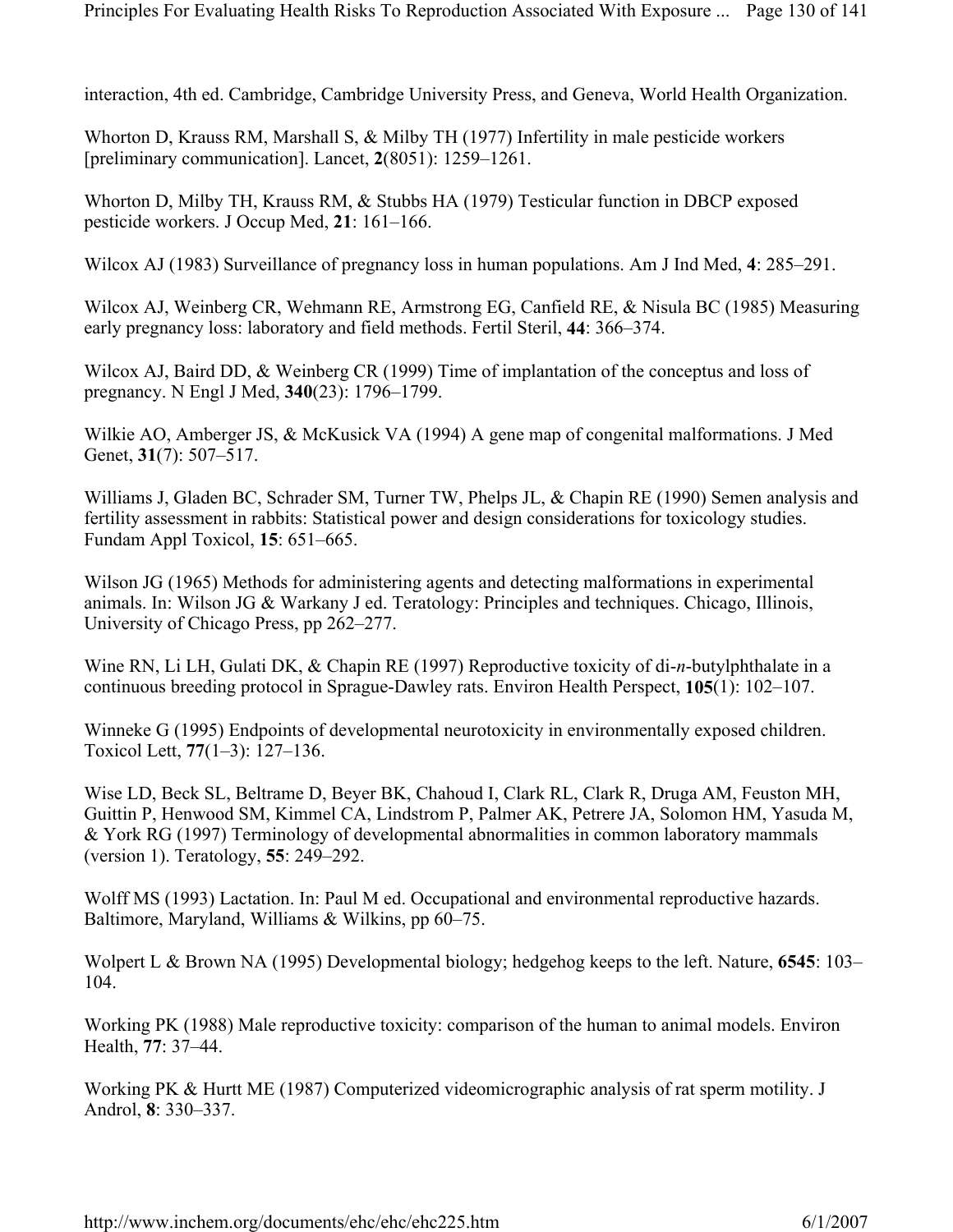Wyrobek AJ (1982) Sperm assays as indicators of chemically-induced germ cell damage in man. In: Heddle JA ed. Mutagenicity: New horizons in genetic toxicology. New York, Academic Press, pp 337– 349.

Wyrobek AJ (1984) Identifying agents that damage human spermatogenesis: abnormalities in sperm concentration and morphology. In: Monitoring human exposure to carcinogenic and mutagenic agents. Proceedings of a joint symposium held in Espoo, Finland, 12–15 December 1983. Lyon, International Agency for Research on Cancer.

Wyrobek AJ, Gordon LA, Burkhart JG, Francis MW, Kapp RW, Letz G, Malling HV, Topham JC, & Whorton DM (1983) An evaluation of human sperm as indicators of chemically induced alterations of spermatogenic function. Mutat Res, **115**: 73–148.

Yanagimachi R (1970) The movement of golden hamster spermatozoa before and after capacitation. J Reprod Fertil, **23**: 193–196.

Yanagimachi R (1988) Sperm–egg fusion. Curr Topics Membrane Transport, **32**: 349–363.

Yanagimachi R, Yanagimachi H, & Rogers BJ (1976) The use of zona-free animal ova as a test-system for the assessment of the fertilizing capacity of human spermatozoa. Biol Reprod, **15**: 471–476.

Zenick H, Blackburn K, Hope E, & Baldwin DJ (1984) Evaluating male reproductive toxicity in rodents: A new animal model. Teratog Carcinog Mutagen, **4**: 109–128.

Zinaman MJ, Clegg ED, Brown CC, O'Connor J, & Selevan SG (1996) Estimates of human fertility and pregnancy loss. Fertil Steril, **65**(3): 503–509.

#### **APPENDIX: TERMINOLOGY**

This appendix provides working definitions for selected terms as used in this document. These definitions are not necessarily valid for other purposes.

*Acceptable daily intake*: The maximum amount of a substance to which a subject may be exposed daily over a lifetime without appreciable health risk.

*Adolescence*: The period of life beginning with the appearance of secondary sex characteristics and terminating with full maturity.

*Adverse effect*: A treatment-related alteration from baseline that diminishes an organism's ability to survive, reproduce or adapt to the environment.

*Altered sexual function and fertility*: Toxicity may be expressed as alterations to the female or male reproductive organs, the related endocrine system or pregnancy outcomes. The manifestations of such toxicity may include, but not be limited to, adverse effects on onset of puberty, gamete production and transport, reproductive cycle normality, sexual behaviour, fertility, gestation, parturition, lactation, pregnancy outcomes, premature reproductive senescence or modifications in other functions that are dependent on the integrity of the reproductive systems.

*Anomalies*: Marked deviation from the normal standard.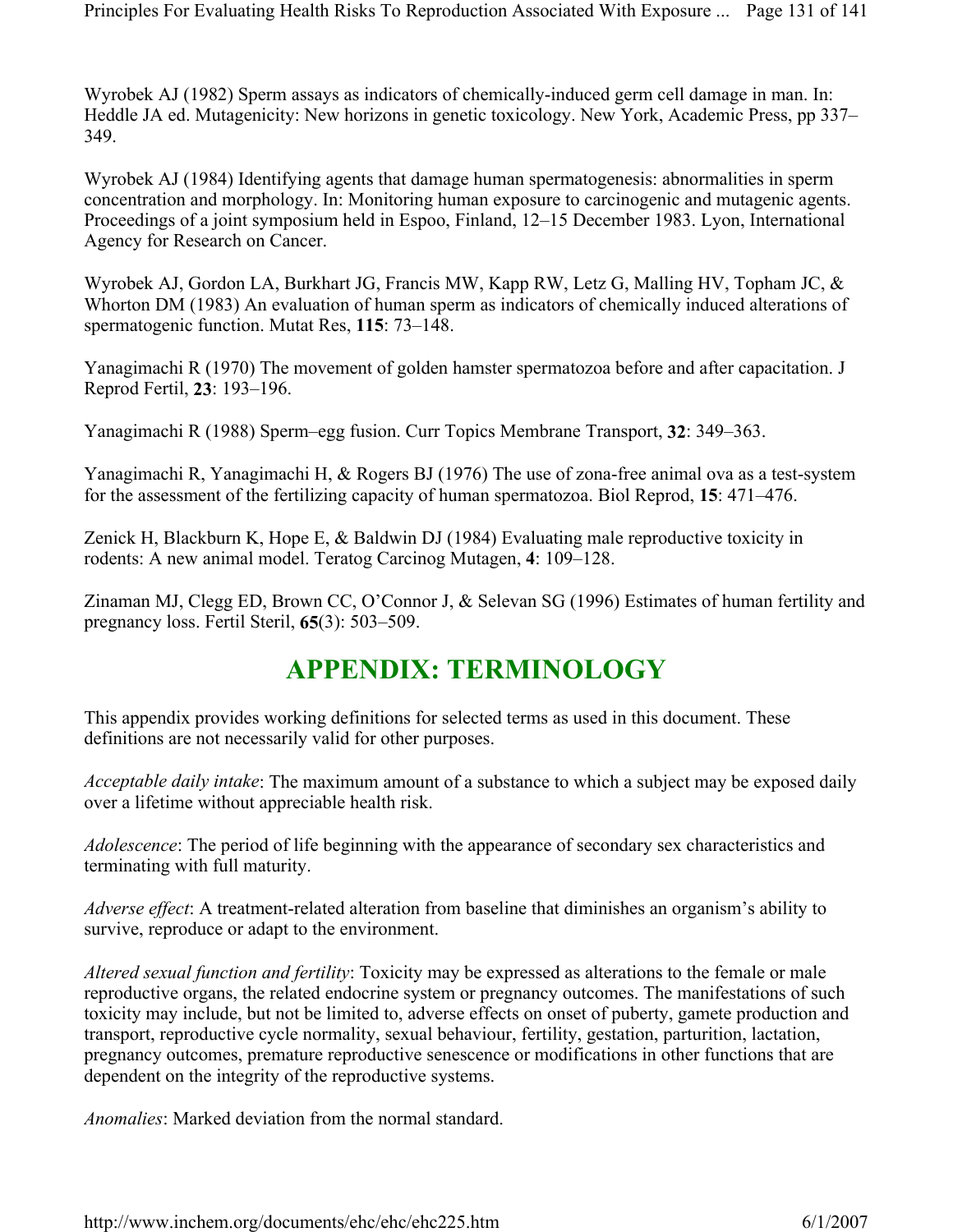*Azoospermia*: Less than the reference value for morphology of spermatozoa.

*Congenital malformation*: A permanent structural abnormality.

*Critical period*: A specific phase during which a developing system is particularly vulnerable.

*Developmental disorders*: Adverse effects on the developing organism that may result from exposure prior to conception (either parent), during prenatal development or postnatally to the time of sexual maturation. Adverse developmental effects may be detected at any point in the life span of the organism.

*Developmental toxicity*: Taken in its widest sense to include any effect interfering with normal development both before and after birth. The occurrence of adverse effects in the developing organism may result from exposure of either parent prior to conception, exposure during prenatal development or exposure postnatally to the time of sexual maturation. Adverse developmental effects may be detected at any point in the life span of the organism.

*Dose (exposure)–response relationship*: Characterization of the relationship between administered dose or exposure and the biological change in organisms. It may be expressed as the severity of an effect in one organism (or part of an organism) or as the proportion of a population exposed to a chemical that shows a specific reaction.

*Embryo*: The early or developing stage of any organism, especially the developing product of fertilization of an egg.

*Embryonic period*: The period from fertilization to the end of major organogenesis.

*Embryotoxicity (Fetotoxicity)*: Injury to the embryo (fetus), which may result in death or abnormal development or growth alteration.

*Endocrine disrupting chemicals*: Exogenous chemicals that alter function(s) of the endocrine system and consequently cause adverse health effects in an intact organism, its progeny or (sub)populations.

*Exposure assessment*: The qualitative and/or quantitative assessment of the chemical nature, form and concentration of a chemical to which an identified population is exposed from all sources (air, water, soil and diet).

*Fecundity*: The ability to produce offspring within a given period of time. For litter-bearing species, the ability to produce large litters is also a component of fecundity.

*Fertility*: The capacity to become pregnant or to impregnate. In humans, the capacity for producing viable offspring.

*Fertilization*: The fusion of the sperm and ovum resulting in the restoration of the diploid number of chromosomes.

*Fetal period*: The period from the end of embryogenesis to the completion of pregnancy.

*Gestation*: Length of time between conception and birth.

*Hazard characterization*: Involves determining whether or not an agent poses a hazard, at what doses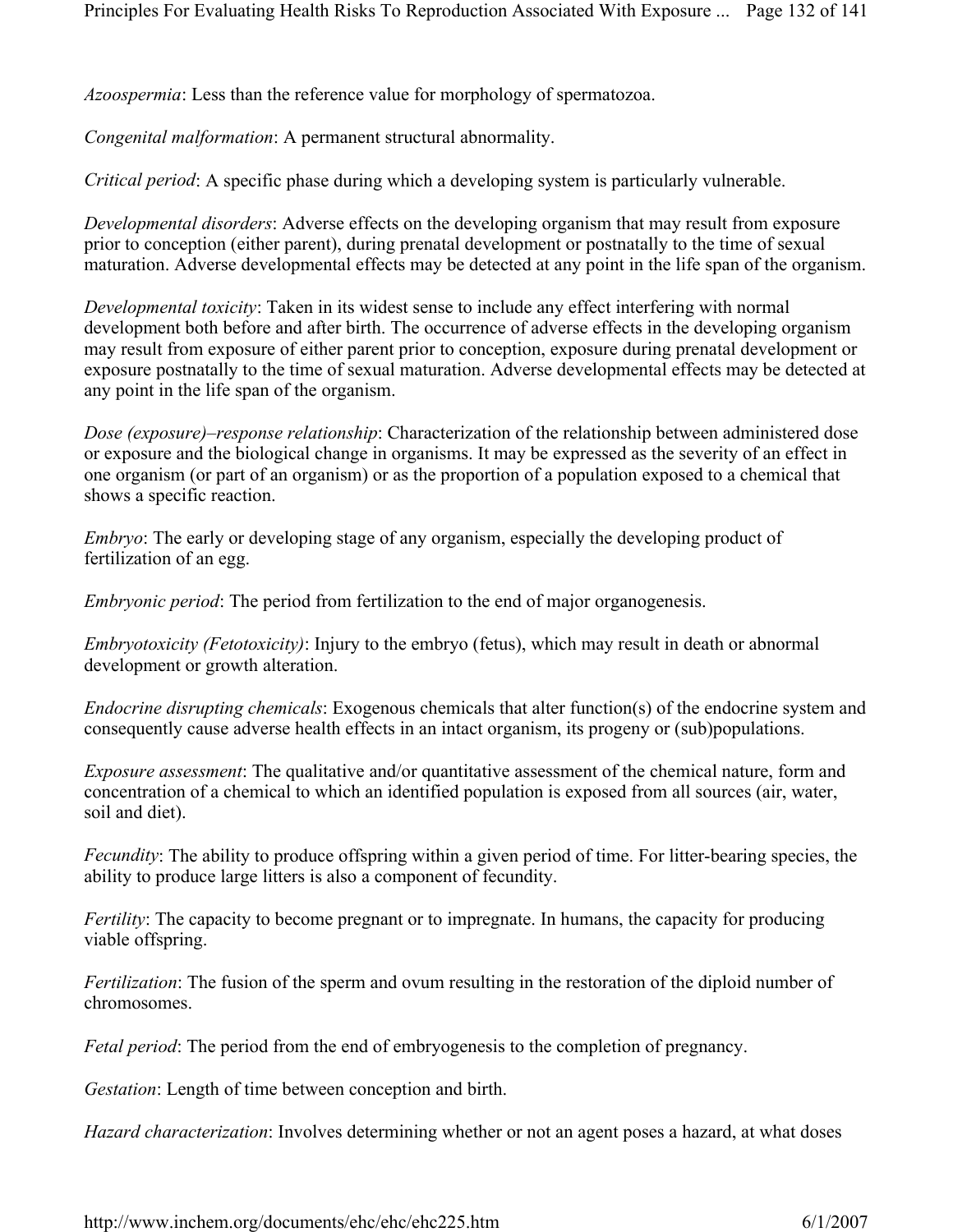and under what conditions of exposure.

*Hazard identification*: The identification of the inherent capability of a substance to cause adverse effects.

*Implantation*: Attachment of the fertilized ovum (blastocyst) to the endometrium and its subsequent embedding in the compact layer, occurring 6 or 7 days after fertilization of the ovum.

*Infant*: A child under the age of 1 year.

*Infertility*: Inability to become pregnant within 1 year of unprotected intercourse.

*Lowest-observed-adverse-effect level (LOAEL)*: The lowest concentration or amount of a substance, found by experiment or observation, that causes an adverse alteration of morphology, functional capacity, growth, development or life span of the target organism distinguishable from normal (control) organisms of the same species and strain under the same defined conditions of exposure.

*Lowest-observed-effect level (LOEL)*: The lowest concentration or amount of a substance, found by experiment or observation, that causes any alteration in morphology, functional capacity, growth, development or life span of the target organism distinguishable from normal (control) organisms of the same species and strain under the same defined conditions of exposure.

*Margin of exposure*: The ratio of the NOAEL to the estimated exposure dose.

*Neonate*: Newborn baby, from immediately after birth through the first 28 days of life.

*No-observed-adverse-effect level (NOAEL)*: Highest concentration or amount of a substance, found by experiment or observation, that causes no detectable adverse alteration of morphology, functional capacity, growth, development or life span of the target organism under defined conditions of exposure. Alterations of morphology, functional capacity, growth, development or life span of the target organism may be detected that are not judged to be adverse.

*No-observed-effect level (NOEL)*: Highest concentration or amount of a substance, found by experiment or observation, that causes no alterations of morphology, functional capacity, growth, development or life span of the target organism distinguishable from those observed in normal (control) organisms of the same species and strain under the same defined conditions of exposure.

*Oligozoospermia*: Sperm concentration less than the reference value.

*Perinatal*: The period before, during and after the time of birth, i.e., before delivery from the 28th week of gestation through the first 7 days after delivery.

*Pregnancy*: The condition of having an implanted embryo or fetus in the body, after fusion of an ovum and spermatozoon.

*Premature ovarian failure*: Follicular depletion by the age of 35 years.

*Risk assessment*: An empirically based paradigm that estimates the risk of adverse effect(s) from exposure of an individual or population to a chemical, physical or biological agent. It includes the components of hazard identification, assessment of dose–response relationships, exposure assessment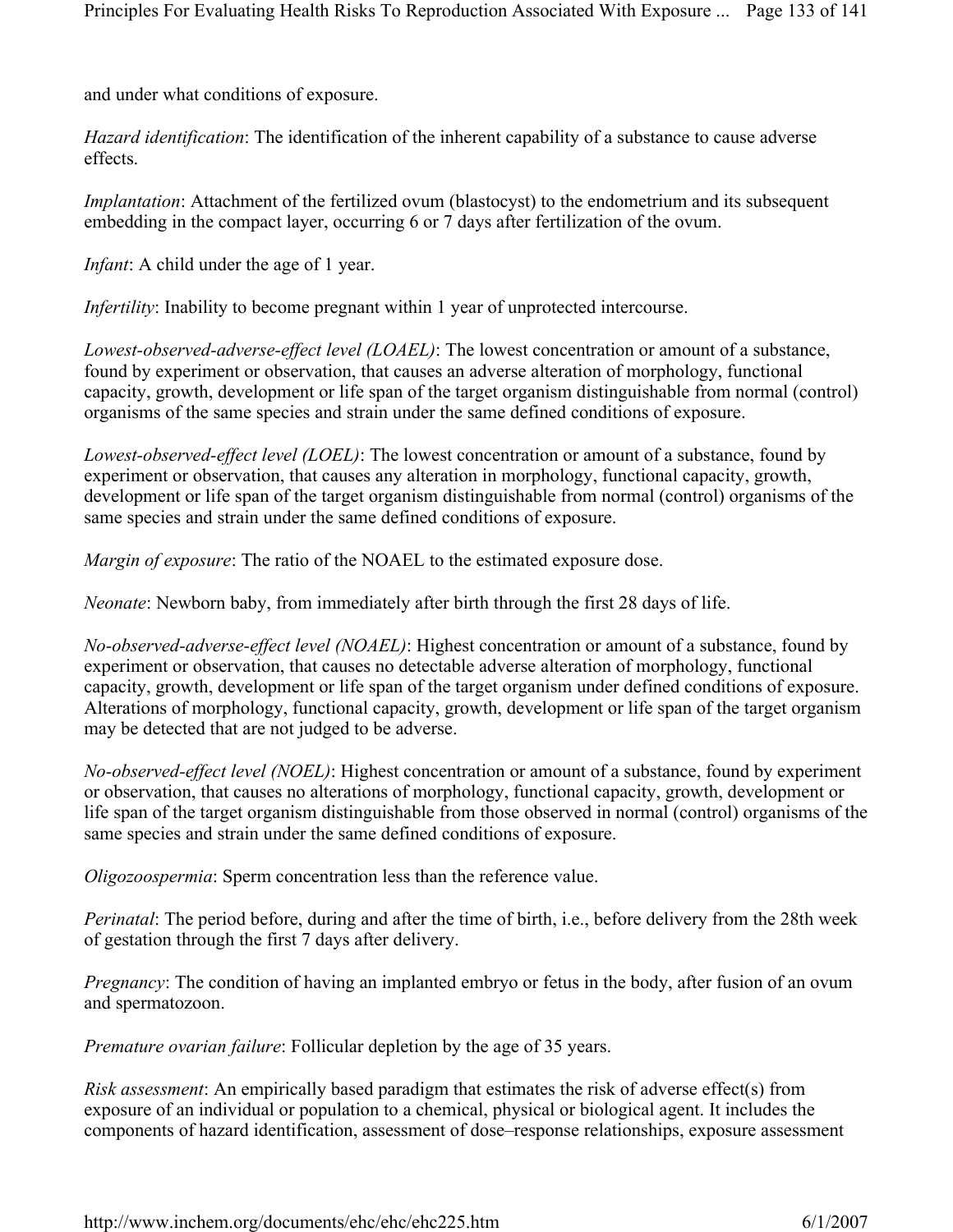and risk characterization.

*Risk characterization*: The synthesis of critically evaluated information and data from exposure assessment, hazard identification and dose–response considerations into a summary that identifies clearly the strengths and weaknesses of the database, the criteria applied to evaluation and validation of all aspects of methodology and the conclusions reached from the review of scientific information.

*Sexual maturation*: Achievement of full development of sexual function and reproductive system.

*Subfertility:* Fertility below the normal range for that species.

*Teratogenicity:* Induction of structural abnormality.

## **RESUME ET RECOMMANDATIONS**

#### **1. Résumé**

Depuis la publication au début des années 1980 des documents IPCS de la série *Critères d'hygiène de l'environnement* relatifs à l'évaluation des risques de toxicité pour la fonction de reproduction, de nouvelles données et méthodes scientifiques ont fait leur apparition, qui permettent de déterminer sensiblement mieux de quelle manière des substances chimiques sont susceptibles d'exercer des effets nocifs sur l'appareil reproducteur. Ces progrès transparaissent dans l'existence d'un certain nombre de principes directeurs d'origine nationale ou internationale (par ex. ceux de l'Organisation de coopération et de développement économiques – OCDE) applicables à l'évaluation des effets toxiques sur la reproduction et le développement ou à l'évaluation des risques en général, de documents d'orientation ou encore de quelques études internationales pour la validation des méthodes d'épreuve. Quoi qu'il en soit, le risque d'exposition humaine aux polluants présents dans l'environnement (par diverses voies), avec ses conséquences pour l'appareil reproducteur et le développement, demeure un sujet de préoccupation au niveau mondial.

Dans les conditions normales, la reproduction humaine est régulée par un système extrêmement pointu de signaux coordonnés qui commandent l'activité de multiples cellules cibles interdépendantes ayant pour finalité de former des gamètes, d'assurer leur transport, leur libération, leur fécondation, leur implantation et enfin la gestation elle-même, qui aboutira au développement d'une progéniture également capable, le moment venu, de reprendre la totalité du processus dans des conditions environnementales analogues ou différentes.

Tout au long de l'existence, la fonction de reproduction dans son ensemble est tributaire de divers systèmes de communication endocrines utilisant toute une variété de protéines, de peptides, d'hormones stéroïdiennes, de facteurs de croissance ou d'autres molécules de signalisation qui agissent sur l'expression des gènes ou la synthèse des protéines au niveau des cellules cibles. En particulier, le développement et la gamétogénèse sont régulés par une myriade de signaux qui sont émis avec l'intensité appropriée à des moments parfaitement définis. Des études récentes sur l'animal montrent que l'organisme du foetus en développement pourrait être plus sensible que celui de l'adulte aux substances chimiques présentes dans l'environnement, mais les effets peuvent ne pas se manifester avant l'âge adulte. Il est capital de parvenir à une description plus précise de la régulation normale des divers aspects de la reproduction au niveau moléculaire pour comprendre la variété des mécanismes par lesquels des substances exogènes peuvent désorganiser le cours normal de la reproduction et du développement.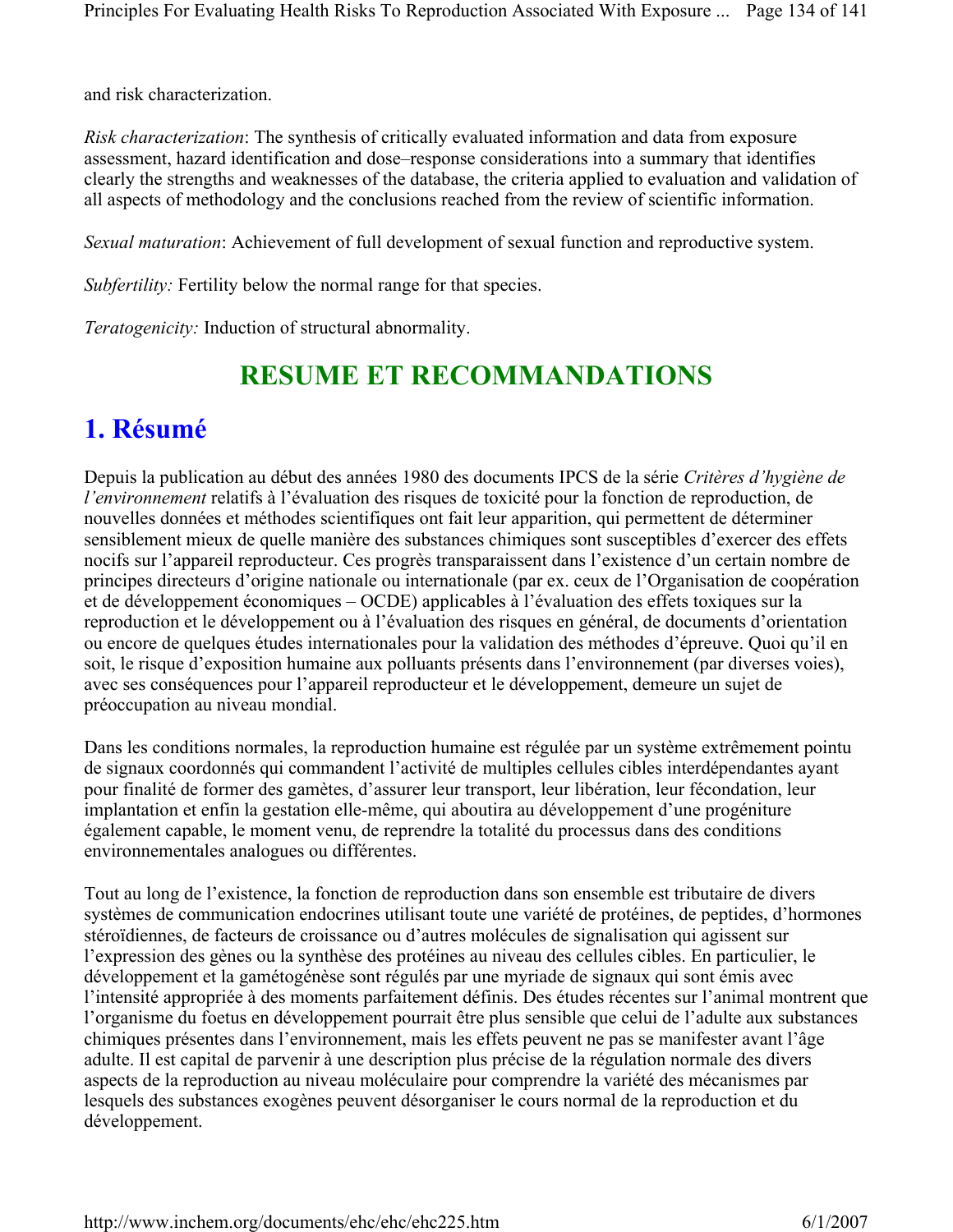L'activité sexuelle et la fécondité résultent d'un grand nombre de fonctions indispensables à la reproduction qui peuvent être perturbées en cas d'exposition à certains facteurs environnementaux. Toute atteinte à l'intégrité de l'appareil reproducteur peut affecter ces fonctions. Selon les statistiques, la stérilité présente une fréquence variable dans le monde mais environ 10 % des couples passent par une phase de stérilité au cours de leur vie procréative. C'est par l'étude des anomalies de la fonction sexuelle et de la fertilité chez l'Homme que l'on peut évaluer le risque le plus directement, mais les données font souvent défaut. Pour beaucoup de substances chimiques présentes dans l'environnement, il est encore nécessaire de s'appuyer sur les données obtenues sur des modèles animaux ou tirées d'études en laboratoire.

Pour évaluer *in vivo* le risque d'effets toxiques sur la reproduction, on a habituellement recours à des rongeurs de laboratoire. La baisse de la fécondité des animaux mâles n'est pas un indicateur très sensible d'une atteinte de l'appareil reproducteur car chez la plupart des espèces utilisées en laboratoire, les mâles produisent beaucoup plus de spermatozoïdes que le minimum nécessaire pour assurer une fécondité normale. L'évaluation du risque de toxicité génésique chez les mâles repose en grande partie sur l'examen histopathologique des tissus de l'appareil reproducteur. On a mis en évidence, dans le cas de certaines substances chimiques, une activité estrogénique ou anti-androgénique qui les rend capables d'avoir une effet sur la fonction de reproduction chez le mâle. Il peut y avoir des différences de sensibilité, mais il est probable que chez les mammifères, le mode d'action de ces agents perturbateurs du système endocrine est constant ou du moins similaire d'une espèce à l'autre. Dans le cas de la femelle, toutes les fonctions de l'appareil reproducteur sont sous contrôle endocrine et peuvent être perturbées par les effets exercés sur ce système. Toutefois, étant donné la grande variabilité qui existe à l'état normal chez les femelles, un dosage hormonal à la recherche de modifications à ce niveau peut ne pas constituer un indicateur sensible d'une lésion.

Il existe divers systèmes d'épreuve *in vitro* – notamment des testicules ou des ovaires isolés que l'on perfuse, des cultures primaires de cellules gonadiques, l'examen des fractions infracellulaires provenant de différents organes ou de différentes cellules ou encore les techniques de fécondation *in vitro* – qui peuvent être utilisés à titre complémentaire pour l'étude des différents éléments de l'appareil reproducteur. Ces systèmes d'épreuve *in vitro* sont particulièrement utiles pour la rechercher la toxicité éventuelle d'une substance et mettre en évidence les mécanismes par lesquels cette toxicité pourrait s'exercer. Il reste que ces épreuves ont leur limites, notamment lorsqu'il s'agit d'évaluer les fonctions intégrées complexes de l'appareil reproducteur.

Les effets toxiques sur le développement – on parle aussi de *toxicité développementale –* dans leur acception la plus large, c'est-à-dire comprenant tous les effets nocifs qui s'exercent sur le développe ment avant ou après la naissance, ne cessent de capter l'attention depuis quelques années. Ce type de toxicité peut résulter d'une exposition de l'un ou l'autre des parents avant la conception, d'une exposition *in utero* de l'embryon ou du foetus ou encore une exposition après la naissance. Ces effets peuvent être decelés à n'importe quel moment de l'existence d'un organisme. Outre des anomalies de structure, cette toxicité peut également se manifester par la mort du foetus, un retard de croissance, des troubles fonctionnels, l'apparition tardive d'une maladie à l'âge adulte, la sénescence précoce de l'appareil reproducteur ou une durée de vie plus courte.

On fait largement appel à des études *in vivo* sur des animaux de laboratoire ou leur progéniture pour évaluer les effets toxiques des substances chimiques sur le développement. Par des observations sur la mère, on s'efforce de déterminer quel est la part relative de la toxicité maternelle dans celle que l'on peut observer chez l'embryon ou le foetus. En ce qui concerne la progéniture, les observations consistent à noter la mort à un stade précoce ou tardif de l'embryon (résorptions), le poids du foetus et son sexe, la présence de malformations externes et d'anomalies viscerales ou squelettiques. Pour une interprétation correcte des résultats de ces études toxicologiques, il est important de disposer de données de base et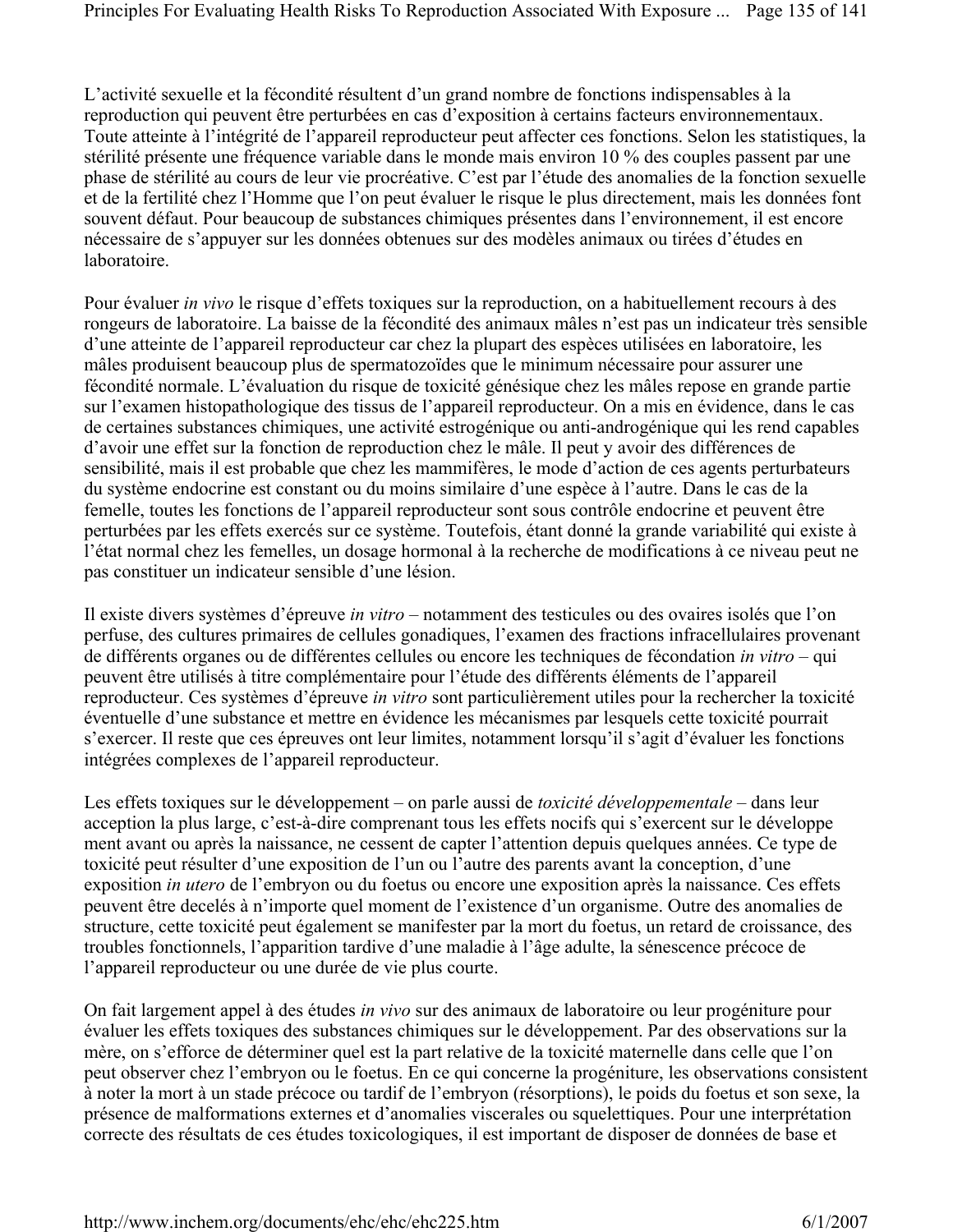d'archives concernant les anomalies de développement constatées chez les animaux de laboratoire utilisés. Les paramètres susceptibles d'être étudiés après la naissance sont notamment le développement neurologique, les comportements élémentaires ou complexes, la reproduction, les fonctions endocrines, l'immunocompétence, le métabolisme de substances xénobiotiques, et les fonctions physiologiques des divers organes et appareils. Parmi les manifestations latentes de ce type de toxicité on peut également citer la cancérogénicité transplacentaire (apparition de néoplasmes dans la progéniture par suite d'une exposition maternelle à des substances chimiques pendant la gestation) ou la réduction de la durée de vie. On a également mis au point, pour l'étude des effets toxiques sur le développement, des systèmes d'épreuve *in vitro* très variés qui vont de la culture d'embryons entiers à toutes sortes de systèmes non mammaliens, en passant par les cultures d'organes et de tissus. L'utilité des épreuves *in vitro* dans l'étude des mécanismes du développement et de ses anomalies, réside dans le fait qu'elles permettent d'obtenir des informations sur les relations dose-réponse et la toxicité vis-à-vis de tel ou tel organe particulier et le cas échéant, dans la possibilité de s'en servir pour le tri des produits chimiques à évaluer ou l'établissement de listes de priorité en vue d'autres études *in vivo*.

Lorsque l'on se propose d'évaluer les effets toxiques d'une substance sur le développement humain, le point d'aboutissement le plus commode à observer est l'état des fonctions vitales à la naissance (y compris la mort embryonnaire ou foetale), les anomalies congénitales immédiatement reconnaissables, la durée de la gestation, le poids de naissance et le rapport de masculinité. Après la naissance, on peut évaluer les effets sur le développement en étudiant les modifications de la courbe de croissance, du comportement ou des fonctions organiques ou en recherchant la présence éventuelle d'un cancer. Il est possible que les effets anténatals ou postnatals n'apparaissent que bien après la naissance et parfois même pas avant l'âge adulte. Ainsi, certaines anomalies congénitales ne sont pas immédiatement visibles et l'on commence tout juste à se rendre compte des séquelles à long terme d'un retard de croissance intrautérin. Une exposition à des substances chimiques pendant le développement peut également avoir des répercussions sur la fonction de reproduction de la progéniture. Par exemple, ces substances peuvent endommager les cellules germinales femelles *in utero* et par conséquent affecter la fécondité de la femelle ou de la femme parvenue à maturité; de même, il peut y avoir déplétion des cellules souches ou des cellules de Sertoli chez le mâle ou le sujet de sexe masculin, ce qui est susceptible d'entraver la production de spermatozoïdes.

De nombreux pays ont mis au point des procédures d'évaluation du risque de toxicité génésique et développementale afin de fixer des normes et de réglementer l'exposition. Ces procédures comportent le plus souvent les phases suivantes : identification des dangers, établissement de la relation dose-réponse, évaluation de l'exposition et caractérisation du risque. Les protocoles expérimentaux reposent en grande partie sur la mise en évidence d'anomalies de structure et d'insuffisances fonctionnelles consécutives à une exposition à des substances chimiques à certaines périodes critiques du cycle reproductif. L'évaluation d'effets toxiques déterminés sur la reproduction ou le développement doit comporter la consultation de toutes les sources existantes de données toxicologiques sur l'Homme et l'animal. Les méthodes d'évaluation et de synthèse des données de toxicité génésique ont fait des progrès. Il est cependant fréquent que l'évaluation d'un risque comporte une part d'hypothèses en raison des lacunes qui peuvent subsister dans la connaissance des processus biologiques sous-jacents et des différences entre espèces. Les méthodes et les stratégies expérimentales d'évaluation du risque doivent donc être continuellement affinées à mesure qu'apparaissent des données et des technologies nouvelles.

#### **2. Recommandations**

Pour pouvoir mettre en oeuvre des stratégies efficaces de contrôle et d'intervention destinées à prévenir les effets toxiques sur la reproduction et le développement, il est nécessaire de mettre sur pied une base de connaissances appropriée. Afin d'améliorer cette base de connaissances, il est recommandé :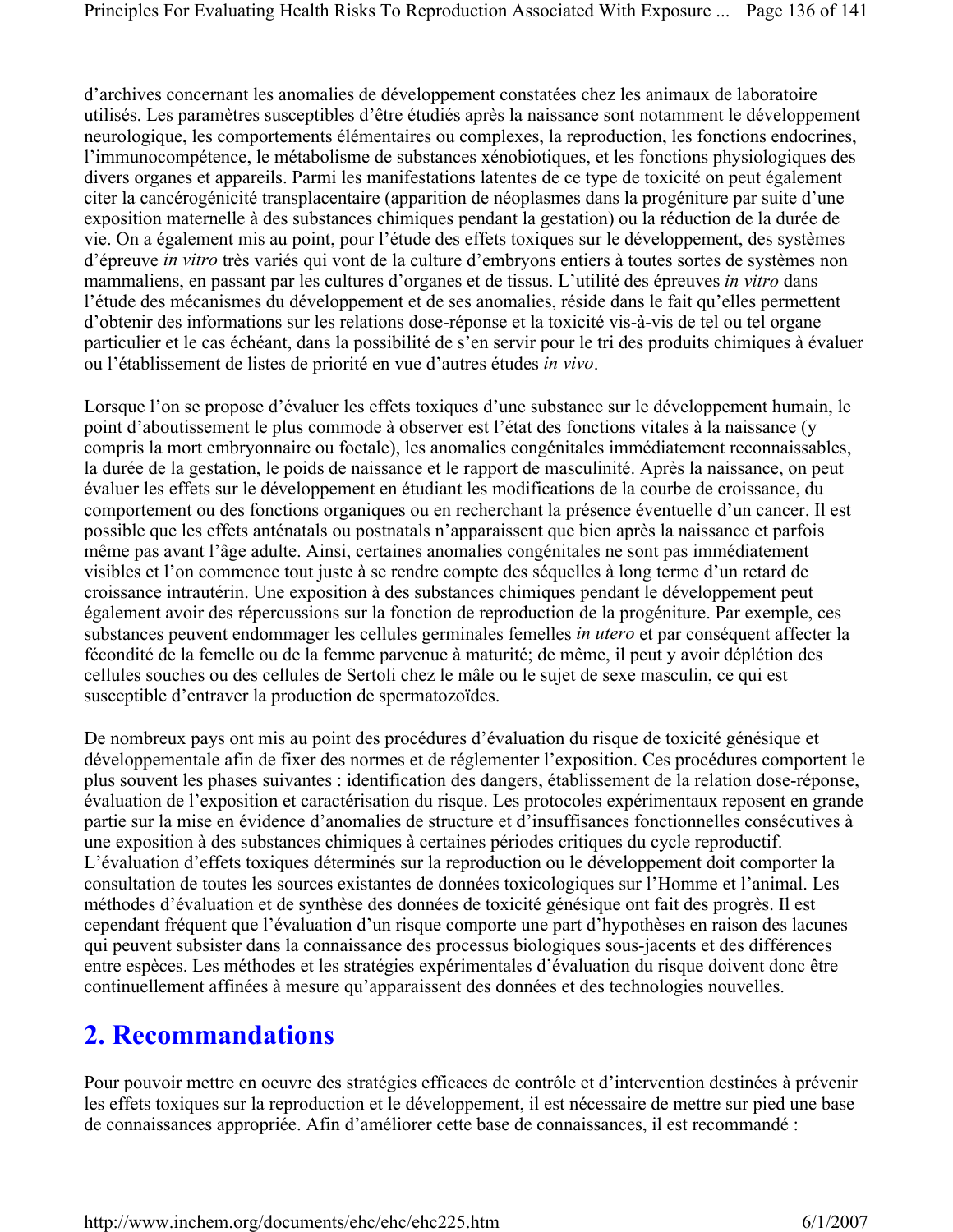- 1. De rechercher et de mettre au point de meilleurs marqueurs (moléculaires) des effets toxiques sur la reproduction et le développement. Ceux qui pourraient être concordants chez l'Homme et l'animal seraient particulièrement utiles et faciliteraient l'évaluation des données animales en vue de leur utilisation pour évaluer le risque chez l'Homme.
- 2. De voir quelle peut être l'utilité des technologies récentes relatives à l'expression des gènes (« arrays » de gènes, protéomique, microscopie à capture laser, etc.) pour faciliter la compréhension et l'élucidation des mécanismes fondamentaux de la fonction de reproduction et du développemement dans des conditions nor males ou anormales.
- 3. De perfectionner et d'affiner les méthodes permettant de déterminer quelles sont les phases critiques d'exposition pendant tout le cours du développement et quels stades de ce développement sont les plus vulnérables aux manifestations des effets indésirables.
- 4. De développer les connaissances fondamentales sur les mécanismes physiologiques de la fonction de reproduction chez l'homme et l'animal mâle pour qu'elles atteignent un niveau comparable à celui des connaissances en physiologie de la reproduction chez la femme et les femelles d'animaux.
- 5. De s'appuyer davantage sur les bases moléculaires et cellulaires de la fonction des gonades et des gamètes pour mieux comprendre la nature des effets toxiques sur ces tissus.
- 6. De rechercher des modèles animaux et de procéder à leur validation en vue d'analyser les aspects toxicologiques de la biologie de la reproduction et de mettre au point des systèmes expérimentaux qui soient reproductibles, peu coûteux et permettent une extrapolation facile aux pathologies humaines.
- 7. D'améliorer et de valider les méthodes *in vitro* en vue de déterminer le mode d'action des substances chimiques potentiellement toxiques pour la fonction de reproduction.
- 8. De mettre au point des méthodes plus précises et plus efficaces pour l'évaluation de l'exposition humaine aux substances chimiques présentes dans l'environnement qui sont potentiellement toxiques pour la fonction de reproduction.
- 9. D'améliorer la surveillance, la collecte et l'harmonisation des données relatives à la fréquence et à la distribution géographique des anomalies congénitales et des troubles du développement, en veillant tout particulièrement à l'établissement de registres complets.
- 10. D'encourager l'effort de recherche afin de mieux identifier les sous-populations qui pourraient être vulnérables aux effets des agents toxiques pour la fonction de reproduction et de caractériser les facteurs qui contribuent à accroître cette vulnérabilité.
- 11. En raison de la sensibilité de l'organisme en développement, de privilégier les études toxicologiques portant sur l'exposition à tel ou tel produit ou mélange de produits chimiques pendant la période de gestation et la période périnatale.
- 12. D'utiliser des cohortes de naissance ayant déjà fait l'objet d'études antérieures pour évaluer à un stade ultérieur de l'existence, l'incidence des effets nocifs latents sur la reproduction (les cohortes pour lesquelles on dispose de données d'exposition pendant la grossesse sont extrêmement importantes).
- 13. D'établir un système international pour l'harmonisation de la terminologie et des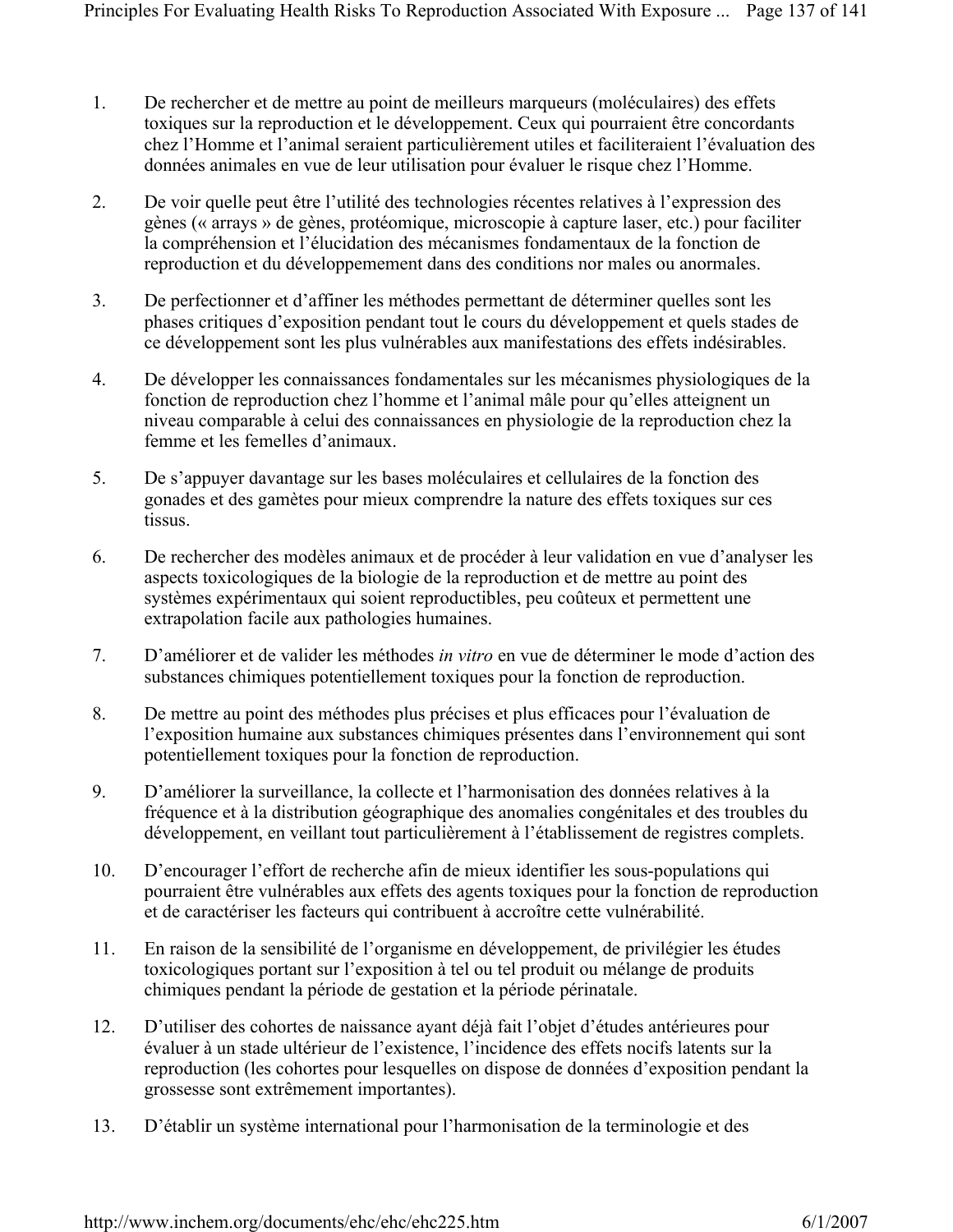définitions relatives aux effets toxiques sur la reproduction et le développement.

# **RESUMEN Y RECOMENDACIONES**

## **1. Resumen**

Desde la publicación de los documentos de los Criterios de Salud Ambiental del IPCS relativos a los aspectos de la evaluación del riesgo de toxicidad reproductiva a comienzos de los años ochenta, los nuevos datos científicos y las nuevas metodologías han introducido mejoras considerables en la capacidad para evaluar la manera en que las sustancias químicas presentes en el medio ambiente pueden afectar negativamente al sistema reproductivo. Este avance se pone de manifiesto en la posibilidad de disponer de varias directrices de pruebas de la toxicidad reproductiva y ambiental nacionales e internacionales (por ejemplo, de la Organización de Cooperación y Desarrollo Económicos), así como de algunos estudios internacionales de validación de los métodos de prueba. Sin embargo, la posibilidad de que la exposición humana a los contaminantes del medio ambiente (a través de diversas vías) afecte a la función del sistema reproductivo y al desarrollo normal sigue siendo un sector que despierta preocupación a escala mundial.

La reproducción humana normal está regulada por un sistema perfectamente sintonizado de señales coordinadas que dirigen la actividad de numerosas células destinatarias dependientes unas de otras, cuyo resultado es la formación de gametos, su transporte, liberación, fecundación, implantación y gestación y, por último, la formación de descendencia capaz de repetir todo el proceso en condiciones ambientales semejantes o diferentes.

A lo largo de la totalidad del ciclo biológico, todos los aspectos de la función reproductiva dependen de varios sistemas endocrinos de comunicación que utilizan una amplia variedad de hormonas proteicas/peptídicas o esteroídicas, factores de crecimiento y otras moléculas de señalización que influyen en la expresión de los genes de las células destinatarias y/o la síntesis de proteínas. En particular, el desarrollo y la gametogénesis están regulados por una infinidad de señales de intensidad adecuada que se emiten en momentos definidos con precisión. Aunque en estudios recientes en animales se ha demostrado que el desarrollo del feto puede ser más sensible a los efectos de la exposición a las sustancias químicas presentes en el medio ambiente que el sistema adulto, esos efectos podrían no manifestarse hasta la edad adulta. Es fundamental una mayor caracterización de los mecanismos moleculares que regulan los distintos aspectos de la reproducción y el desarrollo normales para comprender la variedad de los mecanismos mediante los cuales las sustancias químicas exógenas pueden perturbar la reproducción y el desarrollo normales.

La función sexual y la fecundidad obedecen a una amplia variedad de funciones que son necesarias para la reproducción y que pueden verse afectadas por la exposición a factores ambientales. Cualquier alteración de la integridad del sistema reproductivo puede afectar a estas funciones. Los modelos de infertilidad notificados varían en todo el mundo, pero alrededor del 10% de las parejas experimentan infertilidad en algún momento durante sus años reproductivos. Los estudios realizados con personas sobre las alteraciones de las funciones sexuales/fecundidad proporcionan el sistema más directo de evaluación del riesgo, pero con frecuencia no se dispone de datos. Para numerosas sustancias químicas presentes en el medio ambiente hay que basarse todavía en información obtenida a partir de modelos con animales experimentales y estudios de laboratorio.

En los estudios *in vivo* con animales para evaluar el riesgo de toxicidad reproductiva se suelen utilizar roedores normales de laboratorio. La evaluación de la fecundidad en los animales machos tiene una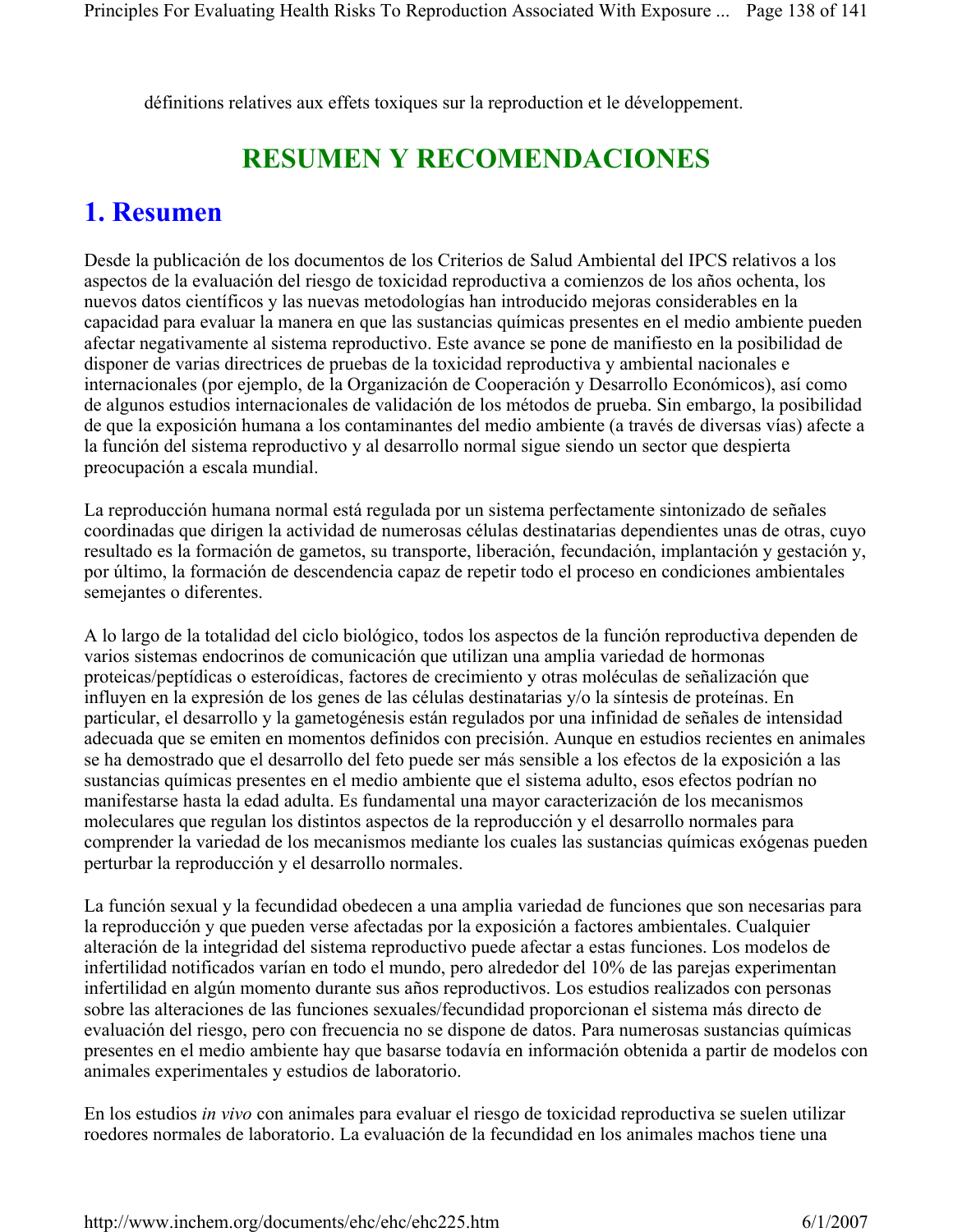sensibilidad limitada como medida de las lesiones reproductivas, porque, a diferencia de las personas, los machos de la mayoría de las especies experimentales producen un volumen de esperma que supera en una medida muy grande el límite necesario para la fecundidad. Los datos histopatológicos de los tejidos reproductivos desempeñan una función importante en la evaluación del riesgo de toxicidad reproductiva en los machos. Se ha demostrado que las sustancias químicas con actividad estrogénica o antiandrogénica pueden tener efectos reproductivos en los machos. Si bien la sensibilidad puede ser diferente, es probable que los mecanismos de acción para estos agentes perturbadores del sistema endocrino sean compatibles o semejantes en todas las especies de mamíferos. Para las hembras, todas las funciones del sistema reproductivo están bajo el control endocrino y pueden verse alteradas por los efectos sobre dicho sistema. Sin embargo, las mediciones aisladas de los cambios hormonales pueden ser indicadores no sensibles de un daño debido a la gran variabilidad de valores normales que se observan en las hembras.

Hay diversos sistemas de prueba *in vitro*, en particular los testículos/ovarios aislados sometidos a perfusión, los cultivos primarios de células gonadales, la investigación de las fracciones subcelulares de diferentes órganos y tipos de células y las técnicas de fecundación *in vitro* que pueden utilizarse en estudios de investigación complementarios de distintos aspectos del sistema reproductivo. Los sistemas de prueba *in vitro* son especialmente útiles para investigar el potencial de toxicidad y para identificar los posibles mecanismos de acción de posibles sustancias tóxicas. Sin embargo, tienen una capacidad limitada para evaluar funciones reproductivas integrativas complejas.

En los últimos años ha sido motivo de creciente preocupación la toxicidad en el desarrollo, definida en su sentido más amplio para incluir todos los efectos adversos en el desarrollo normal, ya sea antes o después del nacimiento. La toxicidad en el desarrollo puede derivarse de la exposición de cualquiera de los padres antes de la concepción, de la exposición del embrión o el feto en el útero o de la exposición de la descendencia después del nacimiento. Los efectos adversos en el desarrollo se pueden detectar en cualquier momento de la vida del organismo. Además de las anomalías estructurales, cabe citar como ejemplos de manifestaciones de la toxicidad en el desarrollo la pérdida del feto, el crecimiento alterado, los defectos funcionales, el brote latente de enfermedades en el adulto, el envejecimiento reproductivo temprano y el acortamiento de la duración de la vida.

En la evaluación de la toxicidad en el desarrollo se han utilizado ampliamente estudios *in vivo* en animales experimentales preñados y su descendencia. El objetivo de las observaciones maternas es evaluar la contribución relativa de su toxicidad a cualquier tipo de toxicidad embrionaria/fetal detectada. Las observaciones en la descendencia incluyen la muerte embrionaria temprana y tardía (resorción), el peso fetal, las malformaciones externas, las anomalías viscerales y esqueléticas y la determinación sexual. La información de antecedentes y los historiales sobre el desarrollo anómalo de animales experimentales son importantes para una interpretación adecuada de dichos estudios de toxicidad. Entre las funciones que se pueden evaluar después del nacimiento figuran el desarrollo neurológico, el comportamiento simple y complejo, la reproducción, la función endocrina, la competencia inmunitaria, el metabolismo xenobiótico y la función fisiológica de distintos sistemas de órganos. Las manifestaciones latentes de la toxicidad pueden ser la carcinogenicidad transplacentaria (neoplasia en la descendencia debido a la exposición materna a agentes químicos durante la preñez) y el acortamiento de la duración de la vida. Para el estudio de la toxicidad en el desarrollo se ha perfeccionado asimismo una amplia variedad de sistemas *in vitro*, que van desde el cultivo de embriones completos, pasando por el cultivo de órganos y tejidos, hasta diversos sistemas de no mamíferos. Las pruebas *in vitro* son útiles en la investigación de los mecanismos del desarrollo normal y anormal para obtener información sobre la relación dosis-respuesta y la toxicidad de órganos específicos, y tal vez como sistemas de investigación para seleccionar o dar prioridad a determinadas sustancias químicas con vistas a nuevos estudios *in vivo*.

Los efectos finales más viables para la evaluación de la toxicidad en el desarrollo humano son las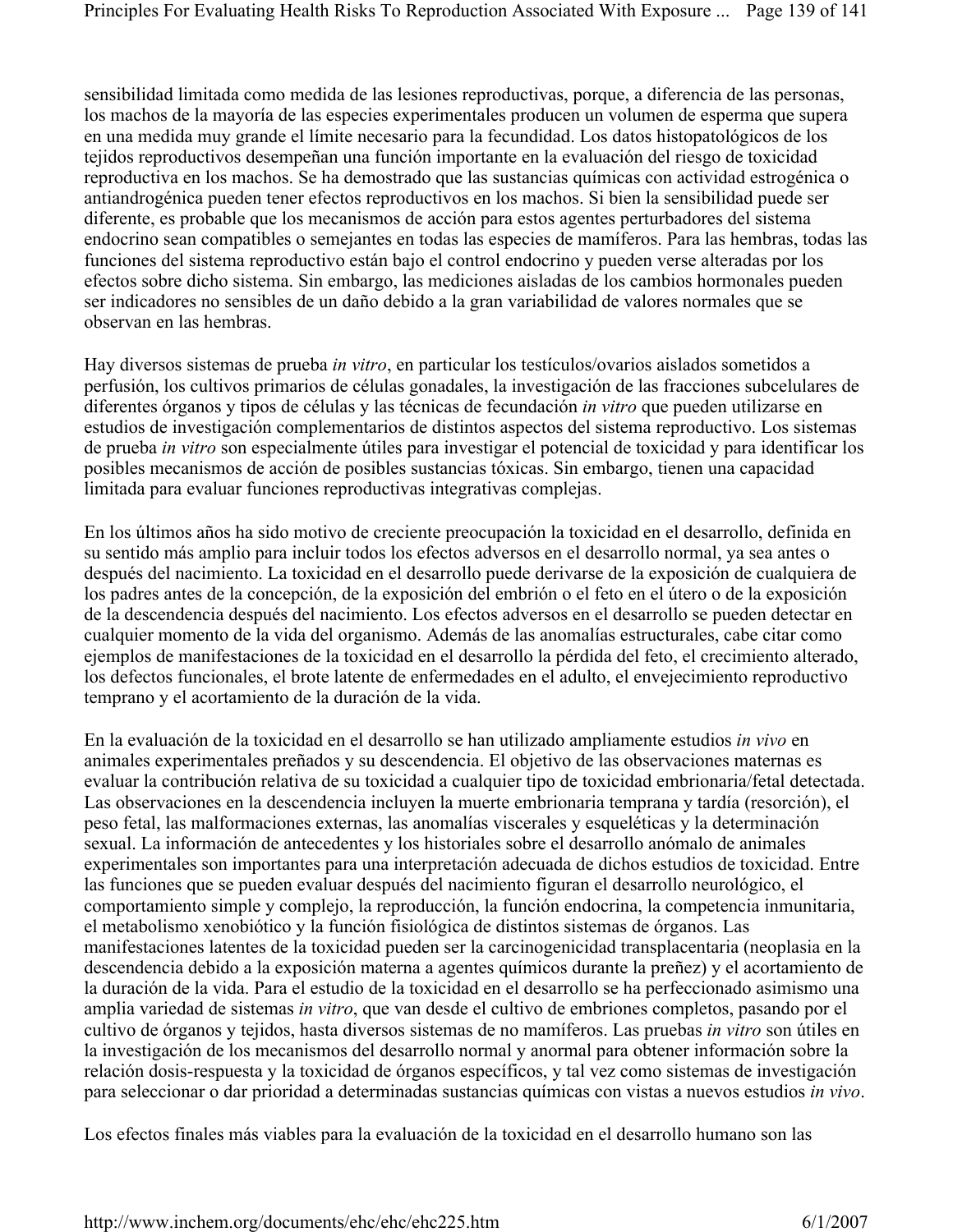condiciones vitales en el nacimiento (incluida la pérdida embrionaria/fetal), las anomalías congénitas fácilmente identificables, la duración de la gestación, el peso al nacer y la razón de sexos. Los efectos medibles en el desarrollo después del nacimiento incluyen cambios en el crecimiento, el comportamiento y la función de los órganos o sistemas, así como el cáncer. Tanto los efectos prenatales como los posnatales pueden no ser manifiestos hasta bastante después del nacimiento, y algunos pueden no aparecer hasta la edad adulta. Por ejemplo, algunas anomalías congénitas no son observables inmediatamente y sólo ahora se están comenzando a apreciar las secuelas a largo plazo del crecimiento intrauterino retardado. La exposición química durante el desarrollo puede afectar también a la función reproductiva posterior de la descendencia. Por ejemplo, las sustancias químicas pueden dañar las células germinales femeninas en el útero y afectar a la fecundidad de la hembra madura; de igual manera, las células germinales masculinas o células de Sertoli pueden disminuir, pudiendo afectar a la producción de esperma.

En muchos países se han elaborado procedimientos de evaluación del riesgo para la toxicidad reproductiva y en el desarrollo a fin de establecer normas y reglamentar la exposición. En estos procedimientos suele haber componentes de identificación del peligro, relación dosis-respuesta, evaluación de la exposición y caracterización del riesgo. Los protocolos de las pruebas experimentales se basan en gran medida en la identificación de anomalías estructurales y/o carencias funcionales tras la exposición química durante las fases decisivas del ciclo reproductivo. Se deben examinar todas las fuentes disponibles de datos procedentes de animales y de personas para evaluar los efectos tóxicos específicos en la reproducción y el desarrollo. Han mejorado los enfoques para evaluar y resumir los datos relativos a la toxicidad reproductiva. No obstante, con frecuencia se deben formular hipótesis en el proceso de evaluación del riesgo debido a la existencia de lagunas en los conocimientos acerca de los procesos biológicos sobre los que se basan y a las diferencias entre especies. Los métodos y estrategias de las pruebas de evaluación del riesgo se deben perfeccionar continuamente, a medida que se vaya disponiendo de nuevos datos y tecnologías.

## **2. Recomendaciones**

A fin de utilizar estrategias eficaces de control e intervención con objeto de evitar la toxicidad reproductiva y en el desarrollo, se debe establecer una base de conocimientos adecuada. Para mejorar esta base de conocimientos se formulan la recomendaciones siguientes:

- 1. Establecer y perfeccionar mejores marcadores (moleculares) de los efectos en la reproducción y el desarrollo. Los que pudieran tener una correspondencia humana y animal serían particularmente útiles y ayudarían en la evaluación y el uso de los datos procedentes de animales en la evaluación del riesgo para las personas.
- 2. Examinar la utilidad de las tecnologías más recientes relacionadas con la expresión de los genes (por ejemplo, conjuntos de genes, proteómica, microscopía de captura por láser) como ayuda para comprender y aclarar los mecanismos subyacentes de la función reproductiva y el desarrollo normales y anormales.
- 3. Mejorar y perfeccionar métodos para evaluar tanto las fases decisivas de exposición en todo el espectro del desarrollo como las etapas del desarrollo más vulnerables a las manifestaciones de efectos adversos.
- 4. Mejorar los conocimientos básicos de los mecanismos de la fisiología reproductiva masculina a un nivel comparable con los conocimientos actuales sobre los mecanismos de la fisiología reproductiva femenina.